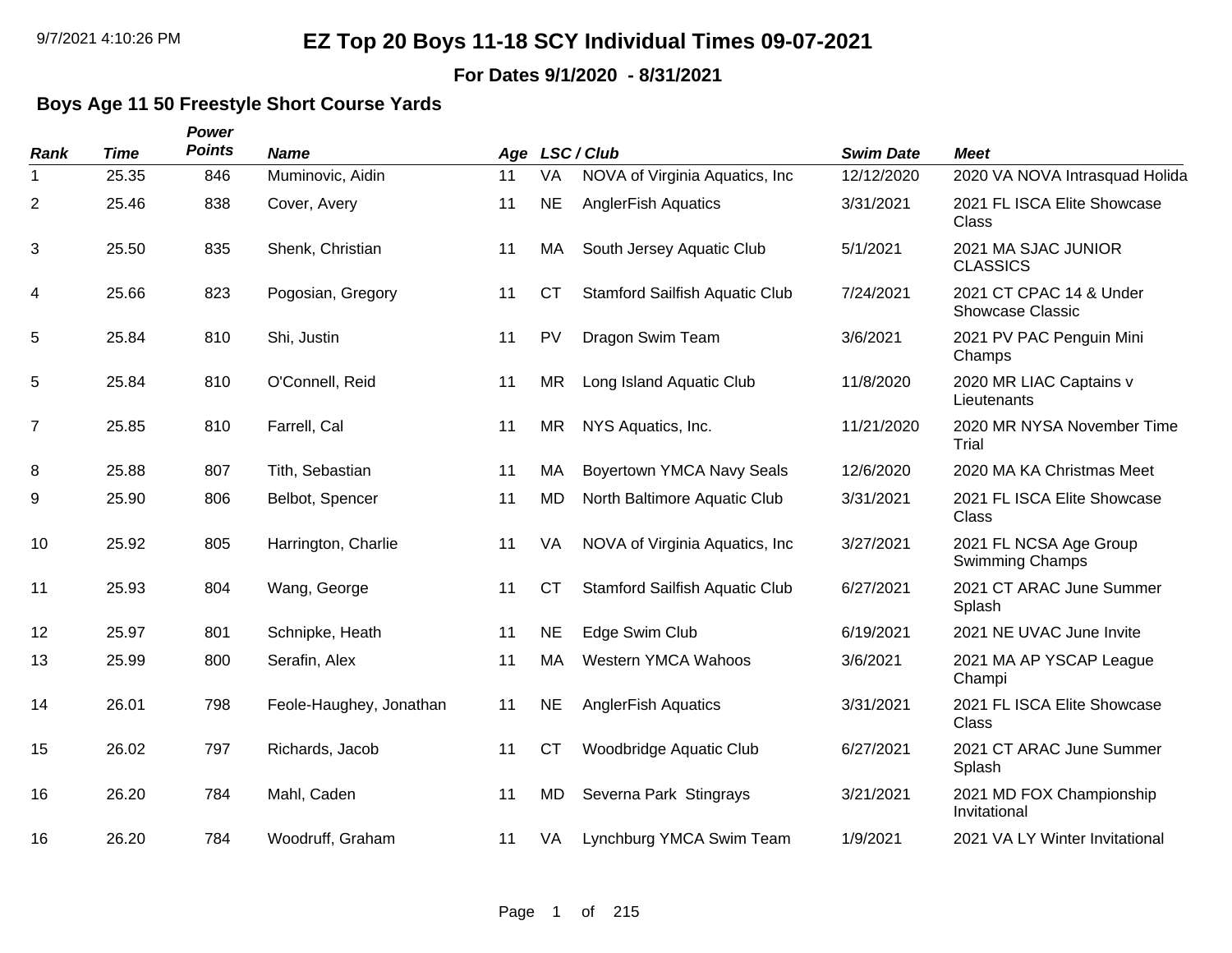| 9/7/2021 4:10:26 PM            |       |     |                   |    | EZ Top 20 Boys 11-18 SCY Individual Times 09-07-2021 |                                                        |           |                                                 |  |  |  |
|--------------------------------|-------|-----|-------------------|----|------------------------------------------------------|--------------------------------------------------------|-----------|-------------------------------------------------|--|--|--|
| For Dates 9/1/2020 - 8/31/2021 |       |     |                   |    |                                                      |                                                        |           |                                                 |  |  |  |
| 18                             | 26.22 | 783 | Sanchez, Stingray | 11 | СT                                                   | Westport/Weston Family Y Water<br><b>Rat Swim Team</b> | 5/23/2021 | 2021 CT CDOG and WRAT May<br>Qualifier          |  |  |  |
| 19                             | 26.27 | 779 | Tran, Leo         | 11 | NE.                                                  | Hockomock Area YMCA Lightning                          | 3/27/2021 | 2021 NE HAY CL Sun Kissed                       |  |  |  |
| 20                             | 26.36 | 773 | Donley, Trevor    | 11 | <b>PV</b>                                            | Rockville Montgomery Swim Club                         | 3/28/2021 | 2021 PV SC Championship<br>Series- Wave III- CM |  |  |  |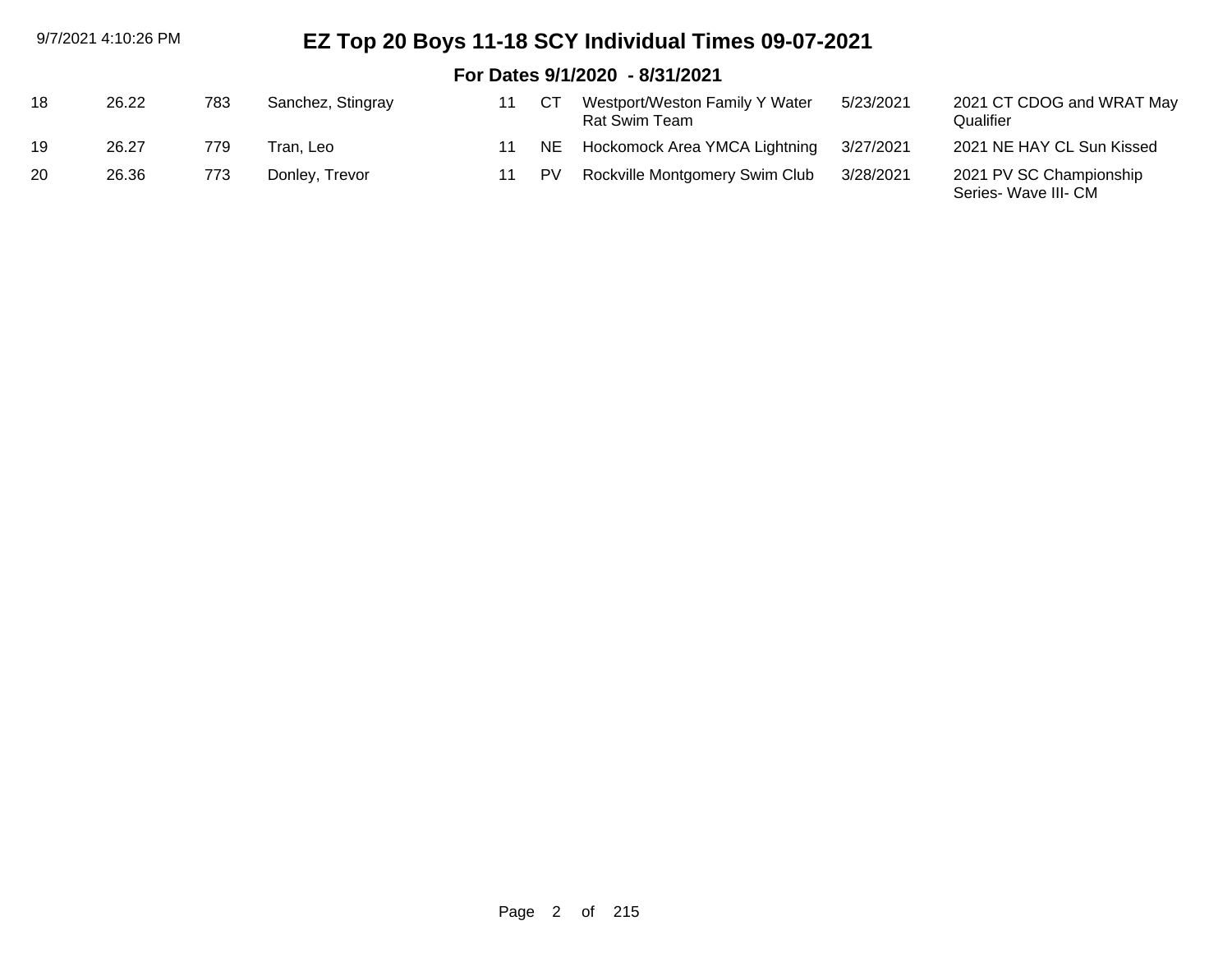#### **For Dates 9/1/2020 - 8/31/2021**

### **Boys Age 11 100 Freestyle Short Course Yards**

| Rank           | <b>Time</b> | Power<br><b>Points</b> | <b>Name</b>             |    |           | Age LSC/Club                                    | <b>Swim Date</b> | <b>Meet</b>                                      |
|----------------|-------------|------------------------|-------------------------|----|-----------|-------------------------------------------------|------------------|--------------------------------------------------|
| 1              | 52.62       | 957                    | O'Connell, Reid         | 11 | <b>MR</b> | Long Island Aquatic Club                        | 3/24/2021        | 2021 FL NCSA Age Group<br><b>Swimming Champs</b> |
| $\overline{2}$ | 54.35       | 887                    | Belbot, Spencer         | 11 | <b>MD</b> | North Baltimore Aquatic Club                    | 2/21/2021        | 2021 MA York Y Winter Invite                     |
| 3              | 55.30       | 849                    | Muminovic, Aidin        | 11 | VA        | NOVA of Virginia Aquatics, Inc.                 | 1/17/2021        | 2021 VA NOVA January Jubilee                     |
| 4              | 55.67       | 834                    | Shenk, Christian        | 11 | MA        | South Jersey Aquatic Club                       | 5/2/2021         | 2021 MA SJAC JUNIOR<br><b>CLASSICS</b>           |
| 5              | 56.23       | 812                    | Cover, Avery            | 11 | <b>NE</b> | AnglerFish Aquatics                             | 4/2/2021         | 2021 FL ISCA Elite Showcase<br>Class             |
| 6              | 56.42       | 805                    | Feole-Haughey, Jonathan | 11 | <b>NE</b> | <b>AnglerFish Aquatics</b>                      | 4/2/2021         | 2021 FL ISCA Elite Showcase<br>Class             |
| $\overline{7}$ | 56.64       | 796                    | Millsaps, lan           | 11 | PV        | Occoquan Swimming Inc                           | 12/20/2020       | 2020 PV 12&U Meet of<br>Champions                |
| 8              | 56.71       | 794                    | Donley, Trevor          | 11 | <b>PV</b> | Rockville Montgomery Swim Club                  | 3/26/2021        | 2021 PV SC Championship<br>Series- Wave III- CM  |
| 9              | 56.77       | 791                    | Michaud, Colin          | 11 | <b>NJ</b> | <b>Scarlet Aquatics</b>                         | 11/29/2020       | 2020 NJ Scarlet Intrasquad Meet                  |
| 10             | 56.82       | 789                    | Tith, Sebastian         | 11 | MA        | Boyertown YMCA Navy Seals                       | 12/4/2020        | 2020 MA KA Christmas Meet                        |
| 11             | 56.84       | 789                    | Vicknair, Hayden        | 11 | MA        | <b>Keystone Aquatics</b>                        | 10/17/2020       | 2020 MA KA Fall Closed Invite                    |
| 12             | 57.12       | 778                    | Sanchez, Stingray       | 11 | <b>CT</b> | Westport/Weston Family Y Water<br>Rat Swim Team | 5/22/2021        | 2021 CT CDOG and WRAT May<br>Qualifier           |
| 13             | 57.13       | 777                    | Matus, Nate             | 11 | <b>NJ</b> | <b>Wyckoff YMCA</b>                             | 7/17/2021        | 2021 NJ AP WFY 12 & Under<br>Sharks Invite       |
| 14             | 57.14       | 777                    | Kominski, Tyler         | 11 | PV        | Nation's Capital Swim Club                      | 3/26/2021        | 2021 PV SC Championship<br>Series- Wave III- FC  |
| 15             | 57.31       | 771                    | Stowell, Daniel         | 11 | VA        | <b>Tide Swimming</b>                            | 3/11/2021        | 2021 VA SC Age Group Champs                      |
| 16             | 57.34       | 769                    | Harrington, Charlie     | 11 | VA        | NOVA of Virginia Aquatics, Inc.                 | 1/17/2021        | 2021 VA NOVA January Jubilee                     |
| 17             | 57.40       | 767                    | Vanvelzor, Evan         | 11 | <b>CT</b> | <b>ZEUS Swim Team</b>                           | 11/15/2020       | 2020 CT RYWC Candlewood Lake<br>Open R           |
| 18             | 57.64       | 758                    | Tran, Leo               | 11 | <b>NE</b> | Hockomock Area YMCA Lightning                   | 3/28/2021        | 2021 NE HAY CL Sun Kissed                        |
| 19             | 57.68       | 756                    | Gjertsen, Owen          | 11 | <b>MR</b> | Badger Swim Club, Inc.                          | 3/12/2021        | 2021 MR BGNW 14-Under Winter<br>Championship     |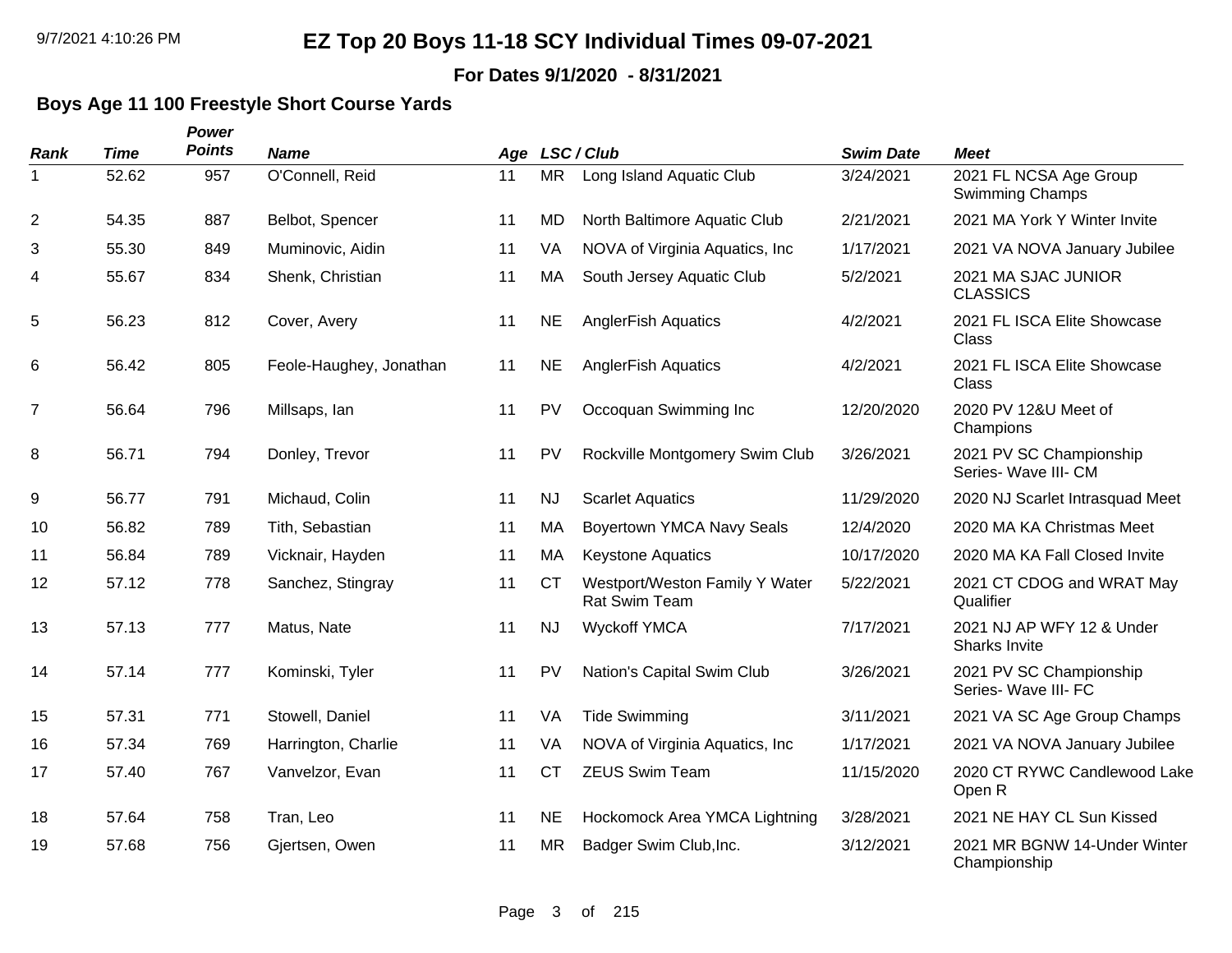| 9/7/2021 4:10:26 PM |       |     | EZ Top 20 Boys 11-18 SCY Individual Times 09-07-2021 |  |       |                                       |           |                                             |  |
|---------------------|-------|-----|------------------------------------------------------|--|-------|---------------------------------------|-----------|---------------------------------------------|--|
|                     |       |     |                                                      |  |       | For Dates 9/1/2020 - 8/31/2021        |           |                                             |  |
|                     | 57.71 | 755 | Pogosian, Gregory                                    |  | 11 CT | <b>Stamford Sailfish Aquatic Club</b> | 7/23/2021 | 2021 CT CPAC 14 & Under<br>Showcase Classic |  |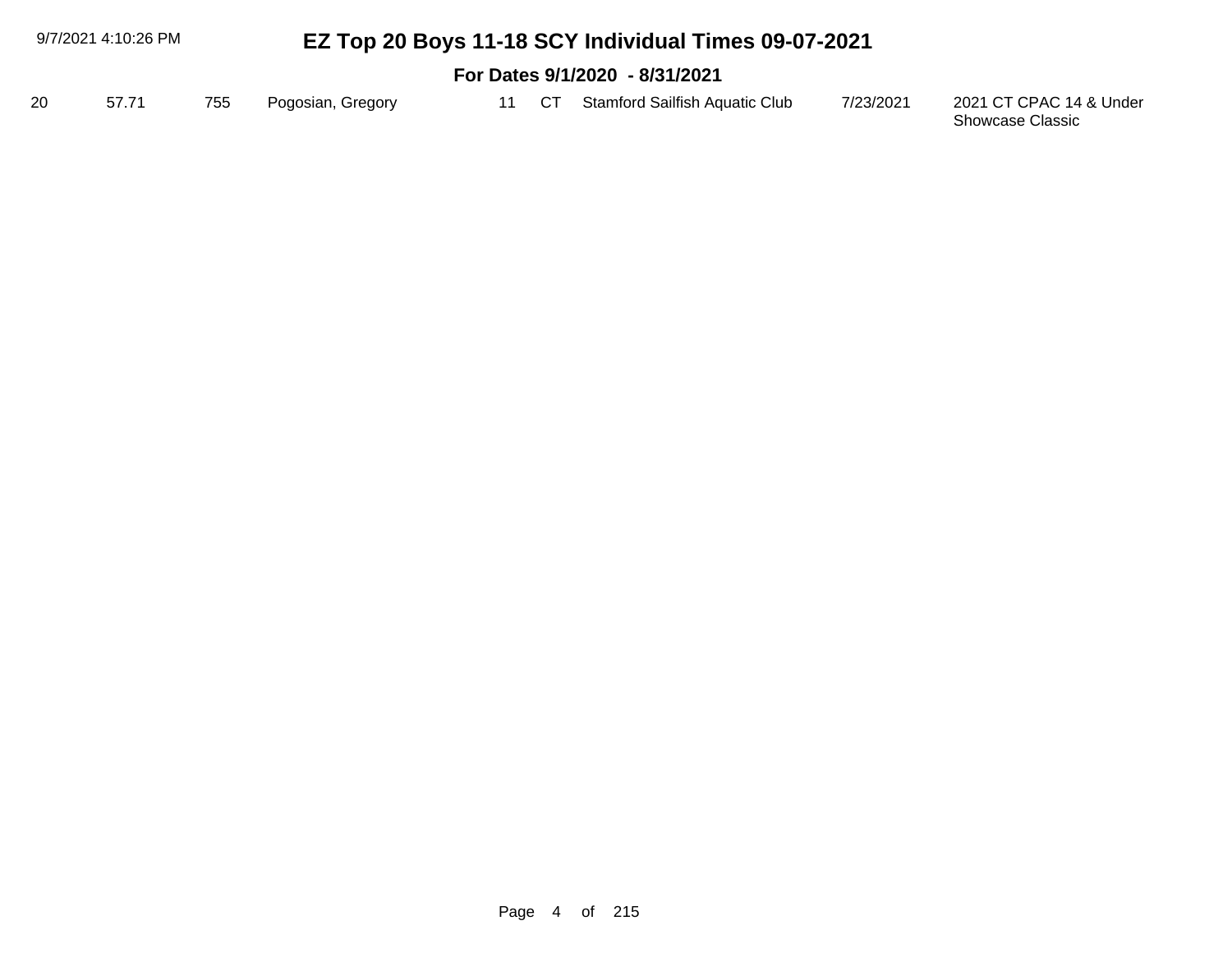#### **For Dates 9/1/2020 - 8/31/2021**

### **Boys Age 11 200 Freestyle Short Course Yards**

| <b>Rank</b>    | <b>Time</b> | Power<br><b>Points</b> | <b>Name</b>             |    |           | Age LSC/Club                              | <b>Swim Date</b> | <b>Meet</b>                                      |
|----------------|-------------|------------------------|-------------------------|----|-----------|-------------------------------------------|------------------|--------------------------------------------------|
| 1              | 1:53.17     | 1002                   | O'Connell, Reid         | 11 | <b>MR</b> | Long Island Aquatic Club                  | 3/25/2021        | 2021 FL NCSA Age Group<br><b>Swimming Champs</b> |
| $\overline{c}$ | 1:56.10     | 939                    | Belbot, Spencer         | 11 | <b>MD</b> | North Baltimore Aquatic Club              | 2/20/2021        | 2021 MA York Y Winter Invite                     |
| 3              | 1:59.01     | 878                    | Muminovic, Aidin        | 11 | VA        | NOVA of Virginia Aquatics, Inc.           | 12/12/2020       | 2020 VA NOVA Intrasquad Holida                   |
| 4              | 1:59.60     | 866                    | Baldwin, Ryan           | 11 | <b>MR</b> | Long Island Aquatic Club                  | 3/13/2021        | 2021 MR LIAC Virtual<br>Championship             |
| 5              | 2:00.12     | 855                    | Stowell, Daniel         | 11 | VA        | <b>Tide Swimming</b>                      | 3/12/2021        | 2021 VA SC Age Group Champs                      |
| 6              | 2:00.49     | 848                    | Harrington, Charlie     | 11 | VA        | NOVA of Virginia Aquatics, Inc.           | 3/25/2021        | 2021 FL NCSA Age Group<br><b>Swimming Champs</b> |
| $\overline{7}$ | 2:01.07     | 836                    | Feole-Haughey, Jonathan | 11 | <b>NE</b> | <b>AnglerFish Aquatics</b>                | 6/5/2021         | 2021 NE BGSC June 5-6 Team<br>Spe                |
| 8              | 2:01.89     | 819                    | Donley, Trevor          | 11 | PV        | Rockville Montgomery Swim Club            | 3/27/2021        | 2021 PV SC Championship<br>Series- Wave III- CM  |
| 9              | 2:02.13     | 814                    | Shenk, Christian        | 11 | MA        | South Jersey Aquatic Club                 | 5/1/2021         | 2021 MA SJAC JUNIOR<br><b>CLASSICS</b>           |
| 10             | 2:02.75     | 802                    | Wan, Dylan              | 11 | <b>NJ</b> | YMCA of Greater Monmouth County 7/23/2021 |                  | 2021 NJ OCY Summer Classic                       |
| 11             | 2:03.03     | 797                    | Heron, Avery            | 11 | <b>MD</b> | North Baltimore Aquatic Club              | 5/1/2021         | 2021 MA YORK- NBAC SPRING<br>SC <sub>C</sub>     |
| 12             | 2:03.91     | 779                    | Gjertsen, Owen          | 11 | <b>MR</b> | Badger Swim Club, Inc.                    | 3/12/2021        | 2021 MR BGNW 14-Under Winter<br>Championship     |
| 13             | 2:04.18     | 774                    | Tith, Sebastian         | 11 | MA        | Boyertown YMCA Navy Seals                 | 12/5/2020        | 2020 MA KA Christmas Meet                        |
| 14             | 2:04.37     | 770                    | Camet, Caleb            | 11 | PV        | <b>Potomac Marlins</b>                    | 2/13/2021        | 2021 PV PM Valentines Day Meet                   |
| 15             | 2:04.93     | 759                    | Kominski, Tyler         | 11 | PV        | Nation's Capital Swim Club                | 3/27/2021        | 2021 PV SC Championship<br>Series- Wave III- FC  |
| 16             | 2:04.95     | 759                    | Chinea, Ethan           | 11 | <b>MR</b> | Long Island Express                       | 3/25/2021        | 2021 FL NCSA Age Group<br><b>Swimming Champs</b> |
| 17             | 2:05.03     | 757                    | Shi, Justin             | 11 | PV        | Dragon Swim Team                          | 1/24/2021        | 2021 PV January Souper Bowl                      |
| 18             | 2:05.17     | 754                    | Hottle, Luke            | 11 | VA        | Lynchburg YMCA Swim Team                  | 1/9/2021         | 2021 VA LY Winter Invitational                   |
| 19             | 2:05.39     | 750                    | Matus, Nate             | 11 | <b>NJ</b> | <b>Wyckoff YMCA</b>                       | 7/17/2021        | 2021 NJ AP WFY 12 & Under<br>Sharks Invite       |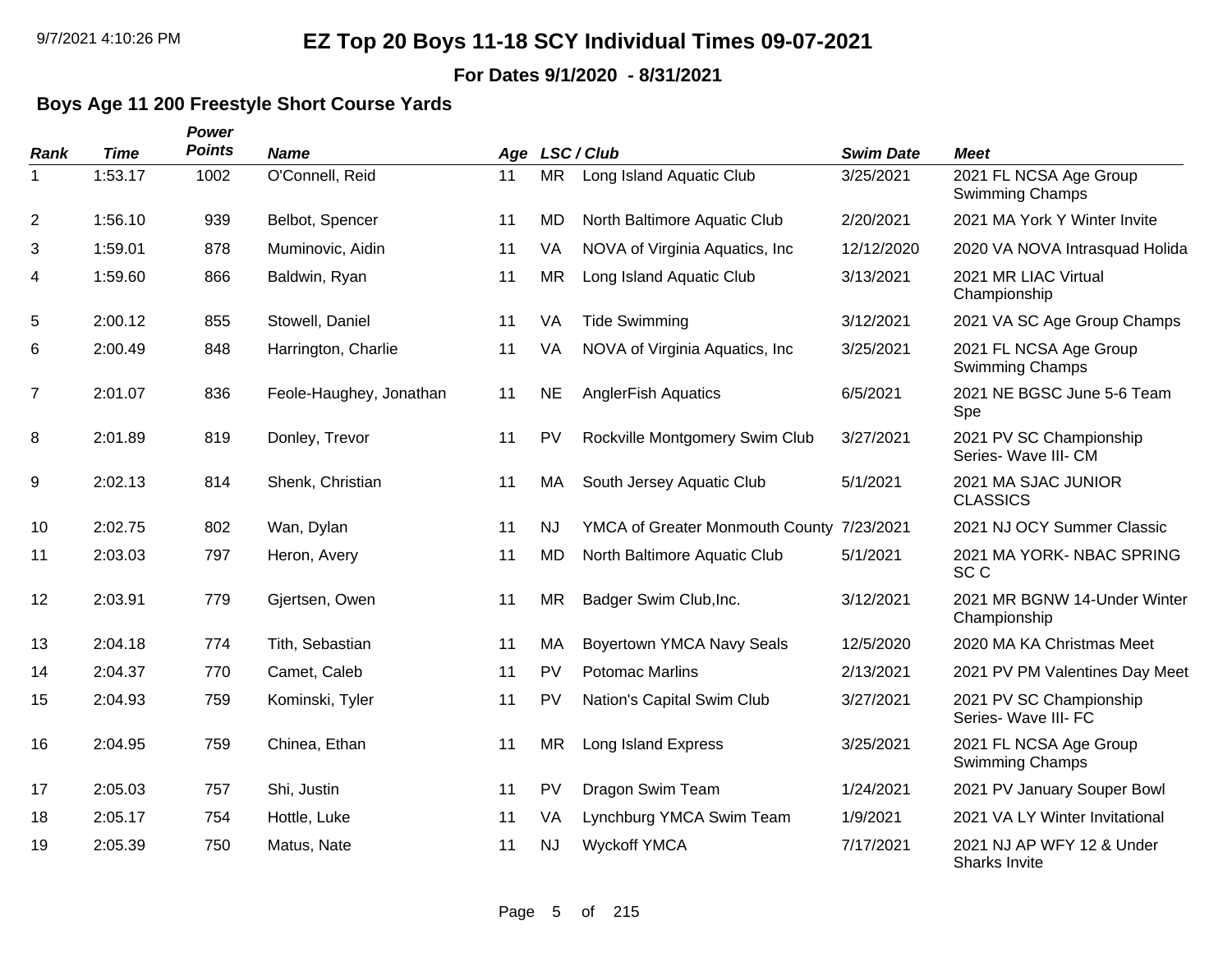|    | 9/7/2021 4:10:26 PM |     | EZ Top 20 Boys 11-18 SCY Individual Times 09-07-2021 |    |  |                                    |           |                                                  |  |  |
|----|---------------------|-----|------------------------------------------------------|----|--|------------------------------------|-----------|--------------------------------------------------|--|--|
|    |                     |     |                                                      |    |  | For Dates 9/1/2020 - 8/31/2021     |           |                                                  |  |  |
| 20 | 2:05.52             | 748 | Harrington, Cullen                                   | 11 |  | VA NOVA of Virginia Aquatics, Inc. | 3/25/2021 | 2021 FL NCSA Age Group<br><b>Swimming Champs</b> |  |  |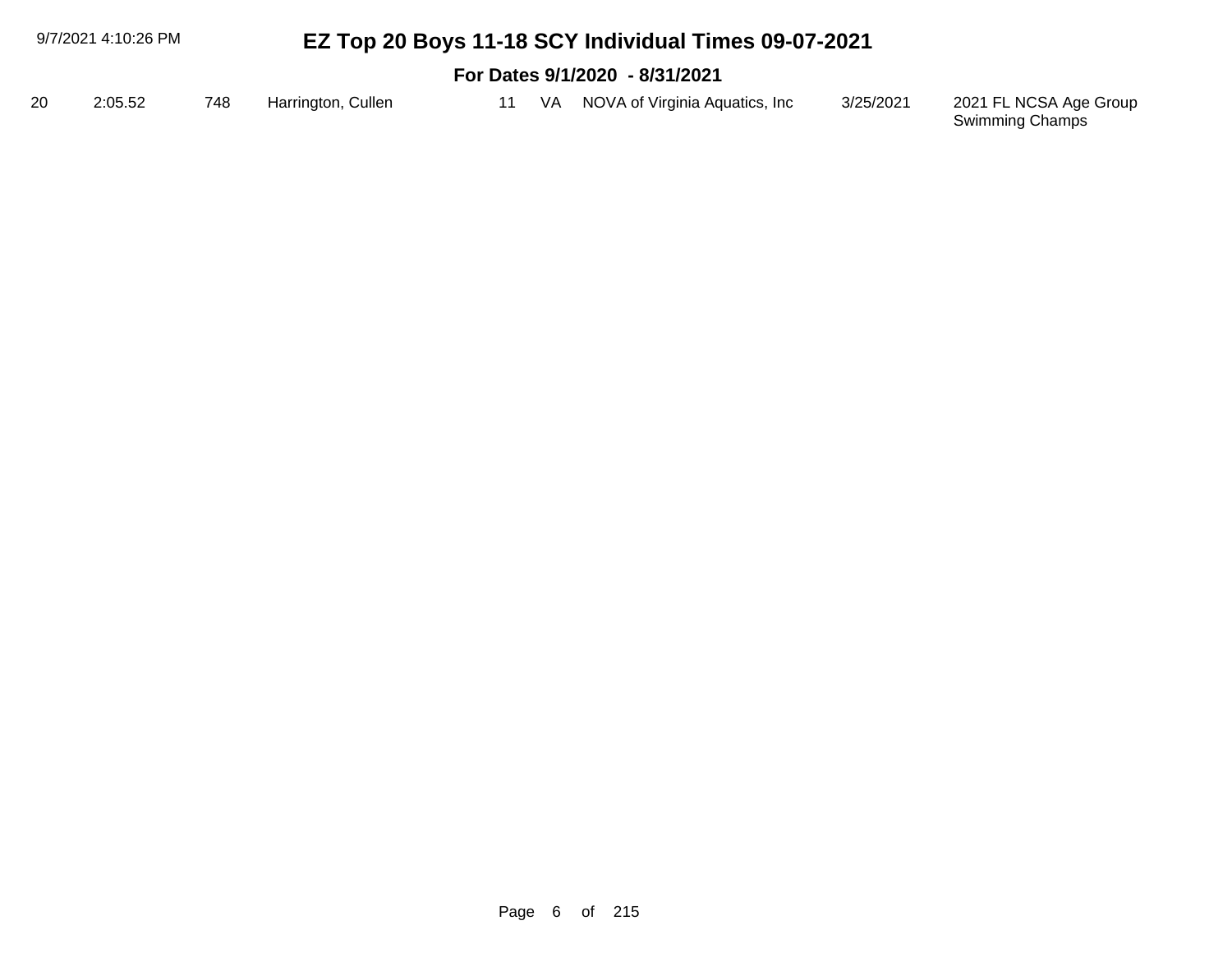#### **For Dates 9/1/2020 - 8/31/2021**

### **Boys Age 11 500 Freestyle Short Course Yards**

| Rank           | <b>Time</b> | Power<br><b>Points</b> | <b>Name</b>             |    |           | Age LSC/Club                                           | <b>Swim Date</b> | <b>Meet</b>                                         |
|----------------|-------------|------------------------|-------------------------|----|-----------|--------------------------------------------------------|------------------|-----------------------------------------------------|
| 1              | 4:58.02     | 1029                   | O'Connell, Reid         | 11 | <b>MR</b> | Long Island Aquatic Club                               | 3/26/2021        | 2021 FL NCSA Age Group<br>Swimming Champs           |
| $\overline{c}$ | 5:10.23     | 932                    | Belbot, Spencer         | 11 | <b>MD</b> | North Baltimore Aquatic Club                           | 4/1/2021         | 2021 FL ISCA Elite Showcase<br>Class                |
| 3              | 5:15.41     | 892                    | Muminovic, Aidin        | 11 | VA        | NOVA of Virginia Aquatics, Inc.                        | 12/11/2020       | 2020 VA NOVA Intrasquad Holida                      |
| 4              | 5:18.19     | 870                    | Stowell, Daniel         | 11 | VA        | <b>Tide Swimming</b>                                   | 3/11/2021        | 2021 VA SC Age Group Champs                         |
| 5              | 5:20.74     | 851                    | Donley, Trevor          | 11 | PV        | Rockville Montgomery Swim Club                         | 3/25/2021        | 2021 PV SC Championship<br>Series- Wave III- CM     |
| 6              | 5:22.77     | 836                    | Heron, Avery            | 11 | <b>MD</b> | North Baltimore Aquatic Club                           | 4/29/2021        | 2021 MA YORK- NBAC SPRING<br>SC <sub>C</sub>        |
| $\overline{7}$ | 5:22.80     | 835                    | Harrington, Charlie     | 11 | VA        | NOVA of Virginia Aquatics, Inc.                        | 3/26/2021        | 2021 FL NCSA Age Group<br><b>Swimming Champs</b>    |
| 8              | 5:25.44     | 816                    | Shi, Justin             | 11 | PV        | Dragon Swim Team                                       | 2/28/2021        | 2021 PV FXFX February Festival                      |
| 9              | 5:26.57     | 807                    | Shenk, Christian        | 11 | MA        | South Jersey Aquatic Club                              | 5/2/2021         | 2021 MA SJAC JUNIOR<br><b>CLASSICS</b>              |
| 10             | 5:26.68     | 807                    | Sanchez, Stingray       | 11 | <b>CT</b> | Westport/Weston Family Y Water<br><b>Rat Swim Team</b> | 5/21/2021        | 2021 CT CDOG and WRAT May<br>Qualifier              |
| 11             | 5:27.52     | 800                    | Baldwin, Ryan           | 11 | <b>MR</b> | Long Island Aquatic Club                               | 11/8/2020        | 2020 MR LIAC Captains v<br>Lieutenants              |
| 12             | 5:28.40     | 794                    | Gjertsen, Owen          | 11 | <b>MR</b> | Badger Swim Club, Inc.                                 | 2/28/2021        | 2021 MR BAD Late February<br>Sunday Time Trial      |
| 13             | 5:28.51     | 793                    | Feole-Haughey, Jonathan | 11 | <b>NE</b> | <b>AnglerFish Aquatics</b>                             | 4/1/2021         | 2021 FL ISCA Elite Showcase<br>Class                |
| 14             | 5:29.19     | 788                    | Dawson, Jack            | 11 | PV        | Rockville Montgomery Swim Club                         | 1/23/2021        | 2021 PV New Year Distance Time<br>Trial             |
| 15             | 5:29.45     | 786                    | Reines, Joshua          | 11 | <b>NJ</b> | <b>Scarlet Aquatics</b>                                | 3/28/2021        | 2021 NJ SCAR Scarlet Pandemic<br>Games              |
| 16             | 5:33.49     | 757                    | Pan, Victor             | 11 | <b>MR</b> | Long Island Aquatic Club                               | 11/21/2020       | 2020 MR LIAC Thanksgiving<br>Invitational           |
| 17             | 5:33.54     | 756                    | Hoffmann, Alex          | 11 | <b>MR</b> | <b>Westchester Aquatic Club</b>                        | 5/7/2021         | 2021 MR WEST May Back on<br><b>Track Time Trial</b> |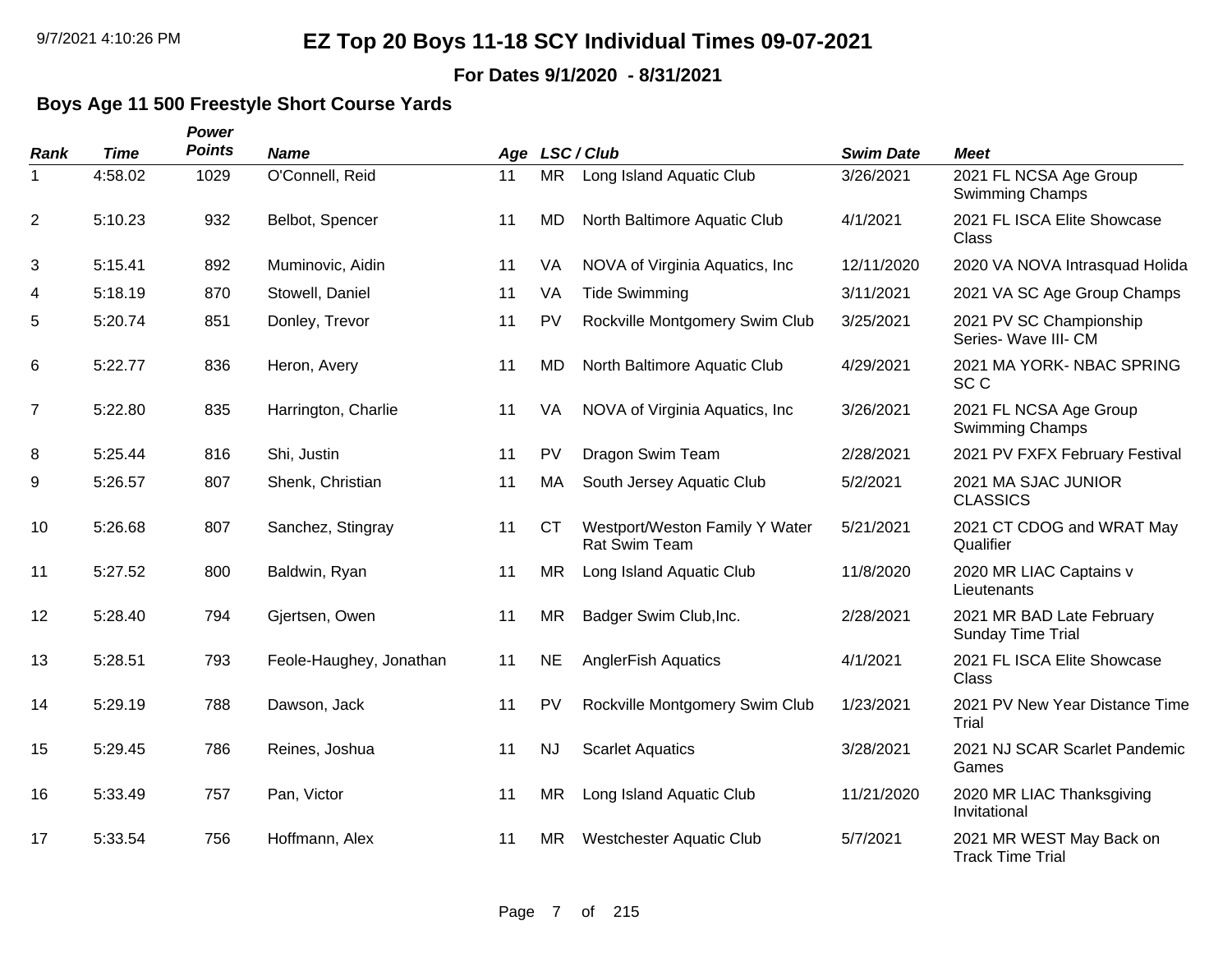| 9/7/2021 4:10:26 PM |         |     |               | EZ Top 20 Boys 11-18 SCY Individual Times 09-07-2021 |     |                                                  |           |                                                  |  |  |
|---------------------|---------|-----|---------------|------------------------------------------------------|-----|--------------------------------------------------|-----------|--------------------------------------------------|--|--|
|                     |         |     |               |                                                      |     | For Dates 9/1/2020 - 8/31/2021                   |           |                                                  |  |  |
| 18                  | 5:33.62 | 756 | Cho, Caden    | 11                                                   | NJ  | <b>Scarlet Aquatics</b>                          | 2/13/2021 | 2021 MA BWA ABBC FEB 2021                        |  |  |
| 19                  | 5:35.51 | 742 | Chinea, Ethan | 11                                                   | MR  | Long Island Express                              | 3/26/2021 | 2021 FL NCSA Age Group<br><b>Swimming Champs</b> |  |  |
| 20                  | 5:35.54 | 742 | Smith, Henry  | 11                                                   | VA. | <b>Cavalier Aquatics/Piedmont Family</b><br>YMCA | 3/26/2021 | 2021 FL NCSA Age Group<br><b>Swimming Champs</b> |  |  |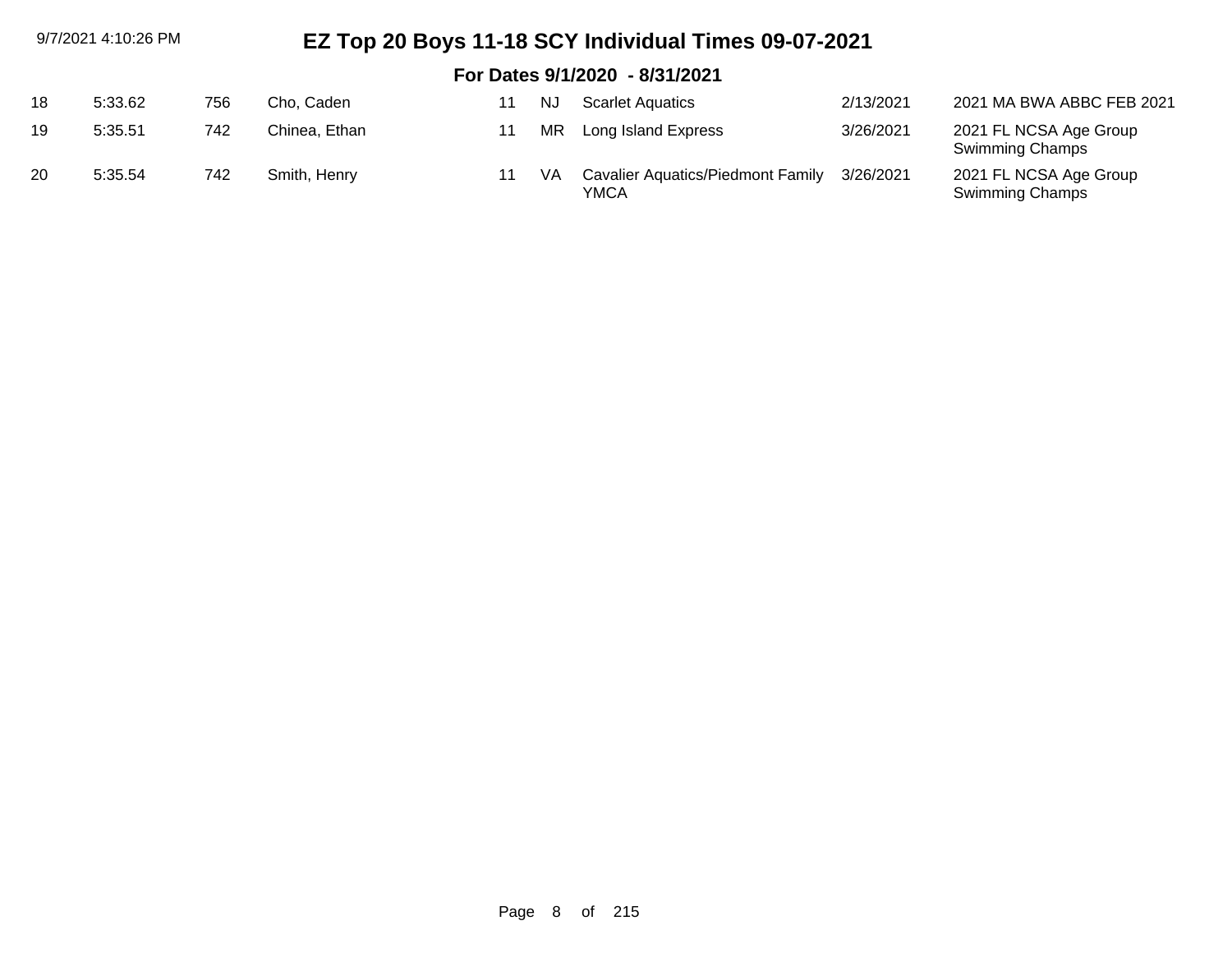#### **For Dates 9/1/2020 - 8/31/2021**

### **Boys Age 11 1000 Freestyle Short Course Yards**

| Rank           | <b>Time</b> | Power<br><b>Points</b> | <b>Name</b>             |    |           | Age LSC/Club                    | <b>Swim Date</b> | <b>Meet</b>                                          |
|----------------|-------------|------------------------|-------------------------|----|-----------|---------------------------------|------------------|------------------------------------------------------|
| 1              | 10:34.81    | 1023                   | O'Connell, Reid         | 11 | <b>MR</b> | Long Island Aquatic Club        | 2/12/2021        | 2021 MR LIAC Friday February 12<br><b>Time Trial</b> |
| $\overline{c}$ | 10:35.99    | 1019                   | Belbot, Spencer         | 11 | <b>MD</b> | North Baltimore Aquatic Club    | 3/31/2021        | 2021 FL ISCA Elite Showcase<br>Class                 |
| 3              | 10:38.12    | 1011                   | Muminovic, Aidin        | 11 | VA        | NOVA of Virginia Aquatics, Inc. | 1/22/2021        | 2021 VA NOVA January Distance                        |
| 4              | 11:04.91    | 909                    | Feole-Haughey, Jonathan | 11 | <b>NE</b> | <b>AnglerFish Aquatics</b>      | 5/16/2021        | 2021 NE HAY May Flowers                              |
| 5              | 11:08.96    | 894                    | Harrington, Charlie     | 11 | VA        | NOVA of Virginia Aquatics, Inc. | 3/11/2021        | 2021 VA SC Age Group Champs                          |
| 6              | 11:11.54    | 885                    | Heron, Avery            | 11 | <b>MD</b> | North Baltimore Aquatic Club    | 5/8/2021         | 2021 MA YORK DISTANCE<br><b>INVITE</b>               |
| $\overline{7}$ | 11:15.67    | 870                    | Stowell, Daniel         | 11 | VA        | <b>Tide Swimming</b>            | 10/26/2020       | 2020 VA TIDE Intrasquad Distan                       |
| 8              | 11:21.14    | 850                    | Peat, Tyler             | 11 | VA        | NOVA of Virginia Aquatics, Inc. | 1/8/2021         | 2021 VA NOVA New Year's Kick<br>Off                  |
| 9              | 11:22.11    | 846                    | Grabar, Kian            | 11 | <b>NE</b> | <b>Crimson Aquatics</b>         | 2/18/2021        | 2021 NE CRIMSON 11-14<br>Crimson                     |
| 10             | 11:25.66    | 834                    | Harrington, Cullen      | 11 | VA        | NOVA of Virginia Aquatics, Inc. | 1/22/2021        | 2021 VA NOVA January Distance                        |
| 11             | 11:28.79    | 822                    | Pan, Victor             | 11 | <b>MR</b> | Long Island Aquatic Club        | 11/8/2020        | 2020 MR LIAC Captains v<br>Lieutenants               |
| 12             | 11:35.68    | 798                    | Julian, Carson          | 11 | VA        | NOVA of Virginia Aquatics, Inc. | 1/22/2021        | 2021 VA NOVA January Distance                        |
| 13             | 11:38.63    | 788                    | Hoffmann, Alex          | 11 | <b>MR</b> | <b>Westchester Aquatic Club</b> | 4/10/2021        | 2021 MR WEST Spring Has<br>Sprung Time Trial         |
| 14             | 11:48.04    | 755                    | Woodruff, Graham        | 11 | VA        | Lynchburg YMCA Swim Team        | 12/4/2020        | 2020 VA CA-Y -LY Dual Meet                           |
| 15             | 11:52.82    | 739                    | Chinea, Ethan           | 11 | <b>MR</b> | Long Island Express             | 3/5/2021         | 2021 MR LIE Friday March 5 Time<br>Trial             |
| 16             | 11:57.27    | 724                    | Belair, Dylan           | 11 | <b>NE</b> | <b>Executive Swim Club</b>      | 1/10/2021        | 2021 NE SSA ESC January Dual                         |
| 17             | 11:58.71    | 719                    | Julian, Erik            | 11 | VA        | NOVA of Virginia Aquatics, Inc. | 1/22/2021        | 2021 VA NOVA January Distance                        |
| 18             | 11:59.85    | 715                    | Hottle, Luke            | 11 | VA        | Lynchburg YMCA Swim Team        | 12/4/2020        | 2020 VA CA-Y -LY Dual Meet                           |
| 19             | 12:01.48    | 710                    | Lavedas, Liam           | 11 | <b>PV</b> | Occoquan Swimming Inc           | 1/23/2021        | 2021 PV New Year Distance Time<br>Trial              |
| 20             | 12:03.28    | 704                    | Char, Matthew           | 11 | PV        | Nation's Capital Swim Club      | 1/9/2021         | 2021 PV NCAP Ice to See You                          |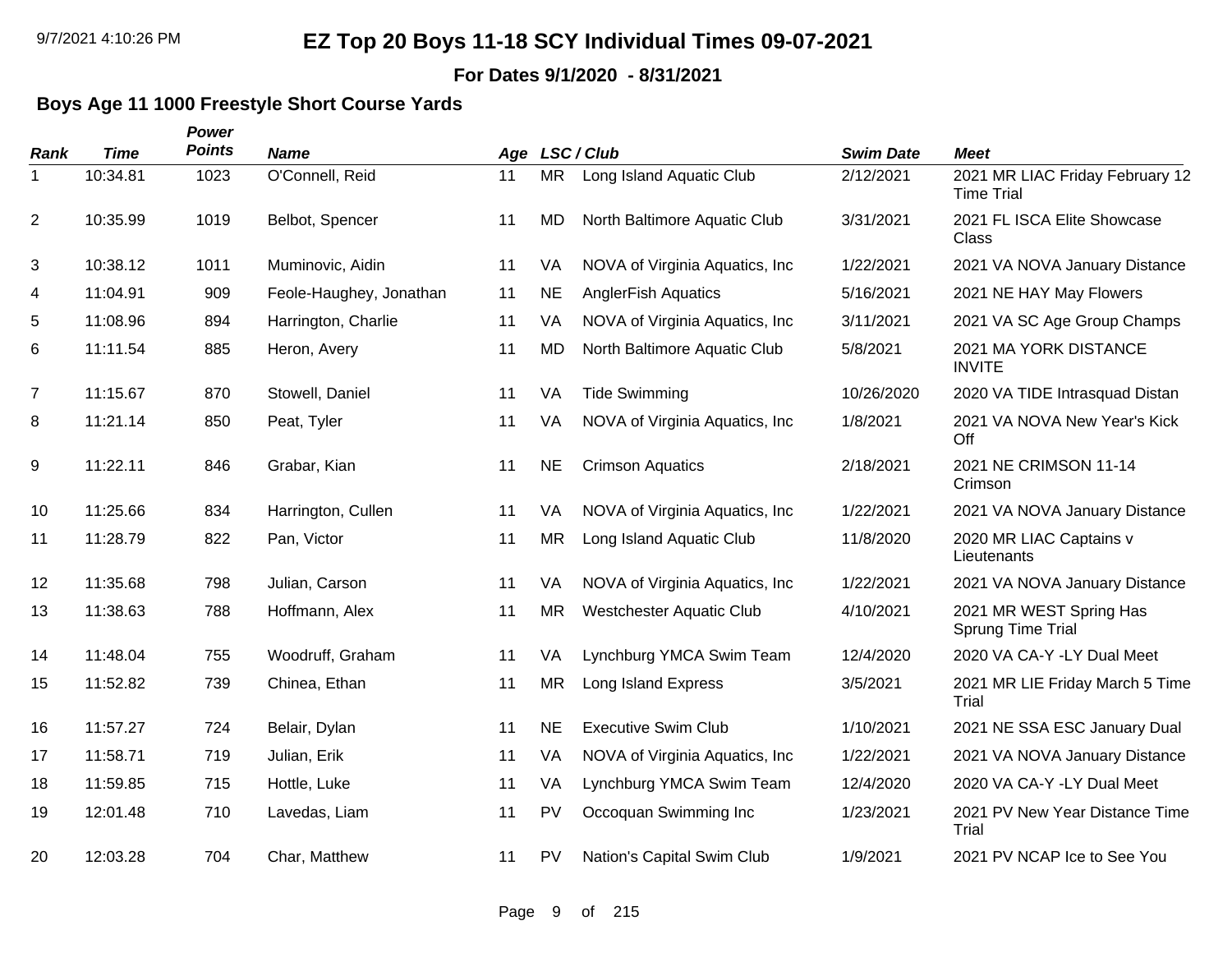**For Dates 9/1/2020 - 8/31/2021**

### **Boys Age 11 1650 Freestyle Short Course Yards**

*Power*

| Rank           | <b>Time</b> | <b>Points</b> | <b>Name</b>          |         |                | Age LSC/Club                                 | <b>Swim Date</b> | <b>Meet</b>                                          |
|----------------|-------------|---------------|----------------------|---------|----------------|----------------------------------------------|------------------|------------------------------------------------------|
|                | 17:19.23    | 1069          | O'Connell, Reid      | 11      | <b>MR</b>      | Long Island Aquatic Club                     | 2/12/2021        | 2021 MR LIAC Friday February 12<br><b>Time Trial</b> |
| $\overline{2}$ | 17:52.93    | 1001          | Belbot, Spencer      | 11      | <b>MD</b>      | North Baltimore Aquatic Club                 | 5/8/2021         | 2021 MA YORK DISTANCE<br><b>INVITE</b>               |
| 3              | 18:28.06    | 932           | Muminovic, Aidin     | 11      | VA             | NOVA of Virginia Aquatics, Inc.              | 1/8/2021         | 2021 VA NOVA New Year's Kick<br>Off                  |
| 4              | 18:29.87    | 928           | Harrington, Charlie  | 11      | VA             | NOVA of Virginia Aquatics, Inc.              | 1/8/2021         | 2021 VA NOVA New Year's Kick<br>Off                  |
| 5              | 18:38.34    | 912           | Heron, Avery         | 11      | <b>MD</b>      | North Baltimore Aquatic Club                 | 5/8/2021         | 2021 MA YORK DISTANCE<br><b>INVITE</b>               |
| 6              | 18:45.70    | 898           | Peat, Tyler          | 11      | <b>VA</b>      | NOVA of Virginia Aquatics, Inc.              | 1/8/2021         | 2021 VA NOVA New Year's Kick<br>Off                  |
| $\overline{7}$ | 19:05.88    | 859           | Gjertsen, Owen       | 11      | <b>MR</b>      | Badger Swim Club, Inc.                       | 2/6/2021         | 2021 MR BAD February 6th Time<br>Trial               |
| 8              | 19:50.73    | 775           | Char, Matthew        | 11      | <b>PV</b>      | Nation's Capital Swim Club                   | 1/9/2021         | 2021 PV NCAP Ice to See You                          |
| 9              | 19:50.77    | 775           | Hu, Charles          | 11      | <b>NE</b>      | <b>Amherst Tritons Swim Team</b>             | 12/6/2020        | 2020 NE CL ATST Samherst Clas                        |
| 10             | 20:06.47    | 747           | Rademacker, Owen     | 11      | N <sub>l</sub> | Victor Swim Club                             | 4/11/2021        | 2021 NI CL Victor-Velocity Inv                       |
| 11             | 20:18.27    | 725           | Zhao, Caden          | 11      | <b>AM</b>      | <b>Steel City Aquatics</b>                   | 2/26/2021        | 2021 AM Steel City February<br>Festival              |
| 12             | 20:27.19    | 709           | Chang, Eric          | 11      | <b>NE</b>      | <b>Phoenix Swimming</b>                      | 5/14/2021        | 2021 NE PHX IMX Spring<br>Challenge                  |
| 13             | 20:27.35    | 709           | Mulgrew, Porter      | 11      | <b>NE</b>      | YMCA of the North Shore                      | 3/20/2021        | 2021 NE YNS CL Leaderboard<br>Mee                    |
| 14             | 20:35.30    | 695           | Soltanov, Yaric      | 11      | MA             | <b>Keystone Aquatics</b>                     | 2/12/2021        | 2021 MA KA Penguin Plunge                            |
| 15             | 20:43.67    | 680           | Singh, Sahil         | 11      | <b>AM</b>      | <b>Steel City Aquatics</b>                   | 2/26/2021        | 2021 AM Steel City February<br>Festival              |
| 16             | 20:47.15    | 674           | Royster, Camden      | 11      | <b>VA</b>      | NOVA of Virginia Aquatics, Inc.              | 1/22/2021        | 2021 VA NOVA January Distance                        |
| 17             | 20:47.48    | 674           | Sternberg, Sebastian | 11      | NJ             | <b>Greater Somerset County YMCA</b><br>Storm | 3/20/2021        | 2021 NJ AP GSCY March<br>Madness                     |
| 18             | 20:48.15    | 672           | Sittig, Carter       | 11      | <b>NE</b>      | Yankee Clippers Swim Club                    | 2/21/2021        | 2021 NE CLIP CL February Intra                       |
| 19             | 20:59.67    | 652           | Schneider, Jacob     | 11      | <b>NE</b>      | <b>Phoenix Swimming</b>                      | 5/14/2021        | 2021 NE PHX IMX Spring                               |
|                |             |               |                      | Page 10 |                | of<br>215                                    |                  |                                                      |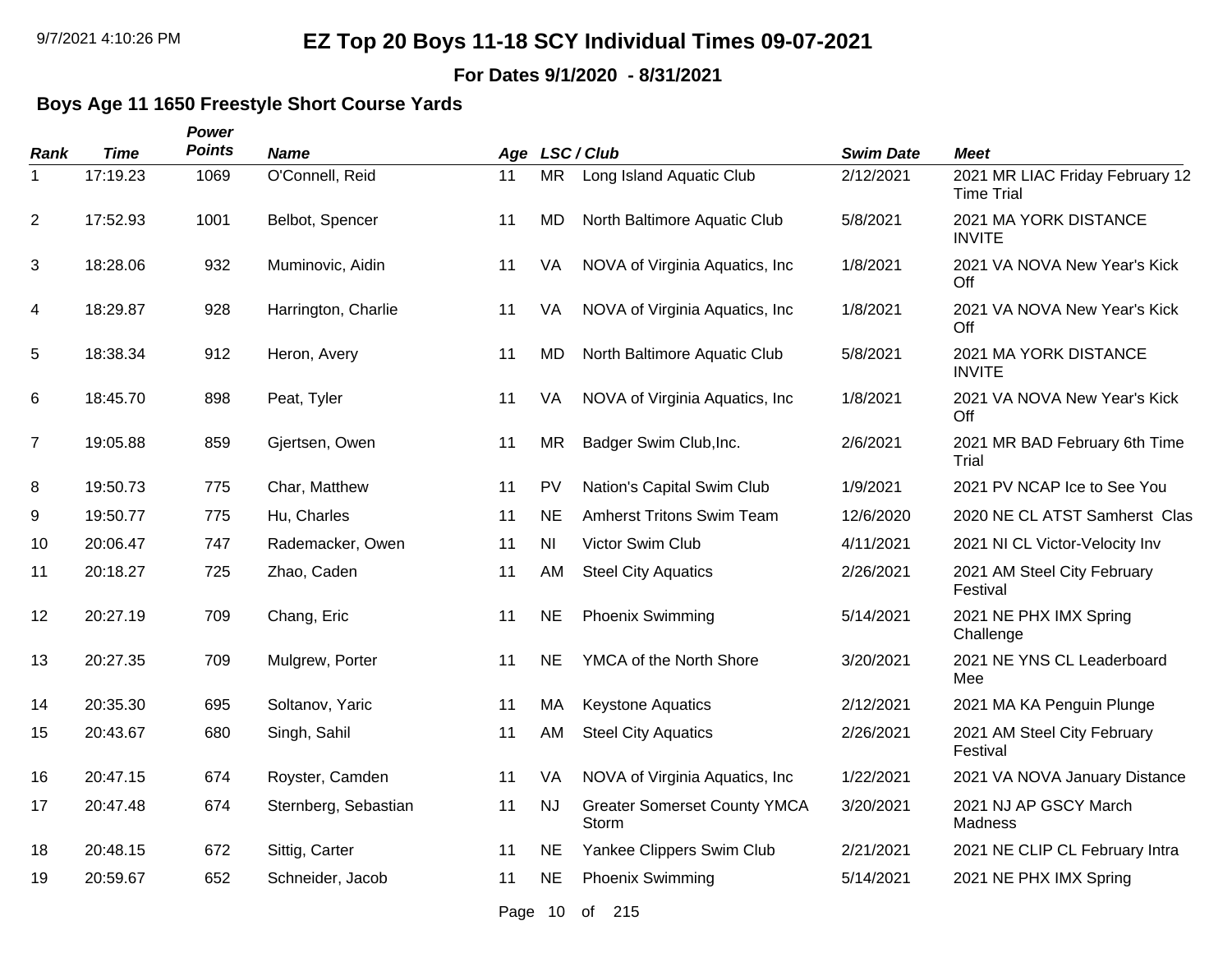| 9/7/2021 4:10:26 PM<br>EZ Top 20 Boys 11-18 SCY Individual Times 09-07-2021 |          |     |                  |  |     |                                   |           |                           |  |  |  |
|-----------------------------------------------------------------------------|----------|-----|------------------|--|-----|-----------------------------------|-----------|---------------------------|--|--|--|
| For Dates 9/1/2020 - 8/31/2021                                              |          |     |                  |  |     |                                   |           |                           |  |  |  |
|                                                                             |          |     |                  |  |     |                                   |           | Challenge                 |  |  |  |
| -20                                                                         | 21:06.50 | 641 | McCarthy, Nathan |  | MA. | Greater Philadelphia Aquatic Club | 4/23/2021 | 2021 MA GPAC George Breen |  |  |  |

Spri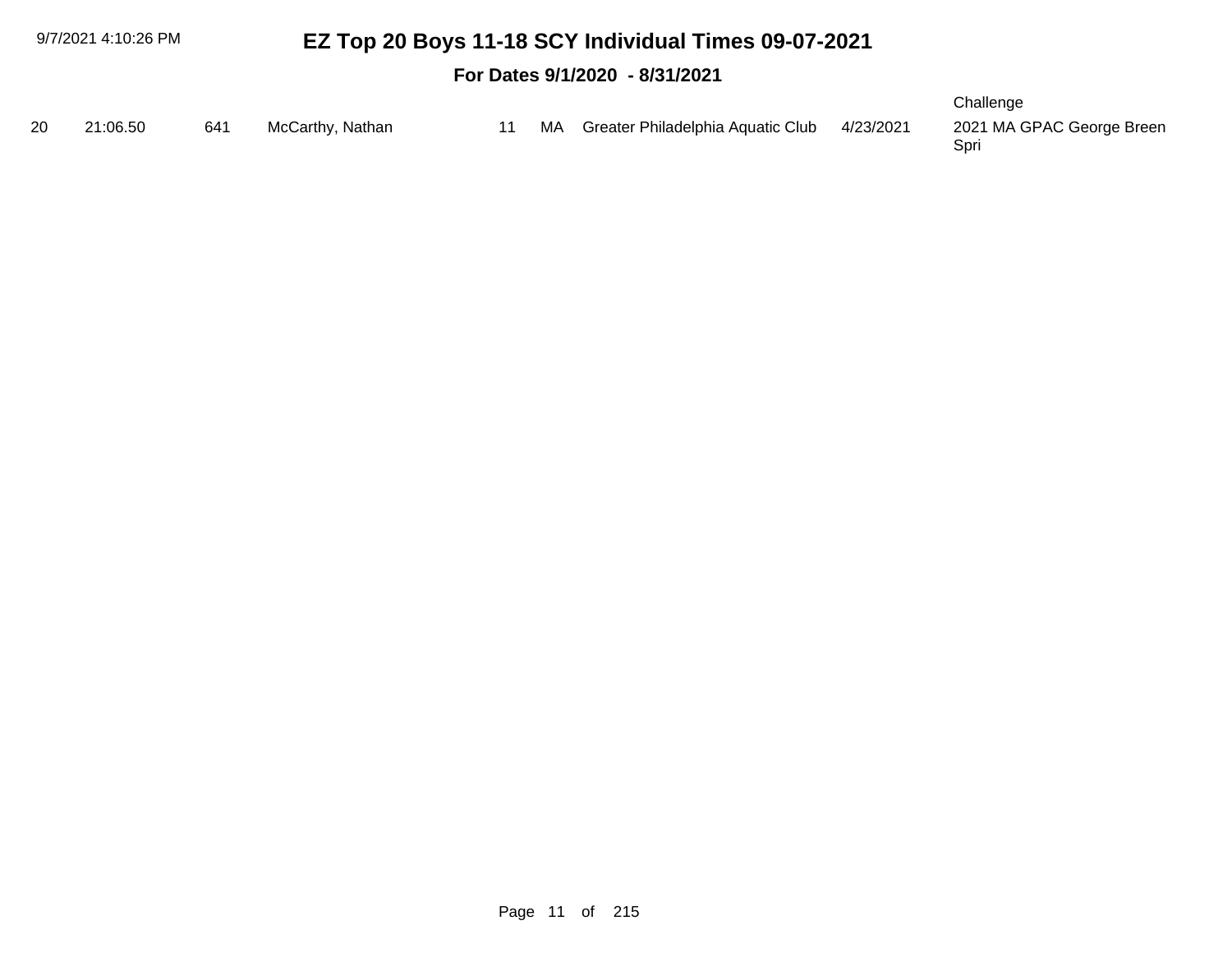#### **For Dates 9/1/2020 - 8/31/2021**

### **Boys Age 11 50 Backstroke Short Course Yards**

| <b>Rank</b>    | <b>Time</b> | Power<br><b>Points</b> | <b>Name</b>             |    |           | Age LSC/Club                                 | <b>Swim Date</b> | <b>Meet</b>                                        |
|----------------|-------------|------------------------|-------------------------|----|-----------|----------------------------------------------|------------------|----------------------------------------------------|
| 1              | 27.72       | 976                    | Camet, Caleb            | 11 | PV        | <b>Potomac Marlins</b>                       | 3/26/2021        | 2021 PV SC Championship<br>Series- Wave III- FC    |
| 2              | 28.19       | 940                    | Harrington, Charlie     | 11 | VA        | NOVA of Virginia Aquatics, Inc.              | 3/13/2021        | 2021 VA SC Age Group Champs                        |
| 3              | 28.20       | 939                    | O'Connell, Reid         | 11 | <b>MR</b> | Long Island Aquatic Club                     | 3/24/2021        | 2021 FL NCSA Age Group<br><b>Swimming Champs</b>   |
| 4              | 28.93       | 884                    | Muminovic, Aidin        | 11 | VA        | NOVA of Virginia Aquatics, Inc.              | 1/17/2021        | 2021 VA NOVA January Jubilee                       |
| 5              | 29.09       | 873                    | Feole-Haughey, Jonathan | 11 | <b>NE</b> | <b>AnglerFish Aquatics</b>                   | 4/1/2021         | 2021 FL ISCA Elite Showcase<br>Class               |
| 6              | 29.25       | 861                    | Roy, Aaron              | 11 | <b>NJ</b> | <b>Greater Somerset County YMCA</b><br>Storm | 3/20/2021        | 2021 NJ AP GSCY March<br>Madness                   |
| $\overline{7}$ | 29.30       | 857                    | Shenk, Christian        | 11 | MA        | South Jersey Aquatic Club                    | 4/1/2021         | 2021 FL ISCA Elite Showcase<br>Class               |
| 8              | 29.62       | 834                    | Zimmer, Julian          | 11 | VA        | <b>Quest Swimming</b>                        | 3/13/2021        | 2021 VA SC Age Group Champs                        |
| 9              | 29.63       | 833                    | Branon, Daniel          | 11 | <b>MD</b> | North Baltimore Aquatic Club                 | 10/11/2020       | 2020 MA YY Bill Schmidt Memorial                   |
| 10             | 29.73       | 826                    | Pogosian, Gregory       | 11 | <b>CT</b> | Stamford Sailfish Aquatic Club               | 7/25/2021        | 2021 CT CPAC 14 & Under<br><b>Showcase Classic</b> |
| 11             | 29.77       | 823                    | Shi, Justin             | 11 | PV        | Dragon Swim Team                             | 3/6/2021         | 2021 PV PAC Penguin Mini<br>Champs                 |
| 12             | 29.85       | 817                    | Belbot, Spencer         | 11 | <b>MD</b> | North Baltimore Aquatic Club                 | 5/1/2021         | 2021 MA YORK- NBAC SPRING<br>SC <sub>C</sub>       |
| 12             | 29.85       | 817                    | Haridasan, Nikolai      | 11 | <b>MR</b> | 92nd Street Flying Dolphins                  | 3/7/2021         | 2021 MR YFD March Madness<br>Time                  |
| 14             | 29.89       | 814                    | Gadsby, Kyle            | 11 | PV        | Nation's Capital Swim Club                   | 3/26/2021        | 2021 PV SC Championship<br>Series- Wave III- CM    |
| 15             | 29.96       | 809                    | Vellozzi, Cal           | 11 | VA        | <b>Quest Swimming</b>                        | 3/13/2021        | 2021 VA SC Age Group Champs                        |
| 16             | 29.99       | 807                    | Kominski, Tyler         | 11 | PV        | Nation's Capital Swim Club                   | 3/26/2021        | 2021 PV SC Championship<br>Series- Wave III- FC    |
| 17             | 30.14       | 796                    | Mulder, Will            | 11 | <b>NJ</b> | <b>Scarlet Aquatics</b>                      | 1/23/2021        | 2021 NJ SCAR v RY 12&Under<br><b>Dual Meet</b>     |
| 18             | 30.26       | 787                    | Stetor, Wyatt           | 11 | AM        | <b>Team Pittsburgh Elite Aquatics</b>        | 4/1/2021         | 2021 FL ISCA Elite Showcase<br>Class               |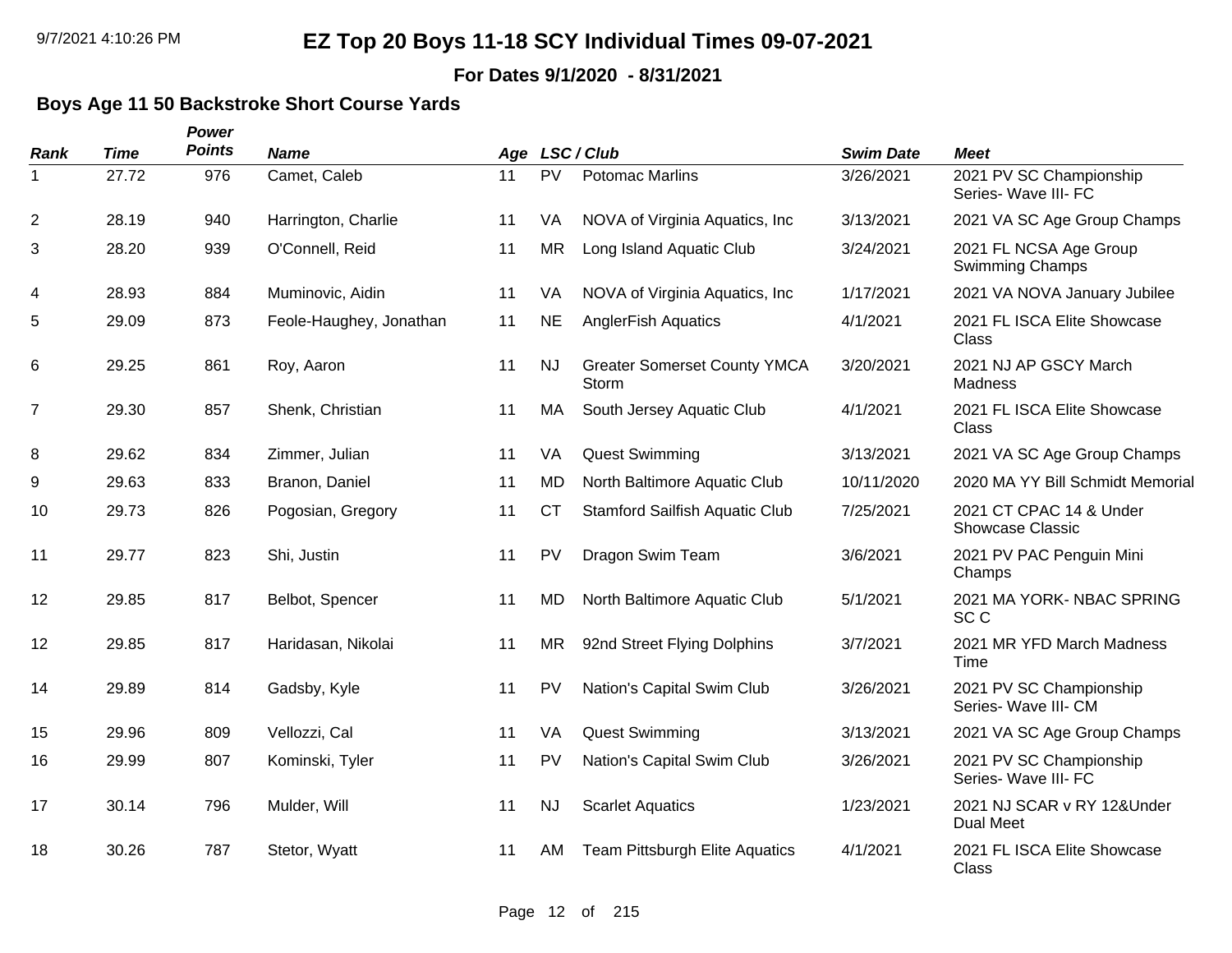|    | 9/7/2021 4:10:26 PM            |     |              | EZ Top 20 Boys 11-18 SCY Individual Times 09-07-2021 |     |                             |           |                                  |  |  |  |
|----|--------------------------------|-----|--------------|------------------------------------------------------|-----|-----------------------------|-----------|----------------------------------|--|--|--|
|    | For Dates 9/1/2020 - 8/31/2021 |     |              |                                                      |     |                             |           |                                  |  |  |  |
| 19 | 30.29                          | 785 | Lu. Ethan    |                                                      | NE. | Bluefish Swim Club          | 12/6/2020 | 2020 NE CL ABF Intersquad Meet   |  |  |  |
| 20 | 30.31                          | 784 | Zhang, Bryan |                                                      |     | NE Metrowest YMCA Stingrays | 7/3/2021  | 2021 NE MWYS Independence<br>Day |  |  |  |

Page 13 of 215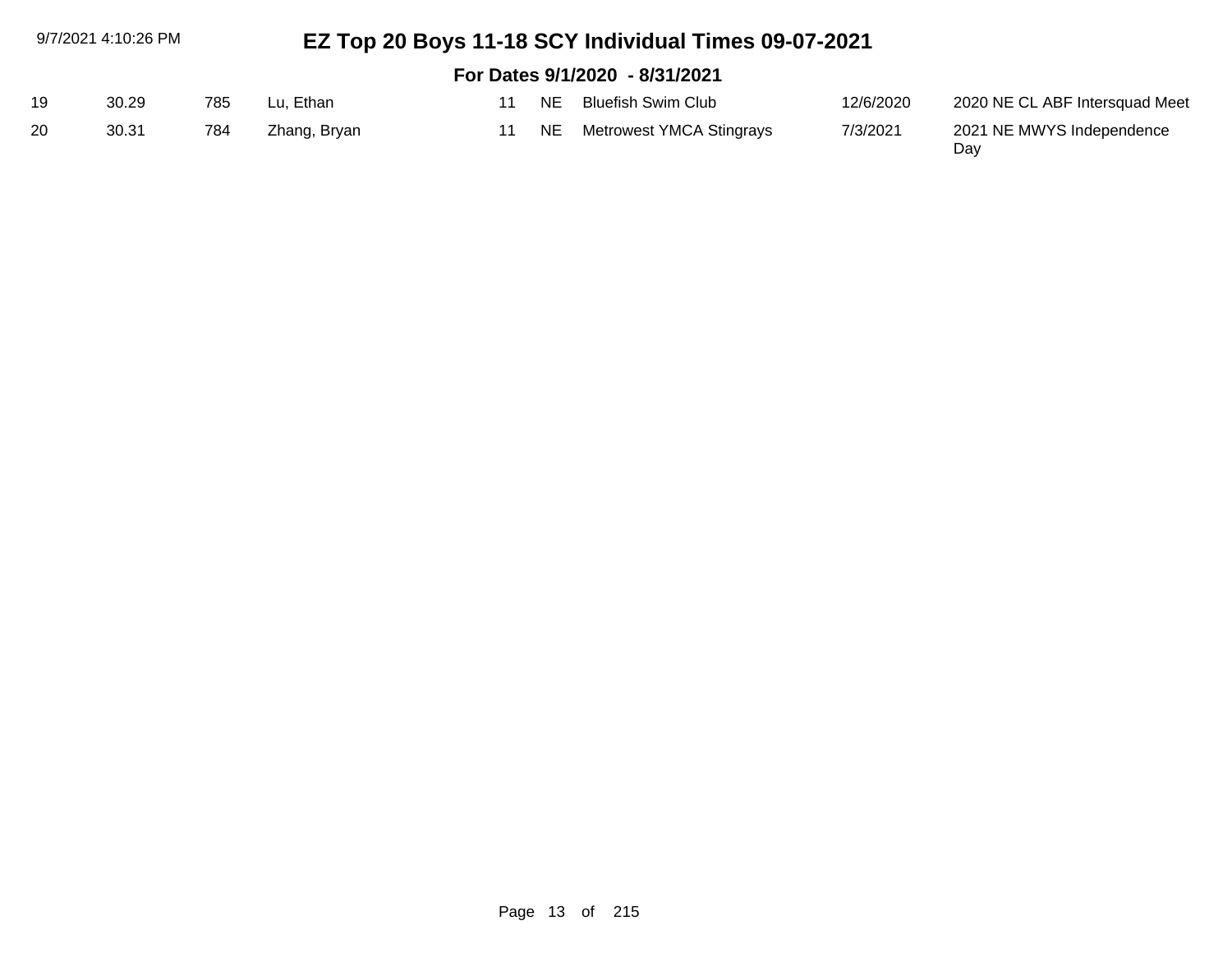**For Dates 9/1/2020 - 8/31/2021**

### **Boys Age 11 100 Backstroke Short Course Yards**

| <b>Rank</b>    | <b>Time</b> | Power<br><b>Points</b> | <b>Name</b>             |    |           | Age LSC/Club                                 | <b>Swim Date</b> | <b>Meet</b>                                      |
|----------------|-------------|------------------------|-------------------------|----|-----------|----------------------------------------------|------------------|--------------------------------------------------|
| 1              | 58.87       | 999                    | Camet, Caleb            | 11 | PV        | <b>Potomac Marlins</b>                       | 3/27/2021        | 2021 PV SC Championship<br>Series- Wave III- FC  |
| 2              | 58.88       | 998                    | O'Connell, Reid         | 11 | <b>MR</b> | Long Island Aquatic Club                     | 3/12/2021        | 2021 MR LIAC Virtual<br>Championship             |
| 3              | 59.22       | 986                    | Harrington, Charlie     | 11 | VA        | NOVA of Virginia Aquatics, Inc.              | 3/25/2021        | 2021 FL NCSA Age Group<br><b>Swimming Champs</b> |
| 4              | 1:01.45     | 907                    | Muminovic, Aidin        | 11 | VA        | NOVA of Virginia Aquatics, Inc.              | 1/16/2021        | 2021 VA NOVA January Jubilee                     |
| 5              | 1:01.92     | 891                    | Shi, Justin             | 11 | PV        | Dragon Swim Team                             | 3/27/2021        | 2021 PV SC Championship<br>Series- Wave III- CM  |
| 6              | 1:02.04     | 887                    | Feole-Haughey, Jonathan | 11 | <b>NE</b> | <b>AnglerFish Aquatics</b>                   | 4/2/2021         | 2021 FL ISCA Elite Showcase<br>Class             |
| $\overline{7}$ | 1:02.18     | 882                    | Belbot, Spencer         | 11 | <b>MD</b> | North Baltimore Aquatic Club                 | 4/30/2021        | 2021 MA YORK- NBAC SPRING<br>SC <sub>C</sub>     |
| 8              | 1:03.20     | 847                    | Donley, Trevor          | 11 | PV        | Rockville Montgomery Swim Club               | 1/30/2021        | 2021 PV IMX Challenge                            |
| 8              | 1:03.20     | 847                    | Roy, Aaron              | 11 | <b>NJ</b> | <b>Greater Somerset County YMCA</b><br>Storm | 7/25/2021        | 2021 NJ GSCY 12u Summer SC<br>Meet               |
| 10             | 1:03.47     | 837                    | Lu, Ethan               | 11 | <b>NE</b> | <b>Bluefish Swim Club</b>                    | 11/28/2020       | 2020 NE CRA Nov COVID Meet                       |
| 10             | 1:03.47     | 837                    | Burk, Kyle              | 11 | MA        | Kennett Area Ymca Sea Dragons                | 3/7/2021         | 2021 MA AP YMCAGBW 12 &<br>Under                 |
| 12             | 1:03.95     | 821                    | Shenk, Christian        | 11 | MA        | South Jersey Aquatic Club                    | 5/2/2021         | 2021 MA SJAC JUNIOR<br><b>CLASSICS</b>           |
| 13             | 1:04.08     | 817                    | Grabar, Kian            | 11 | <b>NE</b> | <b>Crimson Aquatics</b>                      | 2/20/2021        | 2021 NE CRIMSON 11-14<br>Crimson                 |
| 14             | 1:04.33     | 808                    | Stetor, Wyatt           | 11 | AM        | <b>Team Pittsburgh Elite Aquatics</b>        | 3/13/2021        | 2021 MA KA Junior Keystone Cla                   |
| 15             | 1:04.44     | 805                    | Chinea, Ethan           | 11 | <b>MR</b> | Long Island Express                          | 3/12/2021        | 2021 MR LIAC Virtual<br>Championship             |
| 16             | 1:04.54     | 801                    | Zimmer, Julian          | 11 | VA        | <b>Quest Swimming</b>                        | 3/14/2021        | 2021 VA SC Age Group Champs                      |
| 17             | 1:04.55     | 801                    | Gadsby, Kyle            | 11 | <b>PV</b> | Nation's Capital Swim Club                   | 3/27/2021        | 2021 PV SC Championship<br>Series- Wave III- CM  |
| 18             | 1:04.66     | 797                    | Wu, William             | 11 | <b>NE</b> | <b>Weymouth Club Waves</b>                   | 8/8/2021         | 2021 NE CRA TYR SCM August<br>Tri                |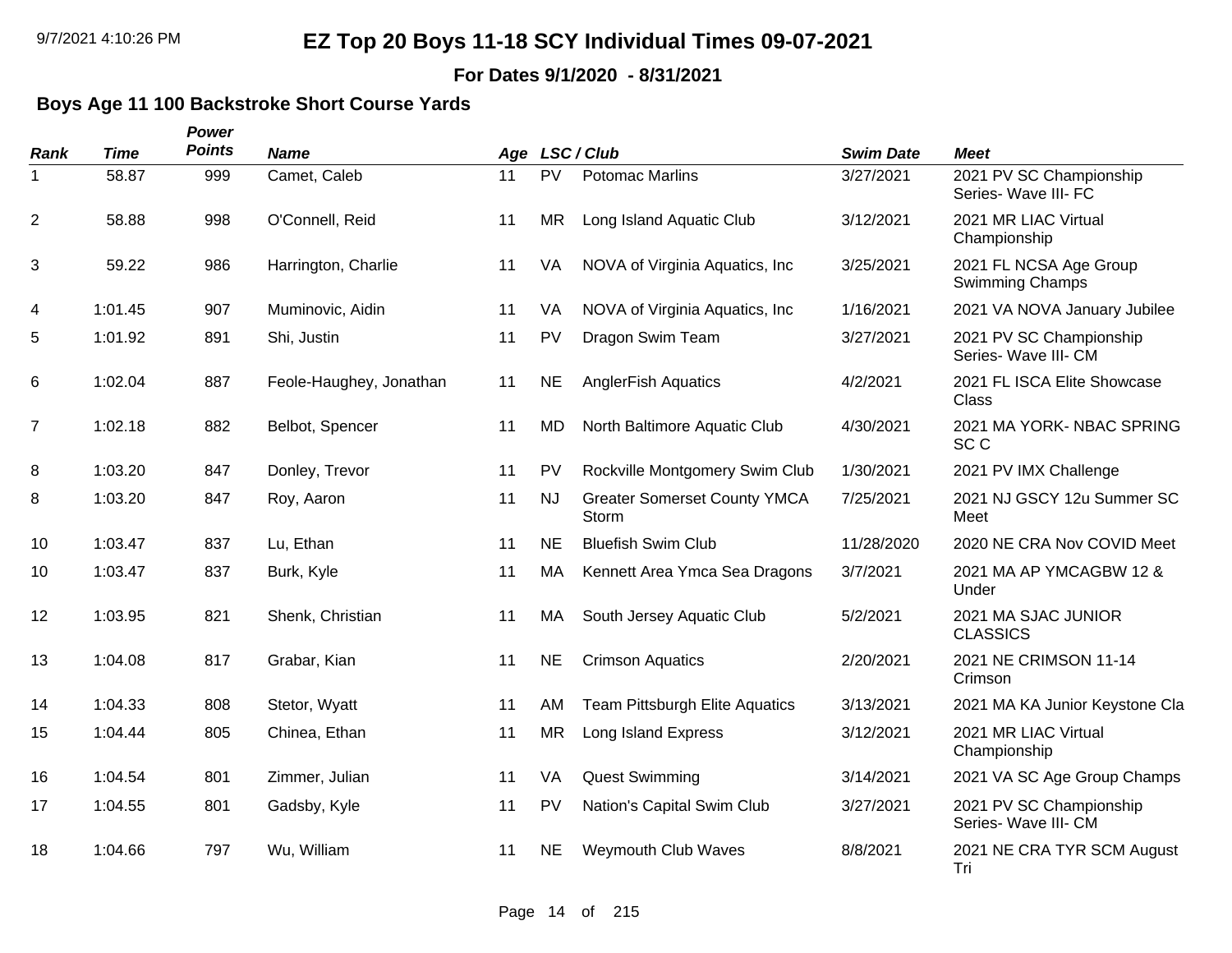|    | 9/7/2021 4:10:26 PM            |     | EZ Top 20 Boys 11-18 SCY Individual Times 09-07-2021 |    |     |                                   |            |                                  |  |  |  |
|----|--------------------------------|-----|------------------------------------------------------|----|-----|-----------------------------------|------------|----------------------------------|--|--|--|
|    | For Dates 9/1/2020 - 8/31/2021 |     |                                                      |    |     |                                   |            |                                  |  |  |  |
| 19 | 1:04.70                        | 796 | Branon, Daniel                                       | 11 | MD. | North Baltimore Aquatic Club      | 10/10/2020 | 2020 MA YY Bill Schmidt Memorial |  |  |  |
| 20 | 1:04.92                        | 788 | Peat, Tyler                                          | 11 |     | VA NOVA of Virginia Aquatics, Inc | 12/12/2020 | 2020 VA NOVA Intrasquad Holida   |  |  |  |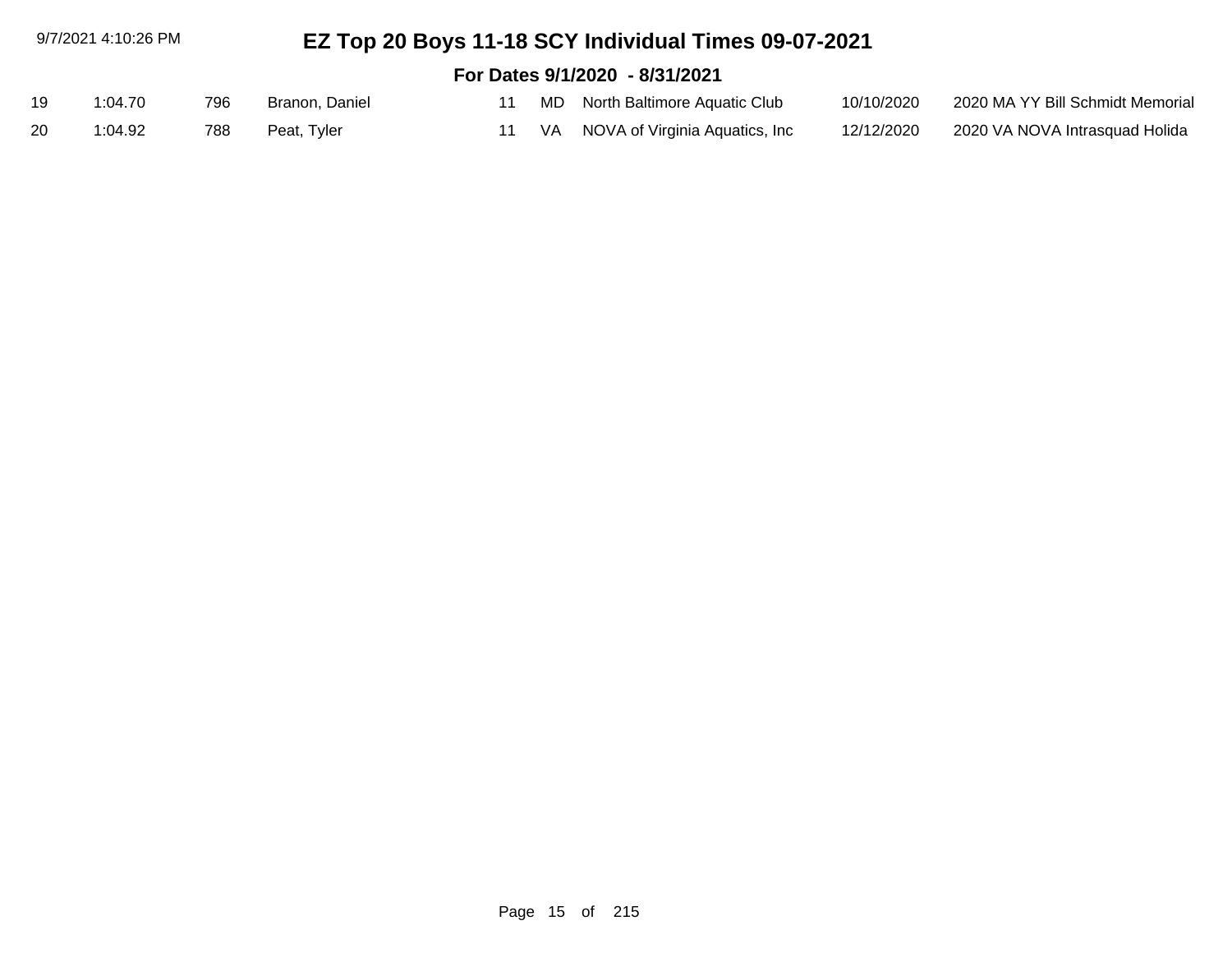**For Dates 9/1/2020 - 8/31/2021**

### **Boys Age 11 200 Backstroke Short Course Yards**

| Rank | <b>Time</b> | Power<br><b>Points</b> | <b>Name</b>             |    |           | Age LSC/Club                    | <b>Swim Date</b> | <b>Meet</b>                                      |
|------|-------------|------------------------|-------------------------|----|-----------|---------------------------------|------------------|--------------------------------------------------|
| 1    | 2:04.90     | 1060                   | O'Connell, Reid         | 11 | MR        | Long Island Aquatic Club        | 3/27/2021        | 2021 FL NCSA Age Group<br>Swimming Champs        |
| 2    | 2:09.45     | 981                    | Harrington, Charlie     | 11 | VA        | NOVA of Virginia Aquatics, Inc. | 3/27/2021        | 2021 FL NCSA Age Group<br><b>Swimming Champs</b> |
| 3    | 2:10.26     | 967                    | Camet, Caleb            | 11 | <b>PV</b> | <b>Potomac Marlins</b>          | 2/13/2021        | 2021 PV PM Valentines Day Meet                   |
| 4    | 2:11.05     | 954                    | Feole-Haughey, Jonathan | 11 | <b>NE</b> | <b>AnglerFish Aquatics</b>      | 3/31/2021        | 2021 FL ISCA Elite Showcase<br>Class             |
| 5    | 2:14.17     | 902                    | Belbot, Spencer         | 11 | <b>MD</b> | North Baltimore Aquatic Club    | 5/1/2021         | 2021 MA YORK- NBAC SPRING<br>SC <sub>C</sub>     |
| 6    | 2:15.46     | 881                    | Stetor, Wyatt           | 11 | AM        | Team Pittsburgh Elite Aquatics  | 3/31/2021        | 2021 FL ISCA Elite Showcase<br>Class             |
| 7    | 2:15.96     | 873                    | Shenk, Christian        | 11 | MA        | South Jersey Aquatic Club       | 3/31/2021        | 2021 FL ISCA Elite Showcase<br>Class             |
| 8    | 2:16.38     | 866                    | Muminovic, Aidin        | 11 | VA        | NOVA of Virginia Aquatics, Inc. | 10/25/2020       | 2020 VA NOVA HALLOWEEN<br><b>HAUNT</b>           |
| 9    | 2:17.03     | 855                    | Reber, Brody            | 11 | MA        | Lancaster Aquatic Club          | 10/17/2020       | 2020 MA KA Fall Closed Invite                    |
| 10   | 2:17.89     | 841                    | Stowell, Daniel         | 11 | VA        | <b>Tide Swimming</b>            | 3/12/2021        | 2021 VA SC Age Group Champs                      |
| 11   | 2:18.71     | 828                    | Scharf, Sullivan        | 11 | ME        | <b>Westbrook Seals</b>          | 3/31/2021        | 2021 FL ISCA Elite Showcase<br>Class             |
| 12   | 2:18.94     | 825                    | Gjertsen, Owen          | 11 | <b>MR</b> | Badger Swim Club, Inc.          | 3/12/2021        | 2021 MR BGNW 14-Under Winter<br>Championship     |
| 13   | 2:19.01     | 823                    | Farrell, Cal            | 11 | <b>MR</b> | NYS Aquatics, Inc.              | 11/21/2020       | 2020 MR NYSA November Time<br>Trial              |
| 14   | 2:19.02     | 823                    | Grabar, Kian            | 11 | <b>NE</b> | <b>Crimson Aquatics</b>         | 3/6/2021         | 2021 NE CRIMSON AQUATICS<br>March                |
| 15   | 2:19.04     | 823                    | Baldwin, Ryan           | 11 | <b>MR</b> | Long Island Aquatic Club        | 3/14/2021        | 2021 MR LIAC Virtual<br>Championship             |
| 16   | 2:19.83     | 810                    | Vanvelzor, Evan         | 11 | <b>CT</b> | <b>ZEUS Swim Team</b>           | 11/14/2020       | 2020 CT RYWC Candlewood Lake<br>Open R           |
| 17   | 2:20.09     | 806                    | Redfern, Cooper         | 11 | VA        | NOVA of Virginia Aquatics, Inc. | 3/27/2021        | 2021 FL NCSA Age Group<br>Swimming Champs        |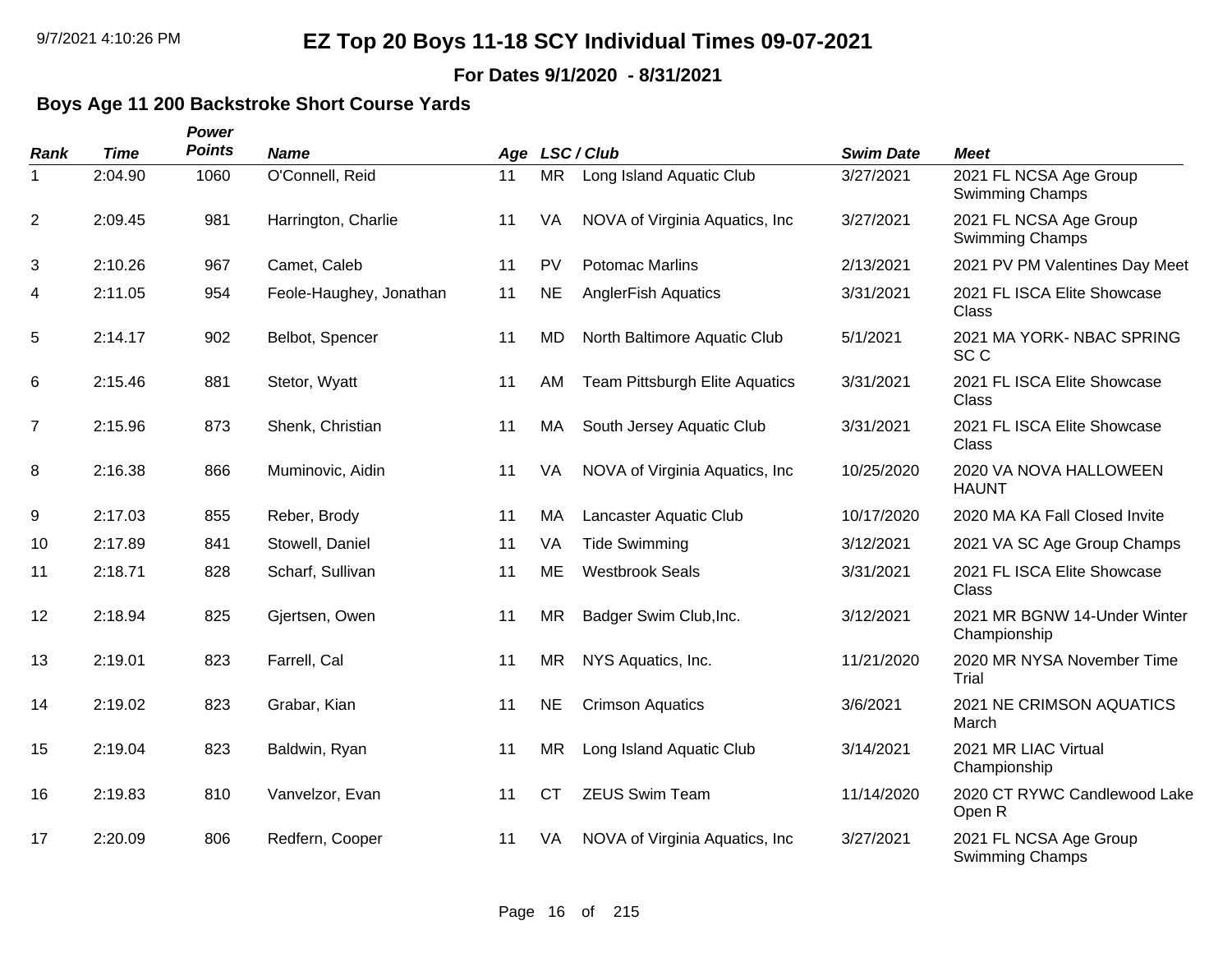| 9/7/2021 4:10:26 PM |                                |     | EZ Top 20 Boys 11-18 SCY Individual Times 09-07-2021 |    |     |                                       |           |                                        |  |  |  |  |  |
|---------------------|--------------------------------|-----|------------------------------------------------------|----|-----|---------------------------------------|-----------|----------------------------------------|--|--|--|--|--|
|                     | For Dates 9/1/2020 - 8/31/2021 |     |                                                      |    |     |                                       |           |                                        |  |  |  |  |  |
| 18                  | 2:20.35                        | 802 | Keller, Reed                                         | 11 | СT  | <b>YMCA Of Greenwich Marlins</b>      | 5/23/2021 | 2021 CT CDOG and WRAT May<br>Qualifier |  |  |  |  |  |
| 19                  | 2:20.85                        | 794 | Vellozzi, Cal                                        | 11 | VA  | <b>Quest Swimming</b>                 | 3/12/2021 | 2021 VA SC Age Group Champs            |  |  |  |  |  |
| 20                  | 2:21.31                        | 787 | Howard, Tom                                          | 11 | AM. | <b>Team Pittsburgh Elite Aquatics</b> | 3/31/2021 | 2021 FL ISCA Elite Showcase<br>Class   |  |  |  |  |  |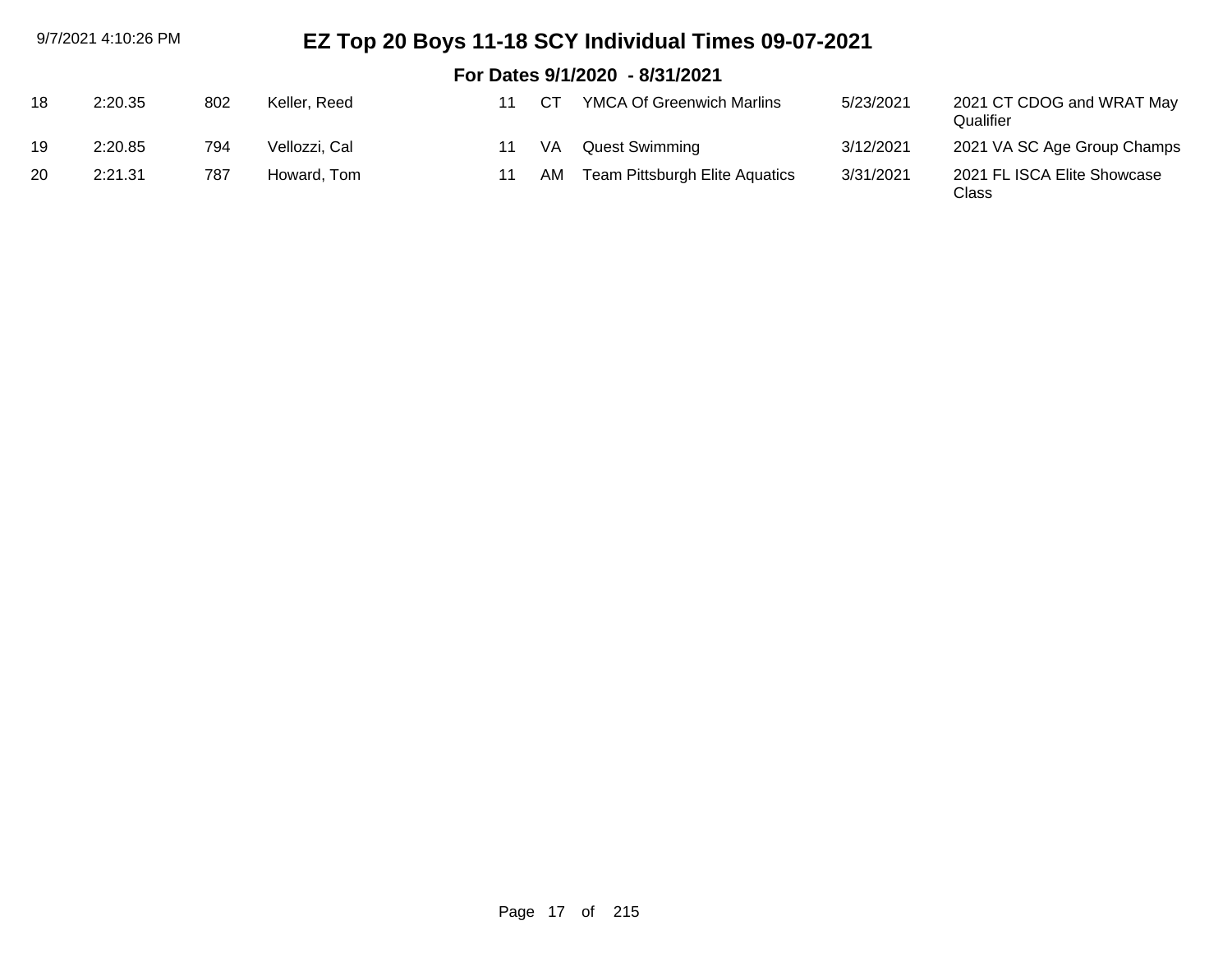**For Dates 9/1/2020 - 8/31/2021**

### **Boys Age 11 50 Breaststroke Short Course Yards**

| Rank           | <b>Time</b> | Power<br><b>Points</b> | <b>Name</b>         |         |                | Age LSC/Club                                            | <b>Swim Date</b> | <b>Meet</b>                                     |
|----------------|-------------|------------------------|---------------------|---------|----------------|---------------------------------------------------------|------------------|-------------------------------------------------|
| 1              | 31.73       | 929                    | Belbot, Spencer     | 11      | <b>MD</b>      | North Baltimore Aquatic Club                            | 3/31/2021        | 2021 FL ISCA Elite Showcase<br>Class            |
| $\overline{2}$ | 31.93       | 916                    | Cover, Avery        | 11      | <b>NE</b>      | <b>AnglerFish Aquatics</b>                              | 3/31/2021        | 2021 FL ISCA Elite Showcase<br><b>Class</b>     |
| 3              | 32.34       | 889                    | Zimmer, Julian      | 11      | VA             | <b>Quest Swimming</b>                                   | 3/31/2021        | 2021 FL ISCA Elite Showcase<br>Class            |
| 4              | 32.48       | 879                    | O'Connell, Reid     | 11      | <b>MR</b>      | Long Island Aquatic Club                                | 10/18/2020       | 2020 MR LIAC Chappy's Big Race<br>Invite        |
| 5              | 32.57       | 873                    | Wolf, Moses         | 11      | PV             | <b>Shark Tank Racing Squad</b>                          | 10/24/2020       | 2020 PV Epic October                            |
| 6              | 32.62       | 870                    | Millsaps, lan       | 11      | PV             | Occoquan Swimming Inc                                   | 12/18/2020       | 2020 PV 12&U Meet of<br>Champions               |
| 7              | 32.73       | 863                    | Tith, Sebastian     | 11      | MA             | Boyertown YMCA Navy Seals                               | 12/5/2020        | 2020 MA KA Christmas Meet                       |
| 8              | 32.82       | 857                    | Shi, Justin         | 11      | PV             | Dragon Swim Team                                        | 3/6/2021         | 2021 PV PAC Penguin Mini<br>Champs              |
| 9              | 32.83       | 857                    | Harrington, Cullen  | 11      | VA             | NOVA of Virginia Aquatics, Inc.                         | 3/12/2021        | 2021 VA SC Age Group Champs                     |
| 10             | 33.10       | 839                    | Zhu, Jia Le         | 11      | <b>MR</b>      | Long Island Aquatic Club                                | 3/14/2021        | 2021 MR LIAC Virtual<br>Championship            |
| 11             | 33.12       | 838                    | Mulder, Will        | 11      | <b>NJ</b>      | <b>Scarlet Aquatics</b>                                 | 1/23/2021        | 2021 NJ SCAR v RY 12&Under<br>Dual Meet         |
| 12             | 33.23       | 831                    | Hewitt, James       | 11      | VA             | Virginia Gators                                         | 3/12/2021        | 2021 VA SC Age Group Champs                     |
| 13             | 33.26       | 829                    | Stetor, Wyatt       | 11      | AM             | Team Pittsburgh Elite Aquatics                          | 3/31/2021        | 2021 FL ISCA Elite Showcase<br>Class            |
| 14             | 33.30       | 826                    | Davidson, Chase     | 11      | VA             | <b>Cavalier Aquatics/Piedmont Family</b><br><b>YMCA</b> | 3/12/2021        | 2021 VA SC Age Group Champs                     |
| 15             | 33.50       | 813                    | Li, Andy            | 11      | PV             | Dragon Swim Team                                        | 3/27/2021        | 2021 PV SC Championship<br>Series- Wave III- FC |
| 15             | 33.50       | 813                    | Harrington, Charlie | 11      | VA             | NOVA of Virginia Aquatics, Inc.                         | 3/11/2021        | 2021 VA SC Age Group Champs                     |
| 17             | 33.95       | 785                    | Zhao, Caden         | 11      | AM             | <b>Steel City Aquatics</b>                              | 3/14/2021        | 2021 WV Club Mountaineer Winter<br>Champs       |
| 18             | 34.02       | 781                    | Harris, Wesley      | 11      | N <sub>l</sub> | Victor Swim Club                                        | 4/24/2021        | 2021 NI STAR Spring Invite                      |
| 19             | 34.17       | 771                    | Young, Trey         | 11      | VA             | SwimRVA                                                 | 2/13/2021        | 2021 VA Central District 9-12                   |
|                |             |                        |                     | Page 18 |                | 215<br>of                                               |                  |                                                 |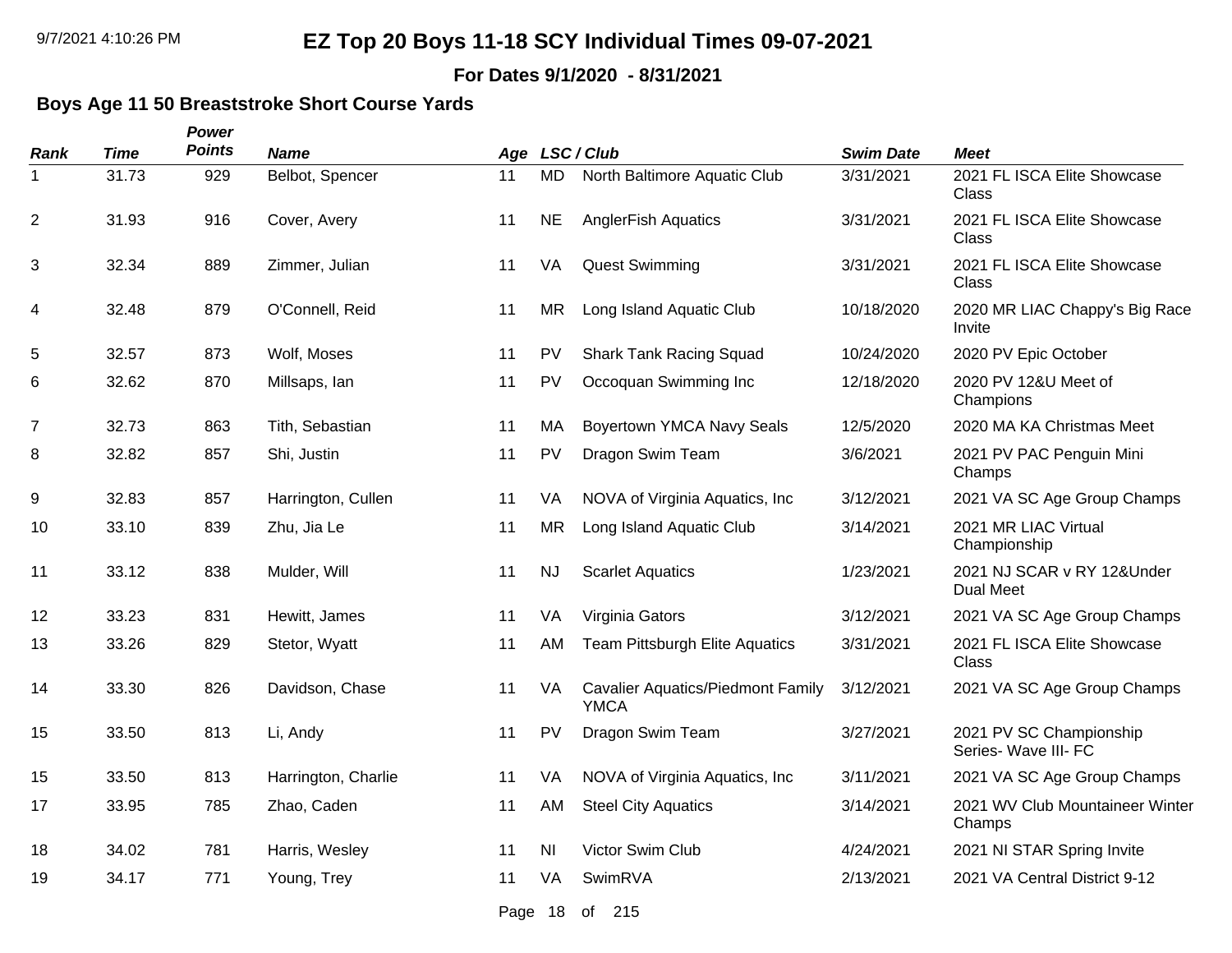| 9/7/2021 4:10:26 PM<br>EZ Top 20 Boys 11-18 SCY Individual Times 09-07-2021 |                                |     |               |  |     |                     |           |                             |  |  |
|-----------------------------------------------------------------------------|--------------------------------|-----|---------------|--|-----|---------------------|-----------|-----------------------------|--|--|
|                                                                             | For Dates 9/1/2020 - 8/31/2021 |     |               |  |     |                     |           |                             |  |  |
| 20                                                                          | 34.21                          | 769 | Falduts. Geno |  | MA. | Five Star Swim Club | 1/23/2021 | 2021 MA FSSC John Apple Dev |  |  |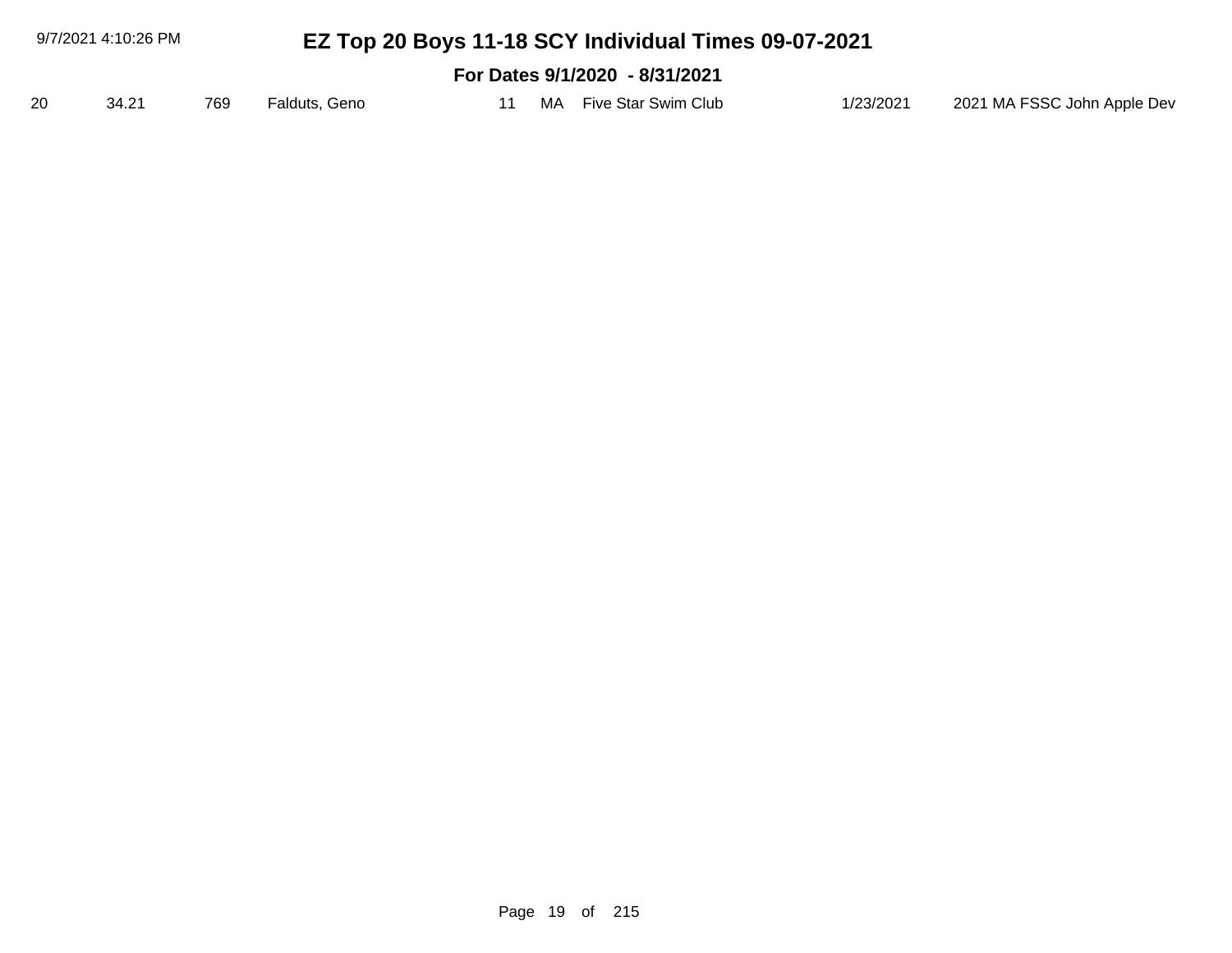#### **For Dates 9/1/2020 - 8/31/2021**

### **Boys Age 11 100 Breaststroke Short Course Yards**

| <b>Rank</b>       | <b>Time</b> | Power<br><b>Points</b> | <b>Name</b>        |    |           | Age LSC/Club                                            | <b>Swim Date</b> | <b>Meet</b>                                     |
|-------------------|-------------|------------------------|--------------------|----|-----------|---------------------------------------------------------|------------------|-------------------------------------------------|
| $\mathbf 1$       | 1:06.95     | 979                    | O'Connell, Reid    | 11 | <b>MR</b> | Long Island Aquatic Club                                | 3/13/2021        | 2021 MR LIAC Virtual<br>Championship            |
| $\overline{2}$    | 1:08.99     | 919                    | Belbot, Spencer    | 11 | <b>MD</b> | North Baltimore Aquatic Club                            | 2/21/2021        | 2021 MA York Y Winter Invite                    |
| 3                 | 1:09.58     | 901                    | Shi, Justin        | 11 | PV        | Dragon Swim Team                                        | 3/26/2021        | 2021 PV SC Championship<br>Series- Wave III- CM |
| 4                 | 1:10.24     | 882                    | Wolf, Moses        | 11 | PV        | <b>Shark Tank Racing Squad</b>                          | 1/17/2021        | 2021 PV Winter Wonderland                       |
| 5                 | 1:10.72     | 868                    | Tith, Sebastian    | 11 | MA        | Boyertown YMCA Navy Seals                               | 12/4/2020        | 2020 MA KA Christmas Meet                       |
| 6                 | 1:10.90     | 863                    | Sherpa, Rinzen     | 11 | AM        | Unattached                                              | 11/7/2020        | 2020 AM Steel City Turkey<br>Gobbler            |
| $\overline{7}$    | 1:11.25     | 853                    | Mulder, Will       | 11 | <b>NJ</b> | <b>Scarlet Aquatics</b>                                 | 1/23/2021        | 2021 NJ SCAR v RY 12&Under<br><b>Dual Meet</b>  |
| 8                 | 1:11.36     | 850                    | Cover, Avery       | 11 | <b>NE</b> | <b>AnglerFish Aquatics</b>                              | 4/3/2021         | 2021 FL ISCA Elite Showcase<br>Class            |
| 9                 | 1:12.00     | 831                    | Wu, Allen          | 11 | MA        | York YMCA                                               | 2/21/2021        | 2021 MA York Y Winter Invite                    |
| 10                | 1:12.07     | 829                    | Zhu, Jia Le        | 11 | <b>MR</b> | Long Island Aquatic Club                                | 3/13/2021        | 2021 MR LIAC Virtual<br>Championship            |
| 11                | 1:12.13     | 828                    | Li, Andy           | 11 | PV        | Dragon Swim Team                                        | 3/26/2021        | 2021 PV SC Championship<br>Series- Wave III- FC |
| $12 \overline{ }$ | 1:12.25     | 824                    | Muminovic, Aidin   | 11 | VA        | NOVA of Virginia Aquatics, Inc.                         | 1/16/2021        | 2021 VA NOVA January Jubilee                    |
| 13                | 1:12.44     | 819                    | Stetor, Wyatt      | 11 | <b>AM</b> | <b>Team Pittsburgh Elite Aquatics</b>                   | 3/12/2021        | 2021 MA KA Junior Keystone Cla                  |
| 14                | 1:12.56     | 815                    | Harrington, Cullen | 11 | VA        | NOVA of Virginia Aquatics, Inc.                         | 3/13/2021        | 2021 VA SC Age Group Champs                     |
| 15                | 1:12.57     | 815                    | Dawson, Jack       | 11 | PV        | Rockville Montgomery Swim Club                          | 1/30/2021        | 2021 PV IMX Challenge                           |
| 16                | 1:12.71     | 811                    | Davidson, Chase    | 11 | VA        | <b>Cavalier Aquatics/Piedmont Family</b><br><b>YMCA</b> | 3/11/2021        | 2021 VA SC Age Group Champs                     |
| 17                | 1:12.83     | 808                    | Hewitt, James      | 11 | VA        | Virginia Gators                                         | 3/13/2021        | 2021 VA SC Age Group Champs                     |
| 18                | 1:13.04     | 802                    | Zhao, Caden        | 11 | AM        | <b>Steel City Aquatics</b>                              | 4/10/2021        | 2021 AM April Extravaganza                      |
| 19                | 1:13.49     | 789                    | Zimmer, Julian     | 11 | VA        | <b>Quest Swimming</b>                                   | 3/13/2021        | 2021 VA SC Age Group Champs                     |
| 20                | 1:13.60     | 786                    | Darder, Sean       | 11 | <b>NJ</b> | Life Time Metro                                         | 7/11/2021        | 2021 NJ LIFE Summer Summer<br>Summer            |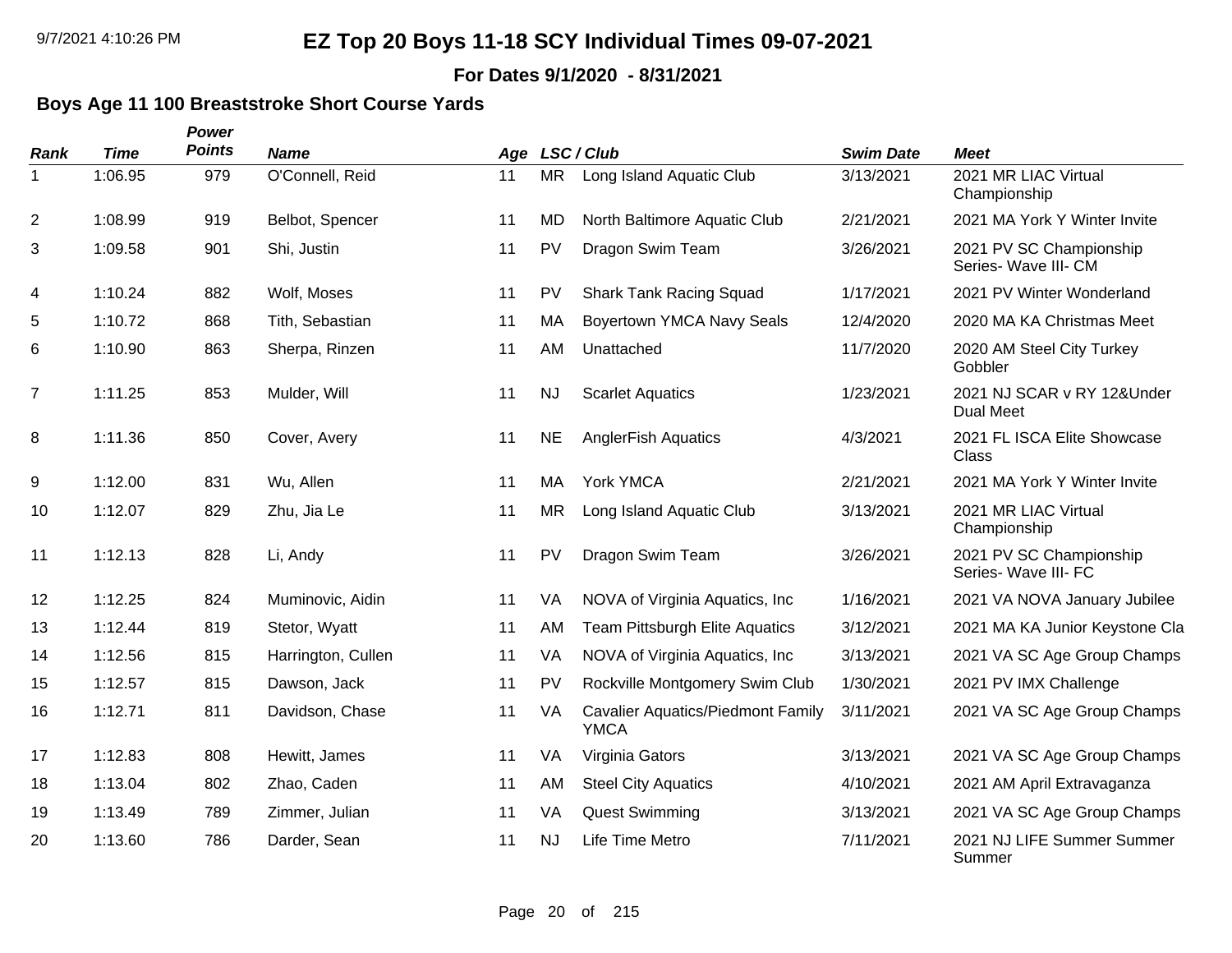**For Dates 9/1/2020 - 8/31/2021**

### **Boys Age 11 200 Breaststroke Short Course Yards**

| <b>Rank</b>    | <b>Time</b> | Power<br><b>Points</b> | <b>Name</b>         |    |           | Age LSC/Club                                            | <b>Swim Date</b> | <b>Meet</b>                                             |
|----------------|-------------|------------------------|---------------------|----|-----------|---------------------------------------------------------|------------------|---------------------------------------------------------|
| 1              | 2:25.55     | 1008                   | O'Connell, Reid     | 11 | <b>MR</b> | Long Island Aquatic Club                                | 3/26/2021        | 2021 FL NCSA Age Group<br><b>Swimming Champs</b>        |
| 2              | 2:27.94     | 978                    | Belbot, Spencer     | 11 | <b>MD</b> | North Baltimore Aquatic Club                            | 4/2/2021         | 2021 FL ISCA Elite Showcase<br>Class                    |
| 3              | 2:30.70     | 944                    | Cover, Avery        | 11 | <b>NE</b> | <b>AnglerFish Aquatics</b>                              | 4/2/2021         | 2021 FL ISCA Elite Showcase<br>Class                    |
| 4              | 2:32.00     | 928                    | Wolf, Moses         | 11 | <b>PV</b> | <b>Shark Tank Racing Squad</b>                          | 1/16/2021        | 2021 PV Winter Wonderland                               |
| 5              | 2:32.88     | 917                    | Zhao, Caden         | 11 | AM        | <b>Steel City Aquatics</b>                              | 4/9/2021         | 2021 AM April Extravaganza                              |
| 6              | 2:33.27     | 912                    | Farrell, Cal        | 11 | <b>MR</b> | NYS Aquatics, Inc.                                      | 11/21/2020       | 2020 MR NYSA November Time<br>Trial                     |
| $\overline{7}$ | 2:34.13     | 902                    | Harrington, Cullen  | 11 | VA        | NOVA of Virginia Aquatics, Inc.                         | 3/26/2021        | 2021 FL NCSA Age Group<br>Swimming Champs               |
| 8              | 2:35.56     | 885                    | Zhu, Jia Le         | 11 | <b>MR</b> | Long Island Aquatic Club                                | 3/12/2021        | 2021 MR LIAC Virtual<br>Championship                    |
| 9              | 2:36.00     | 879                    | Davidson, Chase     | 11 | VA        | <b>Cavalier Aquatics/Piedmont Family</b><br><b>YMCA</b> | 3/26/2021        | 2021 FL NCSA Age Group<br><b>Swimming Champs</b>        |
| 10             | 2:37.76     | 858                    | Stetor, Wyatt       | 11 | AM        | Team Pittsburgh Elite Aquatics                          | 4/2/2021         | 2021 FL ISCA Elite Showcase<br>Class                    |
| 11             | 2:39.21     | 841                    | Hottle, Luke        | 11 | VA        | Lynchburg YMCA Swim Team                                | 1/10/2021        | 2021 VA LY Winter Invitational                          |
| 11             | 2:39.21     | 841                    | Sykes, Ryan         | 11 | <b>MR</b> | <b>BGC-N. Westchester Marlins</b>                       | 3/21/2021        | 2021 MR BGNW Marlins March<br><b>Madness Time Trial</b> |
| 13             | 2:39.23     | 840                    | Tith, Sebastian     | 11 | MA        | Boyertown YMCA Navy Seals                               | 10/17/2020       | 2020 MA KA Fall Closed Invite                           |
| 14             | 2:39.64     | 836                    | Li, Andy            | 11 | PV        | Dragon Swim Team                                        | 3/25/2021        | 2021 PV SC Championship<br>Series- Wave III- FC         |
| 15             | 2:40.31     | 828                    | Harrington, Charlie | 11 | VA        | NOVA of Virginia Aquatics, Inc.                         | 1/15/2021        | 2021 VA NOVA January Jubilee                            |
| 16             | 2:40.57     | 825                    | Boino, Henry        | 11 | <b>NE</b> | <b>Amherst Tritons Swim Team</b>                        | 2/21/2021        | 2021 NE CRIMSON 11-14<br>Crimson                        |
| 17             | 2:40.65     | 824                    | Gjertsen, Owen      | 11 | <b>MR</b> | Badger Swim Club, Inc.                                  | 3/14/2021        | 2021 MR BGNW 14-Under Winter<br>Championship            |
| 18             | 2:40.87     | 821                    | Liberty, Nicholas   | 11 | PV        | Rockville Montgomery Swim Club                          | 3/25/2021        | 2021 PV SC Championship<br>Series- Wave III- CM         |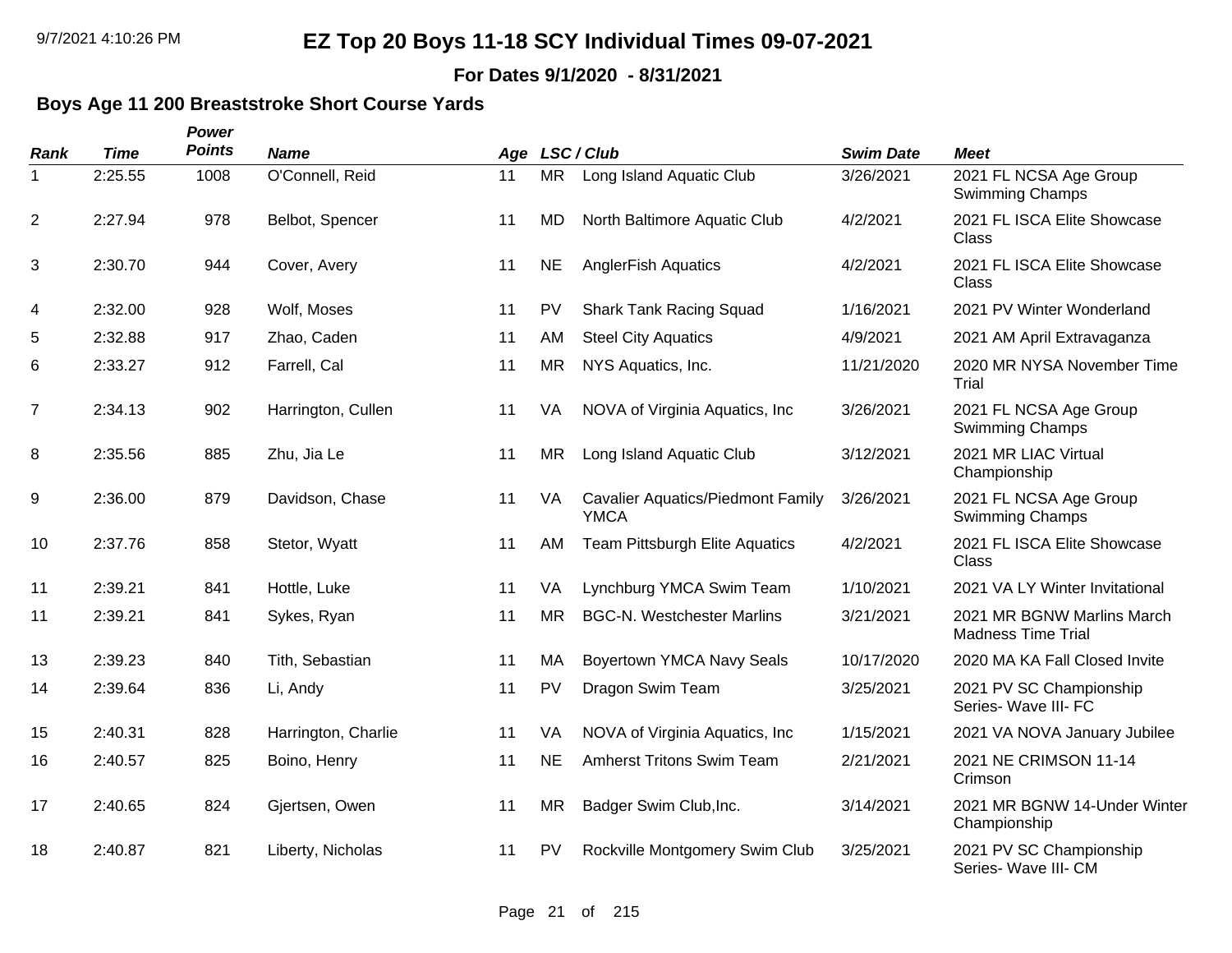| 9/7/2021 4:10:26 PM |         |     |              |  | EZ Top 20 Boys 11-18 SCY Individual Times 09-07-2021 |                                |            |                         |
|---------------------|---------|-----|--------------|--|------------------------------------------------------|--------------------------------|------------|-------------------------|
|                     |         |     |              |  |                                                      | For Dates 9/1/2020 - 8/31/2021 |            |                         |
| -19                 | 2:40.89 | 821 | Mulder. Will |  | NJ.                                                  | <b>Scarlet Aquatics</b>        | 11/28/2020 | 2020 NJ SCAR Fast Times |

Page 22 of 215

20 2:41.37 815 Darder, Sean 11 NJ Life Time Metro 6/27/2021 2021 NJ LIFE Spring into Summe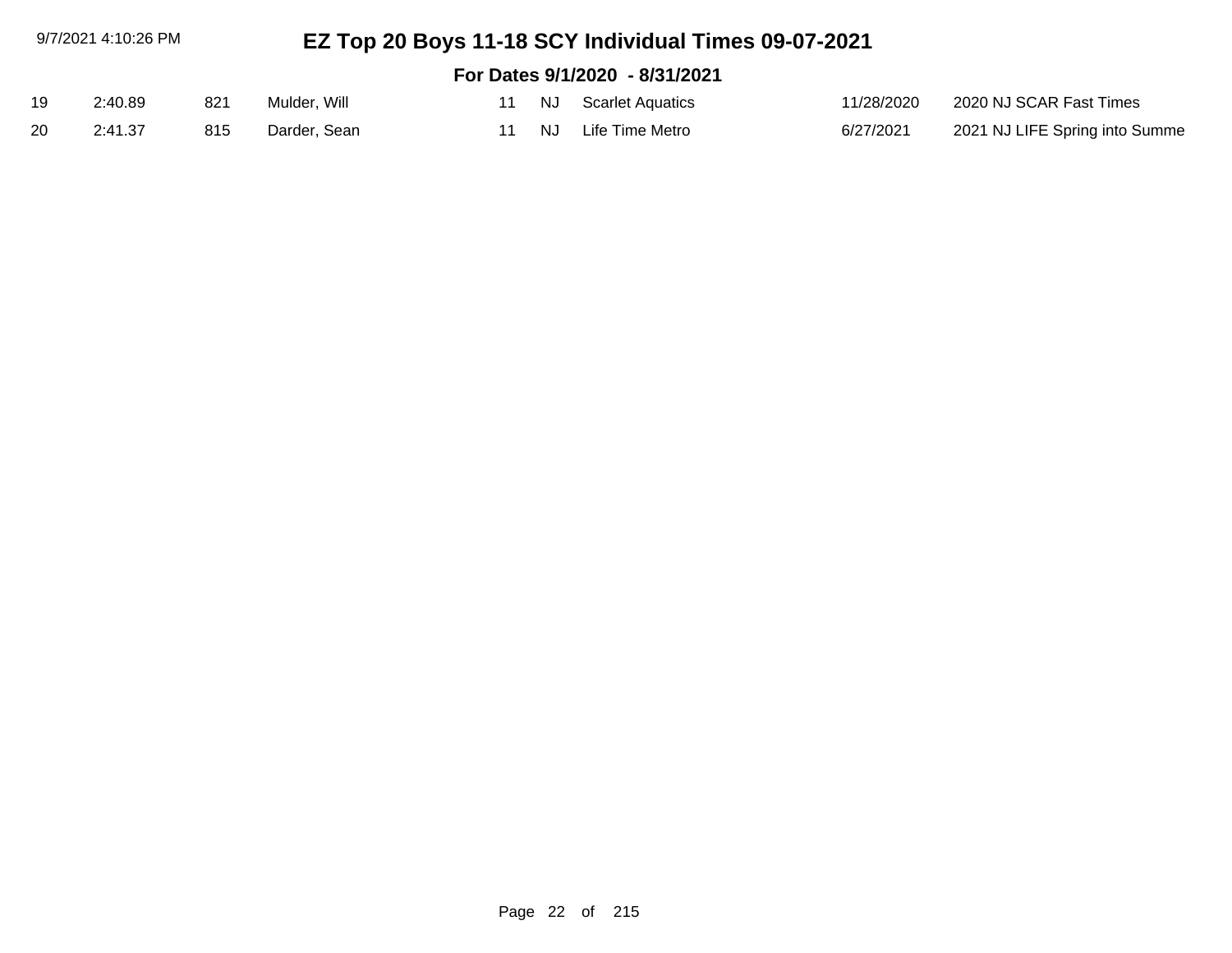#### **For Dates 9/1/2020 - 8/31/2021**

### **Boys Age 11 50 Butterfly Short Course Yards**

| <b>Rank</b>    | <b>Time</b> | Power<br><b>Points</b> | <b>Name</b>       | Age |           | LSC / Club                            | <b>Swim Date</b> | <b>Meet</b>                                          |
|----------------|-------------|------------------------|-------------------|-----|-----------|---------------------------------------|------------------|------------------------------------------------------|
| 1              | 26.96       | 905                    | Branon, Daniel    | 11  | <b>MD</b> | North Baltimore Aquatic Club          | 10/10/2020       | 2020 MA YY Bill Schmidt Memorial                     |
| $\overline{2}$ | 27.37       | 874                    | O'Connell, Reid   | 11  | <b>MR</b> | Long Island Aquatic Club              | 2/12/2021        | 2021 MR LIAC Friday February 12<br><b>Time Trial</b> |
| 3              | 27.74       | 845                    | Baldwin, Ryan     | 11  | <b>MR</b> | Long Island Aquatic Club              | 3/12/2021        | 2021 MR LIAC Virtual<br>Championship                 |
| 4              | 27.78       | 842                    | Shirey, Jackson   | 11  | MA        | Lancaster Aquatic Club                | 12/4/2020        | 2020 MA KA Christmas Meet                            |
| 5              | 27.97       | 828                    | Richards, Jacob   | 11  | <b>CT</b> | Woodbridge Aquatic Club               | 6/27/2021        | 2021 CT ARAC June Summer<br>Splash                   |
| 6              | 28.01       | 825                    | Zimmer, Julian    | 11  | VA        | <b>Quest Swimming</b>                 | 4/3/2021         | 2021 FL ISCA Elite Showcase<br>Class                 |
| $\overline{7}$ | 28.03       | 823                    | Muminovic, Aidin  | 11  | VA        | NOVA of Virginia Aquatics, Inc.       | 12/13/2020       | 2020 VA NOVA Intrasquad Holida                       |
| 8              | 28.05       | 822                    | Pogosian, Gregory | 11  | <b>CT</b> | <b>Stamford Sailfish Aquatic Club</b> | 7/23/2021        | 2021 CT CPAC 14 & Under<br>Showcase Classic          |
| 9              | 28.09       | 819                    | Shi, Justin       | 11  | PV        | Dragon Swim Team                      | 3/6/2021         | 2021 PV PAC Penguin Mini<br>Champs                   |
| 10             | 28.12       | 817                    | Camet, Caleb      | 11  | PV        | <b>Potomac Marlins</b>                | 2/14/2021        | 2021 PV PM Valentines Day Meet                       |
| 11             | 28.17       | 813                    | Grabar, Kian      | 11  | <b>NE</b> | <b>Crimson Aquatics</b>               | 2/21/2021        | 2021 NE CRIMSON 11-14<br>Crimson                     |
| 12             | 28.25       | 807                    | Gadsby, Kyle      | 11  | PV        | Nation's Capital Swim Club            | 3/27/2021        | 2021 PV SC Championship<br>Series- Wave III- CM      |
| 13             | 28.37       | 798                    | Cover, Avery      | 11  | <b>NE</b> | <b>AnglerFish Aquatics</b>            | 4/3/2021         | 2021 FL ISCA Elite Showcase<br>Class                 |
| 14             | 28.41       | 795                    | Shenk, Christian  | 11  | MA        | South Jersey Aquatic Club             | 4/3/2021         | 2021 FL ISCA Elite Showcase<br>Class                 |
| 15             | 28.44       | 793                    | Lu, Ethan         | 11  | <b>NE</b> | <b>Bluefish Swim Club</b>             | 11/28/2020       | 2020 NE CRA Nov COVID Meet                           |
| 16             | 28.47       | 791                    | Wang, George      | 11  | <b>CT</b> | Stamford Sailfish Aquatic Club        | 6/27/2021        | 2021 CT ARAC June Summer<br>Splash                   |
| 17             | 28.56       | 784                    | Belbot, Spencer   | 11  | <b>MD</b> | North Baltimore Aquatic Club          | 4/30/2021        | 2021 MA YORK- NBAC SPRING<br>SC <sub>C</sub>         |
| 18             | 28.65       | 777                    | Vanvelzor, Evan   | 11  | CТ        | <b>ZEUS Swim Team</b>                 | 11/15/2020       | 2020 CT RYWC Candlewood Lake<br>Open R               |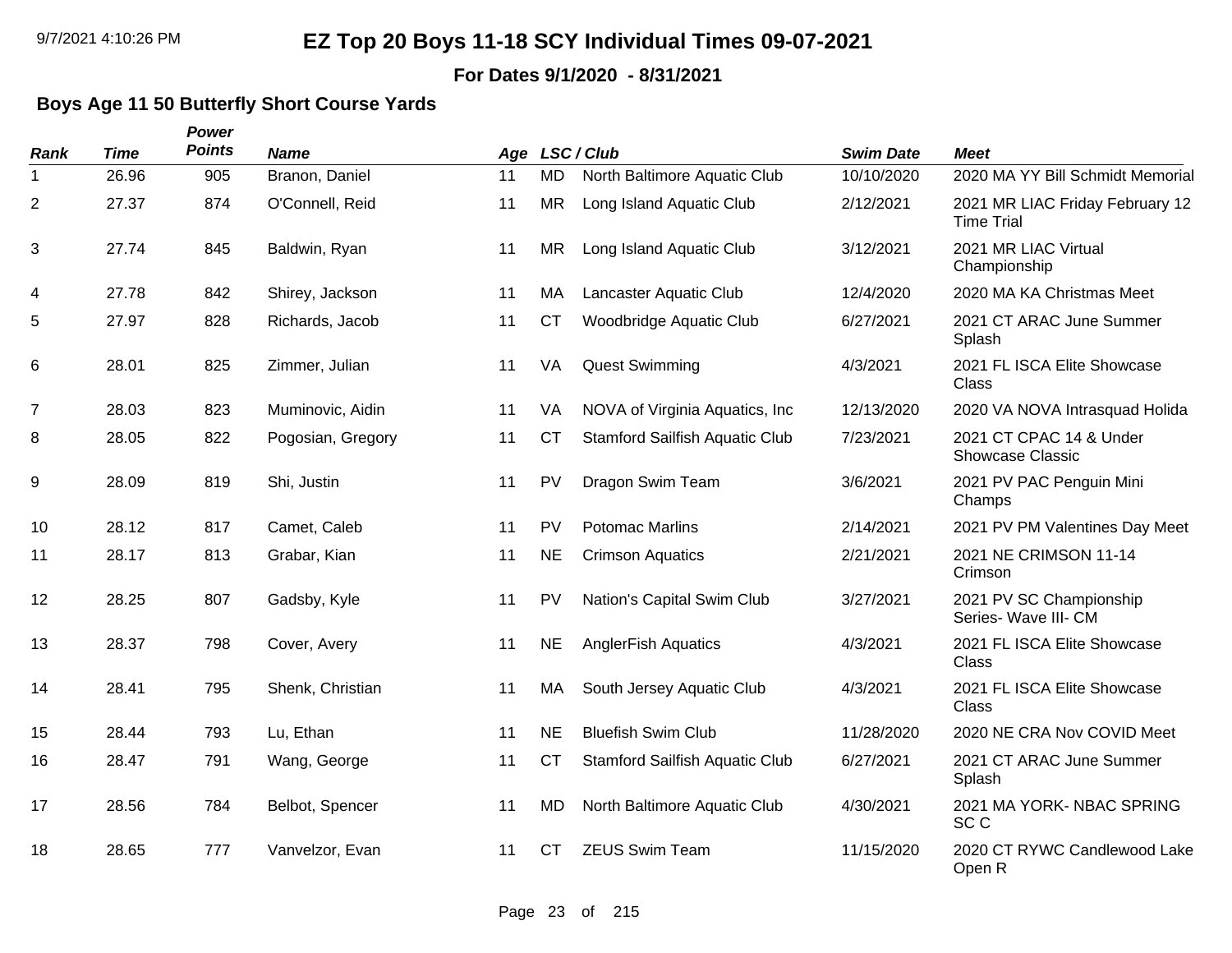|    | 9/7/2021 4:10:26 PM            |     | EZ Top 20 Boys 11-18 SCY Individual Times 09-07-2021 |    |  |                                    |            |                                |  |  |  |  |
|----|--------------------------------|-----|------------------------------------------------------|----|--|------------------------------------|------------|--------------------------------|--|--|--|--|
|    | For Dates 9/1/2020 - 8/31/2021 |     |                                                      |    |  |                                    |            |                                |  |  |  |  |
| 19 | 28.66                          | 777 | Peat. Tyler                                          | 11 |  | VA NOVA of Virginia Aquatics, Inc. | 12/13/2020 | 2020 VA NOVA Intrasquad Holida |  |  |  |  |
| 20 | 28.76                          | 769 | Harrington, Cullen                                   |    |  | VA NOVA of Virginia Aquatics, Inc  | 3/14/2021  | 2021 VA SC Age Group Champs    |  |  |  |  |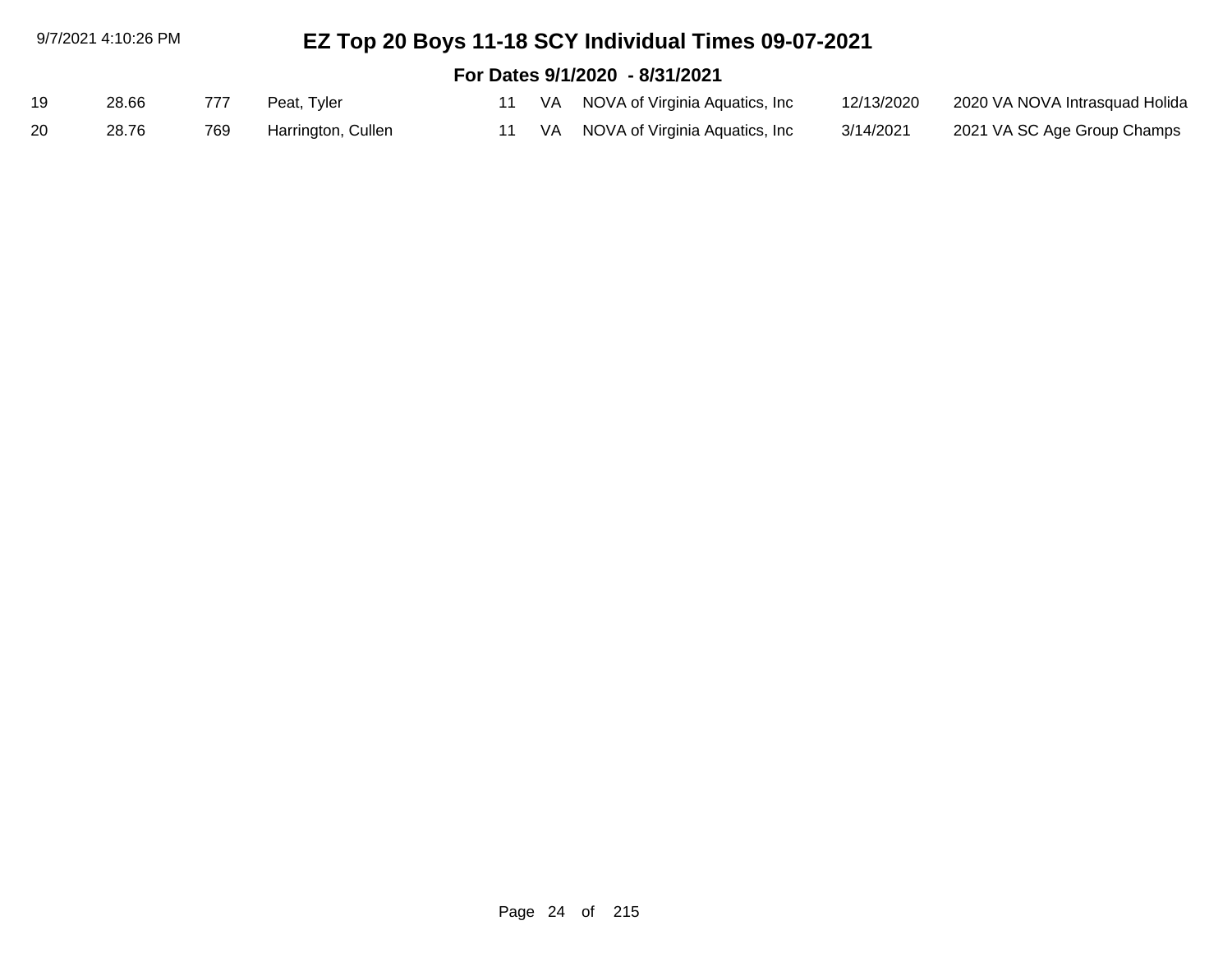#### **For Dates 9/1/2020 - 8/31/2021**

### **Boys Age 11 100 Butterfly Short Course Yards**

| <b>Rank</b>    | <b>Time</b> | Power<br><b>Points</b> | <b>Name</b>        |    |           | Age LSC/Club                    | <b>Swim Date</b> | <b>Meet</b>                                     |
|----------------|-------------|------------------------|--------------------|----|-----------|---------------------------------|------------------|-------------------------------------------------|
| 1              | 59.30       | 943                    | Baldwin, Ryan      | 11 | <b>MR</b> | Long Island Aquatic Club        | 3/14/2021        | 2021 MR LIAC Virtual<br>Championship            |
| $\overline{2}$ | 59.61       | 933                    | Branon, Daniel     | 11 | <b>MD</b> | North Baltimore Aquatic Club    | 10/11/2020       | 2020 MA YY Bill Schmidt Memorial                |
| 3              | 1:00.16     | 914                    | Muminovic, Aidin   | 11 | VA        | NOVA of Virginia Aquatics, Inc. | 1/17/2021        | 2021 VA NOVA January Jubilee                    |
| 4              | 1:00.27     | 910                    | Camet, Caleb       | 11 | PV        | <b>Potomac Marlins</b>          | 3/28/2021        | 2021 PV SC Championship<br>Series- Wave III- FC |
| 5              | 1:01.15     | 881                    | Zimmer, Julian     | 11 | VA        | <b>Quest Swimming</b>           | 4/2/2021         | 2021 FL ISCA Elite Showcase<br>Class            |
| 6              | 1:01.34     | 874                    | Belbot, Spencer    | 11 | <b>MD</b> | North Baltimore Aquatic Club    | 5/1/2021         | 2021 MA YORK- NBAC SPRING<br>SC <sub>C</sub>    |
| 7              | 1:02.28     | 843                    | Gadsby, Kyle       | 11 | PV        | Nation's Capital Swim Club      | 3/28/2021        | 2021 PV SC Championship<br>Series- Wave III- CM |
| 8              | 1:02.47     | 837                    | O'Connell, Reid    | 11 | <b>MR</b> | Long Island Aquatic Club        | 9/20/2020        | 2020 MR LIAC Fall of COVID<br>Invitational      |
| 9              | 1:02.62     | 832                    | Vicknair, Hayden   | 11 | MA        | <b>Keystone Aquatics</b>        | 10/17/2020       | 2020 MA KA Fall Closed Invite                   |
| 10             | 1:03.09     | 817                    | Mahl, Caden        | 11 | <b>MD</b> | Severna Park Stingrays          | 3/21/2021        | 2021 MD FOX Championship<br>Invitational        |
| 11             | 1:03.11     | 816                    | Harrington, Cullen | 11 | VA        | NOVA of Virginia Aquatics, Inc  | 3/12/2021        | 2021 VA SC Age Group Champs                     |
| 12             | 1:03.54     | 802                    | Lu, Ethan          | 11 | <b>NE</b> | <b>Bluefish Swim Club</b>       | 11/29/2020       | 2020 NE CRA Nov COVID Meet                      |
| 13             | 1:03.70     | 797                    | Richards, Jacob    | 11 | <b>CT</b> | Woodbridge Aquatic Club         | 6/13/2021        | 2021 CT ARAC June Invite                        |
| 14             | 1:03.78     | 794                    | Alejandro, Neil    | 11 | <b>CT</b> | Cheshire Y Sea Dog Swim Club    | 5/23/2021        | 2021 CT CDOG and WRAT May<br>Qualifier          |
| 15             | 1:03.93     | 790                    | Grabar, Kian       | 11 | <b>NE</b> | <b>Crimson Aquatics</b>         | 2/19/2021        | 2021 NE CRIMSON 11-14<br>Crimson                |
| 16             | 1:04.10     | 784                    | Peat, Tyler        | 11 | VA        | NOVA of Virginia Aquatics, Inc. | 12/12/2020       | 2020 VA NOVA Intrasquad Holida                  |
| 17             | 1:04.23     | 780                    | Shi, Justin        | 11 | <b>PV</b> | Dragon Swim Team                | 2/27/2021        | 2021 PV FXFX February Festival                  |
| 18             | 1:04.27     | 779                    | Zhang, Bryan       | 11 | <b>NE</b> | Metrowest YMCA Stingrays        | 7/3/2021         | 2021 NE MWYS Independence<br>Day                |
| 19             | 1:04.42     | 774                    | Haridasan, Nikolai | 11 | <b>MR</b> | Unattached                      | 2/28/2021        | 2021 NJ PAC February Time Tria                  |
| 20             | 1:04.56     | 769                    | Shirey, Jackson    | 11 | MA        | Lancaster Aquatic Club          | 12/6/2020        | 2020 MA KA Christmas Meet                       |

Page 25 of 215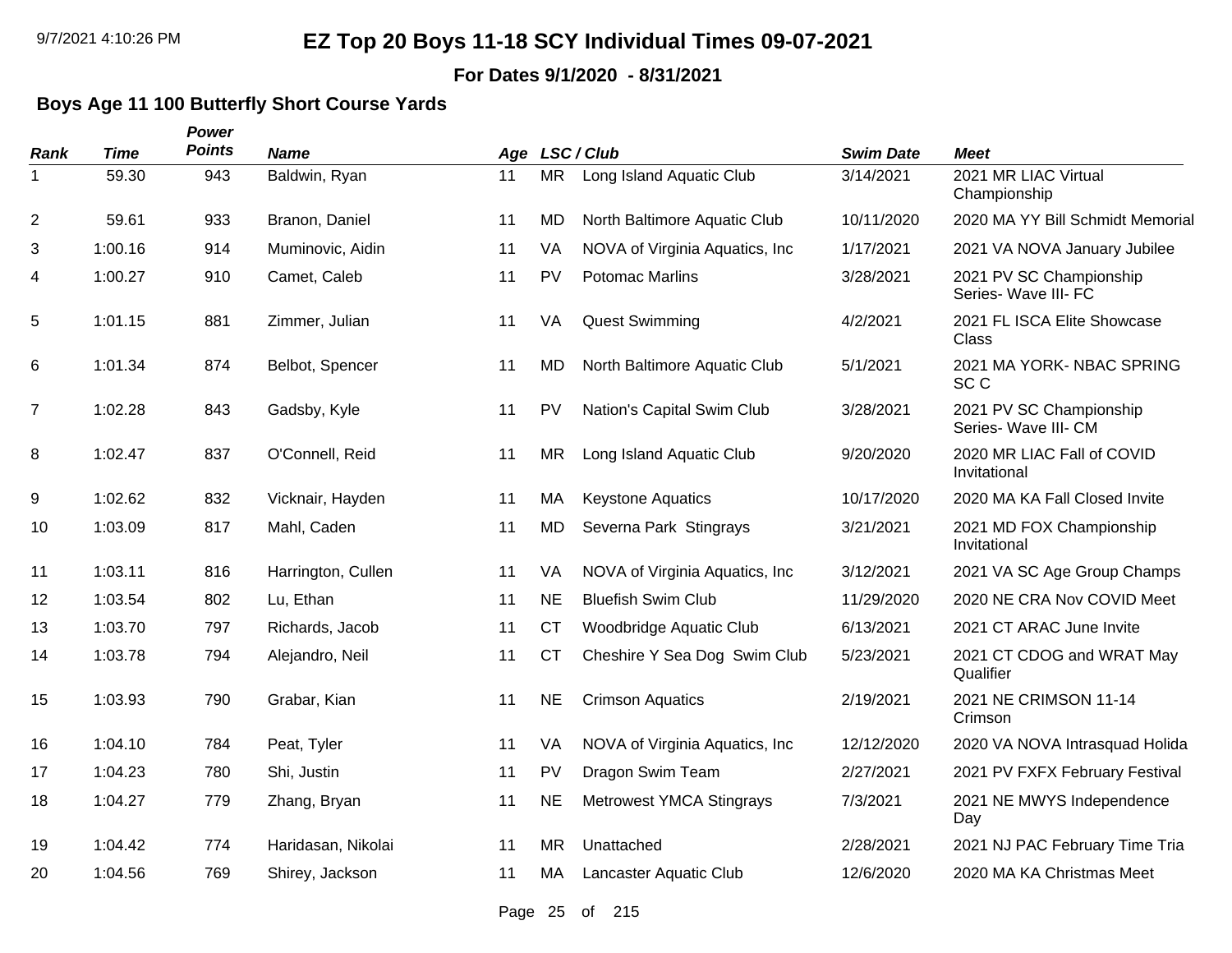#### **For Dates 9/1/2020 - 8/31/2021**

### **Boys Age 11 200 Butterfly Short Course Yards**

| Rank        | <b>Time</b> | Power<br><b>Points</b> | <b>Name</b>         |    |           | Age LSC/Club                                            | <b>Swim Date</b> | <b>Meet</b>                                      |
|-------------|-------------|------------------------|---------------------|----|-----------|---------------------------------------------------------|------------------|--------------------------------------------------|
| $\mathbf 1$ | 2:11.15     | 981                    | O'Connell, Reid     | 11 | <b>MR</b> | Long Island Aquatic Club                                | 2/13/2021        | 2021 MR LIAC Saturday February<br>13 Time Trial  |
| 2           | 2:13.97     | 940                    | Muminovic, Aidin    | 11 | VA        | NOVA of Virginia Aquatics, Inc.                         | 1/15/2021        | 2021 VA NOVA January Jubilee                     |
| 3           | 2:14.36     | 934                    | Harrington, Charlie | 11 | VA        | NOVA of Virginia Aquatics, Inc.                         | 3/13/2021        | 2021 VA SC Age Group Champs                      |
| 4           | 2:15.97     | 911                    | Baldwin, Ryan       | 11 | <b>MR</b> | Long Island Aquatic Club                                | 3/13/2021        | 2021 MR LIAC Virtual<br>Championship             |
| 5           | 2:20.72     | 842                    | Grabar, Kian        | 11 | <b>NE</b> | <b>Crimson Aquatics</b>                                 | 3/7/2021         | 2021 NE CRIMSON AQUATICS<br>March                |
| 6           | 2:22.24     | 821                    | Belbot, Spencer     | 11 | <b>MD</b> | North Baltimore Aquatic Club                            | 4/30/2021        | 2021 MA YORK- NBAC SPRING<br>SC <sub>C</sub>     |
| 7           | 2:22.46     | 818                    | Peat, Tyler         | 11 | VA        | NOVA of Virginia Aquatics, Inc.                         | 1/15/2021        | 2021 VA NOVA January Jubilee                     |
| 8           | 2:22.85     | 812                    | Zenyuh, Quinn       | 11 | PV        | <b>Potomac Marlins</b>                                  | 4/1/2021         | 2021 FL ISCA Elite Showcase<br>Class             |
| 9           | 2:23.04     | 810                    | Lu, Ethan           | 11 | <b>NE</b> | <b>Bluefish Swim Club</b>                               | 12/5/2020        | 2020 NE CL ABF Intersquad Meet                   |
| 10          | 2:23.32     | 806                    | Reines, Joshua      | 11 | <b>NJ</b> | <b>Scarlet Aquatics</b>                                 | 3/27/2021        | 2021 NJ SCAR Scarlet Pandemic<br>Games           |
| 11          | 2:23.85     | 799                    | Carpenter, Jackson  | 11 | VA        | Lynchburg YMCA Swim Team                                | 3/13/2021        | 2021 VA SC Age Group Champs                      |
| 12          | 2:25.87     | 771                    | Julian, Erik        | 11 | VA        | NOVA of Virginia Aquatics, Inc.                         | 3/13/2021        | 2021 VA SC Age Group Champs                      |
| 13          | 2:26.06     | 768                    | Sanchez, Stingray   | 11 | <b>CT</b> | Westport/Weston Family Y Water<br>Rat Swim Team         | 5/22/2021        | 2021 CT CDOG and WRAT May<br>Qualifier           |
| 14          | 2:26.10     | 767                    | Mayzel, Leo         | 11 | <b>NJ</b> | Sea Wolfs Swim Team                                     | 3/16/2021        | 2021 NJ SWST Spring Fling                        |
| 15          | 2:26.19     | 766                    | Gjertsen, Owen      | 11 | <b>MR</b> | Badger Swim Club, Inc.                                  | 3/14/2021        | 2021 MR BGNW 14-Under Winter<br>Championship     |
| 16          | 2:26.24     | 766                    | Kamor, Nicholas     | 11 | <b>MR</b> | Long Island Aquatic Club                                | 3/25/2021        | 2021 FL NCSA Age Group<br><b>Swimming Champs</b> |
| 17          | 2:26.67     | 760                    | Smith, Henry        | 11 | VA        | <b>Cavalier Aquatics/Piedmont Family</b><br><b>YMCA</b> | 3/11/2021        | 2021 VA SC Age Group Champs                      |
| 18          | 2:27.08     | 754                    | Mahl, Caden         | 11 | <b>MD</b> | Severna Park Stingrays                                  | 3/20/2021        | 2021 MD FOX Championship<br>Invitational         |
| 19          | 2:27.19     | 753                    | Heron, Avery        | 11 | MD.       | Unattached                                              | 3/7/2021         | 2021 MD SI Virtual Meet Series                   |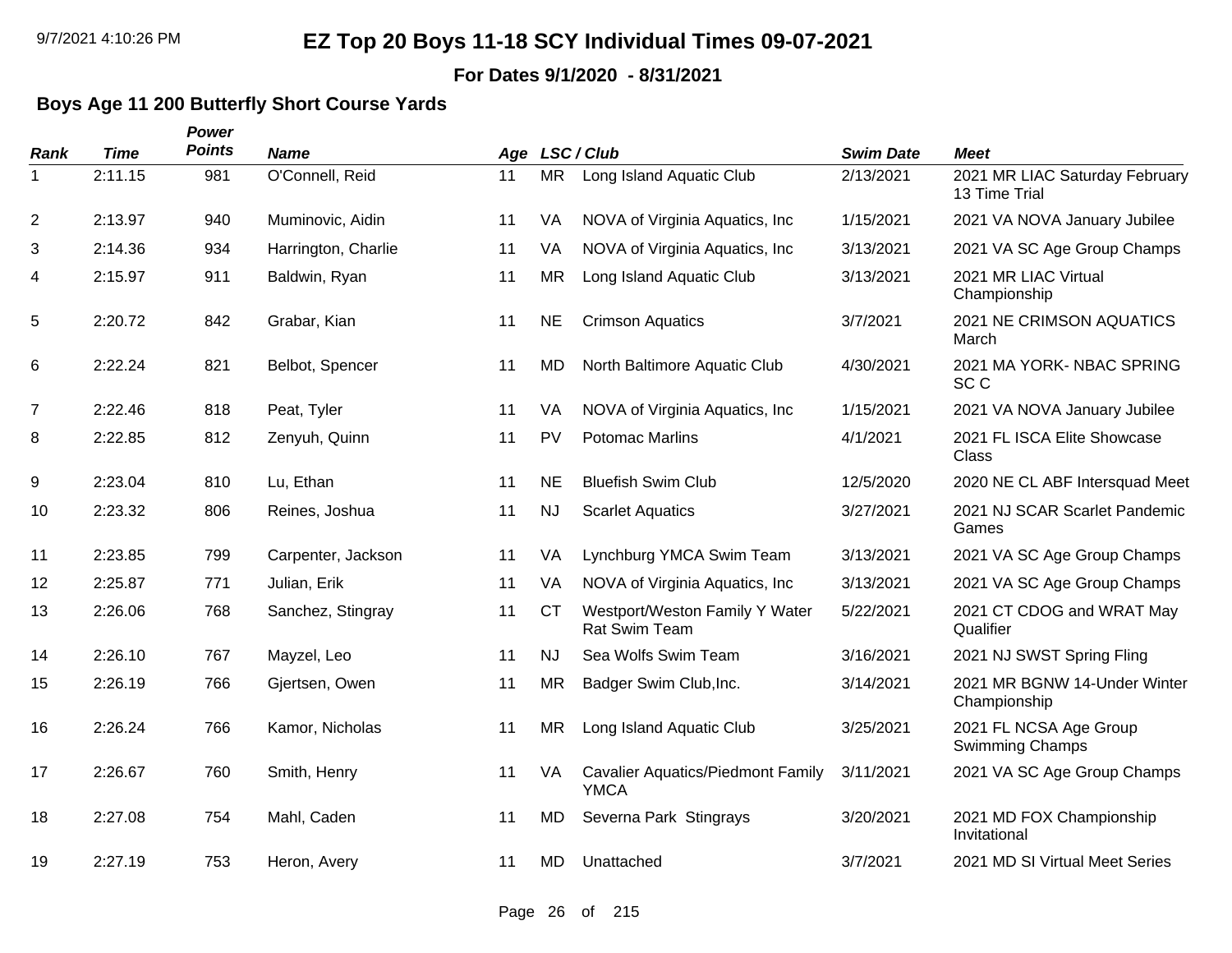|    | 9/7/2021 4:10:26 PM            |     |                    |  |  | EZ Top 20 Boys 11-18 SCY Individual Times 09-07-2021 |            |                                |  |  |  |
|----|--------------------------------|-----|--------------------|--|--|------------------------------------------------------|------------|--------------------------------|--|--|--|
|    | For Dates 9/1/2020 - 8/31/2021 |     |                    |  |  |                                                      |            |                                |  |  |  |
| 20 | 2:27.20                        | 752 | Harrington, Cullen |  |  | 11 VA NOVA of Virginia Aquatics, Inc                 | 11/15/2020 | 2020 VA NOVA Thanksgiving Thro |  |  |  |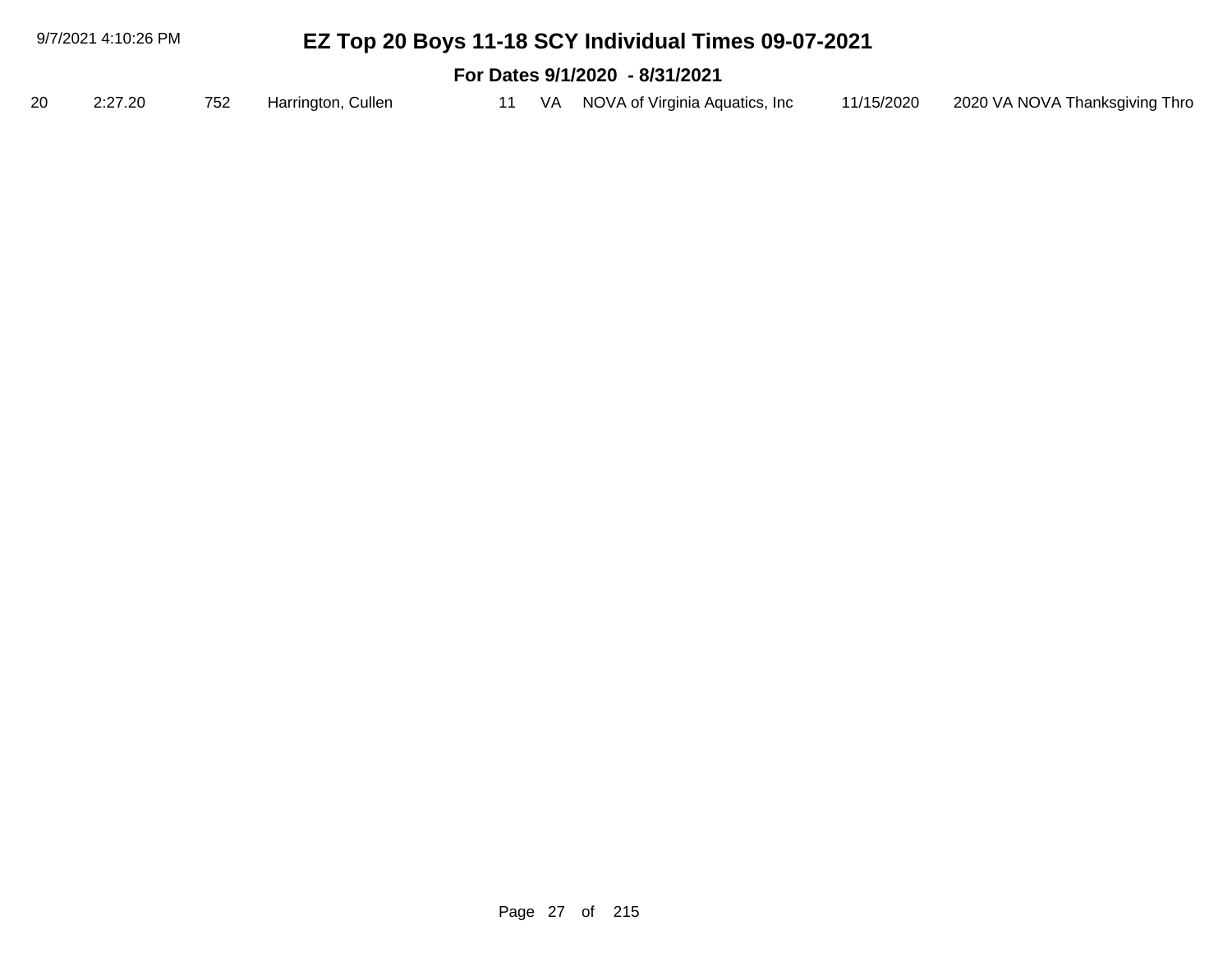**For Dates 9/1/2020 - 8/31/2021**

### **Boys Age 11 100 Individual Medley Short Course Yards**

| <b>Rank</b>    | Time    | Power<br><b>Points</b> | <b>Name</b>         |    |           | Age LSC/Club                                            | <b>Swim Date</b> | <b>Meet</b>                                      |
|----------------|---------|------------------------|---------------------|----|-----------|---------------------------------------------------------|------------------|--------------------------------------------------|
| 1              | 58.35   | 1092                   | O'Connell, Reid     | 11 | <b>MR</b> | Long Island Aquatic Club                                | 3/14/2021        | 2021 MR LIAC Virtual<br>Championship             |
| 2              | 1:01.33 | 967                    | Muminovic, Aidin    | 11 | VA        | NOVA of Virginia Aquatics, Inc.                         | 1/16/2021        | 2021 VA NOVA January Jubilee                     |
| 3              | 1:01.73 | 951                    | Belbot, Spencer     | 11 | <b>MD</b> | North Baltimore Aquatic Club                            | 4/2/2021         | 2021 FL ISCA Elite Showcase<br>Class             |
| 4              | 1:02.03 | 939                    | Shi, Justin         | 11 | PV        | Dragon Swim Team                                        | 3/26/2021        | 2021 PV SC Championship<br>Series- Wave III- CM  |
| 5              | 1:02.26 | 930                    | Camet, Caleb        | 11 | PV        | <b>Potomac Marlins</b>                                  | 3/26/2021        | 2021 PV SC Championship<br>Series- Wave III- FC  |
| 6              | 1:02.62 | 915                    | Cover, Avery        | 11 | <b>NE</b> | <b>AnglerFish Aquatics</b>                              | 4/2/2021         | 2021 FL ISCA Elite Showcase<br>Class             |
| $\overline{7}$ | 1:02.74 | 911                    | Harrington, Charlie | 11 | VA        | NOVA of Virginia Aquatics, Inc.                         | 3/14/2021        | 2021 VA SC Age Group Champs                      |
| 8              | 1:03.24 | 891                    | Zimmer, Julian      | 11 | VA        | <b>Quest Swimming</b>                                   | 4/2/2021         | 2021 FL ISCA Elite Showcase<br>Class             |
| 9              | 1:03.84 | 867                    | Branon, Daniel      | 11 | <b>MD</b> | North Baltimore Aquatic Club                            | 10/10/2020       | 2020 MA YY Bill Schmidt Memorial                 |
| 10             | 1:04.57 | 839                    | Stetor, Wyatt       | 11 | <b>AM</b> | <b>Team Pittsburgh Elite Aquatics</b>                   | 3/13/2021        | 2021 MA KA Junior Keystone Cla                   |
| 11             | 1:04.73 | 833                    | Millsaps, lan       | 11 | <b>PV</b> | Occoquan Swimming Inc                                   | 12/19/2020       | 2020 PV 12&U Meet of<br>Champions                |
| 12             | 1:05.22 | 814                    | Harrington, Cullen  | 11 | VA        | NOVA of Virginia Aquatics, Inc                          | 3/14/2021        | 2021 VA SC Age Group Champs                      |
| 13             | 1:05.26 | 813                    | Donley, Trevor      | 11 | PV        | Rockville Montgomery Swim Club                          | 3/26/2021        | 2021 PV SC Championship<br>Series- Wave III- CM  |
| 14             | 1:05.66 | 798                    | Hewitt, James       | 11 | VA        | Virginia Gators                                         | 3/14/2021        | 2021 VA SC Age Group Champs                      |
| 15             | 1:05.90 | 789                    | Grabar, Kian        | 11 | <b>NE</b> | <b>Crimson Aquatics</b>                                 | 2/21/2021        | 2021 NE CRIMSON 11-14<br>Crimson                 |
| 15             | 1:05.90 | 789                    | Lu, Ethan           | 11 | <b>NE</b> | <b>Bluefish Swim Club</b>                               | 12/6/2020        | 2020 NE CL ABF Intersquad Meet                   |
| 17             | 1:06.01 | 784                    | Davidson, Chase     | 11 | VA        | <b>Cavalier Aquatics/Piedmont Family</b><br><b>YMCA</b> | 3/27/2021        | 2021 FL NCSA Age Group<br><b>Swimming Champs</b> |
| 18             | 1:06.50 | 766                    | Wolf, Moses         | 11 | PV        | <b>Shark Tank Racing Squad</b>                          | 1/16/2021        | 2021 PV Winter Wonderland                        |
| 19             | 1:06.58 | 763                    | Peat, Tyler         | 11 | VA        | NOVA of Virginia Aquatics, Inc.                         | 11/14/2020       | 2020 VA NOVA Thanksgiving Thro                   |
| 20             | 1:06.70 | 759                    | Pelham, Eric        | 11 | VA        | NOVA of Virginia Aquatics, Inc.                         | 10/3/2020        | 2020 VA NOVA October Kick Off                    |

Page 28 of 215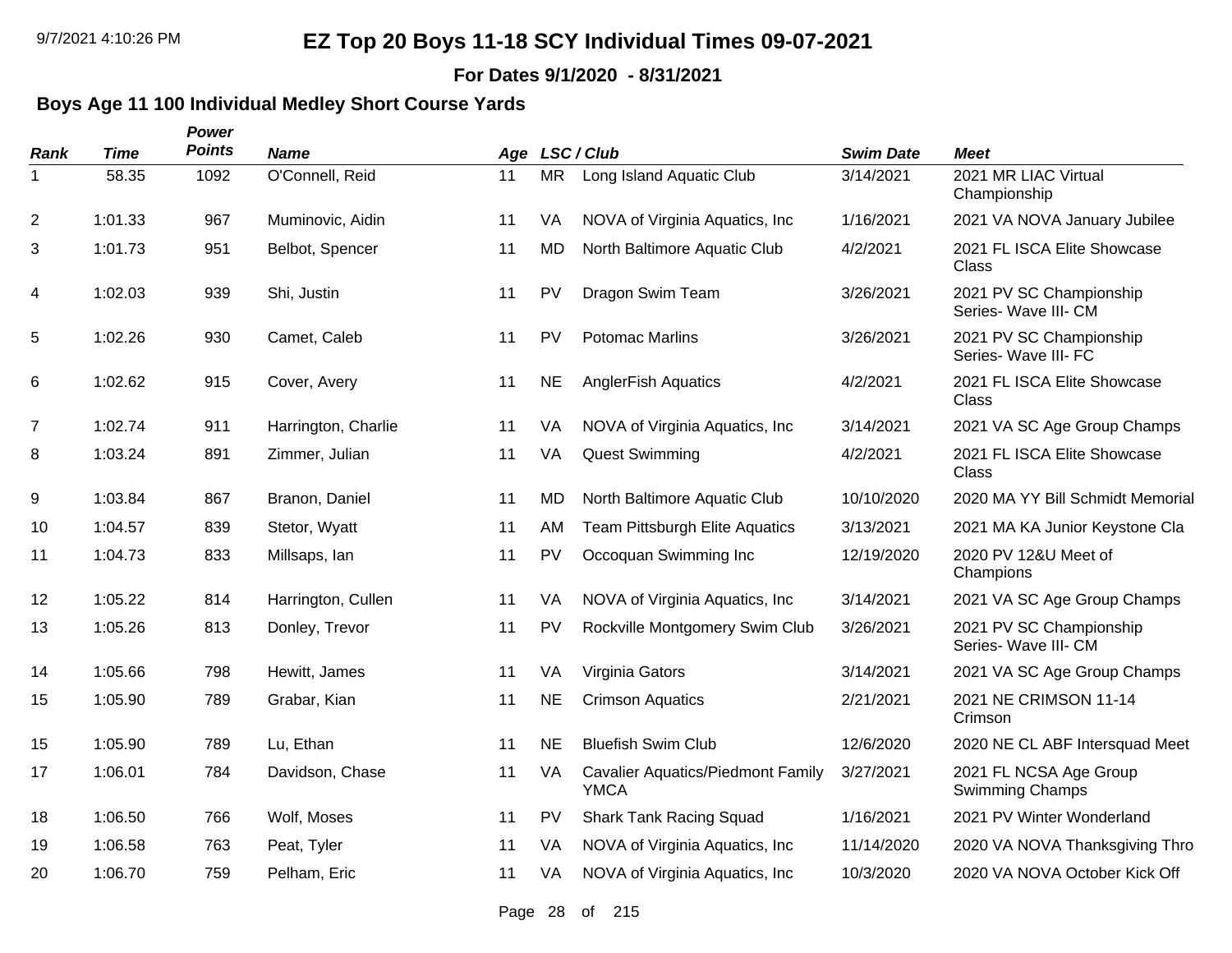**For Dates 9/1/2020 - 8/31/2021**

### **Boys Age 11 200 Individual Medley Short Course Yards**

| Rank           | <b>Time</b> | Power<br><b>Points</b> | <b>Name</b>             |    |           | Age LSC/Club                          | <b>Swim Date</b> | <b>Meet</b>                                     |
|----------------|-------------|------------------------|-------------------------|----|-----------|---------------------------------------|------------------|-------------------------------------------------|
| 1              | 2:05.41     | 1052                   | O'Connell, Reid         | 11 | <b>MR</b> | Long Island Aquatic Club              | 3/13/2021        | 2021 MR LIAC Virtual<br>Championship            |
| $\overline{c}$ | 2:11.96     | 929                    | Belbot, Spencer         | 11 | <b>MD</b> | North Baltimore Aquatic Club          | 5/1/2021         | 2021 MA YORK- NBAC SPRING<br>SC <sub>C</sub>    |
| 3              | 2:12.47     | 920                    | Muminovic, Aidin        | 11 | VA        | NOVA of Virginia Aquatics, Inc.       | 1/15/2021        | 2021 VA NOVA January Jubilee                    |
| 4              | 2:13.42     | 902                    | Camet, Caleb            | 11 | PV        | <b>Potomac Marlins</b>                | 3/28/2021        | 2021 PV SC Championship<br>Series- Wave III- FC |
| 5              | 2:13.50     | 901                    | Shi, Justin             | 11 | PV        | Dragon Swim Team                      | 3/28/2021        | 2021 PV SC Championship<br>Series- Wave III- CM |
| 6              | 2:14.79     | 878                    | Van Schagen, Asher      | 11 | <b>PV</b> | <b>Machine Aquatics</b>               | 2/13/2021        | 2021 PV February Age Group<br>Challenge-DS      |
| $\overline{7}$ | 2:15.05     | 873                    | Harrington, Charlie     | 11 | VA        | NOVA of Virginia Aquatics, Inc.       | 3/26/2021        | 2021 FL NCSA Age Group<br>Swimming Champs       |
| 8              | 2:17.17     | 836                    | Stetor, Wyatt           | 11 | AM        | <b>Team Pittsburgh Elite Aquatics</b> | 3/14/2021        | 2021 MA KA Junior Keystone Cla                  |
| 9              | 2:17.46     | 831                    | Donley, Trevor          | 11 | <b>PV</b> | Rockville Montgomery Swim Club        | 3/28/2021        | 2021 PV SC Championship<br>Series- Wave III- CM |
| 10             | 2:17.72     | 826                    | Baldwin, Ryan           | 11 | <b>MR</b> | Long Island Aquatic Club              | 3/13/2021        | 2021 MR LIAC Virtual<br>Championship            |
| 11             | 2:18.34     | 815                    | Branon, Daniel          | 11 | <b>MD</b> | North Baltimore Aquatic Club          | 10/11/2020       | 2020 MA YY Bill Schmidt Memorial                |
| 12             | 2:18.93     | 805                    | Peat, Tyler             | 11 | VA        | NOVA of Virginia Aquatics, Inc.       | 12/12/2020       | 2020 VA NOVA Intrasquad Holida                  |
| 13             | 2:19.31     | 798                    | Zimmer, Julian          | 11 | VA        | <b>Quest Swimming</b>                 | 4/1/2021         | 2021 FL ISCA Elite Showcase<br>Class            |
| 14             | 2:19.44     | 796                    | Tith, Sebastian         | 11 | MA        | Boyertown YMCA Navy Seals             | 12/6/2020        | 2020 MA KA Christmas Meet                       |
| 15             | 2:19.56     | 794                    | Heron, Avery            | 11 | <b>MD</b> | Unattached                            | 4/12/2021        | 2021 MD Virtual Meet Series 20-<br>21           |
| 16             | 2:19.58     | 794                    | Harrington, Cullen      | 11 | VA        | NOVA of Virginia Aquatics, Inc.       | 3/13/2021        | 2021 VA SC Age Group Champs                     |
| 17             | 2:19.98     | 787                    | Dawson, Jack            | 11 | PV        | Rockville Montgomery Swim Club        | 1/29/2021        | 2021 PV IMX Challenge                           |
| 18             | 2:20.06     | 786                    | Lu, Ethan               | 11 | <b>NE</b> | <b>Bluefish Swim Club</b>             | 11/29/2020       | 2020 NE CRA Nov COVID Meet                      |
| 19             | 2:20.24     | 783                    | Feole-Haughey, Jonathan | 11 | <b>NE</b> | <b>AnglerFish Aquatics</b>            | 4/1/2021         | 2021 FL ISCA Elite Showcase<br>Class            |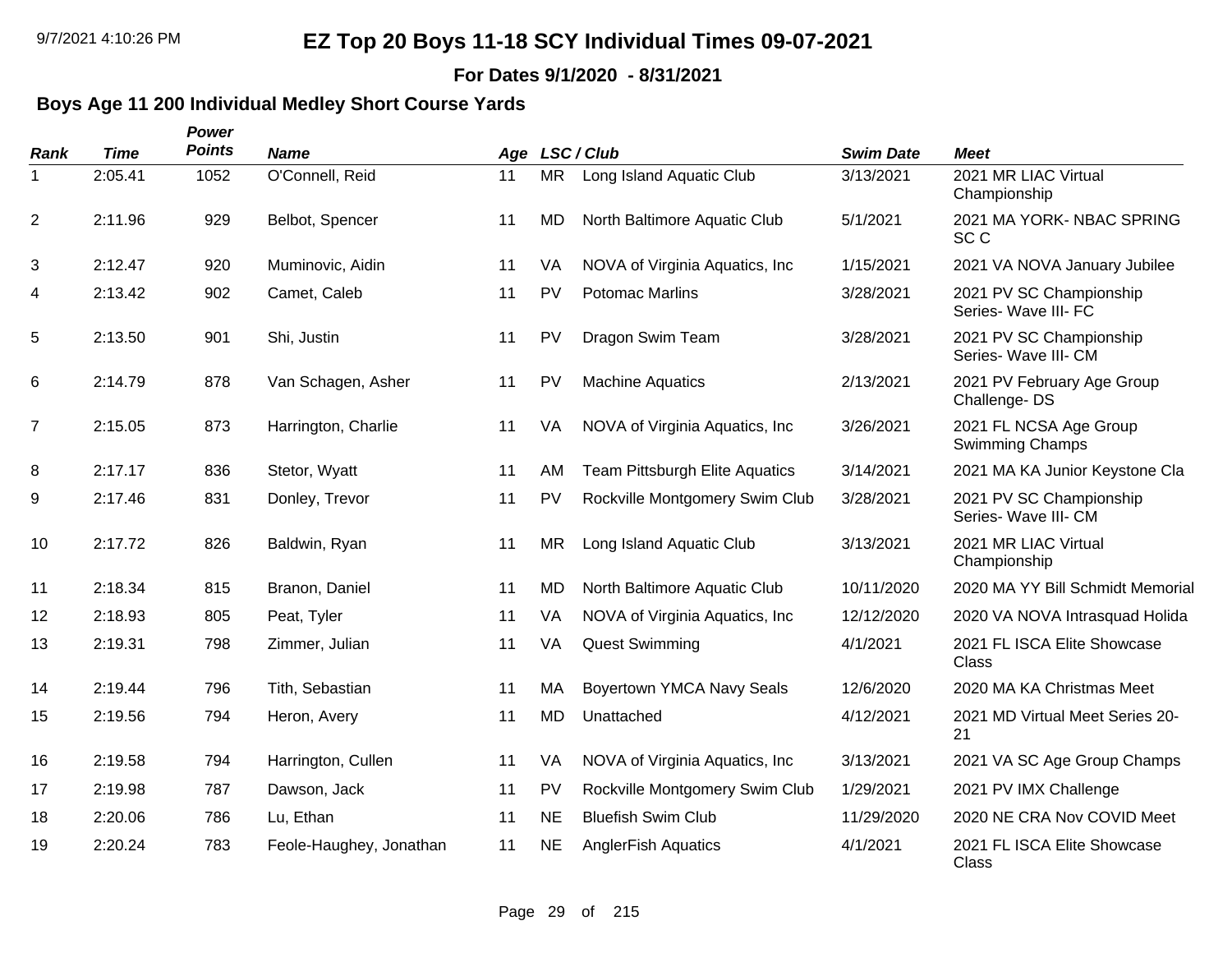|    | 9/7/2021 4:10:26 PM |     |                 |       | EZ Top 20 Boys 11-18 SCY Individual Times 09-07-2021 |            |                                        |
|----|---------------------|-----|-----------------|-------|------------------------------------------------------|------------|----------------------------------------|
|    |                     |     |                 |       | For Dates 9/1/2020 - 8/31/2021                       |            |                                        |
| 20 | 2:20.34             | 781 | Vanvelzor, Evan | 11 CT | ZEUS Swim Team                                       | 11/14/2020 | 2020 CT RYWC Candlewood Lake<br>Open R |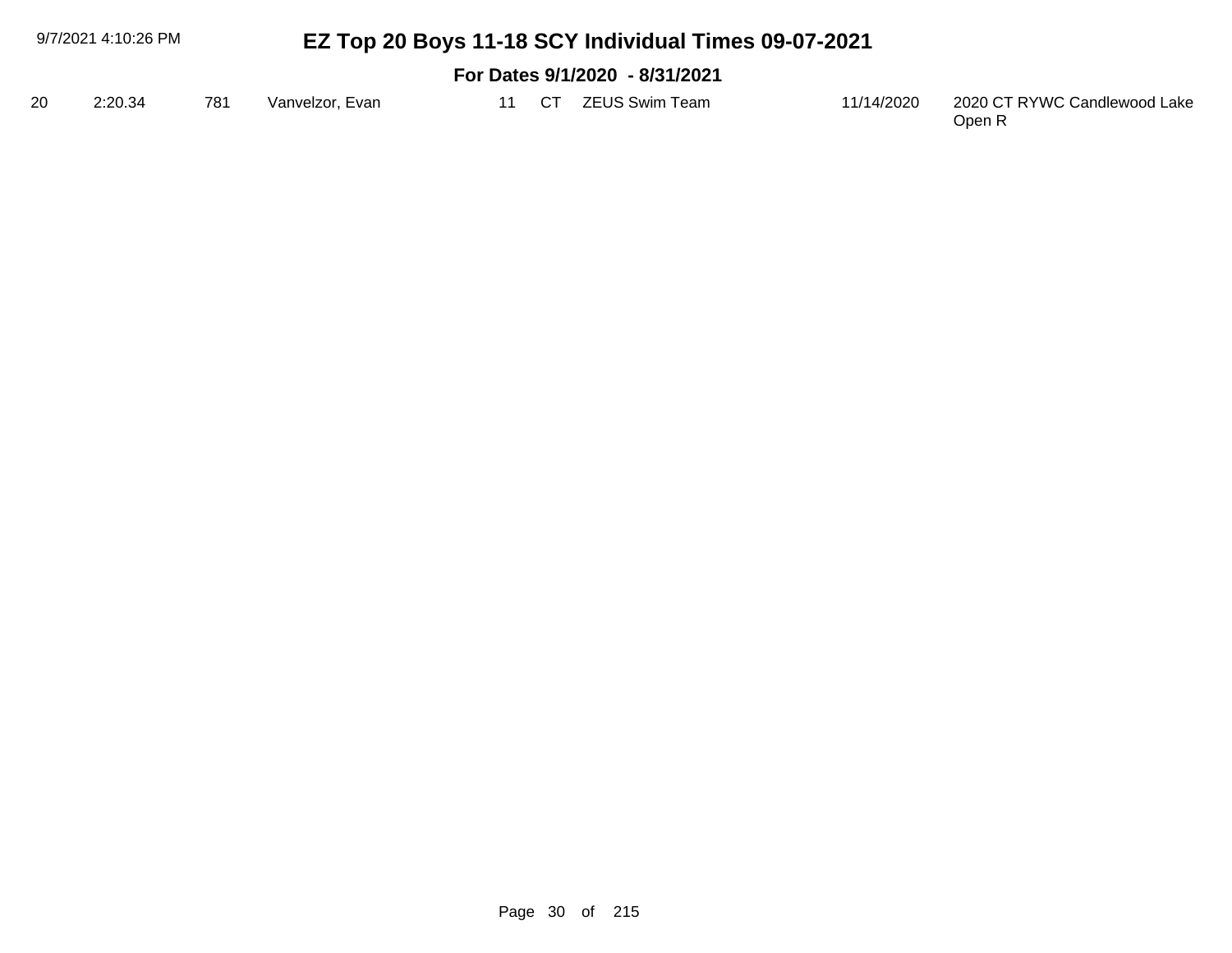**For Dates 9/1/2020 - 8/31/2021**

### **Boys Age 11 400 Individual Medley Short Course Yards**

| <b>Rank</b>    | <b>Time</b> | Power<br><b>Points</b> | <b>Name</b>         |         |           | Age LSC/Club                                            | <b>Swim Date</b> | <b>Meet</b>                                      |
|----------------|-------------|------------------------|---------------------|---------|-----------|---------------------------------------------------------|------------------|--------------------------------------------------|
| 1              | 4:27.44     | 1075                   | O'Connell, Reid     | 11      | <b>MR</b> | Long Island Aquatic Club                                | 3/24/2021        | 2021 FL NCSA Age Group<br><b>Swimming Champs</b> |
| $\overline{2}$ | 4:39.04     | 981                    | Belbot, Spencer     | 11      | <b>MD</b> | North Baltimore Aquatic Club                            | 4/29/2021        | 2021 MA YORK- NBAC SPRING<br>SC <sub>C</sub>     |
| 3              | 4:45.25     | 931                    | Harrington, Charlie | 11      | VA        | NOVA of Virginia Aquatics, Inc.                         | 3/24/2021        | 2021 FL NCSA Age Group<br><b>Swimming Champs</b> |
| 4              | 4:49.27     | 900                    | Harrington, Cullen  | 11      | VA        | NOVA of Virginia Aquatics, Inc.                         | 3/24/2021        | 2021 FL NCSA Age Group<br>Swimming Champs        |
| 5              | 4:52.19     | 877                    | Reines, Joshua      | 11      | <b>NJ</b> | <b>Scarlet Aquatics</b>                                 | 2/14/2021        | 2021 NJ SCAR Valentine Sprints                   |
| 6              | 4:53.30     | 869                    | Stetor, Wyatt       | 11      | AM        | Team Pittsburgh Elite Aquatics                          | 4/3/2021         | 2021 FL ISCA Elite Showcase<br>Class             |
| $\overline{7}$ | 4:53.80     | 865                    | Muminovic, Aidin    | 11      | VA        | NOVA of Virginia Aquatics, Inc.                         | 11/6/2020        | 2020 VA Mid Atlantic Age Group                   |
| 8              | 4:56.46     | 845                    | Peat, Tyler         | 11      | VA        | NOVA of Virginia Aquatics, Inc.                         | 1/17/2021        | 2021 VA NOVA January Jubilee                     |
| 9              | 4:57.45     | 837                    | Grabar, Kian        | 11      | <b>NE</b> | <b>Crimson Aquatics</b>                                 | 2/19/2021        | 2021 NE CRIMSON 11-14<br>Crimson                 |
| 10             | 4:58.86     | 826                    | Cover, Avery        | 11      | <b>NE</b> | <b>AnglerFish Aquatics</b>                              | 4/3/2021         | 2021 FL ISCA Elite Showcase<br>Class             |
| 11             | 4:59.73     | 820                    | Gjertsen, Owen      | 11      | <b>MR</b> | Badger Swim Club, Inc.                                  | 2/6/2021         | 2021 MR BAD February 6th Time<br>Trial           |
| 12             | 5:01.38     | 808                    | Farrell, Cal        | 11      | <b>MR</b> | NYS Aquatics, Inc.                                      | 11/21/2020       | 2020 MR NYSA November Time<br>Trial              |
| 13             | 5:01.55     | 806                    | Baldwin, Ryan       | 11      | <b>MR</b> | Long Island Aquatic Club                                | 3/12/2021        | 2021 MR LIAC Virtual<br>Championship             |
| 14             | 5:02.18     | 802                    | Stowell, Daniel     | 11      | VA        | <b>Tide Swimming</b>                                    | 12/4/2020        | 2020 VA 757- TIDE Dec Dual                       |
| 15             | 5:02.65     | 798                    | Mahl, Caden         | 11      | MD        | Severna Park Stingrays                                  | 3/6/2021         | 2021 MD March 2021 Virtual Meet                  |
| 16             | 5:03.11     | 795                    | Smith, Henry        | 11      | VA        | <b>Cavalier Aquatics/Piedmont Family</b><br><b>YMCA</b> | 3/12/2021        | 2021 VA SC Age Group Champs                      |
| 17             | 5:03.13     | 794                    | Kim, Caleb          | 11      | MA        | Jersey Wahoos                                           | 4/23/2021        | 2021 MA GPAC George Breen<br>Spri                |
| 18             | 5:03.76     | 790                    | Lu, Ethan           | 11      | <b>NE</b> | <b>Bluefish Swim Club</b>                               | 10/30/2020       | 2020 NE CRA October Meet                         |
| 19             | 5:04.30     | 786                    | Mayzel, Leo         | 11      | <b>NJ</b> | Sea Wolfs Swim Team                                     | 4/26/2021        | 2021 NJ SWST Sea Wolves                          |
|                |             |                        |                     | Page 31 |           | of 215                                                  |                  |                                                  |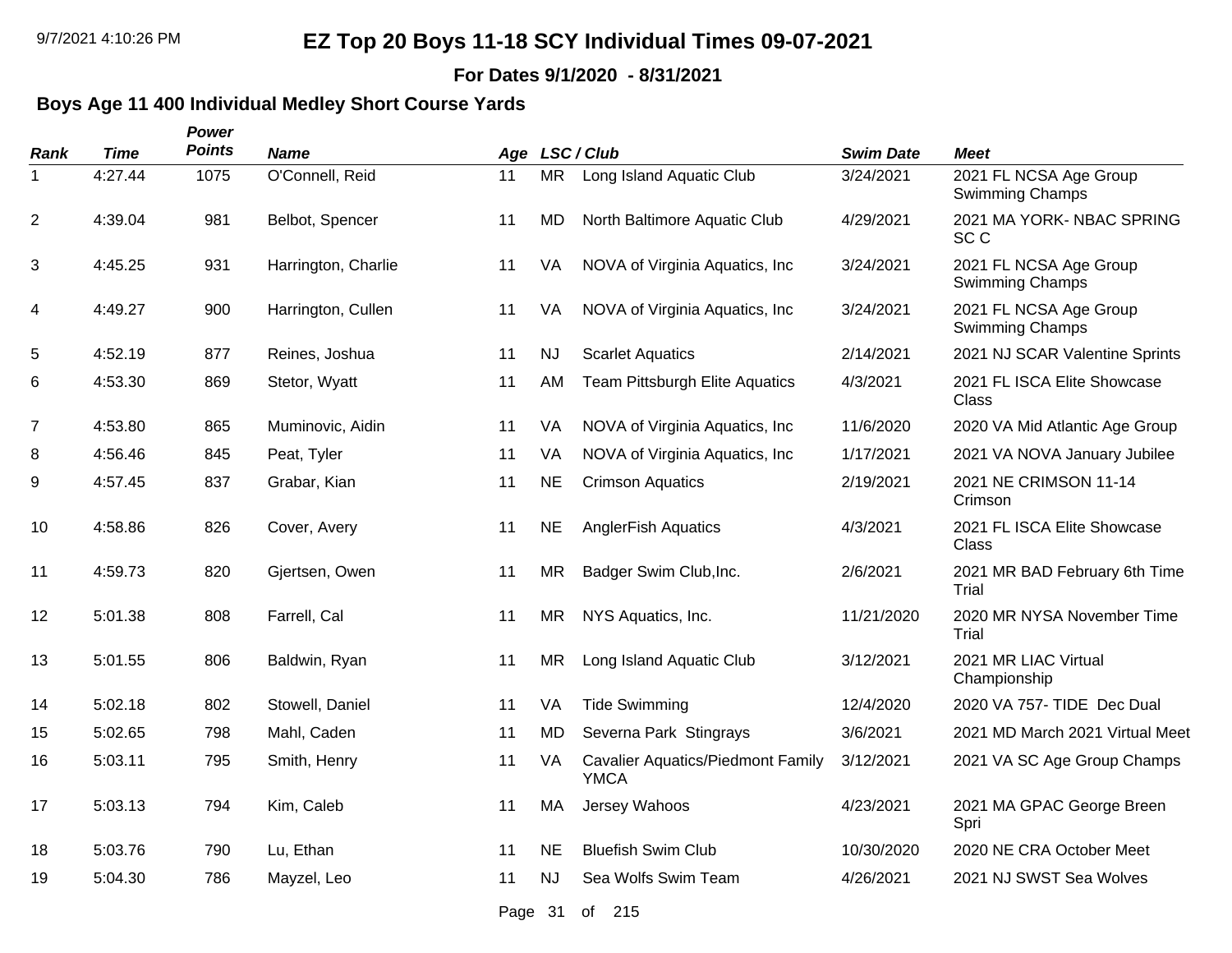|                                | 9/7/2021 4:10:26 PM |     |              |  |  |                                   |           |                             |
|--------------------------------|---------------------|-----|--------------|--|--|-----------------------------------|-----------|-----------------------------|
| For Dates 9/1/2020 - 8/31/2021 |                     |     |              |  |  |                                   |           |                             |
|                                |                     |     |              |  |  |                                   |           | <b>Spring Classic</b>       |
| 20                             | 5:05.44             | 777 | Julian, Erik |  |  | VA NOVA of Virginia Aquatics, Inc | 3/12/2021 | 2021 VA SC Age Group Champs |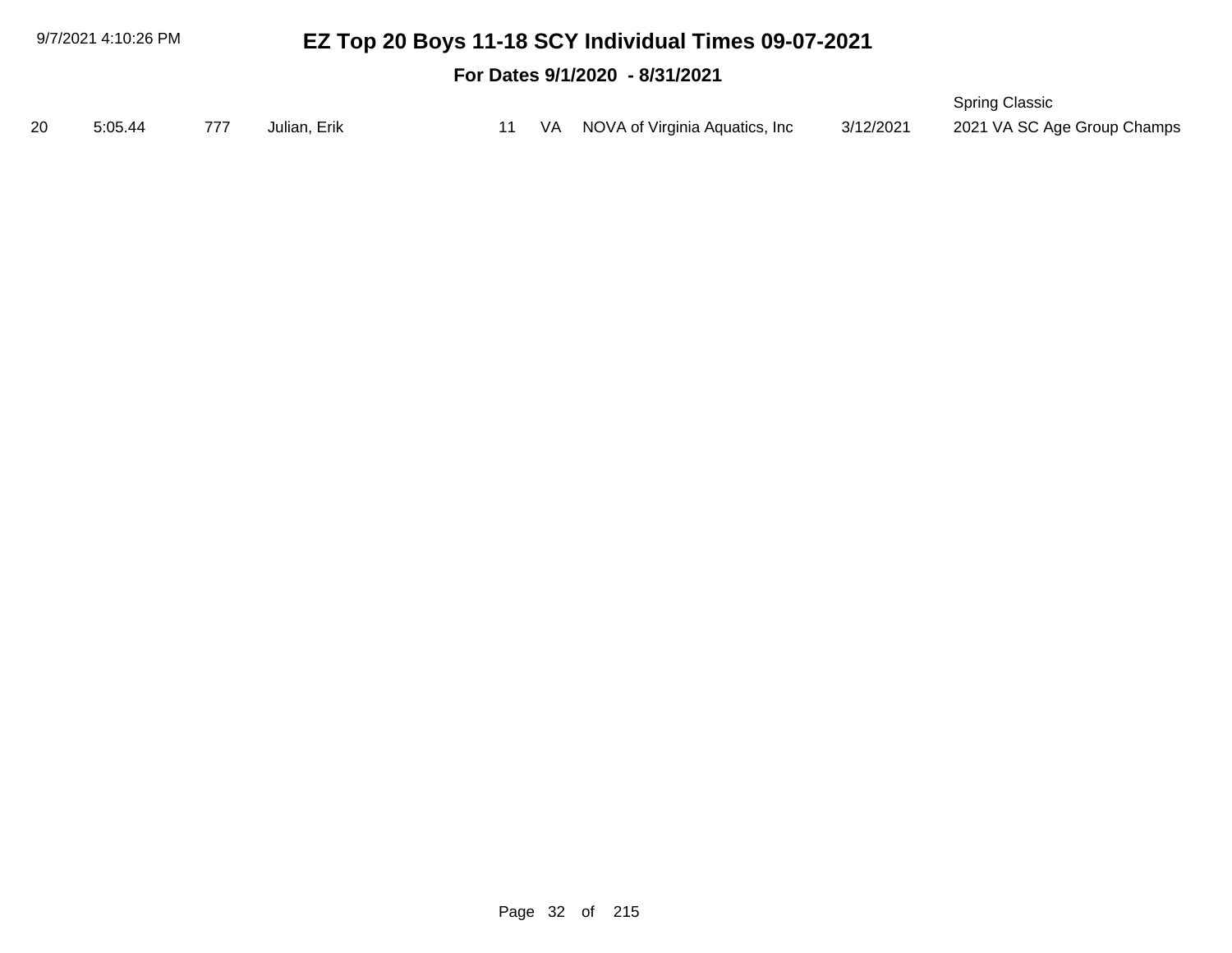**For Dates 9/1/2020 - 8/31/2021**

### **Boys Age 12 50 Freestyle Short Course Yards**

| Rank           | <b>Time</b> | Power<br><b>Points</b> | <b>Name</b>               |    |                | Age LSC/Club                                 | <b>Swim Date</b> | <b>Meet</b>                                     |
|----------------|-------------|------------------------|---------------------------|----|----------------|----------------------------------------------|------------------|-------------------------------------------------|
|                | 23.15       | 896                    | Vanas, Andrew             | 12 | <b>PV</b>      | Nation's Capital Swim Club                   | 3/28/2021        | 2021 PV SC Championship<br>Series- Wave III- FC |
| $\overline{2}$ | 23.55 r     | 865                    | Lee, Timothy              | 12 | <b>NJ</b>      | <b>Scarlet Aquatics</b>                      | 12/3/2020        | 2020 NJ SCAR December Time<br><b>Trials</b>     |
| 3              | 24.02       | 828                    | Alachnowicz, Zach         | 12 | VA             | Prince William Swim Club                     | 3/11/2021        | 2021 VA SC Age Group Champs                     |
| 4              | 24.08       | 823                    | Todd, Brayden             | 12 | MA             | <b>Keystone Aquatics</b>                     | 11/22/2020       | 2020 MA KA Thanksgiving Invita                  |
| 5              | 24.09       | 823                    | Hoffer, Taylor            | 12 | VA             | NOVA of Virginia Aquatics, Inc.              | 11/8/2020        | 2020 VA Mid Atlantic Age Group                  |
| 6              | 24.17       | 816                    | Grocholski, Alex          | 12 | PV             | Occoquan Swimming Inc                        | 2/14/2021        | 2021 PV Presidents Day Classic                  |
| $\overline{7}$ | 24.22       | 813                    | Michaud, Colin            | 12 | <b>NJ</b>      | <b>Scarlet Aquatics</b>                      | 7/24/2021        | 2021 NJ Scarlet Summer Luau                     |
| 8              | 24.27       | 809                    | Wasko, Christopher        | 12 | <b>NJ</b>      | <b>Greater Somerset County YMCA</b><br>Storm | 2/28/2021        | 2021 NJ AP GSCY February Fast<br>Times          |
| 9              | 24.29       | 807                    | Zhan, Marcus              | 12 | AM             | Racer X Aquatics                             | 3/31/2021        | 2021 FL ISCA Elite Showcase<br>Class            |
| 10             | 24.31       | 806                    | Easton, Chase             | 12 | VA             | Atlantic Coast Athletic Clubs of VA,<br>Inc. | 3/11/2021        | 2021 VA SC Age Group Champs                     |
| 11             | 24.33       | 804                    | Anand, Brandon            | 12 | <b>NJ</b>      | <b>Scarlet Aquatics</b>                      | 3/21/2021        | 2021 NJ SCAR Scarlet March<br>Madness           |
| 12             | 24.44       | 796                    | Jerome, Christian         | 12 | AD             | Uncle Sam Swim Team                          | 6/6/2021         | 2021 AD NDAC Jun 2021 Time<br>Trial             |
| 13             | 24.51       | 790                    | Muminovic, Aidin          | 12 | VA             | NOVA of Virginia Aquatics, Inc.              | 3/13/2021        | 2021 VA SC Age Group Champs                     |
| 14             | 24.54       | 788                    | Branon, Daniel            | 12 | <b>MD</b>      | North Baltimore Aquatic Club                 | 5/1/2021         | 2021 MA YORK- NBAC SPRING<br>SC <sub>C</sub>    |
| 15             | 24.62       | 782                    | Lauterbach, Sidney Or Sid | 12 | <b>MD</b>      | North Baltimore Aquatic Club                 | 10/10/2020       | 2020 MA YY Bill Schmidt Memorial                |
| 15             | 24.62       | 782                    | Tropea, Julian            | 12 | MA             | Penn Charter Aquatic Club                    | 3/14/2021        | 2021 MA KA Junior Keystone Cla                  |
| 17             | 24.63       | 781                    | McCormack, Luke           | 12 | N <sub>l</sub> | <b>Webster BlueFins</b>                      | 4/17/2021        | 2021 NI WEBS Back to the Races                  |
| 17             | 24.63       | 781                    | Alexander, Charlie        | 12 | VA             | Virginia Gators                              | 3/13/2021        | 2021 VA SC Age Group Champs                     |
| 19             | 24.65       | 780                    | Liu, Matthew              | 12 | <b>MD</b>      | Eagle Swim Team Inc.                         | 1/10/2021        | 2021 MD Virtual Meet Series                     |
| 20             | 24.69       | 776                    | McDonald, Ryan            | 12 | <b>MR</b>      | Badger Swim Club, Inc.                       | 1/24/2021        | 2021 MR BAD Jauary 24th Time T                  |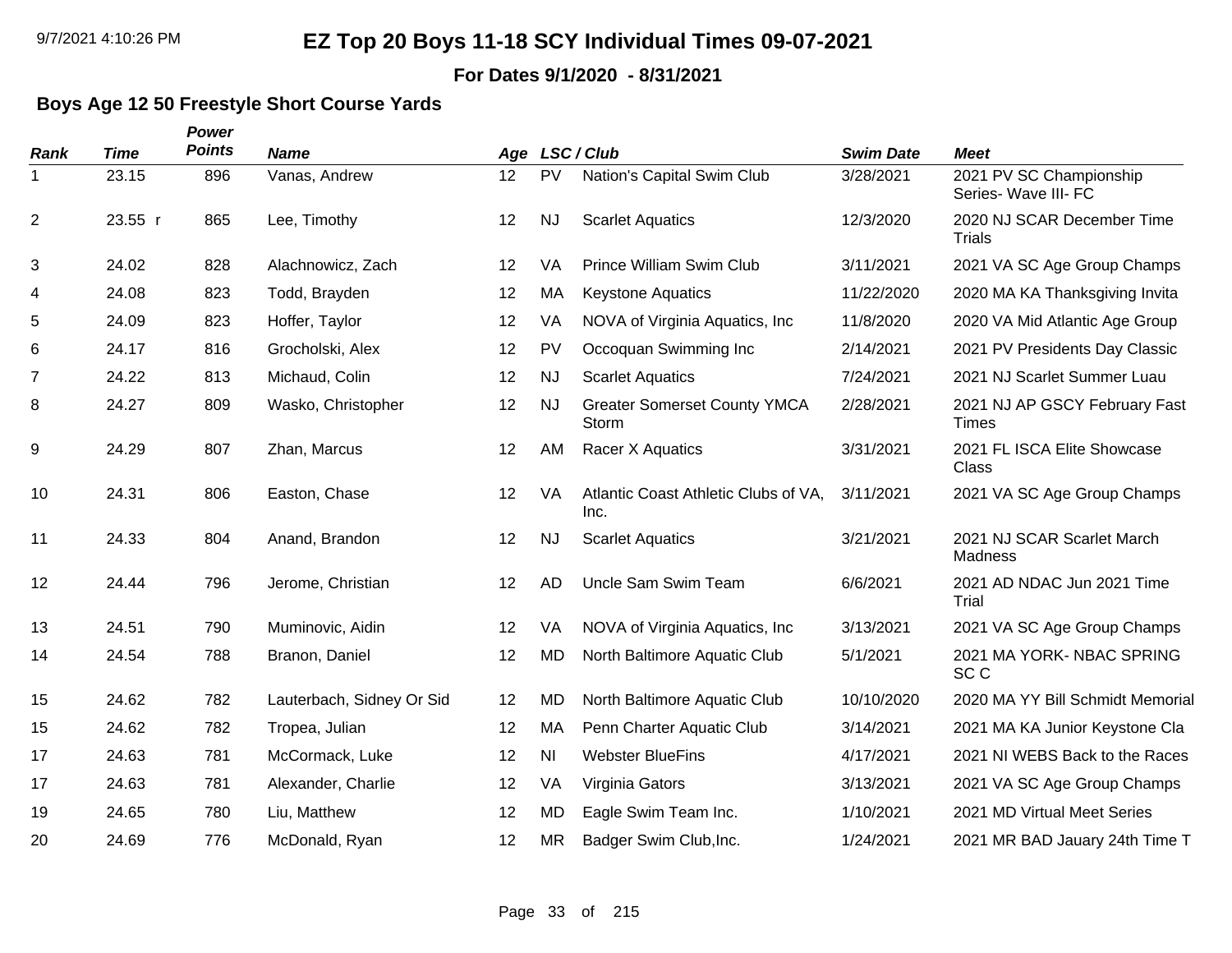#### **For Dates 9/1/2020 - 8/31/2021**

### **Boys Age 12 100 Freestyle Short Course Yards**

| <b>Rank</b>    | <b>Time</b> | Power<br><b>Points</b> | <b>Name</b>        | Age |                | LSC / Club                                              | <b>Swim Date</b> | <b>Meet</b>                                     |
|----------------|-------------|------------------------|--------------------|-----|----------------|---------------------------------------------------------|------------------|-------------------------------------------------|
| 1              | 50.62       | 898                    | Vanas, Andrew      | 12  | PV             | Nation's Capital Swim Club                              | 3/26/2021        | 2021 PV SC Championship<br>Series- Wave III- FC |
| $\overline{2}$ | 51.55       | 858                    | Todd, Brayden      | 12  | MA             | <b>Keystone Aquatics</b>                                | 11/21/2020       | 2020 MA KA Thanksgiving Invita                  |
| 3              | 52.27       | 828                    | Liu, Matthew       | 12  | <b>MD</b>      | Eagle Swim Team Inc.                                    | 10/24/2020       | 2020 MD MDSI Virtual Meet Series                |
| 4              | 52.39       | 823                    | Anand, Brandon     | 12  | <b>NJ</b>      | <b>Scarlet Aquatics</b>                                 | 3/28/2021        | 2021 NJ SCAR Scarlet Pandemic<br>Games          |
| 5              | 52.85       | 804                    | Elliott, Chase     | 12  | <b>CT</b>      | <b>ZEUS Swim Team</b>                                   | 5/21/2021        | 2021 CT Weston Vs West Hartford<br>Dual Meet    |
| 6              | 52.86       | 803                    | Michaud, Colin     | 12  | NJ             | <b>Scarlet Aquatics</b>                                 | 7/25/2021        | 2021 NJ Scarlet Summer Luau                     |
| $\overline{7}$ | 53.05       | 795                    | Easton, Chase      | 12  | VA             | Atlantic Coast Athletic Clubs of VA,<br>Inc.            | 3/11/2021        | 2021 VA SC Age Group Champs                     |
| 8              | 53.13       | 792                    | Muminovic, Aidin   | 12  | VA             | NOVA of Virginia Aquatics, Inc.                         | 3/14/2021        | 2021 VA SC Age Group Champs                     |
| 9              | 53.14       | 792                    | Wasko, Christopher | 12  | <b>NJ</b>      | <b>Greater Somerset County YMCA</b><br>Storm            | 3/20/2021        | 2021 NJ AP GSCY March<br>Madness                |
| 10             | 53.19       | 790                    | Lee, Woori         | 12  | <b>NJ</b>      | Unattached                                              | 12/20/2020       | 2020 NC TAC Jingle Bells                        |
| 11             | 53.20       | 789                    | Alexander, Charlie | 12  | VA             | Virginia Gators                                         | 3/14/2021        | 2021 VA SC Age Group Champs                     |
| 12             | 53.22       | 788                    | McCormack, Luke    | 12  | N <sub>l</sub> | <b>Webster BlueFins</b>                                 | 4/17/2021        | 2021 NI WEBS Back to the Races                  |
| 13             | 53.23       | 788                    | Charlton, Will     | 12  | VA             | <b>Cavalier Aquatics/Piedmont Family</b><br><b>YMCA</b> | 3/24/2021        | 2021 FL NCSA Age Group<br>Swimming Champs       |
| 14             | 53.32 r     | 784                    | Branon, Daniel     | 12  | <b>MD</b>      | North Baltimore Aquatic Club                            | 4/3/2021         | 2021 FL ISCA Elite Showcase<br>Class            |
| 15             | 53.34       | 783                    | Cicero, David      | 12  | PV             | Nation's Capital Swim Club                              | 12/5/2020        | 2020 PV NCAP Ice Breaker                        |
| 16             | 53.57       | 774                    | Grocholski, Alex   | 12  | PV             | Occoquan Swimming Inc                                   | 2/13/2021        | 2021 PV Presidents Day Classic                  |
| 17             | 53.71       | 768                    | Harris, Pierson    | 12  | VA             | NOVA of Virginia Aquatics, Inc.                         | 11/7/2020        | 2020 VA Mid Atlantic Age Group                  |
| 18             | 53.80       | 765                    | Knapp, Parker      | 12  | VA             | <b>Tide Swimming</b>                                    | 3/11/2021        | 2021 VA SC Age Group Champs                     |
| 19             | 53.82       | 764                    | Hidalgo, Jomar     | 12  | MA             | York YMCA                                               | 8/1/2021         | 2021 MA AP Summer YSCAP<br>League               |
| 20             | 54.01       | 756                    | Zhan, Marcus       | 12  | AM             | Racer X Aquatics                                        | 4/2/2021         | 2021 FL ISCA Elite Showcase<br>Class            |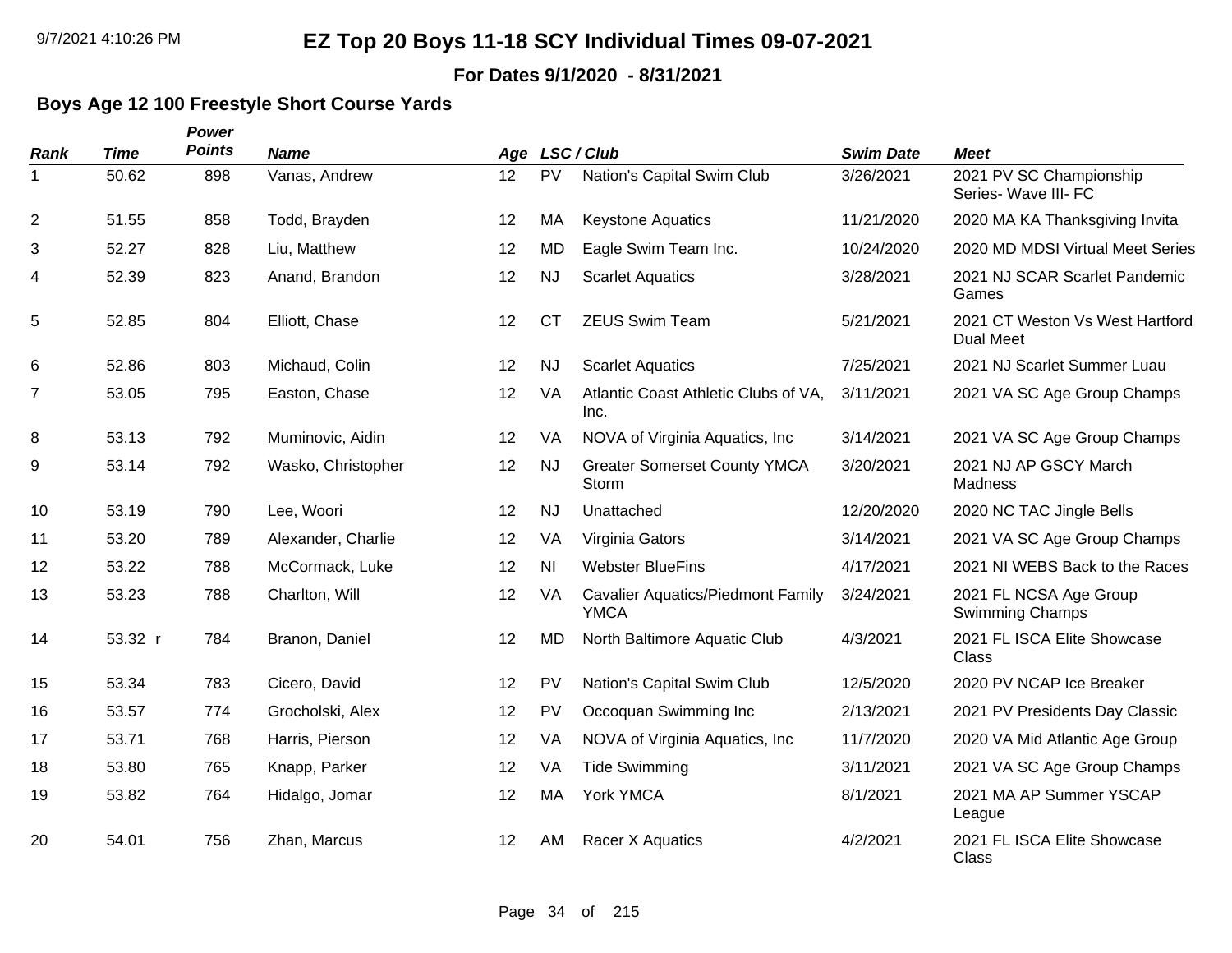#### **For Dates 9/1/2020 - 8/31/2021**

### **Boys Age 12 200 Freestyle Short Course Yards**

| <b>Rank</b>    | <b>Time</b> | <b>Power</b><br><b>Points</b> | <b>Name</b>        | Age |                | LSC / Club                                              | <b>Swim Date</b> | <b>Meet</b>                                      |
|----------------|-------------|-------------------------------|--------------------|-----|----------------|---------------------------------------------------------|------------------|--------------------------------------------------|
| $\mathbf{1}$   | 1:51.79     | 867                           | Lee, Timothy       | 12  | <b>NJ</b>      | <b>Scarlet Aquatics</b>                                 | 11/28/2020       | 2020 NJ SCAR Fast Times                          |
| 2              | 1:52.68     | 848                           | Elliott, Chase     | 12  | <b>CT</b>      | <b>ZEUS Swim Team</b>                                   | 3/28/2021        | 2021 CT WHAT v ZEUS Dual RTC<br>- Rev            |
| 3              | 1:52.71     | 847                           | Vanas, Andrew      | 12  | PV             | Nation's Capital Swim Club                              | 3/27/2021        | 2021 PV SC Championship<br>Series- Wave III- FC  |
| 4              | 1:53.06     | 839                           | Anand, Brandon     | 12  | <b>NJ</b>      | <b>Scarlet Aquatics</b>                                 | 3/27/2021        | 2021 NJ SCAR Scarlet Pandemic<br>Games           |
| 5              | 1:53.60     | 828                           | Charlton, Will     | 12  | VA             | <b>Cavalier Aquatics/Piedmont Family</b><br><b>YMCA</b> | 3/25/2021        | 2021 FL NCSA Age Group<br><b>Swimming Champs</b> |
| 6              | 1:53.95     | 820                           | Easton, Chase      | 12  | VA             | Atlantic Coast Athletic Clubs of VA,<br>Inc.            | 3/12/2021        | 2021 VA SC Age Group Champs                      |
| $\overline{7}$ | 1:54.40     | 810                           | Muminovic, Aidin   | 12  | VA             | NOVA of Virginia Aquatics, Inc.                         | 3/12/2021        | 2021 VA SC Age Group Champs                      |
| 8              | 1:54.80     | 802                           | Lee, Woori         | 12  | <b>NJ</b>      | Unattached                                              | 12/20/2020       | 2020 NC TAC Jingle Bells                         |
| 9              | 1:55.00     | 798                           | Branon, Daniel     | 12  | <b>MD</b>      | North Baltimore Aquatic Club                            | 4/3/2021         | 2021 FL ISCA Elite Showcase<br>Class             |
| 10             | 1:55.01     | 797                           | Liu, Matthew       | 12  | <b>MD</b>      | Eagle Swim Team Inc.                                    | 10/25/2020       | 2020 MD MDSI Virtual Meet Series                 |
| 11             | 1:55.15     | 794                           | Todd, Brayden      | 12  | MA             | <b>Keystone Aquatics</b>                                | 10/17/2020       | 2020 MA KA Fall Closed Invite                    |
| 12             | 1:55.36     | 790                           | Zhan, Marcus       | 12  | AM             | Racer X Aquatics                                        | 4/3/2021         | 2021 FL ISCA Elite Showcase<br>Class             |
| 13             | 1:55.46     | 788                           | McCormack, Luke    | 12  | N <sub>l</sub> | <b>Webster BlueFins</b>                                 | 3/27/2021        | 2021 NI WEBS Intra-Squad Meet<br>#4              |
| 14             | 1:55.72     | 782                           | Winthal, Dylan     | 12  | <b>MR</b>      | Badger Swim Club, Inc.                                  | 5/1/2021         | 2021 MR BAD May First Time Trial                 |
| 15             | 1:55.98     | 777                           | Hwang, Edward      | 12  | <b>MR</b>      | <b>Team Suffolk</b>                                     | 3/13/2021        | 2021 MR LIAC Virtual<br>Championship             |
| 16             | 1:56.17     | 773                           | Knapp, Parker      | 12  | VA             | <b>Tide Swimming</b>                                    | 3/12/2021        | 2021 VA SC Age Group Champs                      |
| 17             | 1:56.25     | 771                           | Sawyer, Bradley    | 12  | VA             | Virginia Gators                                         | 12/19/2020       | 2020 VA GATR Winter Invitation                   |
| 18             | 1:56.60     | 764                           | Alexander, Charlie | 12  | VA             | Virginia Gators                                         | 3/12/2021        | 2021 VA SC Age Group Champs                      |
| 19             | 1:56.80     | 760                           | Tran, Gavin        | 12  | MA             | <b>Keystone Aquatics</b>                                | 1/16/2021        | 2021 MA KA New Year's Invitati                   |
| 20             | 1:56.89     | 758                           | Alachnowicz, Zach  | 12  | VA             | Prince William Swim Club                                | 3/12/2021        | 2021 VA SC Age Group Champs                      |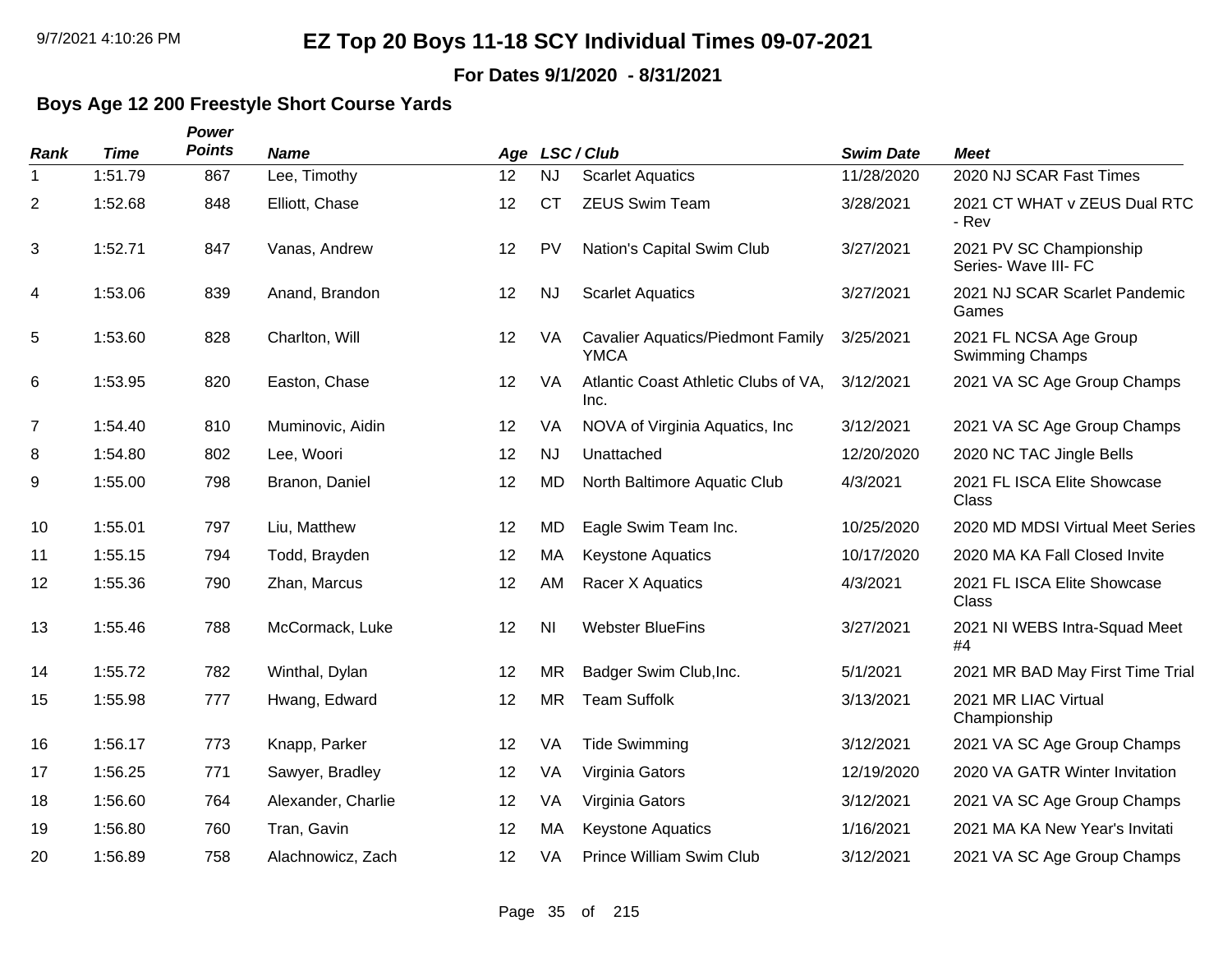**For Dates 9/1/2020 - 8/31/2021**

### **Boys Age 12 500 Freestyle Short Course Yards**

*Power*

| Rank           | <b>Time</b> | <b>Points</b> | <b>Name</b>         |    |           | Age LSC/Club                                            | <b>Swim Date</b> | <b>Meet</b>                                        |
|----------------|-------------|---------------|---------------------|----|-----------|---------------------------------------------------------|------------------|----------------------------------------------------|
| 1              | 4:55.18     | 904           | Lee, Timothy        | 12 | <b>NJ</b> | <b>Scarlet Aquatics</b>                                 | 11/27/2020       | 2020 NJ SCAR Fast Times                            |
| $\overline{2}$ | 5:02.36     | 846           | Muminovic, Aidin    | 12 | VA        | NOVA of Virginia Aquatics, Inc.                         | 3/11/2021        | 2021 VA SC Age Group Champs                        |
| 3              | 5:03.57     | 836           | Branon, Daniel      | 12 | <b>MD</b> | North Baltimore Aquatic Club                            | 4/1/2021         | 2021 FL ISCA Elite Showcase<br>Class               |
| 4              | 5:04.04     | 832           | Packard, Jonathan   | 12 | <b>CT</b> | Greenwich YWCA Dolphins Swm Tm 7/22/2021                |                  | 2021 CT CPAC 14 & Under<br><b>Showcase Classic</b> |
| 5              | 5:04.10     | 832           | Grocholski, Alex    | 12 | PV        | Occoquan Swimming Inc                                   | 2/15/2021        | 2021 PV Presidents Day Classic                     |
| 6              | 5:05.15     | 823           | Charlton, Will      | 12 | VA        | <b>Cavalier Aquatics/Piedmont Family</b><br><b>YMCA</b> | 3/26/2021        | 2021 FL NCSA Age Group<br>Swimming Champs          |
| $\overline{7}$ | 5:05.80     | 818           | Choi, Ryan          | 12 | <b>NJ</b> | <b>Scarlet Aquatics</b>                                 | 1/23/2021        | 2021 NJ SCAR v RY 12&Under<br><b>Dual Meet</b>     |
| 8              | 5:05.97     | 817           | Cicero, David       | 12 | PV        | Nation's Capital Swim Club                              | 2/20/2021        | 2021 PV February Distance Meet                     |
| 9              | 5:08.36     | 798           | Vitiello, Wyatt     | 12 | <b>CT</b> | <b>ZEUS Swim Team</b>                                   | 3/20/2021        | 2021 CT ZEUS v RAC Dual RTC<br>Meet                |
| 10             | 5:09.00     | 793           | Todd, Brayden       | 12 | МA        | <b>Keystone Aquatics</b>                                | 11/22/2020       | 2020 MA KA Thanksgiving Invita                     |
| 11             | 5:09.01     | 793           | Winthal, Dylan      | 12 | <b>MR</b> | Badger Swim Club, Inc.                                  | 5/2/2021         | 2021 MR BAD May 2nd Time Trial                     |
| 12             | 5:09.73     | 787           | Anand, Brandon      | 12 | <b>NJ</b> | <b>Scarlet Aquatics</b>                                 | 3/20/2021        | 2021 NJ SCAR Scarlet March<br>Madness              |
| 12             | 5:09.73     | 787           | Zhan, Marcus        | 12 | AM        | Racer X Aquatics                                        | 4/1/2021         | 2021 FL ISCA Elite Showcase<br>Class               |
| 14             | 5:10.05     | 785           | Darcy, James        | 12 | <b>MR</b> | Long Island Aquatic Club                                | 3/26/2021        | 2021 FL NCSA Age Group<br><b>Swimming Champs</b>   |
| 15             | 5:10.82     | 779           | Golembiewski, Grant | 12 | PV        | Occoquan Swimming Inc                                   | 10/25/2020       | 2020 PV Medley Extreme<br>Challenge                |
| 16             | 5:11.95     | 770           | Lee, Woori          | 12 | <b>NJ</b> | Unattached                                              | 12/18/2020       | 2020 NC TAC Jingle Bells                           |
| 17             | 5:11.99     | 770           | Easton, Chase       | 12 | VA        | Atlantic Coast Athletic Clubs of VA,<br>Inc.            | 3/11/2021        | 2021 VA SC Age Group Champs                        |
| 18             | 5:12.24     | 768           | Perez, Cinco        | 12 | AM        | Team Pittsburgh Elite Aquatics                          | 3/12/2021        | 2021 MA KA Junior Keystone Cla                     |
| 19             | 5:12.26     | 768           | Knapp, Parker       | 12 | VA        | <b>Tide Swimming</b>                                    | 3/11/2021        | 2021 VA SC Age Group Champs                        |
| 20             | 5:12.42     | 767           | Tran, Gavin         | 12 | MA        | <b>Keystone Aquatics</b>                                | 12/4/2020        | 2020 MA KA Christmas Meet                          |

Page 36 of 215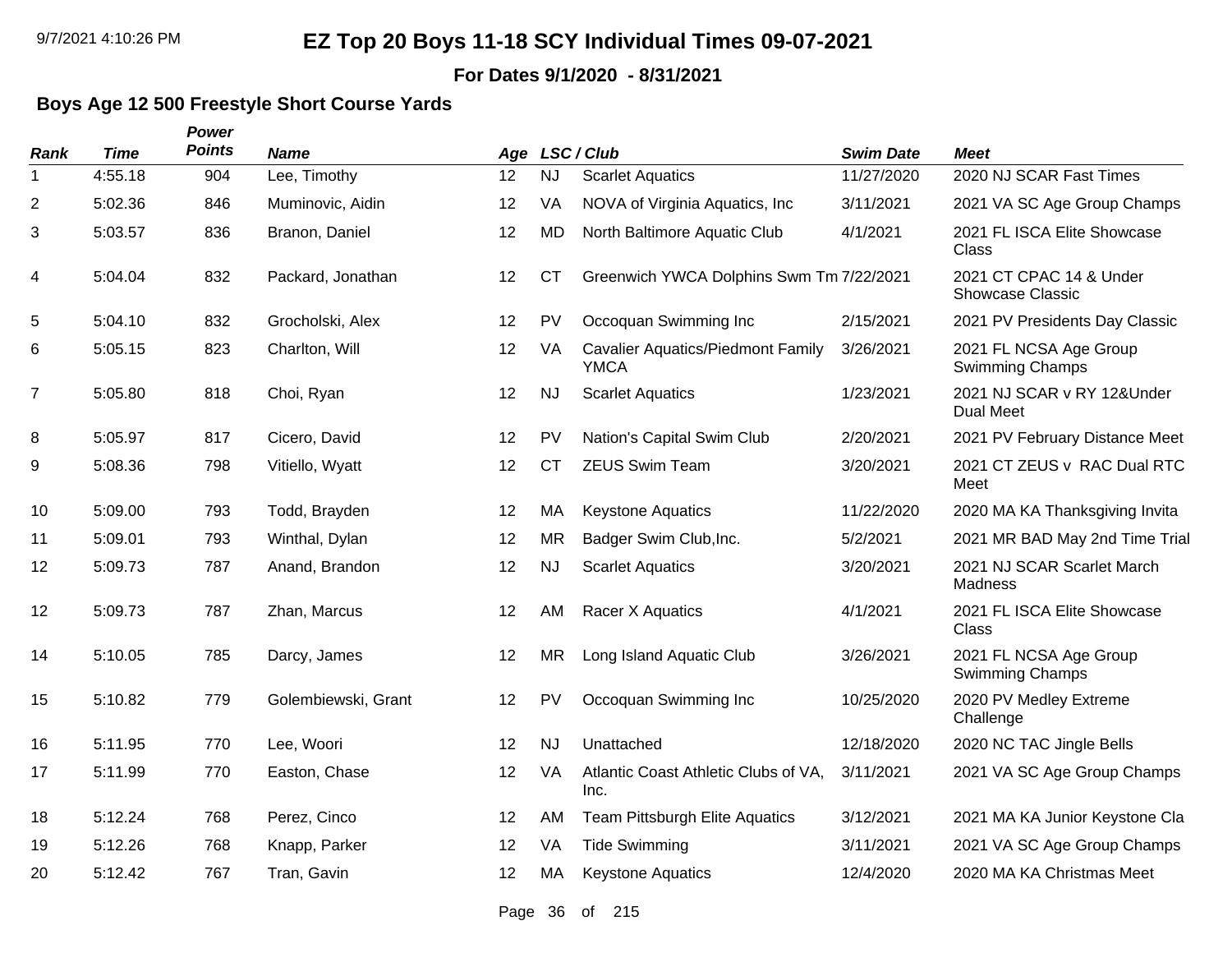#### **For Dates 9/1/2020 - 8/31/2021**

#### **Boys Age 12 1000 Freestyle Short Course Yards**

| Rank | <b>Time</b> | <b>Power</b><br><b>Points</b> | <b>Name</b>       | Age |                | LSC / Club                                              | <b>Swim Date</b> | <b>Meet</b>                                          |
|------|-------------|-------------------------------|-------------------|-----|----------------|---------------------------------------------------------|------------------|------------------------------------------------------|
| -1   | 10:34.31    | 848                           | Branon, Daniel    | 12  | MD             | North Baltimore Aquatic Club                            | 5/8/2021         | 2021 MA YORK DISTANCE<br><b>INVITE</b>               |
| 2    | 10:34.45    | 847                           | Hong, Connor      | 12  | <b>NJ</b>      | <b>Scarlet Aquatics</b>                                 | 7/1/2021         | 2021 NJ SCAR Distance Night                          |
| 3    | 10:34.88    | 846                           | Darcy, James      | 12  | <b>MR</b>      | Long Island Aquatic Club                                | 2/12/2021        | 2021 MR LIAC Friday February 12<br><b>Time Trial</b> |
| 4    | 10:38.05    | 833                           | Perez, Cinco      | 12  | AM             | <b>Team Pittsburgh Elite Aquatics</b>                   | 3/31/2021        | 2021 FL ISCA Elite Showcase<br>Class                 |
| 5    | 10:41.96    | 818                           | Grocholski, Alex  | 12  | PV             | Occoquan Swimming Inc                                   | 1/23/2021        | 2021 PV New Year Distance Time<br>Trial              |
| 6    | 10:43.60    | 812                           | Julian, Brady     | 12  | VA             | NOVA of Virginia Aquatics, Inc.                         | 1/22/2021        | 2021 VA NOVA January Distance                        |
| 7    | 10:46.72    | 800                           | Tran, Gavin       | 12  | MA             | <b>Keystone Aquatics</b>                                | 1/15/2021        | 2021 MA KA New Year's Invitati                       |
| 8    | 10:53.30    | 776                           | Cho, Caden        | 12  | <b>NJ</b>      | <b>Scarlet Aquatics</b>                                 | 7/1/2021         | 2021 NJ SCAR Distance Night                          |
| 9    | 10:53.78    | 774                           | Jerome, Christian | 12  | <b>AD</b>      | Uncle Sam Swim Team                                     | 7/24/2021        | 2021 AD Delmar Dolfins July Time<br>Trial            |
| 10   | 10:56.75    | 763                           | Charlton, Will    | 12  | VA             | <b>Cavalier Aquatics/Piedmont Family</b><br><b>YMCA</b> | 12/4/2020        | 2020 VA CA-Y -LY Dual Meet                           |
| 11   | 10:59.77    | 752                           | Westerman, Tommy  | 12  | <b>NE</b>      | Kingfish Swimming                                       | 2/18/2021        | 2021 NE CRIMSON 11-14<br>Crimson                     |
| 12   | 11:04.82    | 733                           | Rooney, Liam      | 12  | VA             | <b>CCA Marlins</b>                                      | 1/29/2021        | 2021 VA Marlins Polar Dip                            |
| 13   | 11:05.25    | 732                           | Payne, Jonathan   | 12  | VA             | NOVA of Virginia Aquatics, Inc.                         | 1/22/2021        | 2021 VA NOVA January Distance                        |
| 14   | 11:05.97    | 729                           | Jun, Caleb        | 12  | VA             | NOVA of Virginia Aquatics, Inc.                         | 1/22/2021        | 2021 VA NOVA January Distance                        |
| 15   | 11:16.47    | 691                           | Koek, Andrew      | 12  | <b>MR</b>      | Long Island Aquatic Club                                | 11/8/2020        | 2020 MR LIAC Captains v<br>Lieutenants               |
| 16   | 11:18.71    | 683                           | Kulp, Jack        | 12  | <b>NJ</b>      | <b>Berkeley Aquatic Club</b>                            | 3/5/2021         | 2021 NJ BAC Winter Champs                            |
| 17   | 11:20.47    | 677                           | Cicero, David     | 12  | PV             | Nation's Capital Swim Club                              | 1/9/2021         | 2021 PV NCAP Ice to See You                          |
| 18   | 11:22.58    | 670                           | Liu, Matthew      | 12  | <b>MD</b>      | Eagle Swim Team Inc.                                    | 1/8/2021         | 2021 MD Virtual Meet Series                          |
| 19   | 11:23.00    | 668                           | Reines, Joshua    | 12  | <b>NJ</b>      | <b>Scarlet Aquatics</b>                                 | 7/1/2021         | 2021 NJ SCAR Distance Night                          |
| 20   | 11:23.11    | 668                           | Battaglia, Ben    | 12  | N <sub>l</sub> | Victor Swim Club                                        | 4/11/2021        | 2021 NI CL Victor-Velocity Inv                       |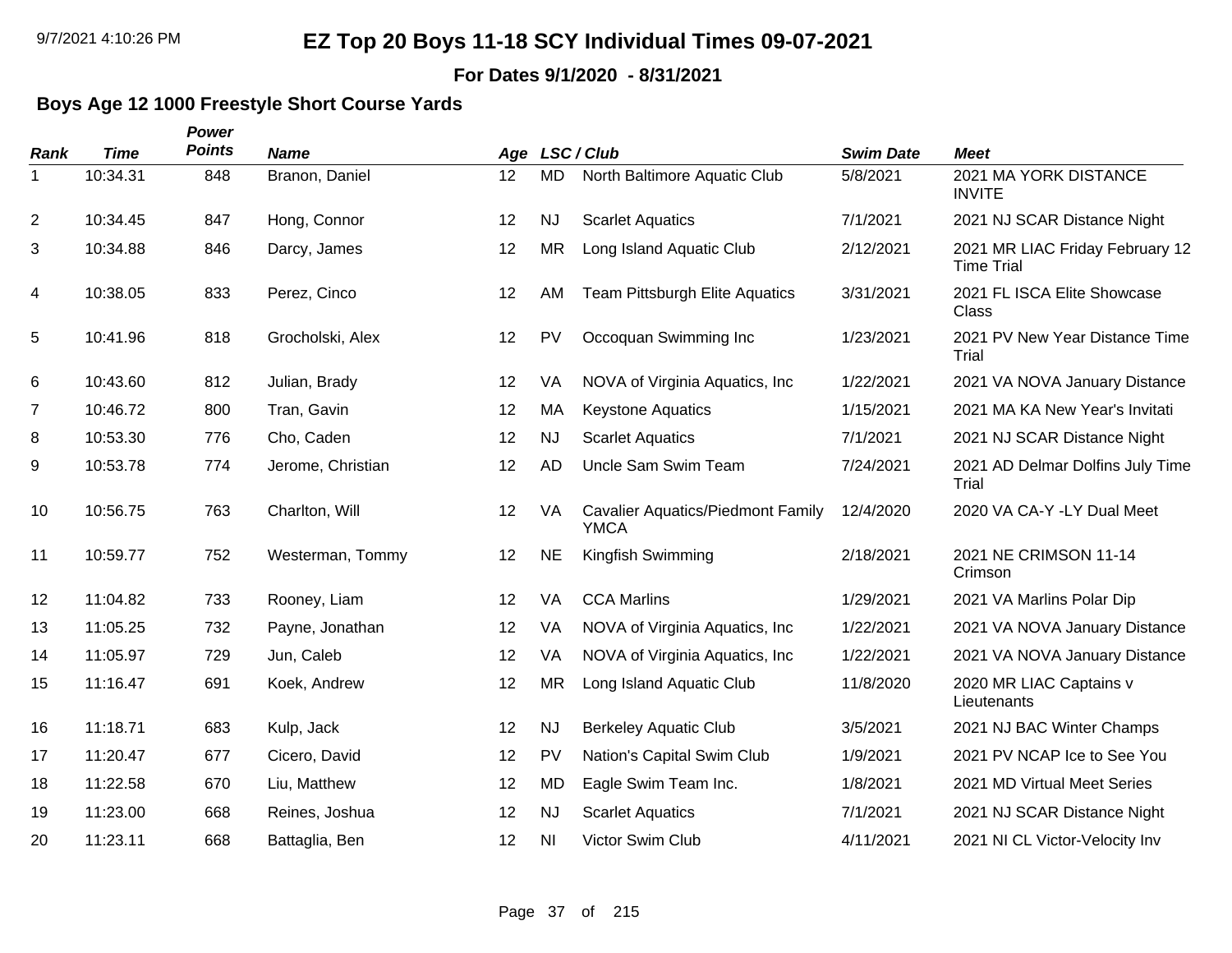#### **For Dates 9/1/2020 - 8/31/2021**

#### **Boys Age 12 1650 Freestyle Short Course Yards**

| Rank           | <b>Time</b> | Power<br><b>Points</b> | <b>Name</b>      | Age |           | LSC / Club                                              | <b>Swim Date</b> | <b>Meet</b>                                          |
|----------------|-------------|------------------------|------------------|-----|-----------|---------------------------------------------------------|------------------|------------------------------------------------------|
| 1              | 16:50.94    | 953                    | Lee, Timothy     | 12  | NJ        | <b>Scarlet Aquatics</b>                                 | 11/28/2020       | 2020 NJ SCAR Fast Times                              |
| $\overline{c}$ | 17:24.78    | 882                    | Darcy, James     | 12  | <b>MR</b> | Long Island Aquatic Club                                | 2/12/2021        | 2021 MR LIAC Friday February 12<br><b>Time Trial</b> |
| 3              | 17:33.74    | 863                    | Branon, Daniel   | 12  | <b>MD</b> | North Baltimore Aquatic Club                            | 5/8/2021         | 2021 MA YORK DISTANCE<br><b>INVITE</b>               |
| 4              | 18:01.64    | 806                    | Zeng, Chris      | 12  | <b>NE</b> | <b>Bluefish Swim Club</b>                               | 11/27/2020       | 2020 NE CRA Nov COVID Meet                           |
| 5              | 18:05.05    | 799                    | Charlton, Will   | 12  | <b>VA</b> | <b>Cavalier Aquatics/Piedmont Family</b><br><b>YMCA</b> | 1/22/2021        | 2021 VA NOVA January Distance                        |
| 6              | 18:11.45    | 787                    | Lee, Yesum       | 12  | <b>NJ</b> | <b>Scarlet Aquatics</b>                                 | 2/14/2021        | 2021 NJ SCAR Valentine Sprints                       |
| 7              | 18:12.37    | 785                    | Winthal, Dylan   | 12  | <b>MR</b> | Badger Swim Club, Inc.                                  | 5/2/2021         | 2021 MR BAD May 2nd Time Trial                       |
| 8              | 18:15.72    | 778                    | Julian, Brady    | 12  | VA        | NOVA of Virginia Aquatics, Inc.                         | 1/8/2021         | 2021 VA NOVA New Year's Kick<br>Off                  |
| 9              | 18:19.65    | 770                    | Holland, Connor  | 12  | <b>MR</b> | NYS Aquatics, Inc.                                      | 3/4/2021         | 2021 MR NYSA March Time Trial                        |
| 10             | 18:32.92    | 744                    | Gjertsen, Owen   | 12  | <b>MR</b> | Badger Swim Club, Inc.                                  | 5/2/2021         | 2021 MR BAD May 2nd Time Trial                       |
| 11             | 18:34.98    | 740                    | Reber, Brody     | 12  | MA        | Lancaster Aquatic Club                                  | 2/12/2021        | 2021 MA KA Penguin Plunge                            |
| 12             | 18:38.66    | 733                    | Cicero, David    | 12  | <b>PV</b> | Nation's Capital Swim Club                              | 1/9/2021         | 2021 PV NCAP Ice to See You                          |
| 13             | 18:38.69    | 733                    | Westerman, Tommy | 12  | <b>NE</b> | Kingfish Swimming                                       | 2/13/2021        | 2021 NE SSC February Specialty                       |
| 14             | 18:41.20    | 728                    | Martin, Jack     | 12  | МA        | Lancaster Aquatic Club                                  | 2/12/2021        | 2021 MA KA Penguin Plunge                            |
| 15             | 18:43.44    | 723                    | Jun, Caleb       | 12  | VA        | NOVA of Virginia Aquatics, Inc.                         | 1/8/2021         | 2021 VA NOVA New Year's Kick<br>Off                  |
| 16             | 18:47.60    | 715                    | Battaglia, Ben   | 12  | <b>NI</b> | Victor Swim Club                                        | 4/11/2021        | 2021 NI CL Victor-Velocity Inv                       |
| 17             | 18:47.85    | 715                    | Kulp, Jack       | 12  | <b>NJ</b> | <b>Berkeley Aquatic Club</b>                            | 3/8/2021         | 2021 NJ BAC Winter Champs                            |
| 18             | 18:50.46    | 710                    | Payne, Jonathan  | 12  | VA        | NOVA of Virginia Aquatics, Inc.                         | 1/8/2021         | 2021 VA NOVA New Year's Kick<br>Off                  |
| 19             | 18:53.91    | 703                    | Torres, Roman    | 12  | МA        | York YMCA                                               | 5/8/2021         | 2021 MA YORK DISTANCE<br><b>INVITE</b>               |
| 20             | 18:54.59    | 702                    | Rees, William    | 12  | <b>MD</b> | North Baltimore Aquatic Club                            | 5/8/2021         | 2021 MA YORK DISTANCE<br><b>INVITE</b>               |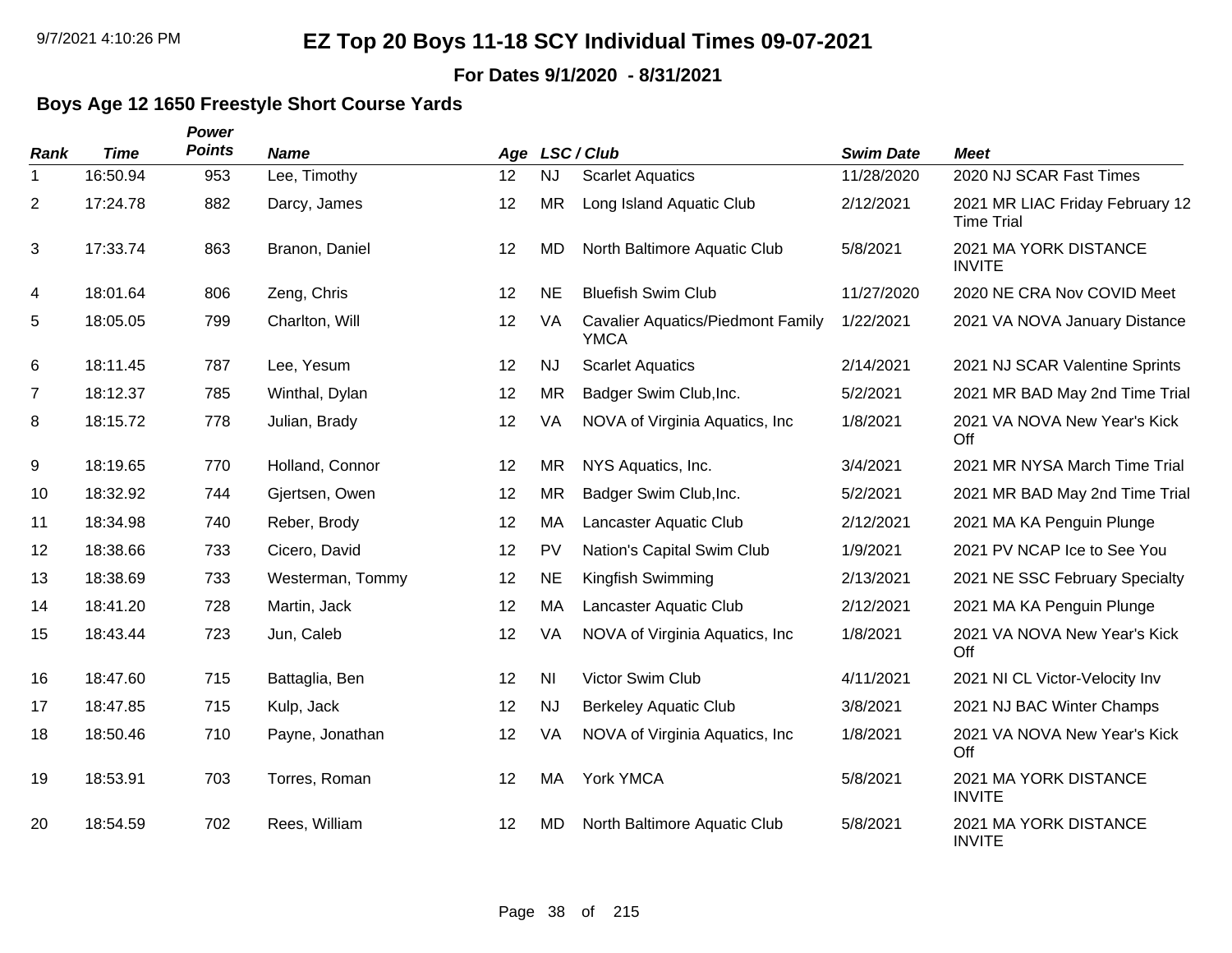**For Dates 9/1/2020 - 8/31/2021**

### **Boys Age 12 50 Backstroke Short Course Yards**

| <b>Rank</b>    | <b>Time</b> | Power<br><b>Points</b> | <b>Name</b>        |    |           | Age LSC/Club                                            | <b>Swim Date</b> | <b>Meet</b>                                     |
|----------------|-------------|------------------------|--------------------|----|-----------|---------------------------------------------------------|------------------|-------------------------------------------------|
| -1             | 26.96 r     | 886                    | Choi, Ryan         | 12 | <b>NJ</b> | <b>Scarlet Aquatics</b>                                 | 11/27/2020       | 2020 NJ SCAR Fast Times                         |
| 2              | 27.16       | 870                    | Vanas, Andrew      | 12 | <b>PV</b> | Nation's Capital Swim Club                              | 3/26/2021        | 2021 PV SC Championship<br>Series- Wave III- FC |
| 3              | 27.53       | 841                    | Grocholski, Alex   | 12 | <b>PV</b> | Occoquan Swimming Inc                                   | 2/14/2021        | 2021 PV Presidents Day Classic                  |
| 4              | 27.67 r     | 830                    | Wasko, Christopher | 12 | <b>NJ</b> | <b>Greater Somerset County YMCA</b><br>Storm            | 2/27/2021        | 2021 NJ AP GSCY February Fast<br><b>Times</b>   |
| 5              | 27.75       | 824                    | Pelham, Eric       | 12 | VA        | NOVA of Virginia Aquatics, Inc.                         | 3/13/2021        | 2021 VA SC Age Group Champs                     |
| 6              | 27.76       | 823                    | Edwards, Jackson   | 12 | AM        | <b>Team Pittsburgh Elite Aquatics</b>                   | 4/1/2021         | 2021 FL ISCA Elite Showcase<br>Class            |
| $\overline{7}$ | 27.80       | 820                    | Harris, Pierson    | 12 | VA        | NOVA of Virginia Aquatics, Inc.                         | 12/13/2020       | 2020 VA NOVA Intrasquad Holida                  |
| 8              | 27.92       | 810                    | Todd, Brayden      | 12 | МA        | <b>Keystone Aquatics</b>                                | 11/21/2020       | 2020 MA KA Thanksgiving Invita                  |
| 9              | 28.02 r     | 803                    | Branon, Daniel     | 12 | <b>MD</b> | North Baltimore Aquatic Club                            | 3/31/2021        | 2021 FL ISCA Elite Showcase<br>Class            |
| 10             | 28.03 r     | 802                    | McGraw, Cullen     | 12 | MA        | <b>Keystone Aquatics</b>                                | 3/13/2021        | 2021 MA KA Junior Keystone Cla                  |
| 11             | 28.12       | 795                    | Monyok, Gavin      | 12 | <b>ME</b> | Bangor Y Barracudas                                     | 1/23/2021        | 2021 ME BYB Y Virtual Meet Jan                  |
| 12             | 28.13       | 794                    | Easton, Chase      | 12 | VA        | Atlantic Coast Athletic Clubs of VA,<br>Inc.            | 3/11/2021        | 2021 VA SC Age Group Champs                     |
| 13             | 28.15       | 793                    | Barrett, Court     | 12 | <b>MD</b> | Severna Park Stingrays                                  | 6/6/2021         | 2021 MD ASC Virtual Meet June<br>5/6 2021       |
| 14             | 28.22       | 787                    | Lakatta, Charlie   | 12 | <b>MD</b> | North Baltimore Aquatic Club                            | 4/1/2021         | 2021 FL ISCA Elite Showcase<br>Class            |
| 14             | 28.22       | 787                    | Holland, Connor    | 12 | <b>MR</b> | NYS Aquatics, Inc.                                      | 7/11/2021        | 2021 MR NYSA July SCY Time<br><b>Trials</b>     |
| 16             | 28.23       | 786                    | Charlton, Will     | 12 | VA        | <b>Cavalier Aquatics/Piedmont Family</b><br><b>YMCA</b> | 3/11/2021        | 2021 VA SC Age Group Champs                     |
| 17             | 28.26       | 784                    | Alachnowicz, Zach  | 12 | VA        | <b>Prince William Swim Club</b>                         | 3/11/2021        | 2021 VA SC Age Group Champs                     |
| 18             | 28.32       | 780                    | Vitiello, Wyatt    | 12 | <b>CT</b> | <b>ZEUS Swim Team</b>                                   | 3/14/2021        | 2021 CT SSAC v ZEUS Dual RTC<br>Meet            |
| 18             | 28.32       | 780                    | Lin, Linus         | 12 | <b>MR</b> | Queens Aquatic Club                                     | 11/14/2020       | 2020 MR FREE IM Ready 11 &<br>Over              |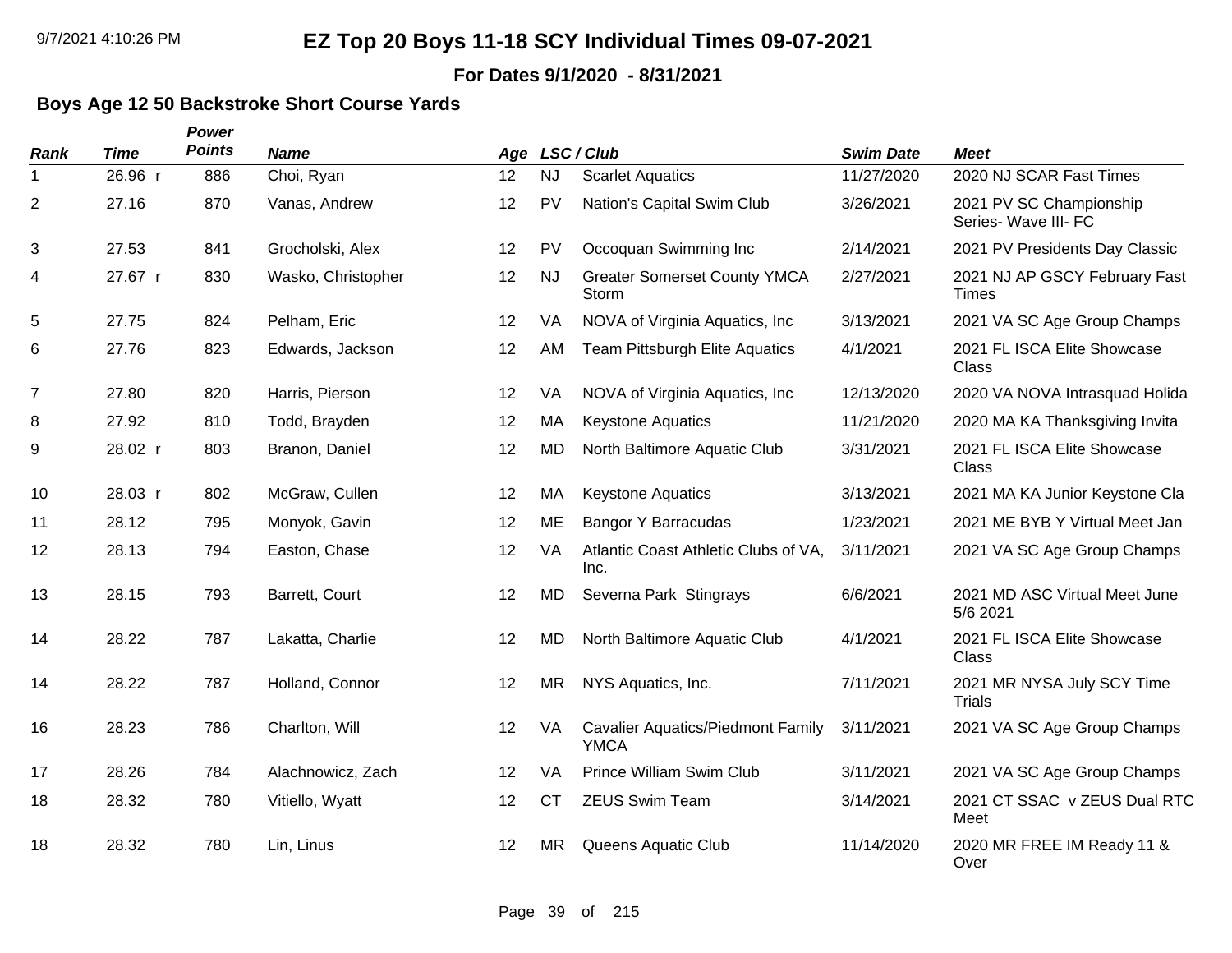|    | 9/7/2021 4:10:26 PM            |      |          |     |    | EZ Top 20 Boys 11-18 SCY Individual Times 09-07-2021 |           |                           |  |  |
|----|--------------------------------|------|----------|-----|----|------------------------------------------------------|-----------|---------------------------|--|--|
|    | For Dates 9/1/2020 - 8/31/2021 |      |          |     |    |                                                      |           |                           |  |  |
| 18 | 28.32                          | 780. | Yu. Alex | 12. | MA | Radnor Aguatic Club                                  | 12/6/2020 | 2020 MA KA Christmas Meet |  |  |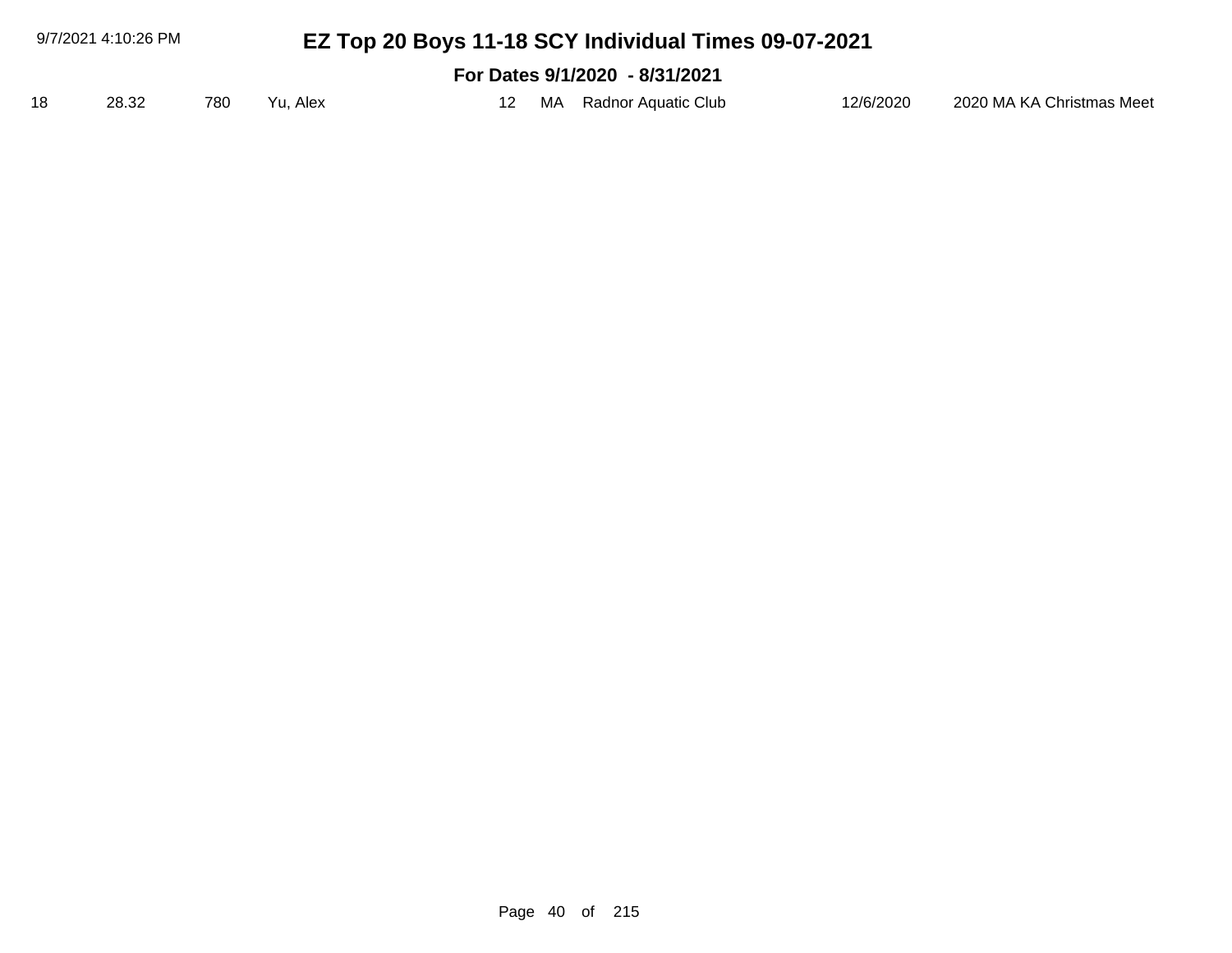**For Dates 9/1/2020 - 8/31/2021**

#### **Boys Age 12 100 Backstroke Short Course Yards**

| Rank           | <b>Time</b> | Power<br><b>Points</b> | <b>Name</b>        |         |           | Age LSC/Club                                 | <b>Swim Date</b> | <b>Meet</b>                                      |
|----------------|-------------|------------------------|--------------------|---------|-----------|----------------------------------------------|------------------|--------------------------------------------------|
| 1              | 56.21 r     | 931                    | Choi, Ryan         | $12 \,$ | <b>NJ</b> | <b>Scarlet Aquatics</b>                      | 11/28/2020       | 2020 NJ SCAR Fast Times                          |
| $\overline{2}$ | 56.84       | 907                    | Grocholski, Alex   | 12      | PV        | Occoquan Swimming Inc                        | 1/30/2021        | 2021 PV IMX Challenge                            |
| 3              | 57.60       | 878                    | Anand, Brandon     | 12      | <b>NJ</b> | <b>Scarlet Aquatics</b>                      | 2/13/2021        | 2021 NJ SCAR Valentine Sprints                   |
| 4              | 57.80       | 871                    | Rooney, Seamus     | 12      | PV        | Rockville Montgomery Swim Club               | 1/30/2021        | 2021 PV IMX Challenge                            |
| 5              | 57.98       | 864                    | Shinkyo, Kai       | 12      | <b>NE</b> | <b>Gator Swim Club</b>                       | 3/13/2021        | 2021 NE CRA March Invitational                   |
| 6              | 58.90       | 830                    | McGraw, Cullen     | 12      | MA        | <b>Keystone Aquatics</b>                     | 3/13/2021        | 2021 MA KA Junior Keystone Cla                   |
| 7              | 59.08       | 823                    | Lee, Woori         | 12      | <b>NJ</b> | Unattached                                   | 12/20/2020       | 2020 NC TAC Jingle Bells                         |
| 8              | 59.11       | 822                    | Westerman, Tommy   | 12      | <b>NE</b> | Kingfish Swimming                            | 3/14/2021        | 2021 NE CRA March Invitational                   |
| 9              | 59.16       | 820                    | Barrett, Court     | 12      | <b>MD</b> | Severna Park Stingrays                       | 3/21/2021        | 2021 MD FOX Championship<br>Invitational         |
| 10             | 59.37       | 813                    | Begin, Charlie     | 12      | PV        | Rockville Montgomery Swim Club               | 3/27/2021        | 2021 PV SC Championship<br>Series- Wave III- FC  |
| 11             | 59.43       | 810                    | Quinn, Ryan        | 12      | МA        | South Jersey Aquatic Club                    | 5/2/2021         | 2021 MA SJAC JUNIOR<br><b>CLASSICS</b>           |
| 12             | 59.46       | 809                    | Lee, Timothy       | 12      | <b>NJ</b> | <b>Scarlet Aquatics</b>                      | 12/3/2020        | 2020 NJ SCAR December Time<br>Trials             |
| 13             | 59.47       | 809                    | Edwards, Jackson   | 12      | AM        | Team Pittsburgh Elite Aquatics               | 4/2/2021         | 2021 FL ISCA Elite Showcase<br>Class             |
| 14             | 59.48       | 809                    | Green, Trevor      | 12      | <b>MR</b> | Sachem Swim Club                             | 2/17/2021        | 2021 MR SSC February Break<br>Thursday TT        |
| 15             | 59.56       | 806                    | Kuittinen, Mikko   | 12      | <b>CT</b> | <b>Ridgefield Aquatic Club</b>               | 3/20/2021        | 2021 CT ZEUS v RAC Dual RTC<br>Meet              |
| 16             | 59.57 r     | 805                    | Pelham, Eric       | 12      | VA        | NOVA of Virginia Aquatics, Inc.              | 3/27/2021        | 2021 FL NCSA Age Group<br><b>Swimming Champs</b> |
| 17             | 59.59       | 805                    | Wasko, Christopher | 12      | <b>NJ</b> | <b>Greater Somerset County YMCA</b><br>Storm | 2/28/2021        | 2021 NJ AP GSCY February Fast<br>Times           |
| 18             | 59.72       | 800                    | Harris, Pierson    | 12      | VA        | NOVA of Virginia Aquatics, Inc.              | 12/12/2020       | 2020 VA NOVA Intrasquad Holida                   |
| 19             | 59.82       | 796                    | Branon, Daniel     | 12      | <b>MD</b> | North Baltimore Aquatic Club                 | 4/30/2021        | 2021 MA YORK- NBAC SPRING<br>SC <sub>C</sub>     |
| 20             | 59.89       | 794                    | Muminovic, Aidin   | 12      | VA        | NOVA of Virginia Aquatics, Inc.              | 3/25/2021        | 2021 FL NCSA Age Group                           |

Page 41 of 215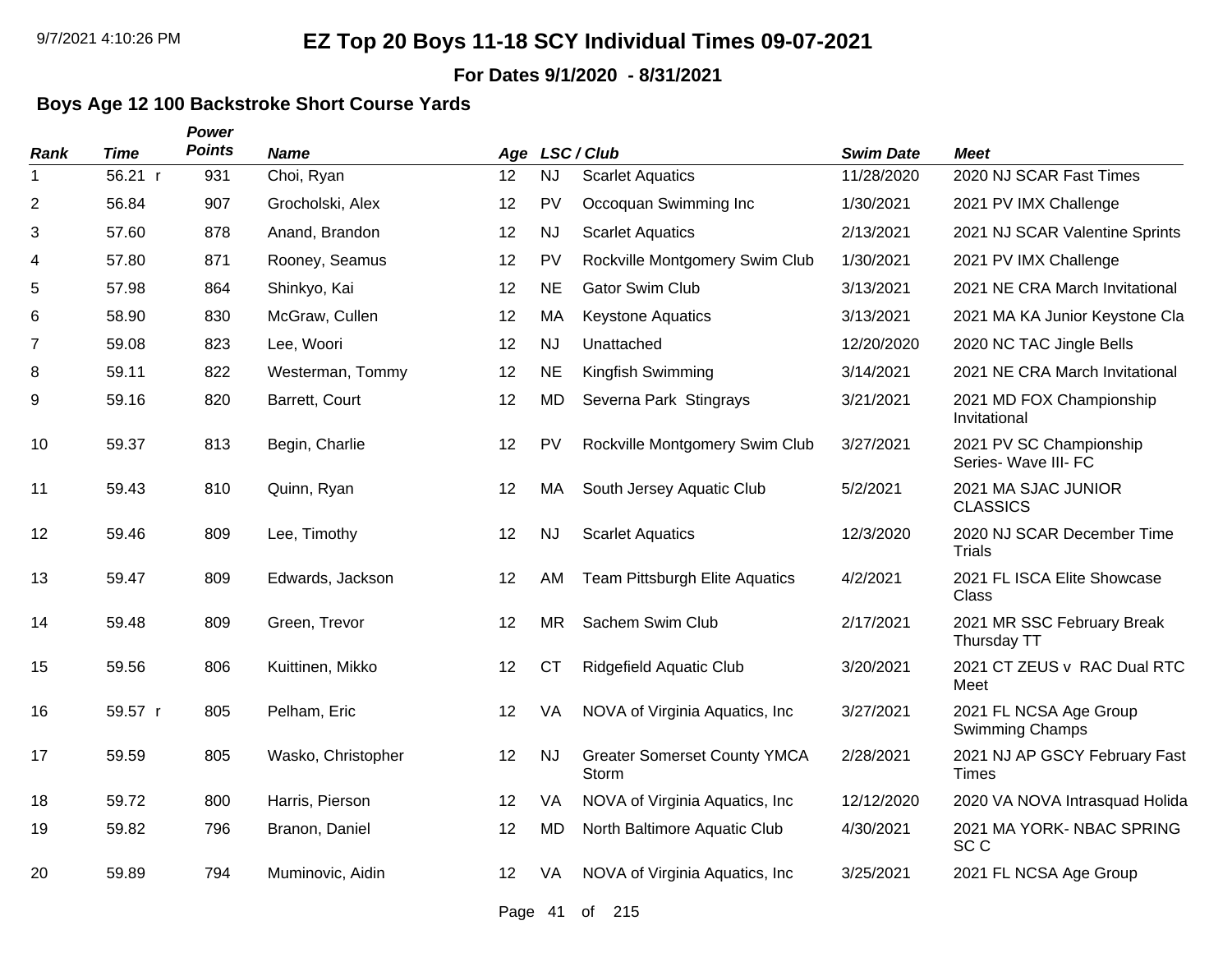**For Dates 9/1/2020 - 8/31/2021**

Swimming Champs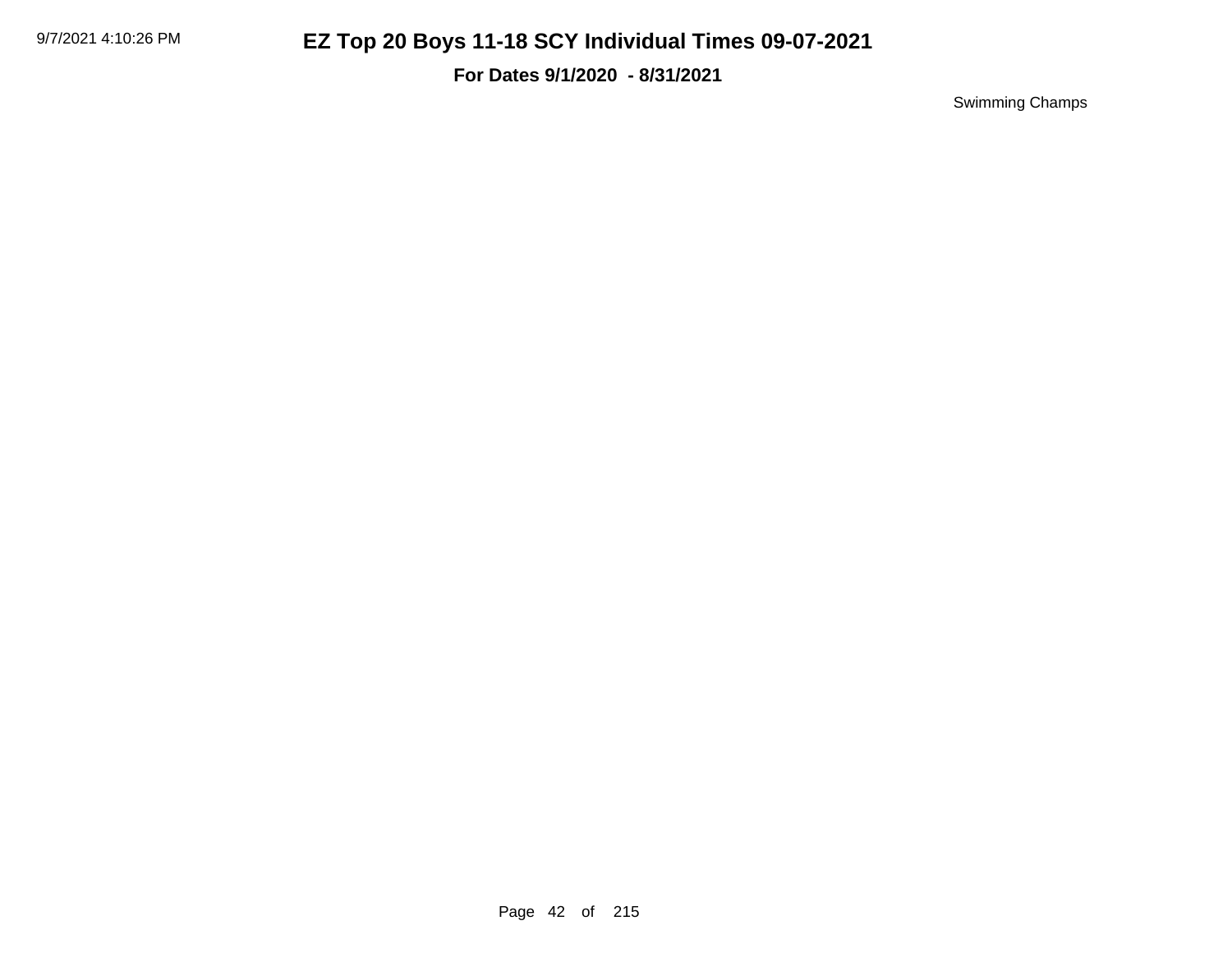**For Dates 9/1/2020 - 8/31/2021**

### **Boys Age 12 200 Backstroke Short Course Yards**

| <b>Rank</b>    | <b>Time</b> | Power<br><b>Points</b> | <b>Name</b>      |    |           | Age LSC/Club                                            | <b>Swim Date</b> | <b>Meet</b>                                  |
|----------------|-------------|------------------------|------------------|----|-----------|---------------------------------------------------------|------------------|----------------------------------------------|
| $\mathbf 1$    | 2:02.40     | 911                    | Choi, Ryan       | 12 | <b>NJ</b> | <b>Scarlet Aquatics</b>                                 | 11/27/2020       | 2020 NJ SCAR Fast Times                      |
| $\overline{2}$ | 2:04.63     | 871                    | Anand, Brandon   | 12 | <b>NJ</b> | <b>Scarlet Aquatics</b>                                 | 3/20/2021        | 2021 NJ SCAR Scarlet March<br>Madness        |
| 3              | 2:05.76     | 851                    | Barrett, Court   | 12 | <b>MD</b> | Severna Park Stingrays                                  | 3/19/2021        | 2021 MD FOX Championship<br>Invitational     |
| 4              | 2:06.40     | 840                    | Winthal, Dylan   | 12 | <b>MR</b> | Badger Swim Club, Inc.                                  | 3/12/2021        | 2021 MR BGNW 14-Under Winter<br>Championship |
| 5              | 2:07.18     | 826                    | Westerman, Tommy | 12 | <b>NE</b> | Kingfish Swimming                                       | 3/12/2021        | 2021 NE CRA March Invitational               |
| 6              | 2:07.32     | 824                    | Branon, Daniel   | 12 | <b>MD</b> | North Baltimore Aquatic Club                            | 3/31/2021        | 2021 FL ISCA Elite Showcase<br>Class         |
| $\overline{7}$ | 2:07.60     | 819                    | Chen, Jd         | 12 | VA        | NOVA of Virginia Aquatics, Inc.                         | 12/13/2020       | 2020 VA NOVA Intrasquad Holida               |
| 8              | 2:07.76     | 816                    | Lakatta, Charlie | 12 | <b>MD</b> | North Baltimore Aquatic Club                            | 3/31/2021        | 2021 FL ISCA Elite Showcase<br>Class         |
| 9              | 2:07.98     | 812                    | Perez, Cinco     | 12 | AM        | Team Pittsburgh Elite Aquatics                          | 3/31/2021        | 2021 FL ISCA Elite Showcase<br>Class         |
| 10             | 2:08.01     | 812                    | Edwards, Jackson | 12 | AM        | <b>Team Pittsburgh Elite Aquatics</b>                   | 3/31/2021        | 2021 FL ISCA Elite Showcase<br>Class         |
| 11             | 2:08.69     | 800                    | Charlton, Will   | 12 | VA        | <b>Cavalier Aquatics/Piedmont Family</b><br><b>YMCA</b> | 3/12/2021        | 2021 VA SC Age Group Champs                  |
| 12             | 2:08.90     | 796                    | Hwang, Edward    | 12 | <b>MR</b> | <b>Team Suffolk</b>                                     | 2/20/2021        | 2021 MR TS February 20th Time<br>Trial       |
| 13             | 2:09.41     | 787                    | McGraw, Cullen   | 12 | MA        | <b>Keystone Aquatics</b>                                | 1/31/2021        | 2021 MA KA Winter Invitational               |
| 14             | 2:09.46     | 787                    | Vitiello, Wyatt  | 12 | <b>CT</b> | <b>ZEUS Swim Team</b>                                   | 3/21/2021        | 2021 CT ZEUS v RAC Dual RTC<br>Meet          |
| 15             | 2:09.49     | 786                    | Liu, Matthew     | 12 | MD        | Eagle Swim Team Inc.                                    | 1/9/2021         | 2021 MD Virtual Meet Series                  |
| 16             | 2:10.01     | 777                    | Hafl, Broc       | 12 | VA        | <b>Coast Guard Blue Dolphins</b>                        | 3/12/2021        | 2021 VA SC Age Group Champs                  |
| 17             | 2:10.13     | 775                    | Holland, Connor  | 12 | <b>MR</b> | NYS Aquatics, Inc.                                      | 3/7/2021         | 2021 MR NYSA March Time Trial                |
| 18             | 2:10.32     | 772                    | Tran, Gavin      | 12 | MA        | <b>Keystone Aquatics</b>                                | 1/17/2021        | 2021 MA KA New Year's Invitati               |
| 18             | 2:10.32     | 772                    | Salser, Ethan    | 12 | VA        | SwimRVA                                                 | 11/20/2020       | 2020 VA SRVA Intrasquad FINALE               |
| 20             | 2:10.77     | 764                    | Pelham, Eric     | 12 | VA        | NOVA of Virginia Aquatics, Inc.                         | 3/27/2021        | 2021 FL NCSA Age Group                       |

Page 43 of 215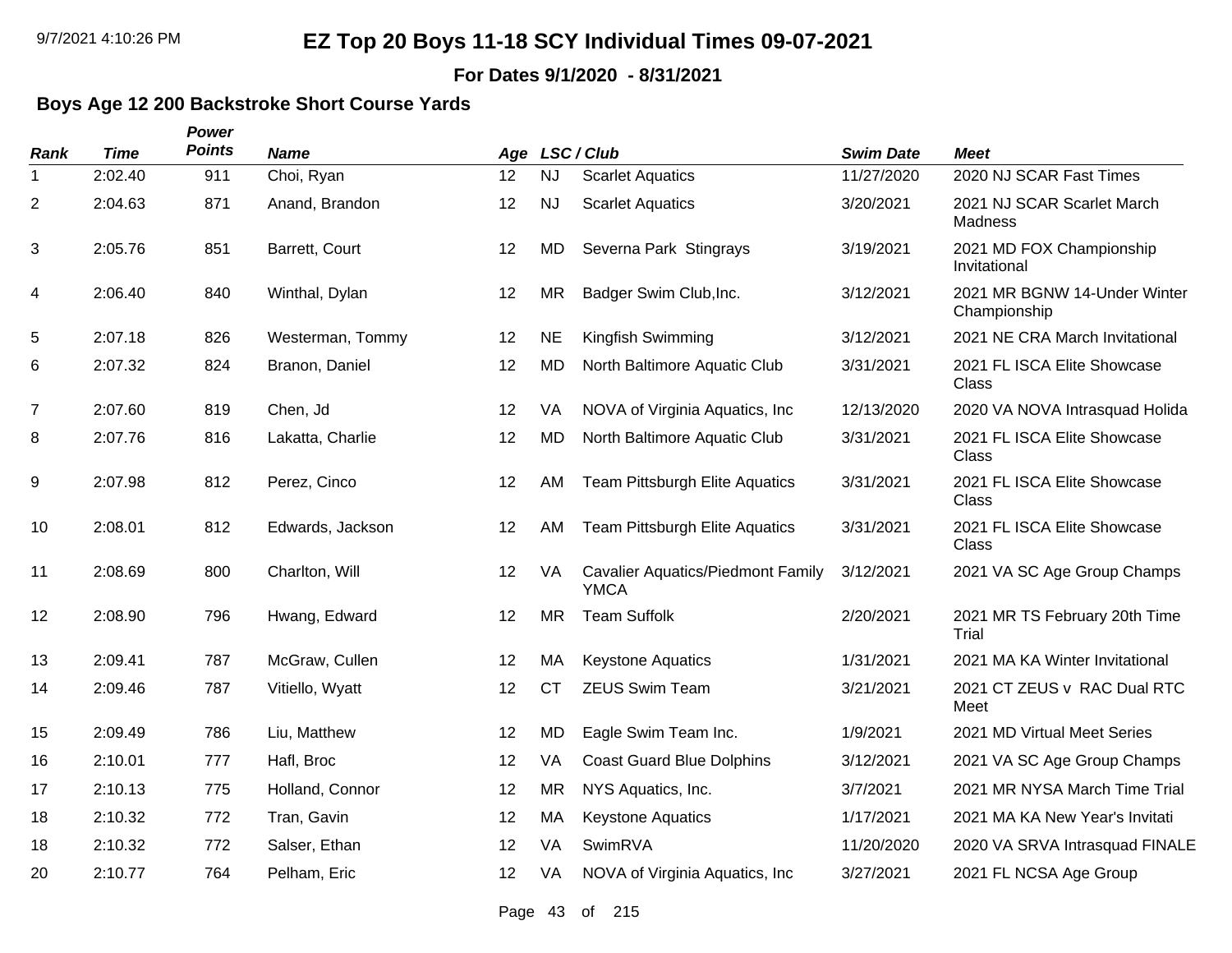**For Dates 9/1/2020 - 8/31/2021**

Swimming Champs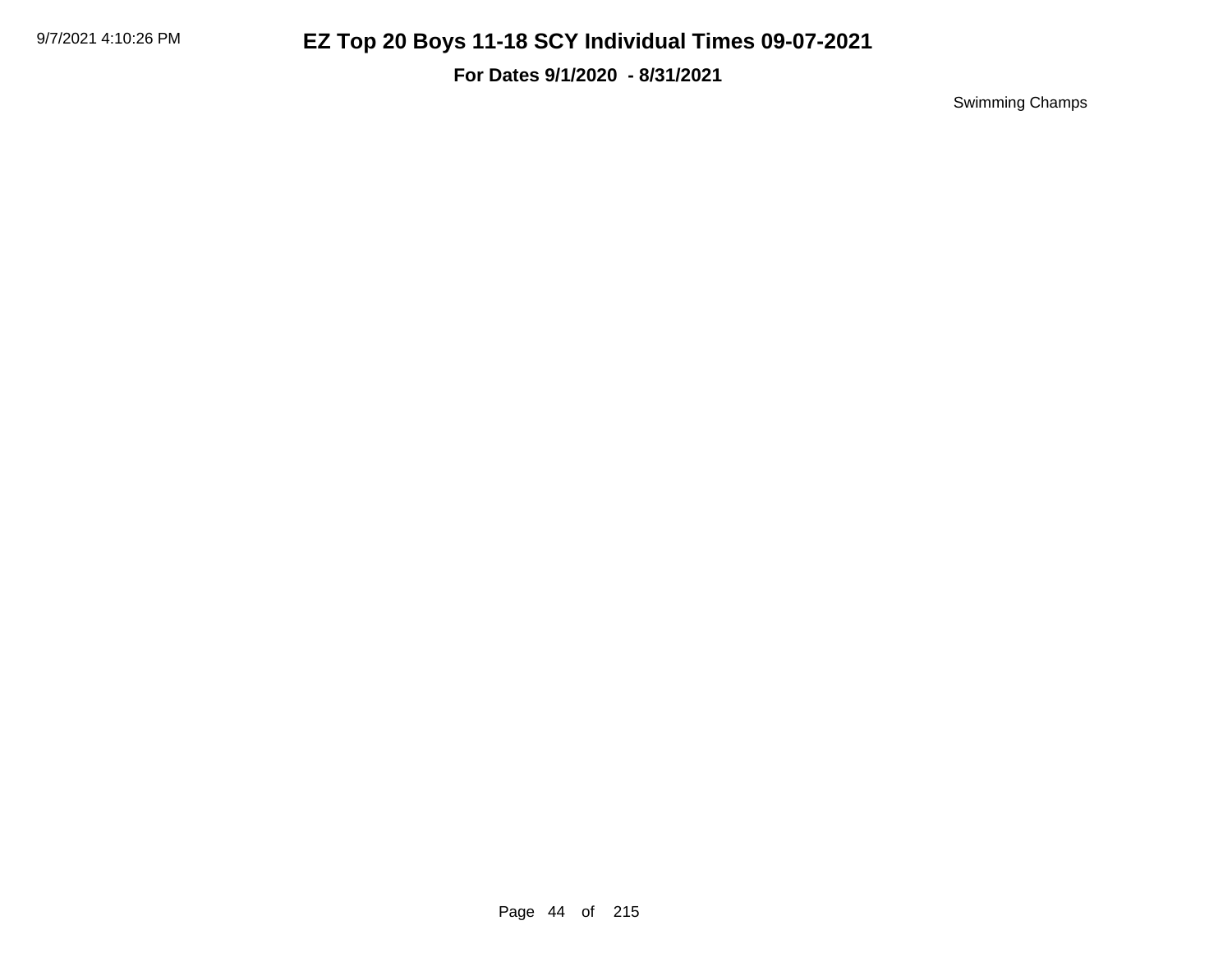**For Dates 9/1/2020 - 8/31/2021**

### **Boys Age 12 50 Breaststroke Short Course Yards**

| <b>Rank</b>    | <b>Time</b> | Power<br><b>Points</b> | <b>Name</b>         | Age     |                | LSC / Club                       | <b>Swim Date</b> | <b>Meet</b>                                 |
|----------------|-------------|------------------------|---------------------|---------|----------------|----------------------------------|------------------|---------------------------------------------|
| 1              | 28.82       | 962                    | Tran, Gavin         | 12      | MA             | <b>Keystone Aquatics</b>         | 12/5/2020        | 2020 MA KA Christmas Meet                   |
| $\overline{c}$ | 30.03       | 875                    | Moon, Peter         | 12      | <b>MA</b>      | South Jersey Aquatic Club        | 9/26/2020        | 2020 MA SJAC September<br>Intrasquad        |
| 3              | 30.52       | 840                    | Moyer, Ryan         | 12      | <b>MA</b>      | Jersey Wahoos                    | 3/13/2021        | 2021 MA KA Junior Keystone Cla              |
| 4              | 30.57       | 837                    | Petersen, Andrew    | 12      | <b>NJ</b>      | Ocean County YMCA                | 7/23/2021        | 2021 NJ OCY Summer Classic                  |
| 5              | 30.78       | 822                    | McCormack, Luke     | 12      | N <sub>l</sub> | <b>Webster BlueFins</b>          | 3/27/2021        | 2021 NI WEBS Intra-Squad Meet<br>#4         |
| 6              | 30.89       | 815                    | White, D-\$money\$  | 12      | PV             | Occoquan Swimming Inc            | 12/18/2020       | 2020 PV 12&U Meet of<br>Champions           |
| 7              | 31.13       | 798                    | Lee, Collin         | 12      | <b>NJ</b>      | <b>Scarlet Aquatics</b>          | 12/3/2020        | 2020 NJ SCAR December Time<br><b>Trials</b> |
| 8              | 31.18       | 795                    | Johnson, Edward     | 12      | VA             | NOVA of Virginia Aquatics, Inc   | 11/14/2020       | 2020 VA NOVA Thanksgiving Thro              |
| 9              | 31.21       | 793                    | Hafl, Broc          | 12      | VA             | <b>Coast Guard Blue Dolphins</b> | 3/12/2021        | 2021 VA SC Age Group Champs                 |
| 10             | 31.27       | 789                    | Korzeniowski, David | 12      | <b>CT</b>      | Laurel East Hartford YMCA        | 6/6/2021         | 2021 CT FVYT Green Earth<br>Invitation      |
| 11             | 31.31       | 786                    | Green, Trevor       | 12      | <b>MR</b>      | Sachem Swim Club                 | 2/27/2021        | 2021 MR SSC February Break<br>Time Trial #2 |
| 12             | 31.35       | 783                    | Jun, Caleb          | 12      | VA             | NOVA of Virginia Aquatics, Inc.  | 3/12/2021        | 2021 VA SC Age Group Champs                 |
| 13             | 31.38       | 781                    | Koek, Andrew        | 12      | <b>MR</b>      | Long Island Aquatic Club         | 11/20/2020       | 2020 MR LIAC Thanksgiving<br>Invitational   |
| 13             | 31.38       | 781                    | Yon, Justin         | 12      | MA             | Egg Harbor Twp Seahawks          | 4/24/2021        | 2021 MA GPAC George Breen<br>Spri           |
| 15             | 31.48       | 774                    | MacDonald, Shane    | 12      | <b>NE</b>      | Kingfish Swimming                | 3/20/2021        | 2021 NE NSSC March 19-21<br>Speci           |
| 16             | 31.60       | 766                    | Vitiello, Wyatt     | 12      | <b>CT</b>      | <b>ZEUS Swim Team</b>            | 3/28/2021        | 2021 CT WHAT v ZEUS Dual RTC<br>- Rev       |
| 17             | 31.64       | 763                    | Ayzenberg, Daniel   | 12      | <b>MR</b>      | Long Island Aquatic Club         | 3/14/2021        | 2021 MR LIAC Virtual<br>Championship        |
| 18             | 31.68       | 761                    | Valero, Parker      | 12      | <b>NE</b>      | <b>Nantucket Swimming</b>        | 3/20/2021        | 2021 NE NSSC March 19-21<br>Speci           |
| 18             | 31.68       | 761                    | Shinkyo, Kai        | 12      | <b>NE</b>      | <b>Gator Swim Club</b>           | 3/13/2021        | 2021 NE CRA March Invitational              |
|                |             |                        |                     | Page 45 |                | of 215                           |                  |                                             |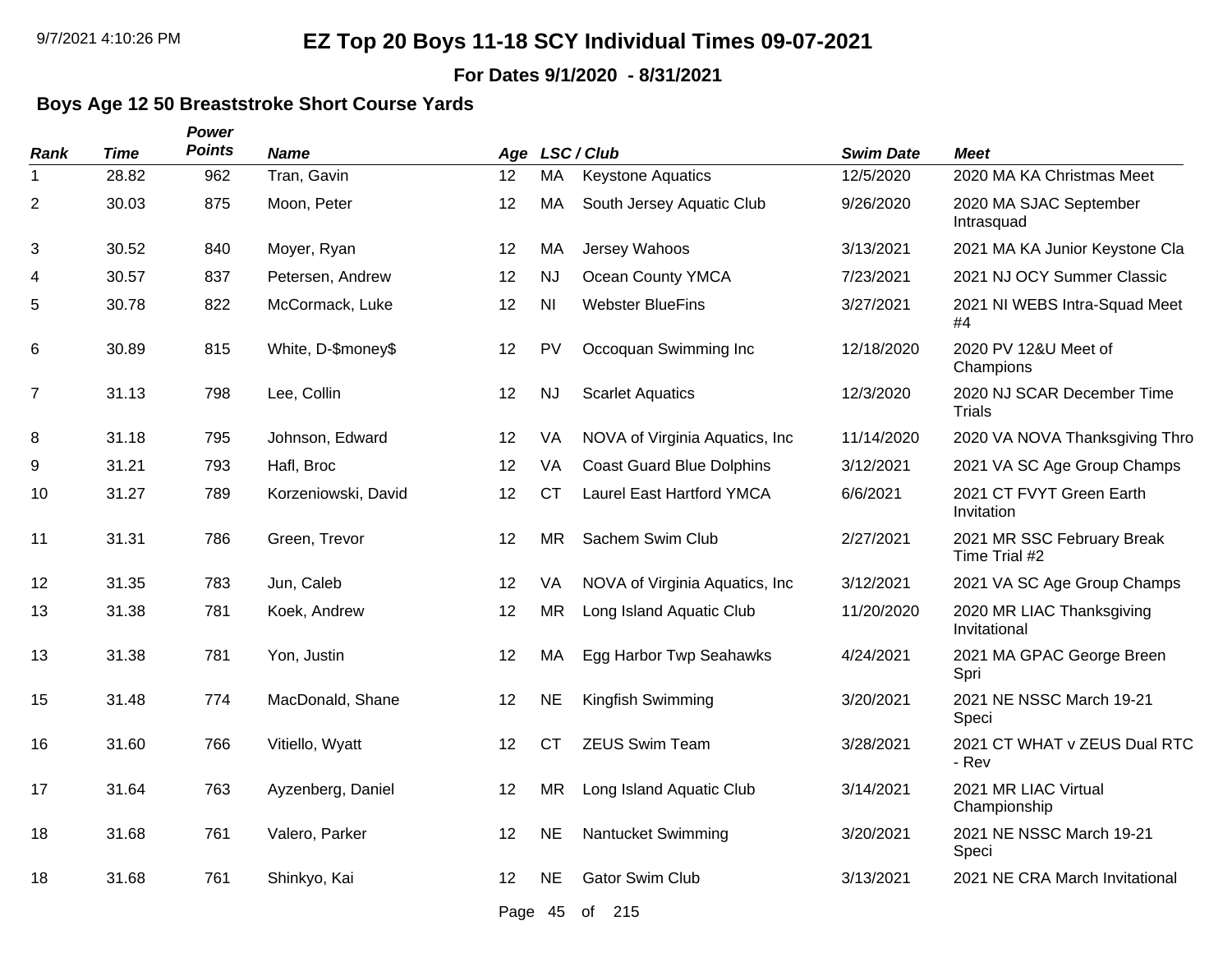|    | 9/7/2021 4:10:26 PM            |     |                |    |    | EZ Top 20 Boys 11-18 SCY Individual Times 09-07-2021 |           |                                      |  |  |  |  |
|----|--------------------------------|-----|----------------|----|----|------------------------------------------------------|-----------|--------------------------------------|--|--|--|--|
|    | For Dates 9/1/2020 - 8/31/2021 |     |                |    |    |                                                      |           |                                      |  |  |  |  |
| 20 | 31.69                          | 760 | Branon, Daniel | 12 | MD | North Baltimore Aquatic Club                         | 3/31/2021 | 2021 FL ISCA Elite Showcase<br>Class |  |  |  |  |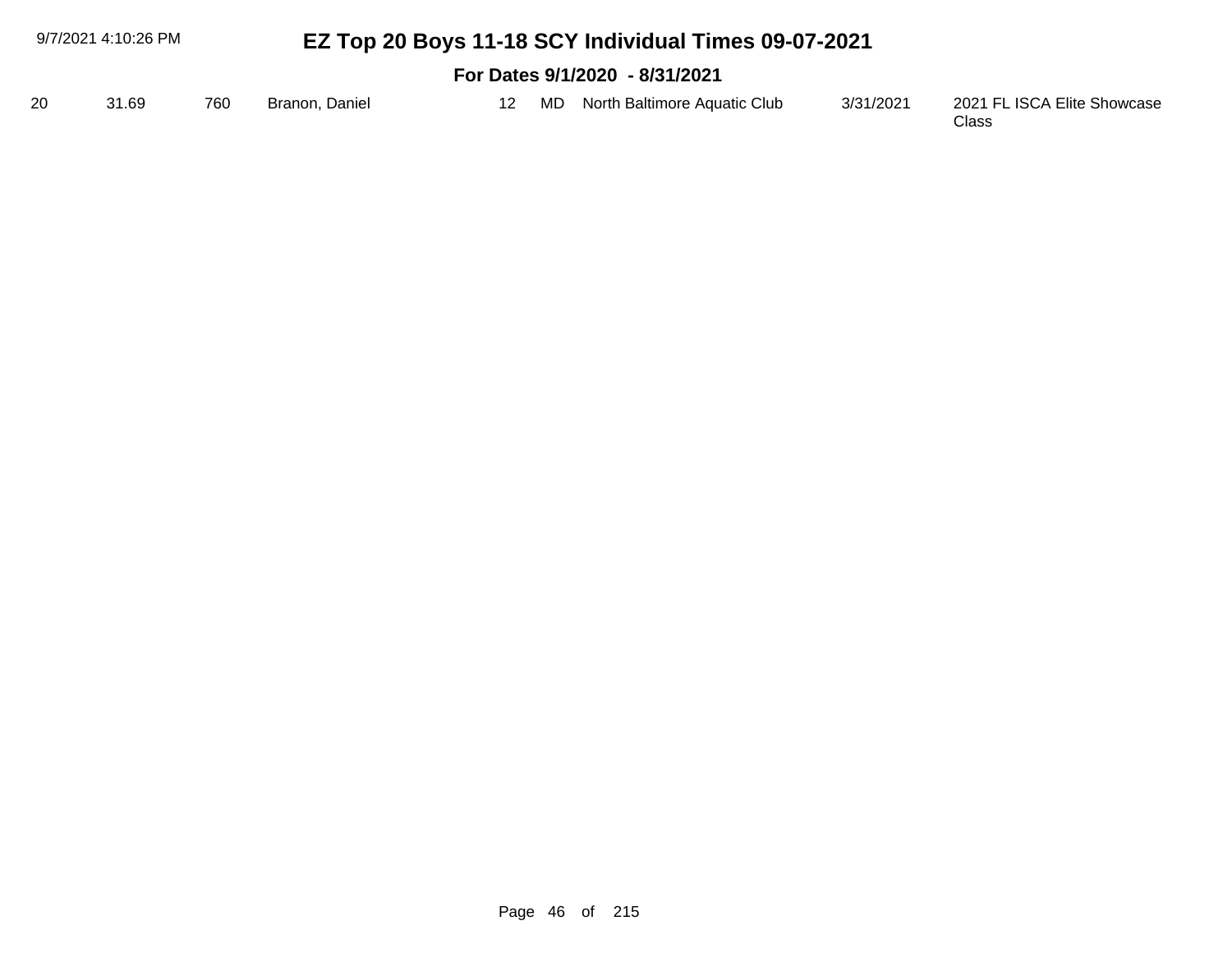**For Dates 9/1/2020 - 8/31/2021**

#### **Boys Age 12 100 Breaststroke Short Course Yards**

|                |             | Power<br><b>Points</b> |                     |     |           |                                 |                  |                                        |
|----------------|-------------|------------------------|---------------------|-----|-----------|---------------------------------|------------------|----------------------------------------|
| Rank           | <b>Time</b> |                        | <b>Name</b>         | Age |           | LSC / Club                      | <b>Swim Date</b> | <b>Meet</b>                            |
| 1              | 1:01.17     | 1006                   | Tran, Gavin         | 12  | MA        | <b>Keystone Aquatics</b>        | 12/4/2020        | 2020 MA KA Christmas Meet              |
| 2              | 1:02.09     | 977                    | Anand, Brandon      | 12  | <b>NJ</b> | <b>Scarlet Aquatics</b>         | 3/27/2021        | 2021 NJ SCAR Scarlet Pandemic<br>Games |
| 3              | 1:05.45     | 870                    | Moon, Peter         | 12  | MA        | South Jersey Aquatic Club       | 10/18/2020       | 2020 MA SJAC Dual in the Pool          |
| 4              | 1:05.94     | 854                    | Lee, Timothy        | 12  | <b>NJ</b> | <b>Scarlet Aquatics</b>         | 11/27/2020       | 2020 NJ SCAR Fast Times                |
| 5              | 1:06.36     | 841                    | Lee, Collin         | 12  | <b>NJ</b> | <b>Scarlet Aquatics</b>         | 11/27/2020       | 2020 NJ SCAR Fast Times                |
| 6              | 1:06.52     | 836                    | Shinkyo, Kai        | 12  | <b>NE</b> | Gator Swim Club                 | 3/27/2021        | 2021 NE BGSC-Seekonk<br>Champions      |
| $\overline{7}$ | 1:06.61     | 834                    | Lee, Woori          | 12  | <b>NJ</b> | Unattached                      | 12/19/2020       | 2020 NC TAC Jingle Bells               |
| 8              | 1:06.71     | 830                    | Korzeniowski, David | 12  | <b>CT</b> | Laurel East Hartford YMCA       | 6/5/2021         | 2021 CT FVYT Green Earth<br>Invitation |
| 9              | 1:06.78     | 828                    | Ryu, David          | 12  | <b>NE</b> | Life Time New England           | 6/26/2021        | 2021 NE SSC June Specialty             |
| 10             | 1:06.89     | 825                    | Todd, Brayden       | 12  | MA        | <b>Keystone Aquatics</b>        | 11/22/2020       | 2020 MA KA Thanksgiving Invita         |
| 11             | 1:07.06     | 820                    | Johnson, Edward     | 12  | VA        | NOVA of Virginia Aquatics, Inc. | 12/13/2020       | 2020 VA NOVA Intrasquad Holida         |
| 12             | 1:07.22     | 815                    | Koek, Andrew        | 12  | <b>MR</b> | Long Island Aquatic Club        | 11/8/2020        | 2020 MR LIAC Captains v<br>Lieutenants |
| 13             | 1:07.27     | 813                    | McDonald, Ryan      | 12  | <b>MR</b> | Badger Swim Club, Inc.          | 1/30/2021        | 2021 MR BAD January 30th Time<br>Trial |
| 14             | 1:07.40     | 809                    | Moyer, Ryan         | 12  | MA        | Jersey Wahoos                   | 3/12/2021        | 2021 MA KA Junior Keystone Cla         |
| 15             | 1:07.48     | 807                    | Li, Kyle            | 12  | PV        | Nation's Capital Swim Club      | 1/30/2021        | 2021 PV IMX Challenge                  |
| 16             | 1:07.50     | 806                    | Liu, Matthew        | 12  | <b>MD</b> | Eagle Swim Team Inc.            | 10/24/2020       | 2020 MD MDSI Virtual Meet Series       |
| 17             | 1:07.69     | 800                    | Tith, Sebastian     | 12  | MA        | Boyertown YMCA Navy Seals       | 3/14/2021        | 2021 MA YY AP YMCA Regional<br>Junio   |
| 18             | 1:07.79     | 797                    | Petersen, Andrew    | 12  | <b>NJ</b> | Ocean County YMCA               | 3/21/2021        | 2021 NJ AP OCY Winter Classic          |
| 19             | 1:08.08     | 789                    | White, D-\$money\$  | 12  | PV        | Occoquan Swimming Inc           | 1/30/2021        | 2021 PV IMX Challenge                  |
| 20             | 1:08.15     | 786                    | Jun, Caleb          | 12  | VA        | NOVA of Virginia Aquatics, Inc. | 3/13/2021        | 2021 VA SC Age Group Champs            |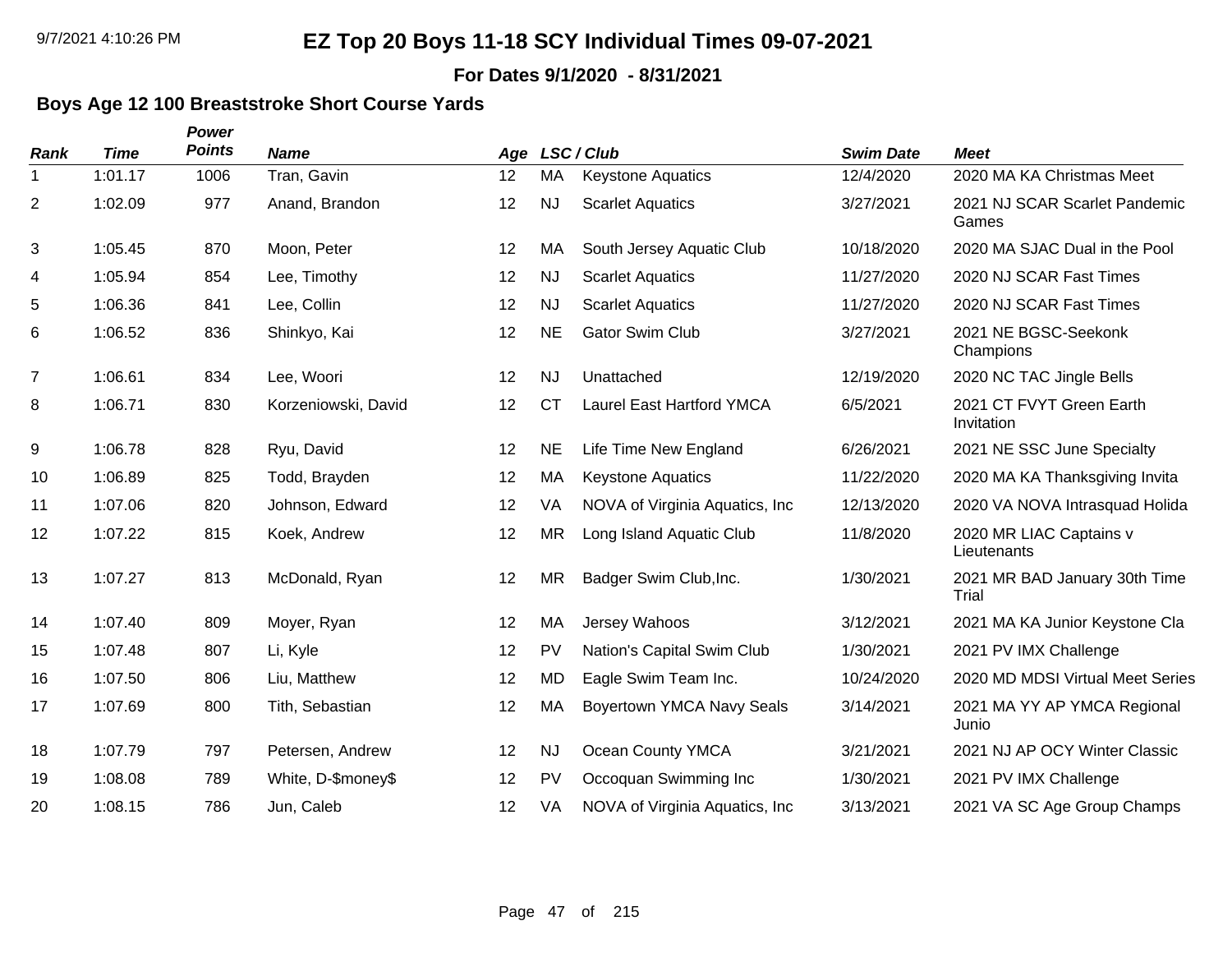**For Dates 9/1/2020 - 8/31/2021**

### **Boys Age 12 200 Breaststroke Short Course Yards**

| Rank | <b>Time</b> | Power<br><b>Points</b> | <b>Name</b>         | Age |           | LSC / Club                       | <b>Swim Date</b> | <b>Meet</b>                                     |
|------|-------------|------------------------|---------------------|-----|-----------|----------------------------------|------------------|-------------------------------------------------|
| 1    | 2:11.64     | 1018                   | Tran, Gavin         | 12  | MA        | <b>Keystone Aquatics</b>         | 11/22/2020       | 2020 MA KA Thanksgiving Invita                  |
| 2    | 2:13.85     | 988                    | Lee, Timothy        | 12  | <b>NJ</b> | <b>Scarlet Aquatics</b>          | 12/3/2020        | 2020 NJ SCAR December Time<br>Trials            |
| 3    | 2:14.39     | 980                    | Anand, Brandon      | 12  | <b>NJ</b> | <b>Scarlet Aquatics</b>          | 3/21/2021        | 2021 NJ SCAR Scarlet March<br>Madness           |
| 4    | 2:23.20     | 862                    | Koek, Andrew        | 12  | <b>MR</b> | Long Island Aquatic Club         | 10/18/2020       | 2020 MR LIAC Chappy's Big Race<br>Invite        |
| 5    | 2:23.78     | 854                    | Liu, Matthew        | 12  | <b>MD</b> | Eagle Swim Team Inc.             | 1/9/2021         | 2021 MD Virtual Meet Series                     |
| 6    | 2:24.48     | 845                    | Lee, Collin         | 12  | <b>NJ</b> | <b>Scarlet Aquatics</b>          | 11/28/2020       | 2020 NJ SCAR Fast Times                         |
| 7    | 2:24.66     | 843                    | Korzeniowski, David | 12  | <b>CT</b> | Laurel East Hartford YMCA        | 6/4/2021         | 2021 CT FVYT Green Earth<br>Invitation          |
| 8    | 2:25.31     | 834                    | Ryu, David          | 12  | <b>NE</b> | Life Time New England            | 6/27/2021        | 2021 NE SSC June Specialty                      |
| 9    | 2:25.47     | 832                    | Johnson, Edward     | 12  | VA        | NOVA of Virginia Aquatics, Inc.  | 2/14/2021        | 2021 VA Central District 9-12                   |
| 10   | 2:27.43     | 807                    | Hong, Connor        | 12  | <b>NJ</b> | <b>Scarlet Aquatics</b>          | 3/28/2021        | 2021 NJ SCAR Scarlet Pandemic<br>Games          |
| 11   | 2:27.50     | 806                    | Sawa, Koji          | 12  | <b>NJ</b> | Cougar Aquatic Team              | 7/23/2021        | 2021 NJ OCY Summer Classic                      |
| 12   | 2:27.56     | 805                    | Green, Trevor       | 12  | <b>MR</b> | Sachem Swim Club                 | 3/12/2021        | 2021 MR LIAC Virtual<br>Championship            |
| 13   | 2:27.77     | 802                    | Moon, Peter         | 12  | MA        | South Jersey Aquatic Club        | 11/15/2020       | 2020 MA SJAC Challenge                          |
| 14   | 2:27.99     | 799                    | Hafl, Broc          | 12  | VA        | <b>Coast Guard Blue Dolphins</b> | 3/11/2021        | 2021 VA SC Age Group Champs                     |
| 15   | 2:28.03     | 799                    | Jun, Caleb          | 12  | VA        | NOVA of Virginia Aquatics, Inc.  | 1/15/2021        | 2021 VA NOVA January Jubilee                    |
| 16   | 2:29.17     | 784                    | Sherpa, Rinzen      | 12  | AM        | <b>Steel City Aquatics</b>       | 3/14/2021        | 2021 WV Club Mountaineer Winter<br>Champs       |
| 17   | 2:29.60     | 779                    | Rabe, Chase         | 12  | PV        | Nation's Capital Swim Club       | 3/25/2021        | 2021 PV SC Championship<br>Series- Wave III- FC |
| 18   | 2:29.64     | 778                    | Ramos, Diego        | 12  | PV        | Arlington Aquatic Club           | 3/25/2021        | 2021 PV SC Championship<br>Series- Wave III- CM |
| 19   | 2:29.81     | 776                    | White, D-\$money\$  | 12  | PV        | Occoquan Swimming Inc            | 3/25/2021        | 2021 PV SC Championship<br>Series- Wave III- FC |
| 20   | 2:30.01     | 773                    | Tith, Sebastian     | 12  | MA        | Boyertown YMCA Navy Seals        | 3/13/2021        | 2021 MA YY AP YMCA Regional                     |
|      |             |                        |                     |     |           |                                  |                  |                                                 |

Page 48 of 215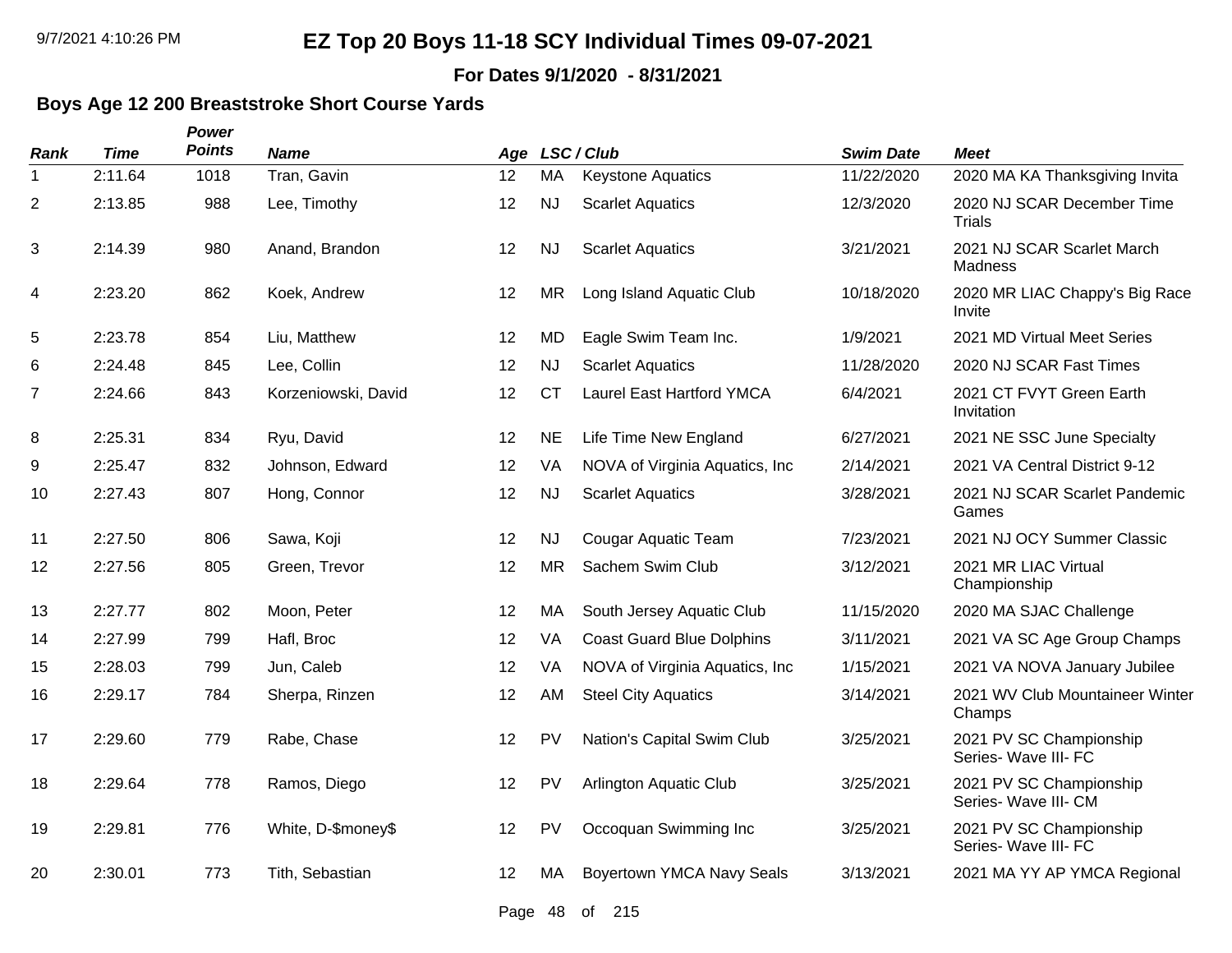**For Dates 9/1/2020 - 8/31/2021**

Junio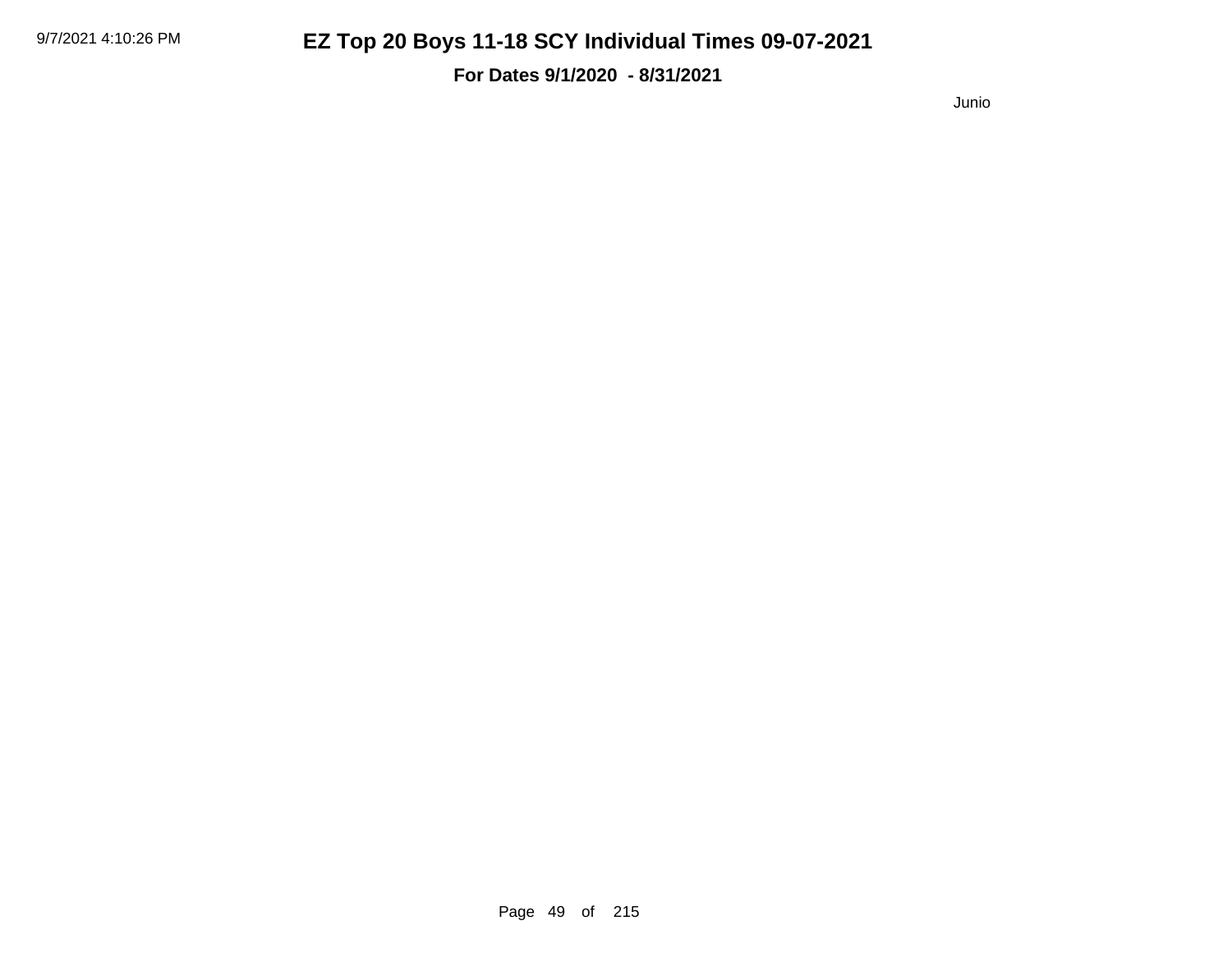#### **For Dates 9/1/2020 - 8/31/2021**

#### **Boys Age 12 50 Butterfly Short Course Yards**

| <b>Rank</b>    | Time  | Power<br><b>Points</b> | <b>Name</b>               |                   |           | Age LSC/Club                                 | <b>Swim Date</b> | <b>Meet</b>                                      |
|----------------|-------|------------------------|---------------------------|-------------------|-----------|----------------------------------------------|------------------|--------------------------------------------------|
| 1              | 25.42 | 905                    | Jerome, Christian         | $12 \overline{ }$ | <b>AD</b> | Uncle Sam Swim Team                          | 7/24/2021        | 2021 AD Delmar Dolfins July Time<br>Trial        |
| $\overline{2}$ | 25.51 | 898                    | Vanas, Andrew             | 12                | PV        | Nation's Capital Swim Club                   | 3/27/2021        | 2021 PV SC Championship<br>Series- Wave III- FC  |
| 3              | 26.02 | 856                    | Anand, Brandon            | 12                | <b>NJ</b> | <b>Scarlet Aquatics</b>                      | 3/20/2021        | 2021 NJ SCAR Scarlet March<br>Madness            |
| 4              | 26.06 | 853                    | Green, Trevor             | 12                | <b>MR</b> | Sachem Swim Club                             | 3/12/2021        | 2021 MR LIAC Virtual<br>Championship             |
| 5              | 26.22 | 840                    | Torres, Roman             | 12                | MA        | York YMCA                                    | 3/14/2021        | 2021 MA YY AP YMCA Regional<br>Junio             |
| 6              | 26.33 | 831                    | Alexander, Charlie        | 12                | VA        | Virginia Gators                              | 3/14/2021        | 2021 VA SC Age Group Champs                      |
| 7              | 26.37 | 828                    | Branon, Daniel            | 12                | <b>MD</b> | North Baltimore Aquatic Club                 | 4/3/2021         | 2021 FL ISCA Elite Showcase<br>Class             |
| $\overline{7}$ | 26.37 | 828                    | Lauterbach, Sidney Or Sid | 12                | <b>MD</b> | North Baltimore Aquatic Club                 | 10/10/2020       | 2020 MA YY Bill Schmidt Memorial                 |
| 9              | 26.46 | 821                    | Wasko, Christopher        | 12                | NJ        | <b>Greater Somerset County YMCA</b><br>Storm | 2/28/2021        | 2021 NJ AP GSCY February Fast<br><b>Times</b>    |
| 10             | 26.48 | 819                    | Harris, Pierson           | 12                | VA        | NOVA of Virginia Aquatics, Inc.              | 12/13/2020       | 2020 VA NOVA Intrasquad Holida                   |
| 11             | 26.52 | 816                    | Graaf, Sam                | 12                | MA        | Radnor Aquatic Club                          | 12/4/2020        | 2020 MA KA Christmas Meet                        |
| 12             | 26.62 | 808                    | Grocholski, Alex          | 12                | <b>PV</b> | Occoquan Swimming Inc                        | 12/19/2020       | 2020 PV 12&U Meet of<br>Champions                |
| 13             | 26.76 | 797                    | Muminovic, Aidin          | 12                | VA        | NOVA of Virginia Aquatics, Inc.              | 3/26/2021        | 2021 FL NCSA Age Group<br><b>Swimming Champs</b> |
| 14             | 26.79 | 795                    | Hoffer, Taylor            | 12                | VA        | NOVA of Virginia Aquatics, Inc.              | 12/13/2020       | 2020 VA NOVA Intrasquad Holida                   |
| 15             | 27.07 | 773                    | Eisenhofer, Owen          | 12                | MA        | <b>Reading YMCA</b>                          | 3/14/2021        | 2021 MA YY AP YMCA Regional<br>Junio             |
| 16             | 27.09 | 771                    | Vicknair, Hayden          | 12                | MA        | <b>Keystone Aquatics</b>                     | 2/14/2021        | 2021 MA KA Penguin Plunge                        |
| 17             | 27.10 | 771                    | Lakatta, Charlie          | 12                | <b>MD</b> | North Baltimore Aquatic Club                 | 2/19/2021        | 2021 MA York Y Winter Invite                     |
| 18             | 27.11 | 770                    | Salser, Ethan             | 12                | VA        | SwimRVA                                      | 10/3/2020        | 2020 VA SRVA Intrasquad Rapids                   |
| 19             | 27.14 | 767                    | Edwards, Jackson          | 12                | AM        | <b>Team Pittsburgh Elite Aquatics</b>        | 3/12/2021        | 2021 MA KA Junior Keystone Cla                   |
| 20             | 27.15 | 767                    | Tropea, Julian            | 12                | MA        | Penn Charter Aquatic Club                    | 3/12/2021        | 2021 MA KA Junior Keystone Cla                   |

Page 50 of 215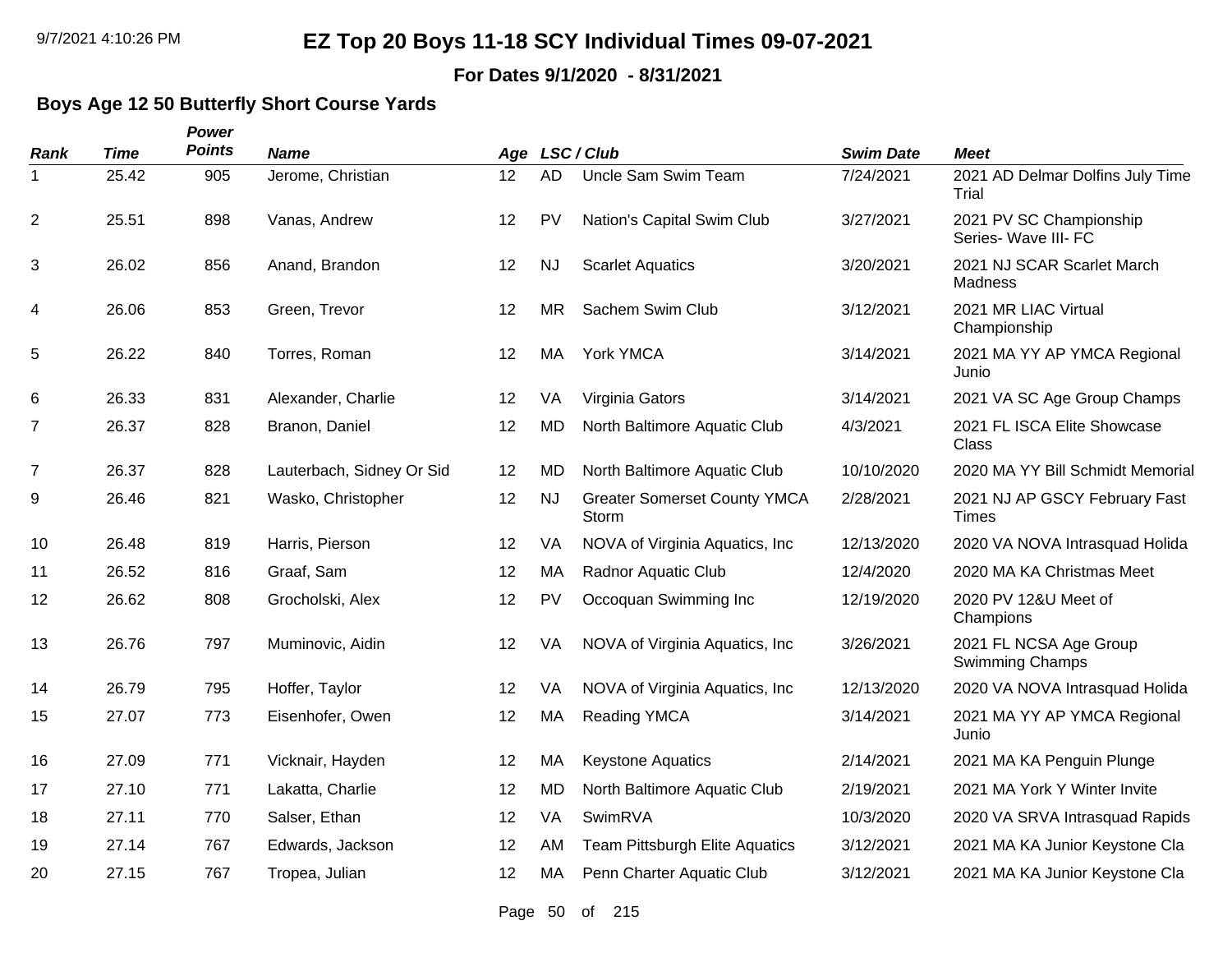**For Dates 9/1/2020 - 8/31/2021**

### **Boys Age 12 100 Butterfly Short Course Yards**

| Rank           | <b>Time</b> | Power<br><b>Points</b> | <b>Name</b>               |    |           | Age LSC/Club                                        | <b>Swim Date</b> | <b>Meet</b>                                      |
|----------------|-------------|------------------------|---------------------------|----|-----------|-----------------------------------------------------|------------------|--------------------------------------------------|
|                | 55.31       | 928                    | Todd, Brayden             | 12 | MA        | <b>Keystone Aquatics</b>                            | 11/21/2020       | 2020 MA KA Thanksgiving Invita                   |
| $\overline{2}$ | 55.82       | 909                    | Lee, Timothy              | 12 | <b>NJ</b> | <b>Scarlet Aquatics</b>                             | 12/3/2020        | 2020 NJ SCAR December Time<br>Trials             |
| 3              | 56.38       | 889                    | Jerome, Christian         | 12 | <b>AD</b> | Uncle Sam Swim Team                                 | 7/16/2021        | 2021 NE SSC July Trials/Finals                   |
| 4              | 57.12       | 862                    | Branon, Daniel            | 12 | <b>MD</b> | North Baltimore Aquatic Club                        | 4/2/2021         | 2021 FL ISCA Elite Showcase<br>Class             |
| 5              | 57.17       | 860                    | Choi, Ryan                | 12 | <b>NJ</b> | <b>Scarlet Aquatics</b>                             | 12/3/2020        | 2020 NJ SCAR December Time<br>Trials             |
| 6              | 57.43       | 851                    | Anand, Brandon            | 12 | <b>NJ</b> | <b>Scarlet Aquatics</b>                             | 3/28/2021        | 2021 NJ SCAR Scarlet Pandemic<br>Games           |
| $\overline{7}$ | 57.56       | 846                    | Green, Trevor             | 12 | <b>MR</b> | Sachem Swim Club                                    | 3/14/2021        | 2021 MR LIAC Virtual<br>Championship             |
| 8              | 57.58       | 846                    | Lauterbach, Sidney Or Sid | 12 | <b>MD</b> | North Baltimore Aquatic Club                        | 10/11/2020       | 2020 MA YY Bill Schmidt Memorial                 |
| 9              | 57.80       | 838                    | Liu, Matthew              | 12 | <b>MD</b> | Eagle Swim Team Inc.                                | 10/25/2020       | 2020 MD MDSI Virtual Meet Series                 |
| 10             | 57.81       | 837                    | Vanas, Andrew             | 12 | PV        | Nation's Capital Swim Club                          | 3/28/2021        | 2021 PV SC Championship<br>Series- Wave III- FC  |
| 11             | 58.34       | 819                    | Muminovic, Aidin          | 12 | VA        | NOVA of Virginia Aquatics, Inc.                     | 3/27/2021        | 2021 FL NCSA Age Group<br><b>Swimming Champs</b> |
| 12             | 58.36       | 818                    | Lee, Woori                | 12 | <b>NJ</b> | Unattached                                          | 12/19/2020       | 2020 NC TAC Jingle Bells                         |
| 13             | 58.70       | 806                    | Grocholski, Alex          | 12 | <b>PV</b> | Occoquan Swimming Inc                               | 1/30/2021        | 2021 PV IMX Challenge                            |
| 14             | 58.81       | 802                    | Salser, Ethan             | 12 | VA        | SwimRVA                                             | 10/18/2020       | 2020 VA SVRA Intrasquad Oct #2                   |
| 15             | 59.09       | 793                    | Harris, Pierson           | 12 | VA        | NOVA of Virginia Aquatics, Inc                      | 12/12/2020       | 2020 VA NOVA Intrasquad Holida                   |
| 16             | 59.11       | 792                    | Graaf, Sam                | 12 | MA        | <b>Radnor Aquatic Club</b>                          | 12/6/2020        | 2020 MA KA Christmas Meet                        |
| 17             | 59.26       | 787                    | Lee, Collin               | 12 | <b>NJ</b> | <b>Scarlet Aquatics</b>                             | 11/28/2020       | 2020 NJ SCAR Fast Times                          |
| 18             | 59.32       | 785                    | Alexander, Charlie        | 12 | VA        | Virginia Gators                                     | 3/12/2021        | 2021 VA SC Age Group Champs                      |
| 19             | 59.39       | 782                    | Lu, Ethan                 | 12 | <b>NE</b> | <b>Bluefish Swim Club</b>                           | 3/13/2021        | 2021 NE CRA March Invitational                   |
| 20             | 59.44       | 780                    | Wasko, Christopher        | 12 | <b>NJ</b> | <b>Greater Somerset County YMCA</b><br><b>Storm</b> | 2/26/2021        | 2021 NJ AP GSCY February Fast<br><b>Times</b>    |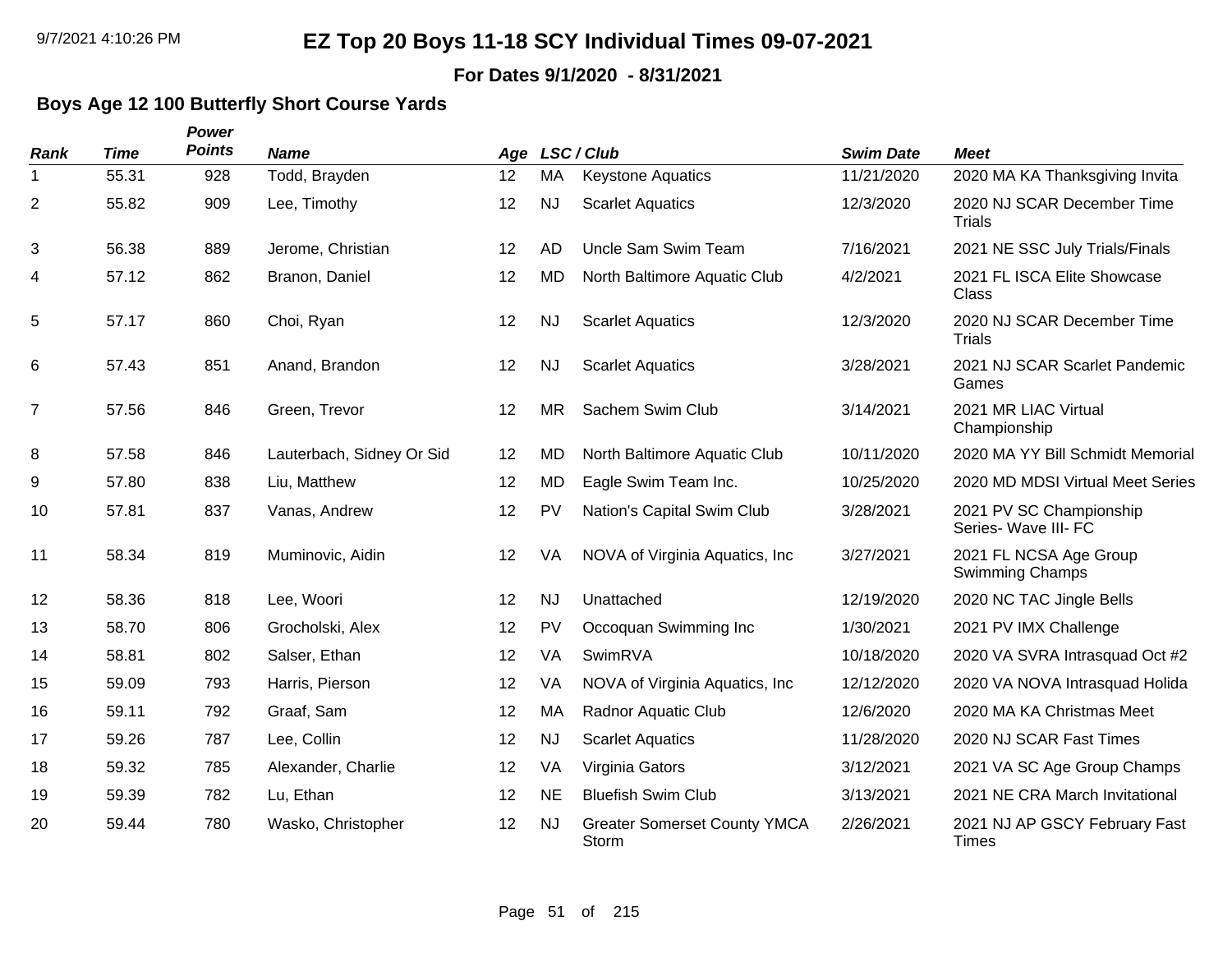**For Dates 9/1/2020 - 8/31/2021**

#### **Boys Age 12 200 Butterfly Short Course Yards**

| Rank           | <b>Time</b> | Power<br><b>Points</b> | <b>Name</b>               |        |           | Age LSC/Club                                 | <b>Swim Date</b> | <b>Meet</b>                                      |
|----------------|-------------|------------------------|---------------------------|--------|-----------|----------------------------------------------|------------------|--------------------------------------------------|
| 1              | 2:02.63     | 952                    | Branon, Daniel            | 12     | MD        | North Baltimore Aquatic Club                 | 4/1/2021         | 2021 FL ISCA Elite Showcase<br>Class             |
| $\overline{c}$ | 2:04.31     | 925                    | Choi, Ryan                | 12     | <b>NJ</b> | <b>Scarlet Aquatics</b>                      | 1/30/2021        | 2021 NJ SCAR Scarlet Cabin<br>Fever              |
| 3              | 2:05.19     | 911                    | Jerome, Christian         | 12     | AD        | Uncle Sam Swim Team                          | 7/24/2021        | 2021 AD Delmar Dolfins July Time<br>Trial        |
| 4              | 2:05.48     | 907                    | Lauterbach, Sidney Or Sid | 12     | <b>MD</b> | North Baltimore Aquatic Club                 | 10/11/2020       | 2020 MA YY Bill Schmidt Memorial                 |
| 5              | 2:06.61     | 889                    | Anand, Brandon            | 12     | <b>NJ</b> | <b>Scarlet Aquatics</b>                      | 3/27/2021        | 2021 NJ SCAR Scarlet Pandemic<br>Games           |
| 6              | 2:08.90     | 853                    | Darcy, James              | 12     | <b>MR</b> | Long Island Aquatic Club                     | 2/13/2021        | 2021 MR LIAC Saturday February<br>13 Time Trial  |
| $\overline{7}$ | 2:08.92     | 853                    | Todd, Brayden             | 12     | MA        | <b>Keystone Aquatics</b>                     | 10/16/2020       | 2020 MA KA Fall Closed Invite                    |
| 8              | 2:09.23     | 848                    | Green, Trevor             | 12     | <b>MR</b> | Sachem Swim Club                             | 3/13/2021        | 2021 MR LIAC Virtual<br>Championship             |
| 9              | 2:09.45     | 845                    | Lee, Yesum                | 12     | <b>NJ</b> | <b>Scarlet Aquatics</b>                      | 3/27/2021        | 2021 NJ SCAR Scarlet Pandemic<br>Games           |
| 10             | 2:10.09     | 835                    | Hong, Connor              | 12     | <b>NJ</b> | <b>Scarlet Aquatics</b>                      | 3/27/2021        | 2021 NJ SCAR Scarlet Pandemic<br>Games           |
| 11             | 2:10.41     | 830                    | Harris, Pierson           | 12     | VA        | NOVA of Virginia Aquatics, Inc.              | 12/13/2020       | 2020 VA NOVA Intrasquad Holida                   |
| 12             | 2:10.90     | 823                    | Salser, Ethan             | 12     | VA        | SwimRVA                                      | 11/21/2020       | 2020 VA SRVA Intrasquad FINALE                   |
| 13             | 2:10.94     | 822                    | Muminovic, Aidin          | 12     | VA        | NOVA of Virginia Aquatics, Inc.              | 3/25/2021        | 2021 FL NCSA Age Group<br><b>Swimming Champs</b> |
| 14             | 2:10.98     | 821                    | Liu, Matthew              | 12     | <b>MD</b> | Eagle Swim Team Inc.                         | 1/10/2021        | 2021 MD Virtual Meet Series                      |
| 15             | 2:11.71     | 810                    | Easton, Chase             | 12     | VA        | Atlantic Coast Athletic Clubs of VA,<br>Inc. | 3/11/2021        | 2021 VA SC Age Group Champs                      |
| 16             | 2:11.72     | 810                    | Morgan, Kirk              | 12     | PV        | All Star Aquatics                            | 3/25/2021        | 2021 PV SC Championship<br>Series- Wave III- FC  |
| 17             | 2:12.62     | 796                    | Farnsworth, Josh          | 12     | VA        | NOVA of Virginia Aquatics, Inc               | 3/13/2021        | 2021 VA SC Age Group Champs                      |
| 18             | 2:12.75     | 795                    | Vitiello, Wyatt           | 12     | <b>CT</b> | <b>ZEUS Swim Team</b>                        | 3/20/2021        | 2021 CT ZEUS v RAC Dual RTC<br>Meet              |
| 18             | 2:12.75     | 795                    | Lakatta, Charlie          | 12     | MD        | North Baltimore Aquatic Club                 | 4/30/2021        | 2021 MA YORK- NBAC SPRING                        |
|                |             |                        |                           | $\sim$ | $-\sim$   | $\sim$ $\sim$                                |                  |                                                  |

Page 52 of 215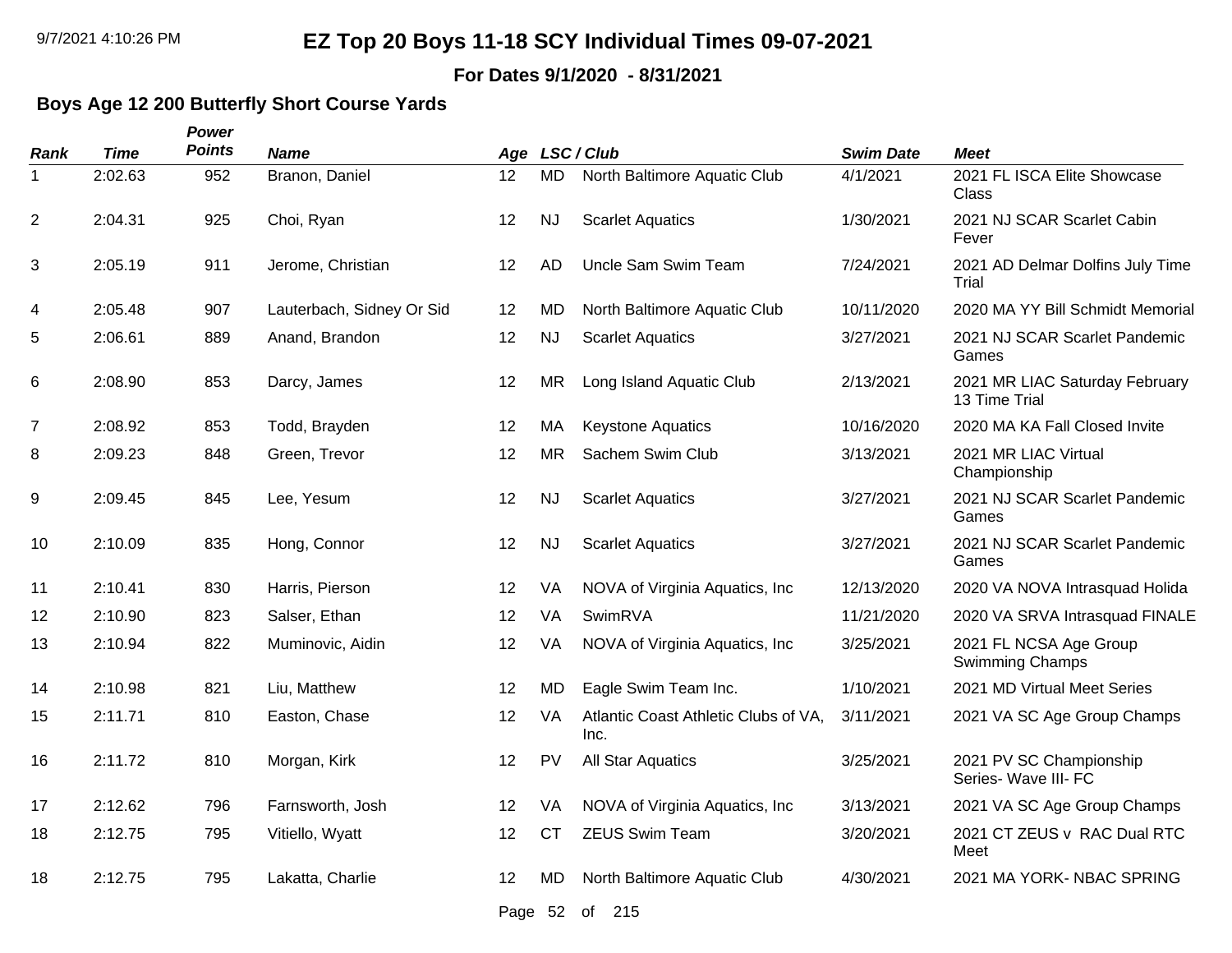|    | 9/7/2021 4:10:26 PM |     |                 | EZ Top 20 Boys 11-18 SCY Individual Times 09-07-2021 |            |                                |
|----|---------------------|-----|-----------------|------------------------------------------------------|------------|--------------------------------|
|    |                     |     |                 | For Dates 9/1/2020 - 8/31/2021                       |            |                                |
|    |                     |     |                 |                                                      |            | SC C                           |
| 20 | 2:13.24             | 787 | Sawyer, Bradley | Virginia Gators<br>VA.<br>12                         | 12/20/2020 | 2020 VA GATR Winter Invitation |

| Page | -53 | οf | 215 |
|------|-----|----|-----|
|      |     |    |     |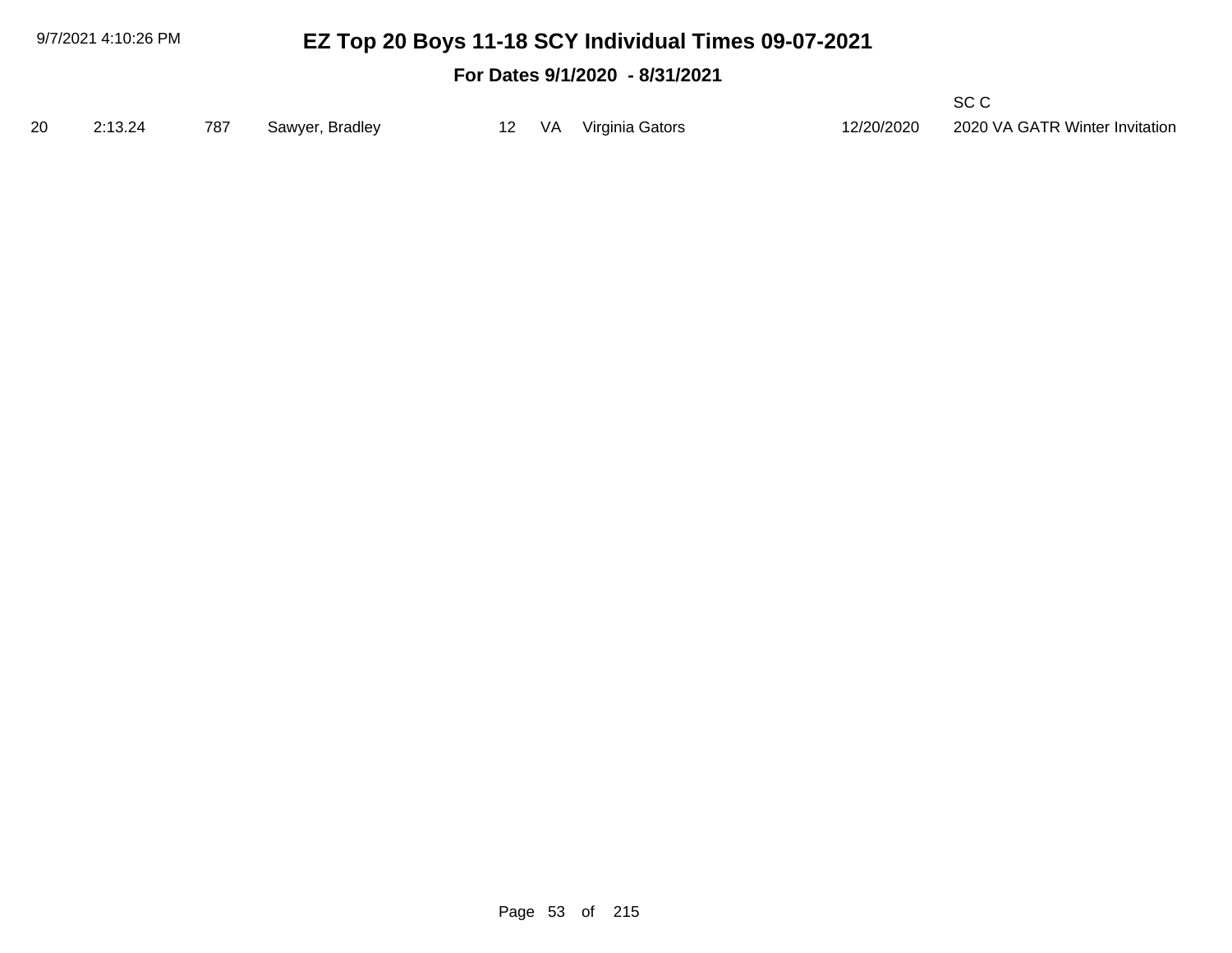**For Dates 9/1/2020 - 8/31/2021**

### **Boys Age 12 100 Individual Medley Short Course Yards**

| <b>Rank</b>    | <b>Time</b> | Power<br><b>Points</b> | <b>Name</b>         | Age |           | LSC / Club                                   | <b>Swim Date</b> | <b>Meet</b>                                         |
|----------------|-------------|------------------------|---------------------|-----|-----------|----------------------------------------------|------------------|-----------------------------------------------------|
| 1              | 59.09       | 862                    | Tran, Gavin         | 12  | MA        | <b>Keystone Aquatics</b>                     | 1/16/2021        | 2021 MA KA New Year's Invitati                      |
| 2              | 59.75       | 834                    | Lee, Woori          | 12  | <b>NJ</b> | Unattached                                   | 12/18/2020       | 2020 NC TAC Jingle Bells                            |
| 3              | 1:00.00     | 824                    | Lakatta, Charlie    | 12  | <b>MD</b> | North Baltimore Aquatic Club                 | 4/30/2021        | 2021 MA YORK- NBAC SPRING<br>SC <sub>C</sub>        |
| 4              | 1:00.02     | 823                    | Choi, Ryan          | 12  | <b>NJ</b> | <b>Scarlet Aquatics</b>                      | 1/23/2021        | 2021 NJ SCAR v RY 12&Under<br><b>Dual Meet</b>      |
| 5              | 1:00.05     | 822                    | Branon, Daniel      | 12  | <b>MD</b> | North Baltimore Aquatic Club                 | 4/2/2021         | 2021 FL ISCA Elite Showcase<br>Class                |
| 6              | 1:00.15     | 818                    | Vanas, Andrew       | 12  | PV        | Nation's Capital Swim Club                   | 3/26/2021        | 2021 PV SC Championship<br>Series- Wave III- FC     |
| $\overline{7}$ | 1:00.32     | 811                    | Moyer, Ryan         | 12  | МA        | Jersey Wahoos                                | 3/13/2021        | 2021 MA KA Junior Keystone Cla                      |
| 8              | 1:00.47     | 804                    | Wasko, Christopher  | 12  | <b>NJ</b> | <b>Greater Somerset County YMCA</b><br>Storm | 3/21/2021        | 2021 NJ AP GSCY March<br><b>Madness</b>             |
| 9              | 1:00.60     | 799                    | Muminovic, Aidin    | 12  | VA        | NOVA of Virginia Aquatics, Inc.              | 3/27/2021        | 2021 FL NCSA Age Group<br><b>Swimming Champs</b>    |
| 10             | 1:00.69     | 795                    | Vitiello, Wyatt     | 12  | <b>CT</b> | <b>ZEUS Swim Team</b>                        | 3/28/2021        | 2021 CT WHAT v ZEUS Dual RTC<br>- Rev               |
| 11             | 1:00.80     | 791                    | Green, Trevor       | 12  | <b>MR</b> | Sachem Swim Club                             | 4/18/2021        | 2021 MR SSC Spring Spectacular<br>Invitational      |
| 12             | 1:00.99     | 783                    | Elliott, Chase      | 12  | <b>CT</b> | <b>ZEUS Swim Team</b>                        | 5/21/2021        | 2021 CT Weston Vs West Hartford<br><b>Dual Meet</b> |
| 13             | 1:01.30     | 771                    | Korzeniowski, David | 12  | <b>CT</b> | Laurel East Hartford YMCA                    | 6/5/2021         | 2021 CT FVYT Green Earth<br>Invitation              |
| 14             | 1:01.32     | 770                    | Schmidt, Jeff       | 12  | MA        | South Jersey Aquatic Club                    | 4/2/2021         | 2021 FL ISCA Elite Showcase<br>Class                |
| 15             | 1:01.35     | 769                    | Quinn, Ryan         | 12  | МA        | South Jersey Aquatic Club                    | 5/2/2021         | 2021 MA SJAC JUNIOR<br><b>CLASSICS</b>              |
| 16             | 1:01.54     | 761                    | Grocholski, Alex    | 12  | PV        | Occoquan Swimming Inc                        | 2/13/2021        | 2021 PV Presidents Day Classic                      |
| 17             | 1:01.60     | 759                    | Salpeter, Troy      | 12  | VA        | <b>Tide Swimming</b>                         | 3/11/2021        | 2021 VA SC Age Group Champs                         |
| 18             | 1:01.66     | 756                    | Harris, Pierson     | 12  | VA        | NOVA of Virginia Aquatics, Inc.              | 11/8/2020        | 2020 VA Mid Atlantic Age Group                      |
| 19             | 1:01.72     | 754                    | Shao, Oliver        | 12  | <b>MR</b> | Queens Aquatic Club                          | 11/15/2020       | 2020 MR FREE IM Ready 11 &                          |
|                |             |                        |                     |     |           | Page 54 of 215                               |                  |                                                     |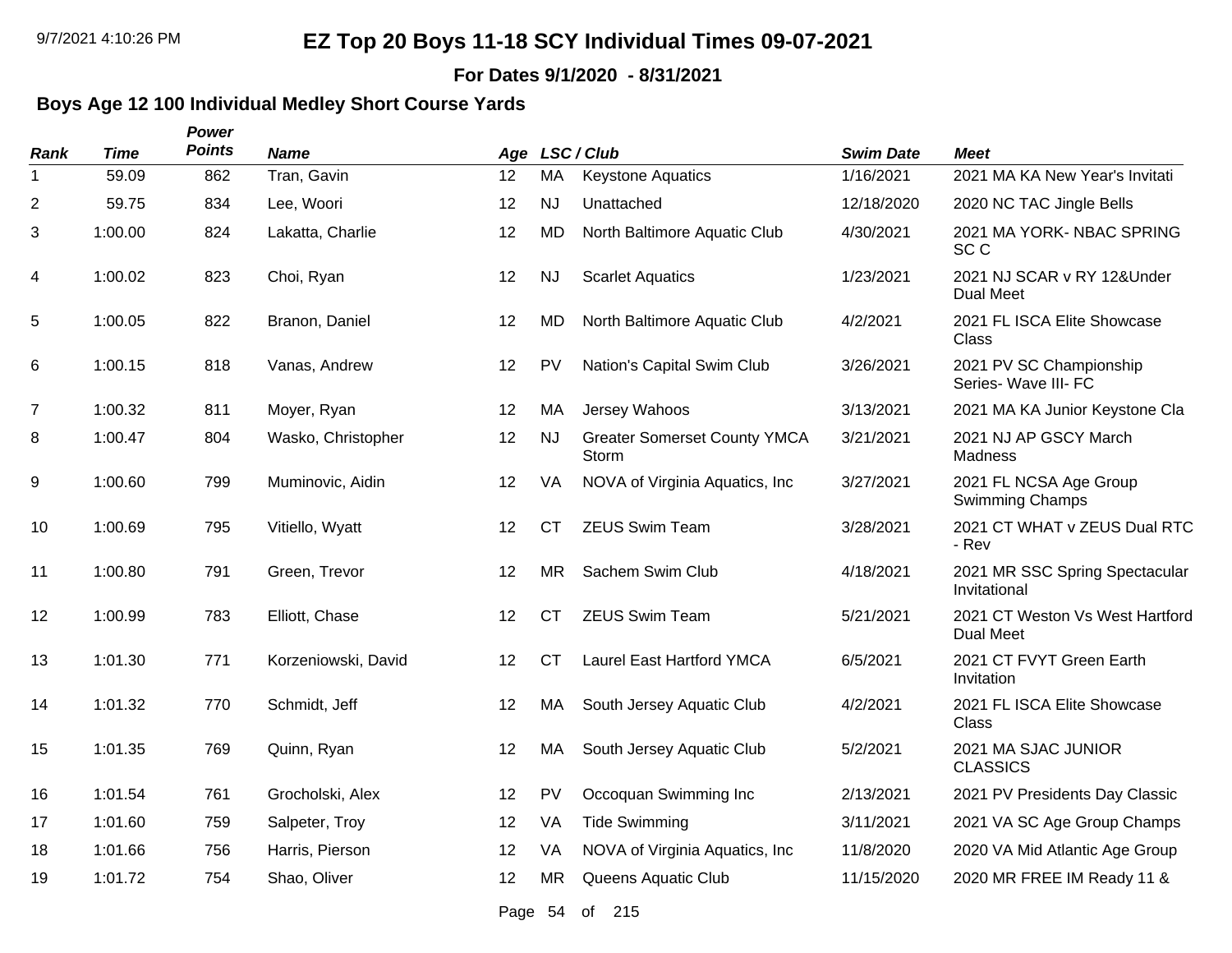|    | 9/7/2021 4:10:26 PM |     |               |    | EZ Top 20 Boys 11-18 SCY Individual Times 09-07-2021 |           |                             |
|----|---------------------|-----|---------------|----|------------------------------------------------------|-----------|-----------------------------|
|    |                     |     |               |    | For Dates 9/1/2020 - 8/31/2021                       |           |                             |
|    |                     |     |               |    |                                                      |           | Over                        |
| 20 | 1:01.98             | 744 | Torres. Roman | МA | York YMCA                                            | 3/14/2021 | 2021 MA YY AP YMCA Regional |

Junio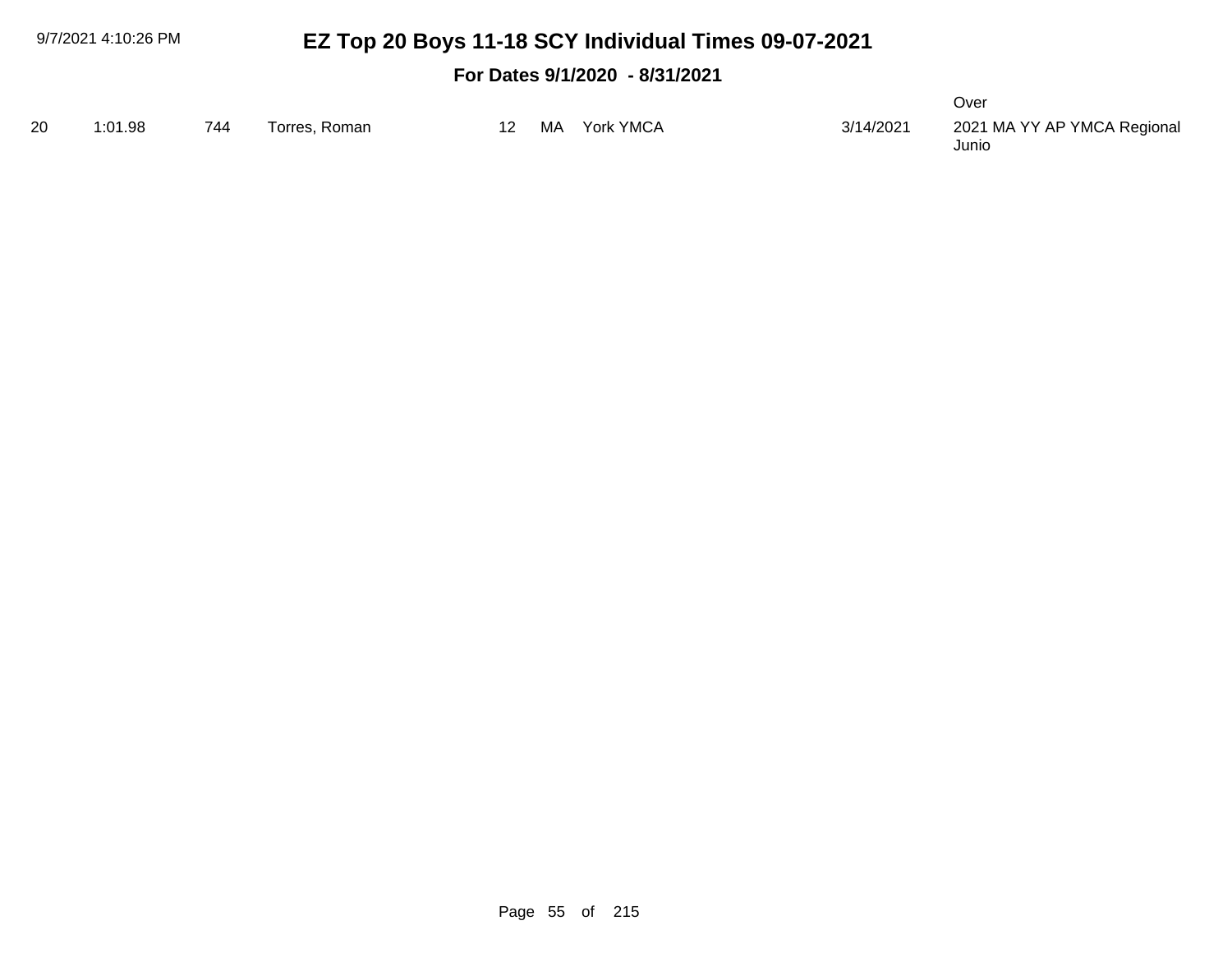**For Dates 9/1/2020 - 8/31/2021**

### **Boys Age 12 200 Individual Medley Short Course Yards**

| <b>Rank</b>    | <b>Time</b> | Power<br><b>Points</b> | <b>Name</b>         | Age |           | LSC / Club                      | <b>Swim Date</b> | <b>Meet</b>                                  |
|----------------|-------------|------------------------|---------------------|-----|-----------|---------------------------------|------------------|----------------------------------------------|
| 1              | 2:03.16     | 926                    | Anand, Brandon      | 12  | <b>NJ</b> | <b>Scarlet Aquatics</b>         | 3/28/2021        | 2021 NJ SCAR Scarlet Pandemic<br>Games       |
| $\overline{2}$ | 2:04.10     | 907                    | Lee, Timothy        | 12  | <b>NJ</b> | <b>Scarlet Aquatics</b>         | 11/27/2020       | 2020 NJ SCAR Fast Times                      |
| 3              | 2:05.01     | 890                    | Shinkyo, Kai        | 12  | <b>NE</b> | <b>Gator Swim Club</b>          | 3/27/2021        | 2021 NE BGSC-Seekonk<br>Champions            |
| 4              | 2:06.10     | 869                    | Todd, Brayden       | 12  | MA        | <b>Keystone Aquatics</b>        | 11/22/2020       | 2020 MA KA Thanksgiving Invita               |
| 5              | 2:06.16     | 868                    | Tran, Gavin         | 12  | MA        | <b>Keystone Aquatics</b>        | 11/22/2020       | 2020 MA KA Thanksgiving Invita               |
| 6              | 2:06.52     | 861                    | Lee, Woori          | 12  | <b>NJ</b> | Unattached                      | 12/19/2020       | 2020 NC TAC Jingle Bells                     |
| 7              | 2:07.17     | 848                    | Green, Trevor       | 12  | <b>MR</b> | Sachem Swim Club                | 3/13/2021        | 2021 MR LIAC Virtual<br>Championship         |
| 8              | 2:07.82     | 836                    | Choi, Ryan          | 12  | <b>NJ</b> | <b>Scarlet Aquatics</b>         | 2/14/2021        | 2021 NJ SCAR Valentine Sprints               |
| 9              | 2:07.84     | 836                    | Liu, Matthew        | 12  | <b>MD</b> | Eagle Swim Team Inc.            | 10/24/2020       | 2020 MD MDSI Virtual Meet Series             |
| 10             | 2:09.21     | 810                    | Rooney, Seamus      | 12  | PV        | Rockville Montgomery Swim Club  | 1/29/2021        | 2021 PV IMX Challenge                        |
| 11             | 2:09.22     | 810                    | Grocholski, Alex    | 12  | <b>PV</b> | Occoquan Swimming Inc           | 1/29/2021        | 2021 PV IMX Challenge                        |
| 12             | 2:09.68     | 801                    | Vitiello, Wyatt     | 12  | <b>CT</b> | <b>ZEUS Swim Team</b>           | 3/14/2021        | 2021 CT SSAC v ZEUS Dual RTC<br>Meet         |
| 13             | 2:09.90     | 797                    | Branon, Daniel      | 12  | MD        | North Baltimore Aquatic Club    | 5/1/2021         | 2021 MA YORK- NBAC SPRING<br>SC <sub>C</sub> |
| 14             | 2:10.29     | 790                    | Muminovic, Aidin    | 12  | VA        | NOVA of Virginia Aquatics, Inc. | 3/13/2021        | 2021 VA SC Age Group Champs                  |
| 15             | 2:10.35     | 789                    | Lakatta, Charlie    | 12  | <b>MD</b> | North Baltimore Aquatic Club    | 4/1/2021         | 2021 FL ISCA Elite Showcase<br>Class         |
| 16             | 2:10.49     | 786                    | Cicero, David       | 12  | <b>PV</b> | Nation's Capital Swim Club      | 2/22/2021        | 2021 PV Hearts to Heart Meet                 |
| 17             | 2:10.77     | 781                    | Zhan, Marcus        | 12  | AM        | Racer X Aquatics                | 4/1/2021         | 2021 FL ISCA Elite Showcase<br>Class         |
| 18             | 2:10.91     | 779                    | Lee, Collin         | 12  | <b>NJ</b> | <b>Scarlet Aquatics</b>         | 11/27/2020       | 2020 NJ SCAR Fast Times                      |
| 19             | 2:11.12     | 775                    | Moyer, Ryan         | 12  | MA        | Jersey Wahoos                   | 3/14/2021        | 2021 MA KA Junior Keystone Cla               |
| 20             | 2:11.26     | 772                    | Korzeniowski, David | 12  | <b>CT</b> | Laurel East Hartford YMCA       | 6/6/2021         | 2021 CT FVYT Green Earth<br>Invitation       |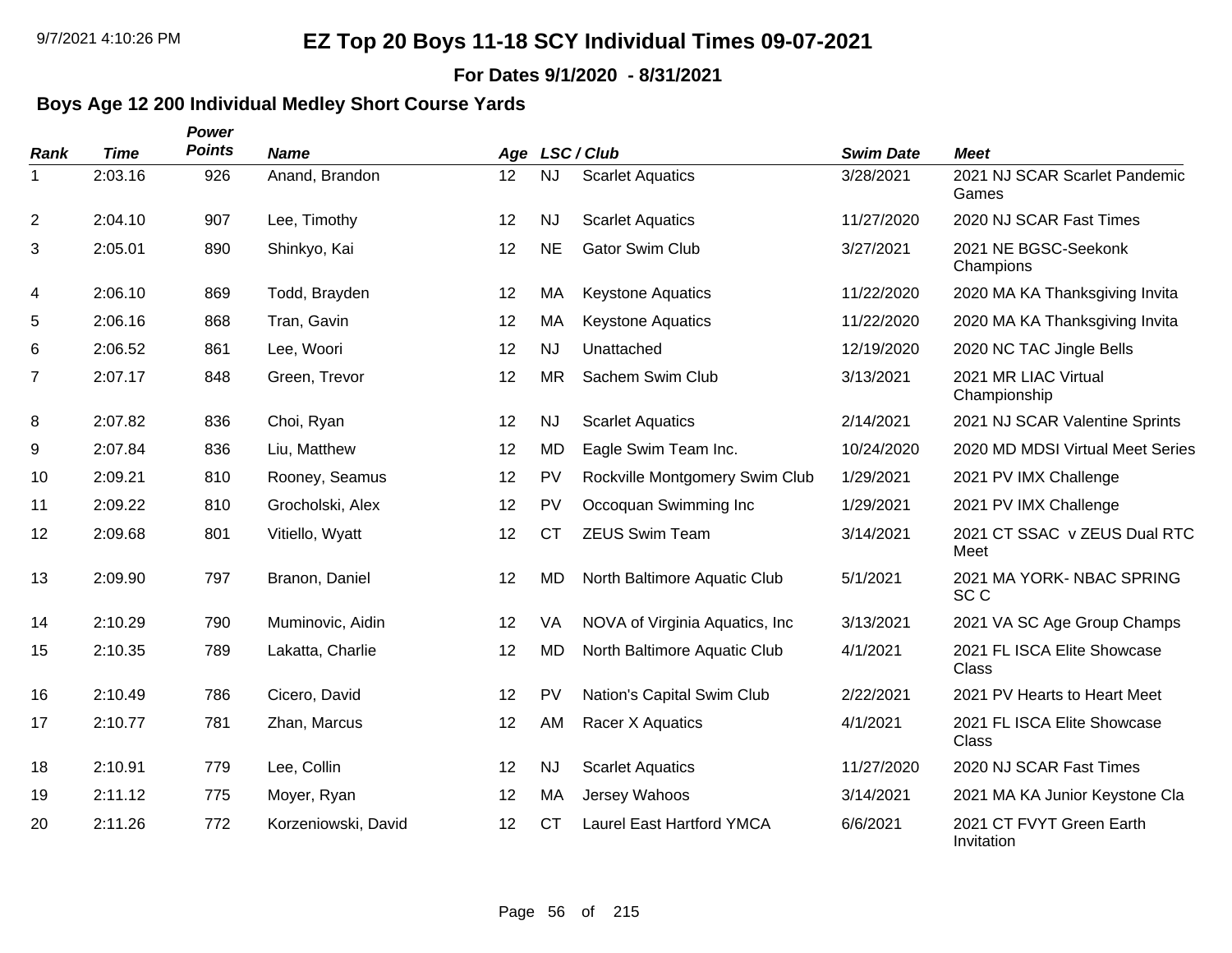**For Dates 9/1/2020 - 8/31/2021**

### **Boys Age 12 400 Individual Medley Short Course Yards**

| <b>Rank</b>    | <b>Time</b> | Power<br><b>Points</b> | <b>Name</b>         |    |           | Age LSC/Club                                            | <b>Swim Date</b> | <b>Meet</b>                                      |
|----------------|-------------|------------------------|---------------------|----|-----------|---------------------------------------------------------|------------------|--------------------------------------------------|
| -1             | 4:22.63     | 938                    | Anand, Brandon      | 12 | <b>NJ</b> | <b>Scarlet Aquatics</b>                                 | 3/21/2021        | 2021 NJ SCAR Scarlet March<br>Madness            |
| $\overline{2}$ | 4:29.99     | 876                    | Choi, Ryan          | 12 | <b>NJ</b> | <b>Scarlet Aquatics</b>                                 | 11/28/2020       | 2020 NJ SCAR Fast Times                          |
| 3              | 4:30.39     | 872                    | Tran, Gavin         | 12 | MA        | <b>Keystone Aquatics</b>                                | 1/15/2021        | 2021 MA KA New Year's Invitati                   |
| 4              | 4:30.97     | 867                    | Branon, Daniel      | 12 | MD        | North Baltimore Aquatic Club                            | 4/3/2021         | 2021 FL ISCA Elite Showcase<br>Class             |
| 5              | 4:32.52     | 855                    | Green, Trevor       | 12 | <b>MR</b> | Sachem Swim Club                                        | 2/17/2021        | 2021 MR SSC Love The Distance<br>Meet            |
| 6              | 4:33.02     | 850                    | Perez, Cinco        | 12 | AM        | <b>Team Pittsburgh Elite Aquatics</b>                   | 4/3/2021         | 2021 FL ISCA Elite Showcase<br>Class             |
| 7              | 4:35.15     | 833                    | Liu, Matthew        | 12 | MD        | Eagle Swim Team Inc.                                    | 10/25/2020       | 2020 MD MDSI Virtual Meet Series                 |
| 8              | 4:36.90     | 819                    | Hong, Connor        | 12 | <b>NJ</b> | <b>Scarlet Aquatics</b>                                 | 3/27/2021        | 2021 NJ SCAR Scarlet Pandemic<br>Games           |
| 9              | 4:37.16     | 816                    | Shao, Oliver        | 12 | <b>MR</b> | Queens Aquatic Club                                     | 11/7/2020        | 2020 MR FREE Distance<br>Challenge               |
| 10             | 4:37.60     | 813                    | Todd, Brayden       | 12 | МA        | <b>Keystone Aquatics</b>                                | 11/20/2020       | 2020 MA KA Thanksgiving Invita                   |
| 11             | 4:38.22     | 808                    | Lee, Collin         | 12 | <b>NJ</b> | <b>Scarlet Aquatics</b>                                 | 11/28/2020       | 2020 NJ SCAR Fast Times                          |
| 12             | 4:39.31     | 799                    | Charlton, Will      | 12 | VA        | <b>Cavalier Aquatics/Piedmont Family</b><br><b>YMCA</b> | 3/24/2021        | 2021 FL NCSA Age Group<br><b>Swimming Champs</b> |
| 13             | 4:39.87     | 795                    | Schmidt, Jeff       | 12 | MA        | South Jersey Aquatic Club                               | 4/3/2021         | 2021 FL ISCA Elite Showcase<br>Class             |
| 14             | 4:40.30     | 791                    | Zeng, Chris         | 12 | <b>NE</b> | <b>Bluefish Swim Club</b>                               | 12/5/2020        | 2020 NE CL ABF Intersquad Meet                   |
| 15             | 4:40.42     | 790                    | Korzeniowski, David | 12 | <b>CT</b> | Laurel East Hartford YMCA                               | 6/4/2021         | 2021 CT FVYT Green Earth<br>Invitation           |
| 16             | 4:40.73     | 788                    | Muminovic, Aidin    | 12 | VA        | NOVA of Virginia Aquatics, Inc.                         | 3/24/2021        | 2021 FL NCSA Age Group<br><b>Swimming Champs</b> |
| 17             | 4:40.80     | 787                    | Jun, Caleb          | 12 | VA        | NOVA of Virginia Aquatics, Inc.                         | 3/12/2021        | 2021 VA SC Age Group Champs                      |
| 18             | 4:40.90     | 786                    | Lakatta, Charlie    | 12 | <b>MD</b> | North Baltimore Aquatic Club                            | 4/29/2021        | 2021 MA YORK- NBAC SPRING<br>SC <sub>C</sub>     |
| 19             | 4:42.66     | 772                    | Koek, Andrew        | 12 | <b>MR</b> | Long Island Aquatic Club                                | 11/21/2020       | 2020 MR LIAC Thanksgiving<br>Invitational        |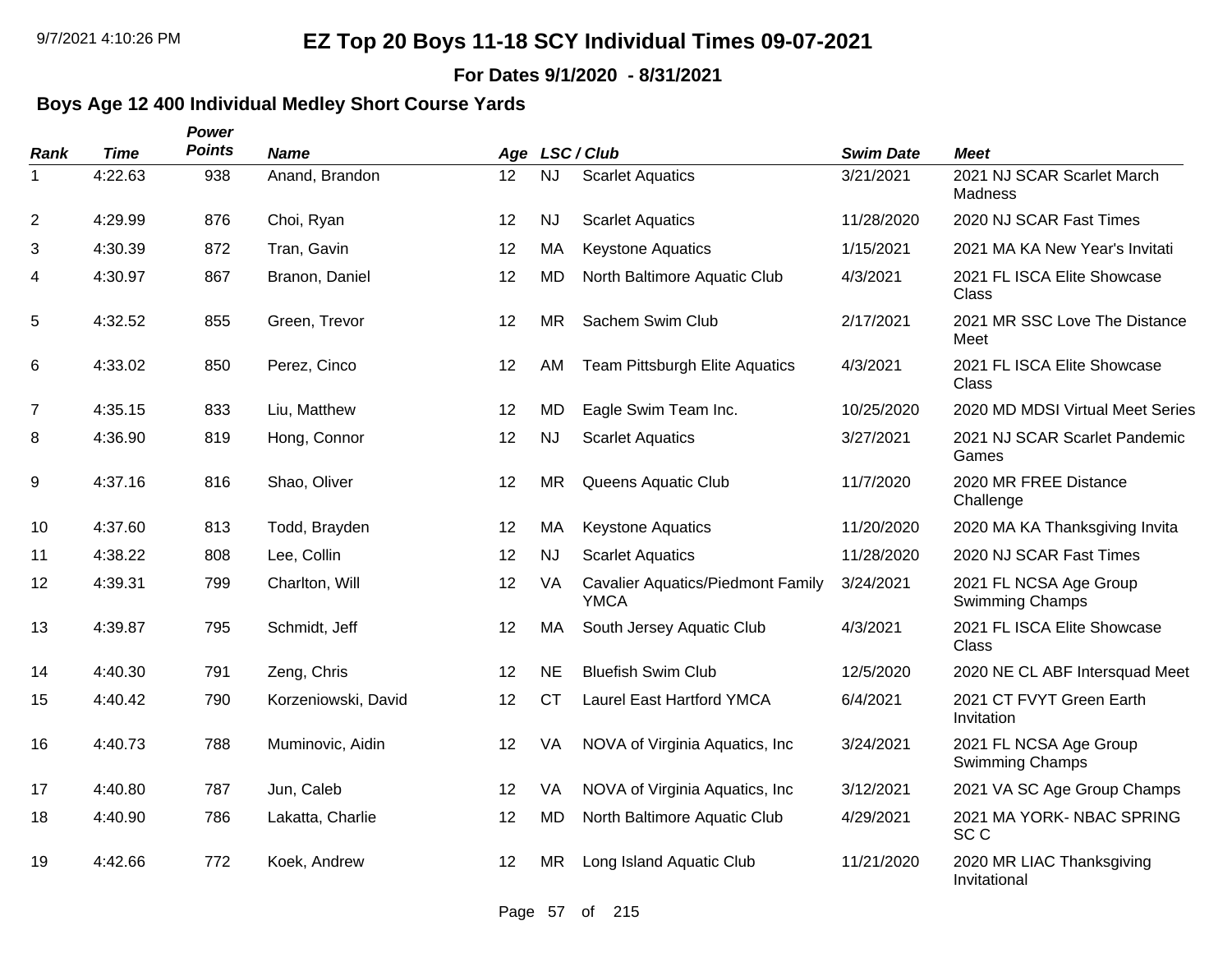| 9/7/2021 4:10:26 PM |         |     | EZ Top 20 Boys 11-18 SCY Individual Times 09-07-2021 |    |  |                                |           |                                                  |  |  |  |
|---------------------|---------|-----|------------------------------------------------------|----|--|--------------------------------|-----------|--------------------------------------------------|--|--|--|
|                     |         |     |                                                      |    |  | For Dates 9/1/2020 - 8/31/2021 |           |                                                  |  |  |  |
| 20                  | 4:42.97 | 770 | Darcy, James                                         | 12 |  | MR Long Island Aquatic Club    | 3/24/2021 | 2021 FL NCSA Age Group<br><b>Swimming Champs</b> |  |  |  |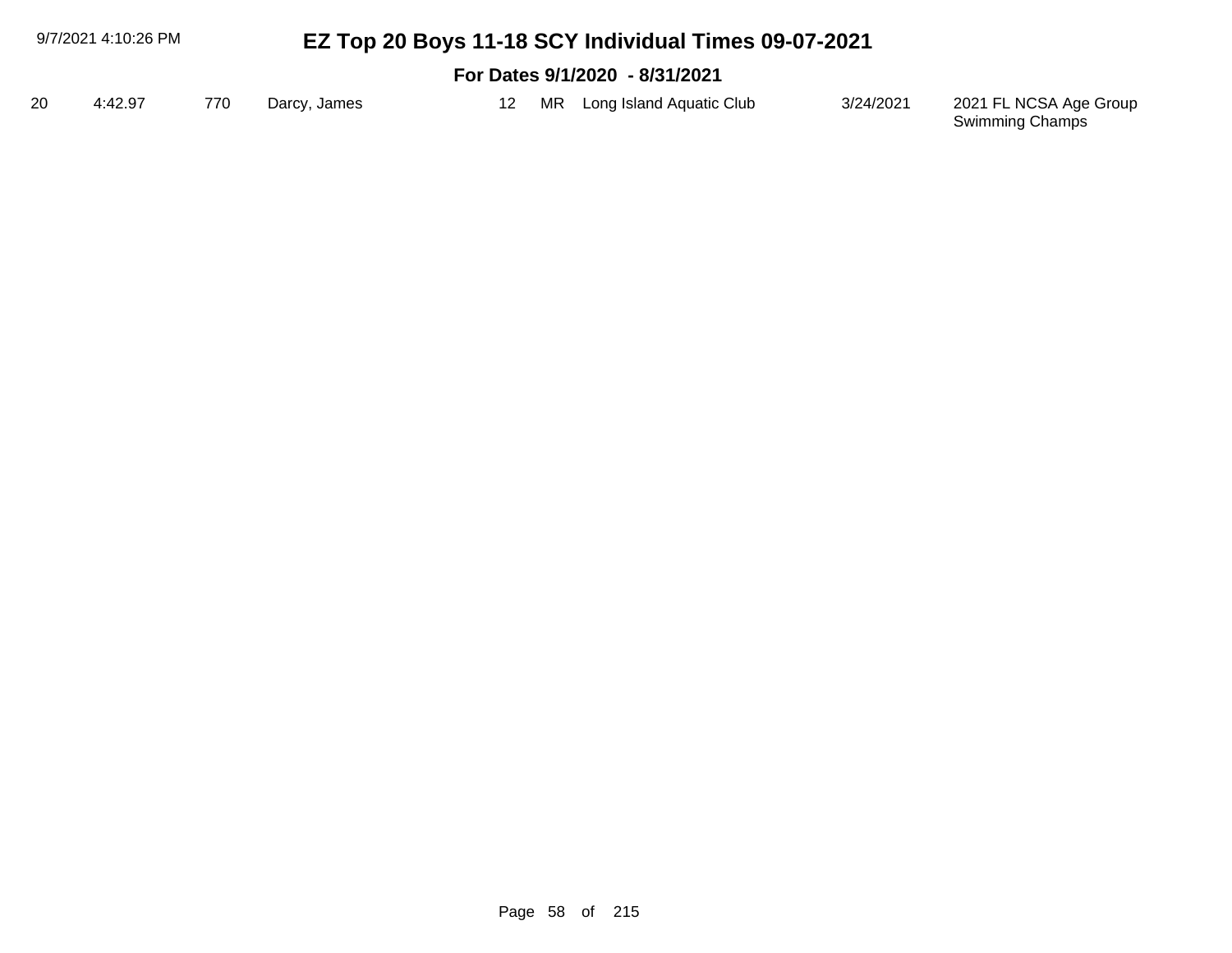#### **For Dates 9/1/2020 - 8/31/2021**

### **Boys Age 13 50 Freestyle Short Course Yards**

| <b>Rank</b>    | <b>Time</b> | Power<br><b>Points</b> | <b>Name</b>         |    |                | Age LSC/Club                                            | <b>Swim Date</b> | <b>Meet</b>                                     |
|----------------|-------------|------------------------|---------------------|----|----------------|---------------------------------------------------------|------------------|-------------------------------------------------|
| 1              | 20.52       | 1048                   | Heilman, Thomas     | 13 | VA             | <b>Cavalier Aquatics/Piedmont Family</b><br><b>YMCA</b> | 12/6/2020        | 2020 VA CA-Y -LY Dual Meet                      |
| $\overline{2}$ | 21.44       | 962                    | McEnaney, Anderson  | 13 | <b>NE</b>      | Edge Swim Club                                          | 3/20/2021        | 2021 NE UVAC Vermont Invite Co                  |
| 3              | 21.89       | 920                    | Fleck, Brandon      | 13 | MA             | George School Aquatics                                  | 3/14/2021        | 2021 MA KA Junior Keystone Cla                  |
| 4              | 22.13       | 899                    | Tishler, Jackson    | 13 | <b>PV</b>      | Nation's Capital Swim Club                              | 12/12/2020       | 2020 VA VSTP Icebreaker Invita                  |
| 5              | 22.35       | 879                    | Mamousette, Azariah | 13 | <b>NE</b>      | Inner City Marine YMCA                                  | 3/31/2021        | 2021 FL ISCA Elite Showcase<br>Class            |
| 6              | 22.39       | 875                    | Barnicle, Kenneth   | 13 | <b>NJ</b>      | <b>Greater Somerset County YMCA</b><br>Storm            | 3/14/2021        | 2021 NJ GSCY 13 Over States                     |
| $\overline{7}$ | 22.45       | 869                    | Menz, Mason         | 13 | PV             | Nation's Capital Swim Club                              | 3/28/2021        | 2021 PV SC Championship<br>Series- Wave III- CM |
| 8              | 22.47       | 868                    | Koepp, Tyler        | 13 | VA             | Old Dominion Aquatic Club                               | 3/11/2021        | 2021 VA SC Age Group Champs                     |
| 9              | 22.70       | 847                    | O'Shea, Calum       | 13 | <b>PV</b>      | Nation's Capital Swim Club                              | 3/28/2021        | 2021 PV SC Championship<br>Series- Wave III- CM |
| 10             | 22.74       | 843                    | Hodges, Joshua      | 13 | VA             | Atlantic Coast Athletic Clubs of VA,<br>Inc.            | 3/11/2021        | 2021 VA SC Age Group Champs                     |
| 11             | 22.76       | 842                    | Jensen, Matt        | 13 | PV             | Occoquan Swimming Inc                                   | 11/15/2020       | 2020 PV Fall Frenzy 13&O<br>Invitational        |
| 11             | 22.76       | 842                    | Mourad, Omar        | 13 | PV             | Snow Swimming                                           | 3/14/2021        | 2021 PV MAKO Spring Showcase                    |
| 13             | 22.78       | 840                    | Howat, Josh         | 13 | <b>PV</b>      | Nation's Capital Swim Club                              | 1/10/2021        | 2021 PV NCAP Ice to See You                     |
| 14             | 22.92       | 827                    | Kidder, Nate        | 13 | MA             | Delaware Swim Team                                      | 11/21/2020       | 2020 MA Fall Sprint Meet                        |
| 15             | 22.99       | 821                    | Mahoney, Owen       | 13 | <b>MD</b>      | Naval Academy Aquatic Club                              | 2/21/2021        | 2021 MA York Y Winter Invite                    |
| 16             | 23.00       | 820                    | Zipperer, Hunter    | 13 | <b>PV</b>      | Nation's Capital Swim Club                              | 3/28/2021        | 2021 PV SC Championship<br>Series- Wave III- FC |
| 16             | 23.00       | 820                    | Lutz, lan           | 13 | VA             | Coastal Virginia Aquatic Club                           | 3/11/2021        | 2021 VA SC Age Group Champs                     |
| 18             | 23.04       | 816                    | Tharrington, Owen   | 13 | <b>CT</b>      | <b>ZEUS Swim Team</b>                                   | 3/28/2021        | 2021 CT WHAT v ZEUS Dual RTC<br>- Rev           |
| 19             | 23.05       | 816                    | Cromer, Owen        | 13 | MA             | Hanover Ymca Stingrays                                  | 2/14/2021        | 2021 MA KA Penguin Plunge                       |
| 20             | 23.13       | 808                    | Peyser, Peter       | 13 | N <sub>l</sub> | <b>Buffalo Area Aquatic Club</b>                        | 3/20/2021        | 2021 NI STAR Swimming<br>Shamrock Invite        |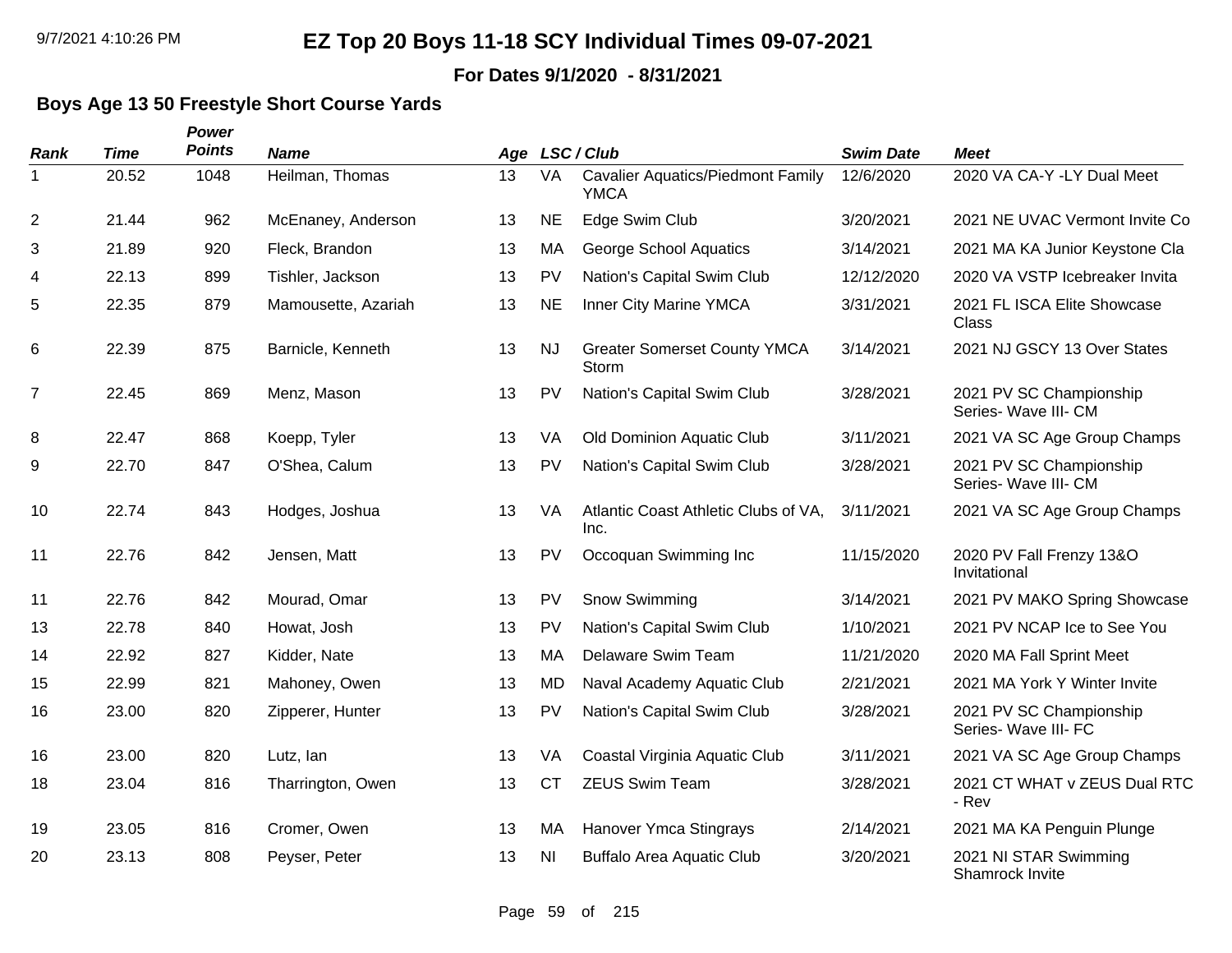#### **For Dates 9/1/2020 - 8/31/2021**

#### **Boys Age 13 100 Freestyle Short Course Yards**

| Rank           | Time  | Power<br><b>Points</b> | <b>Name</b>         |    |           | Age LSC/Club                                            | <b>Swim Date</b> | <b>Meet</b>                                        |
|----------------|-------|------------------------|---------------------|----|-----------|---------------------------------------------------------|------------------|----------------------------------------------------|
| 1              | 45.19 | 1067                   | Heilman, Thomas     | 13 | VA        | <b>Cavalier Aquatics/Piedmont Family</b><br><b>YMCA</b> | 12/5/2020        | 2020 VA CA-Y -LY Dual Meet                         |
| 2              | 47.87 | 929                    | McEnaney, Anderson  | 13 | <b>NE</b> | Edge Swim Club                                          | 3/20/2021        | 2021 NE UVAC Vermont Invite Co                     |
| 3              | 48.23 | 911                    | Fleck, Brandon      | 13 | MA        | <b>George School Aquatics</b>                           | 3/13/2021        | 2021 MA KA Junior Keystone Cla                     |
| 4              | 48.75 | 885                    | Tishler, Jackson    | 13 | PV        | Nation's Capital Swim Club                              | 12/13/2020       | 2020 VA VSTP Icebreaker Invita                     |
| 5              | 48.80 | 883                    | Jensen, Matt        | 13 | PV        | Occoquan Swimming Inc                                   | 12/13/2020       | 2020 PV 13&O Meet of<br>Champions                  |
| 6              | 49.02 | 872                    | Menz, Mason         | 13 | PV        | Nation's Capital Swim Club                              | 3/27/2021        | 2021 PV SC Championship<br>Series- Wave III- CM    |
| $\overline{7}$ | 49.24 | 861                    | Haley, Jack         | 13 | <b>CT</b> | New Canaan YMCA Caimans                                 | 10/17/2020       | 2020 CT NCY October 2020<br>Intersquad             |
| 8              | 49.59 | 844                    | Chen, Daren         | 13 | <b>NJ</b> | New Jersey Race Club                                    | 2/21/2021        | 2021 MA SJAC SECOND<br><b>CHANCE MEE</b>           |
| 9              | 49.74 | 837                    | McHugh, Connor      | 13 | <b>MR</b> | <b>BGC-N. Westchester Marlins</b>                       | 9/25/2020        | 2020 MR BGNW and BAD Senior<br><b>Dual Meet</b>    |
| 10             | 49.94 | 827                    | Zipperer, Hunter    | 13 | PV        | Nation's Capital Swim Club                              | 3/27/2021        | 2021 PV SC Championship<br>Series- Wave III- FC    |
| 11             | 49.98 | 825                    | Browne, Will        | 13 | VA        | Virginia Gators                                         | 12/20/2020       | 2020 VA GATR Winter Invitation                     |
| 12             | 50.03 | 823                    | Cakir, Noah         | 13 | <b>MR</b> | <b>Team Suffolk</b>                                     | 3/12/2021        | 2021 MR LIAC Virtual<br>Championship               |
| 13             | 50.13 | 818                    | Lee, Timothy        | 13 | <b>NJ</b> | <b>Scarlet Aquatics</b>                                 | 6/25/2021        | 2021 NJ SCAR Scarlet Summer<br><b>Blast</b>        |
| 14             | 50.17 | 816                    | Barnicle, Kenneth   | 13 | <b>NJ</b> | <b>Greater Somerset County YMCA</b><br>Storm            | 11/22/2020       | 2020 NJ GCSY Don't Be a Turkey                     |
| 15             | 50.19 | 815                    | Mamousette, Azariah | 13 | <b>NE</b> | Inner City Marine YMCA                                  | 4/2/2021         | 2021 FL ISCA Elite Showcase<br>Class               |
| 15             | 50.19 | 815                    | Tharrington, Owen   | 13 | <b>CT</b> | <b>ZEUS Swim Team</b>                                   | 10/11/2020       | 2020 MR BGNW Marlins October<br>Invitational       |
| 17             | 50.23 | 813                    | Sharpe, Alexander   | 13 | <b>CT</b> | Chelsea Piers Aquatic Club                              | 7/23/2021        | 2021 CT CPAC 14 & Under<br><b>Showcase Classic</b> |
| 18             | 50.34 | 808                    | O'Shea, Calum       | 13 | <b>PV</b> | Nation's Capital Swim Club                              | 3/27/2021        | 2021 PV SC Championship<br>Series- Wave III- CM    |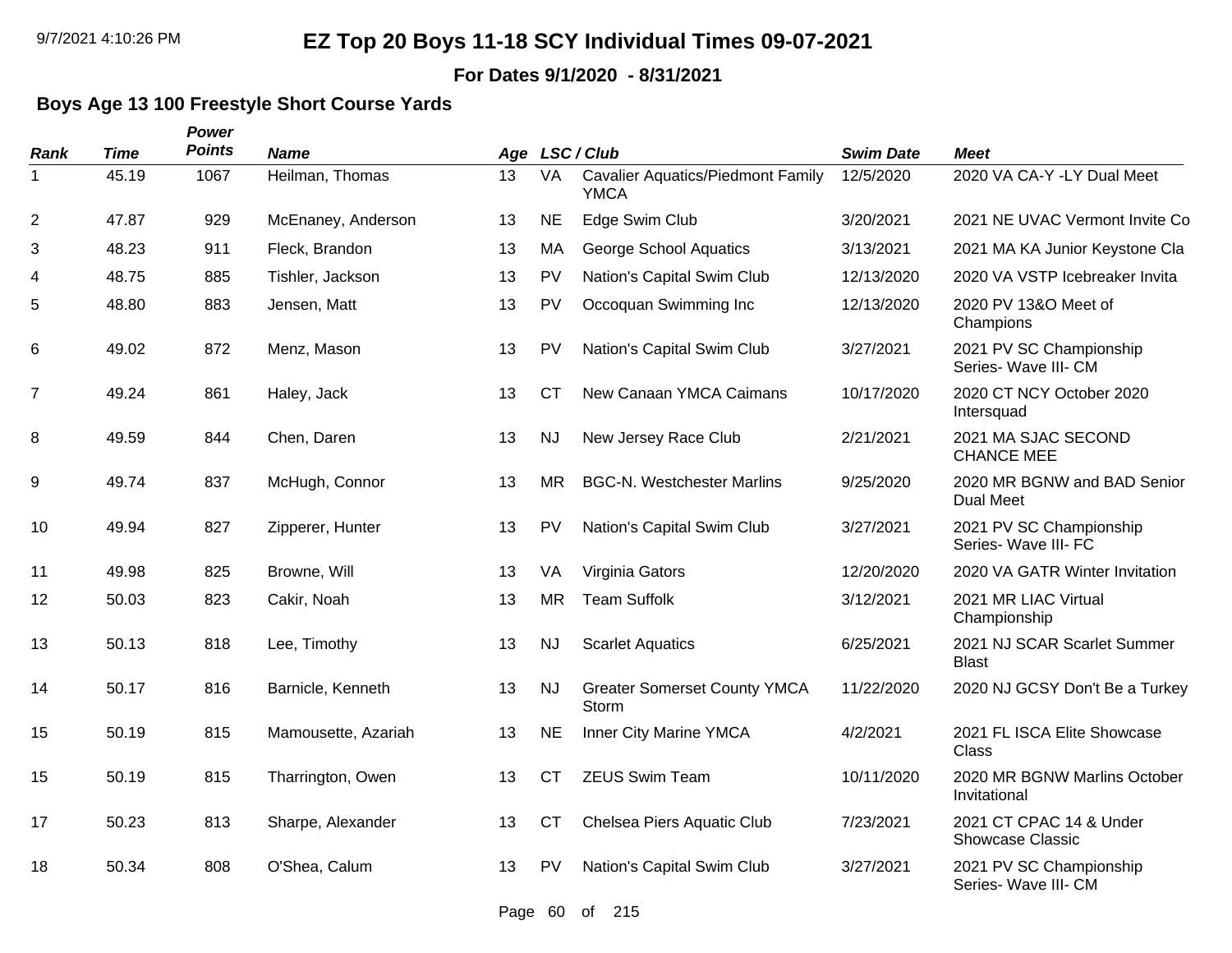|                                | 9/7/2021 4:10:26 PM |     | EZ Top 20 Boys 11-18 SCY Individual Times 09-07-2021 |     |     |                                              |           |                             |  |  |  |
|--------------------------------|---------------------|-----|------------------------------------------------------|-----|-----|----------------------------------------------|-----------|-----------------------------|--|--|--|
| For Dates 9/1/2020 - 8/31/2021 |                     |     |                                                      |     |     |                                              |           |                             |  |  |  |
| 18                             | 50.34               | 808 | Mialkovskyi, Denys                                   |     |     | MR Asphalt Green Unified Aquatics            | 5/14/2021 | 2021 CT CPAC May RTC Meet   |  |  |  |
| 20                             | 50.35               | 807 | Hodges, Joshua                                       | 13. | VA. | Atlantic Coast Athletic Clubs of VA,<br>Inc. | 3/11/2021 | 2021 VA SC Age Group Champs |  |  |  |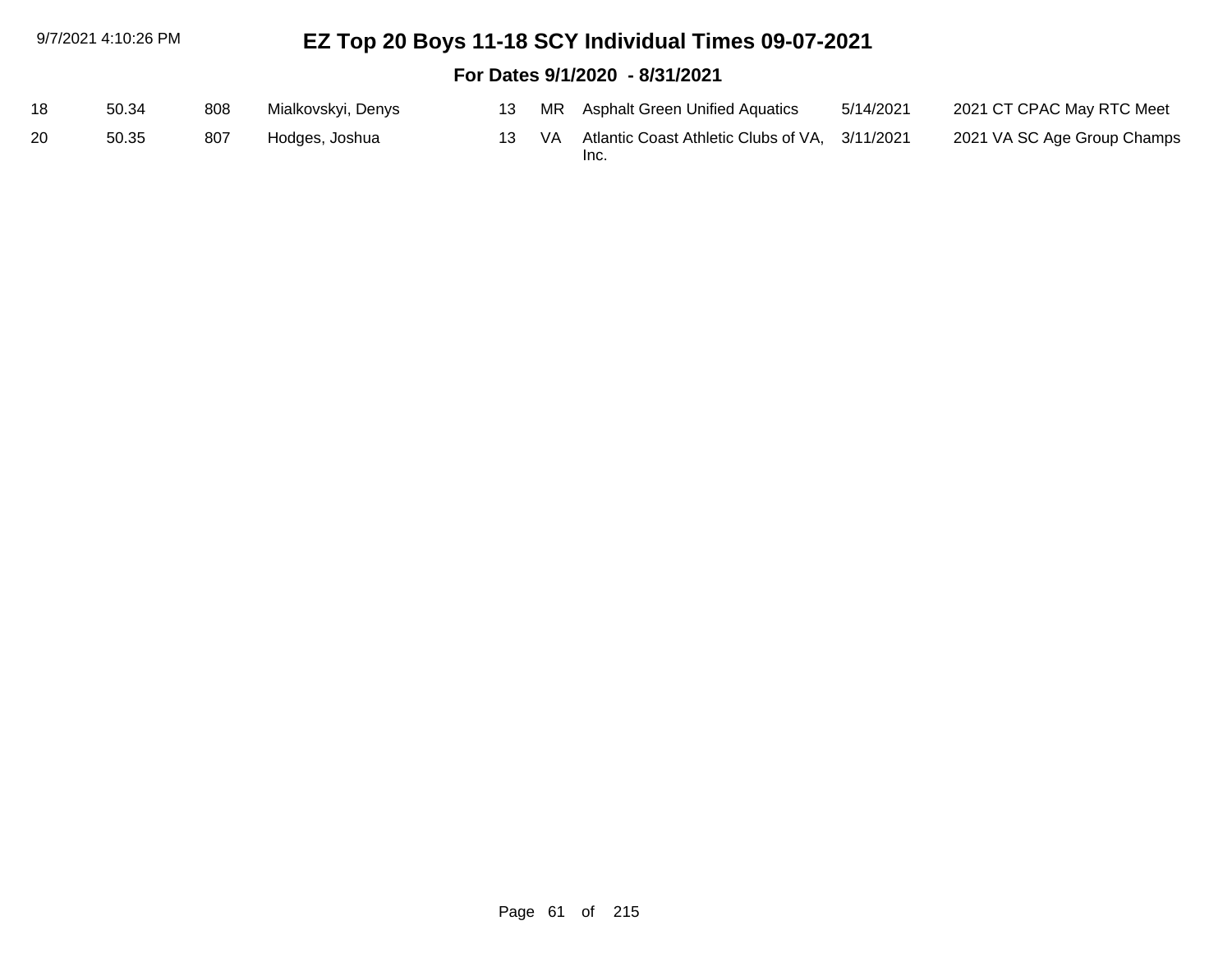#### **For Dates 9/1/2020 - 8/31/2021**

#### **Boys Age 13 200 Freestyle Short Course Yards**

| Rank           | <b>Time</b> | Power<br><b>Points</b> | <b>Name</b>        |    |           | Age LSC/Club                                            | <b>Swim Date</b> | <b>Meet</b>                                      |
|----------------|-------------|------------------------|--------------------|----|-----------|---------------------------------------------------------|------------------|--------------------------------------------------|
| 1              | 1:38.81     | 1086                   | Heilman, Thomas    | 13 | <b>VA</b> | <b>Cavalier Aquatics/Piedmont Family</b><br><b>YMCA</b> | 11/15/2020       | 2020 VA Cavalier Aq - ACAC Dua                   |
| $\overline{2}$ | 1:46.29     | 887                    | Fleck, Brandon     | 13 | <b>MA</b> | <b>George School Aquatics</b>                           | 3/12/2021        | 2021 MA KA Junior Keystone Cla                   |
| 3              | 1:46.87     | 872                    | Barnicle, Kenneth  | 13 | <b>NJ</b> | <b>Greater Somerset County YMCA</b><br>Storm            | 3/14/2021        | 2021 NJ GSCY 13 Over States                      |
| 4              | 1:47.52     | 856                    | Green, Sean        | 13 | <b>MR</b> | Long Island Aquatic Club                                | 3/18/2021        | 2021 FL NCSA Spring Swimming<br>Championships    |
| 5              | 1:47.72     | 851                    | Menz, Mason        | 13 | PV        | Nation's Capital Swim Club                              | 3/26/2021        | 2021 PV SC Championship<br>Series- Wave III- CM  |
| 6              | 1:48.08     | 842                    | Lee, Timothy       | 13 | <b>NJ</b> | <b>Scarlet Aquatics</b>                                 | 6/25/2021        | 2021 NJ SCAR Scarlet Summer<br><b>Blast</b>      |
| 7              | 1:48.67     | 827                    | Jensen, Matt       | 13 | PV        | Occoquan Swimming Inc                                   | 2/20/2021        | 2021 PV DMV Showcase                             |
| 8              | 1:48.93     | 821                    | Knapp, Lucas       | 13 | PV        | Nation's Capital Swim Club                              | 3/26/2021        | 2021 PV SC Championship<br>Series- Wave III- FC  |
| 9              | 1:48.97     | 820                    | Vesey, Gavin       | 13 | <b>CT</b> | Regional YMCA of Western<br><b>Connecticut Makos</b>    | 3/28/2021        | 2021 CT RYWC Short Course<br><b>RTC Final</b>    |
| 10             | 1:49.04     | 818                    | Silver, Ethan      | 13 | <b>MR</b> | Long Island Aquatic Club                                | 3/26/2021        | 2021 FL NCSA Age Group<br><b>Swimming Champs</b> |
| 11             | 1:49.06     | 817                    | Mahoney, Owen      | 13 | <b>MD</b> | Naval Academy Aquatic Club                              | 2/20/2021        | 2021 MA York Y Winter Invite                     |
| 12             | 1:49.10     | 816                    | Tharrington, Owen  | 13 | <b>CT</b> | <b>ZEUS Swim Team</b>                                   | 3/13/2021        | 2021 CT SSAC v ZEUS Dual RTC<br>Meet             |
| 13             | 1:49.18     | 814                    | Koepp, Tyler       | 13 | VA        | Old Dominion Aquatic Club                               | 3/12/2021        | 2021 VA SC Age Group Champs                      |
| 14             | 1:49.40     | 809                    | Browne, Will       | 13 | VA        | Virginia Gators                                         | 12/19/2020       | 2020 VA GATR Winter Invitation                   |
| 15             | 1:49.42     | 809                    | Seong, Daniel      | 13 | <b>NJ</b> | <b>Wyckoff YMCA</b>                                     | 2/13/2021        | 2021 NJ AP WFY February Blast<br>Open            |
| 16             | 1:49.45     | 808                    | Huggins, Sam       | 13 | MA        | Nittany Lion Aquatic Club                               | 3/12/2021        | 2021 MA KA Junior Keystone Cla                   |
| 17             | 1:50.30     | 787                    | Batchelor, Kai     | 13 | <b>NJ</b> | Lakeland Hills YMCA                                     | 4/15/2021        | 2021 NJ LHY 13/Older Champs                      |
| 18             | 1:50.39     | 785                    | Szobota, Nathan    | 13 | VA        | NOVA of Virginia Aquatics, Inc.                         | 3/12/2021        | 2021 VA SC Age Group Champs                      |
| 19             | 1:50.46     | 783                    | Mialkovskyi, Denys | 13 | <b>MR</b> | <b>Asphalt Green Unified Aquatics</b>                   | 3/21/2021        | 2021 MR AGUA Championship<br><b>Time Trial</b>   |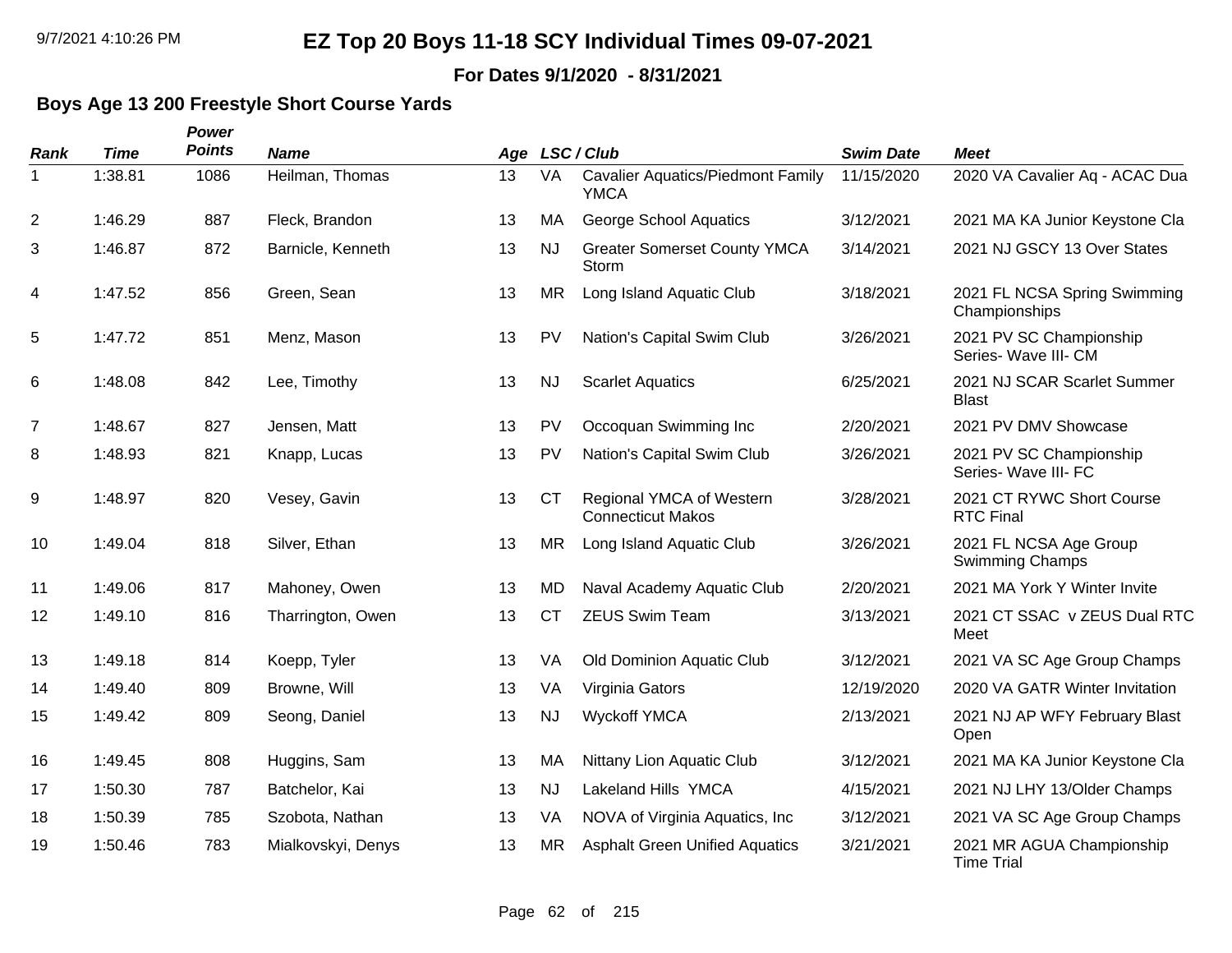| 9/7/2021 4:10:26 PM |         |     |                  | EZ Top 20 Boys 11-18 SCY Individual Times 09-07-2021 |  |                                |           |                                                  |  |  |
|---------------------|---------|-----|------------------|------------------------------------------------------|--|--------------------------------|-----------|--------------------------------------------------|--|--|
|                     |         |     |                  |                                                      |  | For Dates 9/1/2020 - 8/31/2021 |           |                                                  |  |  |
| 20                  | 1:50.52 | 782 | O'Hagan, Patrick | 13                                                   |  | MR Long Island Aquatic Club    | 3/26/2021 | 2021 FL NCSA Age Group<br><b>Swimming Champs</b> |  |  |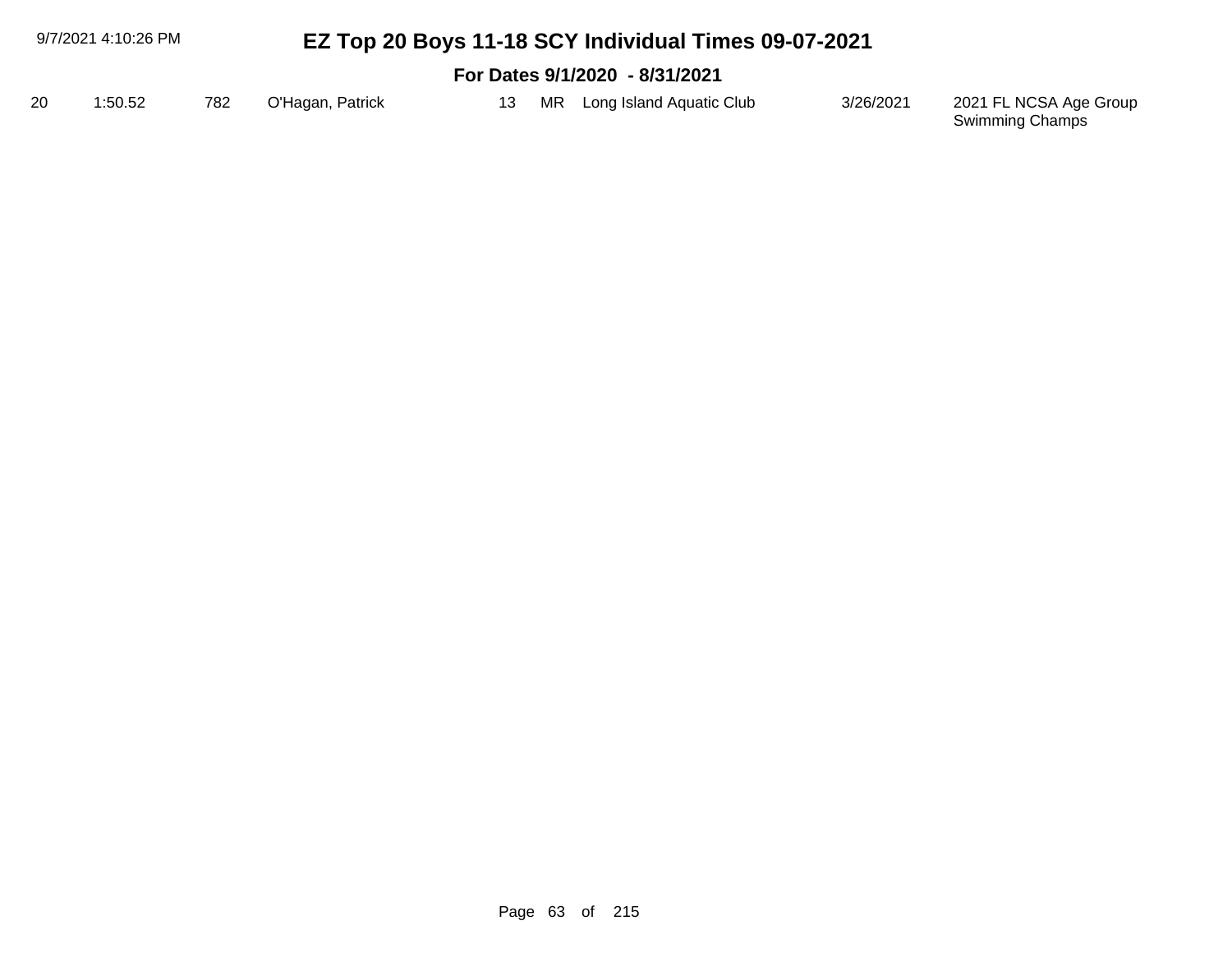**For Dates 9/1/2020 - 8/31/2021**

#### **Boys Age 13 500 Freestyle Short Course Yards**

| <b>Rank</b>    | <b>Time</b> | Power<br><b>Points</b> | <b>Name</b>       |    |           | Age LSC/Club                                            | <b>Swim Date</b> | <b>Meet</b>                                      |
|----------------|-------------|------------------------|-------------------|----|-----------|---------------------------------------------------------|------------------|--------------------------------------------------|
| 1              | 4:37.08     | 961                    | Barnicle, Kenneth | 13 | <b>NJ</b> | <b>Greater Somerset County YMCA</b><br>Storm            | 4/8/2021         | 2021 MA AP YMCA Swimming<br>Festi                |
| $\overline{2}$ | 4:43.65     | 898                    | Green, Sean       | 13 | <b>MR</b> | Long Island Aquatic Club                                | 12/12/2020       | 2020 MR LIAC Travel To Nowhere<br>Invitational   |
| 3              | 4:46.39     | 872                    | Lee, Timothy      | 13 | <b>NJ</b> | <b>Scarlet Aquatics</b>                                 | 6/27/2021        | 2021 NJ SCAR Scarlet Summer<br><b>Blast</b>      |
| 4              | 4:48.73     | 851                    | Parent, Alex      | 13 | <b>NE</b> | <b>Bluefish Swim Club</b>                               | 3/27/2021        | 2021 NE ABF CL Westfield Inter                   |
| 5              | 4:51.35     | 827                    | Cakir, Noah       | 13 | <b>MR</b> | <b>Team Suffolk</b>                                     | 3/14/2021        | 2021 MR LIAC Virtual<br>Championship             |
| 6              | 4:51.44     | 826                    | King, Brayden     | 13 | VA        | Virginia Gators                                         | 3/13/2021        | 2021 VA SC Age Group Champs                      |
| 7              | 4:51.53     | 825                    | Szobota, Nathan   | 13 | VA        | NOVA of Virginia Aquatics, Inc                          | 3/13/2021        | 2021 VA SC Age Group Champs                      |
| 8              | 4:51.68     | 824                    | Huggins, Sam      | 13 | MA        | Nittany Lion Aquatic Club                               | 3/13/2021        | 2021 MA KA Junior Keystone Cla                   |
| 9              | 4:52.41     | 817                    | Heilman, Thomas   | 13 | <b>VA</b> | <b>Cavalier Aquatics/Piedmont Family</b><br><b>YMCA</b> | 10/24/2020       | 2020 VA Cav Aquatics PSDN Dual                   |
| 10             | 4:52.72     | 814                    | Lonsberry, Cody   | 13 | <b>CT</b> | Indian Valley Family YMCA Breakers 6/5/2021             |                  | 2021 CT FVYT Green Earth<br>Invitation           |
| 11             | 4:52.91     | 812                    | Silver, Ethan     | 13 | <b>MR</b> | Long Island Aquatic Club                                | 3/25/2021        | 2021 FL NCSA Age Group<br><b>Swimming Champs</b> |
| 12             | 4:54.13     | 801                    | Browne, Will      | 13 | VA        | Virginia Gators                                         | 11/14/2020       | 2020 VA Gator Nov Intrasquad M                   |
| 13             | 4:54.14     | 801                    | Fleck, Brandon    | 13 | MA        | <b>George School Aquatics</b>                           | 3/13/2021        | 2021 MA KA Junior Keystone Cla                   |
| 14             | 4:54.61     | 797                    | Parent, Zach      | 13 | <b>NE</b> | <b>Bluefish Swim Club</b>                               | 4/10/2021        | 2021 FL GAIN Invitational                        |
| 15             | 4:55.39     | 790                    | Grocholski, Alex  | 13 | PV        | Occoquan Swimming Inc                                   | 3/27/2021        | 2021 PV SC Championship<br>Series- Wave III- FC  |
| 16             | 4:55.74     | 787                    | Mullen, Paul      | 13 | PV        | Nation's Capital Swim Club                              | 3/27/2021        | 2021 PV SC Championship<br>Series- Wave III- FC  |
| 17             | 4:55.95     | 785                    | Jensen, Matt      | 13 | PV        | Occoquan Swimming Inc                                   | 1/31/2021        | 2021 PV IMX Challenge                            |
| 18             | 4:56.40     | 781                    | Turgeon, Tyler    | 13 | AM        | <b>Team Pittsburgh Elite Aquatics</b>                   | 3/13/2021        | 2021 MA KA Junior Keystone Cla                   |
| 19             | 4:56.54     | 780                    | O'Hagan, Patrick  | 13 | <b>MR</b> | Long Island Aquatic Club                                | 10/14/2020       | 2020 MR LIAC Dual Teams 1 and<br>5               |
| 20             | 4:56.56     | 780                    | Mahoney, Owen     | 13 | MD        | Naval Academy Aquatic Club                              | 2/19/2021        | 2021 MA York Y Winter Invite                     |

Page 64 of 215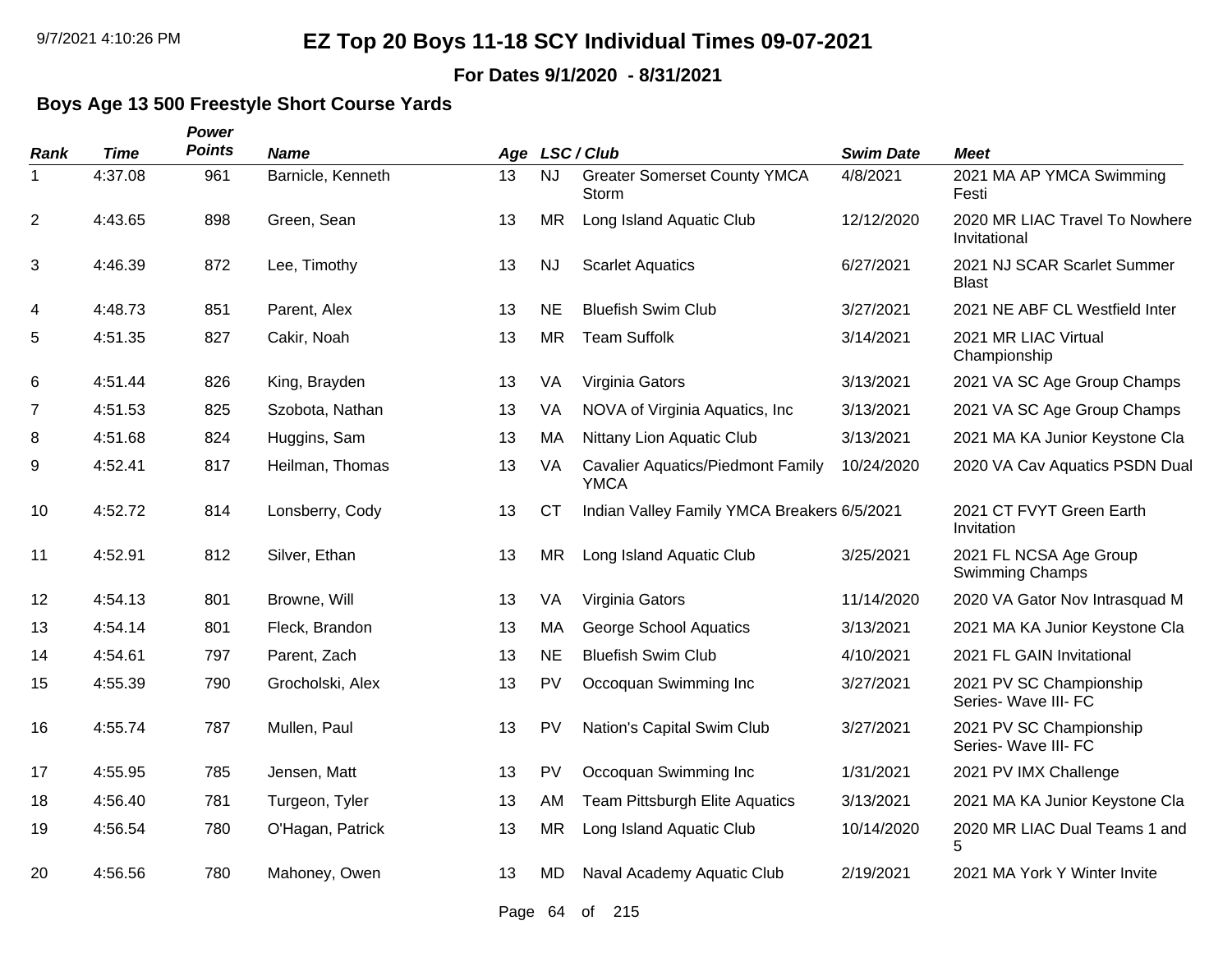#### **For Dates 9/1/2020 - 8/31/2021**

#### **Boys Age 13 1000 Freestyle Short Course Yards**

| Rank           | <b>Time</b> | Power<br><b>Points</b> | <b>Name</b>        |    |           | Age LSC/Club                                 | <b>Swim Date</b> | <b>Meet</b>                                          |
|----------------|-------------|------------------------|--------------------|----|-----------|----------------------------------------------|------------------|------------------------------------------------------|
| 1              | 9:26.05     | 1026                   | Green, Sean        | 13 | <b>MR</b> | Long Island Aquatic Club                     | 3/20/2021        | 2021 FL NCSA Spring Swimming<br>Championships        |
| $\overline{2}$ | 9:41.80     | 951                    | Barnicle, Kenneth  | 13 | <b>NJ</b> | <b>Greater Somerset County YMCA</b><br>Storm | 3/11/2021        | 2021 NJ GSCY 13 Over States                          |
| 3              | 9:56.52     | 883                    | Szobota, Nathan    | 13 | <b>VA</b> | NOVA of Virginia Aquatics, Inc.              | 3/11/2021        | 2021 VA SC Age Group Champs                          |
| 4              | 9:57.73     | 878                    | Parent, Alex       | 13 | <b>NE</b> | <b>Bluefish Swim Club</b>                    | 3/28/2021        | 2021 NE ABF CL Westfield Inter                       |
| 5              | 10:00.05    | 867                    | King, Brayden      | 13 | VA        | Virginia Gators                              | 3/11/2021        | 2021 VA SC Age Group Champs                          |
| 6              | 10:03.34    | 852                    | Cakir, Noah        | 13 | <b>MR</b> | <b>Team Suffolk</b>                          | 11/7/2020        | 2020 MR Team Suffolk Time Trial                      |
| 7              | 10:07.42    | 834                    | O'Hagan, Patrick   | 13 | <b>MR</b> | Long Island Aquatic Club                     | 9/20/2020        | 2020 MR LIAC Fall of COVID<br>Invitational           |
| 8              | 10:07.79    | 832                    | Knapp, Lucas       | 13 | PV        | Nation's Capital Swim Club                   | 3/25/2021        | 2021 PV SC Championship<br>Series- Wave III- FC      |
| 9              | 10:09.49    | 825                    | Huggins, Sam       | 13 | MA        | Nittany Lion Aquatic Club                    | 3/27/2021        | 2021 MA Senior Keystone Classi                       |
| 10             | 10:09.71    | 824                    | Mullen, Paul       | 13 | <b>PV</b> | Nation's Capital Swim Club                   | 3/25/2021        | 2021 PV SC Championship<br>Series- Wave III- FC      |
| 11             | 10:09.85    | 823                    | Parent, Zach       | 13 | <b>NE</b> | <b>Bluefish Swim Club</b>                    | 3/28/2021        | 2021 NE ABF CL Westfield Inter                       |
| 12             | 10:13.26    | 808                    | Silver, Ethan      | 13 | <b>MR</b> | Long Island Aquatic Club                     | 11/21/2020       | 2020 MR LIAC Thanksgiving<br>Invitational            |
| 13             | 10:14.28    | 804                    | Warnagiris, Joseph | 13 | VA        | Winchester Swim Team                         | 3/11/2021        | 2021 VA SC Age Group Champs                          |
| 14             | 10:14.31    | 804                    | Nus, Ethan         | 13 | <b>MR</b> | Long Island Aquatic Club                     | 11/21/2020       | 2020 MR LIAC Thanksgiving<br>Invitational            |
| 15             | 10:17.44    | 790                    | Lonsberry, Cody    | 13 | <b>CT</b> | Indian Valley Family YMCA Breakers 6/4/2021  |                  | 2021 CT FVYT Green Earth<br>Invitation               |
| 16             | 10:21.23    | 774                    | Tran, Gavin        | 13 | MA        | <b>Keystone Aquatics</b>                     | 3/14/2021        | 2021 MA KA Junior Keystone Cla                       |
| 17             | 10:21.29    | 773                    | Siegel, Will       | 13 | <b>MR</b> | Long Island Aquatic Club                     | 2/12/2021        | 2021 MR LIAC Friday February 12<br><b>Time Trial</b> |
| 18             | 10:21.39    | 773                    | Fleck, Brandon     | 13 | МA        | George School Aquatics                       | 3/27/2021        | 2021 MA Senior Keystone Classi                       |
| 19             | 10:23.52    | 764                    | Grocholski, Alex   | 13 | PV        | Occoquan Swimming Inc                        | 3/25/2021        | 2021 PV SC Championship<br>Series- Wave III- FC      |
| 20             | 10:23.73    | 763                    | Sapozhnikov, David | 13 | <b>NE</b> | <b>Charles River Aquatics</b>                | 11/27/2020       | 2020 NE CRA Nov COVID Meet                           |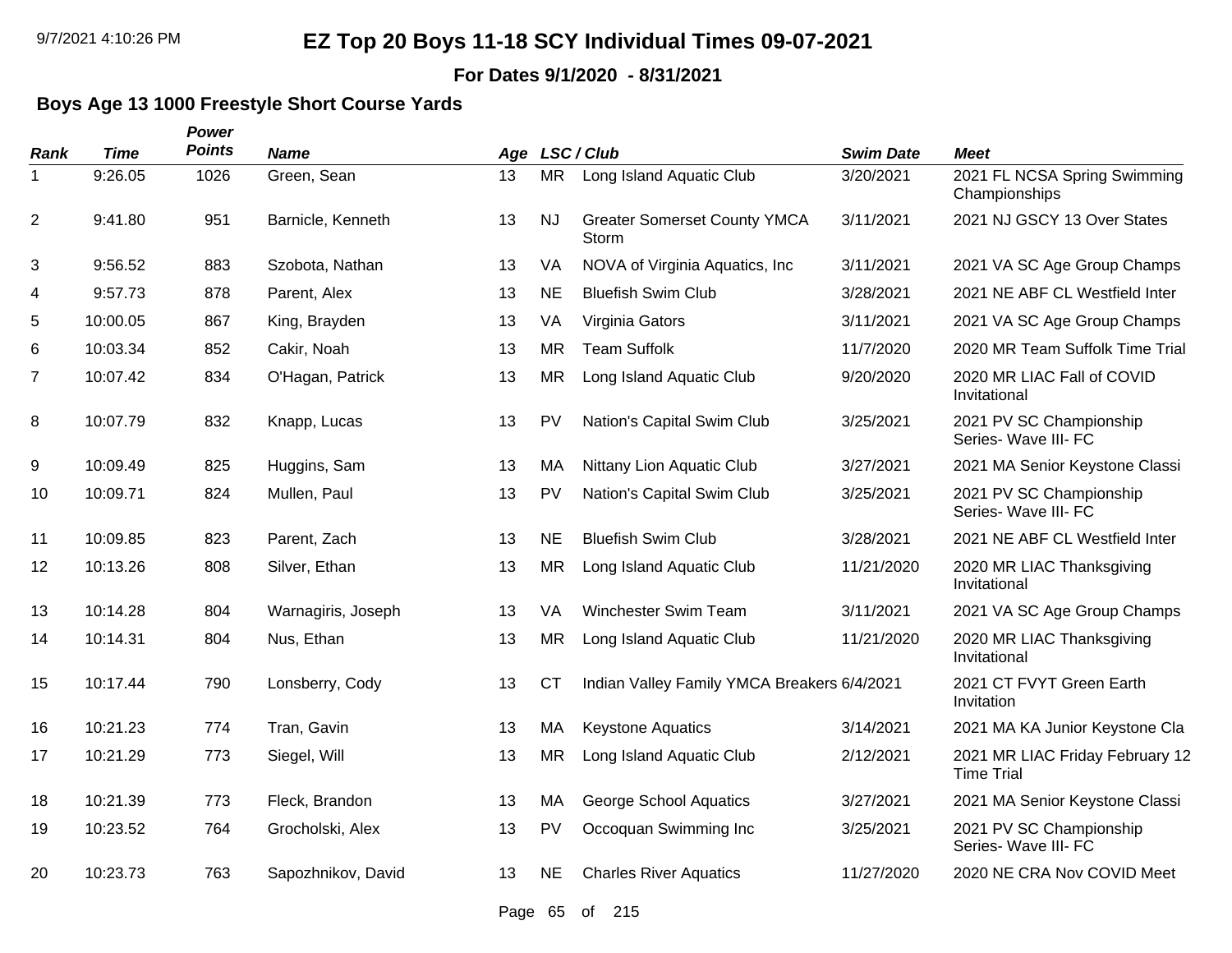#### **For Dates 9/1/2020 - 8/31/2021**

#### **Boys Age 13 1650 Freestyle Short Course Yards**

| Rank           | <b>Time</b> | Power<br><b>Points</b> | <b>Name</b>        |    |           | Age LSC/Club                                         | <b>Swim Date</b> | <b>Meet</b>                                          |
|----------------|-------------|------------------------|--------------------|----|-----------|------------------------------------------------------|------------------|------------------------------------------------------|
| -1             | 15:53.62    | 976                    | Green, Sean        | 13 | <b>MR</b> | Long Island Aquatic Club                             | 3/16/2021        | 2021 FL NCSA Spring Swimming<br>Championships        |
| $\overline{2}$ | 16:33.33    | 879                    | Cakir, Noah        | 13 | <b>MR</b> | <b>Team Suffolk</b>                                  | 11/7/2020        | 2020 MR Team Suffolk Time Trial                      |
| 3              | 16:33.64    | 878                    | King, Brayden      | 13 | VA        | Virginia Gators                                      | 3/14/2021        | 2021 VA SC Age Group Champs                          |
| 4              | 16:44.87    | 851                    | Parent, Alex       | 13 | <b>NE</b> | <b>Bluefish Swim Club</b>                            | 3/21/2021        | 2021 NE ABF CL Westfield Inter                       |
| 5              | 16:49.16    | 841                    | Szobota, Nathan    | 13 | <b>VA</b> | NOVA of Virginia Aquatics, Inc.                      | 3/14/2021        | 2021 VA SC Age Group Champs                          |
| 6              | 16:53.50    | 831                    | Parent, Zach       | 13 | <b>NE</b> | <b>Bluefish Swim Club</b>                            | 3/21/2021        | 2021 NE ABF CL Westfield Inter                       |
| $\overline{7}$ | 16:55.33    | 826                    | O'Hagan, Patrick   | 13 | <b>MR</b> | Long Island Aquatic Club                             | 3/27/2021        | 2021 FL NCSA Age Group<br>Swimming Champs            |
| 8              | 16:56.17    | 824                    | Huggins, Sam       | 13 | MA        | Nittany Lion Aquatic Club                            | 3/28/2021        | 2021 MA Senior Keystone Classi                       |
| 9              | 17:02.65    | 809                    | Silver, Ethan      | 13 | <b>MR</b> | Long Island Aquatic Club                             | 3/27/2021        | 2021 FL NCSA Age Group<br>Swimming Champs            |
| 10             | 17:06.75    | 799                    | Siegel, Will       | 13 | <b>MR</b> | Long Island Aquatic Club                             | 2/12/2021        | 2021 MR LIAC Friday February 12<br><b>Time Trial</b> |
| 11             | 17:13.47    | 784                    | Jia, Aaron         | 13 | PV        | Dragon Swim Team                                     | 3/28/2021        | 2021 PV SC Championship<br>Series- Wave III- CM      |
| 12             | 17:18.99    | 771                    | Collins, Caleb     | 13 | <b>NJ</b> | Eastern Express Swim Team                            | 3/25/2021        | 2021 MA SJAC Gator Classic Mar                       |
| 13             | 17:19.45    | 770                    | Vesey, Gavin       | 13 | СT        | Regional YMCA of Western<br><b>Connecticut Makos</b> | 3/29/2021        | 2021 CT RYWC Short Course<br><b>RTC Final</b>        |
| 14             | 17:22.46    | 763                    | Lonsberry, Cody    | 13 | <b>CT</b> | Indian Valley Family YMCA Breakers 3/27/2021         |                  | 2021 CT IVY v FVY Dual RTC<br>Meet                   |
| 15             | 17:23.22    | 761                    | Tharrington, Owen  | 13 | <b>CT</b> | <b>ZEUS Swim Team</b>                                | 11/15/2020       | 2020 CT RYWC Candlewood Lake<br>Open R               |
| 16             | 17:25.58    | 756                    | Sapozhnikov, David | 13 | <b>NE</b> | <b>Charles River Aquatics</b>                        | 11/27/2020       | 2020 NE CRA Nov COVID Meet                           |
| 17             | 17:28.07    | 750                    | McCarthy, Michael  | 13 | MA        | Greater Philadelphia Aquatic Club                    | 11/13/2020       | 2020 MA JW GPAC Thanksgiving<br>Dual                 |
| 18             | 17:30.31    | 745                    | Clark, Mac         | 13 | AM        | Team Pittsburgh Elite Aquatics                       | 4/2/2021         | 2021 FL ISCA Elite Showcase<br>Class                 |
| 19             | 17:31.05    | 743                    | Julian, Brady      | 13 | VA        | NOVA of Virginia Aquatics, Inc.                      | 3/14/2021        | 2021 VA SC Age Group Champs                          |
| 20             | 17:31.65    | 742                    | Aquilino, Lorenzo  | 13 | MR        | <b>Team Suffolk</b>                                  | 3/12/2021        | 2021 MR LIAC Virtual                                 |

Page 66 of 215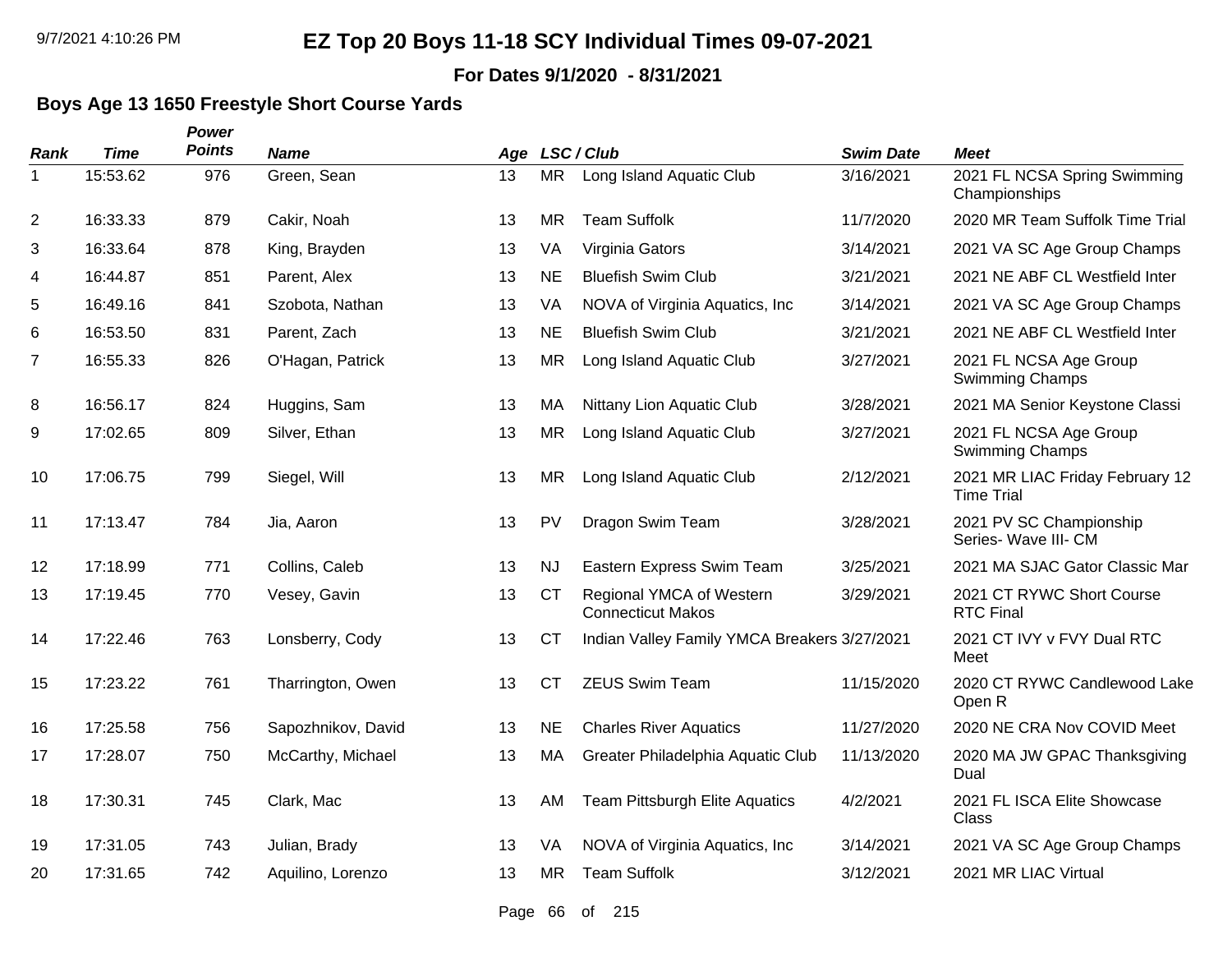**For Dates 9/1/2020 - 8/31/2021**

Championship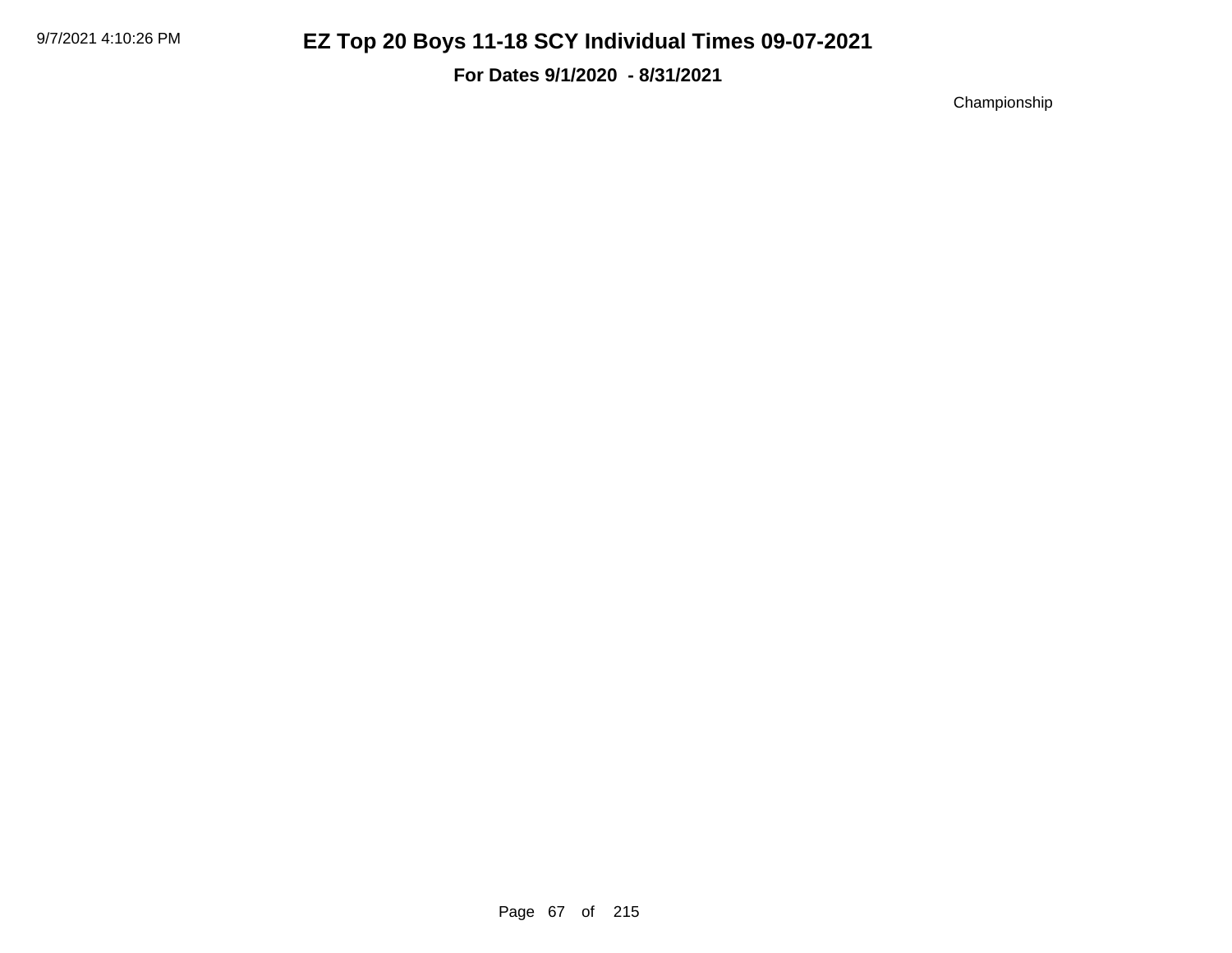**For Dates 9/1/2020 - 8/31/2021**

### **Boys Age 13 100 Backstroke Short Course Yards**

| <b>Rank</b> | <b>Time</b> | Power<br><b>Points</b> | <b>Name</b>        |    |           | Age LSC/Club                                            | <b>Swim Date</b> | <b>Meet</b>                                     |
|-------------|-------------|------------------------|--------------------|----|-----------|---------------------------------------------------------|------------------|-------------------------------------------------|
| 1           | 51.96       | 994                    | Barnicle, Kenneth  | 13 | <b>NJ</b> | <b>Greater Somerset County YMCA</b><br>Storm            | 4/10/2021        | 2021 MA AP YMCA Swimming<br>Festi               |
| 2           | 53.14       | 941                    | Mialkovskyi, Denys | 13 | <b>MR</b> | <b>Asphalt Green Unified Aquatics</b>                   | 3/20/2021        | 2021 MR AGUA Championship<br><b>Time Trial</b>  |
| 3           | 53.94       | 906                    | Tishler, Jackson   | 13 | <b>PV</b> | Nation's Capital Swim Club                              | 12/13/2020       | 2020 VA VSTP Icebreaker Invita                  |
| 4           | 54.01       | 903                    | Heilman, Thomas    | 13 | <b>VA</b> | <b>Cavalier Aquatics/Piedmont Family</b><br><b>YMCA</b> | 10/11/2020       | 2020 VA Cavalier Aq Intrasquad                  |
| 5           | 54.08       | 900                    | Tharrington, Owen  | 13 | <b>CT</b> | <b>ZEUS Swim Team</b>                                   | 3/13/2021        | 2021 CT SSAC v ZEUS Dual RTC<br>Meet            |
| 6           | 54.74       | 871                    | Ruffy, Rhyse       | 13 | <b>MR</b> | NYS Aquatics, Inc.                                      | 3/6/2021         | 2021 MR NYSA March Time Trial                   |
| 7           | 54.75       | 870                    | Johnson, Connor    | 13 | <b>NJ</b> | Lakeland Hills YMCA                                     | 2/26/2021        | 2021 NJ AP LHY February Festival                |
| 8           | 54.92       | 863                    | Fleck, Brandon     | 13 | MA        | George School Aquatics                                  | 3/28/2021        | 2021 MA Senior Keystone Classi                  |
| 9           | 55.05       | 857                    | Cheng, Johnathon   | 13 | <b>NJ</b> | <b>Wyckoff YMCA</b>                                     | 2/13/2021        | 2021 NJ AP WFY February Blast<br>Open           |
| 10          | 55.16       | 852                    | Connor, Billy      | 13 | <b>MD</b> | Annapolis Swim Club                                     | 12/5/2020        | 2020 VA ISCA Dec Age Group Cla                  |
| 11          | 55.23       | 849                    | Barnett, Brig      | 13 | <b>PV</b> | Rockville Montgomery Swim Club                          | 3/28/2021        | 2021 PV SC Championship<br>Series- Wave III- CM |
| 12          | 55.37       | 843                    | Choi, Ryan         | 13 | <b>NJ</b> | <b>Scarlet Aquatics</b>                                 | 3/28/2021        | 2021 NJ SCAR Scarlet Pandemic<br>Games          |
| 13          | 55.56       | 835                    | Nelson, Quinn      | 13 | <b>AD</b> | Unattached                                              | 2/26/2021        | Suburban Council Championships                  |
| 14          | 55.65       | 831                    | Szobota, Nathan    | 13 | VA        | NOVA of Virginia Aquatics, Inc.                         | 3/13/2021        | 2021 VA SC Age Group Champs                     |
| 15          | 55.82       | 824                    | Turgeon, Tyler     | 13 | AM        | <b>Team Pittsburgh Elite Aquatics</b>                   | 4/2/2021         | 2021 FL ISCA Elite Showcase<br>Class            |
| 16          | 56.01       | 816                    | Fayed, Zachary     | 13 | <b>PV</b> | All Star Aquatics                                       | 2/14/2021        | 2021 PV PM Valentines Day Meet                  |
| 17          | 56.13       | 811                    | Campbell, Spencer  | 13 | VA        | Poseidon Swimming Inc                                   | 4/2/2021         | 2021 FL ISCA Elite Showcase<br>Class            |
| 18          | 56.16       | 810                    | Koepp, Tyler       | 13 | VA        | Old Dominion Aquatic Club                               | 3/11/2021        | 2021 VA SC Age Group Champs                     |
| 19          | 56.21       | 808                    | Warnagiris, Joseph | 13 | VA        | Winchester Swim Team                                    | 3/11/2021        | 2021 VA SC Age Group Champs                     |
| 20          | 56.22       | 807                    | Zhou, Michael      | 13 | <b>PV</b> | Dragon Swim Team                                        | 3/28/2021        | 2021 PV SC Championship<br>Series- Wave III- CM |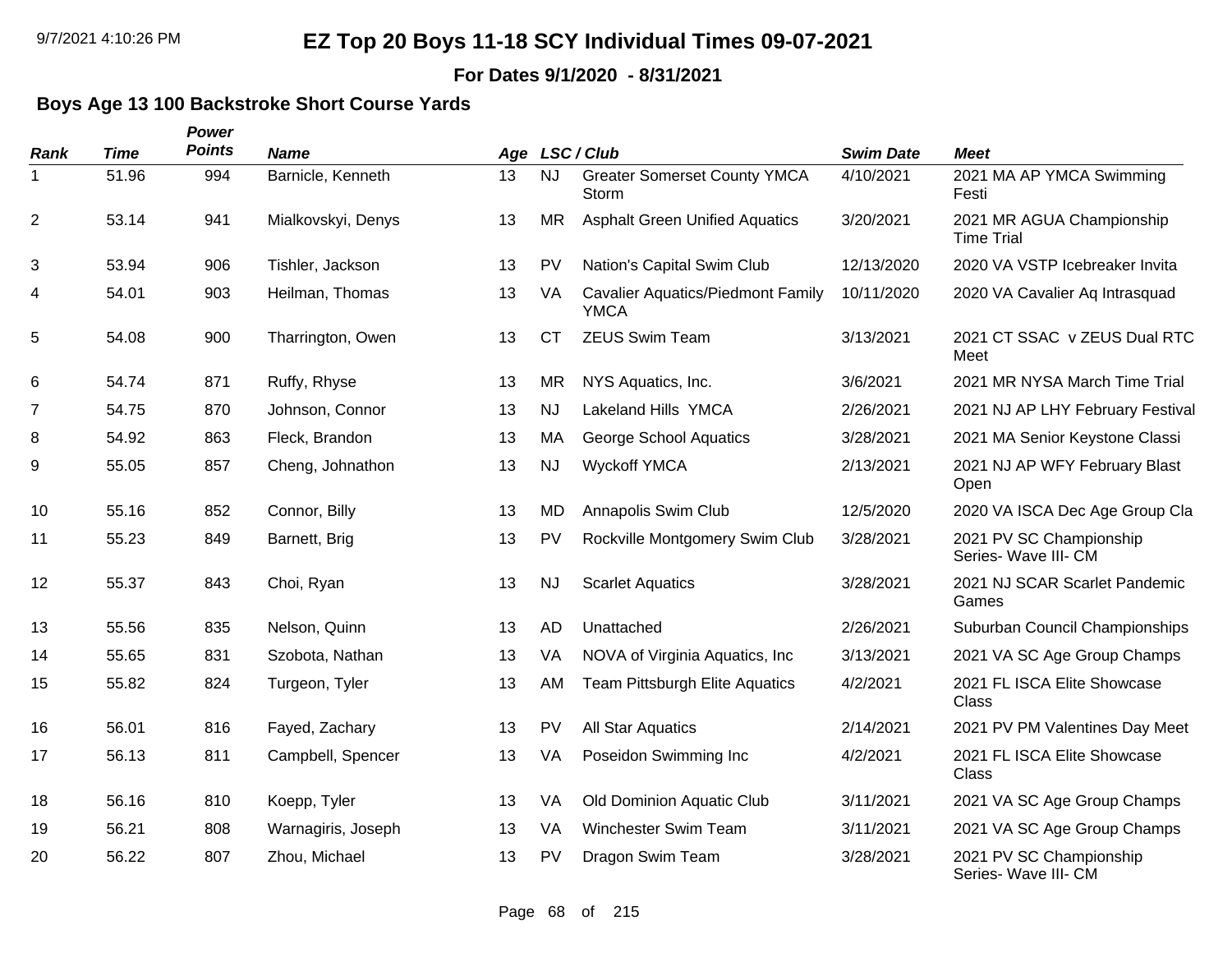**For Dates 9/1/2020 - 8/31/2021**

#### **Boys Age 13 200 Backstroke Short Course Yards**

| <b>Rank</b> | <b>Time</b> | Power<br><b>Points</b> | <b>Name</b>        |    |           | Age LSC/Club                                 | <b>Swim Date</b> | <b>Meet</b>                                       |
|-------------|-------------|------------------------|--------------------|----|-----------|----------------------------------------------|------------------|---------------------------------------------------|
| 1           | 1:53.00     | 995                    | Barnicle, Kenneth  | 13 | <b>NJ</b> | <b>Greater Somerset County YMCA</b><br>Storm | 4/11/2021        | 2021 MA AP YMCA Swimming<br>Festi                 |
| 2           | 1:53.83     | 978                    | Mialkovskyi, Denys | 13 | <b>MR</b> | <b>Asphalt Green Unified Aquatics</b>        | 5/14/2021        | 2021 CT CPAC May RTC Meet                         |
| 3           | 1:56.86     | 913                    | Tharrington, Owen  | 13 | <b>CT</b> | <b>ZEUS Swim Team</b>                        | 3/14/2021        | 2021 CT SSAC v ZEUS Dual RTC<br>Meet              |
| 4           | 1:57.11     | 908                    | Green, Sean        | 13 | <b>MR</b> | Long Island Aquatic Club                     | 12/13/2020       | 2020 MR LIAC Travel To Nowhere<br>Invitational    |
| 5           | 1:57.78     | 894                    | Tishler, Jackson   | 13 | PV        | Nation's Capital Swim Club                   | 12/12/2020       | 2020 VA VSTP Icebreaker Invita                    |
| 6           | 1:58.07     | 888                    | Szobota, Nathan    | 13 | VA        | NOVA of Virginia Aquatics, Inc.              | 3/14/2021        | 2021 VA SC Age Group Champs                       |
| 7           | 1:58.27     | 884                    | Johnson, Connor    | 13 | <b>NJ</b> | Lakeland Hills YMCA                          | 2/28/2021        | 2021 NJ AP LHY February Festival                  |
| 8           | 1:58.73     | 874                    | Campbell, Spencer  | 13 | VA        | Poseidon Swimming Inc                        | 3/31/2021        | 2021 FL ISCA Elite Showcase<br>Class              |
| 8           | 1:58.73     | 874                    | Turgeon, Tyler     | 13 | <b>AM</b> | <b>Team Pittsburgh Elite Aquatics</b>        | 3/31/2021        | 2021 FL ISCA Elite Showcase<br>Class              |
| 10          | 1:58.84     | 872                    | Choi, Ryan         | 13 | <b>NJ</b> | <b>Scarlet Aquatics</b>                      | 3/27/2021        | 2021 NJ SCAR Scarlet Pandemic<br>Games            |
| 11          | 1:59.04     | 868                    | Cheng, Johnathon   | 13 | <b>NJ</b> | <b>Wyckoff YMCA</b>                          | 2/14/2021        | 2021 NJ AP WFY February Blast<br>Open             |
| 12          | 1:59.64     | 856                    | Zhou, Michael      | 13 | PV        | Dragon Swim Team                             | 3/27/2021        | 2021 PV SC Championship<br>Series- Wave III- CM   |
| 13          | 1:59.65     | 856                    | Nelson, Quinn      | 13 | <b>AD</b> | Schenectady-Saratoga Swim Club               | 2/28/2021        | 2021 AD Region 1 Splash                           |
| 14          | 1:59.76     | 853                    | Wright, Bennett    | 13 | MA        | Jersey Wahoos                                | 2/28/2021        | 2021 MA JW Feb 2021 Dual with                     |
| 15          | 1:59.82     | 852                    | Lingafelt, Sean    | 13 | PV        | Occoquan Swimming Inc                        | 3/27/2021        | 2021 PV SC Championship<br>Series- Wave III- FC   |
| 16          | 2:00.36     | 841                    | Cakir, Noah        | 13 | <b>MR</b> | <b>Team Suffolk</b>                          | 1/31/2021        | 2021 MR TS January 31st Time<br><b>Trial Meet</b> |
| 17          | 2:00.80     | 832                    | Ruffy, Rhyse       | 13 | <b>MR</b> | NYS Aquatics, Inc.                           | 3/7/2021         | 2021 MR NYSA March Time Trial                     |
| 18          | 2:01.05     | 827                    | Kushnirsky, David  | 13 | <b>MR</b> | Long Island Aquatic Club                     | 3/25/2021        | 2021 FL NCSA Age Group<br>Swimming Champs         |
| 19          | 2:01.12     | 826                    | Shinkyo, Kai       | 13 | <b>NE</b> | <b>Gator Swim Club</b>                       | 5/15/2021        | 2021 NE BGSC CL Meet                              |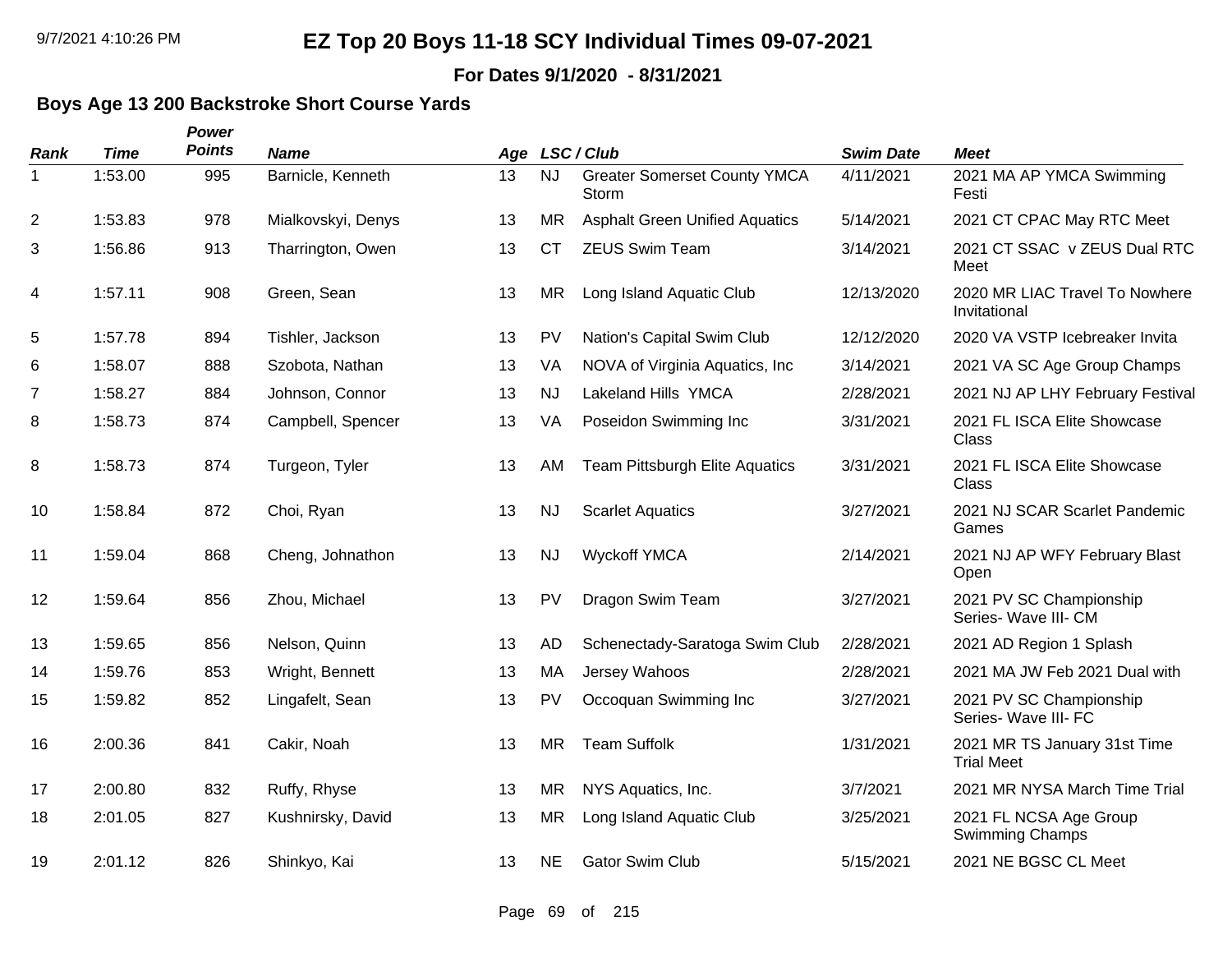| 9/7/2021 4:10:26 PM |                                |     |              | EZ Top 20 Boys 11-18 SCY Individual Times 09-07-2021 |           |                                |            |                                |  |  |  |
|---------------------|--------------------------------|-----|--------------|------------------------------------------------------|-----------|--------------------------------|------------|--------------------------------|--|--|--|
|                     | For Dates 9/1/2020 - 8/31/2021 |     |              |                                                      |           |                                |            |                                |  |  |  |
| 20                  | 2:01.48                        | 818 | Browne, Will |                                                      |           | 13 VA Virginia Gators          | 12/19/2020 | 2020 VA GATR Winter Invitation |  |  |  |
| 20                  | 2:01.48                        | 818 | Nguyen, Alex | 13                                                   | <b>PV</b> | Rockville Montgomery Swim Club | 3/25/2021  | 2021 FL NCSA Age Group         |  |  |  |

Swimming Champs

Page 70 of 215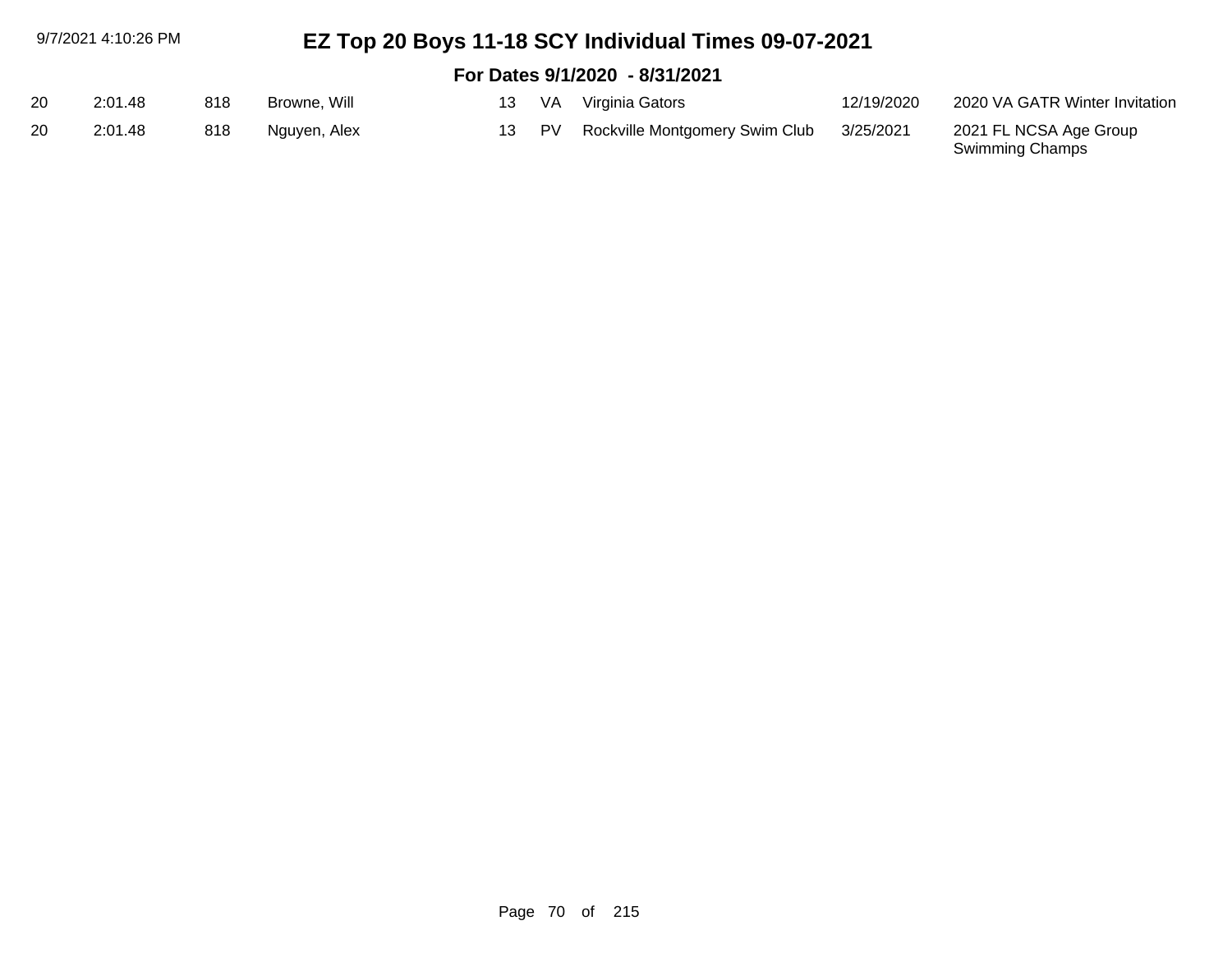**For Dates 9/1/2020 - 8/31/2021**

### **Boys Age 13 100 Breaststroke Short Course Yards**

| Rank           | <b>Time</b> | Power<br><b>Points</b> | <b>Name</b>         | Age |           | LSC / Club                                              | <b>Swim Date</b> | <b>Meet</b>                                     |
|----------------|-------------|------------------------|---------------------|-----|-----------|---------------------------------------------------------|------------------|-------------------------------------------------|
| 1              | 59.40       | 966                    | Cakir, Noah         | 13  | <b>MR</b> | <b>Team Suffolk</b>                                     | 3/13/2021        | 2021 MR LIAC Virtual<br>Championship            |
| $\overline{c}$ | 1:00.66     | 919                    | Tran, Gavin         | 13  | МA        | <b>Keystone Aquatics</b>                                | 3/26/2021        | 2021 MA Senior Keystone Classi                  |
| 3              | 1:00.80     | 914                    | Kushnirsky, David   | 13  | <b>MR</b> | Long Island Aquatic Club                                | 3/25/2021        | 2021 FL NCSA Age Group<br>Swimming Champs       |
| 4              | 1:00.81     | 913                    | Jia, Aaron          | 13  | PV        | Dragon Swim Team                                        | 3/27/2021        | 2021 PV SC Championship<br>Series- Wave III- CM |
| 5              | 1:00.86     | 911                    | Hodges, Joshua      | 13  | VA        | Atlantic Coast Athletic Clubs of VA,<br>Inc.            | 3/12/2021        | 2021 VA SC Age Group Champs                     |
| 6              | 1:01.29     | 896                    | Lee, Samuel         | 13  | <b>MD</b> | Monocacy Aquatic Club                                   | 12/12/2020       | 2020 MD MDSI Virtual Meet Series<br>$20 - 21$   |
| $\overline{7}$ | 1:01.66     | 882                    | Heilman, Thomas     | 13  | VA        | <b>Cavalier Aquatics/Piedmont Family</b><br><b>YMCA</b> | 1/9/2021         | 2021 VA LY Winter Invitational                  |
| 8              | 1:01.81     | 986                    | Anand, Brandon      | 13  | <b>NJ</b> | <b>Scarlet Aquatics</b>                                 | 6/26/2021        | 2021 NJ SCAR Scarlet Summer<br><b>Blast</b>     |
| 9              | 1:01.96     | 871                    | McFarlane, Matthias | 13  | <b>CT</b> | <b>Stamford Sailfish Aquatic Club</b>                   | 3/14/2021        | 2021 CT SSAC v ZEUS Dual RTC<br>Meet            |
| 10             | 1:02.22     | 862                    | Lee, Timothy        | 13  | <b>NJ</b> | <b>Scarlet Aquatics</b>                                 | 3/23/2021        | 2021 NJ SCAR Scarlet Pandemic<br>Games          |
| 11             | 1:02.32     | 858                    | Graber, Seth        | 13  | <b>MR</b> | <b>Empire Swimming</b>                                  | 4/15/2021        | 2021 MR EAST Virtual SKI Meet                   |
| 12             | 1:02.52     | 851                    | Madsen, Blake       | 13  | PV        | Mason Makos Swim Team                                   | 3/13/2021        | 2021 PV MAKO Spring Showcase                    |
| 13             | 1:02.54     | 850                    | Browne, Will        | 13  | VA        | Virginia Gators                                         | 12/20/2020       | 2020 VA GATR Winter Invitation                  |
| 14             | 1:02.71     | 844                    | Sapozhnikov, David  | 13  | <b>NE</b> | <b>Charles River Aquatics</b>                           | 5/14/2021        | 2021 NE CRA May Sprint Series                   |
| 15             | 1:03.10     | 830                    | Oquendo, Jorge      | 13  | VA        | 757 Swim                                                | 10/11/2020       | 2020 VA 757swim Oct Intrasquad                  |
| 16             | 1:03.35     | 821                    | Fatta, Kaden        | 13  | MA        | York YMCA                                               | 10/10/2020       | 2020 MA YY Bill Schmidt Memorial                |
| 17             | 1:03.37     | 820                    | O'Hagan, Patrick    | 13  | <b>MR</b> | Long Island Aquatic Club                                | 3/13/2021        | 2021 MR LIAC Virtual<br>Championship            |
| 18             | 1:03.39     | 819                    | Gomez, Sebastian    | 13  | <b>MR</b> | Long Island Aquatic Club                                | 9/19/2020        | 2020 MR LIAC Fall of COVID<br>Invitational      |
| 19             | 1:03.40     | 819                    | Sung, Roy           | 13  | <b>NJ</b> | <b>Scarlet Aquatics</b>                                 | 3/27/2021        | 2021 NJ SCAR Scarlet Pandemic<br>Games          |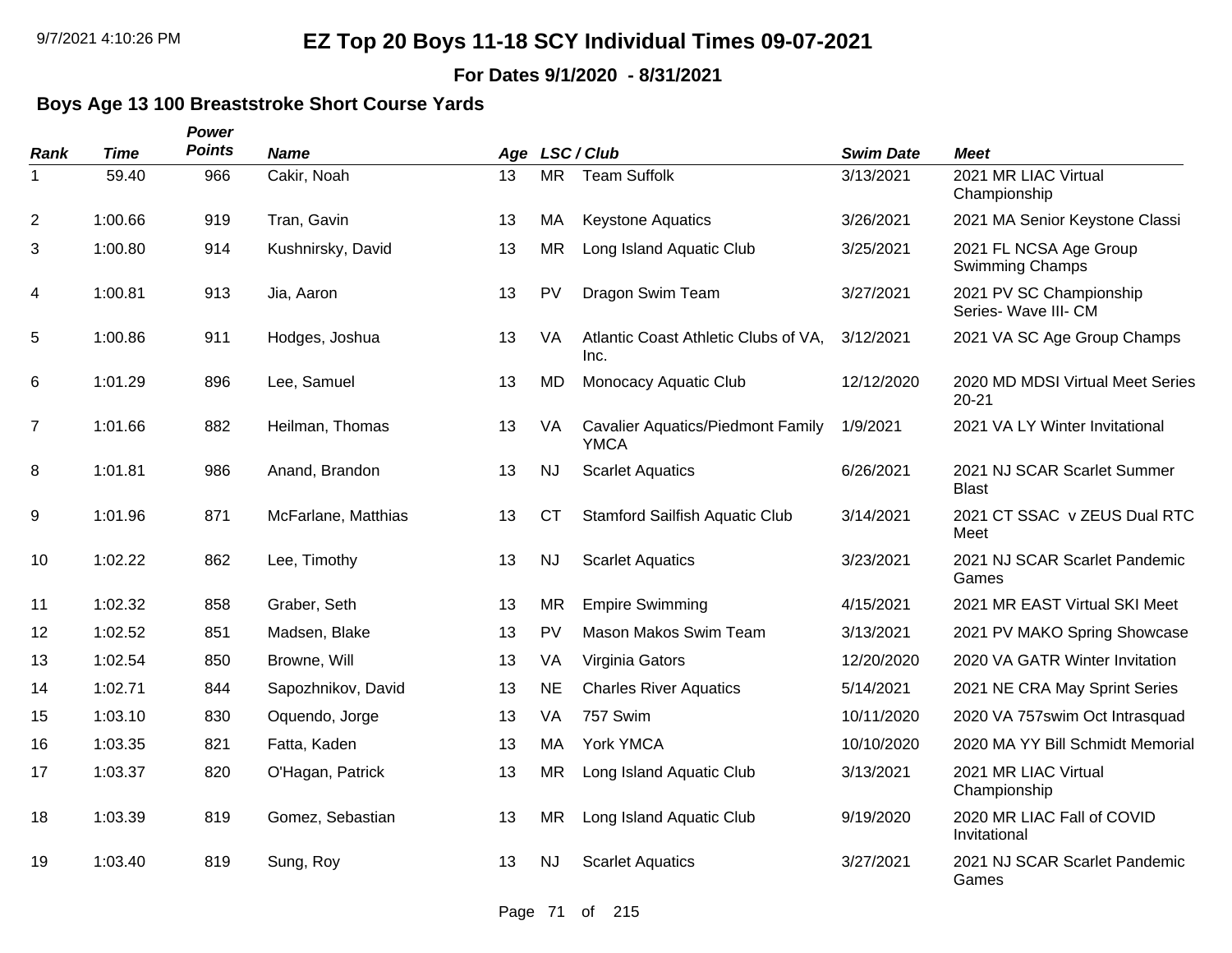|    | 9/7/2021 4:10:26 PM            |     | EZ Top 20 Boys 11-18 SCY Individual Times 09-07-2021 |    |  |                             |            |                                                |  |  |
|----|--------------------------------|-----|------------------------------------------------------|----|--|-----------------------------|------------|------------------------------------------------|--|--|
|    | For Dates 9/1/2020 - 8/31/2021 |     |                                                      |    |  |                             |            |                                                |  |  |
| 20 | 1:03.49                        | 816 | Nus. Ethan                                           | 13 |  | MR Long Island Aquatic Club | 12/12/2020 | 2020 MR LIAC Travel To Nowhere<br>Invitational |  |  |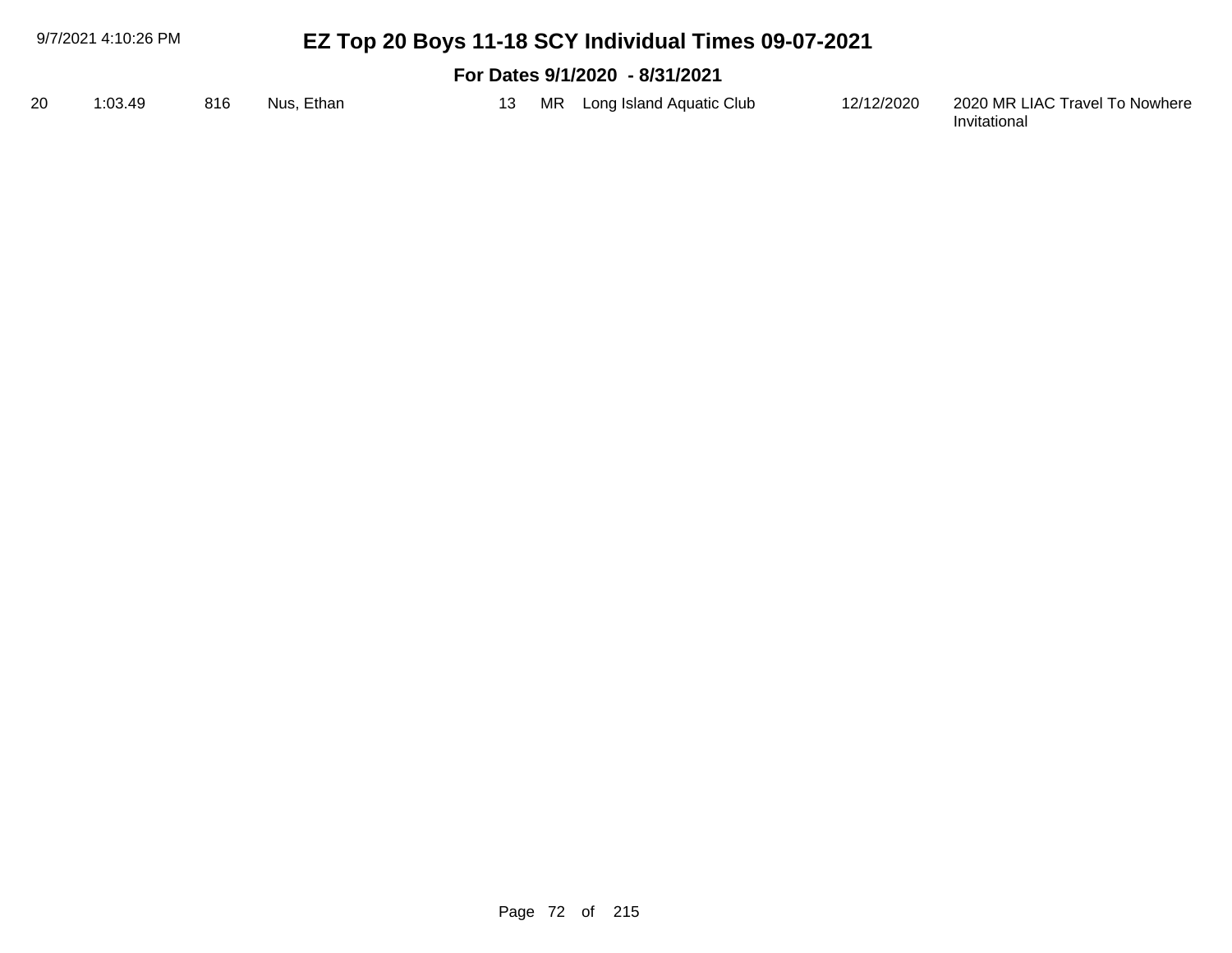#### **For Dates 9/1/2020 - 8/31/2021**

### **Boys Age 13 200 Breaststroke Short Course Yards**

*Power*

| Rank           | <b>Time</b> | <b>Points</b> | <b>Name</b>        | Age    |           | LSC / Club                                              | <b>Swim Date</b> | <b>Meet</b>                                      |
|----------------|-------------|---------------|--------------------|--------|-----------|---------------------------------------------------------|------------------|--------------------------------------------------|
| 1              | 2:06.21     | 991           | Cakir, Noah        | 13     | <b>MR</b> | <b>Team Suffolk</b>                                     | 3/12/2021        | 2021 MR LIAC Virtual<br>Championship             |
| $\overline{2}$ | 2:09.48     | 939           | Tran, Gavin        | 13     | MA        | <b>Keystone Aquatics</b>                                | 3/13/2021        | 2021 MA KA Junior Keystone Cla                   |
| 3              | 2:10.47     | 923           | Seong, Daniel      | 13     | <b>NJ</b> | <b>Wyckoff YMCA</b>                                     | 2/13/2021        | 2021 NJ AP WFY February Blast<br>Open            |
| 4              | 2:10.76     | 918           | Jia, Aaron         | 13     | PV        | Dragon Swim Team                                        | 3/26/2021        | 2021 PV SC Championship<br>Series- Wave III- CM  |
| 5              | 2:11.54     | 906           | Lee, Timothy       | 13     | <b>NJ</b> | <b>Scarlet Aquatics</b>                                 | 3/26/2021        | 2021 NJ SCAR Scarlet Pandemic<br>Games           |
| 6              | 2:12.01     | 899           | Kushnirsky, David  | 13     | <b>MR</b> | Long Island Aquatic Club                                | 3/12/2021        | 2021 MR LIAC Virtual<br>Championship             |
| $\overline{7}$ | 2:13.05     | 882           | Hodges, Joshua     | 13     | VA        | Atlantic Coast Athletic Clubs of VA,<br>Inc.            | 3/11/2021        | 2021 VA SC Age Group Champs                      |
| 8              | 2:14.06     | 867           | Browne, Will       | 13     | VA        | Virginia Gators                                         | 11/15/2020       | 2020 VA Gator Nov Intrasquad M                   |
| 9              | 2:14.40     | 861           | Kidder, Nate       | 13     | MA        | Delaware Swim Team                                      | 11/21/2020       | 2020 MA Fall Sprint Meet                         |
| 10             | 2:14.47     | 860           | Heilman, Thomas    | 13     | VA        | <b>Cavalier Aquatics/Piedmont Family</b><br><b>YMCA</b> | 1/10/2021        | 2021 VA LY Winter Invitational                   |
| 11             | 2:14.79     | 855           | Anand, Brandon     | 13     | <b>NJ</b> | <b>Scarlet Aquatics</b>                                 | 7/25/2021        | 2021 NJ Scarlet Summer Luau                      |
| 12             | 2:15.83     | 839           | O'Hagan, Patrick   | 13     | <b>MR</b> | Long Island Aquatic Club                                | 3/24/2021        | 2021 FL NCSA Age Group<br><b>Swimming Champs</b> |
| 13             | 2:16.20     | 833           | Laufer, Abe        | 13     | PV        | All Star Aquatics                                       | 3/26/2021        | 2021 PV SC Championship<br>Series- Wave III- FC  |
| 14             | 2:16.42     | 830           | Madsen, Blake      | 13     | PV        | Mason Makos Swim Team                                   | 3/12/2021        | 2021 PV MAKO Spring Showcase                     |
| 15             | 2:16.47     | 829           | Fatta, Kaden       | 13     | <b>MA</b> | York YMCA                                               | 11/8/2020        | 2020 MA AP YY Tournament of<br>Champions         |
| 16             | 2:16.67     | 826           | Greenwood, Charlie | 13     | <b>PV</b> | Nation's Capital Swim Club                              | 11/15/2020       | 2020 PV NCAP November Gold<br>Rush               |
| 17             | 2:17.36     | 816           | Robertson, Carter  | 13     | AM        | <b>Team Pittsburgh Elite Aquatics</b>                   | 4/2/2021         | 2021 FL ISCA Elite Showcase<br>Class             |
| 18             | 2:17.46     | 814           | Lockard, Andrew    | 13     | <b>PV</b> | Rockville Montgomery Swim Club                          | 1/30/2021        | 2021 PV IMX Challenge                            |
| 19             | 2:17.57     | 812           | Zhao, Matt         | 13     | <b>MR</b> | Long Island Aquatic Club                                | 12/13/2020       | 2020 MR LIAC Travel To Nowhere                   |
|                |             |               |                    | $\sim$ | $-1$      | $\sim$ $-$                                              |                  |                                                  |

Page 73 of 215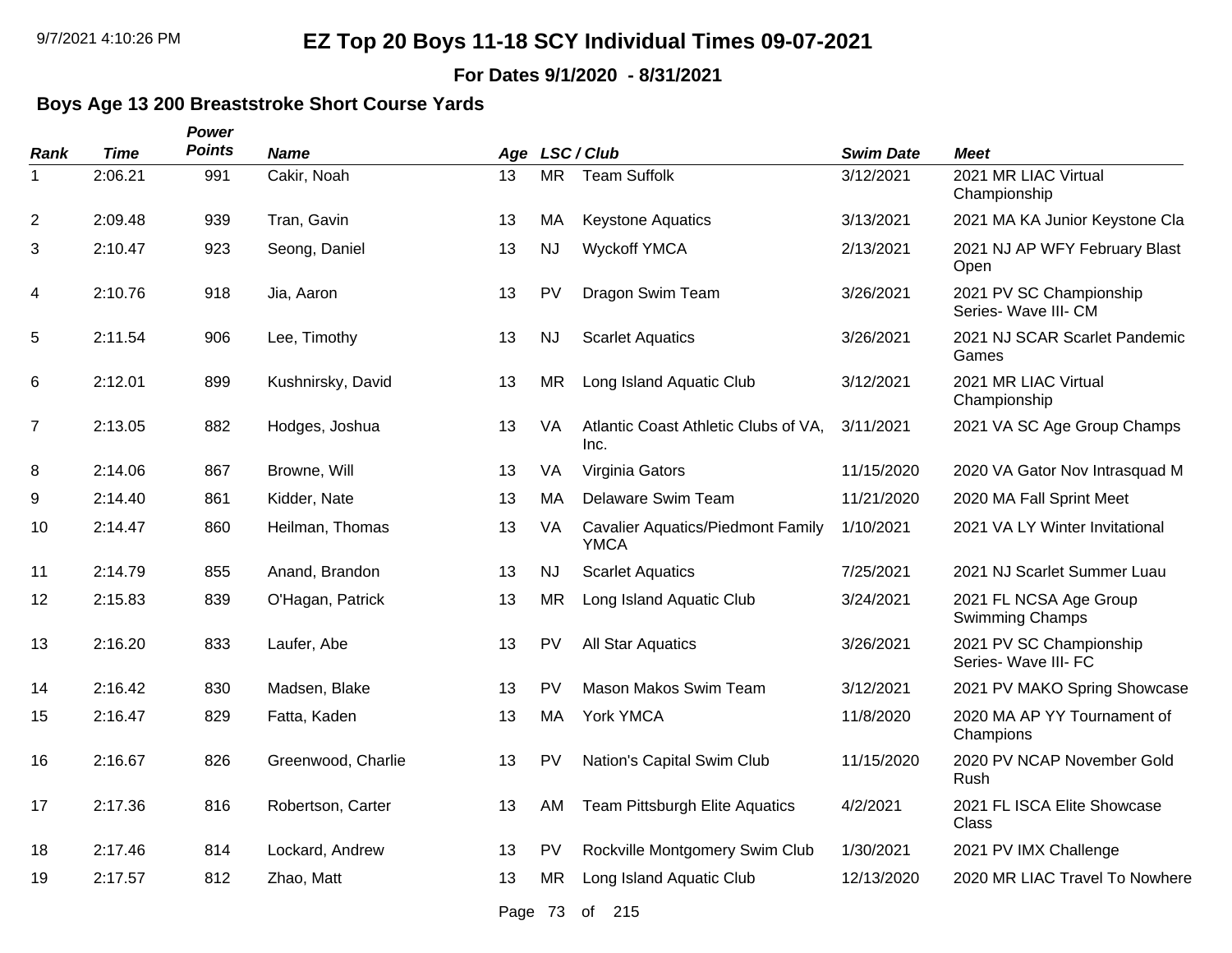#### **For Dates 9/1/2020 - 8/31/2021**

|    |         |     |             |    |                          |            | Invitational                              |
|----|---------|-----|-------------|----|--------------------------|------------|-------------------------------------------|
| 20 | 2:17.67 | 811 | Lee. Samuel | 13 | MD Monocacy Aquatic Club | 12/11/2020 | 2020 MD MDSI Virtual Meet Series<br>20-21 |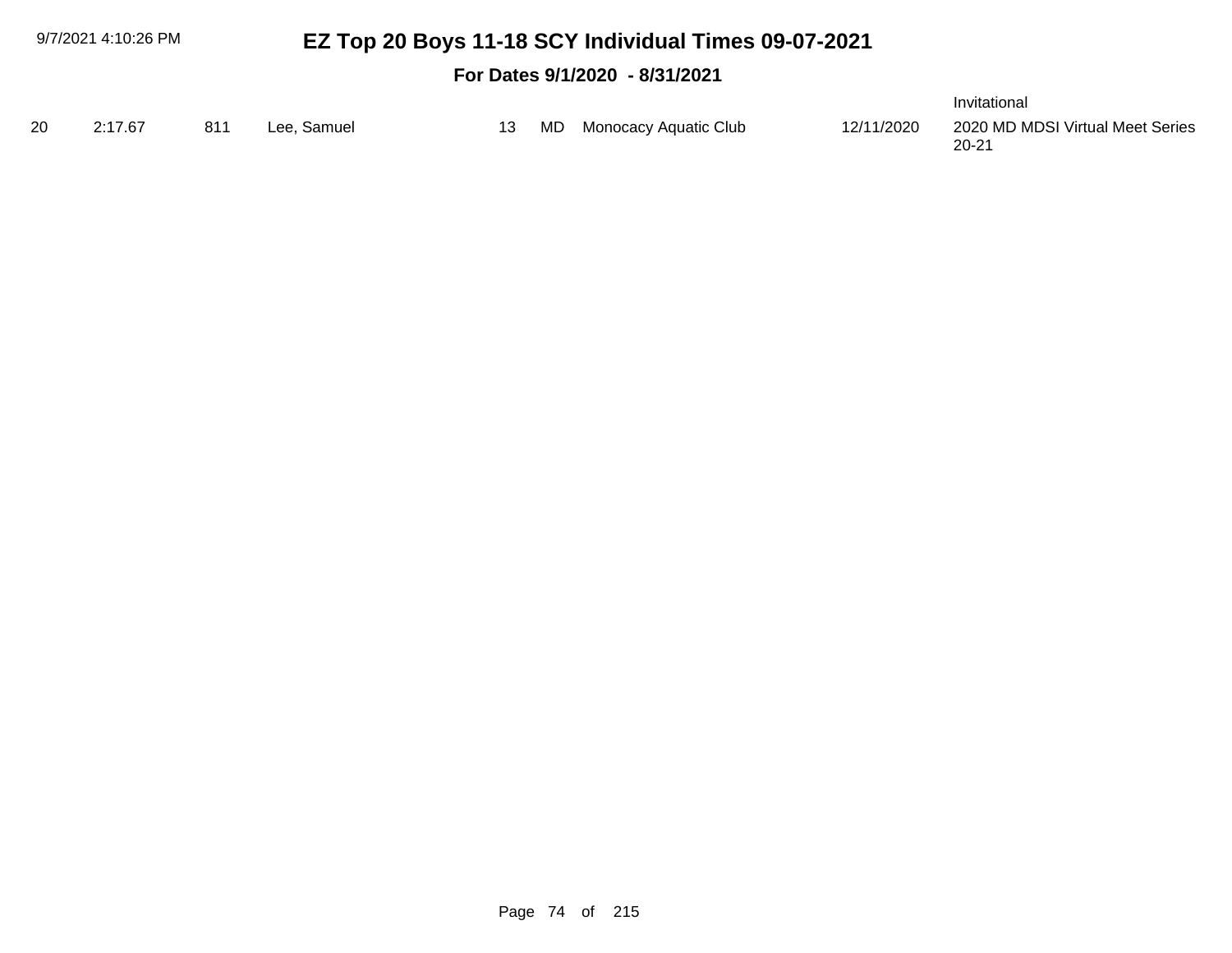**For Dates 9/1/2020 - 8/31/2021**

### **Boys Age 13 100 Butterfly Short Course Yards**

| <b>Rank</b>    | <b>Time</b> | Power<br><b>Points</b> | <b>Name</b>        | Age |           | LSC/Club                                                | <b>Swim Date</b> | <b>Meet</b>                                     |
|----------------|-------------|------------------------|--------------------|-----|-----------|---------------------------------------------------------|------------------|-------------------------------------------------|
| 1              | 48.04       | 1157                   | Heilman, Thomas    | 13  | VA        | <b>Cavalier Aquatics/Piedmont Family</b><br><b>YMCA</b> | 12/5/2020        | 2020 VA CA-Y -LY Dual Meet                      |
| $\overline{2}$ | 53.26       | 913                    | Tishler, Jackson   | 13  | PV        | Nation's Capital Swim Club                              | 12/11/2020       | 2020 VA VSTP Icebreaker Invita                  |
| 3              | 53.45       | 904                    | Cakir, Noah        | 13  | <b>MR</b> | <b>Team Suffolk</b>                                     | 3/14/2021        | 2021 MR LIAC Virtual<br>Championship            |
| 4              | 53.52       | 901                    | Grendysz, Aiden    | 13  | PV        | Occoquan Swimming Inc                                   | 2/22/2021        | 2021 PV DMV Showcase                            |
| 5              | 53.65       | 895                    | Todd, Brayden      | 13  | MA        | <b>Keystone Aquatics</b>                                | 3/14/2021        | 2021 MA KA Junior Keystone Cla                  |
| 6              | 53.66       | 895                    | Browne, Will       | 13  | VA        | Virginia Gators                                         | 11/14/2020       | 2020 VA Gator Nov Intrasquad M                  |
| 7              | 53.72       | 892                    | Sapozhnikov, David | 13  | <b>NE</b> | <b>Charles River Aquatics</b>                           | 5/14/2021        | 2021 NE CRA May Sprint Series                   |
| 8              | 53.75       | 891                    | Campbell, Spencer  | 13  | VA        | Poseidon Swimming Inc                                   | 3/12/2021        | 2021 VA SC Age Group Champs                     |
| 9              | 53.96       | 882                    | Nus, Ethan         | 13  | <b>MR</b> | Long Island Aquatic Club                                | 12/12/2020       | 2020 MR LIAC Travel To Nowhere<br>Invitational  |
| 10             | 54.15       | 873                    | Fleck, Brandon     | 13  | MA        | <b>George School Aquatics</b>                           | 3/28/2021        | 2021 MA Senior Keystone Classi                  |
| 11             | 54.33       | 865                    | Mialkovskyi, Denys | 13  | <b>MR</b> | <b>Asphalt Green Unified Aquatics</b>                   | 5/15/2021        | 2021 CT CPAC May RTC Meet                       |
| 12             | 54.53       | 856                    | Kueh, Michael      | 13  | <b>PV</b> | Rockville Montgomery Swim Club                          | 3/26/2021        | 2021 PV SC Championship<br>Series- Wave III- FC |
| 13             | 54.60       | 853                    | Jensen, Matt       | 13  | PV        | Occoquan Swimming Inc                                   | 11/14/2020       | 2020 PV Fall Frenzy 13&O<br>Invitational        |
| 14             | 54.61       | 853                    | Lee, Timothy       | 13  | <b>NJ</b> | <b>Scarlet Aquatics</b>                                 | 3/25/2021        | 2021 NJ SCAR Scarlet Pandemic<br>Games          |
| 15             | 55.13       | 830                    | Tharrington, Owen  | 13  | <b>CT</b> | <b>ZEUS Swim Team</b>                                   | 11/15/2020       | 2020 CT RYWC Candlewood Lake<br>Open R          |
| 16             | 55.16       | 829                    | Batchelor, Kai     | 13  | <b>NJ</b> | Lakeland Hills YMCA                                     | 4/16/2021        | 2021 NJ LHY 13/Older Champs                     |
| 17             | 55.72       | 805                    | Lingafelt, Sean    | 13  | <b>PV</b> | Occoquan Swimming Inc                                   | 2/22/2021        | 2021 PV DMV Showcase                            |
| 18             | 55.89       | 797                    | Shin, Ethan        | 13  | PV        | The Fish                                                | 3/26/2021        | 2021 PV SC Championship<br>Series- Wave III- CM |
| 18             | 55.89       | 797                    | Lin, Jacob         | 13  | <b>CT</b> | <b>Nutmeg Aquatics</b>                                  | 6/6/2021         | 2021 CT FVYT Green Earth<br>Invitation          |
| 20             | 55.93       | 796                    | Mallory, Hayden    | 13  | MA        | Germantown Academy Aquatic Club 11/21/2020              |                  | 2020 MA GAAC November ABBC                      |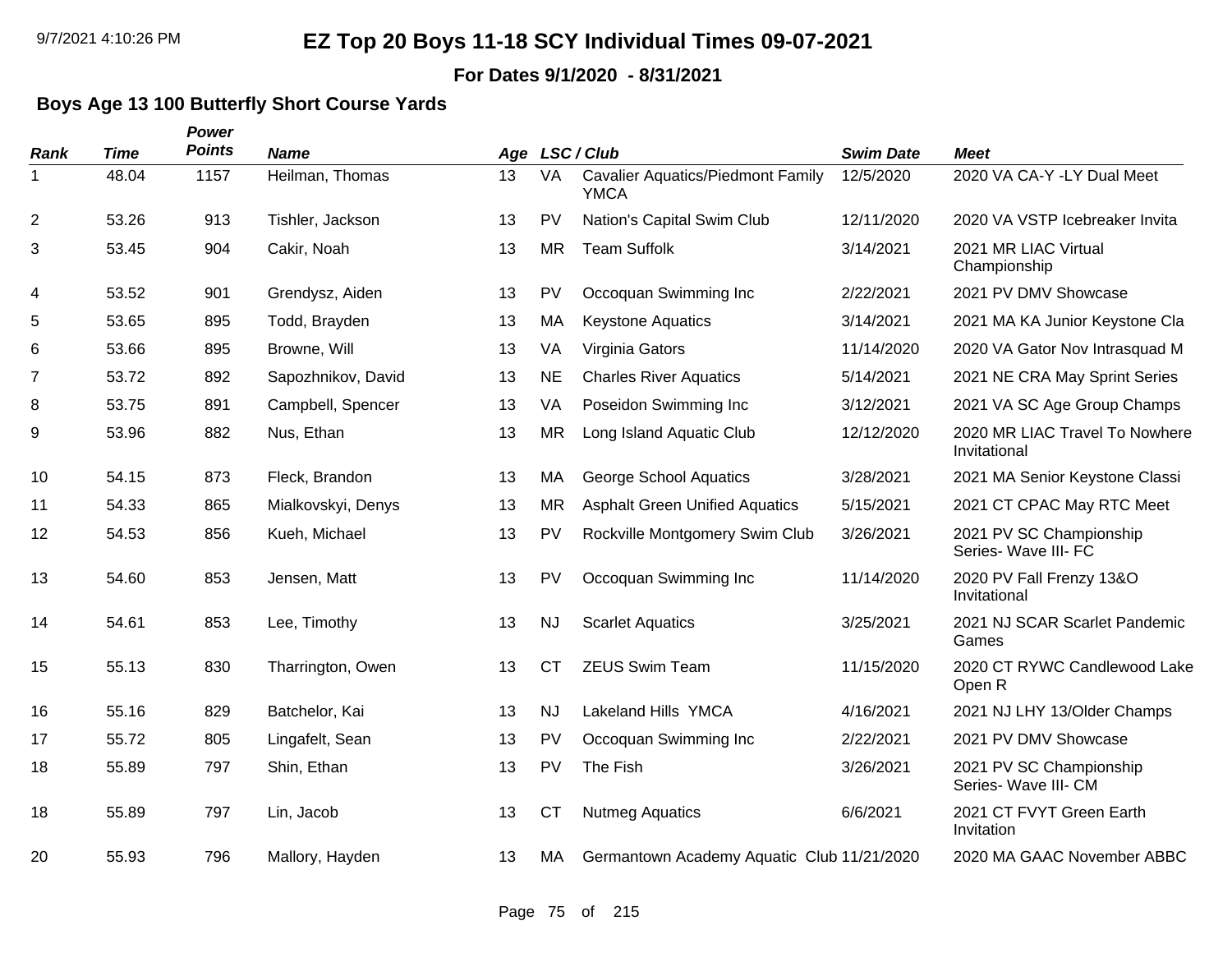| 9/7/2021 4:10:26 PM |       |     |                   |     |     | EZ Top 20 Boys 11-18 SCY Individual Times 09-07-2021 |           |                                        |  |  |  |  |  |
|---------------------|-------|-----|-------------------|-----|-----|------------------------------------------------------|-----------|----------------------------------------|--|--|--|--|--|
|                     |       |     |                   |     |     | For Dates 9/1/2020 - 8/31/2021                       |           |                                        |  |  |  |  |  |
| 20                  | 55.93 | 796 | Barnicle, Kenneth | 13. | NJ. | <b>Greater Somerset County YMCA</b><br>Storm         | 1/31/2021 | 2021 NJ GSCY Snowball Fight<br>13/over |  |  |  |  |  |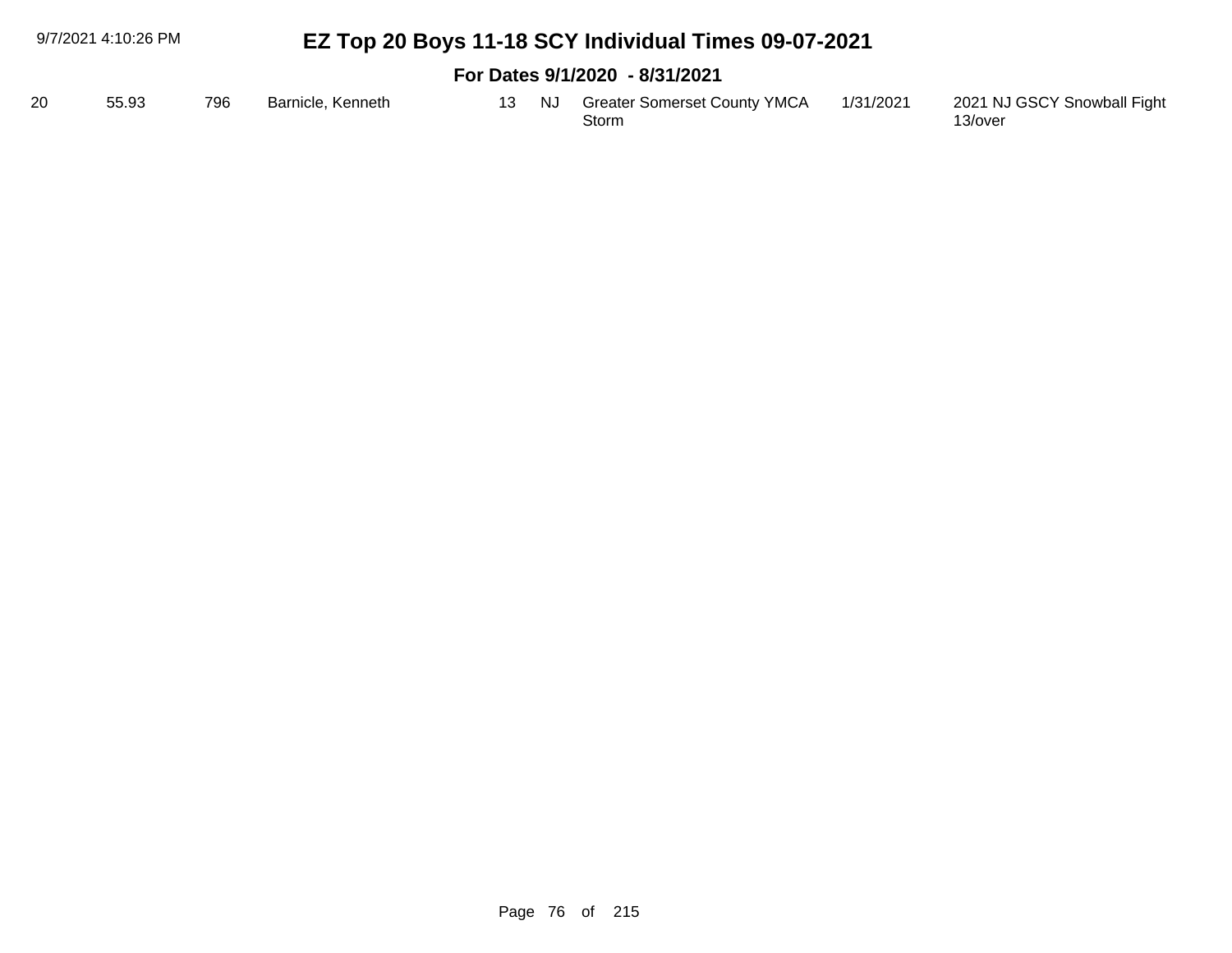**For Dates 9/1/2020 - 8/31/2021**

### **Boys Age 13 200 Butterfly Short Course Yards**

| Rank | <b>Time</b> | Power<br><b>Points</b> | <b>Name</b>               |    |           | Age LSC/Club                                            | <b>Swim Date</b> | <b>Meet</b>                                      |
|------|-------------|------------------------|---------------------------|----|-----------|---------------------------------------------------------|------------------|--------------------------------------------------|
| 1    | 1:47.93     | 1114                   | Heilman, Thomas           | 13 | VA        | <b>Cavalier Aquatics/Piedmont Family</b><br><b>YMCA</b> | 11/15/2020       | 2020 VA Cavalier Aq - ACAC Dua                   |
| 2    | 1:57.04     | 928                    | Campbell, Spencer         | 13 | VA        | Poseidon Swimming Inc                                   | 3/7/2021         | 2021 VA VSI SC Senior Champion                   |
| 3    | 1:57.86     | 912                    | Nus, Ethan                | 13 | <b>MR</b> | Long Island Aquatic Club                                | 12/13/2020       | 2020 MR LIAC Travel To Nowhere<br>Invitational   |
| 4    | 1:57.97     | 910                    | Cakir, Noah               | 13 | <b>MR</b> | <b>Team Suffolk</b>                                     | 3/13/2021        | 2021 MR LIAC Virtual<br>Championship             |
| 5    | 1:58.40     | 901                    | Sapozhnikov, David        | 13 | <b>NE</b> | <b>Charles River Aquatics</b>                           | 1/9/2021         | 2021 NE CRA TYR January Meet                     |
| 6    | 1:58.90     | 892                    | Browne, Will              | 13 | VA        | Virginia Gators                                         | 12/20/2020       | 2020 VA GATR Winter Invitation                   |
| 7    | 1:59.05     | 889                    | Grendysz, Aiden           | 13 | PV        | Occoquan Swimming Inc                                   | 2/21/2021        | 2021 PV DMV Showcase                             |
| 8    | 1:59.33     | 883                    | Todd, Brayden             | 13 | MA        | <b>Keystone Aquatics</b>                                | 3/12/2021        | 2021 MA KA Junior Keystone Cla                   |
| 9    | 1:59.48     | 880                    | Silver, Ethan             | 13 | <b>MR</b> | Long Island Aquatic Club                                | 3/24/2021        | 2021 FL NCSA Age Group<br><b>Swimming Champs</b> |
| 10   | 1:59.65     | 877                    | Jensen, Matt              | 13 | PV        | Occoquan Swimming Inc                                   | 1/30/2021        | 2021 PV IMX Challenge                            |
| 11   | 2:00.15     | 867                    | Knapp, Lucas              | 13 | PV        | Nation's Capital Swim Club                              | 3/28/2021        | 2021 PV SC Championship<br>Series- Wave III- FC  |
| 12   | 2:00.59     | 859                    | Choi, Ryan                | 13 | <b>NJ</b> | <b>Scarlet Aquatics</b>                                 | 6/25/2021        | 2021 NJ SCAR Scarlet Summer<br><b>Blast</b>      |
| 13   | 2:01.12     | 849                    | Kueh, Michael             | 13 | PV        | Rockville Montgomery Swim Club                          | 1/30/2021        | 2021 PV IMX Challenge                            |
| 14   | 2:01.91     | 833                    | Parent, Zach              | 13 | <b>NE</b> | <b>Bluefish Swim Club</b>                               | 3/20/2021        | 2021 NE ABF CL Westfield Inter                   |
| 15   | 2:02.05     | 831                    | Lauterbach, Sidney Or Sid | 13 | MD        | North Baltimore Aquatic Club                            | 1/24/2021        | 2021 MA YY John deBarbadillo I                   |
| 16   | 2:03.42     | 805                    | Green, Sean               | 13 | <b>MR</b> | Long Island Aquatic Club                                | 11/21/2020       | 2020 MR LIAC Thanksgiving<br>Invitational        |
| 17   | 2:03.63     | 801                    | Latourelle, Ben           | 13 | <b>NE</b> | <b>Bluefish Swim Club</b>                               | 3/27/2021        | 2021 NE ABF CL Westfield Inter                   |
| 18   | 2:03.91     | 795                    | Lee, Timothy              | 13 | <b>NJ</b> | <b>Scarlet Aquatics</b>                                 | 1/30/2021        | 2021 NJ SCAR Scarlet Cabin<br>Fever              |
| 19   | 2:04.45     | 785                    | Anderson, Michael         | 13 | VA        | <b>H2okie Aquatics</b>                                  | 3/13/2021        | 2021 VA SC Age Group Champs                      |
| 20   | 2:04.56     | 783                    | Xu, David                 | 13 | <b>NJ</b> | X-Cel Swimming                                          | 3/20/2021        | 2021 NJ XCEL Penultima                           |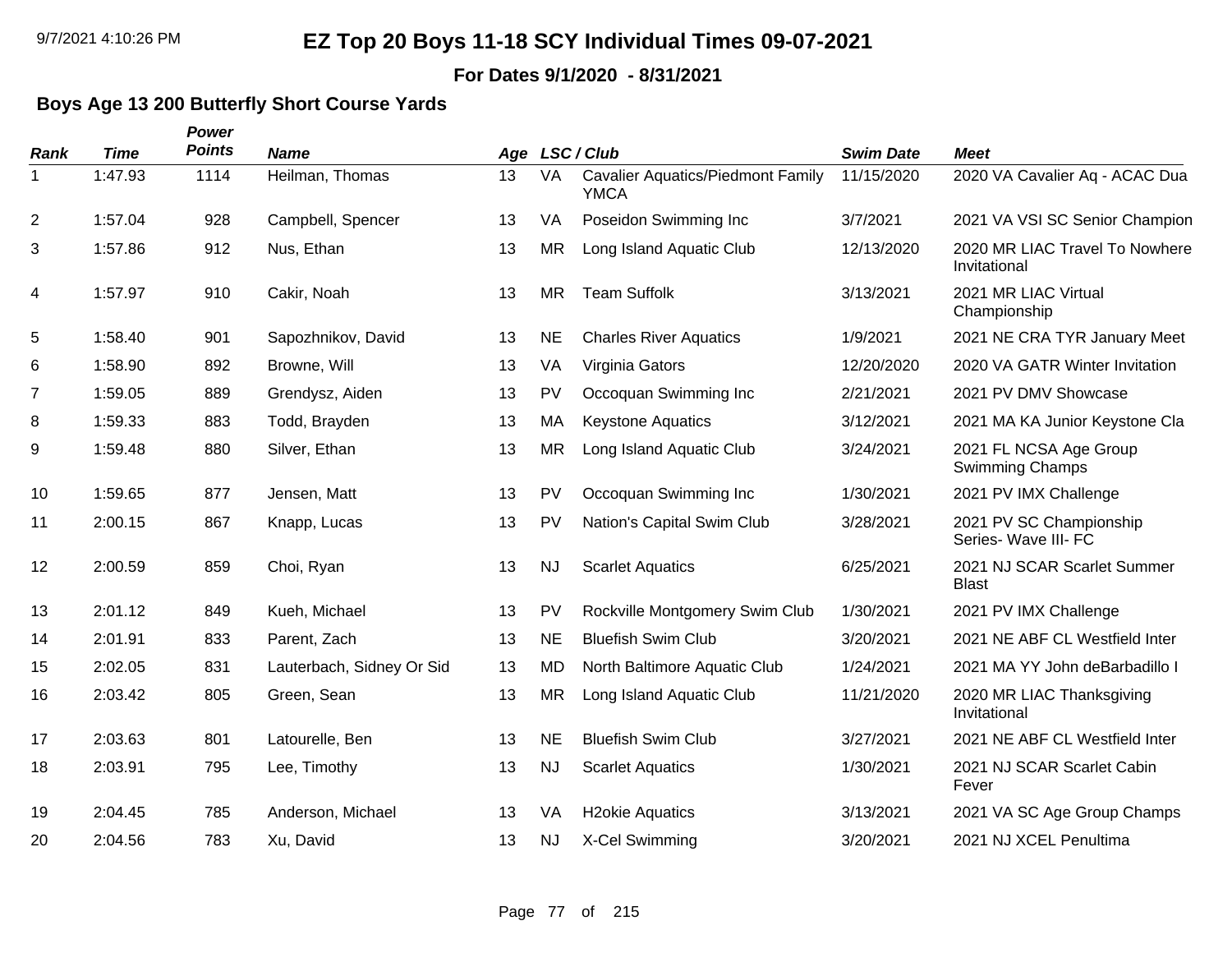**For Dates 9/1/2020 - 8/31/2021**

### **Boys Age 13 200 Individual Medley Short Course Yards**

| <b>Rank</b>    | <b>Time</b> | Power<br><b>Points</b> | <b>Name</b>        |    |           | Age LSC/Club                                            | <b>Swim Date</b> | <b>Meet</b>                                      |
|----------------|-------------|------------------------|--------------------|----|-----------|---------------------------------------------------------|------------------|--------------------------------------------------|
| 1              | 1:52.80     | 1050                   | Heilman, Thomas    | 13 | VA        | <b>Cavalier Aquatics/Piedmont Family</b><br><b>YMCA</b> | 12/5/2020        | 2020 VA CA-Y -LY Dual Meet                       |
| $\overline{2}$ | 1:56.28     | 968                    | Cakir, Noah        | 13 | <b>MR</b> | <b>Team Suffolk</b>                                     | 3/13/2021        | 2021 MR LIAC Virtual<br>Championship             |
| 3              | 1:59.75     | 890                    | Barnicle, Kenneth  | 13 | <b>NJ</b> | <b>Greater Somerset County YMCA</b><br>Storm            | 3/13/2021        | 2021 NJ GSCY 13 Over States                      |
| 4              | 1:59.81     | 889                    | Lee, Timothy       | 13 | <b>NJ</b> | <b>Scarlet Aquatics</b>                                 | 6/27/2021        | 2021 NJ SCAR Scarlet Summer<br><b>Blast</b>      |
| 5              | 1:59.89     | 887                    | Browne, Will       | 13 | VA        | Virginia Gators                                         | 11/14/2020       | 2020 VA Gator Nov Intrasquad M                   |
| 6              | 2:00.02     | 884                    | Jia, Aaron         | 13 | PV        | Dragon Swim Team                                        | 3/28/2021        | 2021 PV SC Championship<br>Series- Wave III- CM  |
| $\overline{7}$ | 2:00.81     | 866                    | Kidder, Nate       | 13 | MA        | Delaware Swim Team                                      | 11/21/2020       | 2020 MA Fall Sprint Meet                         |
| 8              | 2:00.85     | 866                    | Nus, Ethan         | 13 | <b>MR</b> | Long Island Aquatic Club                                | 10/17/2020       | 2020 MR LIAC Chappy's Big Race<br>Invite         |
| 9              | 2:01.54     | 850                    | Tharrington, Owen  | 13 | <b>CT</b> | <b>ZEUS Swim Team</b>                                   | 3/28/2021        | 2021 CT WHAT v ZEUS Dual RTC<br>- Rev            |
| 10             | 2:01.71     | 847                    | Sapozhnikov, David | 13 | <b>NE</b> | <b>Charles River Aquatics</b>                           | 5/15/2021        | 2021 NE CRA May Sprint Series                    |
| 11             | 2:01.73     | 846                    | Green, Sean        | 13 | <b>MR</b> | Long Island Aquatic Club                                | 12/11/2020       | 2020 MR LIAC Travel To Nowhere<br>Invitational   |
| 12             | 2:01.79     | 845                    | O'Hagan, Patrick   | 13 | <b>MR</b> | Long Island Aquatic Club                                | 3/13/2021        | 2021 MR LIAC Virtual<br>Championship             |
| 13             | 2:01.85     | 844                    | Kushnirsky, David  | 13 | <b>MR</b> | Long Island Aquatic Club                                | 3/27/2021        | 2021 FL NCSA Age Group<br><b>Swimming Champs</b> |
| 14             | 2:01.93     | 842                    | Cheng, Johnathon   | 13 | <b>NJ</b> | <b>Wyckoff YMCA</b>                                     | 2/13/2021        | 2021 NJ AP WFY February Blast<br>Open            |
| 15             | 2:01.94     | 842                    | Shinkyo, Kai       | 13 | <b>NE</b> | <b>Gator Swim Club</b>                                  | 6/6/2021         | 2021 NE BGSC June 5-6 Team<br>Spe                |
| 16             | 2:02.07     | 839                    | Silver, Ethan      | 13 | <b>MR</b> | Long Island Aquatic Club                                | 3/27/2021        | 2021 FL NCSA Age Group<br><b>Swimming Champs</b> |
| 17             | 2:02.40     | 832                    | Hodges, Joshua     | 13 | VA        | Atlantic Coast Athletic Clubs of VA,<br>Inc.            | 3/11/2021        | 2021 VA SC Age Group Champs                      |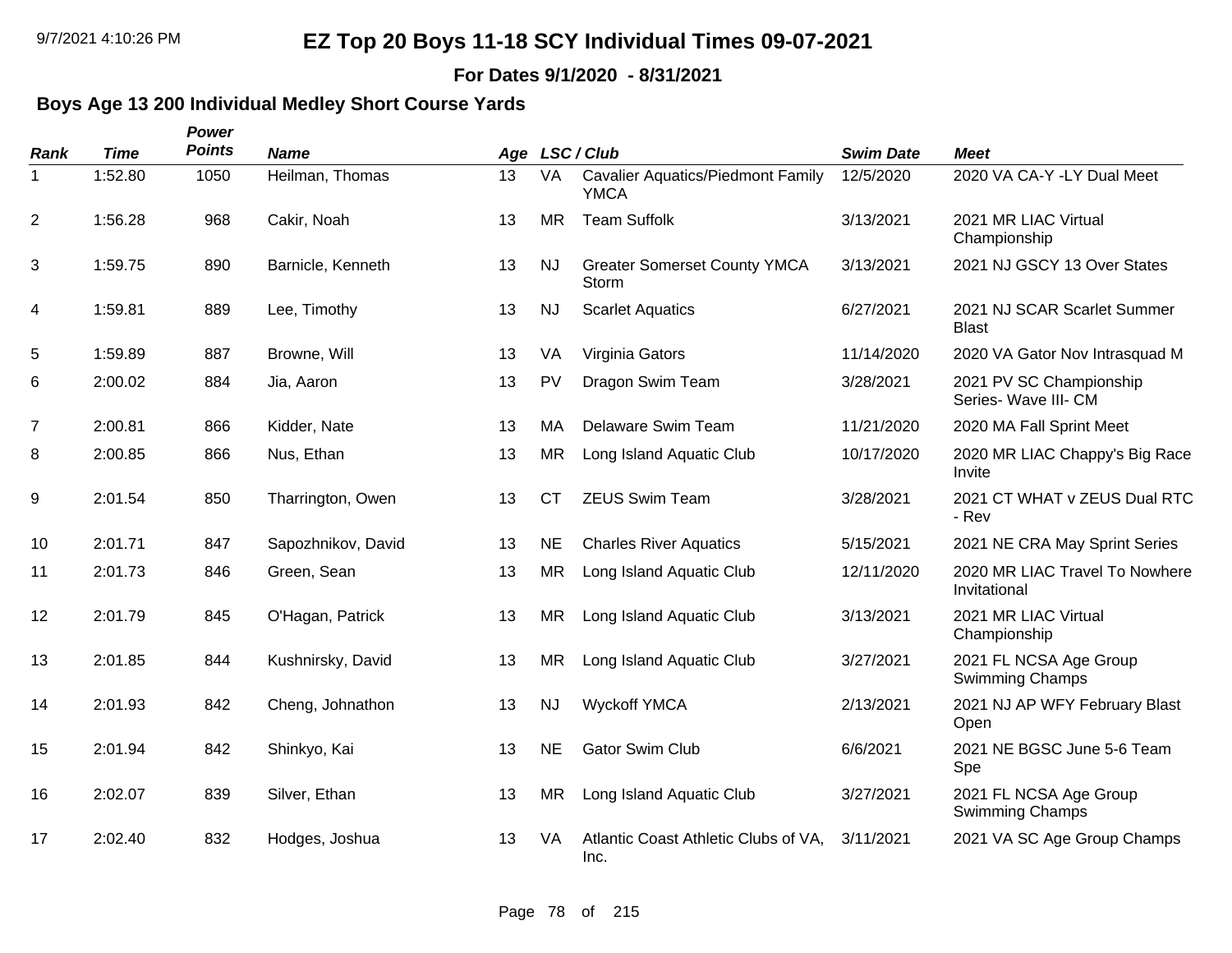|    | 9/7/2021 4:10:26 PM |     | EZ Top 20 Boys 11-18 SCY Individual Times 09-07-2021 |    |     |                                |           |                                |  |  |  |
|----|---------------------|-----|------------------------------------------------------|----|-----|--------------------------------|-----------|--------------------------------|--|--|--|
|    |                     |     |                                                      |    |     | For Dates 9/1/2020 - 8/31/2021 |           |                                |  |  |  |
| 18 | 2:02.69             | 825 | Todd, Brayden                                        | 13 | MA  | <b>Keystone Aquatics</b>       | 3/14/2021 | 2021 MA KA Junior Keystone Cla |  |  |  |
| 19 | 2:02.86             | 822 | Tran, Gavin                                          | 13 | MA. | <b>Keystone Aquatics</b>       | 2/13/2021 | 2021 MA KA Penguin Plunge      |  |  |  |
| 20 | 2:02.91             | 821 | Johnson, Connor                                      | 13 | NJ  | Lakeland Hills YMCA            | 4/18/2021 | 2021 NJ LHY 13/Older Champs    |  |  |  |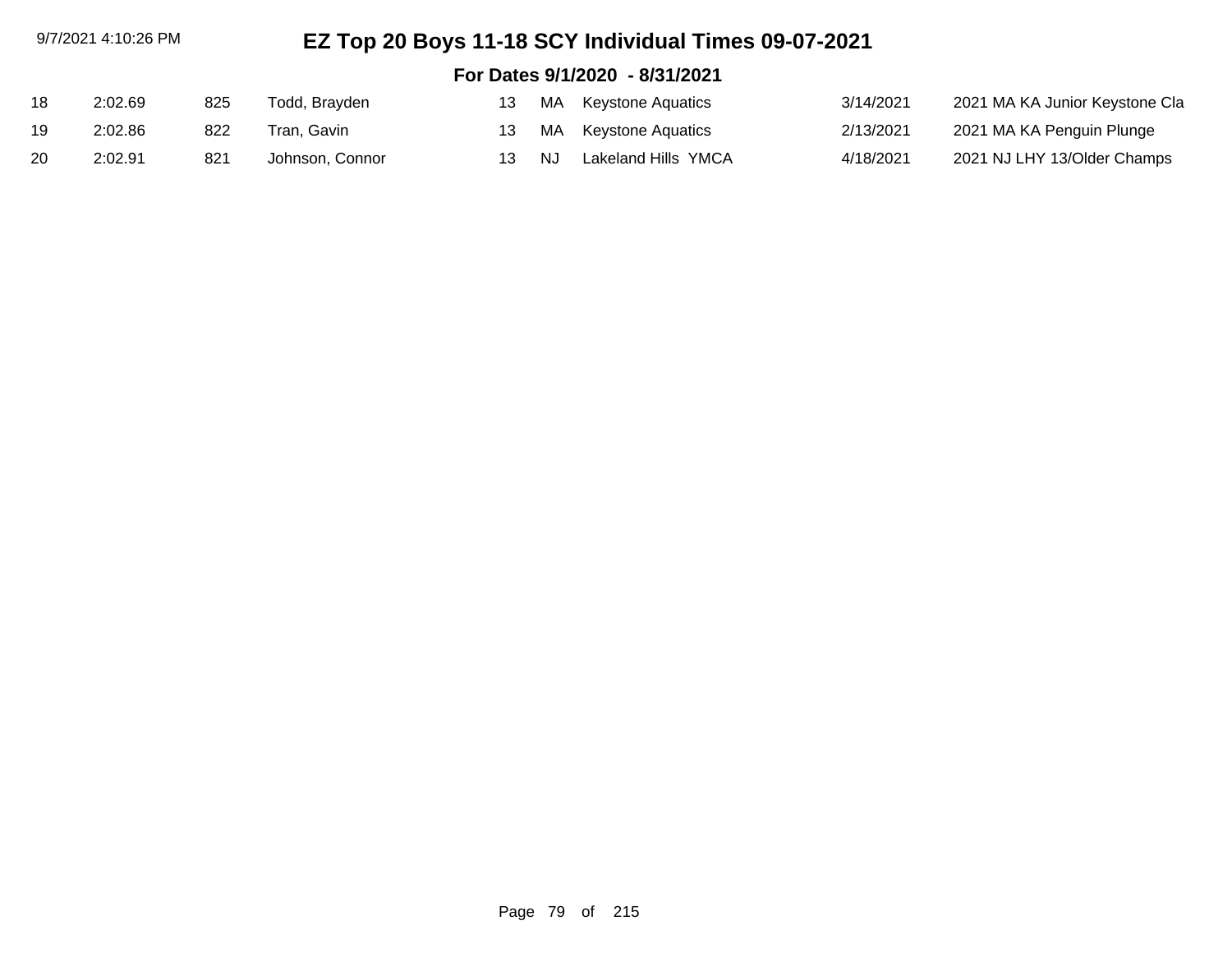**For Dates 9/1/2020 - 8/31/2021**

### **Boys Age 13 400 Individual Medley Short Course Yards**

| <b>Rank</b>    | <b>Time</b> | Power<br><b>Points</b> | <b>Name</b>       |    |           | Age LSC/Club                                            | <b>Swim Date</b> | <b>Meet</b>                                      |
|----------------|-------------|------------------------|-------------------|----|-----------|---------------------------------------------------------|------------------|--------------------------------------------------|
| 1              | 3:58.73     | 1057                   | Heilman, Thomas   | 13 | VA        | <b>Cavalier Aquatics/Piedmont Family</b><br><b>YMCA</b> | 12/4/2020        | 2020 VA CA-Y -LY Dual Meet                       |
| 2              | 4:07.91     | 963                    | Cakir, Noah       | 13 | <b>MR</b> | <b>Team Suffolk</b>                                     | 3/12/2021        | 2021 MR LIAC Virtual<br>Championship             |
| 3              | 4:08.00     | 962                    | Green, Sean       | 13 | <b>MR</b> | Long Island Aquatic Club                                | 3/12/2021        | 2021 MR LIAC Virtual<br>Championship             |
| 4              | 4:08.17     | 961                    | Barnicle, Kenneth | 13 | <b>NJ</b> | <b>Greater Somerset County YMCA</b><br>Storm            | 4/9/2021         | 2021 MA AP YMCA Swimming<br>Festi                |
| 5              | 4:12.56     | 917                    | Lee, Timothy      | 13 | <b>NJ</b> | <b>Scarlet Aquatics</b>                                 | 6/25/2021        | 2021 NJ SCAR Scarlet Summer<br><b>Blast</b>      |
| 6              | 4:17.49     | 869                    | Nus, Ethan        | 13 | <b>MR</b> | Long Island Aquatic Club                                | 11/20/2020       | 2020 MR LIAC Thanksgiving<br>Invitational        |
| $\overline{7}$ | 4:17.72     | 867                    | O'Hagan, Patrick  | 13 | <b>MR</b> | Long Island Aquatic Club                                | 3/26/2021        | 2021 FL NCSA Age Group<br><b>Swimming Champs</b> |
| 8              | 4:17.86     | 866                    | Tishler, Jackson  | 13 | PV        | Nation's Capital Swim Club                              | 12/11/2020       | 2020 VA VSTP Icebreaker Invita                   |
| 9              | 4:18.81     | 856                    | Shinkyo, Kai      | 13 | <b>NE</b> | <b>Gator Swim Club</b>                                  | 5/14/2021        | 2021 NE BGSC CL Meet                             |
| 10             | 4:19.02     | 854                    | Fleck, Brandon    | 13 | МA        | George School Aquatics                                  | 3/12/2021        | 2021 MA KA Junior Keystone Cla                   |
| 11             | 4:19.85     | 846                    | Browne, Will      | 13 | VA        | Virginia Gators                                         | 11/15/2020       | 2020 VA Gator Nov Intrasquad M                   |
| 12             | 4:19.92     | 846                    | Jia, Aaron        | 13 | PV        | Dragon Swim Team                                        | 3/26/2021        | 2021 PV SC Championship<br>Series- Wave III- CM  |
| 13             | 4:19.96     | 845                    | Silver, Ethan     | 13 | <b>MR</b> | Long Island Aquatic Club                                | 3/26/2021        | 2021 FL NCSA Age Group<br>Swimming Champs        |
| 14             | 4:20.23     | 843                    | Parent, Alex      | 13 | <b>NE</b> | <b>Bluefish Swim Club</b>                               | 3/20/2021        | 2021 NE ABF CL Westfield Inter                   |
| 15             | 4:20.37     | 841                    | Campbell, Spencer | 13 | VA        | Poseidon Swimming Inc                                   | 4/3/2021         | 2021 FL ISCA Elite Showcase<br>Class             |
| 16             | 4:20.94     | 836                    | Szobota, Nathan   | 13 | VA        | NOVA of Virginia Aquatics, Inc.                         | 3/12/2021        | 2021 VA SC Age Group Champs                      |
| 17             | 4:21.08     | 835                    | Parent, Zach      | 13 | <b>NE</b> | <b>Bluefish Swim Club</b>                               | 4/9/2021         | 2021 FL GAIN Invitational                        |
| 18             | 4:22.60     | 820                    | Kushnirsky, David | 13 | <b>MR</b> | Long Island Aquatic Club                                | 3/26/2021        | 2021 FL NCSA Age Group<br><b>Swimming Champs</b> |
| 19             | 4:22.69     | 819                    | Jensen, Matt      | 13 | PV        | Occoquan Swimming Inc                                   | 1/29/2021        | 2021 PV IMX Challenge                            |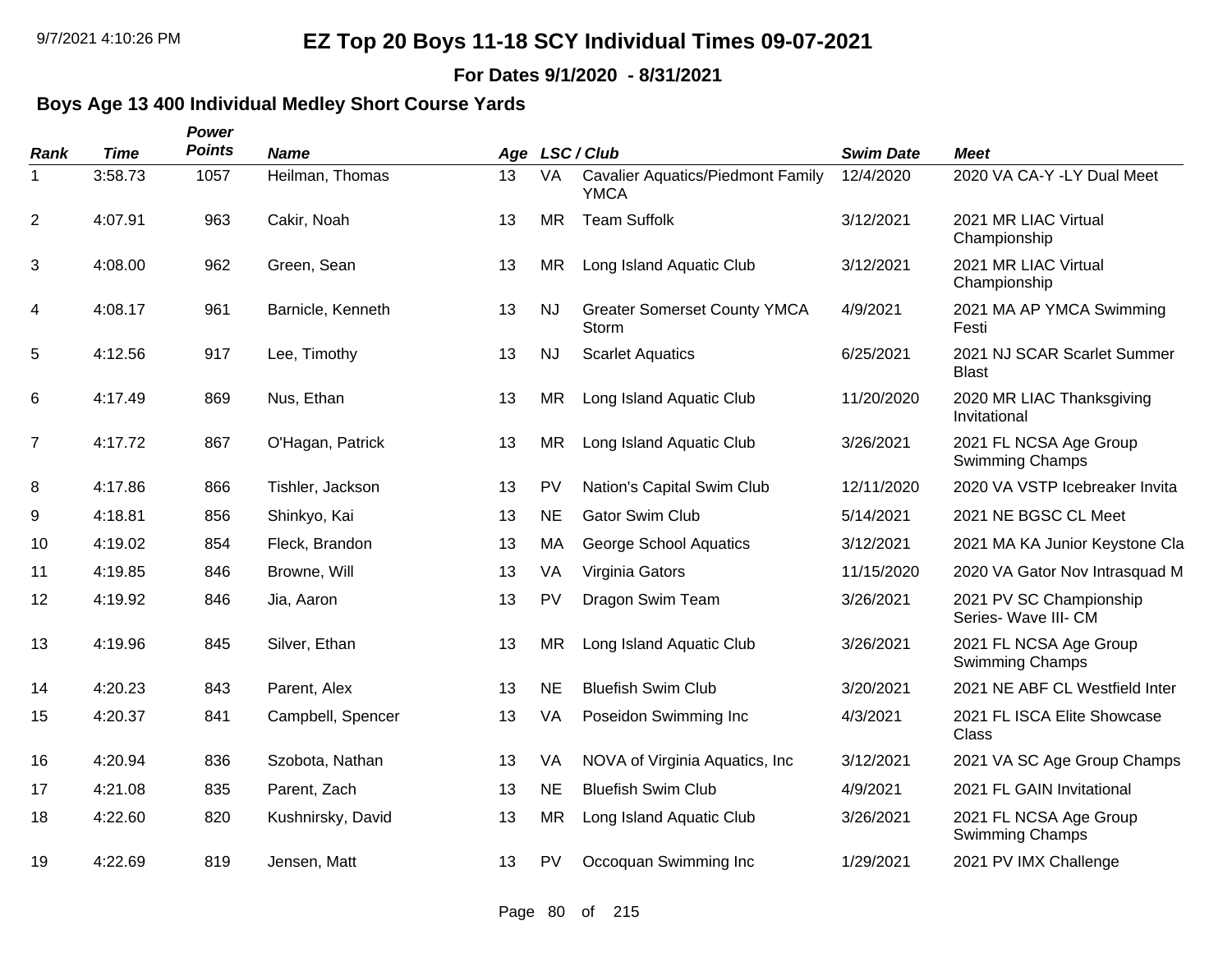|    | 9/7/2021 4:10:26 PM            |     |             |     |  | EZ Top 20 Boys 11-18 SCY Individual Times 09-07-2021 |           |                                |  |  |
|----|--------------------------------|-----|-------------|-----|--|------------------------------------------------------|-----------|--------------------------------|--|--|
|    | For Dates 9/1/2020 - 8/31/2021 |     |             |     |  |                                                      |           |                                |  |  |
| 20 | 4:23.49                        | 812 | Tran. Gavin | 13. |  | MA Keystone Aquatics                                 | 3/12/2021 | 2021 MA KA Junior Keystone Cla |  |  |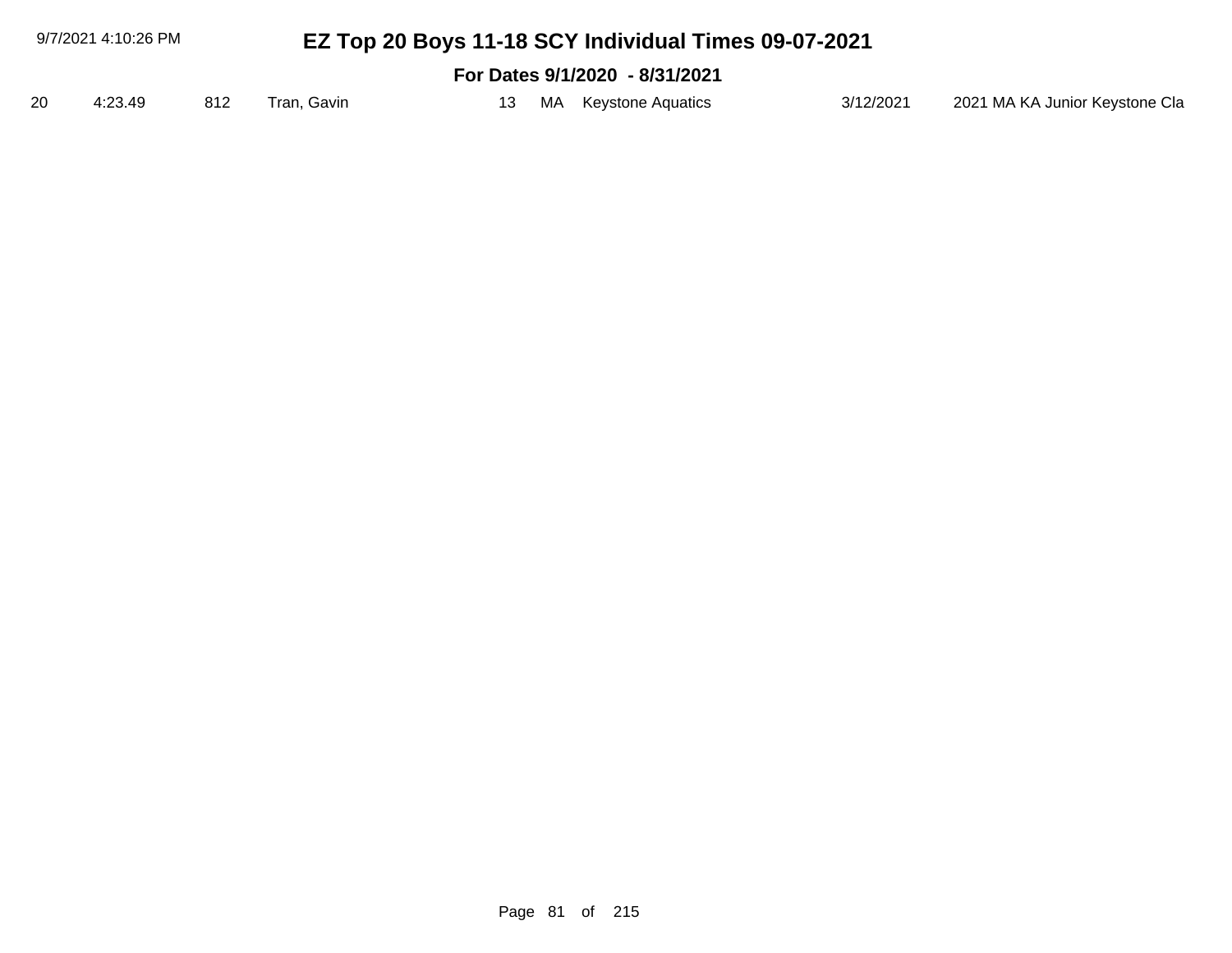**For Dates 9/1/2020 - 8/31/2021**

### **Boys Age 14 50 Freestyle Short Course Yards**

| <b>Rank</b>    | <b>Time</b> | Power<br><b>Points</b> | <b>Name</b>          |    |           | Age LSC/Club                                            | <b>Swim Date</b> | <b>Meet</b>                                      |
|----------------|-------------|------------------------|----------------------|----|-----------|---------------------------------------------------------|------------------|--------------------------------------------------|
| 1              | 20.17       | 1006                   | Heilman, Thomas      | 14 | VA        | <b>Cavalier Aquatics/Piedmont Family</b><br><b>YMCA</b> | 4/10/2021        | 2021 MA AP YMCA Swimming<br>Festi                |
| 2              | 20.37       | 987                    | Diehl, Daniel        | 14 | <b>MD</b> | Unattached                                              | 10/25/2020       | 2020 MA AP YY YSCAP week 3                       |
| 3              | 20.57       | 968                    | Papanikolaou, Marcus | 14 | MA        | Unattached                                              | 3/14/2021        | 2021 MA OB PIAA Boys 3A<br>Swimmi                |
| 4              | 21.01       | 925                    | Bermudez, Simon      | 14 | <b>PV</b> | Nation's Capital Swim Club                              | 12/3/2020        | 2020 PV 18&U Winter<br>Championships             |
| 5              | 21.20       | 907                    | Kennedy, Jake        | 14 | MA        | Unattached                                              | 2/27/2021        | 2021 MA OB District I AAA Boys                   |
| 6              | 21.65       | 865                    | Eckerstrom, Gunnar   | 14 | <b>NJ</b> | YMCA of Greater Monmouth County 4/8/2021                |                  | 2021 MA AP YMCA Swimming<br>Festi                |
| $\overline{7}$ | 21.68       | 862                    | Oppenheim, Nate      | 14 | <b>CT</b> | <b>Ridgefield Aquatic Club</b>                          | 11/13/2020       | 2020 CT RYWC Candlewood Lake<br>Open R           |
| 8              | 21.90       | 841                    | Elmore, Lance        | 14 | VA        | Atlantic Coast Athletic Clubs of VA,<br>Inc.            | 3/11/2021        | 2021 VA SC Age Group Champs                      |
| 9              | 21.92       | 839                    | Tishler, Jackson     | 14 | PV        | Nation's Capital Swim Club                              | 3/28/2021        | 2021 PV SC Championship<br>Series- Wave III- CM  |
| 10             | 21.93 r     | 838                    | Graham, Rian         | 14 | PV        | <b>Machine Aquatics</b>                                 | 3/26/2021        | 2021 FL NCSA Age Group<br><b>Swimming Champs</b> |
| 11             | 21.98       | 834                    | Poplawski, Richard   | 14 | <b>NJ</b> | <b>Scarlet Aquatics</b>                                 | 1/30/2021        | 2021 NJ SCAR Scarlet Cabin<br>Fever              |
| 11             | 21.98       | 834                    | Estep, Derek         | 14 | MA        | <b>Keystone Aquatics</b>                                | 3/28/2021        | 2021 MA Senior Keystone Classi                   |
| 11             | 21.98       | 834                    | Fournier, lan        | 14 | ME        | Kennebec Valley YMCA                                    | 4/2/2021         | 2021 ME LRSC YMCA State<br>Champs - approved     |
| 14             | 21.99       | 833                    | Czartoryjski, Damian | 14 | <b>CT</b> | Cheshire Y Sea Dog Swim Club                            | 3/26/2021        | 2021 CT CDOG WYW Dual RTC<br>Meet                |
| 15             | 22.00       | 832                    | Puzon, Patrick       | 14 | VA        | SwimRVA                                                 | 3/25/2021        | 2021 FL ISCA International Senior<br>Meet        |
| 16             | 22.06       | 826                    | Cheng, Derek         | 14 | <b>NJ</b> | Life Time Metro                                         | 5/14/2021        | 2021 NJ Life Time Coldwater Kick-<br>Off         |
| 16             | 22.06       | 826                    | Hollinger, Jace      | 14 | VA        | SwimRVA                                                 | 11/20/2020       | 2020 VA SRVA Intrasquad FINALE                   |
| 16             | 22.06       | 826                    | Johnson, Jacob       | 14 | MA        | Suburban Seahawks Club                                  | 4/23/2021        | 2021 MA Swimming Senior SC<br>Cha                |

Page 82 of 215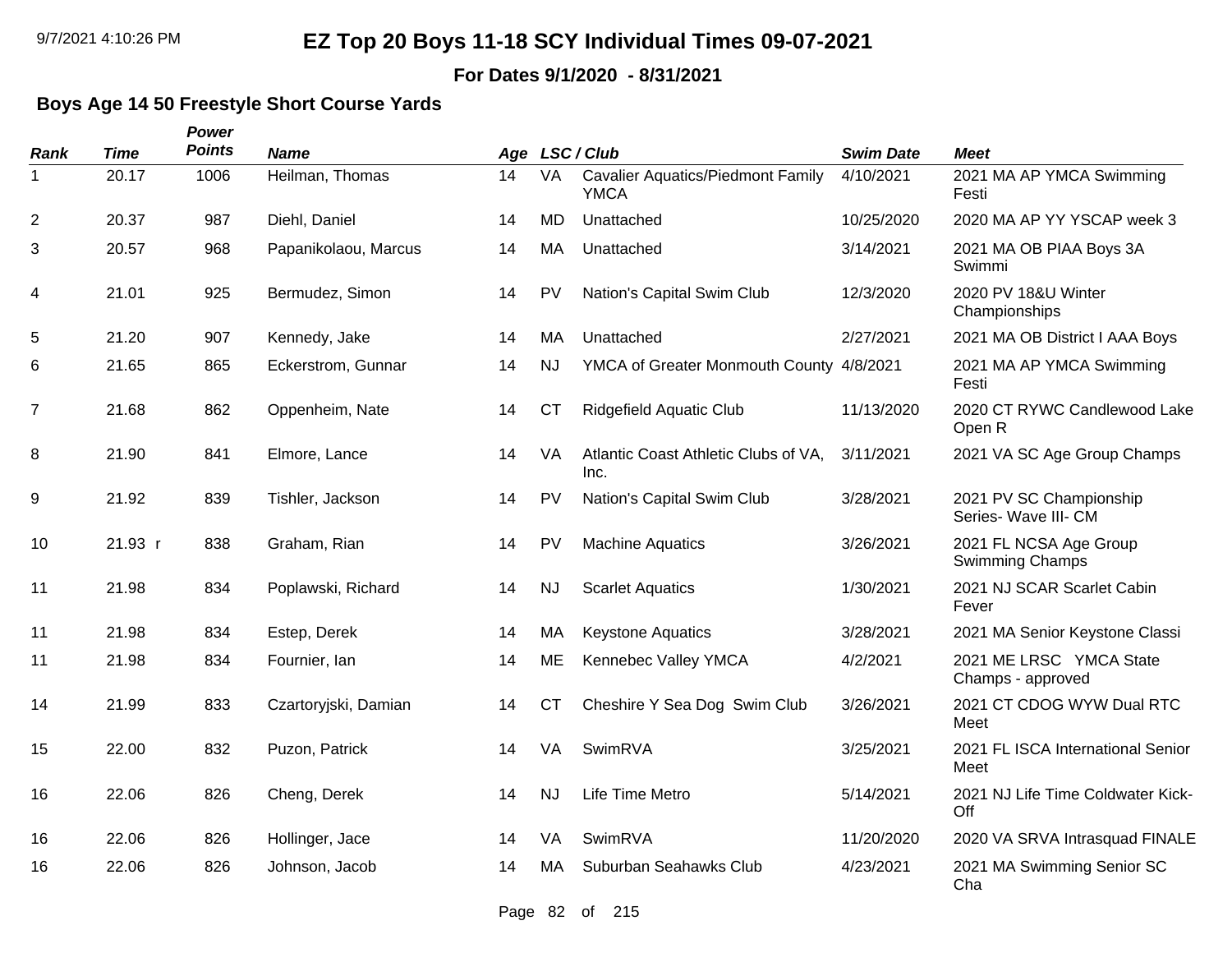| 9/7/2021 4:10:26 PM            |       |     |                |    | EZ Top 20 Boys 11-18 SCY Individual Times 09-07-2021 |                          |           |                                                |  |  |  |
|--------------------------------|-------|-----|----------------|----|------------------------------------------------------|--------------------------|-----------|------------------------------------------------|--|--|--|
| For Dates 9/1/2020 - 8/31/2021 |       |     |                |    |                                                      |                          |           |                                                |  |  |  |
| 19                             | 22.07 | 825 | Stevens, Aaron | 14 | MA                                                   | Western YMCA Wahoos      | 4/10/2021 | 2021 MA AP YMCA Swimming<br>Festi              |  |  |  |
| 20                             | 22.11 | 822 | Jiang, Kevin   | 14 | MR.                                                  | Westchester Aquatic Club | 1/31/2021 | 2021 MR WEST Winter Quack<br>Splash Time Trial |  |  |  |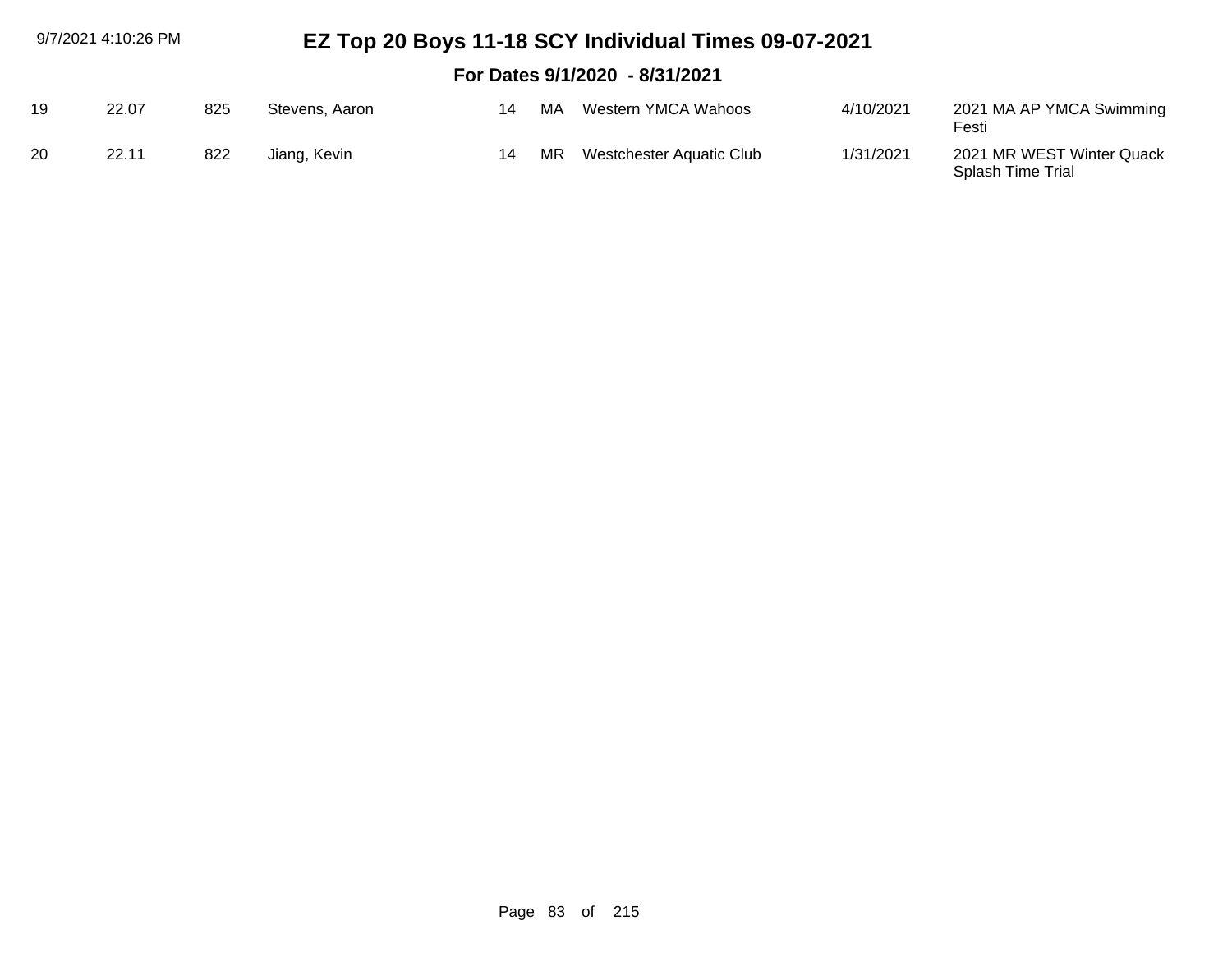#### **For Dates 9/1/2020 - 8/31/2021**

### **Boys Age 14 100 Freestyle Short Course Yards**

| Rank           | Time    | Power<br><b>Points</b> | <b>Name</b>          | Age |           | LSC / Club                                              | <b>Swim Date</b> | <b>Meet</b>                                      |
|----------------|---------|------------------------|----------------------|-----|-----------|---------------------------------------------------------|------------------|--------------------------------------------------|
| 1              | 44.00   | 1037                   | Diehl, Daniel        | 14  | <b>MD</b> | Unattached                                              | 10/17/2020       | 2020 MA KA Fall Closed Invite                    |
| $\overline{2}$ | 44.72 r | 998                    | Heilman, Thomas      | 14  | VA        | <b>Cavalier Aquatics/Piedmont Family</b><br><b>YMCA</b> | 4/11/2021        | 2021 MA AP YMCA Swimming<br>Festi                |
| 3              | 45.64   | 949                    | Papanikolaou, Marcus | 14  | MA        | Unattached                                              | 3/27/2021        | 2021 MA Senior Keystone Classi                   |
| 4              | 46.42   | 908                    | Bermudez, Simon      | 14  | PV        | Nation's Capital Swim Club                              | 1/23/2021        | 2021 PV January Classic                          |
| 5              | 46.61   | 898                    | Czartoryjski, Damian | 14  | <b>CT</b> | Cheshire Y Sea Dog Swim Club                            | 3/28/2021        | 2021 CT CDOG WYW Dual RTC<br>Meet                |
| 6              | 46.85   | 886                    | Oppenheim, Nate      | 14  | <b>CT</b> | <b>Ridgefield Aquatic Club</b>                          | 11/15/2020       | 2020 CT RYWC Candlewood Lake<br>Open R           |
| $\overline{7}$ | 46.98   | 879                    | Estep, Derek         | 14  | MA        | <b>Keystone Aquatics</b>                                | 3/27/2021        | 2021 MA Senior Keystone Classi                   |
| 8              | 47.29   | 864                    | Haley, Jack          | 14  | <b>CT</b> | Chelsea Piers Aquatic Club                              | 5/14/2021        | 2021 CT CPAC May RTC Meet                        |
| 9              | 47.46   | 855                    | Lambert, Eric        | 14  | VA        | NOVA of Virginia Aquatics, Inc                          | 3/24/2021        | 2021 FL NCSA Age Group<br>Swimming Champs        |
| 10             | 47.52   | 852                    | Hwang, Ryan          | 14  | <b>MR</b> | <b>Team Suffolk</b>                                     | 3/12/2021        | 2021 MR LIAC Virtual<br>Championship             |
| 11             | 47.67   | 844                    | Koh, Anthony         | 14  | MA        | Unattached                                              | 2/28/2021        | 2021 MA OB PIAA District 12 AA                   |
| 12             | 47.73   | 841                    | Gurri, Nicco         | 14  | <b>MD</b> | Annapolis Swim Club                                     | 4/2/2021         | 2021 FL ISCA Elite Showcase<br>Class             |
| 13             | 47.86 r | 835                    | Graham, Rian         | 14  | <b>PV</b> | <b>Machine Aquatics</b>                                 | 3/25/2021        | 2021 FL NCSA Age Group<br><b>Swimming Champs</b> |
| 14             | 47.97   | 829                    | Wang, Jake           | 14  | МA        | Suburban Seahawks Club                                  | 2/14/2021        | 2021 MA SSC Blue and Gold Vale                   |
| 15             | 47.99   | 828                    | Tishler, Jackson     | 14  | PV        | Nation's Capital Swim Club                              | 3/27/2021        | 2021 PV SC Championship<br>Series- Wave III- CM  |
| 16             | 48.01 r | 827                    | Kennedy, Jake        | 14  | MA        | <b>Ridley Area YMCA Stingrays</b>                       | 4/11/2021        | 2021 MA AP YMCA Swimming<br>Festi                |
| 17             | 48.05   | 825                    | Dunkel, Nolan        | 14  | <b>PV</b> | Arlington Aquatic Club                                  | 11/14/2020       | 2020 PV NCAP November Gold<br>Rush               |
| 18             | 48.17   | 819                    | McEnaney, Anderson   | 14  | <b>NE</b> | Edge Swim Club                                          | 5/22/2021        | 2021 NE UVAC Vermont Invite Ma                   |
| 19             | 48.19   | 818                    | Browne, Will         | 14  | VA        | Virginia Gators                                         | 3/14/2021        | 2021 VA SC Age Group Champs                      |
| 20             | 48.20   | 817                    | Wang, Kyle           | 14  | PV        | <b>All Star Aquatics</b>                                | 3/27/2021        | 2021 PV SC Championship                          |

Page 84 of 215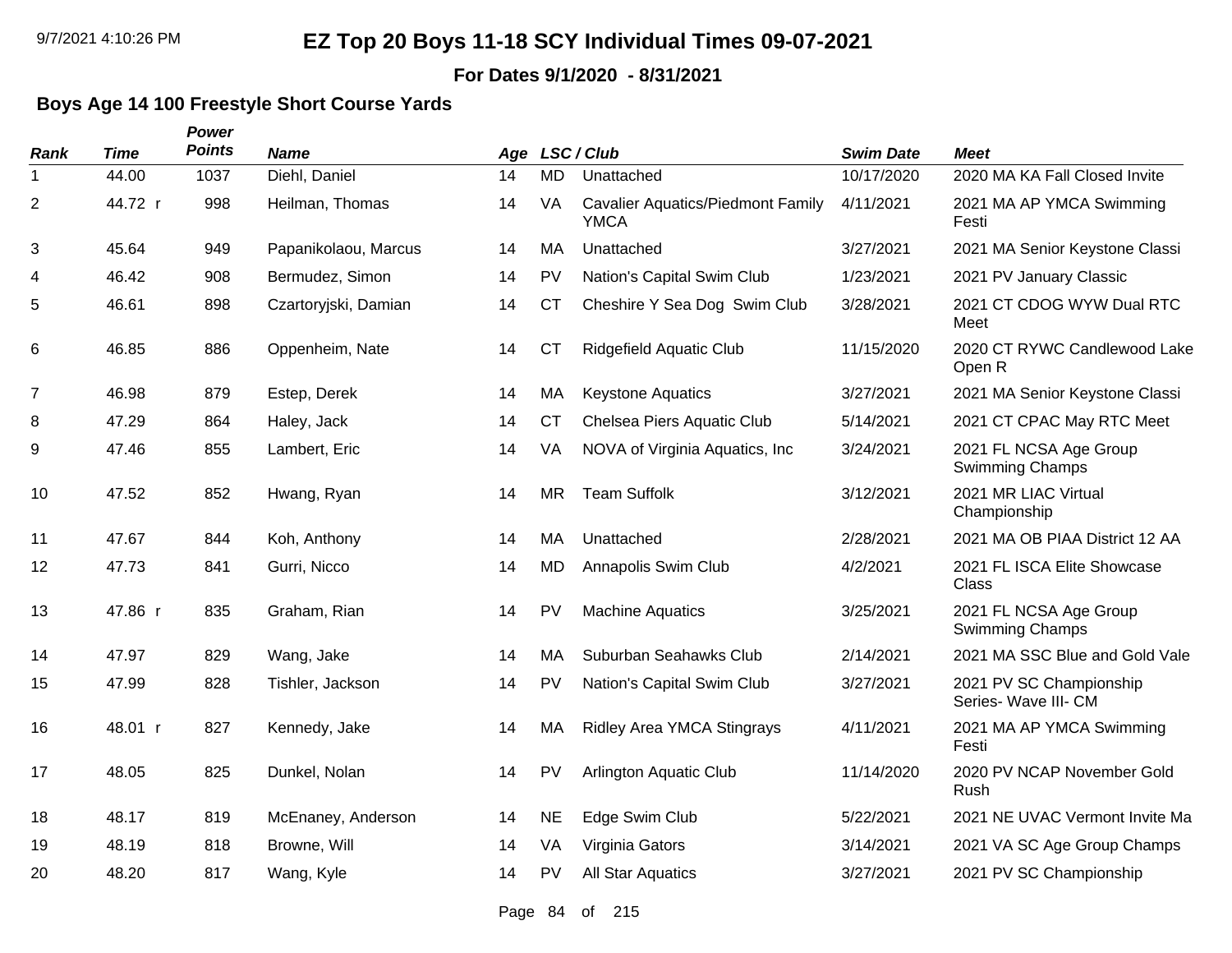**For Dates 9/1/2020 - 8/31/2021**

Series- Wave III- FC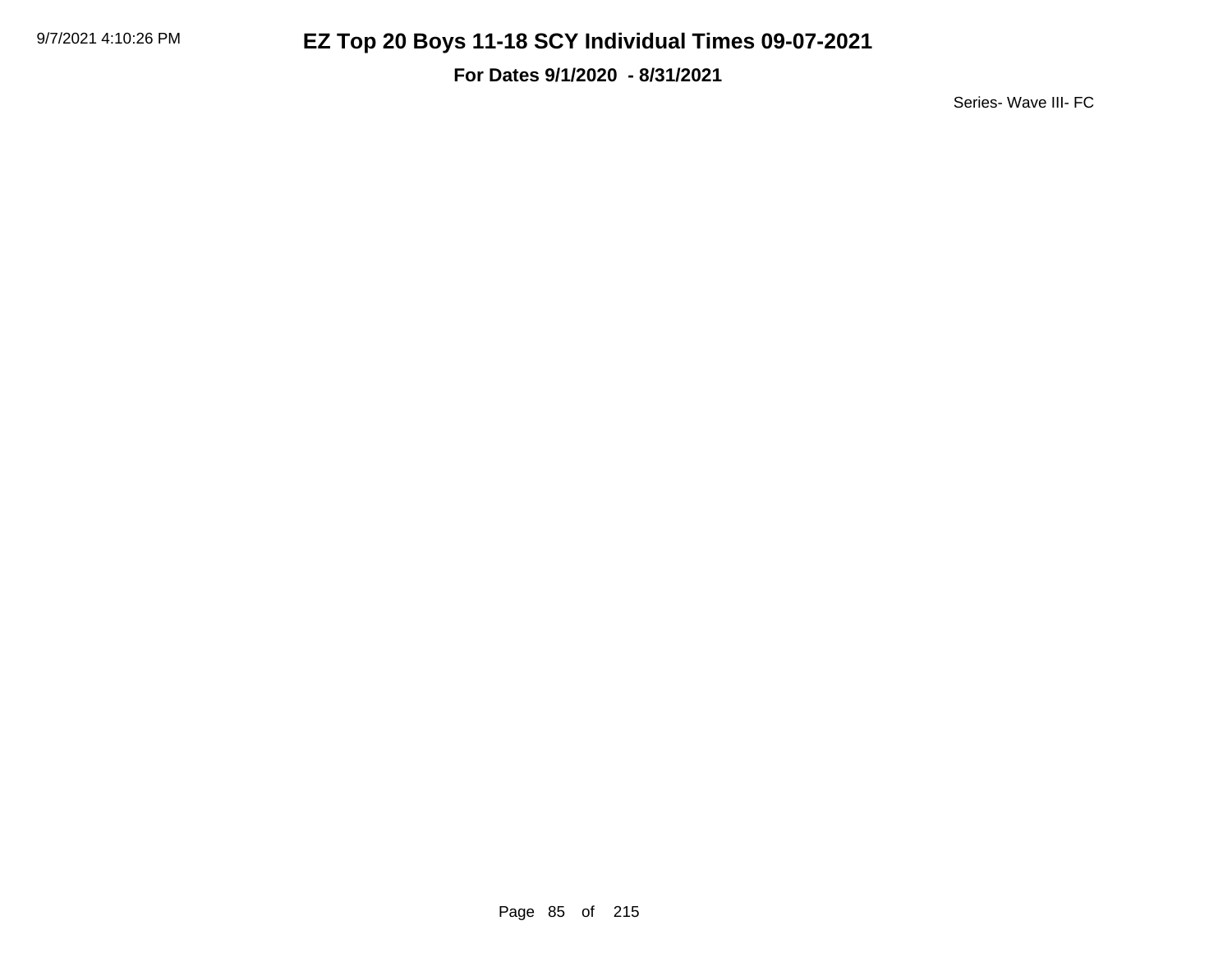**For Dates 9/1/2020 - 8/31/2021**

### **Boys Age 14 200 Freestyle Short Course Yards**

| Rank           | <b>Time</b> | Power<br><b>Points</b> | <b>Name</b>          |    |           | Age LSC/Club                                            | <b>Swim Date</b> | <b>Meet</b>                                     |
|----------------|-------------|------------------------|----------------------|----|-----------|---------------------------------------------------------|------------------|-------------------------------------------------|
| 1              | 1:36.25     | 1061                   | Heilman, Thomas      | 14 | VA        | <b>Cavalier Aquatics/Piedmont Family</b><br><b>YMCA</b> | 4/9/2021         | 2021 MA AP YMCA Swimming<br>Festi               |
| $\overline{c}$ | 1:36.75     | 1047                   | Diehl, Daniel        | 14 | <b>MD</b> | Unattached                                              | 10/10/2020       | 2020 MD MDSI Virtual Meet Series<br>$20 - 21$   |
| 3              | 1:41.85     | 907                    | Poplawski, Richard   | 14 | <b>NJ</b> | <b>Scarlet Aquatics</b>                                 | 3/25/2021        | 2021 NJ SCAR Scarlet Pandemic<br>Games          |
| 4              | 1:42.67     | 885                    | Haley, Jack          | 14 | <b>CT</b> | Chelsea Piers Aquatic Club                              | 5/13/2021        | 2021 CT CPAC May RTC Meet                       |
| 5              | 1:43.35     | 867                    | Lambert, Eric        | 14 | VA        | NOVA of Virginia Aquatics, Inc.                         | 3/12/2021        | 2021 VA SC Age Group Champs                     |
| 6              | 1:43.60     | 861                    | Bermudez, Simon      | 14 | <b>PV</b> | Nation's Capital Swim Club                              | 12/12/2020       | 2020 PV NCAP Winter Intrasquad                  |
| 7              | 1:43.99     | 851                    | Estep, Derek         | 14 | МA        | <b>Keystone Aquatics</b>                                | 3/12/2021        | 2021 MA KA Junior Keystone Cla                  |
| 8              | 1:44.27     | 843                    | Hwang, Ryan          | 14 | <b>MR</b> | <b>Team Suffolk</b>                                     | 12/12/2020       | 2020 MR LIAC Travel To Nowhere<br>Invitational  |
| 9              | 1:44.31     | 842                    | Papanikolaou, Marcus | 14 | МA        | Unattached                                              | 3/26/2021        | 2021 MA Senior Keystone Classi                  |
| 10             | 1:44.42     | 839                    | Tishler, Jackson     | 14 | PV        | Nation's Capital Swim Club                              | 3/26/2021        | 2021 PV SC Championship<br>Series- Wave III- CM |
| 11             | 1:44.50     | 837                    | Lee, Elliot          | 14 | <b>CT</b> | <b>Bulldog Swimming</b>                                 | 3/26/2021        | 2021 FL ISCA International Senior<br>Meet       |
| 12             | 1:44.73     | 831                    | Wang, Kyle           | 14 | <b>PV</b> | All Star Aquatics                                       | 3/26/2021        | 2021 PV SC Championship<br>Series- Wave III- FC |
| 13             | 1:44.81     | 829                    | Borchers, Quinn      | 14 | <b>NE</b> | Kingfish Swimming                                       | 3/21/2021        | 2021 NE NSSC March 19-21<br>Speci               |
| 14             | 1:45.04     | 823                    | Hitt, Travis         | 14 | VA        | Virginia Gators                                         | 4/3/2021         | 2021 FL ISCA Elite Showcase<br>Class            |
| 15             | 1:45.34     | 816                    | Czartoryjski, Damian | 14 | <b>CT</b> | Cheshire Y Sea Dog Swim Club                            | 3/21/2021        | 2021 CT CDOG v WRAT Dual<br><b>RTC Meet</b>     |
| 16             | 1:45.36     | 815                    | Wang, Jake           | 14 | МA        | Suburban Seahawks Club                                  | 10/31/2020       | 2020 MA SSC Mid Distance<br>Madness             |
| 17             | 1:45.55     | 810                    | Char, Andrew         | 14 | <b>PV</b> | Nation's Capital Swim Club                              | 3/26/2021        | 2021 PV SC Championship<br>Series- Wave III- CM |
| 18             | 1:45.58     | 810                    | Gurri, Nicco         | 14 | <b>MD</b> | Annapolis Swim Club                                     | 4/3/2021         | 2021 FL ISCA Elite Showcase<br>Class            |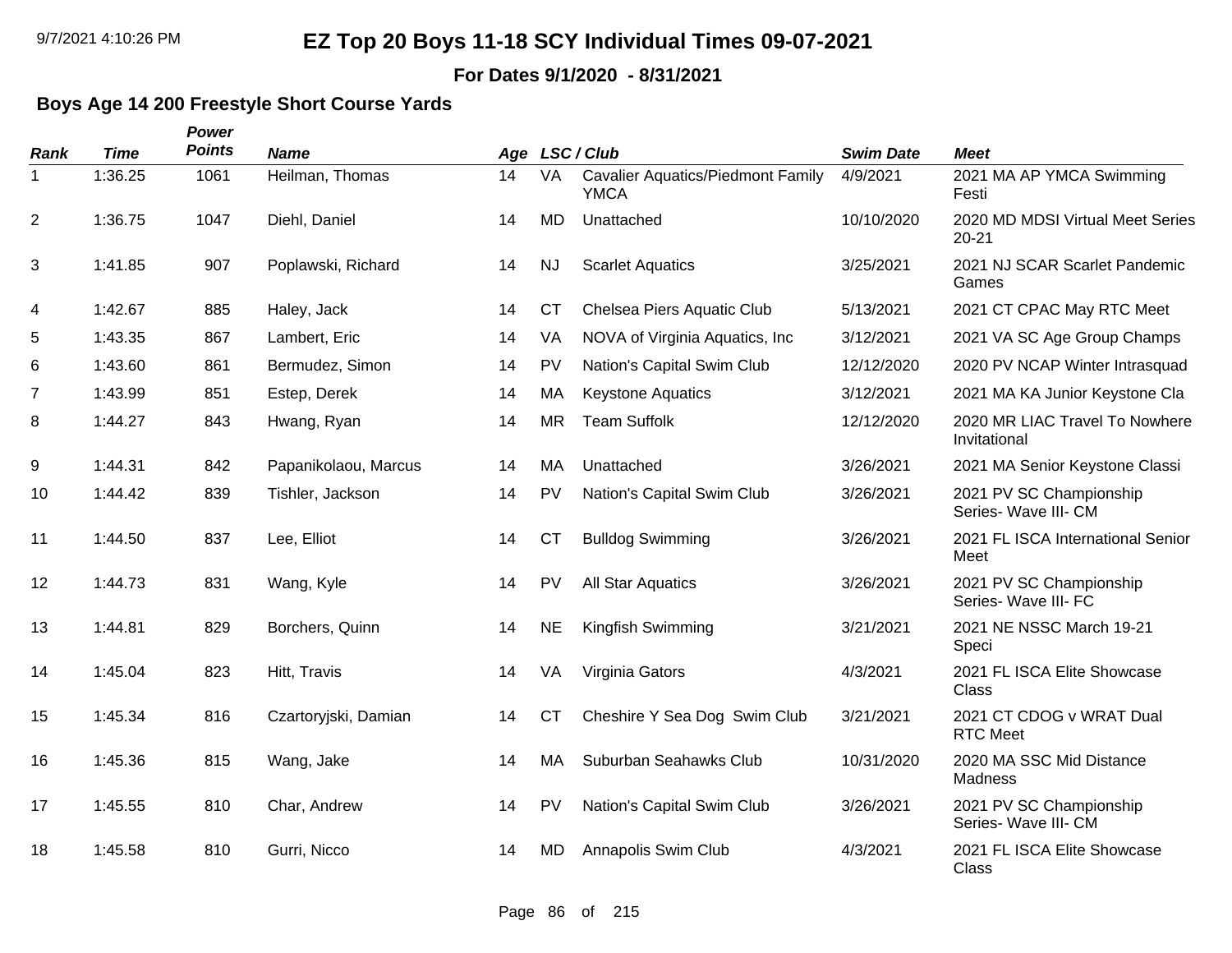|    | 9/7/2021 4:10:26 PM |     | EZ Top 20 Boys 11-18 SCY Individual Times 09-07-2021 |    |    |                                |           |                                      |
|----|---------------------|-----|------------------------------------------------------|----|----|--------------------------------|-----------|--------------------------------------|
|    |                     |     |                                                      |    |    | For Dates 9/1/2020 - 8/31/2021 |           |                                      |
| 19 | 1:45.62             | 809 | Browne, Will                                         | 14 | VA | Virginia Gators                | 4/3/2021  | 2021 FL ISCA Elite Showcase<br>Class |
| 20 | 1:45.78             | 805 | Koh, Anthony                                         | 14 | MA | Upper Dublin Aquatic Club      | 3/12/2021 | 2021 MA KA Junior Keystone Cla       |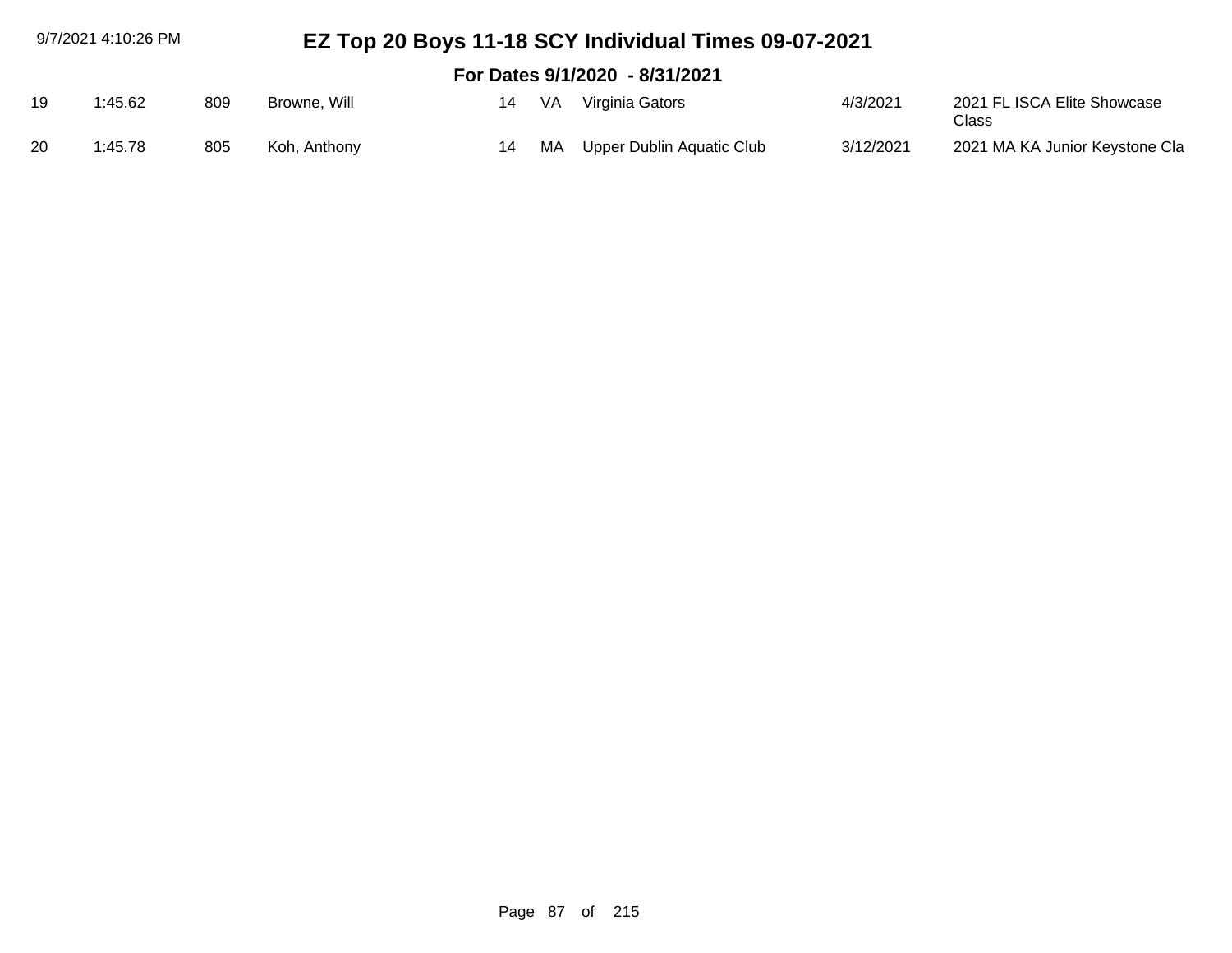**For Dates 9/1/2020 - 8/31/2021**

### **Boys Age 14 500 Freestyle Short Course Yards**

| <b>Rank</b> | <b>Time</b> | Power<br><b>Points</b> | <b>Name</b>        |    |           | Age LSC/Club                                            | <b>Swim Date</b> | <b>Meet</b>                                         |
|-------------|-------------|------------------------|--------------------|----|-----------|---------------------------------------------------------|------------------|-----------------------------------------------------|
| 1           | 4:32.81     | 912                    | Poplawski, Richard | 14 | NJ        | <b>Scarlet Aquatics</b>                                 | 3/23/2021        | 2021 NJ SCAR Scarlet Pandemic<br>Games              |
| 2           | 4:36.49     | 876                    | Heilman, Thomas    | 14 | VA        | <b>Cavalier Aquatics/Piedmont Family</b><br><b>YMCA</b> | 3/6/2021         | 2021 VA VSI SC Senior Champion                      |
| 3           | 4:36.72     | 874                    | Green, Sean        | 14 | <b>MR</b> | Long Island Aquatic Club                                | 3/25/2021        | 2021 FL NCSA Age Group<br><b>Swimming Champs</b>    |
| 4           | 4:39.22     | 850                    | Hitt, Travis       | 14 | VA        | Virginia Gators                                         | 3/13/2021        | 2021 VA SC Age Group Champs                         |
| 5           | 4:39.79     | 844                    | Haley, Jack        | 14 | <b>CT</b> | Chelsea Piers Aquatic Club                              | 5/15/2021        | 2021 CT CPAC May RTC Meet                           |
| 6           | 4:41.01     | 833                    | Bermudez, Simon    | 14 | <b>PV</b> | Nation's Capital Swim Club                              | 12/12/2020       | 2020 PV NCAP Winter Intrasquad                      |
| 7           | 4:41.17     | 831                    | Estep, Derek       | 14 | МA        | <b>Keystone Aquatics</b>                                | 3/13/2021        | 2021 MA KA Junior Keystone Cla                      |
| 8           | 4:41.25     | 830                    | Chu, Allan         | 14 | <b>MR</b> | Long Island Aquatic Club                                | 11/11/2020       | 2020 MR LIAC November Dual 2<br>& 6                 |
| 9           | 4:42.33     | 820                    | Diehl, Daniel      | 14 | <b>MD</b> | Unattached                                              | 10/10/2020       | 2020 MD MDSI Virtual Meet Series<br>$20 - 21$       |
| 10          | 4:43.37     | 810                    | Rohr, Bryce        | 14 | PV        | <b>Potomac Marlins</b>                                  | 3/20/2021        | 2021 PV SC Championship<br>Series- Wave II          |
| 11          | 4:43.67     | 808                    | Hwang, Ryan        | 14 | <b>MR</b> | Unattached                                              | 2/20/2021        | 2021 MR OB Section XI Boys<br>Championship          |
| 12          | 4:43.92     | 805                    | Whitacre, Tyler    | 14 | <b>PV</b> | <b>Machine Aquatics</b>                                 | 10/11/2020       | 2020 PV Machine October Senior<br><b>Squad Meet</b> |
| 13          | 4:44.97     | 796                    | Mayr, Charlie      | 14 | VA        | NOVA of Virginia Aquatics, Inc.                         | 3/6/2021         | 2021 VA VSI SC Senior Champion                      |
| 14          | 4:45.65     | 789                    | Kim, Vincent       | 14 | <b>NJ</b> | <b>Scarlet Aquatics</b>                                 | 6/27/2021        | 2021 NJ SCAR Scarlet Summer<br><b>Blast</b>         |
| 15          | 4:45.72     | 789                    | Lee, Elliot        | 14 | <b>CT</b> | <b>Bulldog Swimming</b>                                 | 3/25/2021        | 2021 FL ISCA International Senior<br>Meet           |
| 16          | 4:45.77     | 788                    | Belcher, Harry     | 14 | VA        | NOVA of Virginia Aquatics, Inc.                         | 12/19/2020       | 2020 VA NOVA Sr Holiday<br>Champs                   |
| 17          | 4:45.79     | 788                    | Murphy, Grant      | 14 | <b>MD</b> | Annapolis Swim Club                                     | 4/1/2021         | 2021 FL ISCA Elite Showcase<br>Class                |
| 18          | 4:47.29     | 774                    | Gordon, Jc         | 14 | <b>VA</b> | Lynchburg YMCA Swim Team                                | 9/19/2020        | 2020 VA LY INTRASQUAD<br><b>SEASON</b>              |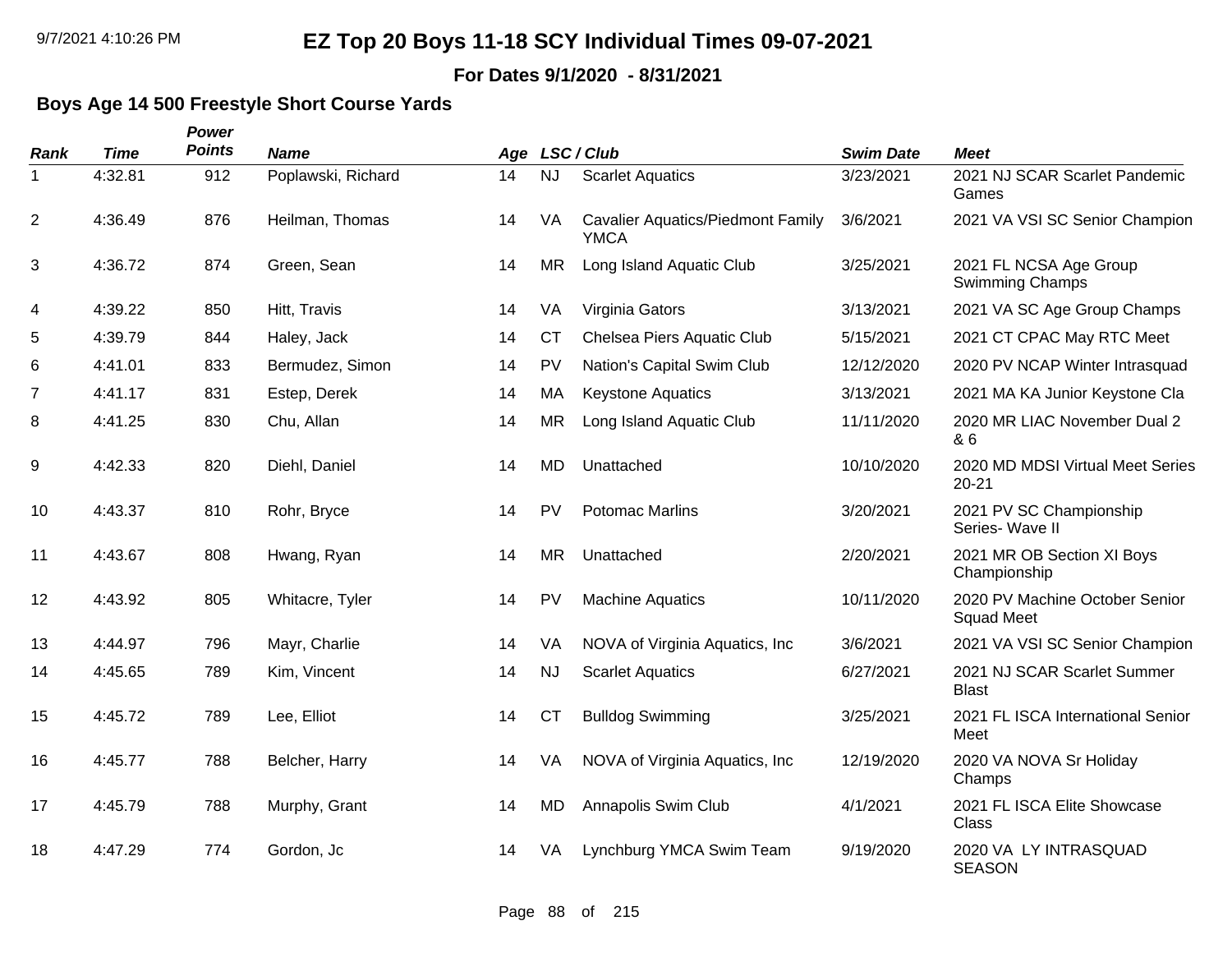| 9/7/2021 4:10:26 PM |         |     |                 | EZ Top 20 Boys 11-18 SCY Individual Times 09-07-2021 |     |                                |           |                                       |  |  |
|---------------------|---------|-----|-----------------|------------------------------------------------------|-----|--------------------------------|-----------|---------------------------------------|--|--|
|                     |         |     |                 |                                                      |     | For Dates 9/1/2020 - 8/31/2021 |           |                                       |  |  |
| 19                  | 4:47.48 | 772 | Kiss. Adam      | 14                                                   | NJ  | Wyckoff YMCA                   | 2/14/2021 | 2021 NJ AP WFY February Blast<br>Open |  |  |
| 20                  | 4:47.58 | 771 | Morse, Theodore | 14                                                   | NE. | Kingfish Swimming              | 3/28/2021 | 2021 VA SRVA SR Shamrock<br>Showd     |  |  |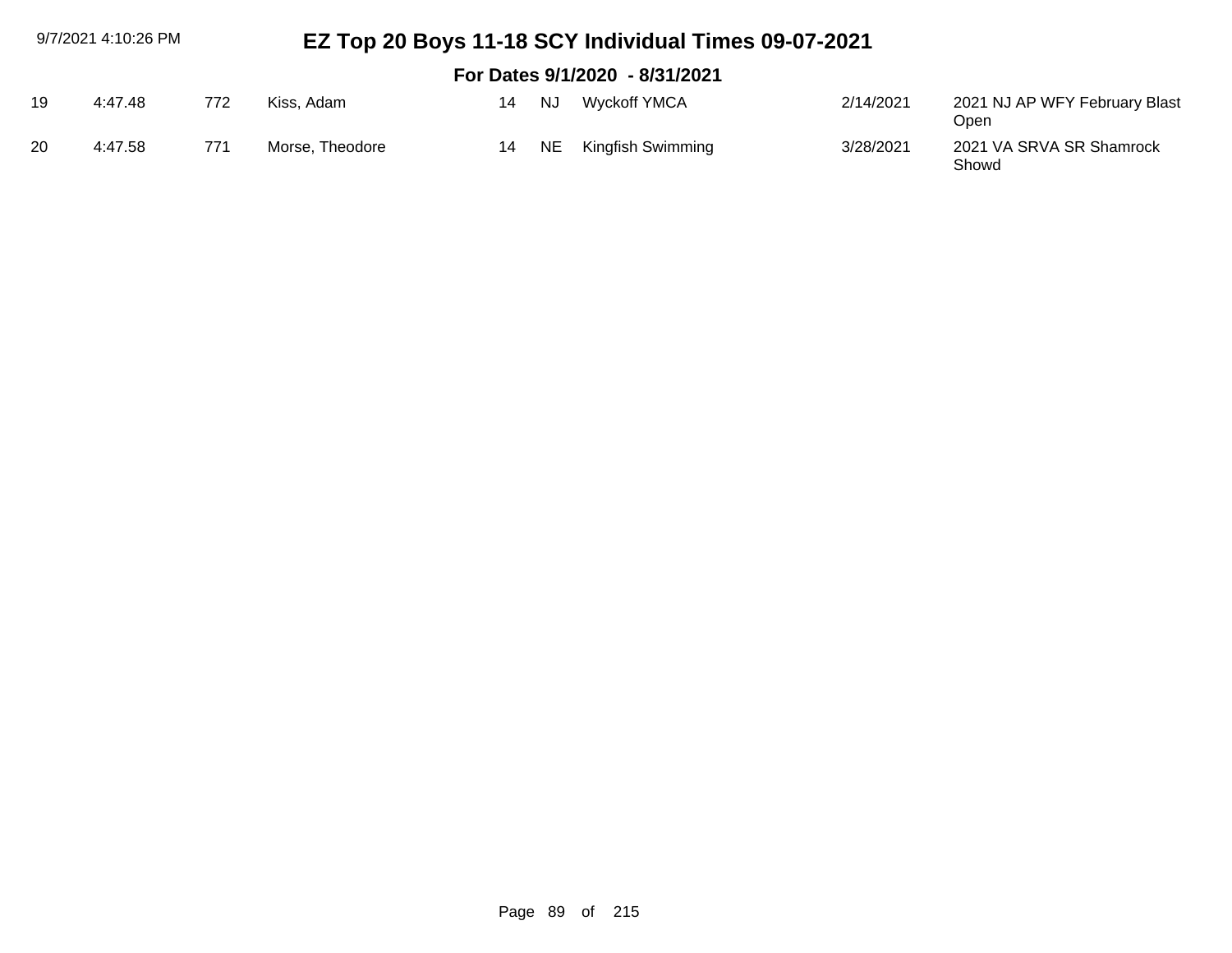#### **For Dates 9/1/2020 - 8/31/2021**

### **Boys Age 14 1000 Freestyle Short Course Yards**

| <b>Rank</b>    | <b>Time</b> | Power<br><b>Points</b> | <b>Name</b>       | Age |           | LSC / Club                      | <b>Swim Date</b> | <b>Meet</b>                                     |
|----------------|-------------|------------------------|-------------------|-----|-----------|---------------------------------|------------------|-------------------------------------------------|
| 1              | 9:45.96     | 835                    | Raymer, Hunter    | 14  | AM        | Fox Chapel Killer Whales        | 3/27/2021        | 2021 MA Senior Keystone Classi                  |
| $\overline{c}$ | 9:46.16     | 834                    | Hitt, Travis      | 14  | VA        | Virginia Gators                 | 3/11/2021        | 2021 VA SC Age Group Champs                     |
| 3              | 9:46.75     | 831                    | Rohr, Bryce       | 14  | <b>PV</b> | <b>Potomac Marlins</b>          | 3/18/2021        | 2021 PV SC Championship<br>Series- Wave II      |
| 4              | 9:48.16     | 825                    | Chu, Allan        | 14  | <b>MR</b> | Long Island Aquatic Club        | 10/17/2020       | 2020 MR LIAC Chappy's Big Race<br>Invite        |
| 5              | 9:49.37     | 819                    | Estep, Derek      | 14  | MA        | <b>Keystone Aquatics</b>        | 3/27/2021        | 2021 MA Senior Keystone Classi                  |
| 6              | 9:49.38     | 819                    | Murphy, Grant     | 14  | <b>MD</b> | Annapolis Swim Club             | 4/24/2021        | 2021 MD ASC Virtual Meet 4/24 -<br>Sessio       |
| $\overline{7}$ | 9:50.89     | 812                    | Morse, Theodore   | 14  | <b>NE</b> | Kingfish Swimming               | 2/18/2021        | 2021 NE CRIMSON 11-14<br>Crimson                |
| 8              | 9:53.07     | 802                    | Mayr, Charlie     | 14  | VA        | NOVA of Virginia Aquatics, Inc. | 11/6/2020        | 2020 VA Mid Atlantic Age Group                  |
| 9              | 9:55.14     | 793                    | Vanslyke, Blaise  | 14  | VA        | <b>Tide Swimming</b>            | 3/11/2021        | 2021 VA SC Age Group Champs                     |
| 10             | 9:55.63     | 791                    | Lambert, Eric     | 14  | VA        | NOVA of Virginia Aquatics, Inc. | 10/30/2020       | 2020 VA NOVA Senior Classic                     |
| 11             | 9:56.81     | 785                    | Char, Andrew      | 14  | PV        | Nation's Capital Swim Club      | 3/25/2021        | 2021 PV SC Championship<br>Series- Wave III- CM |
| 12             | 9:57.21     | 784                    | Brennan, Luke     | 14  | <b>NJ</b> | Peddie Aquatic Association      | 3/20/2021        | 2021 NJ PAA Peddie PSL #2                       |
| 13             | 9:58.24     | 779                    | Thayer, Philip    | 14  | <b>MR</b> | <b>Empire Swimming</b>          | 11/20/2020       | 2020 MR EAST Thanksgiving Time<br>Trial         |
| 14             | 9:58.56     | 778                    | Roose, Andy       | 14  | VA        | Williamsburg Aquatic Club       | 3/11/2021        | 2021 VA SC Age Group Champs                     |
| 15             | 10:01.99    | 762                    | Swartz, Tyler     | 14  | VA        | <b>Tide Swimming</b>            | 3/11/2021        | 2021 VA SC Age Group Champs                     |
| 16             | 10:03.10    | 757                    | Bilsbury, Maxwell | 14  | <b>NE</b> | <b>Executive Swim Club</b>      | 3/21/2021        | 2021 NE RAYS NHSA End of<br>Seas                |
| 17             | 10:03.29    | 756                    | Heinze, Will      | 14  | <b>NJ</b> | <b>Berkeley Aquatic Club</b>    | 3/5/2021         | 2021 NJ BAC Winter Champs                       |
| 18             | 10:03.52    | 755                    | Serrano, Noah     | 14  | MA        | Jersey Wahoos                   | 4/23/2021        | 2021 MA GPAC George Breen<br>Spri               |
| 19             | 10:03.55    | 755                    | Wang, Kyle        | 14  | PV        | <b>All Star Aquatics</b>        | 1/24/2021        | 2021 PV January Souper Bowl                     |
| 20             | 10:06.61    | 742                    | Mueller, Jackson  | 14  | VA        | NOVA of Virginia Aquatics, Inc  | 11/13/2020       | 2020 VA NOVA Thanksgiving Thro                  |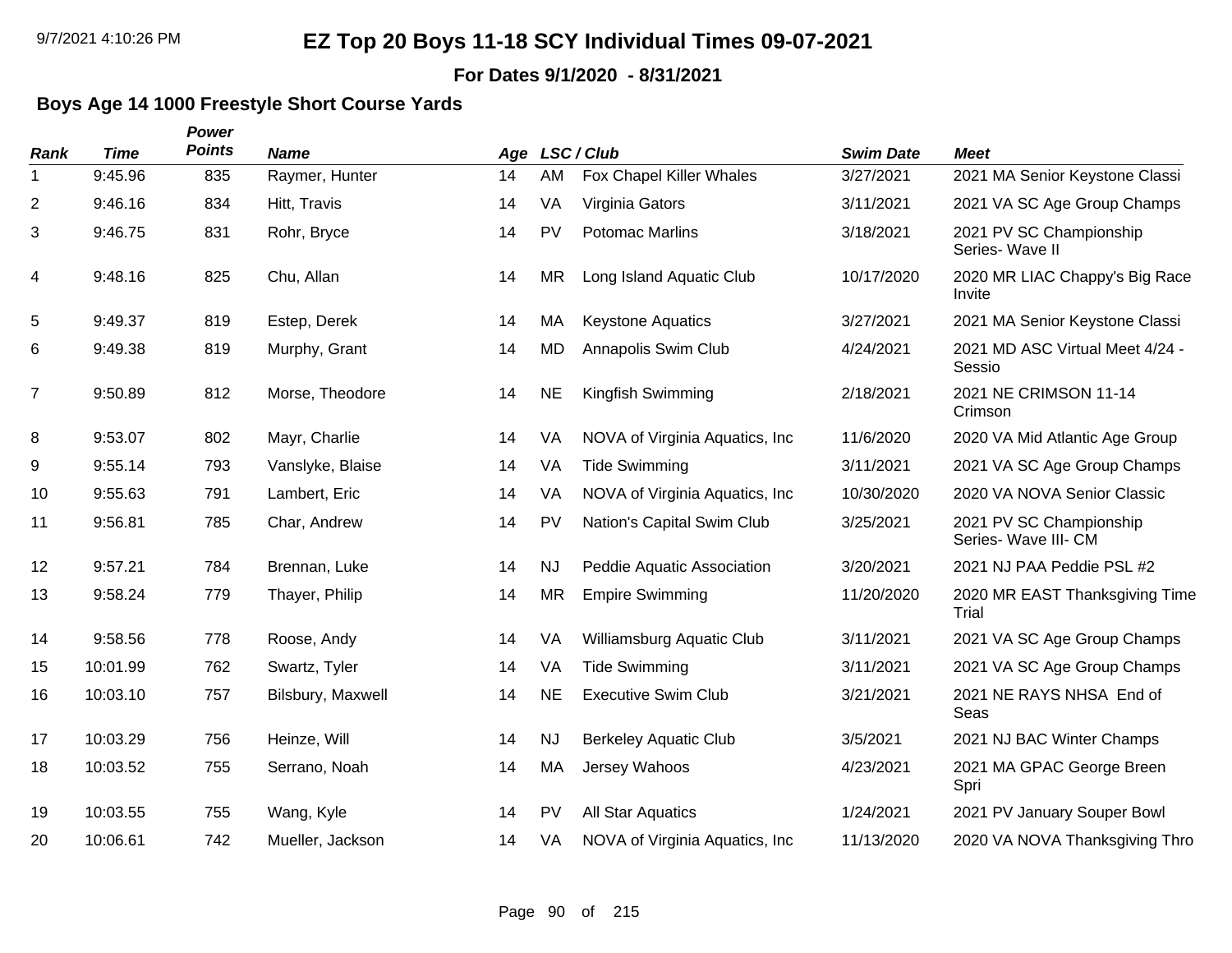**For Dates 9/1/2020 - 8/31/2021**

### **Boys Age 14 1650 Freestyle Short Course Yards**

| <b>Rank</b>    | <b>Time</b> | Power<br><b>Points</b> | <b>Name</b>        | Age     |           | LSC / Club                                   | <b>Swim Date</b> | <b>Meet</b>                                     |
|----------------|-------------|------------------------|--------------------|---------|-----------|----------------------------------------------|------------------|-------------------------------------------------|
| 1              | 15:58.00    | 887                    | Lee, Eric          | 14      | <b>NJ</b> | <b>Scarlet Aquatics</b>                      | 11/28/2020       | 2020 NJ SCAR Fast Times                         |
| $\overline{c}$ | 16:05.58    | 868                    | Green, Sean        | 14      | <b>MR</b> | Long Island Aquatic Club                     | 3/27/2021        | 2021 FL NCSA Age Group<br>Swimming Champs       |
| 3              | 16:10.90    | 855                    | Chu, Allan         | 14      | <b>MR</b> | Long Island Aquatic Club                     | 10/17/2020       | 2020 MR LIAC Chappy's Big Race<br>Invite        |
| 4              | 16:14.21    | 847                    | Rohr, Bryce        | 14      | PV        | <b>Potomac Marlins</b>                       | 3/21/2021        | 2021 PV SC Championship<br>Series- Wave II      |
| 5              | 16:16.81    | 840                    | McCarthy, Michael  | 14      | MA        | Greater Philadelphia Aquatic Club            | 4/23/2021        | 2021 MA GPAC George Breen<br>Spri               |
| 6              | 16:17.69    | 838                    | Cheng, Derek       | 14      | <b>NJ</b> | Life Time Metro                              | 5/14/2021        | 2021 NJ Life Time Coldwater Kick-<br>Off        |
| $\overline{7}$ | 16:20.39    | 831                    | Kim, Vincent       | 14      | <b>NJ</b> | <b>Scarlet Aquatics</b>                      | 1/30/2021        | 2021 NJ SCAR Scarlet Cabin<br>Fever             |
| 8              | 16:23.85    | 823                    | Mayr, Charlie      | 14      | VA        | NOVA of Virginia Aquatics, Inc               | 3/4/2021         | 2021 VA VSI SC Senior Champion                  |
| 9              | 16:29.29    | 810                    | Brennan, Luke      | 14      | <b>NJ</b> | Peddie Aquatic Association                   | 3/25/2021        | 2021 MA SJAC Gator Classic Mar                  |
| 10             | 16:34.14    | 798                    | Oppenheim, Nate    | 14      | <b>CT</b> | <b>Ridgefield Aquatic Club</b>               | 11/15/2020       | 2020 CT RYWC Candlewood Lake<br>Open R          |
| 11             | 16:39.64    | 785                    | Thayer, Philip     | 14      | <b>MR</b> | <b>Empire Swimming</b>                       | 12/18/2020       | 2020 MR EAST Holiday Classic<br>Meet            |
| 12             | 16:39.98    | 784                    | McFall, Campbell   | 14      | <b>CT</b> | Indian Valley Family YMCA Breakers 3/27/2021 |                  | 2021 CT IVY v FVY Dual RTC<br>Meet              |
| 13             | 16:41.91    | 779                    | Lambert, Eric      | 14      | VA        | NOVA of Virginia Aquatics, Inc.              | 11/13/2020       | 2020 VA NOVA Thanksgiving Thro                  |
| 14             | 16:43.72    | 775                    | Mueller, Jackson   | 14      | VA        | NOVA of Virginia Aquatics, Inc.              | 11/13/2020       | 2020 VA NOVA Thanksgiving Thro                  |
| 15             | 16:43.98    | 774                    | Volkov, Nick       | 14      | <b>NJ</b> | YMCA of Greater Monmouth County 3/25/2021    |                  | 2021 MA SJAC Gator Classic Mar                  |
| 16             | 16:44.12    | 774                    | Ferraioli, Michael | 14      | <b>NJ</b> | <b>Greater Somerset County YMCA</b><br>Storm | 3/14/2021        | 2021 NJ GSCY 13 Over States                     |
| 17             | 16:44.62    | 773                    | Serrano, Noah      | 14      | <b>MA</b> | Jersey Wahoos                                | 4/23/2021        | 2021 MA GPAC George Breen<br>Spri               |
| 18             | 16:47.03    | 767                    | Nappi, Sebastien   | 14      | <b>PV</b> | Nation's Capital Swim Club                   | 3/28/2021        | 2021 PV SC Championship<br>Series- Wave III- CM |
| 19             | 16:47.41    | 766                    | Roose, Andy        | 14      | VA        | Williamsburg Aquatic Club                    | 3/11/2021        | 2021 VA SC Age Group Champs                     |
|                |             |                        |                    | Page 91 |           | of<br>215                                    |                  |                                                 |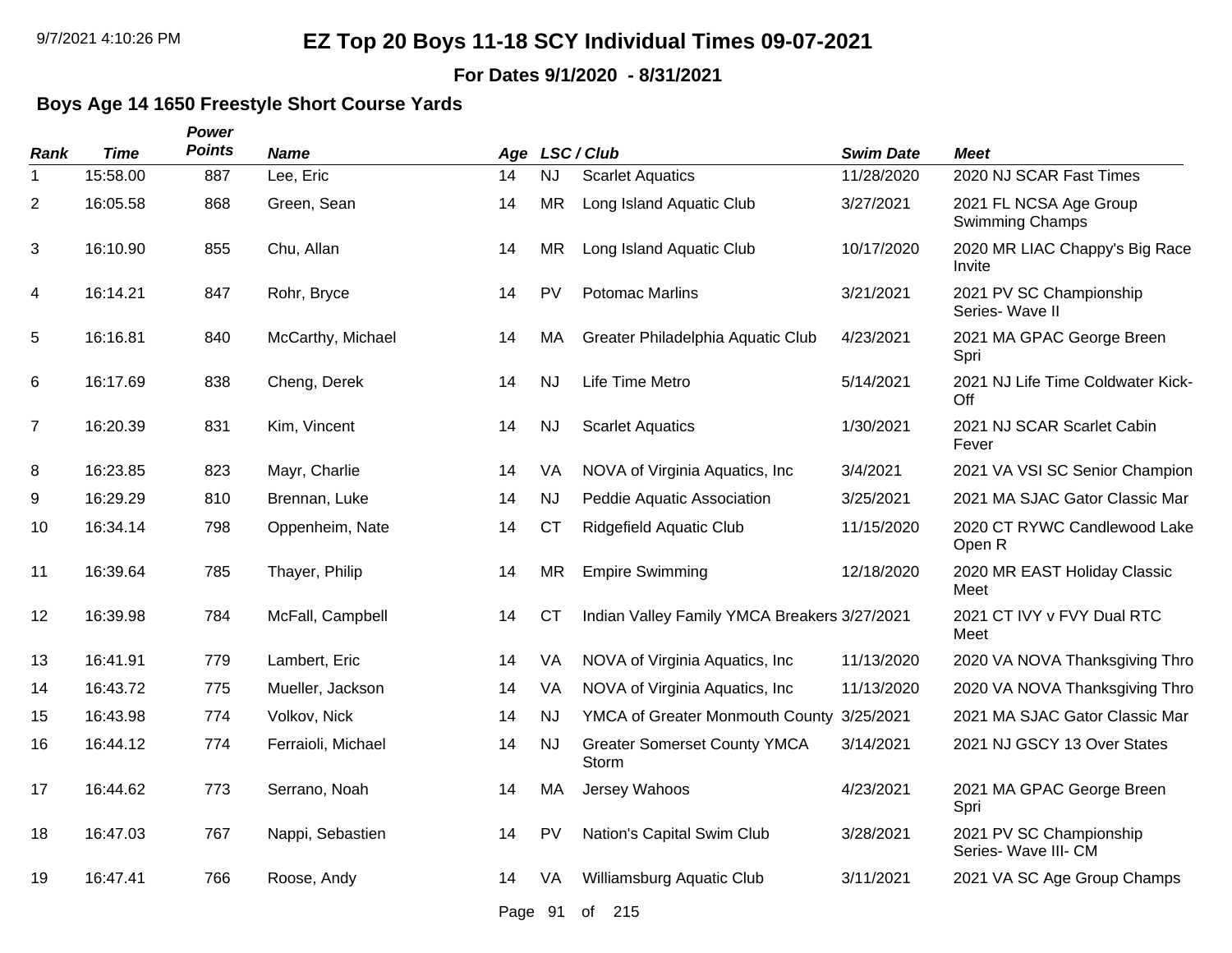| 9/7/2021 4:10:26 PM<br>EZ Top 20 Boys 11-18 SCY Individual Times 09-07-2021 |                                |     |               |  |  |                     |           |                             |  |  |
|-----------------------------------------------------------------------------|--------------------------------|-----|---------------|--|--|---------------------|-----------|-----------------------------|--|--|
|                                                                             | For Dates 9/1/2020 - 8/31/2021 |     |               |  |  |                     |           |                             |  |  |
| 20                                                                          | 16:48.75                       | 763 | Swartz, Tyler |  |  | 14 VA Tide Swimming | 3/11/2021 | 2021 VA SC Age Group Champs |  |  |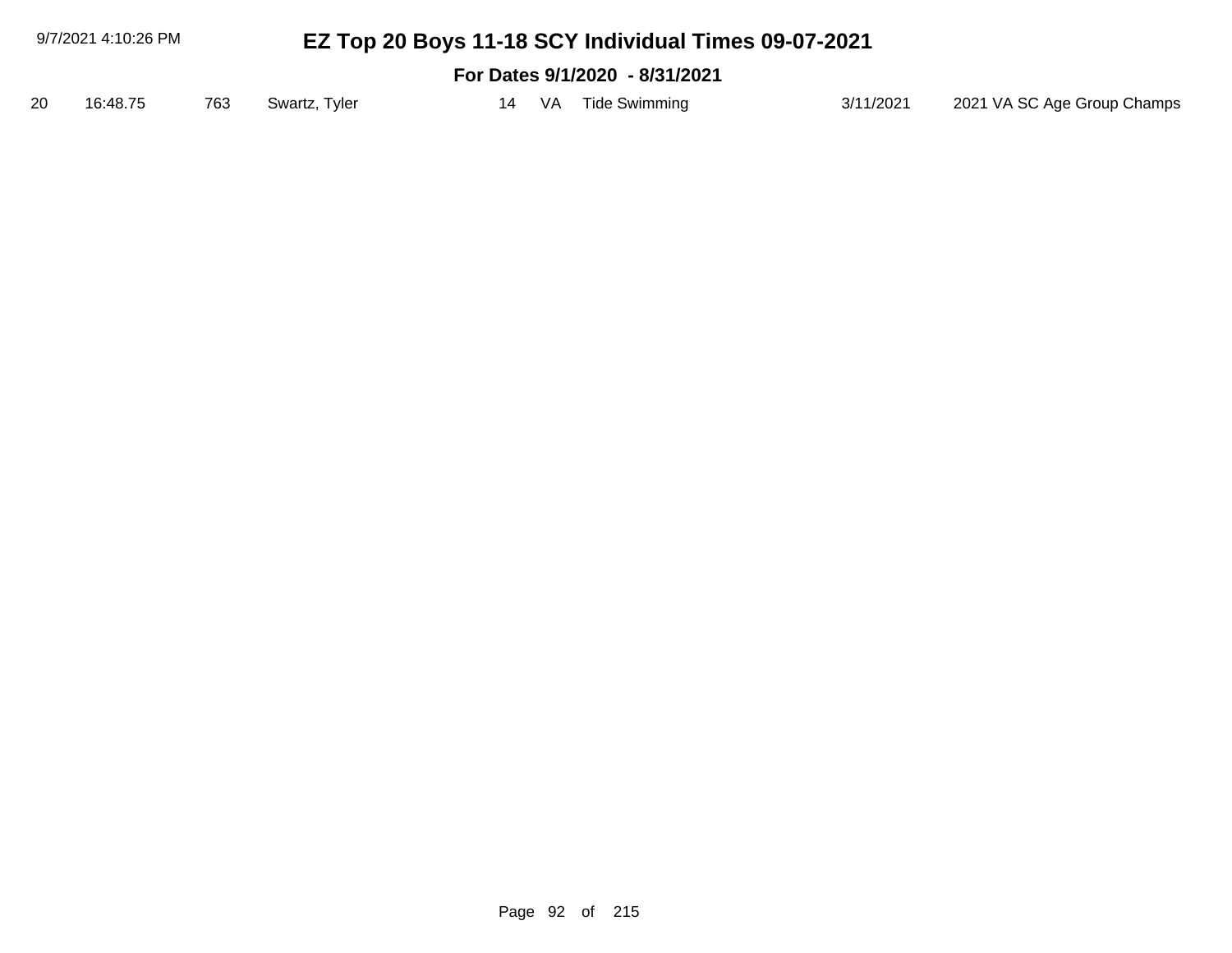**For Dates 9/1/2020 - 8/31/2021**

### **Boys Age 14 100 Backstroke Short Course Yards**

| <b>Rank</b>    | Time  | Power<br><b>Points</b> | <b>Name</b>            |    |           | Age LSC/Club                                            | <b>Swim Date</b> | <b>Meet</b>                                        |
|----------------|-------|------------------------|------------------------|----|-----------|---------------------------------------------------------|------------------|----------------------------------------------------|
| 1              | 47.44 | 1116                   | Diehl, Daniel          | 14 | <b>MD</b> | Unattached                                              | 10/16/2020       | 2020 MA KA Fall Closed Invite                      |
| $\overline{2}$ | 49.93 | 996                    | Bermudez, Simon        | 14 | <b>PV</b> | Nation's Capital Swim Club                              | 12/5/2020        | 2020 PV 18&U Winter<br>Championships               |
| 3              | 49.97 | 994                    | Dunkel, Nolan          | 14 | <b>PV</b> | Arlington Aquatic Club                                  | 10/3/2020        | 2020 PV October Racing                             |
| 4              | 50.61 | 964                    | Arioti, Adriano        | 14 | PV        | Rockville Montgomery Swim Club                          | 3/20/2021        | 2021 PV SC Championship<br>Series- Wave II         |
| 5              | 51.01 | 945                    | Lambert, Eric          | 14 | VA        | NOVA of Virginia Aquatics, Inc                          | 3/24/2021        | 2021 FL NCSA Age Group<br><b>Swimming Champs</b>   |
| 6              | 51.16 | 938                    | Heilman, Thomas        | 14 | VA        | <b>Cavalier Aquatics/Piedmont Family</b><br><b>YMCA</b> | 3/7/2021         | 2021 VA VSI SC Senior Champion                     |
| 7              | 51.84 | 907                    | Lee, Eric              | 14 | <b>NJ</b> | <b>Scarlet Aquatics</b>                                 | 11/27/2020       | 2020 NJ SCAR Fast Times                            |
| 8              | 51.85 | 906                    | Mendoza, Aaron         | 14 | <b>MR</b> | <b>Huntington YMCA</b>                                  | 5/16/2021        | 2021 MR EHY-HYB May 16 Dual<br>Meet                |
| 9              | 51.89 | 905                    | Tharrington, Owen      | 14 | <b>CT</b> | <b>ZEUS Swim Team</b>                                   | 7/24/2021        | 2021 CT CPAC 14 & Under<br><b>Showcase Classic</b> |
| 10             | 51.94 | 902                    | Peck, Kyle             | 14 | VA        | Rappahannock Area YMCA Swim<br>Team, Inc                | 12/13/2020       | 2020 VA VSTP Icebreaker Invita                     |
| 11             | 52.03 | 898                    | Estep, Derek           | 14 | <b>MA</b> | <b>Keystone Aquatics</b>                                | 3/28/2021        | 2021 MA Senior Keystone Classi                     |
| 12             | 52.34 | 884                    | Hoban, Owen            | 14 | PV        | Occoquan Swimming Inc                                   | 12/5/2020        | 2020 PV 18&U Winter<br>Championships               |
| 13             | 52.36 | 883                    | Mountantonakis, Manoli | 14 | <b>MR</b> | Long Island Aquatic Club                                | 3/24/2021        | 2021 FL NCSA Age Group<br>Swimming Champs          |
| 14             | 52.60 | 872                    | Tishler, Jackson       | 14 | PV        | Nation's Capital Swim Club                              | 3/28/2021        | 2021 PV SC Championship<br>Series- Wave III- CM    |
| 15             | 52.64 | 870                    | Murphy, Grant          | 14 | <b>MD</b> | Annapolis Swim Club                                     | 7/11/2021        | 2021 MD ASC SCY July Virtual<br>Meet               |
| 16             | 52.84 | 861                    | Gurri, Nicco           | 14 | <b>MD</b> | Annapolis Swim Club                                     | 4/2/2021         | 2021 FL ISCA Elite Showcase<br>Class               |
| 17             | 52.88 | 860                    | Gorsuch, Cole          | 14 | <b>ME</b> | Unattached                                              | 12/6/2020        | 2020 VA ISCA December SC<br>Senio                  |
| 18             | 52.90 | 859                    | Caputo, Quinn          | 14 | <b>NE</b> | <b>Crimson Aquatics</b>                                 | 2/20/2021        | 2021 NE CRIMSON 11-14<br>Crimson                   |

Page 93 of 215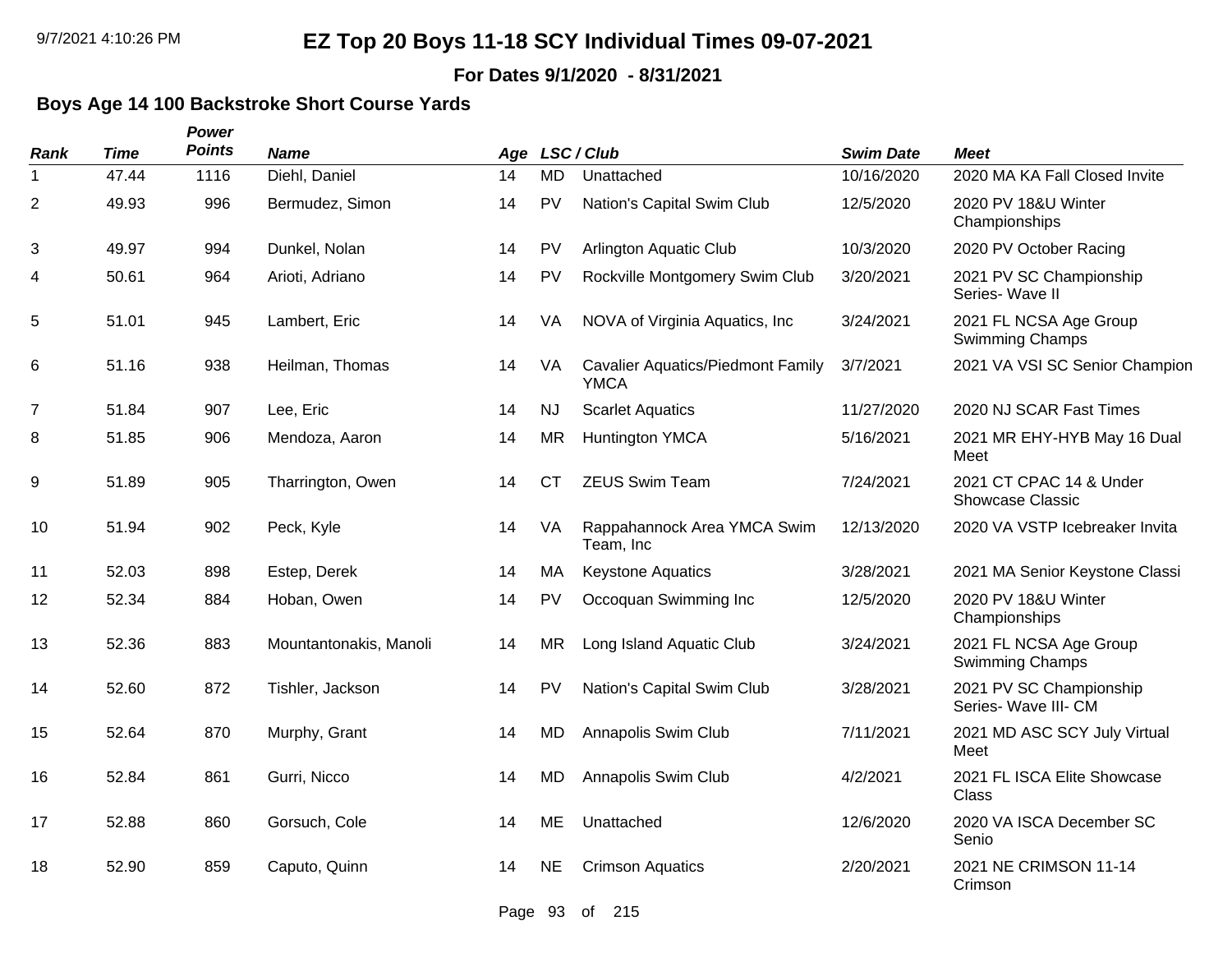| 9/7/2021 4:10:26 PM |       | EZ Top 20 Boys 11-18 SCY Individual Times 09-07-2021 |                 |    |           |                         |           |                                                  |  |  |
|---------------------|-------|------------------------------------------------------|-----------------|----|-----------|-------------------------|-----------|--------------------------------------------------|--|--|
|                     |       |                                                      |                 |    |           |                         |           |                                                  |  |  |
| 19                  | 53.00 | 854                                                  | Graham, Rian    | 14 | <b>PV</b> | <b>Machine Aquatics</b> | 3/24/2021 | 2021 FL NCSA Age Group<br><b>Swimming Champs</b> |  |  |
| 20                  | 53.07 | 851                                                  | Borchers, Quinn | 14 | NE.       | Kingfish Swimming       | 3/21/2021 | 2021 NE NSSC March 19-21<br>Speci                |  |  |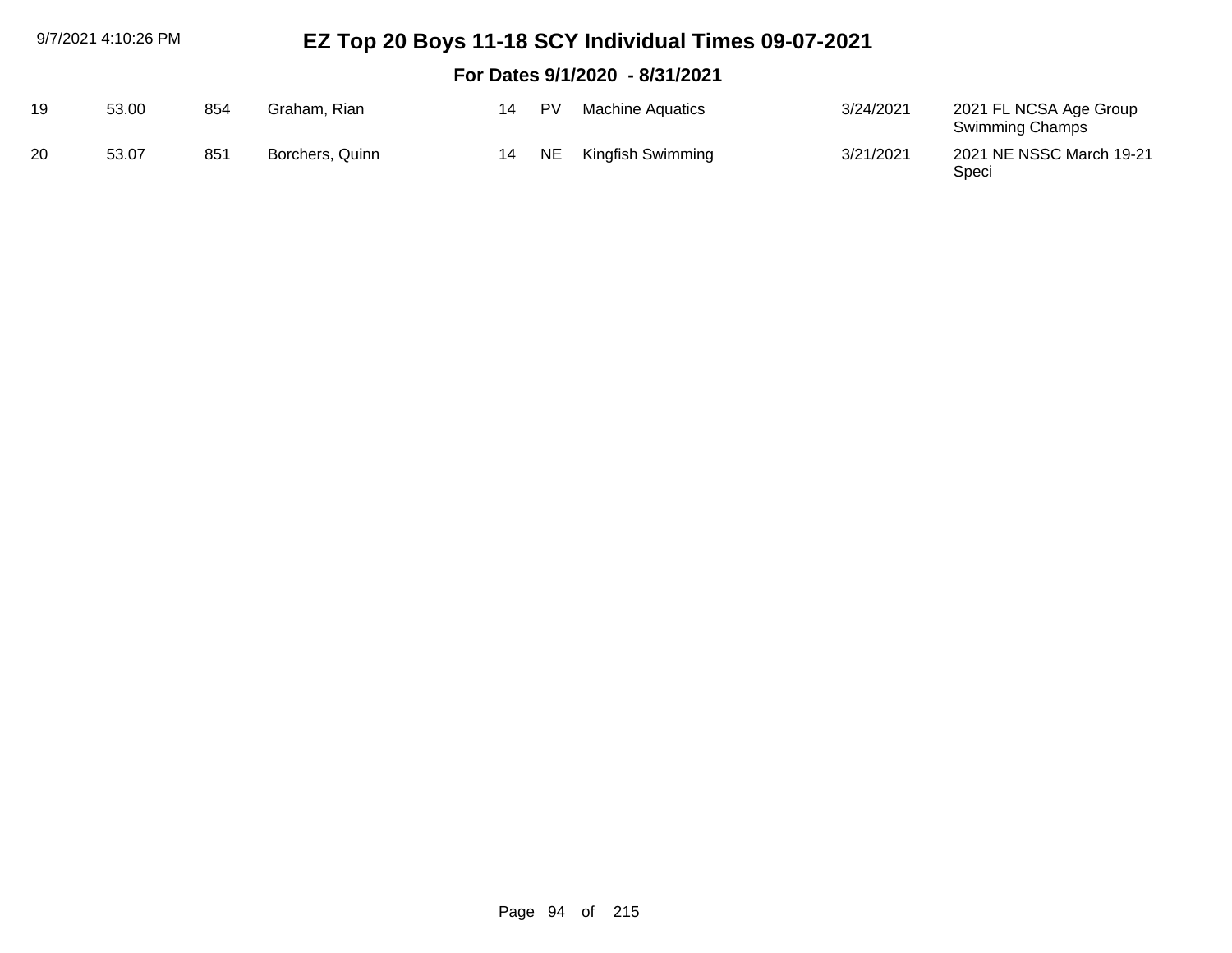**For Dates 9/1/2020 - 8/31/2021**

### **Boys Age 14 200 Backstroke Short Course Yards**

| <b>Rank</b> | <b>Time</b> | Power<br><b>Points</b> | <b>Name</b>            |    |           | Age LSC/Club                             | <b>Swim Date</b> | <b>Meet</b>                                    |
|-------------|-------------|------------------------|------------------------|----|-----------|------------------------------------------|------------------|------------------------------------------------|
| 1           | 1:47.78     | 998                    | Poplawski, Richard     | 14 | <b>NJ</b> | <b>Scarlet Aquatics</b>                  | 3/23/2021        | 2021 NJ SCAR Scarlet Pandemic<br>Games         |
| 2           | 1:48.96     | 972                    | Lambert, Eric          | 14 | VA        | NOVA of Virginia Aquatics, Inc.          | 3/25/2021        | 2021 FL NCSA Age Group<br>Swimming Champs      |
| 3           | 1:49.34     | 963                    | Bermudez, Simon        | 14 | <b>PV</b> | Nation's Capital Swim Club               | 3/21/2021        | 2021 PV SC Championship<br>Series- Wave II     |
| 4           | 1:50.23     | 944                    | Arioti, Adriano        | 14 | <b>PV</b> | Rockville Montgomery Swim Club           | 2/13/2021        | 2021 PV PAC Penguin Snowball<br>Meet           |
| 5           | 1:52.12     | 902                    | Tharrington, Owen      | 14 | <b>CT</b> | <b>ZEUS Swim Team</b>                    | 7/23/2021        | 2021 CT CPAC 14 & Under<br>Showcase Classic    |
| 6           | 1:52.28     | 898                    | Lee, Eric              | 14 | <b>NJ</b> | <b>Scarlet Aquatics</b>                  | 11/28/2020       | 2020 NJ SCAR Fast Times                        |
| 7           | 1:52.71     | 889                    | Mendoza, Aaron         | 14 | <b>MR</b> | Huntington YMCA                          | 6/13/2021        | 2021 MR EHY-HYB June 13 Dual<br>Meet           |
| 8           | 1:53.01     | 883                    | Gurri, Nicco           | 14 | <b>MD</b> | Annapolis Swim Club                      | 3/31/2021        | 2021 FL ISCA Elite Showcase<br>Class           |
| 9           | 1:53.03     | 882                    | Caputo, Quinn          | 14 | <b>NE</b> | <b>Crimson Aquatics</b>                  | 12/6/2020        | 2020 NE USA 18U Winter<br>Champs-Well          |
| 10          | 1:53.13     | 880                    | Hoban, Owen            | 14 | <b>PV</b> | Occoquan Swimming Inc                    | 11/14/2020       | 2020 PV Fall Frenzy 13&O<br>Invitational       |
| 11          | 1:53.17     | 879                    | Whitacre, Tyler        | 14 | <b>PV</b> | <b>Machine Aquatics</b>                  | 11/15/2020       | 2020 PV MACH November Senior<br>Meet           |
| 12          | 1:53.48     | 872                    | Estep, Derek           | 14 | МA        | <b>Keystone Aquatics</b>                 | 3/13/2021        | 2021 MA KA Junior Keystone Cla                 |
| 13          | 1:53.76     | 866                    | Mountantonakis, Manoli | 14 | <b>MR</b> | Long Island Aquatic Club                 | 12/13/2020       | 2020 MR LIAC Travel To Nowhere<br>Invitational |
| 14          | 1:54.42     | 852                    | Haley, Jack            | 14 | <b>CT</b> | Chelsea Piers Aquatic Club               | 7/23/2021        | 2021 CT CPAC 14 & Under<br>Showcase Classic    |
| 15          | 1:54.60     | 848                    | Cattaneo, Matthew      | 14 | <b>MD</b> | Naval Academy Aquatic Club               | 3/27/2021        | 2021 VA EZ SC Speedo<br>Champions              |
| 16          | 1:54.94     | 841                    | Peck, Kyle             | 14 | VA        | Rappahannock Area YMCA Swim<br>Team, Inc | 12/12/2020       | 2020 VA VSTP Icebreaker Invita                 |
| 17          | 1:54.98     | 840                    | Murphy, Grant          | 14 | <b>MD</b> | Annapolis Swim Club                      | 3/31/2021        | 2021 FL ISCA Elite Showcase<br>Class           |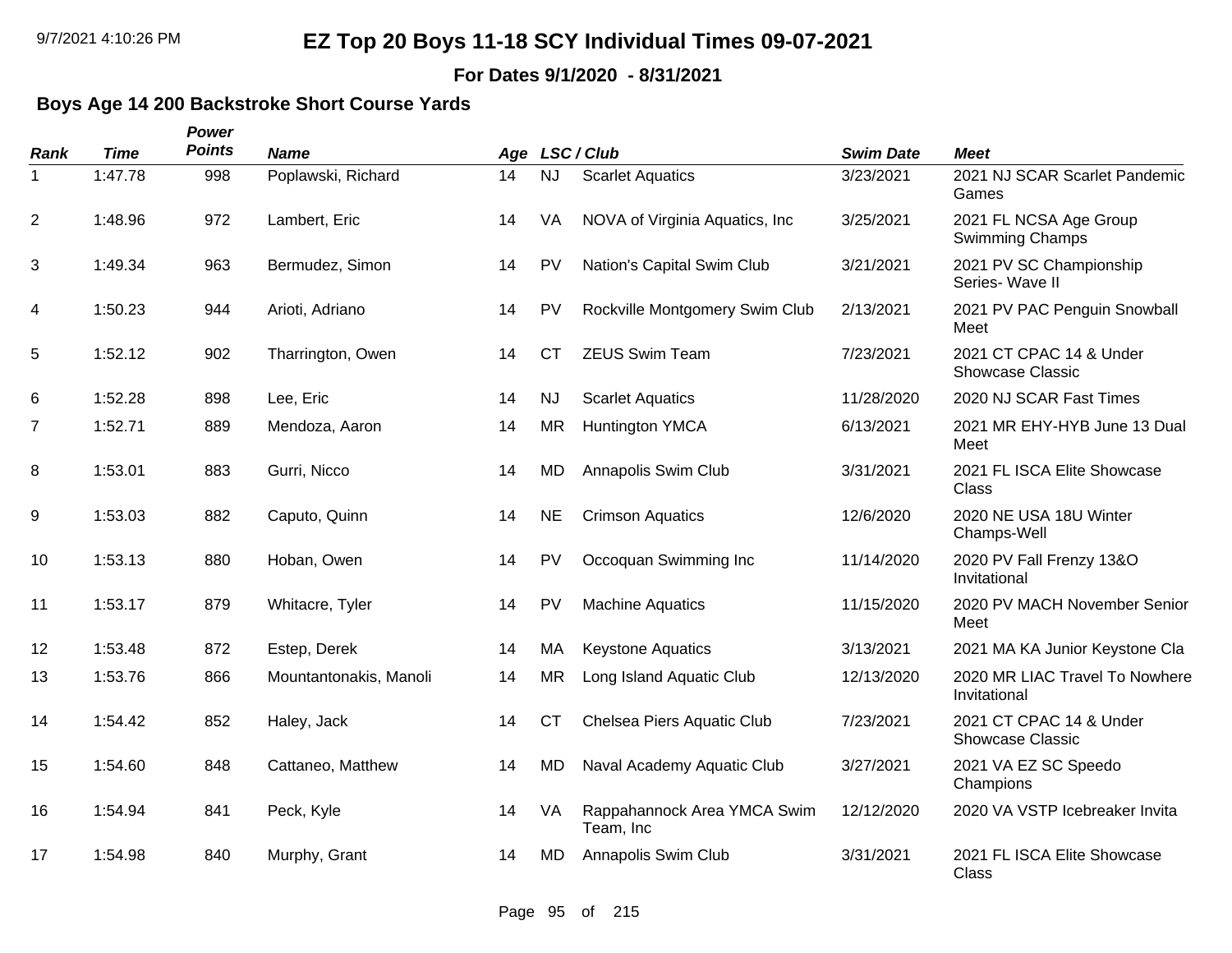| 9/7/2021 4:10:26 PM |         |     |                  | EZ Top 20 Boys 11-18 SCY Individual Times 09-07-2021 |           |                            |           |                                                 |  |  |
|---------------------|---------|-----|------------------|------------------------------------------------------|-----------|----------------------------|-----------|-------------------------------------------------|--|--|
|                     |         |     |                  |                                                      |           |                            |           |                                                 |  |  |
| 18                  | 1:55.09 | 838 | Tishler, Jackson | 14                                                   | PV        | Nation's Capital Swim Club | 3/27/2021 | 2021 PV SC Championship<br>Series- Wave III- CM |  |  |
| 19                  | 1:55.23 | 835 | Kiss, Adam       | 14                                                   | NJ        | <b>Wyckoff YMCA</b>        | 2/14/2021 | 2021 NJ AP WFY February Blast<br>Open           |  |  |
| 20                  | 1:55.27 | 834 | Mowad, Jordan    | 14                                                   | <b>NE</b> | <b>Bluefish Swim Club</b>  | 3/12/2021 | 2021 NE CRA March Invitational                  |  |  |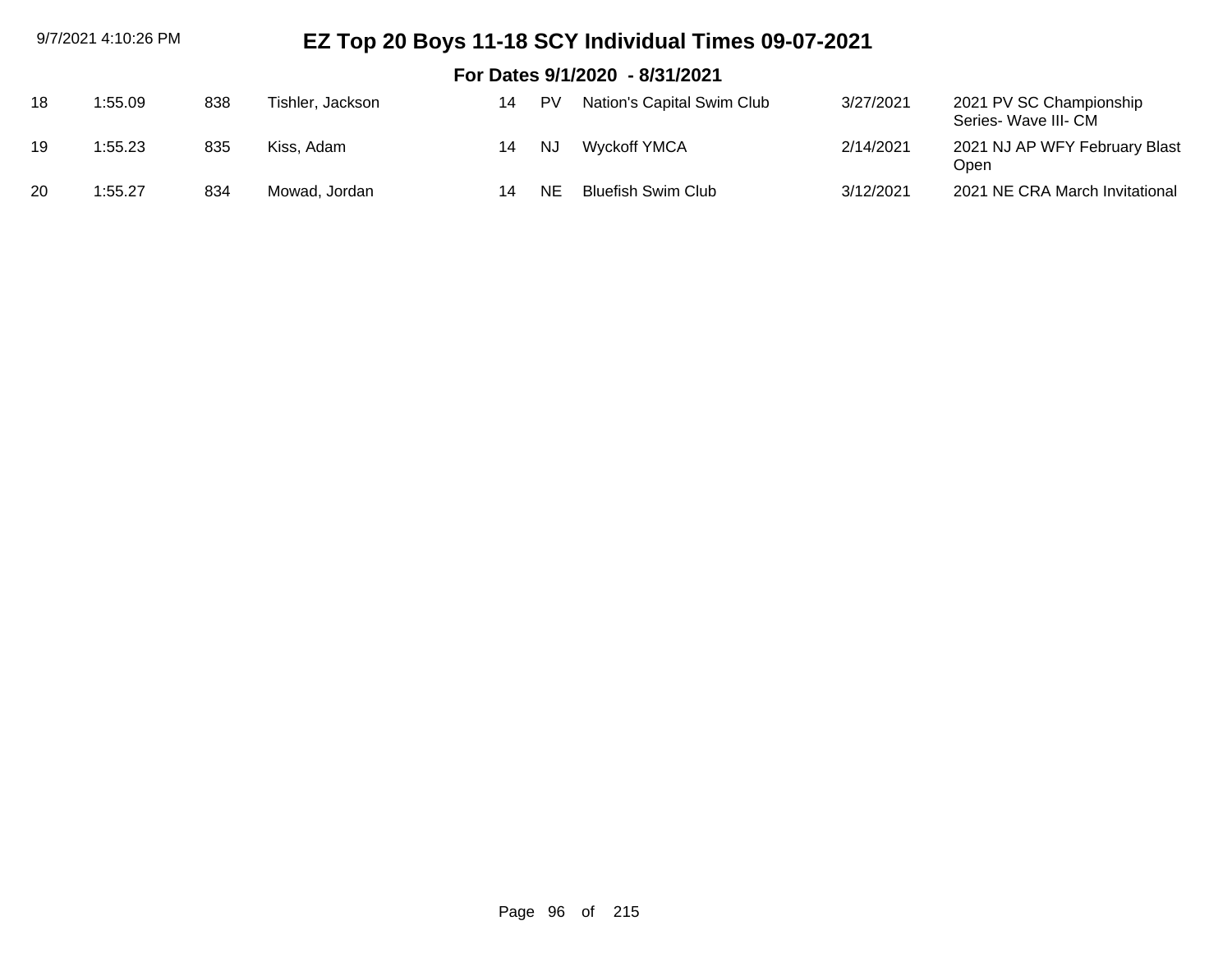**For Dates 9/1/2020 - 8/31/2021**

### **Boys Age 14 100 Breaststroke Short Course Yards**

| <b>Rank</b>    | <b>Time</b> | Power<br><b>Points</b> | <b>Name</b>          |    |           | Age LSC/Club                          | <b>Swim Date</b> | <b>Meet</b>                                        |
|----------------|-------------|------------------------|----------------------|----|-----------|---------------------------------------|------------------|----------------------------------------------------|
| 1              | 56.77       | 980                    | Wang, Jake           | 14 | MA        | Suburban Seahawks Club                | 12/11/2020       | 2020 MA Winter 18 & Under<br>Champs                |
| 2              | 57.56       | 950                    | Listor, Daniel       | 14 | <b>NJ</b> | Peddie Aquatic Association            | 3/21/2021        | 2021 NJ PAA Peddie PSL #2                          |
| 3              | 58.58       | 910                    | Bowers, Caiden       | 14 | <b>MD</b> | Eagle Swim Team Inc.                  | 10/11/2020       | 2020 MD MDSI Virtual Meet Series<br>$20 - 21$      |
| 4              | 58.94       | 896                    | Caputo, Quinn        | 14 | <b>NE</b> | <b>Crimson Aquatics</b>               | 2/19/2021        | 2021 NE CRIMSON 11-14<br>Crimson                   |
| 5              | 58.99       | 895                    | Waibel, Owen         | 14 | <b>NJ</b> | Fanwood-Scotch Plains YMCA            | 4/10/2021        | 2021 MA AP YMCA Swimming<br>Festi                  |
| 6              | 59.01       | 894                    | Buonadonna, Dante    | 14 | MA        | Unattached                            | 4/25/2021        | 2021 MA GPAC George Breen<br>Spri                  |
| $\overline{7}$ | 59.24       | 885                    | Bermudez, Simon      | 14 | <b>PV</b> | Nation's Capital Swim Club            | 3/19/2021        | 2021 PV SC Championship<br>Series- Wave II         |
| 8              | 59.25       | 885                    | Papanikolaou, Marcus | 14 | MA        | Unattached                            | 1/30/2021        | 2021 MA KA Winter Invitational                     |
| 9              | 59.36       | 880                    | McFarlane, Matthias  | 14 | <b>CT</b> | <b>Stamford Sailfish Aquatic Club</b> | 7/24/2021        | 2021 CT CPAC 14 & Under<br><b>Showcase Classic</b> |
| 10             | 59.58       | 872                    | Arnold, Lleyton      | 14 | <b>PV</b> | Nation's Capital Swim Club            | 12/12/2020       | 2020 VA VSTP Icebreaker Invita                     |
| 11             | 59.68       | 868                    | Silva, Pablo         | 14 | VA        | NOVA of Virginia Aquatics, Inc.       | 3/12/2021        | 2021 VA SC Age Group Champs                        |
| 12             | 59.70       | 868                    | Fournier, lan        | 14 | ME        | Kennebec Valley YMCA                  | 4/2/2021         | 2021 ME LRSC YMCA State<br>Champs - approved       |
| 13             | 59.76       | 865                    | McClough, William    | 14 | <b>PV</b> | <b>Machine Aquatics</b>               | 11/15/2020       | 2020 PV MACH November Senior<br>Meet               |
| 14             | 59.84       | 862                    | Browne, Will         | 14 | VA        | Virginia Gators                       | 3/12/2021        | 2021 VA SC Age Group Champs                        |
| 15             | 59.88       | 861                    | Hollandsworth, Trent | 14 | VA        | <b>H2okie Aquatics</b>                | 3/25/2021        | 2021 FL NCSA Age Group<br><b>Swimming Champs</b>   |
| 16             | 59.90       | 860                    | Arioti, Adriano      | 14 | <b>PV</b> | Rockville Montgomery Swim Club        | 2/13/2021        | 2021 PV PAC Penguin Snowball<br>Meet               |
| 17             | 59.94       | 858                    | Lee, Elliot          | 14 | <b>CT</b> | Unattached                            | 2/13/2021        | 2021 CT Bulldog Swimming<br>February R             |
| 18             | 1:00.03     | 855                    | Guan, Leo            | 14 | <b>MD</b> | Eagle Swim Team Inc.                  | 10/11/2020       | 2020 MD MDSI Virtual Meet Series<br>$20 - 21$      |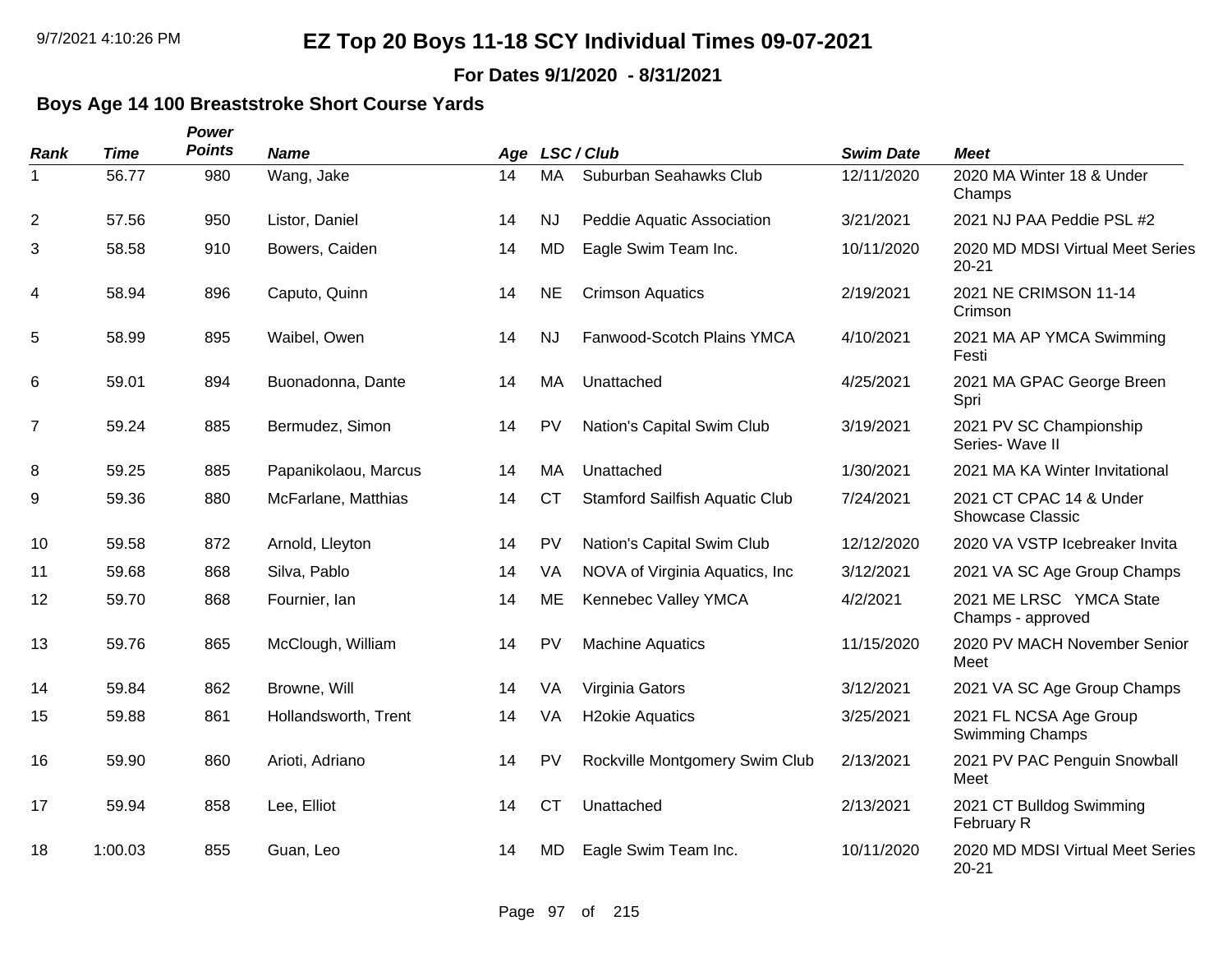| 9/7/2021 4:10:26 PM |         | EZ Top 20 Boys 11-18 SCY Individual Times 09-07-2021 |              |    |     |                                |           |                                   |  |  |  |
|---------------------|---------|------------------------------------------------------|--------------|----|-----|--------------------------------|-----------|-----------------------------------|--|--|--|
|                     |         |                                                      |              |    |     | For Dates 9/1/2020 - 8/31/2021 |           |                                   |  |  |  |
| 19                  | 1:00.18 | 849                                                  | Koh, Anthony | 14 | MA. | Upper Dublin Aquatic Club      | 4/22/2021 | 2021 MA Swimming Senior SC<br>Cha |  |  |  |
| 20                  | 1:00.29 | 845                                                  | Jiang, Kevin | 14 | MR  | Westchester Aquatic Club       | 3/28/2021 | 2021 VA SRVA SR Shamrock<br>Showd |  |  |  |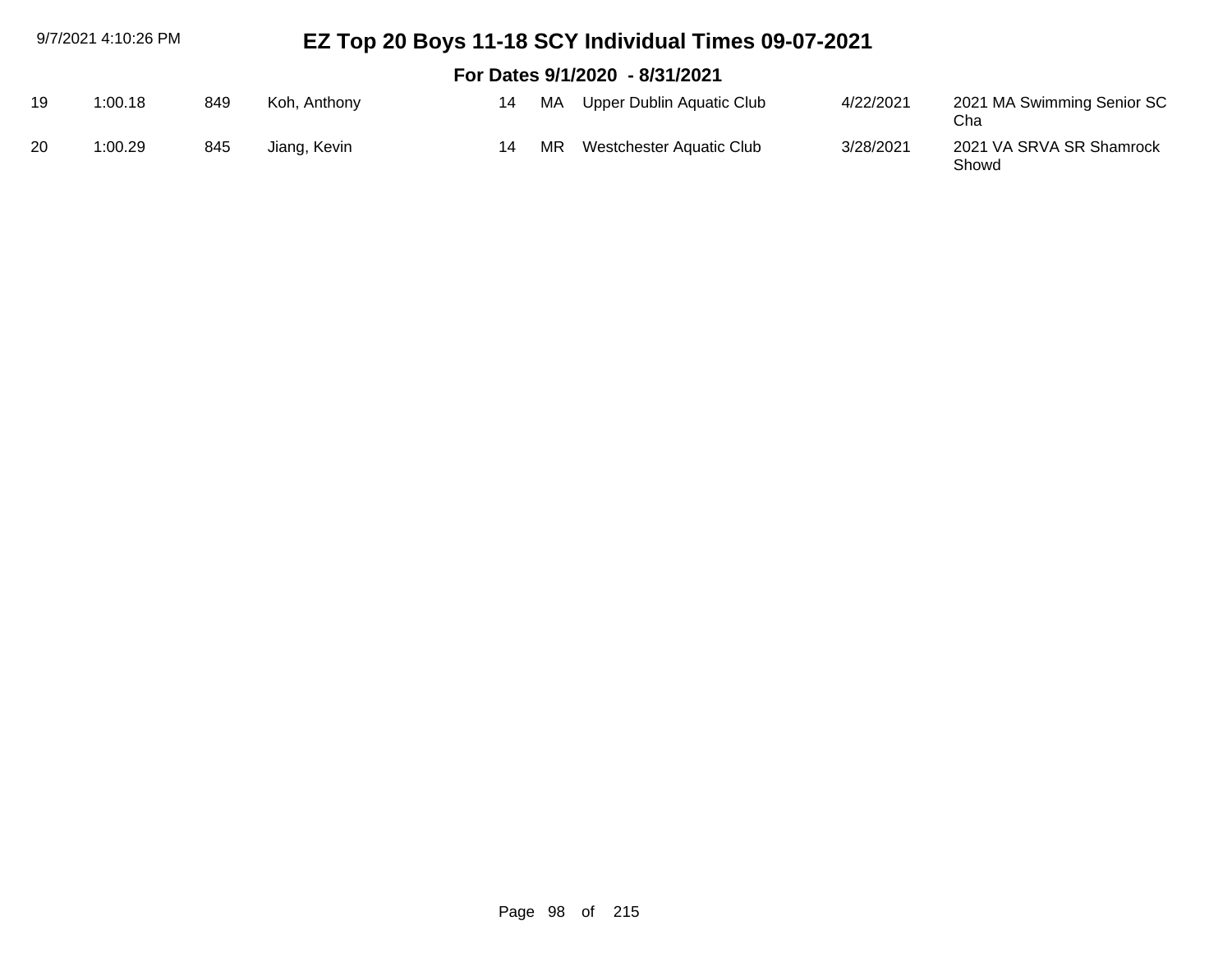**For Dates 9/1/2020 - 8/31/2021**

### **Boys Age 14 200 Breaststroke Short Course Yards**

| <b>Rank</b>    | <b>Time</b> | Power<br><b>Points</b> | <b>Name</b>        | Age |           | LSC / Club                       | <b>Swim Date</b> | <b>Meet</b>                                         |
|----------------|-------------|------------------------|--------------------|-----|-----------|----------------------------------|------------------|-----------------------------------------------------|
| 1              | 2:06.47     | 926                    | Wang, Jake         | 14  | MA        | Suburban Seahawks Club           | 12/10/2020       | 2020 MA Winter 18 & Under<br>Champs                 |
| $\overline{c}$ | 2:06.69     | 923                    | Bowers, Caiden     | 14  | <b>MD</b> | Eagle Swim Team Inc.             | 10/10/2020       | 2020 MD MDSI Virtual Meet Series<br>$20 - 21$       |
| $\overline{c}$ | 2:06.69     | 923                    | Listor, Daniel     | 14  | <b>NJ</b> | Peddie Aquatic Association       | 3/14/2021        | 2021 NJ PAA Peddie PSL #1                           |
| 4              | 2:07.42     | 911                    | Lee, Eric          | 14  | <b>NJ</b> | <b>Scarlet Aquatics</b>          | 11/27/2020       | 2020 NJ SCAR Fast Times                             |
| 5              | 2:07.47     | 910                    | Arnold, Lleyton    | 14  | PV        | Nation's Capital Swim Club       | 12/11/2020       | 2020 VA VSTP Icebreaker Invita                      |
| 6              | 2:08.16     | 899                    | Chu, Allan         | 14  | <b>MR</b> | Long Island Aquatic Club         | 10/17/2020       | 2020 MR LIAC Chappy's Big Race<br>Invite            |
| $\overline{7}$ | 2:08.45     | 894                    | Buonadonna, Dante  | 14  | MA        | Unattached                       | 4/24/2021        | 2021 MA GPAC George Breen<br>Spri                   |
| 8              | 2:08.49     | 894                    | Silva, Pablo       | 14  | VA        | NOVA of Virginia Aquatics, Inc.  | 3/13/2021        | 2021 VA SC Age Group Champs                         |
| 9              | 2:09.57     | 876                    | Lee, Elliot        | 14  | <b>CT</b> | Unattached                       | 3/6/2021         | 2021 CT Bulldog Swimming March<br><b>RTC</b>        |
| 10             | 2:09.68     | 874                    | Seong, Daniel      | 14  | <b>NJ</b> | <b>Wyckoff YMCA</b>              | 4/11/2021        | 2021 MA AP YMCA Swimming<br>Festi                   |
| 11             | 2:09.97     | 870                    | Markowitz, Owen    | 14  | <b>NJ</b> | Lakeland Hills YMCA              | 10/24/2020       | 2020 NJ GSCY 5th Annual<br><b>Champions Classic</b> |
| 12             | 2:10.06     | 868                    | Hitt, Travis       | 14  | VA        | Virginia Gators                  | 3/13/2021        | 2021 VA SC Age Group Champs                         |
| 13             | 2:10.75     | 857                    | Koh, Anthony       | 14  | <b>MA</b> | <b>Upper Dublin Aquatic Club</b> | 3/13/2021        | 2021 MA KA Junior Keystone Cla                      |
| 14             | 2:10.81     | 856                    | Jiang, Kevin       | 14  | <b>MR</b> | <b>Westchester Aquatic Club</b>  | 3/28/2021        | 2021 VA SRVA SR Shamrock<br>Showd                   |
| 15             | 2:11.08     | 852                    | Browne, Will       | 14  | VA        | Virginia Gators                  | 3/13/2021        | 2021 VA SC Age Group Champs                         |
| 16             | 2:11.11     | 852                    | Poplawski, Richard | 14  | <b>NJ</b> | <b>Scarlet Aquatics</b>          | 1/31/2021        | 2021 NJ SCAR Scarlet Cabin<br>Fever                 |
| 17             | 2:11.31     | 848                    | Guan, Leo          | 14  | <b>MD</b> | Eagle Swim Team Inc.             | 10/10/2020       | 2020 MD MDSI Virtual Meet Series<br>$20 - 21$       |
| 18             | 2:11.48     | 846                    | Kim, Doyee         | 14  | <b>NJ</b> | <b>Scarlet Aquatics</b>          | 1/31/2021        | 2021 NJ SCAR Scarlet Cabin<br>Fever                 |
| 19             | 2:11.60     | 844                    | Granin, Michael    | 14  | <b>NJ</b> | Ridgewood YMCA                   | 4/11/2021        | 2021 MA AP YMCA Swimming<br>Festi                   |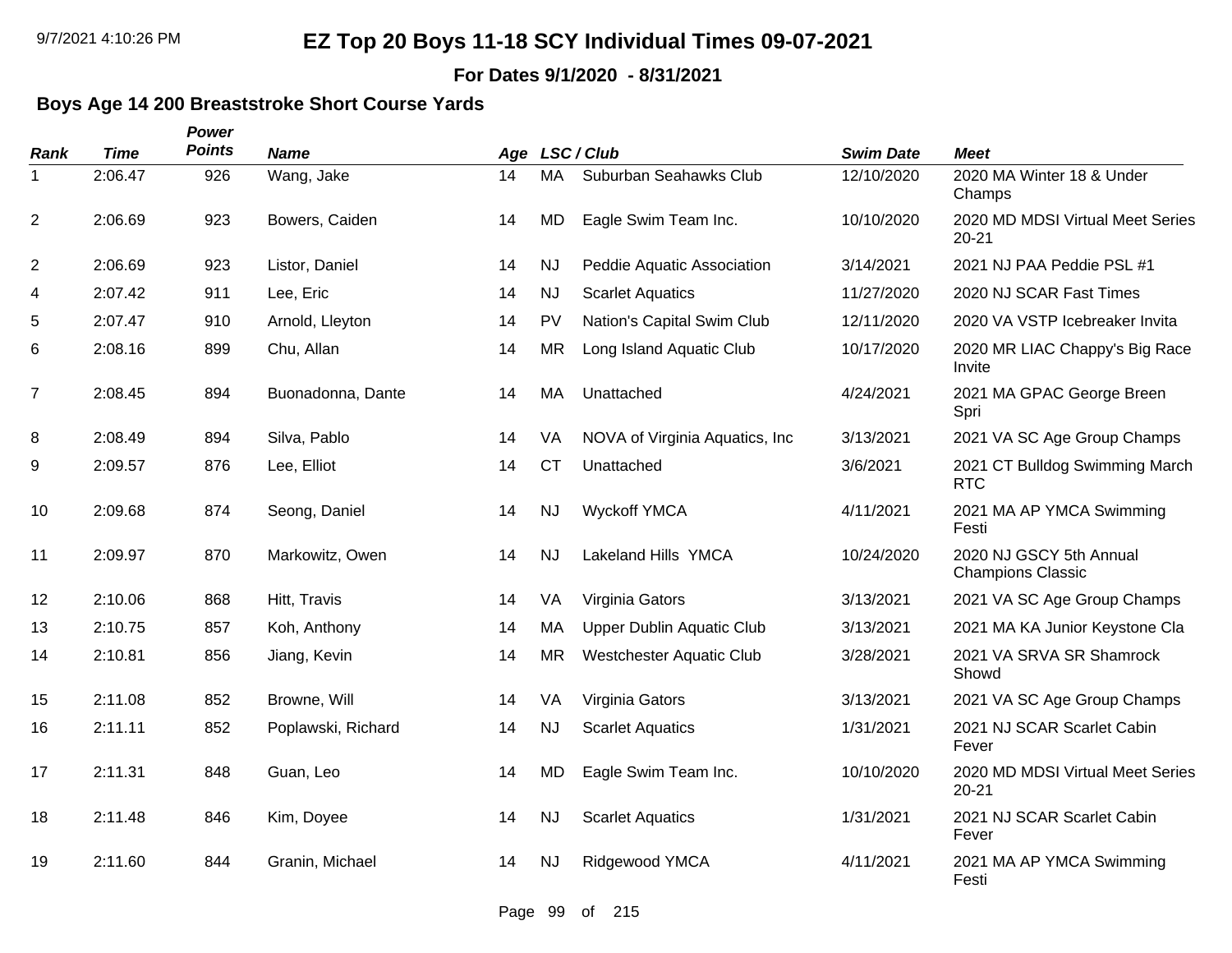| 9/7/2021 4:10:26 PM<br>EZ Top 20 Boys 11-18 SCY Individual Times 09-07-2021 |                                |     |             |  |  |                          |           |                                |  |  |  |
|-----------------------------------------------------------------------------|--------------------------------|-----|-------------|--|--|--------------------------|-----------|--------------------------------|--|--|--|
|                                                                             | For Dates 9/1/2020 - 8/31/2021 |     |             |  |  |                          |           |                                |  |  |  |
| 20                                                                          | 2:12.69                        | 826 | Lee, Samuel |  |  | MD Monocacy Aquatic Club | 3/13/2021 | 2021 MA KA Junior Keystone Cla |  |  |  |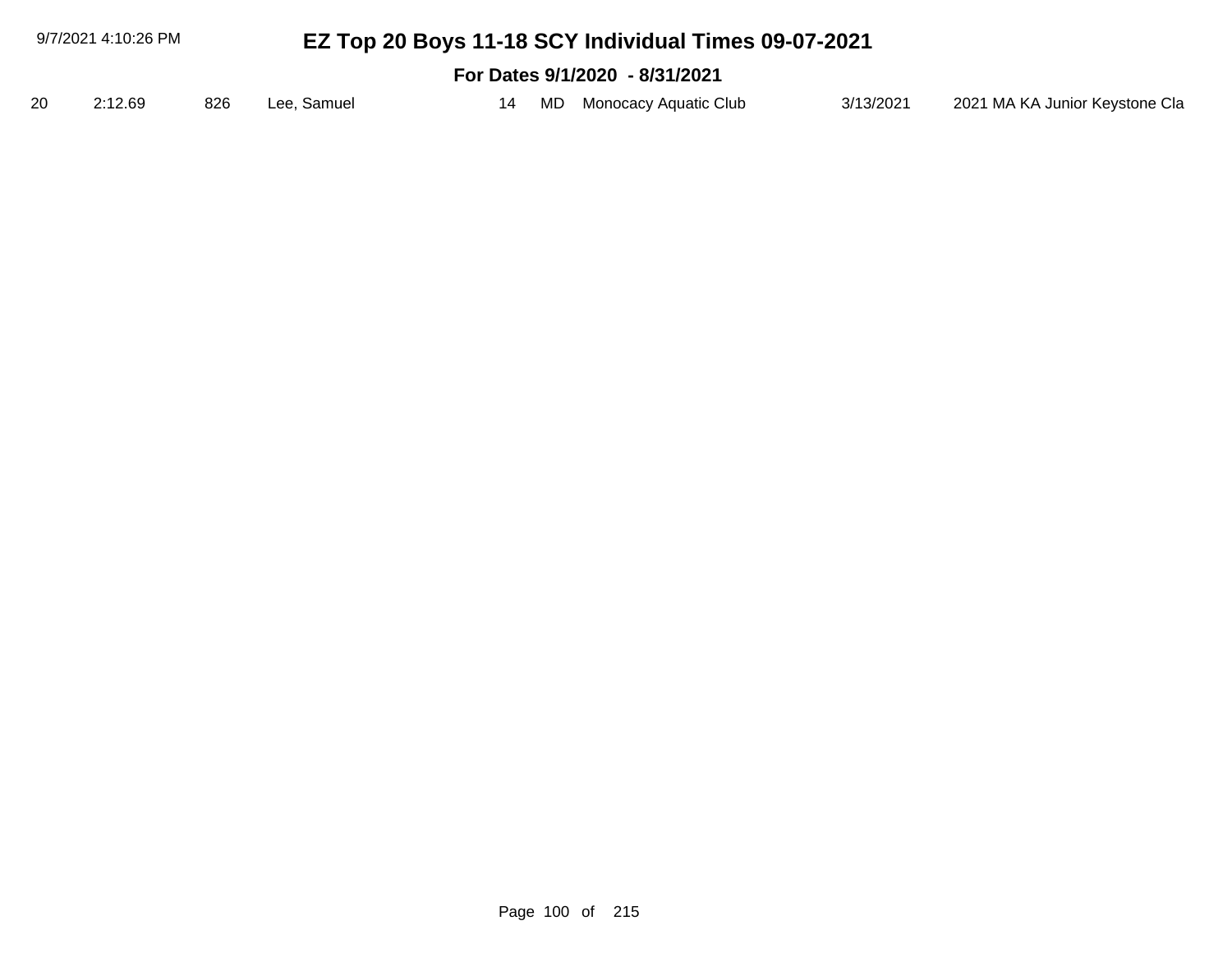#### **For Dates 9/1/2020 - 8/31/2021**

### **Boys Age 14 100 Butterfly Short Course Yards**

| Rank           | <b>Time</b> | Power<br><b>Points</b> | <b>Name</b>          |    |           | Age LSC/Club                                            | <b>Swim Date</b> | <b>Meet</b>                                     |
|----------------|-------------|------------------------|----------------------|----|-----------|---------------------------------------------------------|------------------|-------------------------------------------------|
| 1              | 47.35       | 1086                   | Heilman, Thomas      | 14 | VA        | <b>Cavalier Aquatics/Piedmont Family</b><br><b>YMCA</b> | 4/8/2021         | 2021 MA AP YMCA Swimming<br>Festi               |
| $\overline{2}$ | 48.85       | 1012                   | Diehl, Daniel        | 14 | <b>MD</b> | Unattached                                              | 10/17/2020       | 2020 MA KA Fall Closed Invite                   |
| 3              | 48.88       | 1011                   | Bermudez, Simon      | 14 | <b>PV</b> | Nation's Capital Swim Club                              | 3/18/2021        | 2021 PV SC Championship<br>Series- Wave II      |
| 4              | 49.73       | 970                    | Papanikolaou, Marcus | 14 | MA        | Unattached                                              | 3/28/2021        | 2021 MA Senior Keystone Classi                  |
| 5              | 50.17       | 949                    | Dunkel, Nolan        | 14 | <b>PV</b> | Arlington Aquatic Club                                  | 12/3/2020        | 2020 PV 18&U Winter<br>Championships            |
| 6              | 50.43       | 937                    | Poplawski, Richard   | 14 | <b>NJ</b> | <b>Scarlet Aquatics</b>                                 | 2/14/2021        | 2021 MA BWA ABBC FEB 2021                       |
| 7              | 50.66       | 926                    | Graham, Rian         | 14 | <b>PV</b> | Unattached                                              | 2/12/2021        | 2021 VA VHSL Class 6 State Cha                  |
| 8              | 50.80       | 919                    | Arioti, Adriano      | 14 | PV        | Rockville Montgomery Swim Club                          | 3/18/2021        | 2021 PV SC Championship<br>Series- Wave II      |
| 9              | 51.34       | 894                    | Oppenheim, Nate      | 14 | <b>CT</b> | <b>Ridgefield Aquatic Club</b>                          | 11/15/2020       | 2020 CT RYWC Candlewood Lake<br>Open R          |
| 10             | 51.49       | 887                    | Johnson, Jacob       | 14 | MA        | Unattached                                              | 2/27/2021        | 2021 MA OB District I AAA Boys                  |
| 11             | 51.62       | 881                    | Lambert, Eric        | 14 | VA        | NOVA of Virginia Aquatics, Inc.                         | 3/12/2021        | 2021 VA SC Age Group Champs                     |
| 12             | 51.67       | 879                    | Czartoryjski, Damian | 14 | <b>CT</b> | Cheshire Y Sea Dog Swim Club                            | 3/28/2021        | 2021 CT CDOG WYW Dual RTC<br>Meet               |
| 13             | 52.02       | 862                    | Mendoza, Aaron       | 14 | <b>MR</b> | Huntington YMCA                                         | 4/17/2021        | 2021 MR SSC Spring Spectacular<br>Invitational  |
| 14             | 52.09       | 859                    | Gurri, Nicco         | 14 | <b>MD</b> | Annapolis Swim Club                                     | 12/4/2020        | 2020 VA ISCA Dec Age Group Cla                  |
| 15             | 52.11       | 858                    | Browne, Will         | 14 | VA        | Virginia Gators                                         | 3/12/2021        | 2021 VA SC Age Group Champs                     |
| 16             | 52.20       | 854                    | Estep, Derek         | 14 | МA        | <b>Keystone Aquatics</b>                                | 3/14/2021        | 2021 MA KA Junior Keystone Cla                  |
| 17             | 52.23       | 853                    | Tishler, Jackson     | 14 | PV        | Nation's Capital Swim Club                              | 3/26/2021        | 2021 PV SC Championship<br>Series- Wave III- CM |
| 17             | 52.23       | 853                    | Wang, Jake           | 14 | MA        | Suburban Seahawks Club                                  | 12/11/2020       | 2020 MA Winter 18 & Under<br>Champs             |
| 19             | 52.36       | 847                    | Yeniay, Can          | 14 | МA        | Suburban Seahawks Club                                  | 4/23/2021        | 2021 MA Swimming Senior SC<br>Cha               |
| 20             | 52.39       | 845                    | Morse, Theodore      | 14 | <b>NE</b> | Kingfish Swimming                                       | 2/19/2021        | 2021 NE CRIMSON 11-14                           |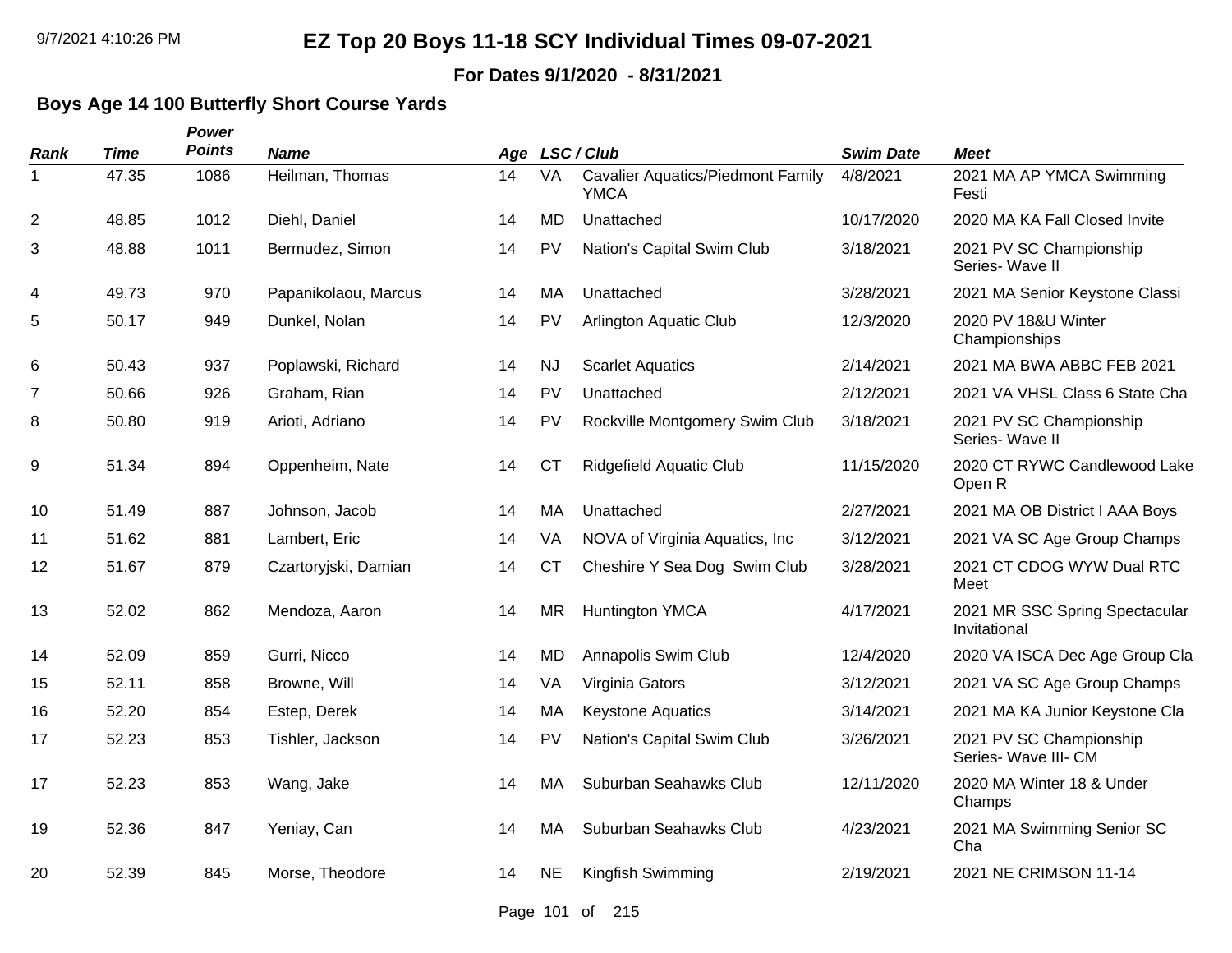#### **For Dates 9/1/2020 - 8/31/2021**

Crimson

| 20 | 52.39 | 845 | Wang, Kyle |  | 14 PV All Star Aquatics | 3/26/2021 | 2021 PV SC Championship |
|----|-------|-----|------------|--|-------------------------|-----------|-------------------------|
|    |       |     |            |  |                         |           | Series- Wave III- FC    |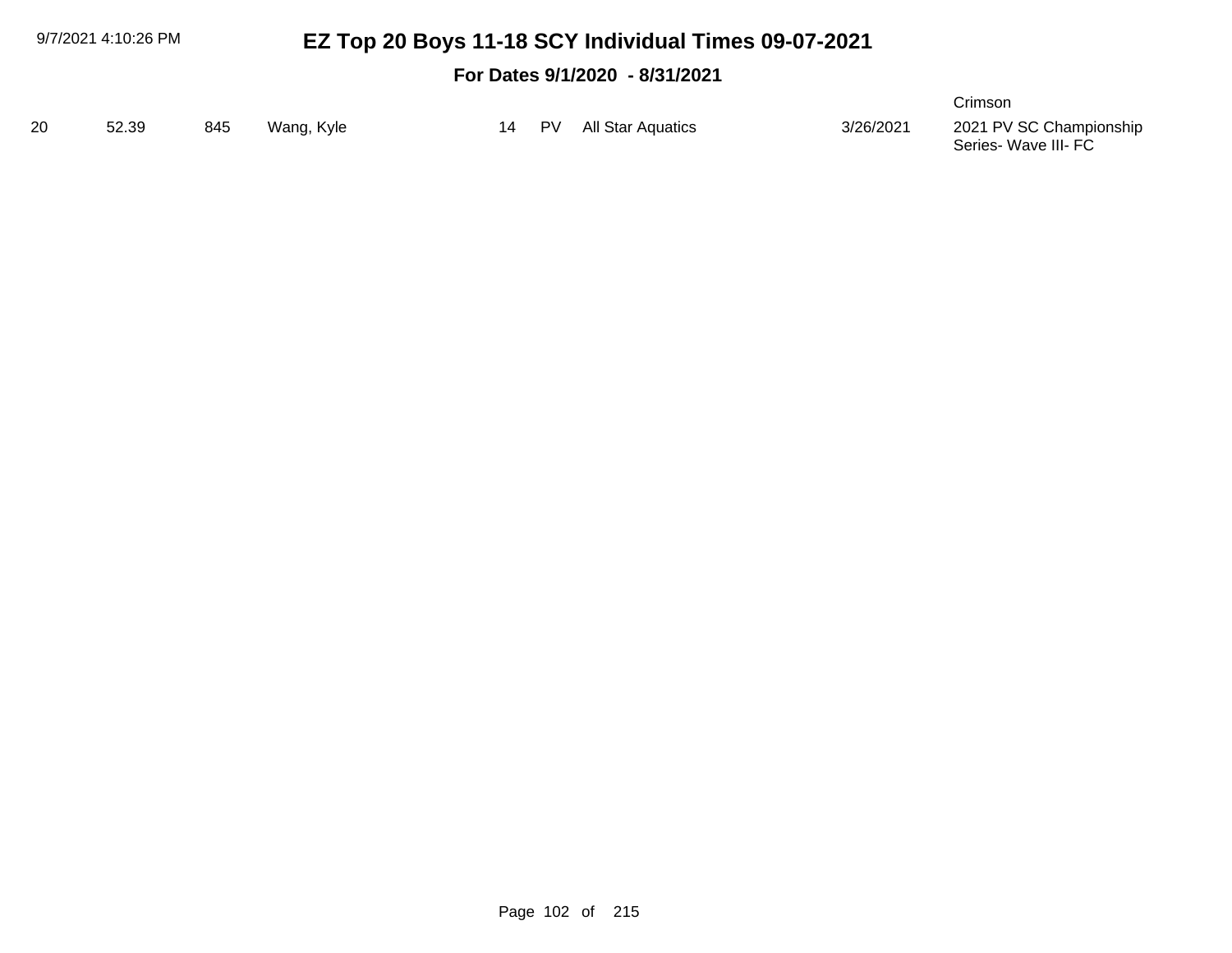**For Dates 9/1/2020 - 8/31/2021**

### **Boys Age 14 200 Butterfly Short Course Yards**

| <b>Rank</b>    | <b>Time</b> | Power<br><b>Points</b> | <b>Name</b>          |    |           | Age LSC/Club                                            | <b>Swim Date</b> | <b>Meet</b>                                      |
|----------------|-------------|------------------------|----------------------|----|-----------|---------------------------------------------------------|------------------|--------------------------------------------------|
| 1              | 1:46.13     | 1049                   | Heilman, Thomas      | 14 | VA        | <b>Cavalier Aquatics/Piedmont Family</b><br><b>YMCA</b> | 4/11/2021        | 2021 MA AP YMCA Swimming<br>Festi                |
| 2              | 1:48.61     | 996                    | Poplawski, Richard   | 14 | <b>NJ</b> | <b>Scarlet Aquatics</b>                                 | 3/28/2021        | 2021 NJ SCAR Scarlet Pandemic<br>Games           |
| 3              | 1:50.71     | 952                    | Arioti, Adriano      | 14 | PV        | Rockville Montgomery Swim Club                          | 3/20/2021        | 2021 PV SC Championship<br>Series- Wave II       |
| 4              | 1:53.50     | 894                    | Estep, Derek         | 14 | МA        | <b>Keystone Aquatics</b>                                | 3/12/2021        | 2021 MA KA Junior Keystone Cla                   |
| 5              | 1:53.65     | 891                    | Ferraioli, Michael   | 14 | <b>NJ</b> | <b>Greater Somerset County YMCA</b><br>Storm            | 4/10/2021        | 2021 MA AP YMCA Swimming<br>Festi                |
| 6              | 1:53.87     | 887                    | Morse, Theodore      | 14 | <b>NE</b> | Kingfish Swimming                                       | 3/28/2021        | 2021 VA SRVA SR Shamrock<br>Showd                |
| $\overline{7}$ | 1:54.06     | 883                    | Johnson, Jacob       | 14 | МA        | Suburban Seahawks Club                                  | 4/24/2021        | 2021 MA Swimming Senior SC<br>Cha                |
| 8              | 1:54.10     | 882                    | Lambert, Eric        | 14 | VA        | NOVA of Virginia Aquatics, Inc.                         | 3/13/2021        | 2021 VA SC Age Group Champs                      |
| 9              | 1:54.36     | 877                    | Czartoryjski, Damian | 14 | <b>CT</b> | Cheshire Y Sea Dog Swim Club                            | 3/26/2021        | 2021 CT CDOG WYW Dual RTC<br>Meet                |
| 10             | 1:55.10     | 862                    | Browne, Will         | 14 | VA        | Virginia Gators                                         | 3/13/2021        | 2021 VA SC Age Group Champs                      |
| 11             | 1:55.12     | 861                    | Yeniay, Can          | 14 | MA        | Suburban Seahawks Club                                  | 4/24/2021        | 2021 MA Swimming Senior SC<br>Cha                |
| 12             | 1:55.17     | 860                    | Haley, Jack          | 14 | <b>CT</b> | Chelsea Piers Aquatic Club                              | 5/16/2021        | 2021 CT CPAC May RTC Meet                        |
| 13             | 1:55.30     | 858                    | Mendoza, Aaron       | 14 | <b>MR</b> | <b>Huntington YMCA</b>                                  | 3/13/2021        | 2021 MR LIAC Virtual<br>Championship             |
| 14             | 1:55.85     | 847                    | Gurri, Nicco         | 14 | <b>MD</b> | Annapolis Swim Club                                     | 4/1/2021         | 2021 FL ISCA Elite Showcase<br>Class             |
| 15             | 1:55.97     | 844                    | Gertner, Alex        | 14 | VA        | NOVA of Virginia Aquatics, Inc.                         | 3/13/2021        | 2021 VA SC Age Group Champs                      |
| 16             | 1:55.99     | 844                    | Moyer, Jd            | 14 | MA        | Jersey Wahoos                                           | 11/14/2020       | 2020 MA JW GPAC Thanksgiving<br>Dual             |
| 17             | 1:56.17     | 840                    | Graham, Rian         | 14 | PV        | <b>Machine Aquatics</b>                                 | 3/24/2021        | 2021 FL NCSA Age Group<br>Swimming Champs        |
| 18             | 1:56.31     | 837                    | Green, Sean          | 14 | <b>MR</b> | Long Island Aquatic Club                                | 3/24/2021        | 2021 FL NCSA Age Group<br><b>Swimming Champs</b> |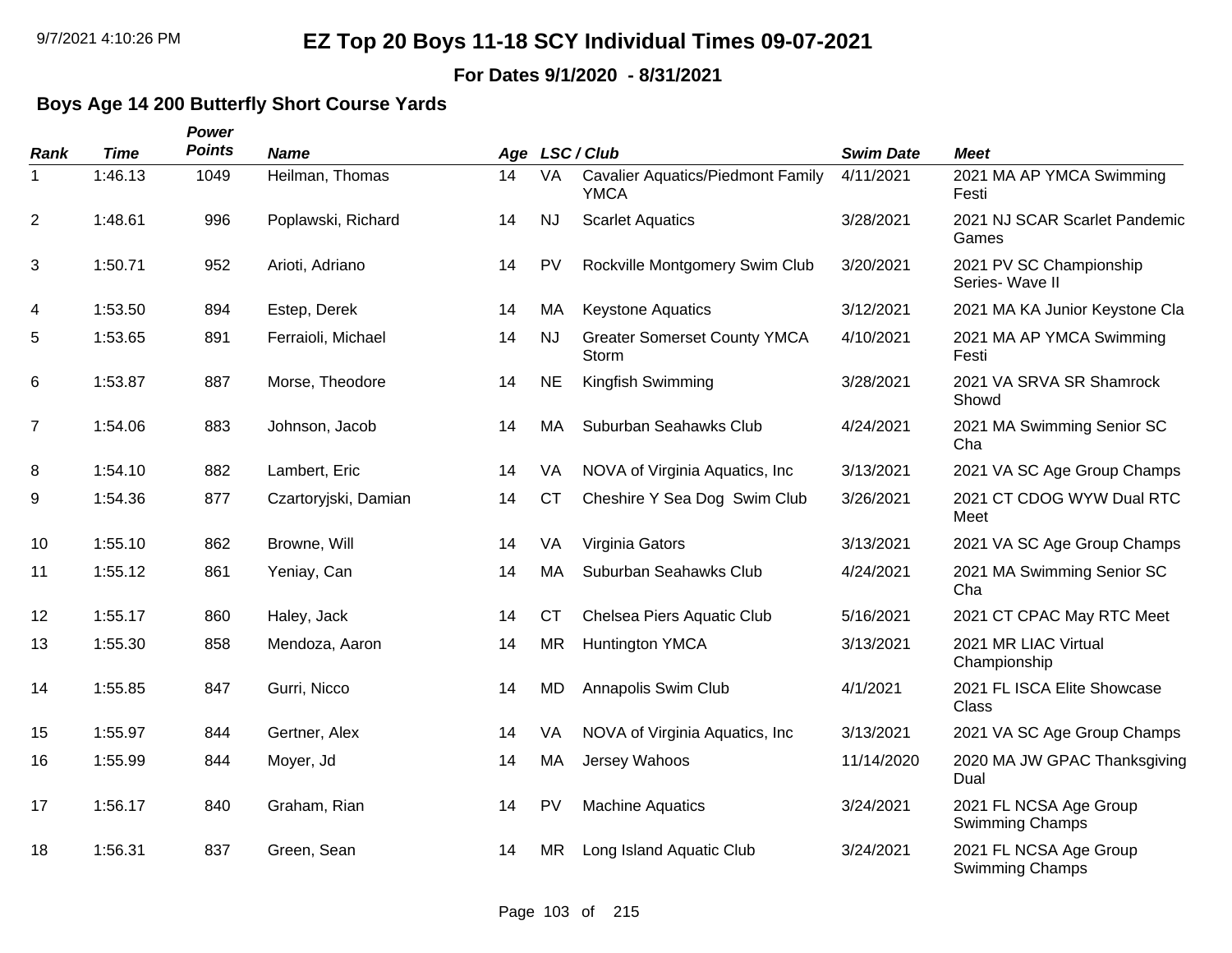| 9/7/2021 4:10:26 PM |         |     | EZ Top 20 Boys 11-18 SCY Individual Times 09-07-2021 |    |      |                                |            |                                                 |  |  |  |  |
|---------------------|---------|-----|------------------------------------------------------|----|------|--------------------------------|------------|-------------------------------------------------|--|--|--|--|
|                     |         |     |                                                      |    |      | For Dates 9/1/2020 - 8/31/2021 |            |                                                 |  |  |  |  |
| 19                  | 1:56.47 | 834 | Oppenheim, Nate                                      | 14 | - CT | <b>Ridgefield Aquatic Club</b> | 11/14/2020 | 2020 CT RYWC Candlewood Lake<br>Open R          |  |  |  |  |
| 20                  | 1:57.09 | 822 | Wang, Kyle                                           | 14 | . PV | All Star Aquatics              | 3/28/2021  | 2021 PV SC Championship<br>Series- Wave III- FC |  |  |  |  |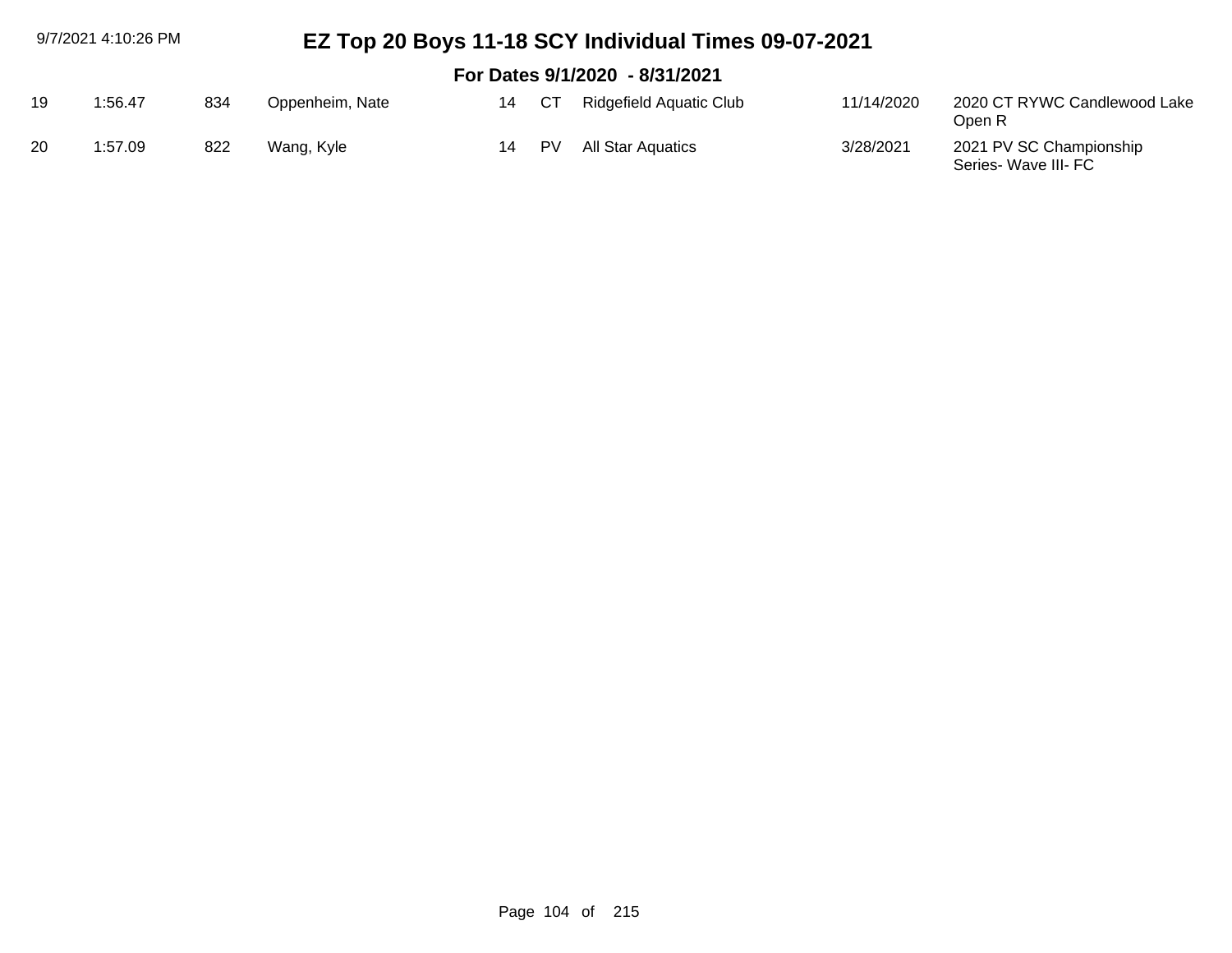**For Dates 9/1/2020 - 8/31/2021**

### **Boys Age 14 200 Individual Medley Short Course Yards**

| <b>Rank</b>    | Time    | Power<br><b>Points</b> | <b>Name</b>          | Age |           | LSC / Club                                              | <b>Swim Date</b> | <b>Meet</b>                                        |
|----------------|---------|------------------------|----------------------|-----|-----------|---------------------------------------------------------|------------------|----------------------------------------------------|
| 1              | 1:50.43 | 1001                   | Poplawski, Richard   | 14  | NJ        | <b>Scarlet Aquatics</b>                                 | 3/26/2021        | 2021 NJ SCAR Scarlet Pandemic<br>Games             |
| $\overline{c}$ | 1:51.14 | 984                    | Arioti, Adriano      | 14  | PV        | Rockville Montgomery Swim Club                          | 3/21/2021        | 2021 PV SC Championship<br>Series- Wave II         |
| 3              | 1:51.58 | 973                    | Heilman, Thomas      | 14  | VA        | <b>Cavalier Aquatics/Piedmont Family</b><br><b>YMCA</b> | 3/6/2021         | 2021 VA VSI SC Senior Champion                     |
| 4              | 1:52.69 | 947                    | Bermudez, Simon      | 14  | PV        | Nation's Capital Swim Club                              | 1/23/2021        | 2021 PV January Classic                            |
| 5              | 1:54.25 | 910                    | Lee, Eric            | 14  | <b>NJ</b> | <b>Scarlet Aquatics</b>                                 | 11/27/2020       | 2020 NJ SCAR Fast Times                            |
| 6              | 1:54.47 | 905                    | Wang, Jake           | 14  | MA        | Suburban Seahawks Club                                  | 12/11/2020       | 2020 MA Winter 18 & Under<br>Champs                |
| 6              | 1:54.47 | 905                    | Lambert, Eric        | 14  | VA        | NOVA of Virginia Aquatics, Inc.                         | 3/27/2021        | 2021 FL NCSA Age Group<br>Swimming Champs          |
| 8              | 1:54.85 | 896                    | Diehl, Daniel        | 14  | <b>MD</b> | Unattached                                              | 9/18/2020        | 2020 MD SI Virtual Meet Series<br>$20 - 21$        |
| 9              | 1:54.88 | 896                    | Browne, Will         | 14  | VA        | Virginia Gators                                         | 3/14/2021        | 2021 VA SC Age Group Champs                        |
| 10             | 1:54.96 | 894                    | Caputo, Quinn        | 14  | <b>NE</b> | <b>Crimson Aquatics</b>                                 | 12/5/2020        | 2020 NE USA 18U Winter<br>Champs-Well              |
| 11             | 1:55.74 | 876                    | Mendoza, Aaron       | 14  | <b>MR</b> | <b>Huntington YMCA</b>                                  | 3/13/2021        | 2021 MR LIAC Virtual<br>Championship               |
| 12             | 1:56.55 | 857                    | Papanikolaou, Marcus | 14  | MA        | Unattached                                              | 1/30/2021        | 2021 MA KA Winter Invitational                     |
| 13             | 1:56.69 | 854                    | Haley, Jack          | 14  | <b>CT</b> | Chelsea Piers Aquatic Club                              | 7/25/2021        | 2021 CT CPAC 14 & Under<br><b>Showcase Classic</b> |
| 14             | 1:56.77 | 852                    | Chen, Daren          | 14  | <b>NJ</b> | New Jersey Race Club                                    | 7/11/2021        | 2021 NJ NJRC Firecracker Classic                   |
| 15             | 1:57.21 | 842                    | Lee, Elliot          | 14  | <b>CT</b> | <b>Bulldog Swimming</b>                                 | 3/24/2021        | 2021 FL ISCA International Senior<br>Meet          |
| 16             | 1:57.22 | 842                    | Gertner, Alex        | 14  | VA        | NOVA of Virginia Aquatics, Inc.                         | 3/14/2021        | 2021 VA SC Age Group Champs                        |
| 17             | 1:57.23 | 842                    | Hwang, Ryan          | 14  | <b>MR</b> | <b>Team Suffolk</b>                                     | 3/13/2021        | 2021 MR LIAC Virtual<br>Championship               |
| 18             | 1:57.40 | 838                    | Arnold, Lleyton      | 14  | PV        | Nation's Capital Swim Club                              | 3/28/2021        | 2021 PV SC Championship<br>Series- Wave III- CM    |
| 19             | 1:57.44 | 837                    | Gurri, Nicco         | 14  | MD        | Annapolis Swim Club                                     | 4/1/2021         | 2021 FL ISCA Elite Showcase                        |
|                |         |                        |                      |     |           | Page 105 of 215                                         |                  |                                                    |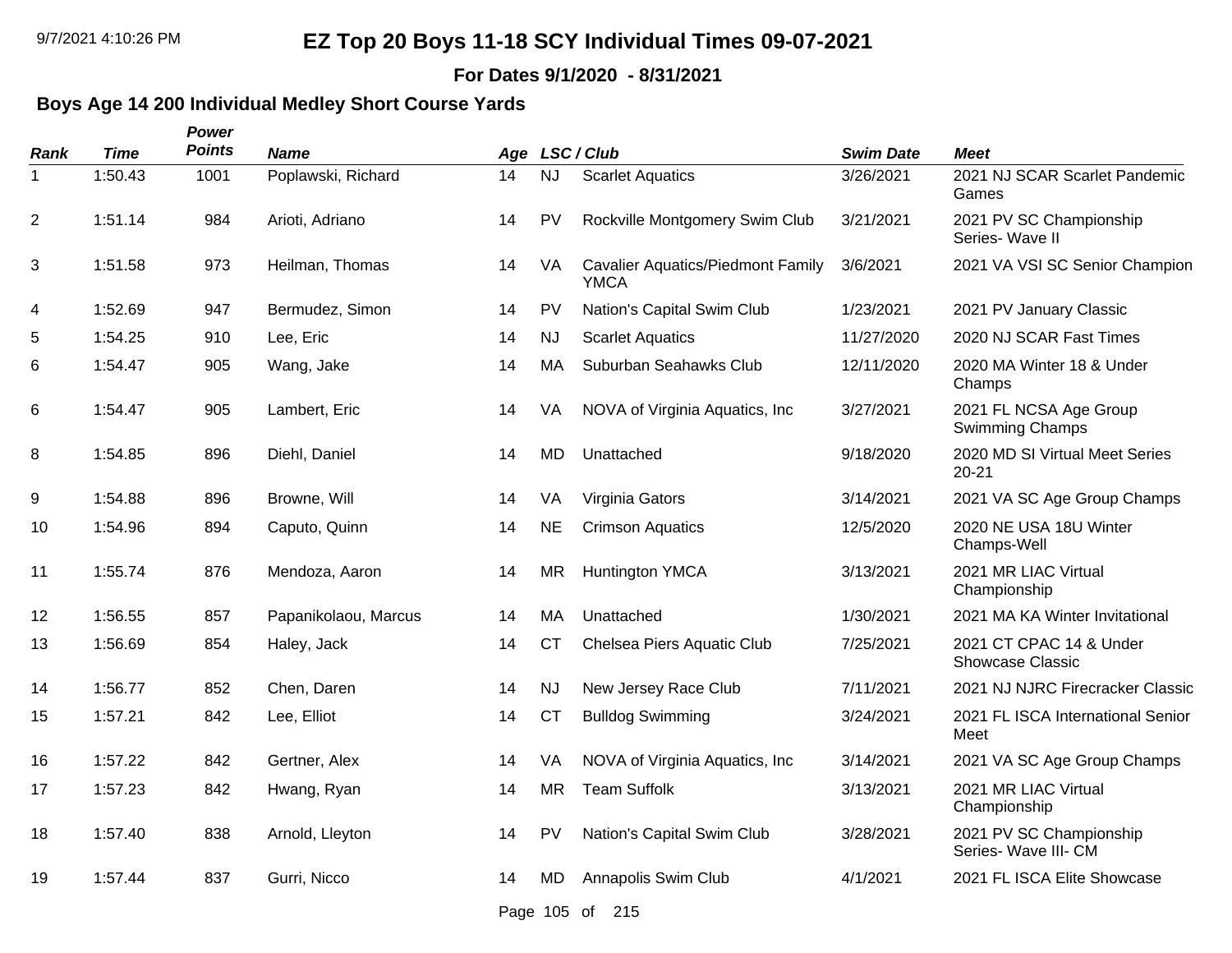| 9/7/2021 4:10:26 PM | EZ Top 20 Boys 11-18 SCY Individual Times 09-07-2021 |       |
|---------------------|------------------------------------------------------|-------|
|                     | For Dates 9/1/2020 - 8/31/2021                       |       |
|                     |                                                      | Class |

| 20 | :57.54 | 835 | Murphy, Grant | <b>MD</b> | Annapolis Swim Club | 4/1/2021 | 2021 FL ISCA Elite Showcase |
|----|--------|-----|---------------|-----------|---------------------|----------|-----------------------------|
|    |        |     |               |           |                     |          | Class                       |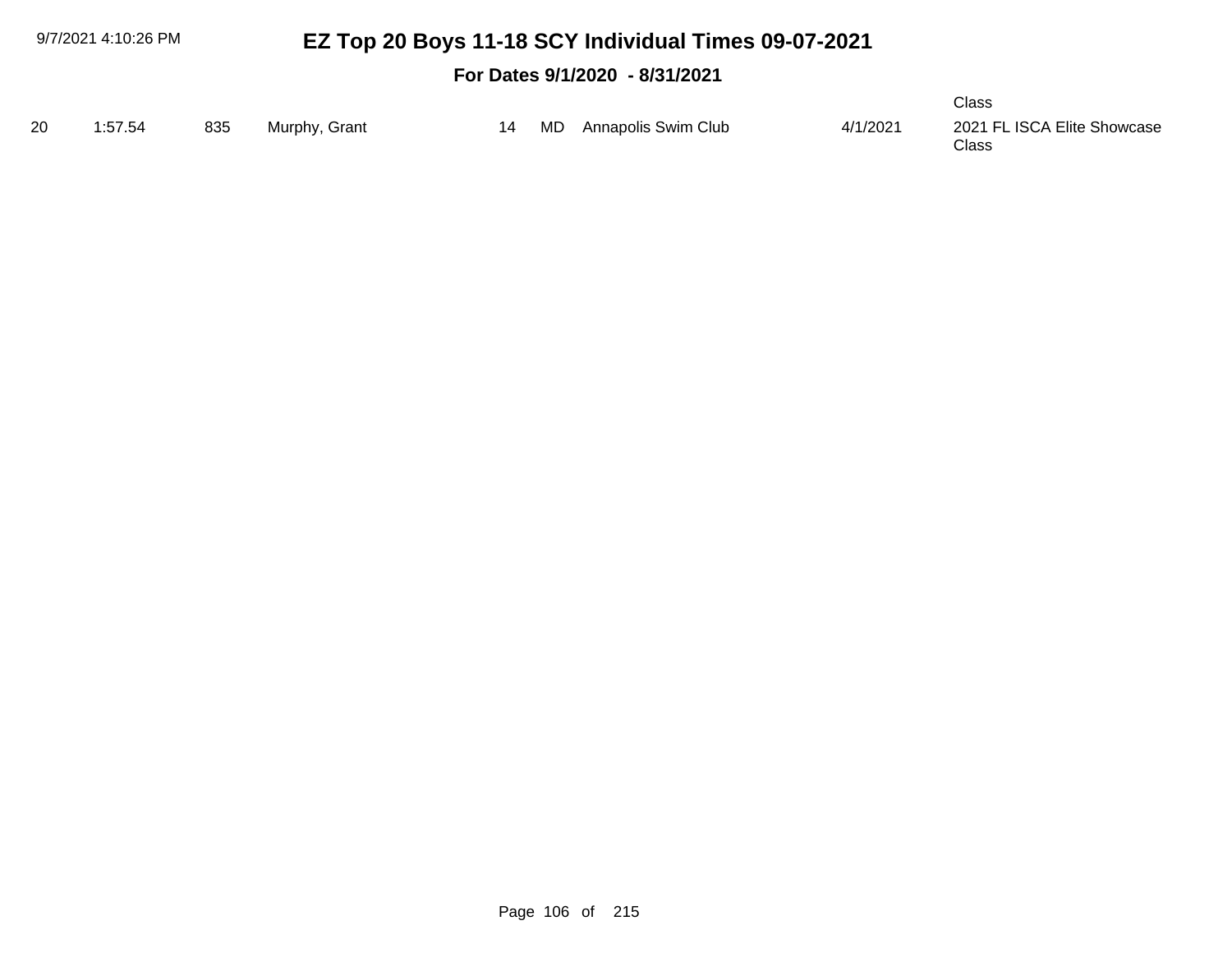**For Dates 9/1/2020 - 8/31/2021**

### **Boys Age 14 400 Individual Medley Short Course Yards**

| <b>Rank</b>    | <b>Time</b> | Power<br><b>Points</b> | <b>Name</b>        | Age |             | LSC / Club                        | <b>Swim Date</b> | <b>Meet</b>                                     |
|----------------|-------------|------------------------|--------------------|-----|-------------|-----------------------------------|------------------|-------------------------------------------------|
| 1              | 3:56.56     | 975                    | Diehl, Daniel      | 14  | <b>MD</b>   | Unattached                        | 10/9/2020        | 2020 MD MDSI Virtual Meet Series<br>$20 - 21$   |
| $\overline{2}$ | 3:57.14     | 969                    | Poplawski, Richard | 14  | <b>NJ</b>   | <b>Scarlet Aquatics</b>           | 3/25/2021        | 2021 NJ SCAR Scarlet Pandemic<br>Games          |
| 3              | 3:57.29     | 968                    | Arioti, Adriano    | 14  | PV          | Rockville Montgomery Swim Club    | 3/19/2021        | 2021 PV SC Championship<br>Series- Wave II      |
| 4              | 4:00.31     | 936                    | Bermudez, Simon    | 14  | PV          | Nation's Capital Swim Club        | 12/4/2020        | 2020 PV 18&U Winter<br>Championships            |
| 5              | 4:05.22     | 886                    | Green, Sean        | 14  | <b>MR</b>   | Long Island Aquatic Club          | 3/26/2021        | 2021 FL NCSA Age Group<br>Swimming Champs       |
| 6              | 4:05.82     | 880                    | Murphy, Grant      | 14  | MD          | Annapolis Swim Club               | 7/11/2021        | 2021 MD ASC SCY July Virtual<br>Meet            |
| $\overline{7}$ | 4:06.23     | 876                    | Lee, Eric          | 14  | <b>NJ</b>   | <b>Scarlet Aquatics</b>           | 11/7/2020        | 2020 NJ SAC v RY dual meet                      |
| 8              | 4:06.26     | 875                    | Haley, Jack        | 14  | <b>CT</b>   | <b>Chelsea Piers Aquatic Club</b> | 6/18/2021        | 2021 CT CPAC June 14&U Meet                     |
| 9              | 4:06.31     | 875                    | Lee, Elliot        | 14  | <b>CT</b>   | Unattached                        | 3/5/2021         | 2021 CT Bulldog Swimming March<br><b>RTC</b>    |
| 10             | 4:06.92     | 869                    | Hitt, Travis       | 14  | VA          | Virginia Gators                   | 3/12/2021        | 2021 VA SC Age Group Champs                     |
| 11             | 4:07.70     | 861                    | Caputo, Quinn      | 14  | <b>NE</b>   | <b>Crimson Aquatics</b>           | 12/4/2020        | 2020 NE USA 18U Winter<br>Champs-Well           |
| 12             | 4:07.96     | 858                    | Silva, Pablo       | 14  | VA          | NOVA of Virginia Aquatics, Inc.   | 3/12/2021        | 2021 VA SC Age Group Champs                     |
| 13             | 4:08.36     | 854                    | Mayr, Charlie      | 14  | VA          | NOVA of Virginia Aquatics, Inc    | 3/5/2021         | 2021 VA VSI SC Senior Champion                  |
| 14             | 4:08.81     | 850                    | Hoban, Owen        | 14  | PV          | Occoquan Swimming Inc             | 11/15/2020       | 2020 PV Fall Frenzy 13&O<br>Invitational        |
| 15             | 4:09.78     | 840                    | Browne, Will       | 14  | VA          | Virginia Gators                   | 3/12/2021        | 2021 VA SC Age Group Champs                     |
| 16             | 4:10.12     | 837                    | Morse, Theodore    | 14  | <b>NE</b>   | Kingfish Swimming                 | 2/19/2021        | 2021 NE CRIMSON 11-14<br>Crimson                |
| 17             | 4:11.23     | 826                    | Oppenheim, Nate    | 14  | <b>CT</b>   | <b>Ridgefield Aquatic Club</b>    | 11/13/2020       | 2020 CT RYWC Candlewood Lake<br>Open R          |
| 18             | 4:11.40     | 824                    | Mendoza, Aaron     | 14  | <b>MR</b>   | Huntington YMCA                   | 2/28/2021        | 2021 MR EHY-HYB February 28<br><b>Dual Meet</b> |
| 19             | 4:12.22     | 816                    | Dunkel, Nolan      | 14  | <b>PV</b>   | Arlington Aquatic Club            | 11/14/2020       | 2020 PV NCAP November Gold                      |
|                |             |                        |                    |     | Page 107 of | 215                               |                  |                                                 |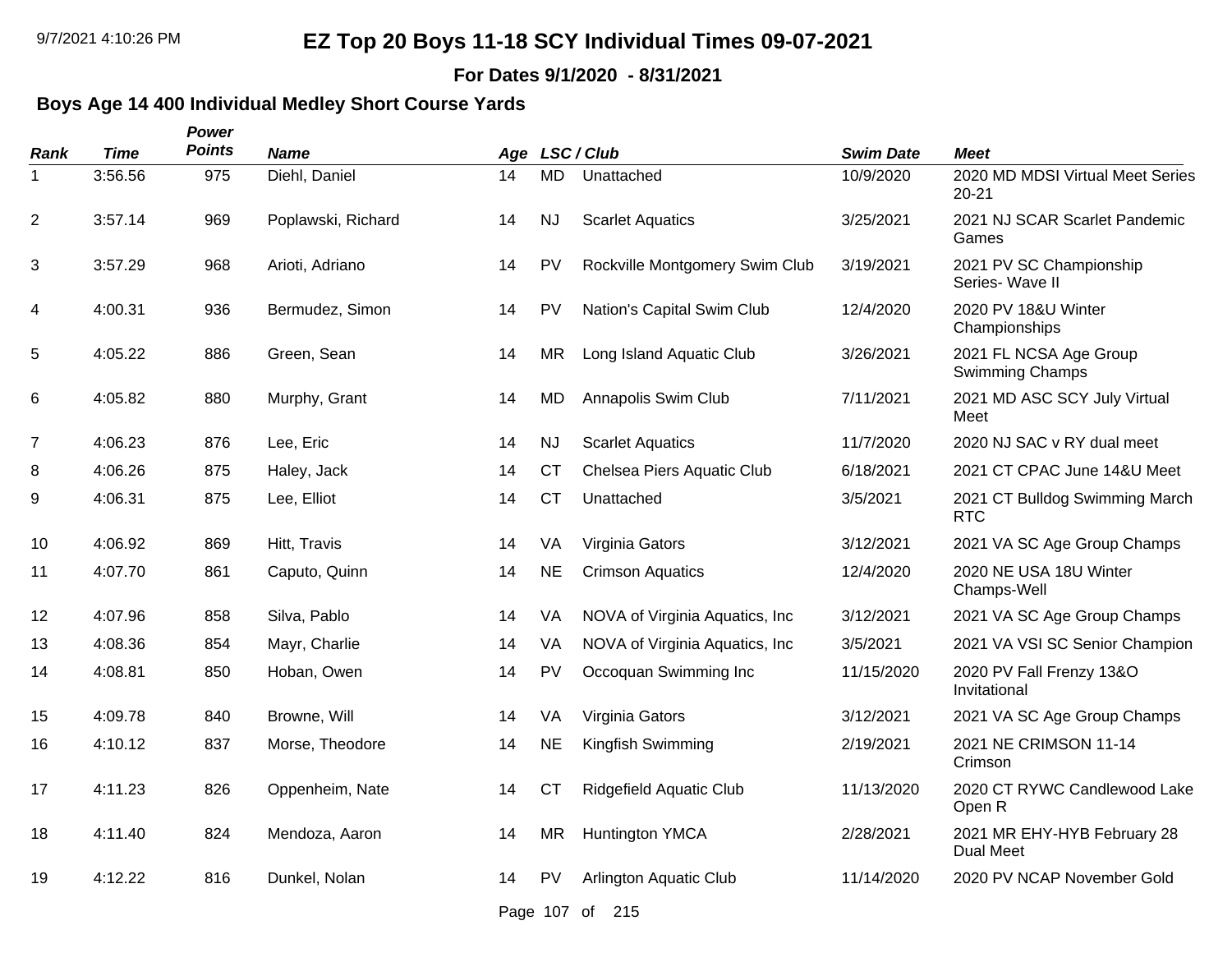| 9/7/2021 4:10:26 PM |         |     | EZ Top 20 Boys 11-18 SCY Individual Times 09-07-2021 |    |     |                                              |          |                                           |  |  |  |  |
|---------------------|---------|-----|------------------------------------------------------|----|-----|----------------------------------------------|----------|-------------------------------------------|--|--|--|--|
|                     |         |     |                                                      |    |     | For Dates 9/1/2020 - 8/31/2021               |          |                                           |  |  |  |  |
| 20                  | 4:12.57 | 813 | Ferraioli, Michael                                   | 14 | NJ. | <b>Greater Somerset County YMCA</b><br>Storm | 4/9/2021 | Rush<br>2021 MA AP YMCA Swimming<br>Festi |  |  |  |  |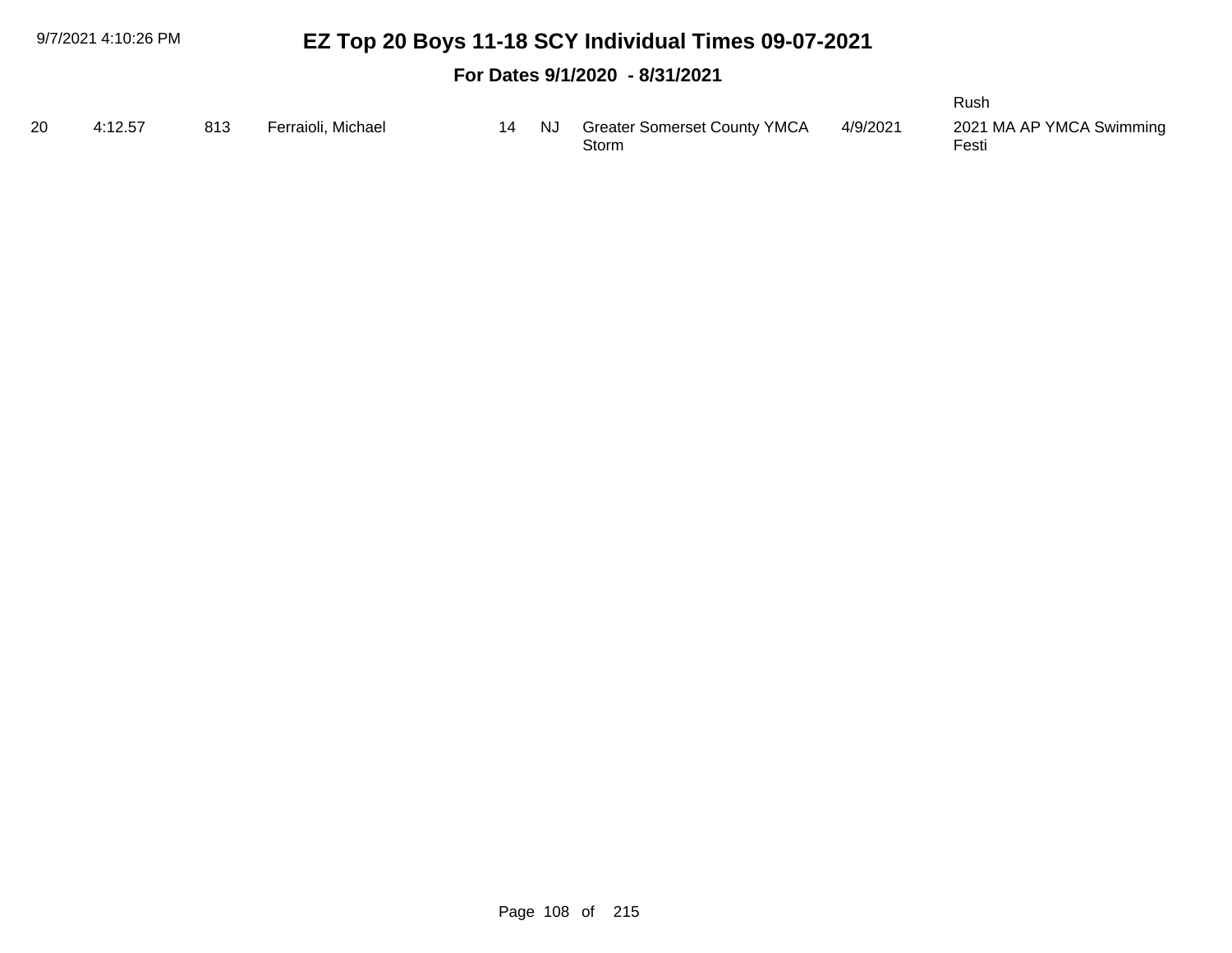**For Dates 9/1/2020 - 8/31/2021**

### **Boys Age 15 50 Freestyle Short Course Yards**

| <b>Rank</b>    | <b>Time</b> | Power<br><b>Points</b> | <b>Name</b>           |    |                | Age LSC/Club                          | <b>Swim Date</b> | <b>Meet</b>                                    |
|----------------|-------------|------------------------|-----------------------|----|----------------|---------------------------------------|------------------|------------------------------------------------|
| 1              | 19.95       | 988                    | Diehl, Daniel         | 15 | <b>MD</b>      | Unattached                            | 4/10/2021        | 2021 MA AP YMCA Swimming<br>Festi              |
| $\overline{2}$ | 20.57       | 927                    | Jones, Roman          | 15 | <b>NJ</b>      | Jersey Flyers Aquatic Club            | 3/27/2021        | 2021 FL Time Trials American<br>Spring Cl      |
| 3              | 20.93       | 892                    | Lawson, Kris          | 15 | PV             | Nation's Capital Swim Club            | 12/3/2020        | 2020 PV 18&U Winter<br>Championships           |
| 4              | 20.99       | 886                    | Tsai, Alvin           | 15 | <b>MR</b>      | Long Island Aquatic Club              | 12/11/2020       | 2020 MR LIAC Travel To Nowhere<br>Invitational |
| 5              | 21.01       | 884                    | Dyer, Noah            | 15 | PV             | Snow Swimming                         | 3/20/2021        | 2021 FL NCSA Spring Swimming<br>Championships  |
| 6              | 21.14       | 872                    | Zornan Ferguson, Zach | 15 | AM             | Unattached                            | 3/7/2021         | 2021 AM AAA WPIAL<br>Swimming/Divin            |
| $\overline{7}$ | $21.25$ r   | 861                    | Roth, Joseph          | 15 | AM             | Riverside Aqua Club Of Ellwood        | 3/14/2021        | 2021 MA OB PIAA Boys 2A<br>Swimm               |
| 8              | 21.28       | 858                    | Henkel, Brayden       | 15 | <b>AD</b>      | Clifton Park-Halfmoon Piranhas        | 3/26/2021        | 2021 VA EZ SC Speedo<br>Champions              |
| 9              | 21.34       | 853                    | Enser, Justin         | 15 | N <sub>1</sub> | Unattached                            | 2/8/2021         | 2021 NI OB Sec V Boys Class A                  |
| 10             | 21.38       | 849                    | Oppenheim, Nate       | 15 | <b>CT</b>      | Unattached                            | 3/26/2021        | 2021 CT OBS SWC V Champs 1                     |
| 11             | 21.42       | 845                    | Baytin, Daniel        | 15 | NJ             | X-Cel Swimming                        | 3/26/2021        | 2021 VA EZ SC Speedo<br>Champions              |
| 12             | 21.45       | 842                    | Baltaytis, Aaron      | 15 | <b>NJ</b>      | Jersey Flyers Aquatic Club            | 3/28/2021        | 2021 FL Time Trials American<br>Spring CI      |
| 13             | 21.51       | 836                    | Cameron, Kellen       | 15 | PV             | <b>Arlington Aquatic Club</b>         | 3/18/2021        | 2021 PV SC Championship<br>Series- Wave II     |
| 14             | 21.52       | 835                    | Greene, Drew          | 15 | <b>MD</b>      | Eagle Swim Team Inc.                  | 3/25/2021        | 2021 FL ISCA International Senior<br>Meet      |
| 15             | 21.53       | 835                    | Murtaugh, Colin       | 15 | VA             | Unattached                            | 2/10/2021        | 2021 VA VHSL C3 Swimming &<br>Div              |
| 16             | 21.57       | 831                    | Kvashchuk, Mike       | 15 | <b>CT</b>      | Unattached                            | 3/18/2021        | 2021 CT OBS FCIAC V Champs 2                   |
| 17             | 21.61       | 827                    | Wu, Ben               | 15 | <b>CT</b>      | <b>Stamford Sailfish Aquatic Club</b> | 5/16/2021        | 2021 CT CPAC May RTC Meet                      |
| 18             | $21.63$ r   | 825                    | Bautz, Fletcher       | 15 | <b>PV</b>      | Rockville Montgomery Swim Club        | 3/18/2021        | 2021 FL NCSA Spring Swimming<br>Championships  |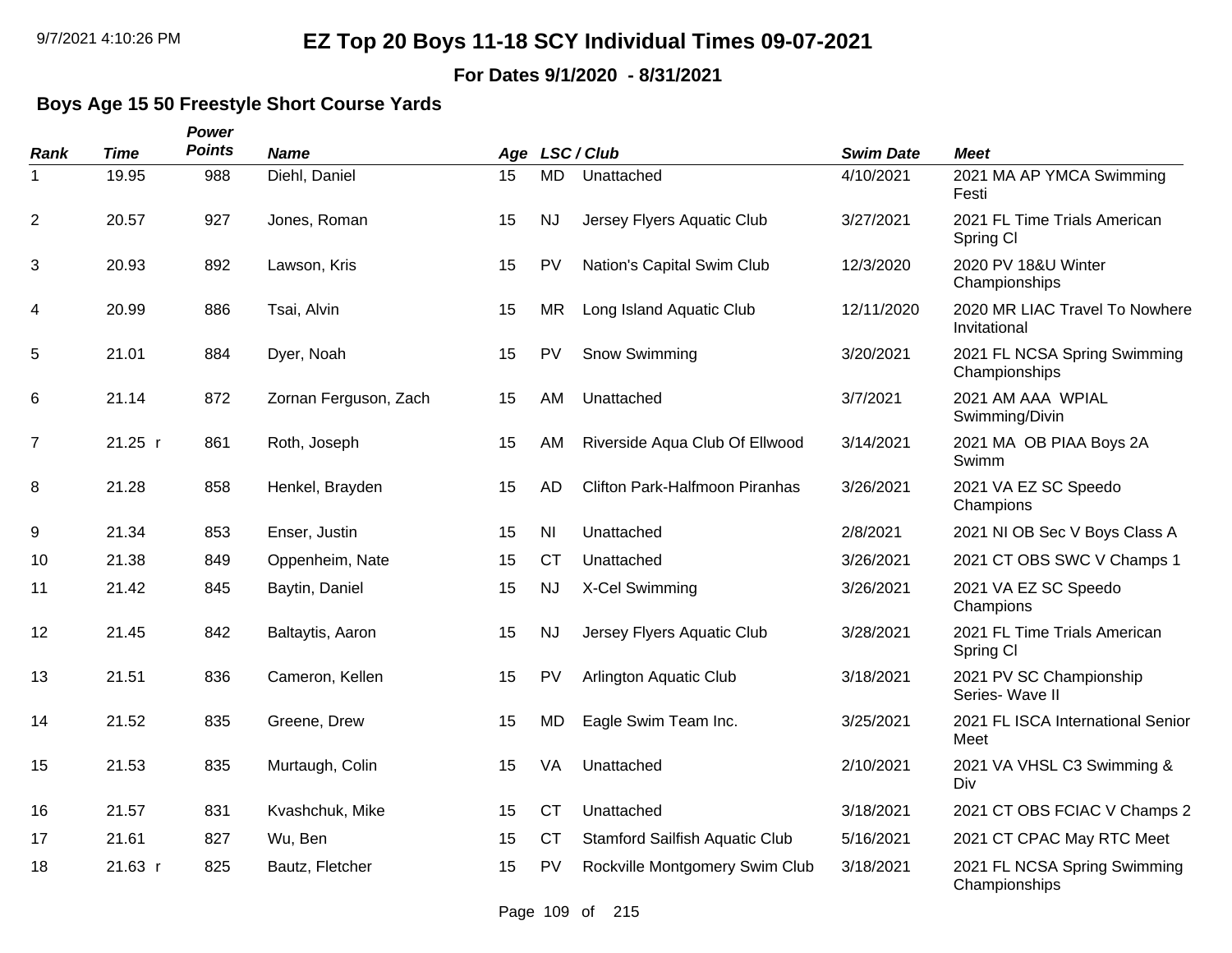|    | 9/7/2021 4:10:26 PM            |     |                  | EZ Top 20 Boys 11-18 SCY Individual Times 09-07-2021 |       |                           |           |                                           |  |  |
|----|--------------------------------|-----|------------------|------------------------------------------------------|-------|---------------------------|-----------|-------------------------------------------|--|--|
|    | For Dates 9/1/2020 - 8/31/2021 |     |                  |                                                      |       |                           |           |                                           |  |  |
| 19 | 21.66                          | 822 | Green, Mason     | 15                                                   | MA    | Boyertown YMCA Navy Seals | 12/6/2020 | 2020 MA KA Christmas Meet                 |  |  |
| 20 | 21.67                          | 821 | Conners, Brendan |                                                      | 15 CT | <b>Bulldog Swimming</b>   | 3/25/2021 | 2021 FL ISCA International Senior<br>Meet |  |  |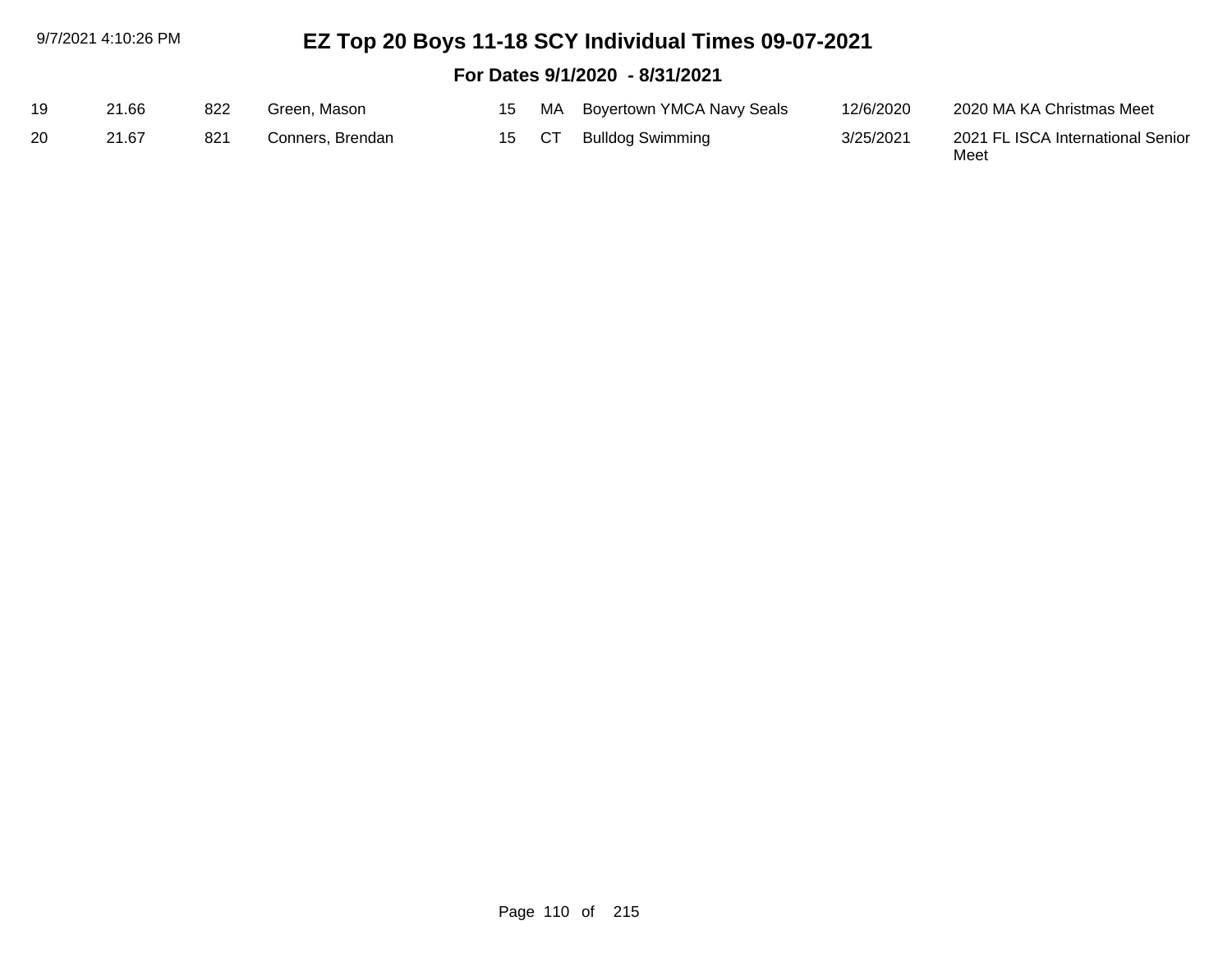**For Dates 9/1/2020 - 8/31/2021**

### **Boys Age 15 100 Freestyle Short Course Yards**

| <b>Rank</b>    | <b>Time</b> | Power<br><b>Points</b> | <b>Name</b>           | Age |           | LSC / Club                               | <b>Swim Date</b> | <b>Meet</b>                                          |
|----------------|-------------|------------------------|-----------------------|-----|-----------|------------------------------------------|------------------|------------------------------------------------------|
| 1              | 43.85       | 1003                   | Diehl, Daniel         | 15  | <b>MD</b> | Unattached                               | 4/11/2021        | 2021 MA AP YMCA Swimming<br>Festi                    |
| 2              | 44.87       | 948                    | Jones, Roman          | 15  | <b>NJ</b> | Jersey Flyers Aquatic Club               | 3/28/2021        | 2021 FL All-American<br>Championship                 |
| 3              | 45.26       | 927                    | Dyer, Noah            | 15  | PV        | Snow Swimming                            | 3/16/2021        | 2021 FL NCSA Spring Swimming<br>Championships        |
| 4              | 45.73       | 902                    | Tsai, Alvin           | 15  | <b>MR</b> | Long Island Aquatic Club                 | 12/13/2020       | 2020 MR LIAC Travel To Nowhere<br>Invitational       |
| 5              | 46.13       | 881                    | McFadden, Henry       | 15  | MA        | Jersey Wahoos                            | 3/27/2021        | 2021 MA Senior Keystone Classi                       |
| 6              | 46.44       | 865                    | Zornan Ferguson, Zach | 15  | AM        | Racer X Aquatics                         | 11/22/2020       | 2020 FL SPA - PYP NOVEMBER                           |
| $\overline{7}$ | 46.45       | 865                    | Baltaytis, Aaron      | 15  | <b>NJ</b> | Jersey Flyers Aquatic Club               | 3/28/2021        | 2021 FL All-American<br>Championship                 |
| 8              | 46.70       | 852                    | Greene, Drew          | 15  | <b>MD</b> | Eagle Swim Team Inc.                     | 3/27/2021        | 2021 FL ISCA International Senior<br>Meet            |
| 9              | 46.74       | 850                    | Bucaria, Aiden        | 15  | <b>CT</b> | Greenwich YWCA Dolphins Swm Tm 3/27/2021 |                  | 2021 FL ISCA International Senior<br>Meet            |
| 10             | 46.77       | 848                    | Conners, Brendan      | 15  | <b>CT</b> | <b>Bulldog Swimming</b>                  | 3/27/2021        | 2021 FL ISCA International Senior<br>Meet            |
| 11             | 46.78       | 848                    | Cameron, Kellen       | 15  | <b>PV</b> | <b>Arlington Aquatic Club</b>            | 3/21/2021        | 2021 PV SC Championship<br>Series- Wave II           |
| 12             | 46.81       | 846                    | Lawson, Kris          | 15  | <b>PV</b> | Nation's Capital Swim Club               | 3/21/2021        | 2021 PV SC Championship<br>Series- Wave II           |
| 13             | 47.00 r     | 836                    | Roth, Joseph          | 15  | AM        | Riverside Aqua Club Of Ellwood           | 3/14/2021        | 2021 MA OB PIAA Boys 2A<br>Swimm                     |
| 14             | 47.01       | 836                    | Amar, Henry           | 15  | <b>MR</b> | <b>Empire Swimming</b>                   | 3/22/2021        | 2021 MR EAST March Madness<br><b>Time Trial Meet</b> |
| 15             | 47.03 r     | 835                    | Wang, Jake            | 15  | MA        | Suburban Seahawks Club                   | 3/28/2021        | 2021 MA Senior Keystone Classi                       |
| 16             | 47.04       | 834                    | Hufford, Ryan         | 15  | VA        | <b>Quest Swimming</b>                    | 3/5/2021         | 2021 VA VSI SC Senior Champion                       |
| 16             | 47.04       | 834                    | Gordon, Jc            | 15  | VA        | Unattached                               | 2/10/2021        | 2021 VA VHSL C3 Swimming &<br>Div                    |
| 18             | 47.10       | 831                    | Oppenheim, Nate       | 15  | <b>CT</b> | Ridgefield Aquatic Club                  | 4/9/2021         | 2021 FL GTSA TYR Championship<br>Meet                |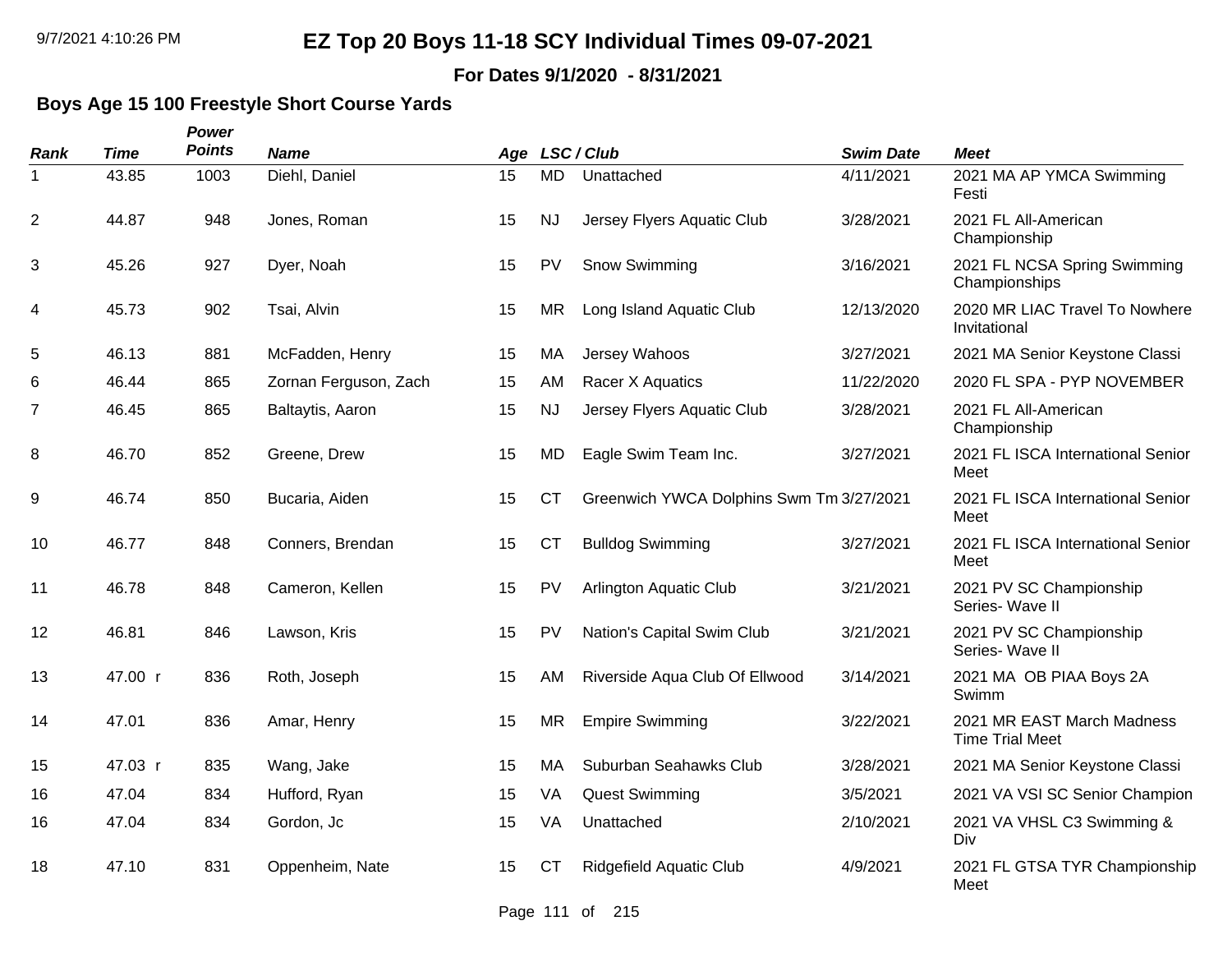#### 9/7/2021 4:10:26 PM

# **EZ Top 20 Boys 11-18 SCY Individual Times 09-07-2021**

#### **For Dates 9/1/2020 - 8/31/2021**

| 19 | 47.15 |     | 829 Wade, Jacob |  | 15 MA York YMCA  | 12/4/2020 | 2020 MA TYR Brian Gunn champi |
|----|-------|-----|-----------------|--|------------------|-----------|-------------------------------|
| 20 | 47.17 | 828 | Enser, Justin   |  | 15 NI Unattached | 2/8/2021  | 2021 NI OB Sec V Boys Class A |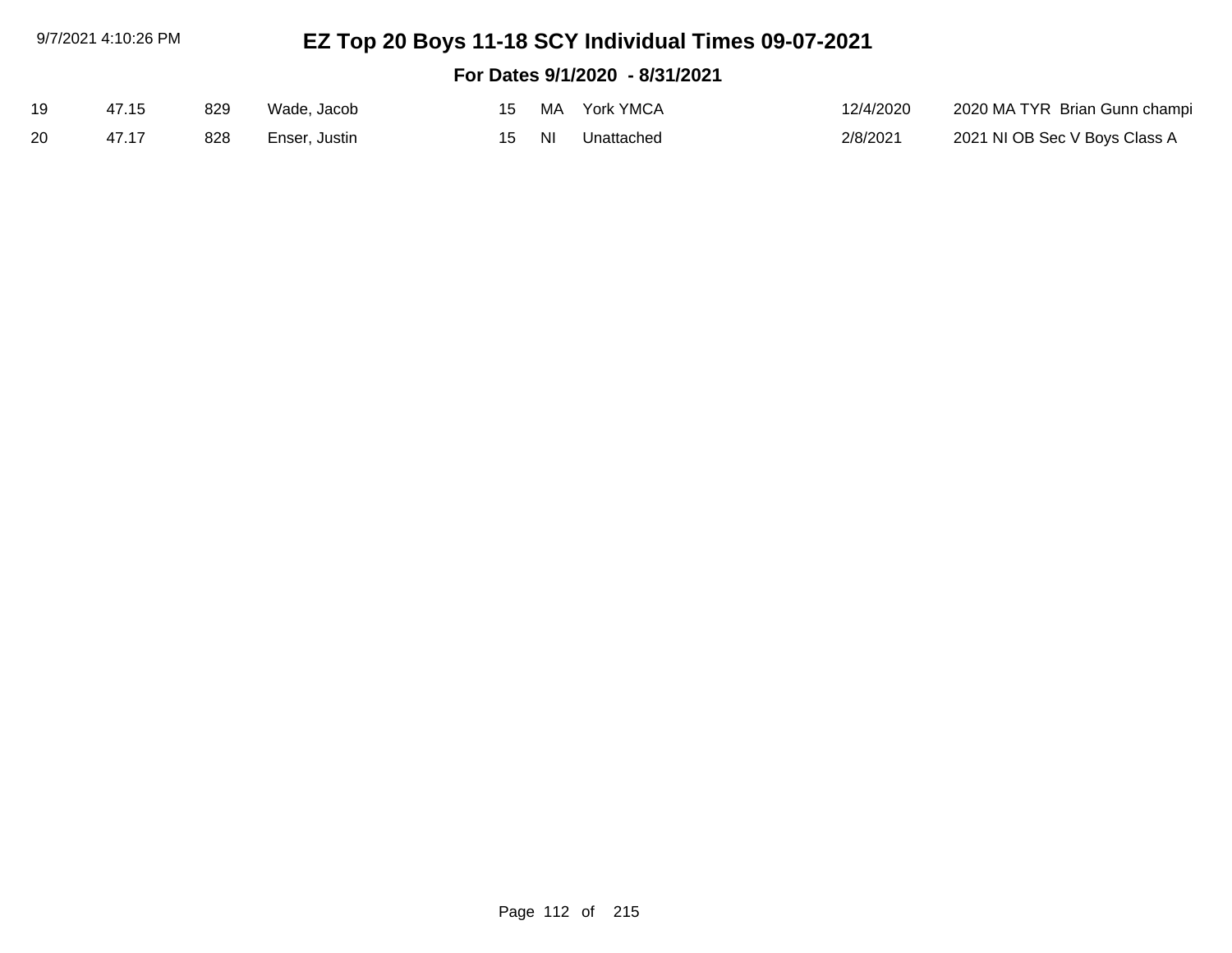#### **For Dates 9/1/2020 - 8/31/2021**

### **Boys Age 15 200 Freestyle Short Course Yards**

| <b>Rank</b>       | <b>Time</b> | Power<br><b>Points</b> | <b>Name</b>        |    |           | Age LSC/Club                      | <b>Swim Date</b> | <b>Meet</b>                                          |
|-------------------|-------------|------------------------|--------------------|----|-----------|-----------------------------------|------------------|------------------------------------------------------|
| 1                 | 1:35.99     | 1020                   | Diehl, Daniel      | 15 | MD        | Unattached                        | 4/9/2021         | 2021 MA AP YMCA Swimming<br>Festi                    |
| 2                 | 1:38.82     | 941                    | McFadden, Henry    | 15 | MA        | Jersey Wahoos                     | 12/11/2020       | 2020 MA Winter 18 & Under<br>Champs                  |
| $\overline{2}$    | 1:38.82     | 941                    | Dyer, Noah         | 15 | PV        | Unattached                        | 2/12/2021        | 2021 VA VHSL Class 6 State Cha                       |
| 4                 | 1:38.87 r   | 939                    | Jones, Roman       | 15 | <b>NJ</b> | Jersey Flyers Aquatic Club        | 3/25/2021        | 2021 FL All-American<br>Championship                 |
| 5                 | 1:40.16     | 904                    | Maldari, Caleb     | 15 | <b>NE</b> | <b>Bluefish Swim Club</b>         | 11/28/2020       | 2020 NE CRA Nov COVID Meet                           |
| 6                 | 1:41.34     | 872                    | Hufford, Ryan      | 15 | VA        | Unattached                        | 2/23/2021        | 2021 VA VHSL C4 Swimming &<br>Div                    |
| 7                 | 1:41.55     | 867                    | Amar, Henry        | 15 | <b>MR</b> | <b>Empire Swimming</b>            | 3/20/2021        | 2021 MR EAST March Madness<br><b>Time Trial Meet</b> |
| 8                 | 1:41.62 $r$ | 865                    | Bohlman, Craig     | 15 | VA        | NOVA of Virginia Aquatics, Inc.   | 3/17/2021        | 2021 FL NCSA Spring Swimming<br>Championships        |
| 9                 | 1:41.96     | 856                    | Poplawski, Richard | 15 | <b>NJ</b> | <b>Scarlet Aquatics</b>           | 6/25/2021        | 2021 NJ SCAR Scarlet Summer<br><b>Blast</b>          |
| 10                | 1:42.01     | 854                    | Lee, Eric          | 15 | <b>NJ</b> | <b>Scarlet Aquatics</b>           | 6/25/2021        | 2021 NJ SCAR Scarlet Summer<br><b>Blast</b>          |
| 11                | 1:42.08     | 853                    | Baltaytis, Aaron   | 15 | <b>NJ</b> | Jersey Flyers Aquatic Club        | 3/26/2021        | 2021 FL All-American<br>Championship                 |
| $12 \overline{ }$ | 1:42.23     | 849                    | McDonald, Stephen  | 15 | <b>MR</b> | Long Island Aquatic Club          | 3/13/2021        | 2021 MR LIAC Virtual<br>Championship                 |
| 13                | 1:42.33     | 846                    | Tsai, Alvin        | 15 | <b>MR</b> | Long Island Aquatic Club          | 11/21/2020       | 2020 MR LIAC Thanksgiving<br>Invitational            |
| 14                | 1:42.51     | 841                    | Seo, Ryan          | 15 | PV        | Unattached                        | 2/5/2021         | 2021 PV OB VHSL Northern<br>Region 6D                |
| 15                | 1:42.62     | 838                    | Dinunzio, Bobby    | 15 | VA        | <b>Tide Swimming</b>              | 12/21/2020       | 2020 VA NOVA Sr Holiday<br>Champs                    |
| 16                | 1:42.68     | 837                    | Chung, Hudson      | 15 | <b>MR</b> | <b>BGC-N. Westchester Marlins</b> | 2/20/2021        | 2021 MR BGNW Winter Senior<br>Championship           |
| 17                | 1:42.78     | 834                    | Conners, Brendan   | 15 | <b>CT</b> | <b>Bulldog Swimming</b>           | 3/26/2021        | 2021 FL ISCA International Senior<br>Meet            |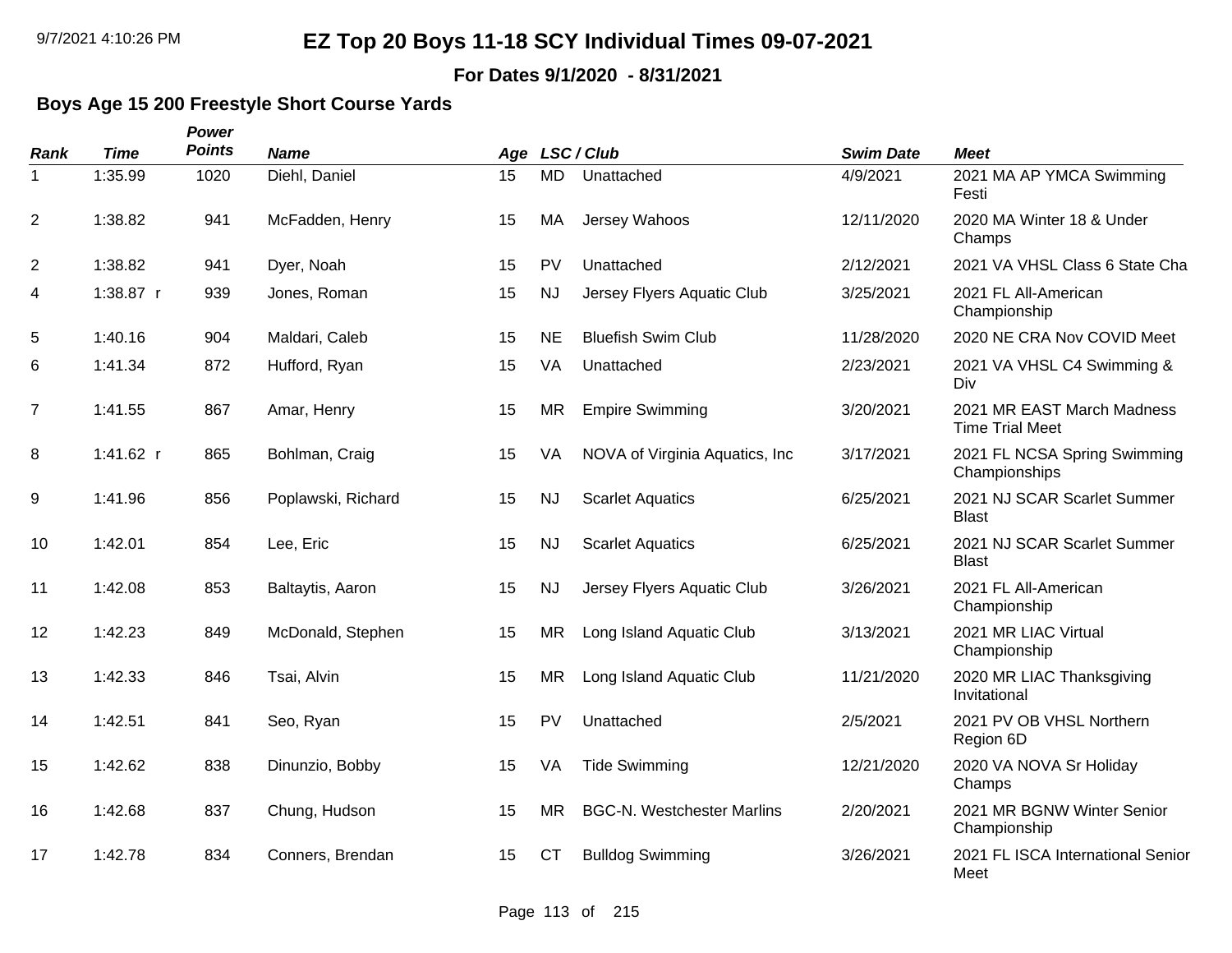| 9/7/2021 4:10:26 PM |                                |     | EZ Top 20 Boys 11-18 SCY Individual Times 09-07-2021 |    |     |                                |            |                                      |  |  |  |  |
|---------------------|--------------------------------|-----|------------------------------------------------------|----|-----|--------------------------------|------------|--------------------------------------|--|--|--|--|
|                     | For Dates 9/1/2020 - 8/31/2021 |     |                                                      |    |     |                                |            |                                      |  |  |  |  |
| 18                  | 1:42.82                        | 833 | Clancy, Jack                                         | 15 | CT. | <b>Ridgefield Aquatic Club</b> | 3/26/2021  | 2021 FL All-American<br>Championship |  |  |  |  |
| 19                  | 1:43.14                        | 825 | Blake, Teddy                                         | 15 | MA  | Mercersburg Academy            | 12/11/2020 | 2020 MA Winter 18 & Under<br>Champs  |  |  |  |  |
| 20                  | 1:43.23                        | 822 | Markowitz, Owen                                      | 15 | NJ  | Lakeland Hills YMCA            | 4/15/2021  | 2021 NJ LHY 13/Older Champs          |  |  |  |  |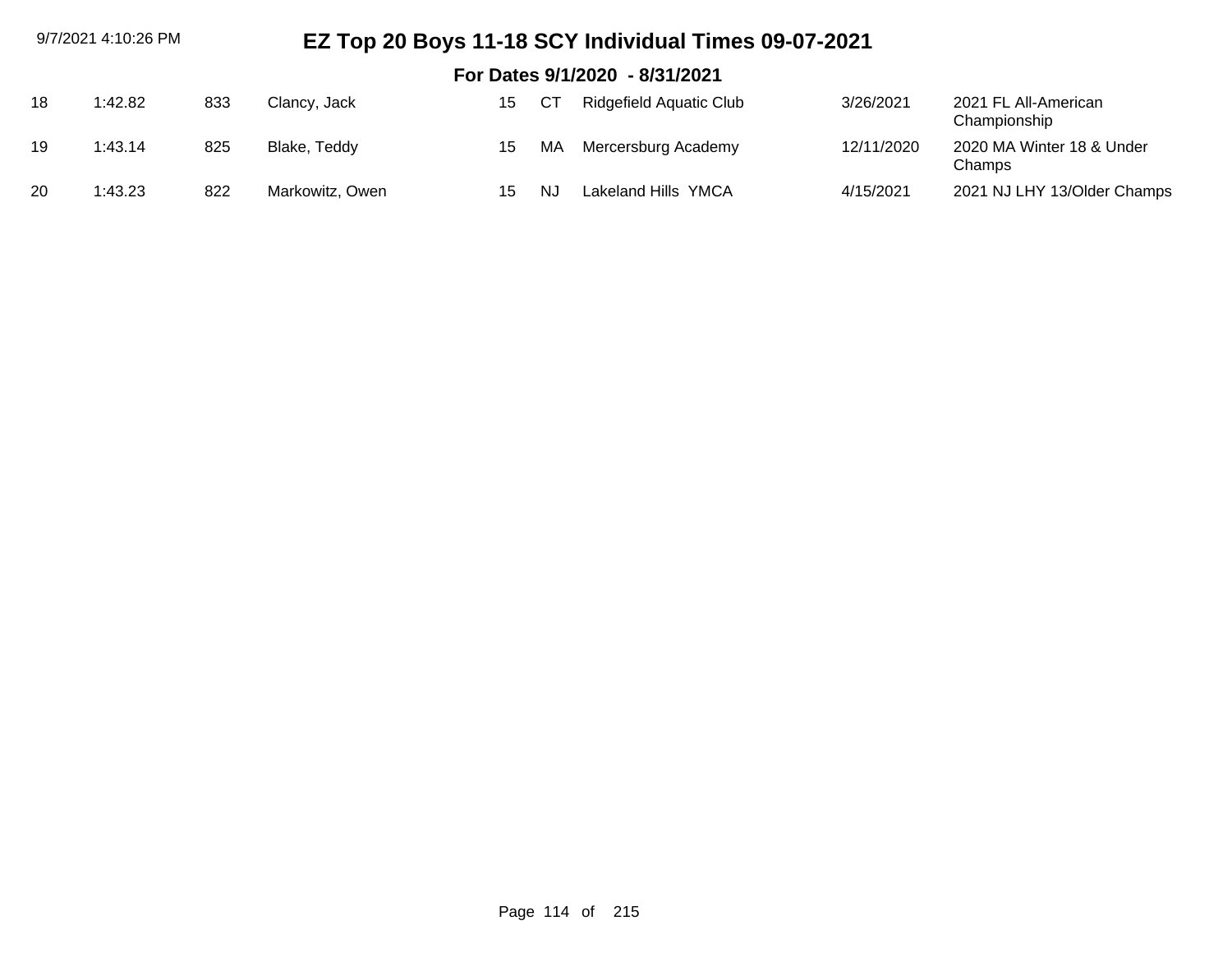**For Dates 9/1/2020 - 8/31/2021**

### **Boys Age 15 500 Freestyle Short Course Yards**

| <b>Rank</b>    | <b>Time</b> | Power<br><b>Points</b> | <b>Name</b>           |    |           | Age LSC/Club                              | <b>Swim Date</b> | <b>Meet</b>                                          |
|----------------|-------------|------------------------|-----------------------|----|-----------|-------------------------------------------|------------------|------------------------------------------------------|
| 1              | 4:25.10     | 936                    | McFadden, Henry       | 15 | MA        | Jersey Wahoos                             | 12/11/2020       | 2020 MA Winter 18 & Under<br>Champs                  |
| $\overline{2}$ | 4:29.10     | 896                    | Dinunzio, Bobby       | 15 | VA        | <b>Tide Swimming</b>                      | 12/19/2020       | 2020 VA NOVA Sr Holiday<br>Champs                    |
| 3              | 4:31.50     | 872                    | D'Ariano, Landon      | 15 | MA        | Germantown Academy Aquatic Club 4/23/2021 |                  | 2021 MA Swimming Senior SC<br>Cha                    |
| 4              | 4:31.57     | 872                    | Parent, Josh          | 15 | <b>NE</b> | <b>Bluefish Swim Club</b>                 | 10/30/2020       | 2020 NE CRA October Meet                             |
| 5              | 4:31.91     | 868                    | Bohlman, Craig        | 15 | VA        | NOVA of Virginia Aquatics, Inc.           | 3/19/2021        | 2021 FL NCSA Spring Swimming<br>Championships        |
| 6              | 4:31.93     | 868                    | Beehler, Matt         | 15 | <b>MR</b> | Long Island Aquatic Club                  | 12/12/2020       | 2020 MR LIAC Travel To Nowhere<br>Invitational       |
| $\overline{7}$ | 4:33.85     | 849                    | Zornan Ferguson, Zach | 15 | AM        | Unattached                                | 3/7/2021         | 2021 AM AAA WPIAL<br>Swimming/Divin                  |
| 8              | 4:34.45     | 843                    | Corey, Luke           | 15 | <b>MD</b> | Naval Academy Aquatic Club                | 3/19/2021        | 2021 FL NCSA Spring Swimming<br>Championships        |
| 9              | 4:35.15     | 837                    | Hufford, Ryan         | 15 | VA        | <b>Quest Swimming</b>                     | 3/6/2021         | 2021 VA VSI SC Senior Champion                       |
| 10             | 4:36.06     | 828                    | Clancy, Jack          | 15 | <b>CT</b> | Ridgefield Aquatic Club                   | 5/15/2021        | 2021 CT CPAC May RTC Meet                            |
| 11             | 4:37.14     | 817                    | McDonald, Stephen     | 15 | <b>MR</b> | Long Island Aquatic Club                  | 3/12/2021        | 2021 MR LIAC Virtual<br>Championship                 |
| 12             | 4:37.25     | 816                    | Amar, Henry           | 15 | <b>MR</b> | <b>Empire Swimming</b>                    | 3/21/2021        | 2021 MR EAST March Madness<br><b>Time Trial Meet</b> |
| 13             | 4:37.73     | 812                    | Lee, Eric             | 15 | <b>NJ</b> | <b>Scarlet Aquatics</b>                   | 3/23/2021        | 2021 NJ SCAR Scarlet Pandemic<br>Games               |
| 14             | 4:37.78     | 811                    | Gordon, Jc            | 15 | VA        | Lynchburg YMCA Swim Team                  | 3/6/2021         | 2021 VA VSI SC Senior Champion                       |
| 15             | 4:37.85     | 811                    | Whitacre, Tyler       | 15 | PV        | Unattached                                | 2/12/2021        | 2021 VA VHSL Class 6 State Cha                       |
| 16             | 4:37.95     | 810                    | Broderick, Patrick    | 15 | <b>MR</b> | Unattached                                | 2/26/2021        | 2021 MR OB Section 8 Nassau<br>County Boys Champs.   |
| 17             | 4:38.67     | 803                    | Kuenzel, Hunter       | 15 | <b>NJ</b> | YMCA of Greater Monmouth County 4/8/2021  |                  | 2021 MA AP YMCA Swimming<br>Festi                    |
| 18             | 4:38.99     | 800                    | Moen, Max             | 15 | <b>MA</b> | Delaware Swim Team                        | 12/5/2020        | 2020 MA KA Christmas Meet                            |
| 19             | 4:39.71     | 793                    | Rodgers, lan          | 15 | VA        | <b>Coast Guard Blue Dolphins</b>          | 3/6/2021         | 2021 VA VSI SC Senior Champion                       |
|                |             |                        |                       |    |           | Page 115 of 215                           |                  |                                                      |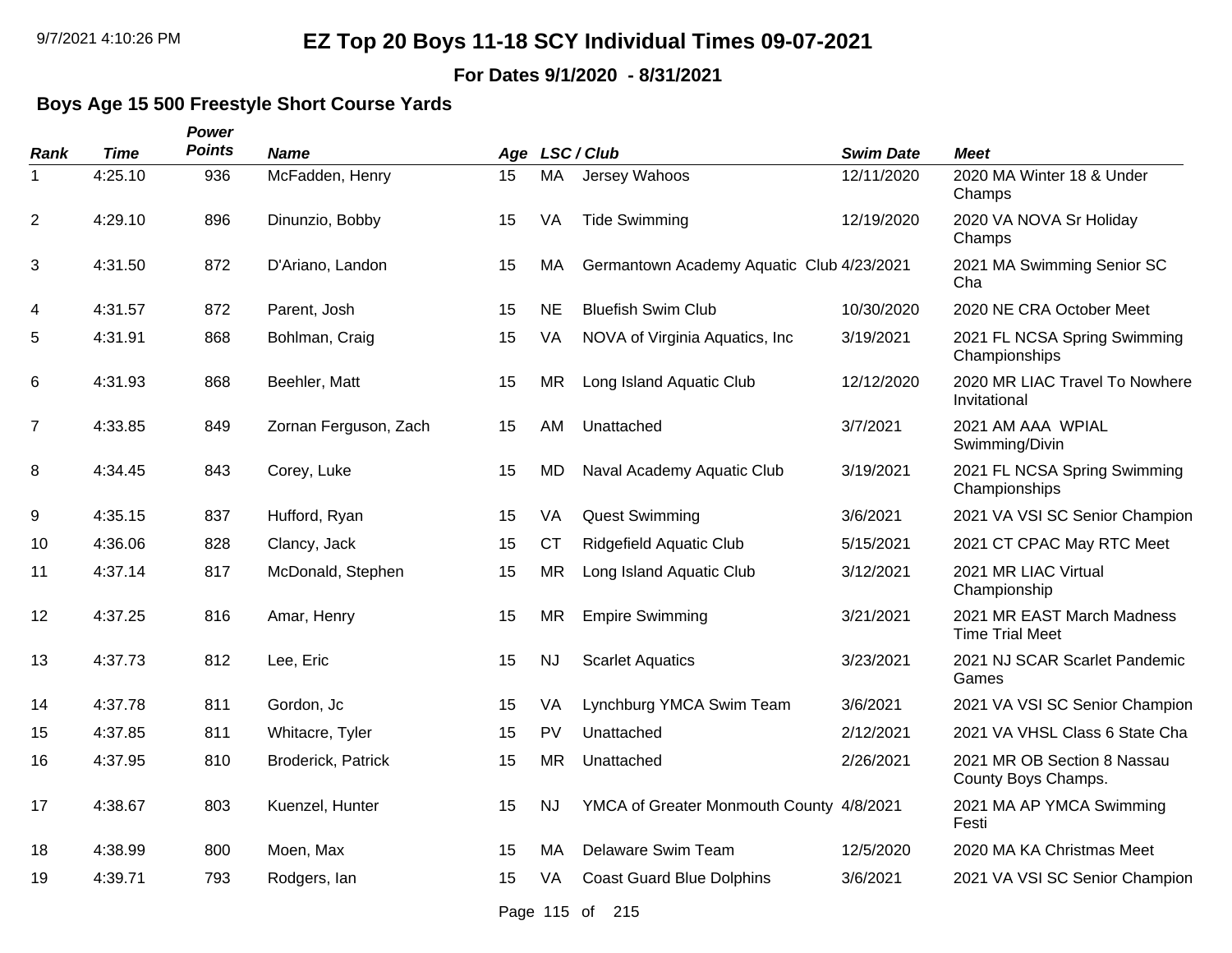| 9/7/2021 4:10:26 PM |     |              | EZ Top 20 Boys 11-18 SCY Individual Times 09-07-2021 |  |                                |            |                                     |  |  |
|---------------------|-----|--------------|------------------------------------------------------|--|--------------------------------|------------|-------------------------------------|--|--|
|                     |     |              |                                                      |  | For Dates 9/1/2020 - 8/31/2021 |            |                                     |  |  |
| 4:39.72             | 793 | Blake, Teddy | 15                                                   |  | MA Mercersburg Academy         | 12/11/2020 | 2020 MA Winter 18 & Under<br>Champs |  |  |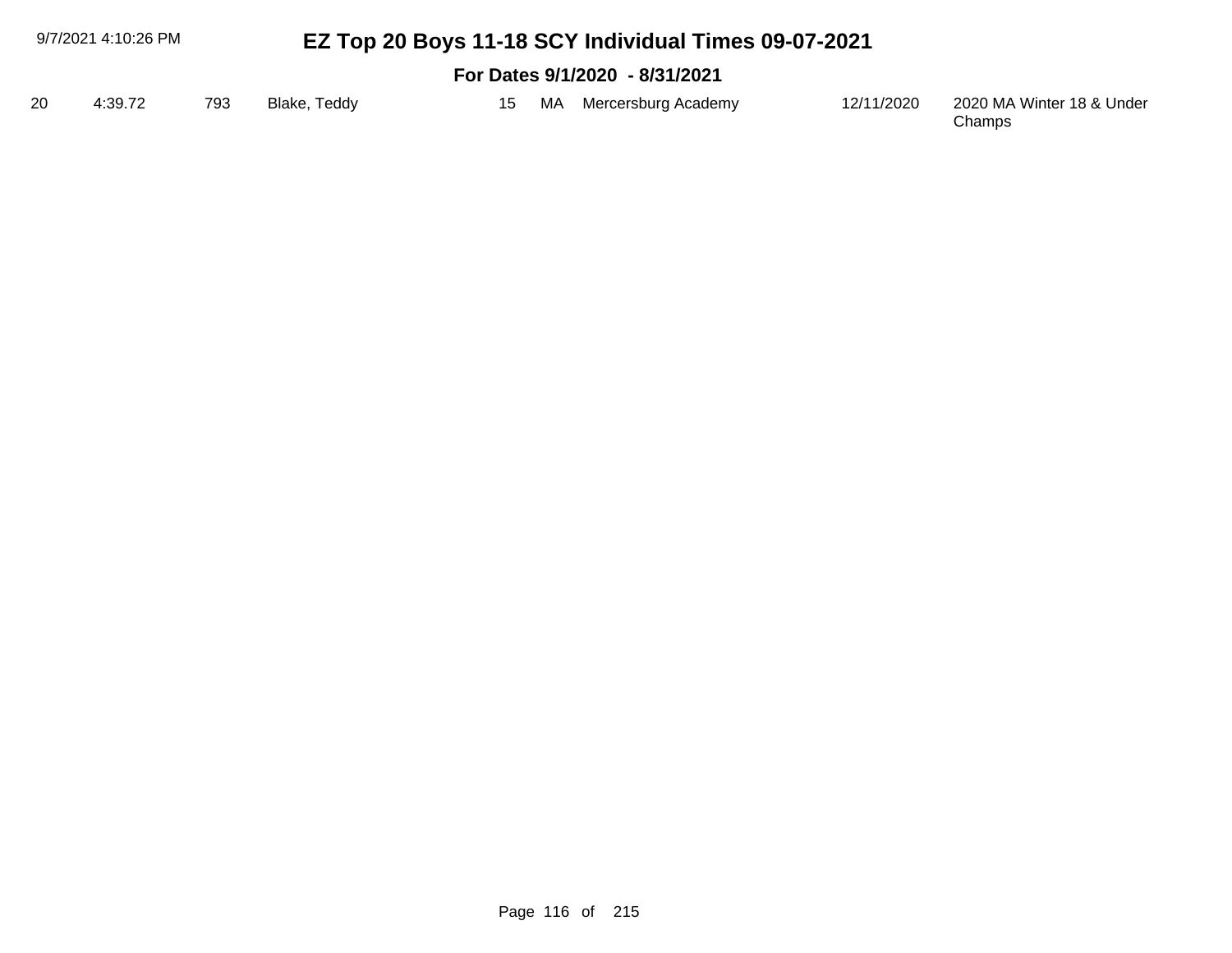**For Dates 9/1/2020 - 8/31/2021**

### **Boys Age 15 1000 Freestyle Short Course Yards**

| Rank           | <b>Time</b> | Power<br><b>Points</b> | <b>Name</b>        | Age |           | LSC / Club                                 | <b>Swim Date</b> | <b>Meet</b>                                         |
|----------------|-------------|------------------------|--------------------|-----|-----------|--------------------------------------------|------------------|-----------------------------------------------------|
| 1              | 9:16.58     | 919                    | McFadden, Henry    | 15  | MA        | Jersey Wahoos                              | 3/27/2021        | 2021 MA Senior Keystone Classi                      |
| 2              | 9:19.75     | 904                    | Corey, Luke        | 15  | <b>MD</b> | Naval Academy Aquatic Club                 | 3/20/2021        | 2021 FL NCSA Spring Swimming<br>Championships       |
| 3              | 9:24.40     | 881                    | Bohlman, Craig     | 15  | VA        | NOVA of Virginia Aquatics, Inc.            | 3/20/2021        | 2021 FL NCSA Spring Swimming<br>Championships       |
| 4              | 9:30.32     | 853                    | Beehler, Matt      | 15  | <b>MR</b> | Long Island Aquatic Club                   | 11/21/2020       | 2020 MR LIAC Thanksgiving<br>Invitational           |
| 5              | 9:30.79     | 851                    | Clancy, Jack       | 15  | <b>CT</b> | <b>Ridgefield Aquatic Club</b>             | 5/14/2021        | 2021 CT CPAC May RTC Meet                           |
| 6              | 9:30.99     | 850                    | D'Ariano, Landon   | 15  | MA        | Germantown Academy Aquatic Club 11/22/2020 |                  | 2020 MA GAAC November ABBC                          |
| $\overline{7}$ | 9:32.60     | 842                    | Diehl, Daniel      | 15  | <b>MD</b> | Unattached                                 | 3/27/2021        | 2021 MA Senior Keystone Classi                      |
| 8              | 9:33.10     | 840                    | Dinunzio, Bobby    | 15  | VA        | <b>Tide Swimming</b>                       | 11/8/2020        | 2020 VA TIDE-QUEST Dual meet                        |
| 9              | 9:34.80     | 832                    | Chu, Allan         | 15  | <b>MR</b> | Long Island Aquatic Club                   | 11/21/2020       | 2020 MR LIAC Thanksgiving<br>Invitational           |
| 10             | 9:37.28     | 820                    | King, David        | 15  | VA        | Virginia Gators                            | 3/7/2021         | 2021 VA VSI SC Senior Champion                      |
| 11             | 9:38.65     | 814                    | Gray, Milo         | 15  | PV        | Occoquan Swimming Inc                      | 3/18/2021        | 2021 PV SC Championship<br>Series- Wave II          |
| 12             | 9:40.54     | 805                    | Tsai, Alvin        | 15  | <b>MR</b> | Long Island Aquatic Club                   | 11/21/2020       | 2020 MR LIAC Thanksgiving<br>Invitational           |
| 13             | 9:42.19     | 797                    | Broderick, Patrick | 15  | <b>MR</b> | Long Island Express                        | 2/21/2021        | 2021 MR LIE Sunday February 21<br><b>Time Trial</b> |
| 14             | 9:42.27     | 797                    | Elkassem, Samir    | 15  | <b>PV</b> | Rockville Montgomery Swim Club             | 3/18/2021        | 2021 PV SC Championship<br>Series- Wave II          |
| 15             | 9:42.51     | 796                    | Belcher, Harry     | 15  | VA        | NOVA of Virginia Aquatics, Inc.            | 3/7/2021         | 2021 VA VSI SC Senior Champion                      |
| 16             | 9:43.02     | 793                    | Hufford, Ryan      | 15  | <b>VA</b> | <b>Quest Swimming</b>                      | 12/21/2020       | 2020 VA NOVA Sr Holiday<br>Champs                   |
| 17             | 9:44.43     | 787                    | Calder, Sam        | 15  | VA        | Rappahannock Area YMCA Swim<br>Team, Inc   | 3/7/2021         | 2021 VA VSI SC Senior Champion                      |
| 18             | 9:45.45     | 782                    | Kupsky, Woobie     | 15  | МA        | Unattached                                 | 11/20/2020       | 2020 MA KA Thanksgiving Invita                      |
| 19             | 9:45.51     | 782                    | Hastings, Beck     | 15  | PV        | <b>Potomac Marlins</b>                     | 3/18/2021        | 2021 PV SC Championship<br>Series- Wave II          |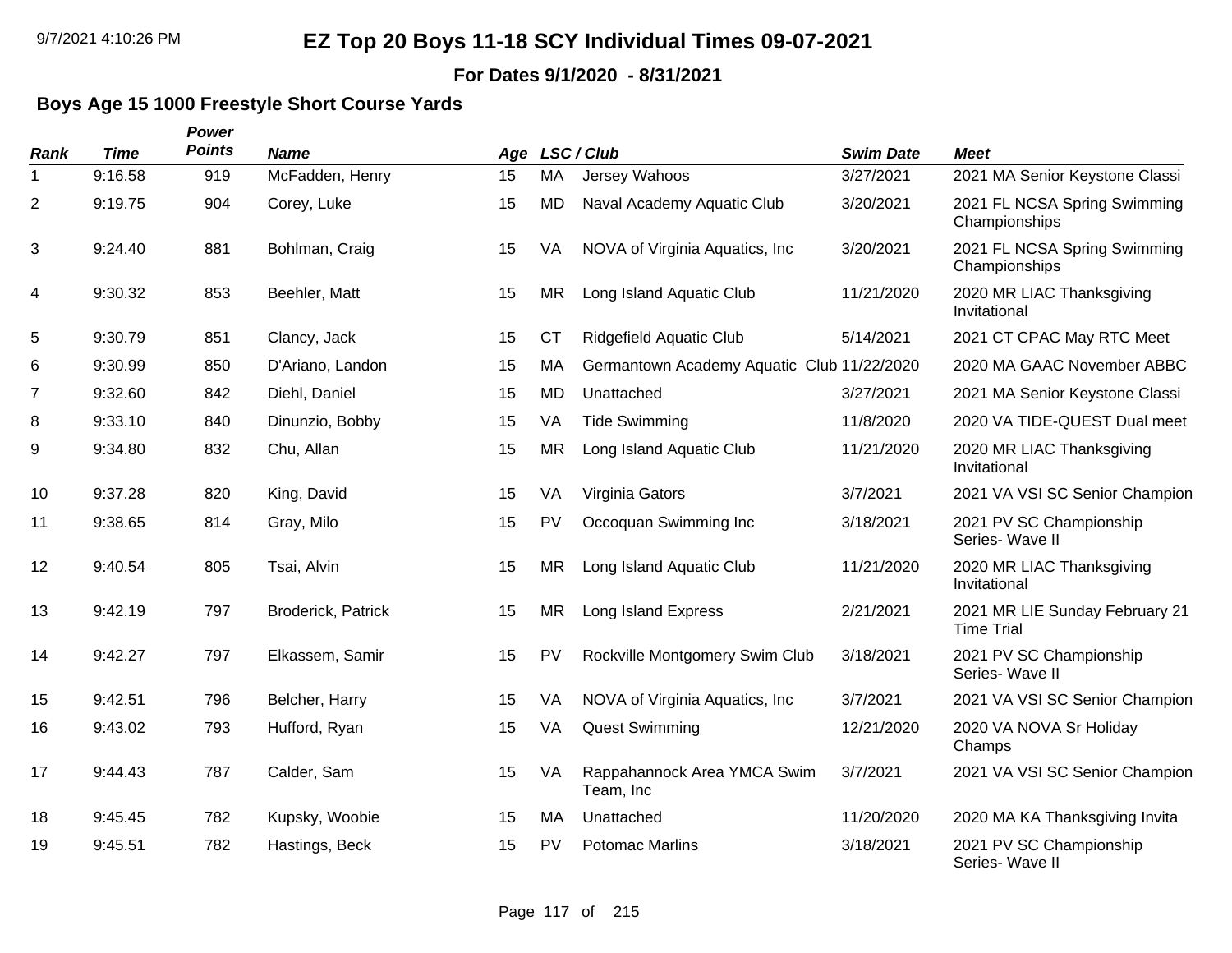| 9/7/2021 4:10:26 PM<br>EZ Top 20 Boys 11-18 SCY Individual Times 09-07-2021 |                                |     |              |    |    |                        |           |                           |  |  |
|-----------------------------------------------------------------------------|--------------------------------|-----|--------------|----|----|------------------------|-----------|---------------------------|--|--|
|                                                                             | For Dates 9/1/2020 - 8/31/2021 |     |              |    |    |                        |           |                           |  |  |
| 20                                                                          | 9:45.97                        | 780 | Metzgar, lan | 15 | MA | Lancaster Aquatic Club | 12/6/2020 | 2020 MA KA Christmas Meet |  |  |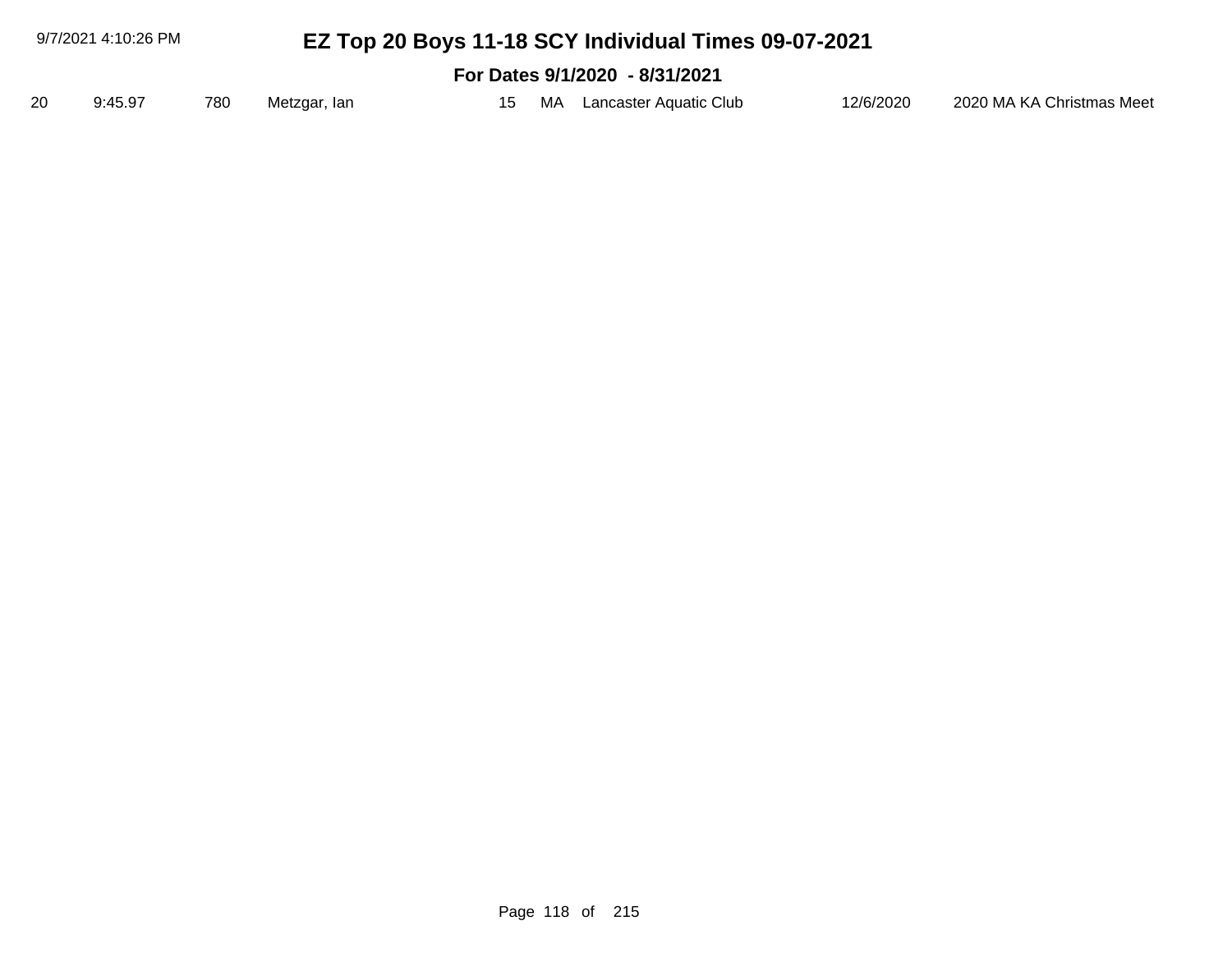**For Dates 9/1/2020 - 8/31/2021**

### **Boys Age 15 1650 Freestyle Short Course Yards**

| <b>Rank</b>    | <b>Time</b> | Power<br><b>Points</b> | <b>Name</b>      |    |           | Age LSC/Club                               | <b>Swim Date</b> | <b>Meet</b>                                          |
|----------------|-------------|------------------------|------------------|----|-----------|--------------------------------------------|------------------|------------------------------------------------------|
| 1              | 15:23.09    | 925                    | Dinunzio, Bobby  | 15 | VA        | <b>Tide Swimming</b>                       | 1/31/2021        | 2021 VA SwimRVA Heavyweight<br>Ba                    |
| $\overline{c}$ | 15:33.31    | 898                    | Corey, Luke      | 15 | <b>MD</b> | Naval Academy Aquatic Club                 | 3/16/2021        | 2021 FL NCSA Spring Swimming<br>Championships        |
| 3              | 15:40.02    | 881                    | Bohlman, Craig   | 15 | VA        | NOVA of Virginia Aquatics, Inc.            | 3/16/2021        | 2021 FL NCSA Spring Swimming<br>Championships        |
| 4              | 15:45.72    | 867                    | D'Ariano, Landon | 15 | MA        | Germantown Academy Aquatic Club 11/22/2020 |                  | 2020 MA GAAC November ABBC                           |
| 5              | 15:51.87    | 851                    | McFadden, Henry  | 15 | MA        | Jersey Wahoos                              | 3/6/2021         | 2021 MA JW March Dual with GPA                       |
| 6              | 16:03.87    | 821                    | Clancy, Jack     | 15 | <b>CT</b> | Ridgefield Aquatic Club                    | 5/16/2021        | 2021 CT CPAC May RTC Meet                            |
| $\overline{7}$ | 16:07.18    | 813                    | Chu, Allan       | 15 | <b>MR</b> | Long Island Aquatic Club                   | 3/14/2021        | 2021 MR LIAC Virtual<br>Championship                 |
| 8              | 16:07.73    | 811                    | Blake, Teddy     | 15 | MA        | Mercersburg Academy                        | 12/10/2020       | 2020 MA Winter 18 & Under<br>Champs                  |
| 9              | 16:10.08    | 806                    | Weiner, Matthew  | 15 | <b>CT</b> | <b>Ridgefield Aquatic Club</b>             | 5/16/2021        | 2021 CT CPAC May RTC Meet                            |
| 10             | 16:13.59    | 797                    | King, David      | 15 | <b>VA</b> | Virginia Gators                            | 3/4/2021         | 2021 VA VSI SC Senior Champion                       |
| 11             | 16:14.61    | 794                    | Gordon, Jc       | 15 | <b>VA</b> | Lynchburg YMCA Swim Team                   | 3/4/2021         | 2021 VA VSI SC Senior Champion                       |
| 12             | 16:16.28    | 790                    | Belcher, Harry   | 15 | VA        | NOVA of Virginia Aquatics, Inc             | 3/4/2021         | 2021 VA VSI SC Senior Champion                       |
| 13             | 16:17.45    | 787                    | Kupsky, Woobie   | 15 | MA        | Unattached                                 | 12/10/2020       | 2020 MA Winter 18 & Under<br>Champs                  |
| 14             | 16:21.07    | 779                    | Whitacre, Tyler  | 15 | PV        | <b>Machine Aquatics</b>                    | 2/20/2021        | 2021 PV February Distance Meet                       |
| 15             | 16:21.95    | 776                    | Calder, Sam      | 15 | VA        | Rappahannock Area YMCA Swim<br>Team, Inc   | 3/4/2021         | 2021 VA VSI SC Senior Champion                       |
| 16             | 16:24.48    | 770                    | Thayer, Philip   | 15 | <b>MR</b> | <b>Empire Swimming</b>                     | 3/19/2021        | 2021 MR EAST March Madness<br><b>Time Trial Meet</b> |
| 17             | 16:26.80    | 765                    | Branon, Patrick  | 15 | <b>MD</b> | North Baltimore Aquatic Club               | 1/25/2021        | 2021 MA YY John deBarbadillo I                       |
| 18             | 16:27.59    | 763                    | Decker, Nate     | 15 | <b>MD</b> | Naval Academy Aquatic Club                 | 11/6/2020        | 2020 MA AP YY Tournament of<br>Champions             |
| 19             | 16:27.70    | 762                    | Ackerly, Crash   | 15 | VA        | NOVA of Virginia Aquatics, Inc.            | 3/4/2021         | 2021 VA VSI SC Senior Champion                       |
| 20             | 16:27.97    | 762                    | Mueller, Jackson | 15 | <b>VA</b> | NOVA of Virginia Aquatics, Inc.            | 3/4/2021         | 2021 VA VSI SC Senior Champion                       |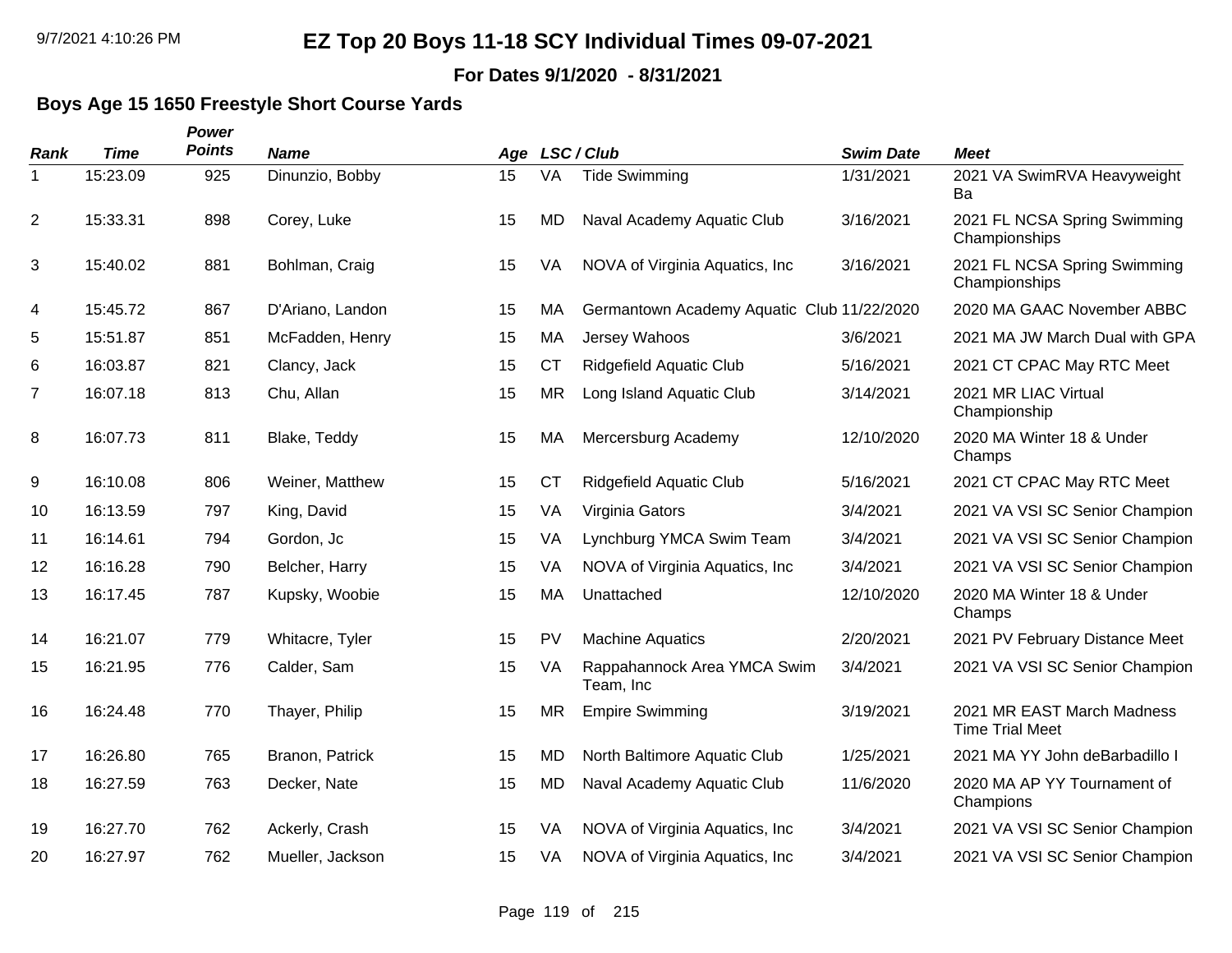#### **For Dates 9/1/2020 - 8/31/2021**

### **Boys Age 15 100 Backstroke Short Course Yards**

| <b>Rank</b>    | <b>Time</b> | Power<br><b>Points</b> | <b>Name</b>        | Age |           | LSC / Club                               | <b>Swim Date</b> | <b>Meet</b>                                   |
|----------------|-------------|------------------------|--------------------|-----|-----------|------------------------------------------|------------------|-----------------------------------------------|
| 1              | 47.39       | 1065                   | Diehl, Daniel      | 15  | <b>MD</b> | Unattached                               | 4/9/2021         | 2021 MA AP YMCA Swimming<br>Festi             |
| $\overline{2}$ | 48.11       | 1030                   | Jones, Roman       | 15  | <b>NJ</b> | Jersey Flyers Aquatic Club               | 3/27/2021        | 2021 FL All-American<br>Championship          |
| 3              | 48.74       | 999                    | Maldari, Caleb     | 15  | <b>NE</b> | <b>Bluefish Swim Club</b>                | 4/10/2021        | 2021 FL GAIN Invitational                     |
| 4              | 49.22       | 976                    | Dunkel, Nolan      | 15  | <b>PV</b> | Unattached                               | 2/12/2021        | 2021 VA VHSL Class 6 State Cha                |
| 5              | 49.85       | 946                    | Baltaytis, Aaron   | 15  | <b>NJ</b> | Jersey Flyers Aquatic Club               | 3/27/2021        | 2021 FL All-American<br>Championship          |
| 6              | 49.92       | 942                    | Fisher, Joshua     | 15  | VA        | Poseidon Swimming Inc                    | 3/18/2021        | 2021 FL NCSA Spring Swimming<br>Championships |
| $\overline{7}$ | 50.36       | 922                    | Roth, Joseph       | 15  | <b>AM</b> | Riverside Aqua Club Of Ellwood           | 3/14/2021        | 2021 MA OB PIAA Boys 2A<br>Swimm              |
| 8              | 50.37       | 921                    | Welker, Nathan     | 15  | MA        | York YMCA                                | 4/9/2021         | 2021 MA AP YMCA Swimming<br>Festi             |
| 9              | 50.43       | 918                    | Jackson, Chris     | 15  | <b>NJ</b> | Jersey Flyers Aquatic Club               | 3/27/2021        | 2021 FL All-American<br>Championship          |
| 10             | 50.52       | 914                    | Conners, Brendan   | 15  | <b>CT</b> | <b>Bulldog Swimming</b>                  | 3/24/2021        | 2021 FL ISCA International Senior<br>Meet     |
| 11             | 50.63       | 909                    | Kelly, Jordan      | 15  | <b>PV</b> | Nation's Capital Swim Club               | 12/5/2020        | 2020 PV 18&U Winter<br>Championships          |
| 12             | 50.66       | 907                    | Naoroz, Devin      | 15  | VA        | NOVA of Virginia Aquatics, Inc           | 10/31/2020       | 2020 VA NOVA Senior Classic                   |
| 13             | 50.79       | 901                    | Poplawski, Richard | 15  | <b>NJ</b> | <b>Scarlet Aquatics</b>                  | 6/25/2021        | 2021 NJ SCAR Scarlet Summer<br><b>Blast</b>   |
| 14             | 50.96       | 893                    | Lee, Eric          | 15  | <b>NJ</b> | <b>Scarlet Aquatics</b>                  | 6/25/2021        | 2021 NJ SCAR Scarlet Summer<br><b>Blast</b>   |
| 15             | 51.08       | 888                    | Case, James        | 15  | <b>PV</b> | Rockville Montgomery Swim Club           | 3/18/2021        | 2021 FL NCSA Spring Swimming<br>Championships |
| 16             | 51.19       | 883                    | Peck, Kyle         | 15  | VA        | Rappahannock Area YMCA Swim<br>Team, Inc | 3/7/2021         | 2021 VA VSI SC Senior Champion                |
| 17             | 51.44       | 871                    | Hufford, Ryan      | 15  | VA        | <b>Quest Swimming</b>                    | 12/19/2020       | 2020 VA NOVA Sr Holiday<br>Champs             |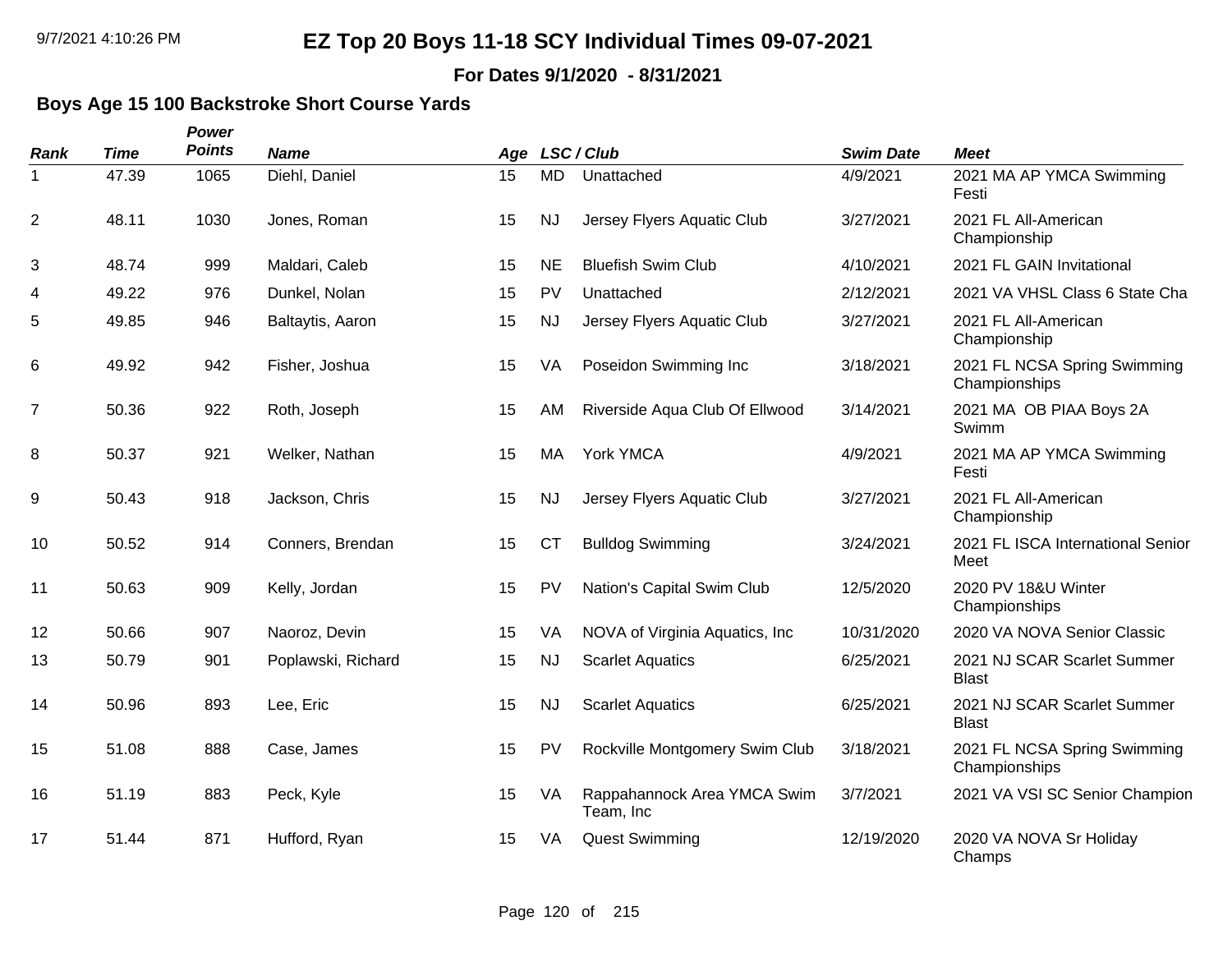| 9/7/2021 4:10:26 PM |       |     |                 |    |     | EZ Top 20 Boys 11-18 SCY Individual Times 09-07-2021 |            |                                                |  |  |  |
|---------------------|-------|-----|-----------------|----|-----|------------------------------------------------------|------------|------------------------------------------------|--|--|--|
|                     |       |     |                 |    |     | For Dates 9/1/2020 - 8/31/2021                       |            |                                                |  |  |  |
| 18                  | 51.49 | 869 | Delisle, Nathan | 15 | NE. | <b>Bluefish Swim Club</b>                            | 12/5/2020  | 2020 NE USA 18U Winter<br>Champs-Well          |  |  |  |
| 19                  | 51.51 | 868 | Herrmann, Rian  | 15 | CТ  | <b>ZEUS Swim Team</b>                                | 10/10/2020 | 2020 MR BGNW Marlins October<br>Invitational   |  |  |  |
| 20                  | 51.54 | 867 | Beehler, Matt   | 15 | MR  | Long Island Aquatic Club                             | 12/11/2020 | 2020 MR LIAC Travel To Nowhere<br>Invitational |  |  |  |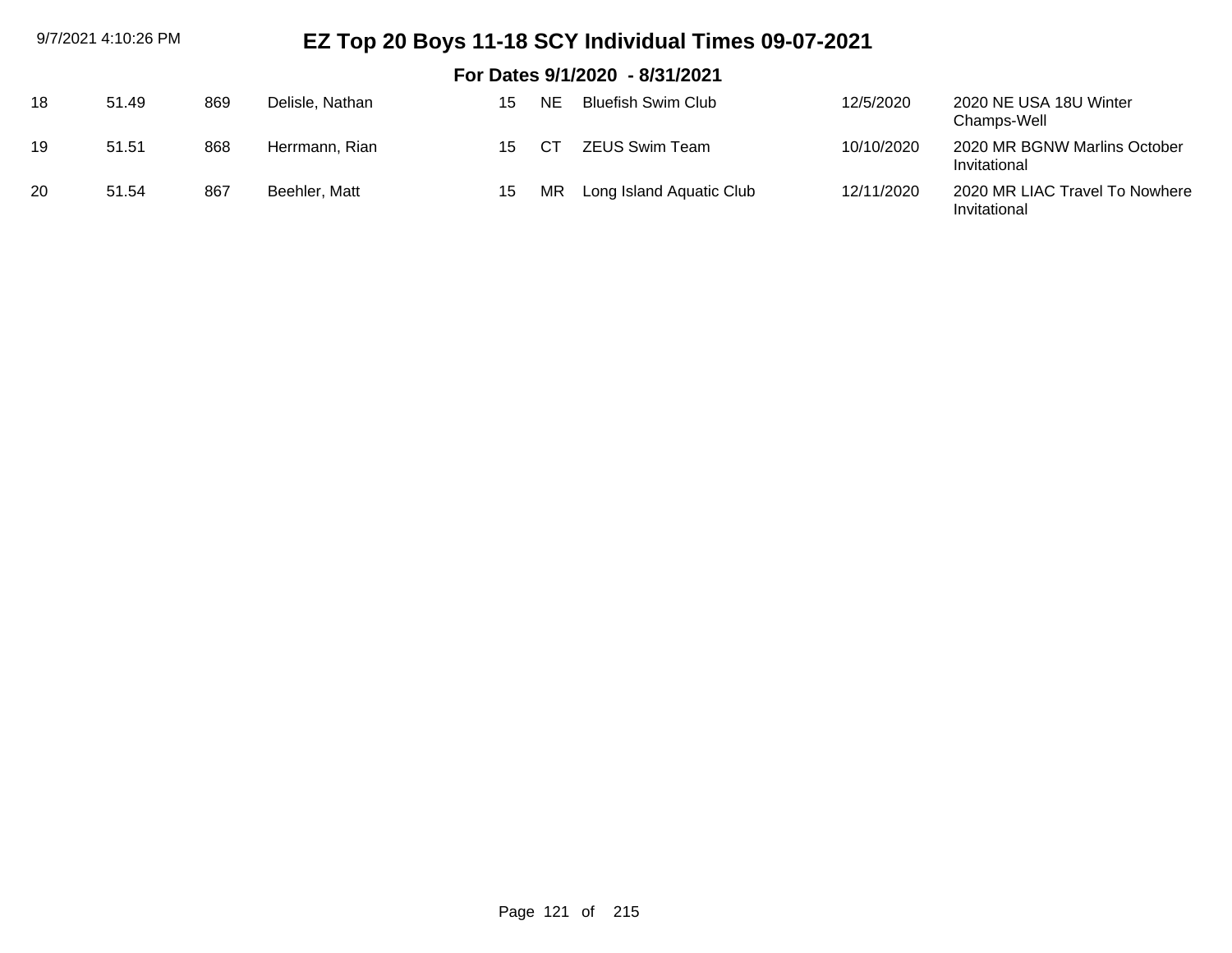**For Dates 9/1/2020 - 8/31/2021**

### **Boys Age 15 200 Backstroke Short Course Yards**

| <b>Rank</b>    | <b>Time</b> | Power<br><b>Points</b> | <b>Name</b>      |    |           | Age LSC/Club                    | <b>Swim Date</b> | <b>Meet</b>                                    |
|----------------|-------------|------------------------|------------------|----|-----------|---------------------------------|------------------|------------------------------------------------|
| 1              | 1:44.65     | 1030                   | Maldari, Caleb   | 15 | <b>NE</b> | <b>Bluefish Swim Club</b>       | 3/20/2021        | 2021 NE ABF CL Westfield Inter                 |
| $\overline{2}$ | 1:49.35     | 923                    | Lee, Eric        | 15 | <b>NJ</b> | <b>Scarlet Aquatics</b>         | 3/23/2021        | 2021 NJ SCAR Scarlet Pandemic<br>Games         |
| 3              | 1:49.47     | 920                    | Baltaytis, Aaron | 15 | <b>NJ</b> | Jersey Flyers Aquatic Club      | 3/28/2021        | 2021 FL All-American<br>Championship           |
| 4              | 1:49.49     | 920                    | Case, James      | 15 | PV        | Rockville Montgomery Swim Club  | 3/16/2021        | 2021 FL NCSA Spring Swimming<br>Championships  |
| 5              | 1:49.81     | 913                    | Beehler, Matt    | 15 | <b>MR</b> | Long Island Aquatic Club        | 12/13/2020       | 2020 MR LIAC Travel To Nowhere<br>Invitational |
| 6              | 1:50.02     | 908                    | Dunkel, Nolan    | 15 | PV        | Arlington Aquatic Club          | 2/21/2021        | 2021 PV DMV Showcase                           |
| $\overline{7}$ | 1:50.51     | 897                    | Whitacre, Tyler  | 15 | <b>PV</b> | <b>Machine Aquatics</b>         | 3/16/2021        | 2021 FL NCSA Spring Swimming<br>Championships  |
| 8              | 1:50.55     | 896                    | Conners, Brendan | 15 | <b>CT</b> | <b>Bulldog Swimming</b>         | 3/25/2021        | 2021 FL ISCA International Senior<br>Meet      |
| 9              | 1:50.63     | 894                    | Jones, Roman     | 15 | <b>NJ</b> | Jersey Flyers Aquatic Club      | 3/28/2021        | 2021 FL All-American<br>Championship           |
| 10             | 1:50.88     | 889                    | Herrmann, Rian   | 15 | <b>CT</b> | <b>ZEUS Swim Team</b>           | 10/11/2020       | 2020 MR BGNW Marlins October<br>Invitational   |
| 11             | 1:50.97     | 887                    | Decker, Nate     | 15 | MD        | Naval Academy Aquatic Club      | 3/16/2021        | 2021 FL NCSA Spring Swimming<br>Championships  |
| 12             | 1:51.04     | 885                    | Fisher, Joshua   | 15 | VA        | Poseidon Swimming Inc           | 3/5/2021         | 2021 VA VSI SC Senior Champion                 |
| 13             | 1:51.24     | 881                    | Welker, Nathan   | 15 | MA        | York YMCA                       | 4/8/2021         | 2021 MA AP YMCA Swimming<br>Festi              |
| 14             | 1:51.29     | 880                    | Ackerly, Crash   | 15 | VA        | NOVA of Virginia Aquatics, Inc. | 3/16/2021        | 2021 FL NCSA Spring Swimming<br>Championships  |
| 15             | 1:51.76     | 869                    | Jacobs, Aidan    | 15 | VA        | NOVA of Virginia Aquatics, Inc. | 3/5/2021         | 2021 VA VSI SC Senior Champion                 |
| 16             | 1:51.77     | 869                    | Dinunzio, Bobby  | 15 | VA        | <b>Tide Swimming</b>            | 12/20/2020       | 2020 VA NOVA Sr Holiday<br>Champs              |
| 17             | 1:51.78     | 869                    | Nunez, Ryan      | 15 | <b>MR</b> | Long Island Express             | 3/16/2021        | 2021 FL NCSA Spring Swimming<br>Championships  |
| 18             | 1:51.81     | 868                    | Hufford, Ryan    | 15 | VA        | <b>Quest Swimming</b>           | 3/5/2021         | 2021 VA VSI SC Senior Champion                 |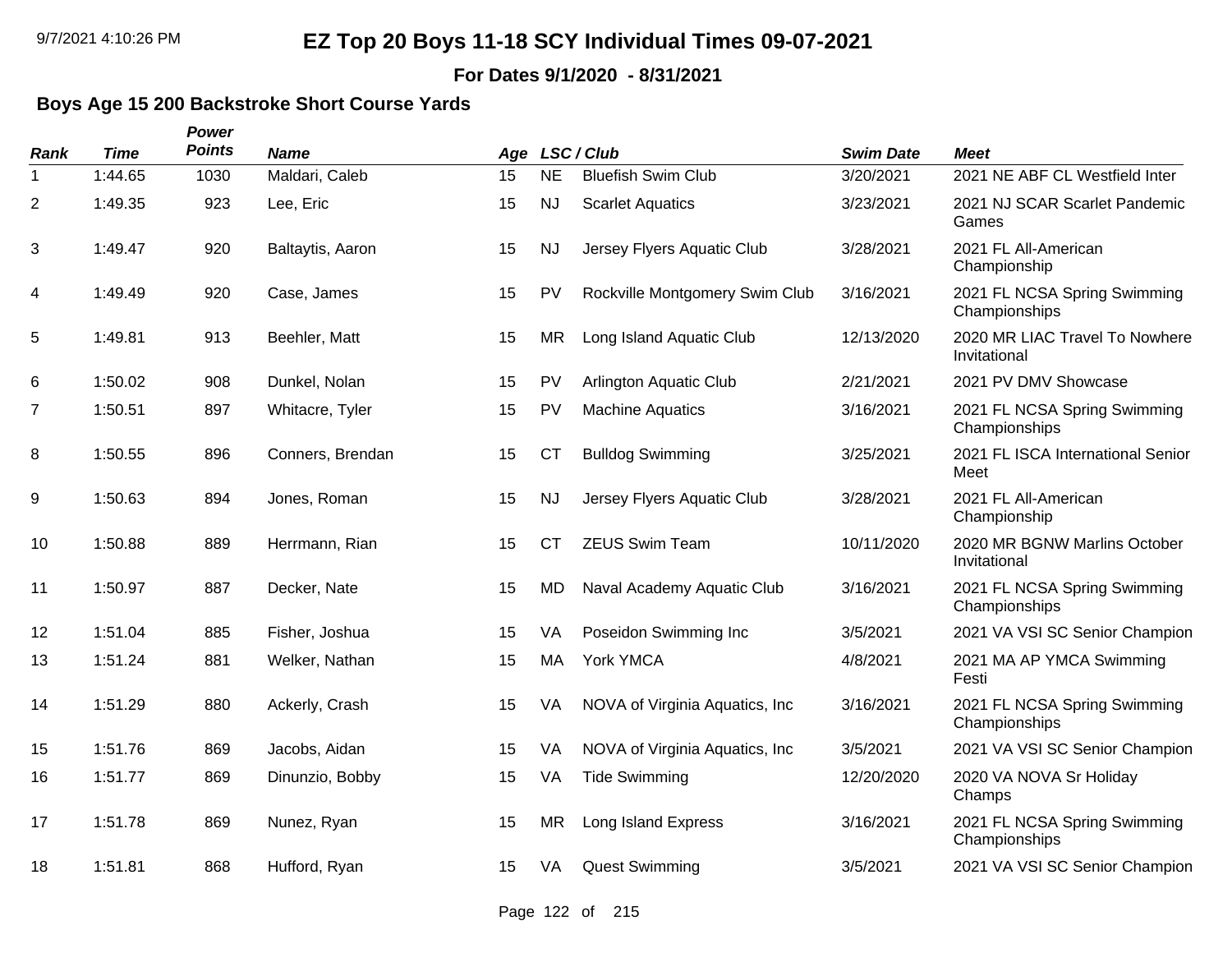|                                | 9/7/2021 4:10:26 PM |     |                 | EZ Top 20 Boys 11-18 SCY Individual Times 09-07-2021 |           |                        |            |                                     |  |  |
|--------------------------------|---------------------|-----|-----------------|------------------------------------------------------|-----------|------------------------|------------|-------------------------------------|--|--|
| For Dates 9/1/2020 - 8/31/2021 |                     |     |                 |                                                      |           |                        |            |                                     |  |  |
| 19                             | 1:51.95             | 865 | Blake, Teddy    | 15                                                   |           | MA Mercersburg Academy | 12/10/2020 | 2020 MA Winter 18 & Under<br>Champs |  |  |
| 20                             | 1:52.14             | 861 | Delisle, Nathan | 15.                                                  | <b>NE</b> | Bluefish Swim Club     | 10/30/2020 | 2020 NE CRA October Meet            |  |  |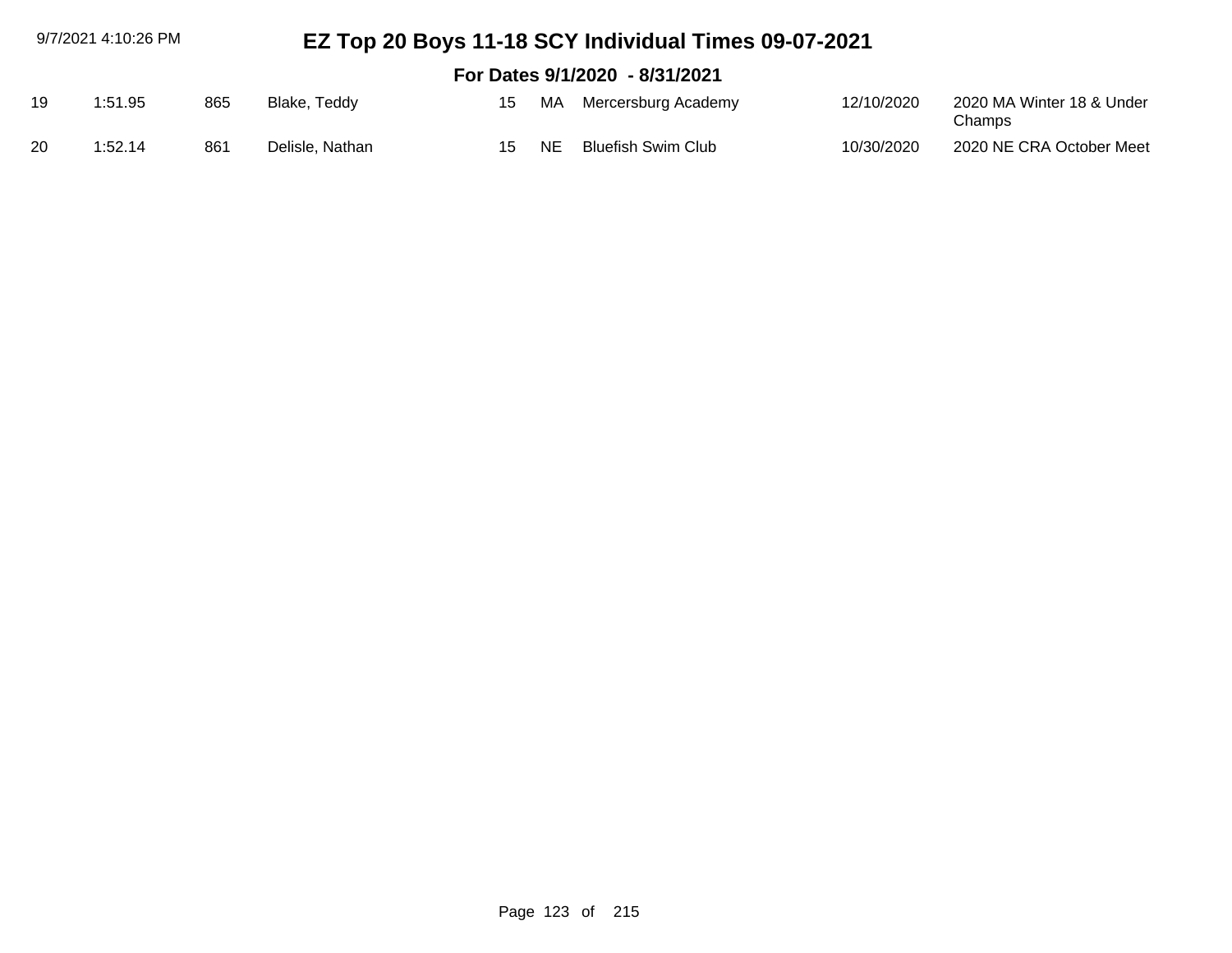**For Dates 9/1/2020 - 8/31/2021**

### **Boys Age 15 100 Breaststroke Short Course Yards**

| <b>Rank</b>    | <b>Time</b> | Power<br><b>Points</b> | <b>Name</b>      |    |           | Age LSC/Club                                            | <b>Swim Date</b> | <b>Meet</b>                                        |
|----------------|-------------|------------------------|------------------|----|-----------|---------------------------------------------------------|------------------|----------------------------------------------------|
| 1              | 56.38       | 928                    | Henkel, Brayden  | 15 | <b>AD</b> | Clifton Park-Halfmoon Piranhas                          | 3/27/2021        | 2021 VA EZ SC Speedo<br>Champions                  |
| $\overline{2}$ | 56.58       | 920                    | Kelly, Jordan    | 15 | PV        | Nation's Capital Swim Club                              | 12/4/2020        | 2020 PV 18&U Winter<br>Championships               |
| 3              | 56.64       | 918                    | loselevich, Arie | 15 | <b>MR</b> | <b>Trident Aquatic Club</b>                             | 3/28/2021        | 2021 VA SRVA SR Shamrock<br>Showd                  |
| 4              | 56.66       | 917                    | Wang, Jake       | 15 | MA        | Suburban Seahawks Club                                  | 4/22/2021        | 2021 MA Swimming Senior SC<br>Cha                  |
| 5              | 56.72       | 915                    | Baytin, Daniel   | 15 | <b>NJ</b> | X-Cel Swimming                                          | 3/27/2021        | 2021 VA EZ SC Speedo<br>Champions                  |
| 6              | 56.85       | 910                    | Karahalis, Alex  | 15 | <b>MA</b> | Delaware Swim Team                                      | 3/27/2021        | 2021 VA EZ SC Speedo<br>Champions                  |
| $\overline{7}$ | 57.15       | 898                    | Xu, Haihan       | 15 | AM        | Unattached                                              | 3/7/2021         | 2021 AM AAA WPIAL<br>Swimming/Divin                |
| 8              | 57.38       | 889                    | Bowers, Caiden   | 15 | <b>MD</b> | Eagle Swim Team Inc.                                    | 2/27/2021        | 2021 MD Virtual Meet Series 20-<br>21              |
| 9              | 57.61       | 880                    | Smith, Jack      | 15 | <b>VA</b> | <b>Cavalier Aquatics/Piedmont Family</b><br><b>YMCA</b> | 12/5/2020        | 2020 VA CA-Y -LY Dual Meet                         |
| 10             | 57.78       | 873                    | Bucaria, Aiden   | 15 | <b>CT</b> | Unattached                                              | 3/22/2021        | 2021 CT OBS FCIAC V Champs 3                       |
| 11             | 58.12       | 860                    | Ji, David        | 15 | MA        | Unattached                                              | 2/27/2021        | 2021 MA OB District I AAA Boys                     |
| 12             | 58.37       | 850                    | Schrepfer, Brody | 15 | <b>MD</b> | North Baltimore Aquatic Club                            | 1/23/2021        | 2021 MA YY John deBarbadillo I                     |
| 13             | 58.48       | 846                    | Masiello, John   | 15 | <b>MD</b> | <b>Great Mills Aquatic Club</b>                         | 3/27/2021        | 2021 VA EZ SC Speedo<br>Champions                  |
| 14             | 58.70       | 837                    | Snyder, Kevin    | 15 | <b>MD</b> | Loyola Blakefield Aquatics                              | 2/27/2021        | 2021 MD Maryland LSC Virtual<br><b>Meet Series</b> |
| 15             | 58.73       | 836                    | Bunker, Aiden    | 15 | AM        | Unattached                                              | 3/7/2021         | 2021 AM AAA WPIAL<br>Swimming/Divin                |
| 15             | 58.73       | 836                    | Sere, Justin     | 15 | VA        | <b>Coast Guard Blue Dolphins</b>                        | 3/7/2021         | 2021 VA VSI SC Senior Champion                     |
| 17             | 58.74       | 836                    | Maldari, Caleb   | 15 | <b>NE</b> | <b>Bluefish Swim Club</b>                               | 12/6/2020        | 2020 NE SOLO USA18 & U Winter                      |
| 17             | 58.74       | 836                    | D'Ariano, Landon | 15 | МA        | Germantown Academy Aquatic Club 12/11/2020              |                  | 2020 MA Winter 18 & Under<br>Champs                |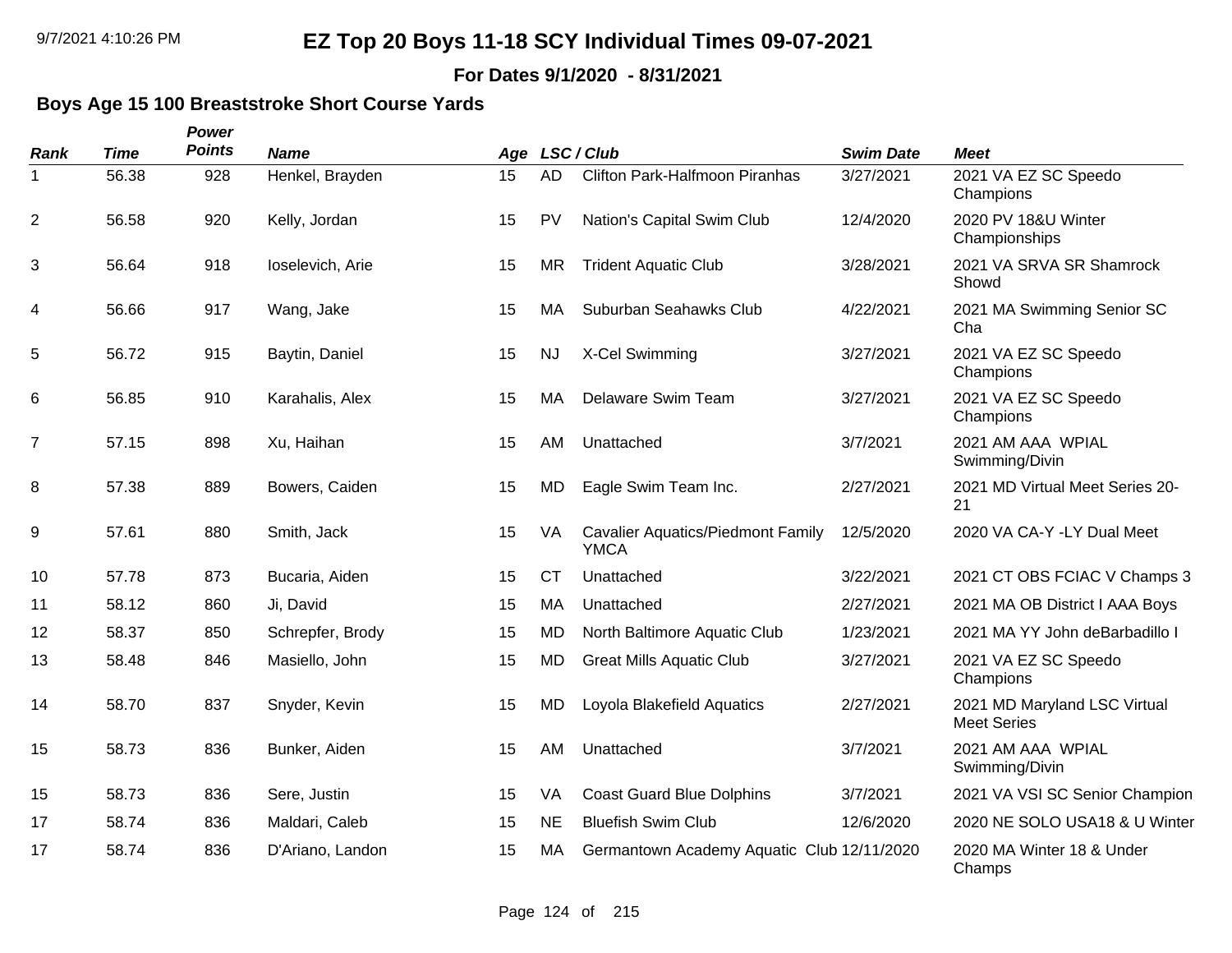| 9/7/2021 4:10:26 PM            |       |     | EZ Top 20 Boys 11-18 SCY Individual Times 09-07-2021 |    |     |                                   |            |                                               |  |
|--------------------------------|-------|-----|------------------------------------------------------|----|-----|-----------------------------------|------------|-----------------------------------------------|--|
| For Dates 9/1/2020 - 8/31/2021 |       |     |                                                      |    |     |                                   |            |                                               |  |
| 19                             | 58.75 | 836 | Garner, Jed                                          | 15 | PV. | Rockville Montgomery Swim Club    | 3/19/2021  | 2021 FL NCSA Spring Swimming<br>Championships |  |
| 20                             | 58.86 | 831 | Sakharuk, Nikita                                     | 15 | MR  | <b>BGC-N. Westchester Marlins</b> | 11/21/2020 | 2020 MR BGNW Thanksgiving<br>Invitational     |  |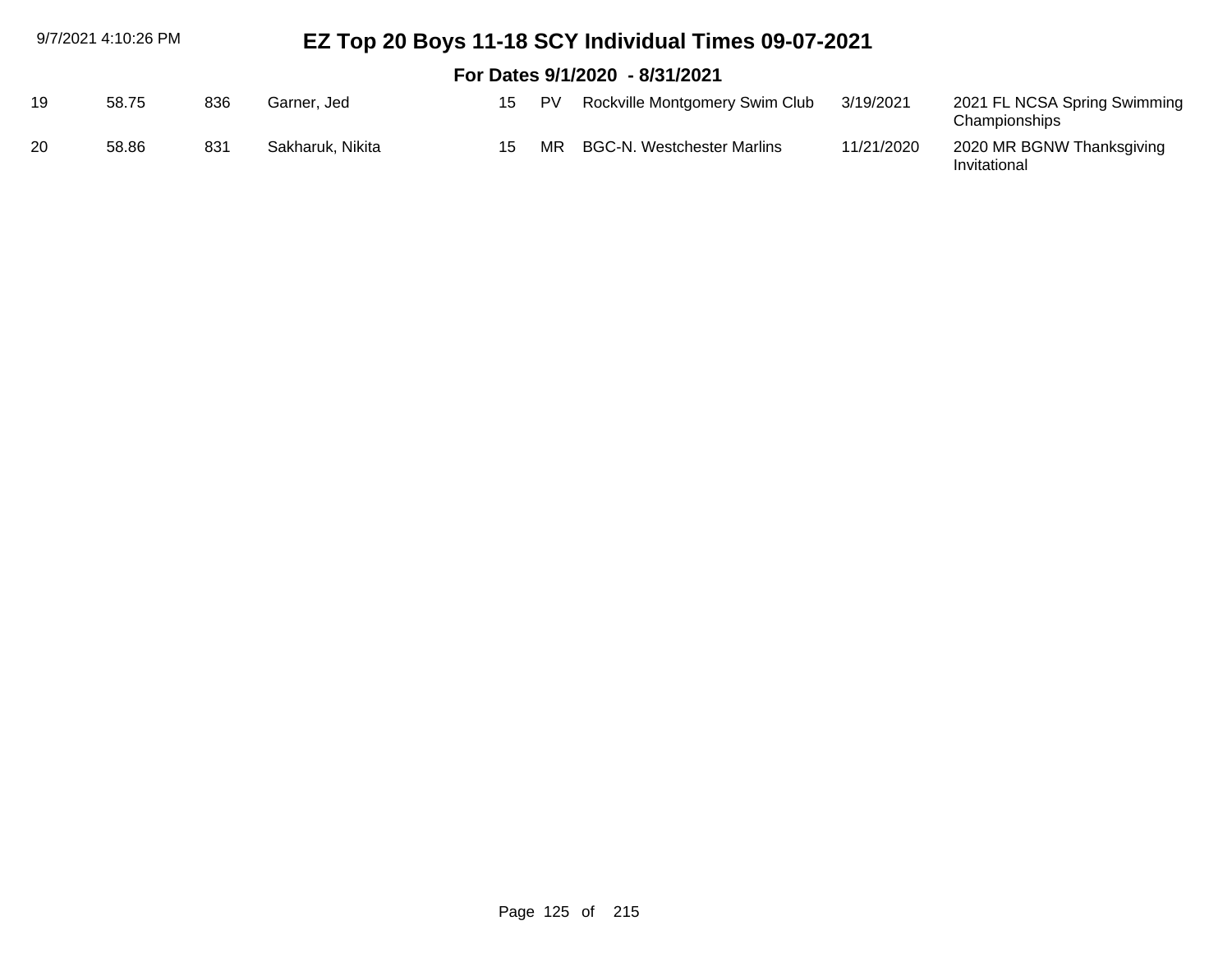**For Dates 9/1/2020 - 8/31/2021**

### **Boys Age 15 200 Breaststroke Short Course Yards**

| Rank           | <b>Time</b> | Power<br><b>Points</b> | <b>Name</b>      | Age |           | LSC / Club                                              | <b>Swim Date</b> | <b>Meet</b>                                   |
|----------------|-------------|------------------------|------------------|-----|-----------|---------------------------------------------------------|------------------|-----------------------------------------------|
| 1              | 2:00.43     | 960                    | Kelly, Jordan    | 15  | PV        | Nation's Capital Swim Club                              | 12/3/2020        | 2020 PV 18&U Winter<br>Championships          |
| 2              | 2:02.12     | 931                    | Garner, Jed      | 15  | PV        | Rockville Montgomery Swim Club                          | 3/17/2021        | 2021 FL NCSA Spring Swimming<br>Championships |
| 3              | 2:02.45     | 925                    | loselevich, Arie | 15  | <b>MR</b> | <b>Trident Aquatic Club</b>                             | 3/28/2021        | 2021 VA SRVA SR Shamrock<br>Showd             |
| 4              | 2:03.77     | 903                    | Smith, Jack      | 15  | VA        | <b>Cavalier Aquatics/Piedmont Family</b><br><b>YMCA</b> | 12/6/2020        | 2020 VA CA-Y -LY Dual Meet                    |
| 5              | 2:04.74     | 887                    | Xu, Haihan       | 15  | AM        | Seneca Valley Swim Club                                 | 3/27/2021        | 2021 MA Senior Keystone Classi                |
| 6              | 2:05.46     | 875                    | Lee, Eric        | 15  | <b>NJ</b> | <b>Scarlet Aquatics</b>                                 | 6/27/2021        | 2021 NJ SCAR Scarlet Summer<br><b>Blast</b>   |
| $\overline{7}$ | 2:05.55     | 874                    | Anbar, Kalen     | 15  | <b>CT</b> | New Canaan YMCA Caimans                                 | 4/9/2021         | 2021 FL GTSA TYR Championship<br>Meet         |
| 8              | 2:05.57     | 873                    | Markowitz, Owen  | 15  | <b>NJ</b> | Lakeland Hills YMCA                                     | 4/11/2021        | 2021 MA AP YMCA Swimming<br>Festi             |
| 9              | 2:05.62     | 873                    | D'Ariano, Landon | 15  | MA        | Germantown Academy Aquatic Club 12/10/2020              |                  | 2020 MA Winter 18 & Under<br>Champs           |
| 10             | 2:05.89     | 868                    | Maldari, Caleb   | 15  | <b>NE</b> | <b>Bluefish Swim Club</b>                               | 11/29/2020       | 2020 NE CRA Nov COVID Meet                    |
| 11             | 2:06.75     | 854                    | Schrepfer, Brody | 15  | <b>MD</b> | North Baltimore Aquatic Club                            | 2/21/2021        | 2021 MA York Y Winter Invite                  |
| 12             | 2:06.87     | 852                    | Liu, Henry       | 15  | <b>NE</b> | <b>SOLO Aquatics</b>                                    | 12/12/2020       | 2020 GA Holiday Invite                        |
| 13             | 2:07.17     | 847                    | Wang, Jake       | 15  | MA        | Suburban Seahawks Club                                  | 3/27/2021        | 2021 MA Senior Keystone Classi                |
| 14             | 2:07.61     | 840                    | Bucaria, Aiden   | 15  | <b>CT</b> | Greenwich YWCA Dolphins Swm Tm 11/15/2020               |                  | 2020 CT Dolphins Thankswimming<br><b>RTC</b>  |
| 15             | 2:07.71     | 838                    | Henkel, Brayden  | 15  | <b>AD</b> | <b>Clifton Park-Halfmoon Piranhas</b>                   | 3/28/2021        | 2021 VA EZ SC Speedo<br>Champions             |
| 16             | 2:07.80     | 837                    | Baytin, Daniel   | 15  | <b>NJ</b> | X-Cel Swimming                                          | 7/18/2021        | 2021 NJ AP HACY Summers Final<br>Rally        |
| 17             | 2:07.93     | 834                    | Karahalis, Alex  | 15  | MA        | Delaware Swim Team                                      | 3/28/2021        | 2021 VA EZ SC Speedo<br>Champions             |
| 18             | 2:08.08     | 832                    | Bunker, Aiden    | 15  | AM        | Franklin Area Swim Team                                 | 3/27/2021        | 2021 FL ISCA International Senior<br>Meet     |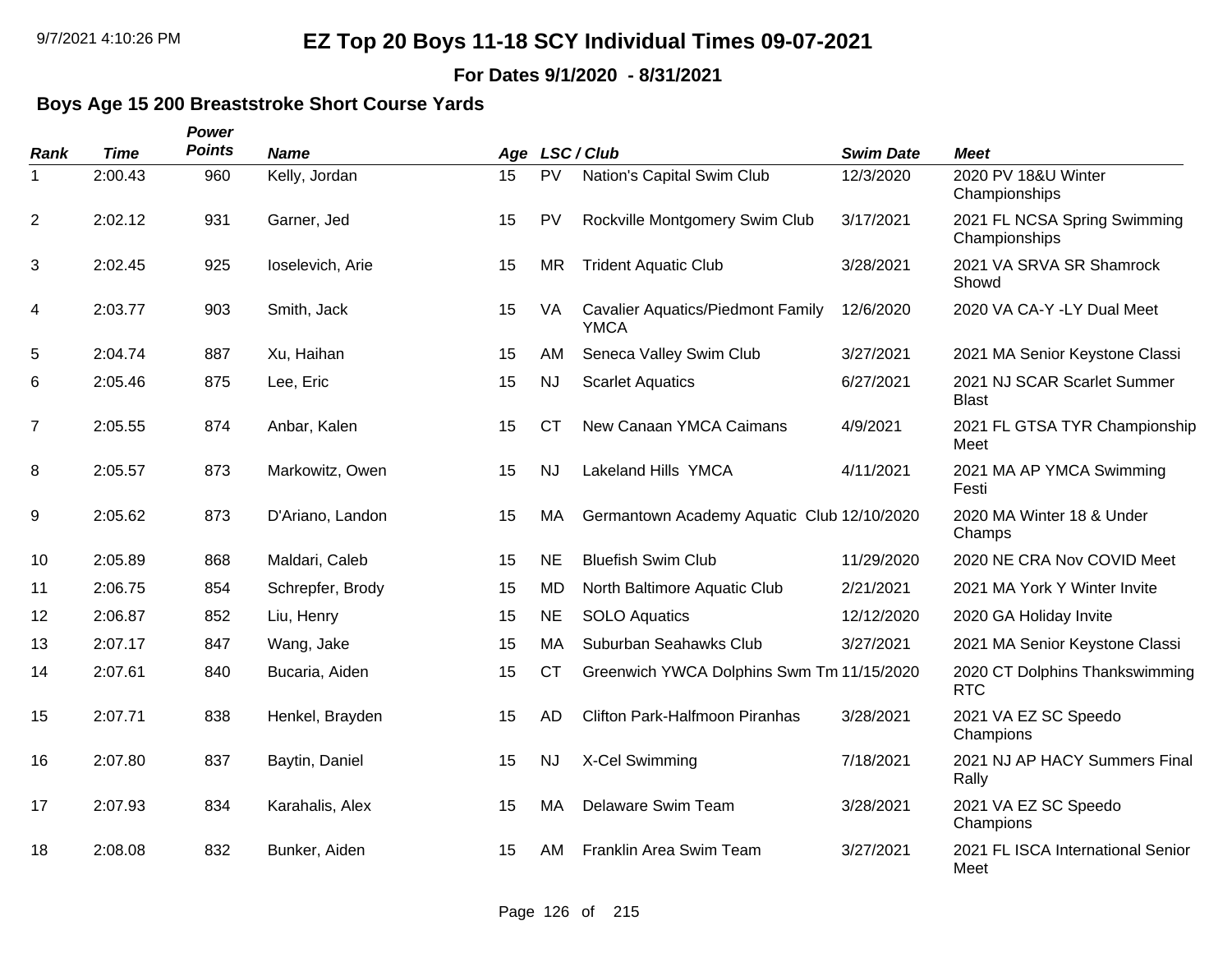| 9/7/2021 4:10:26 PM |         |     | EZ Top 20 Boys 11-18 SCY Individual Times 09-07-2021 |    |    |                                |            |                                     |  |  |
|---------------------|---------|-----|------------------------------------------------------|----|----|--------------------------------|------------|-------------------------------------|--|--|
|                     |         |     |                                                      |    |    | For Dates 9/1/2020 - 8/31/2021 |            |                                     |  |  |
| 19                  | 2:08.14 | 831 | Erdley, Shawn                                        | 15 | MA | Nittany Lion Aquatic Club      | 12/10/2020 | 2020 MA Winter 18 & Under<br>Champs |  |  |
| 20                  | 2:08.33 | 828 | Hang, Kai                                            | 15 | MA | Upper Perk YMCA Gators         | 3/26/2021  | 2021 MA AP YMCA Regional<br>Senio   |  |  |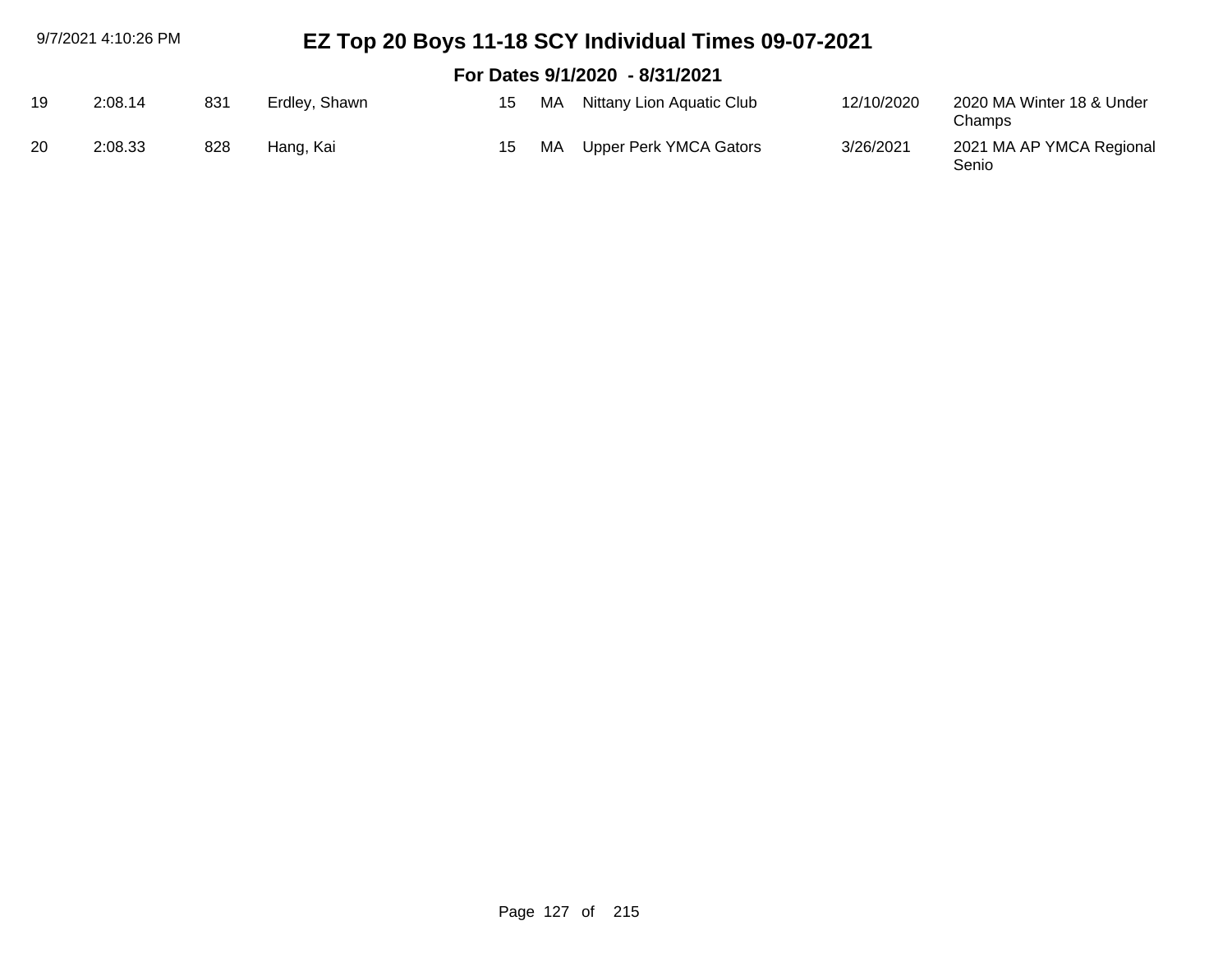#### **For Dates 9/1/2020 - 8/31/2021**

### **Boys Age 15 100 Butterfly Short Course Yards**

*Power*

| Rank           | <b>Time</b> | <b>Points</b> | <b>Name</b>      |    |           | Age LSC/Club                          | <b>Swim Date</b> | <b>Meet</b>                                    |
|----------------|-------------|---------------|------------------|----|-----------|---------------------------------------|------------------|------------------------------------------------|
| 1              | 47.70       | 1008          | Jones, Roman     | 15 | NJ        | Jersey Flyers Aquatic Club            | 3/26/2021        | 2021 FL Time Trials American<br>Spring Cl      |
| $\overline{2}$ | 48.77       | 955           | Diehl, Daniel    | 15 | <b>MD</b> | Unattached                            | 3/28/2021        | 2021 MA Senior Keystone Classi                 |
| 3              | 49.14       | 937           | Dunkel, Nolan    | 15 | PV        | Unattached                            | 2/12/2021        | 2021 VA VHSL Class 6 State Cha                 |
| 4              | 49.29       | 930           | Baltaytis, Aaron | 15 | <b>NJ</b> | Jersey Flyers Aquatic Club            | 3/26/2021        | 2021 FL All-American<br>Championship           |
| 5              | 49.41       | 924           | Dyer, Noah       | 15 | PV        | Snow Swimming                         | 3/19/2021        | 2021 FL NCSA Spring Swimming<br>Championships  |
| 6              | 49.57       | 916           | Lawson, Kris     | 15 | <b>PV</b> | Nation's Capital Swim Club            | 3/18/2021        | 2021 PV SC Championship<br>Series- Wave II     |
| $\overline{7}$ | 49.93       | 899           | Wu, Ben          | 15 | <b>CT</b> | <b>Stamford Sailfish Aquatic Club</b> | 5/15/2021        | 2021 CT CPAC May RTC Meet                      |
| 8              | 49.95       | 898           | Karahalis, Alex  | 15 | MA        | Delaware Swim Team                    | 3/27/2021        | 2021 VA EZ SC Speedo<br>Champions              |
| 9              | 50.12       | 890           | McFadden, Henry  | 15 | МA        | Jersey Wahoos                         | 3/28/2021        | 2021 MA Senior Keystone Classi                 |
| 10             | 50.13       | 889           | Liu, Marcel      | 15 | <b>NE</b> | Unattached                            | 3/13/2021        | 2021 NE CRA March Invitational                 |
| 11             | 50.27       | 883           | Oppenheim, Nate  | 15 | <b>CT</b> | Unattached                            | 3/26/2021        | 2021 CT OBS SWC V Champs 1                     |
| 12             | 50.39       | 877           | Maldari, Caleb   | 15 | <b>NE</b> | <b>Bluefish Swim Club</b>             | 3/21/2021        | 2021 NE ABF CL Westfield Inter                 |
| 12             | 50.39       | 877           | Murtaugh, Colin  | 15 | VA        | Virginia Gators                       | 3/5/2021         | 2021 VA VSI SC Senior Champion                 |
| 14             | 50.51       | 871           | Chung, Hudson    | 15 | <b>MR</b> | <b>BGC-N. Westchester Marlins</b>     | 3/28/2021        | 2021 VA SRVA SR Shamrock<br>Showd              |
| 15             | 50.57       | 868           | Tsai, Alvin      | 15 | <b>MR</b> | Long Island Aquatic Club              | 12/12/2020       | 2020 MR LIAC Travel To Nowhere<br>Invitational |
| 16             | 50.87       | 854           | Moyer, Jd        | 15 | МA        | Jersey Wahoos                         | 4/25/2021        | 2021 MA GPAC George Breen<br>Spri              |
| 17             | 51.03       | 847           | Engstrom, Allan  | 15 | PV        | Unattached                            | 2/12/2021        | 2021 VA VHSL Class 6 State Cha                 |
| 18             | 51.04       | 846           | Hufford, Ryan    | 15 | VA        | <b>Quest Swimming</b>                 | 3/26/2021        | 2021 FL ISCA International Senior<br>Meet      |
| 19             | 51.05       | 846           | Sloan, Morgan    | 15 | PV        | <b>Machine Aquatics</b>               | 3/27/2021        | 2021 VA EZ SC Speedo<br>Champions              |
| 20             | 51.10       | 843           | Elkassem, Nasim  | 15 | <b>PV</b> | Rockville Montgomery Swim Club        | 3/19/2021        | 2021 FL NCSA Spring Swimming                   |

Page 128 of 215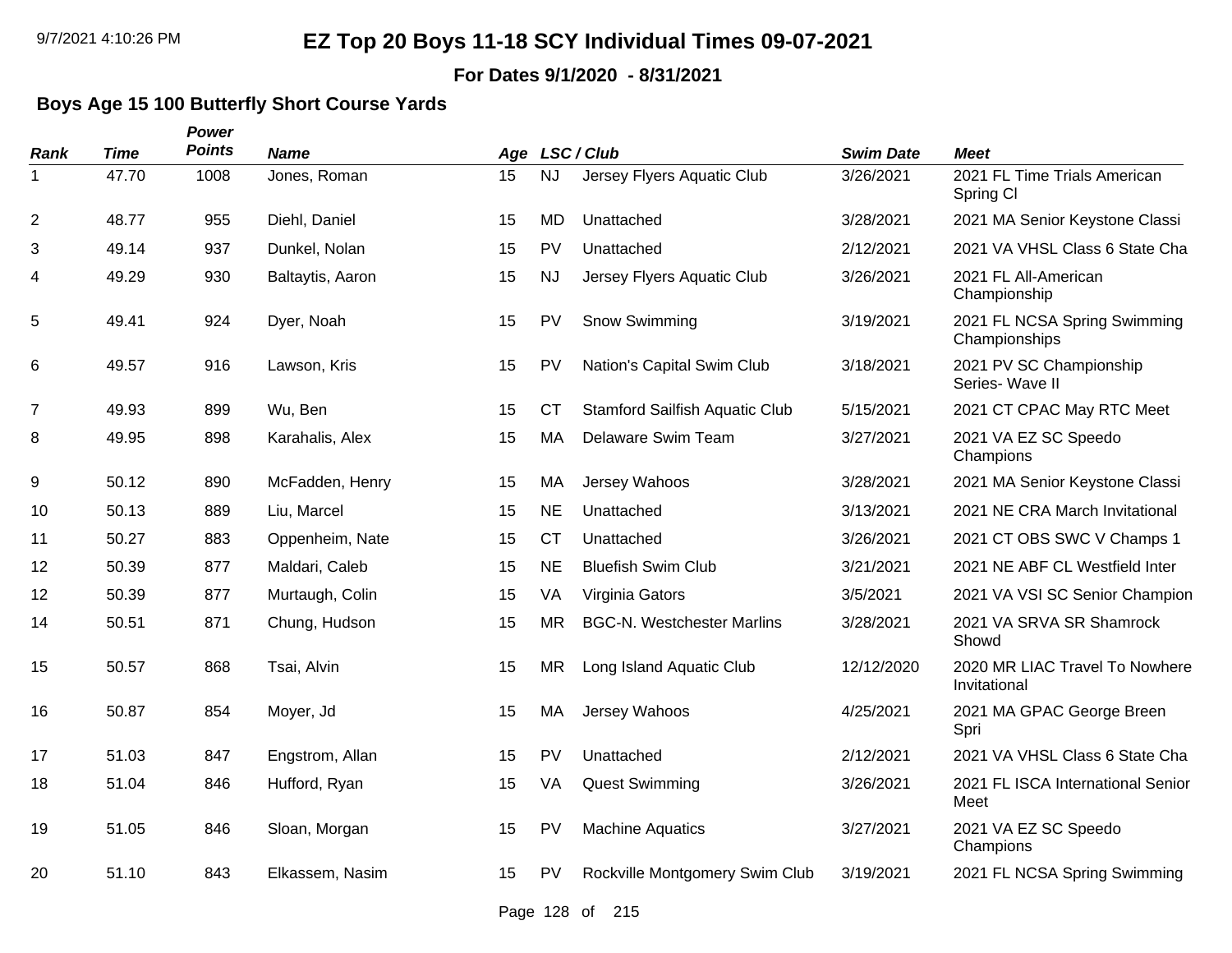**For Dates 9/1/2020 - 8/31/2021**

Championships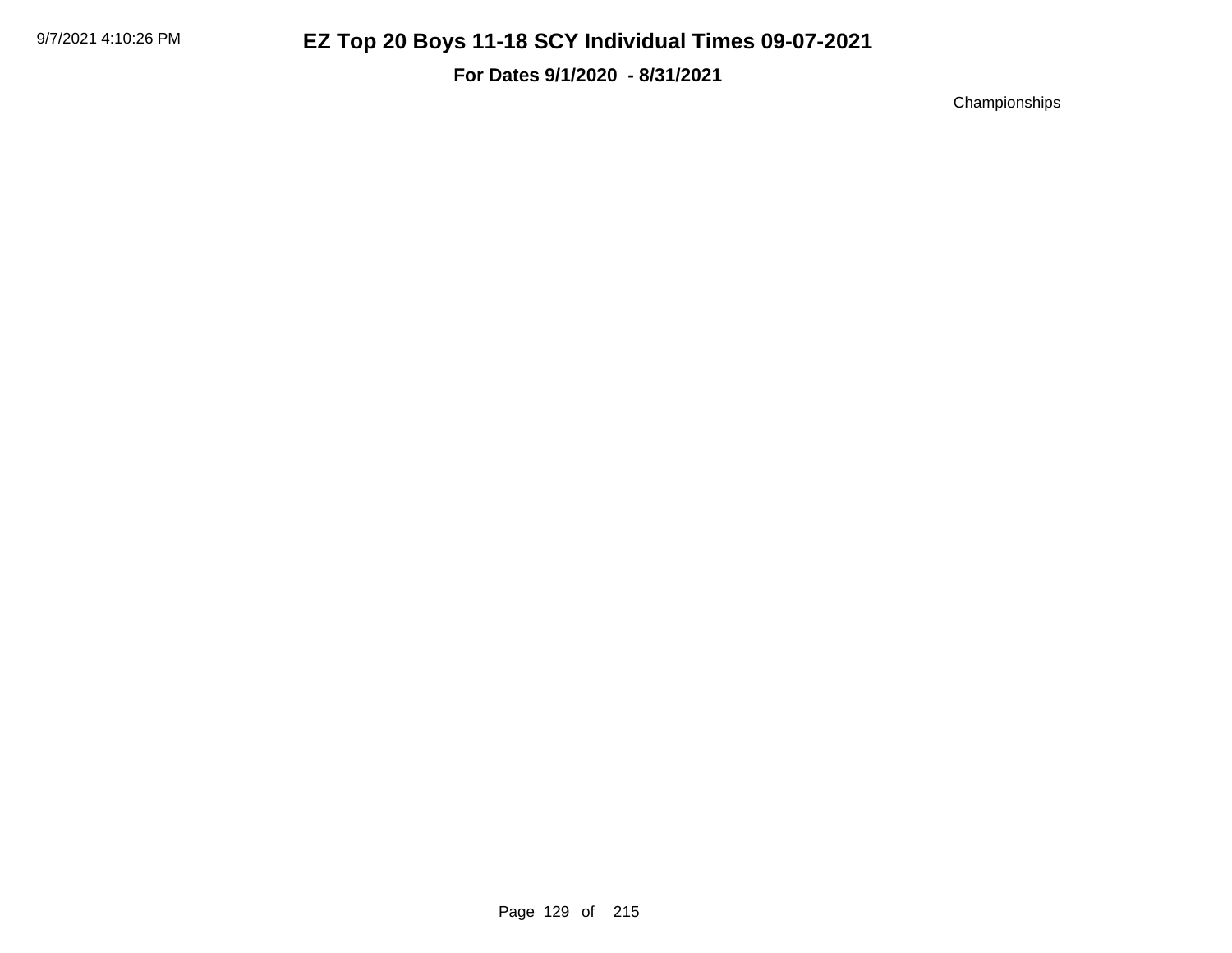**For Dates 9/1/2020 - 8/31/2021**

### **Boys Age 15 200 Butterfly Short Course Yards**

| <b>Rank</b>    | <b>Time</b> | Power<br><b>Points</b> | <b>Name</b>      | Age |           | LSC / Club                                | <b>Swim Date</b> | <b>Meet</b>                                    |
|----------------|-------------|------------------------|------------------|-----|-----------|-------------------------------------------|------------------|------------------------------------------------|
| $\mathbf 1$    | 1:48.26     | 943                    | McFadden, Henry  | 15  | MA        | Jersey Wahoos                             | 12/10/2020       | 2020 MA Winter 18 & Under<br>Champs            |
| $\overline{2}$ | 1:49.84     | 909                    | Dunkel, Nolan    | 15  | <b>PV</b> | Arlington Aquatic Club                    | 3/20/2021        | 2021 PV SC Championship<br>Series- Wave II     |
| 3              | 1:50.11     | 904                    | Parent, Josh     | 15  | NE.       | <b>Bluefish Swim Club</b>                 | 10/30/2020       | 2020 NE CRA October Meet                       |
| 4              | 1:50.46     | 896                    | Maldari, Caleb   | 15  | <b>NE</b> | <b>Bluefish Swim Club</b>                 | 2/15/2021        | 2021 NE CRA Feb 15th Break<br>Mee              |
| 5              | 1:50.79     | 889                    | Dinunzio, Bobby  | 15  | VA        | <b>Tide Swimming</b>                      | 12/21/2020       | 2020 VA NOVA Sr Holiday<br>Champs              |
| 6              | 1:51.77     | 869                    | Tsai, Alvin      | 15  | <b>MR</b> | Long Island Aquatic Club                  | 12/13/2020       | 2020 MR LIAC Travel To Nowhere<br>Invitational |
| $\overline{7}$ | 1:51.95     | 865                    | Wu, Ben          | 15  | <b>CT</b> | <b>Stamford Sailfish Aquatic Club</b>     | 5/16/2021        | 2021 CT CPAC May RTC Meet                      |
| 8              | 1:52.14     | 861                    | Chung, Hudson    | 15  | <b>MR</b> | <b>BGC-N. Westchester Marlins</b>         | 3/28/2021        | 2021 VA SRVA SR Shamrock<br>Showd              |
| 9              | 1:52.17     | 860                    | Moyer, Jd        | 15  | MA        | Jersey Wahoos                             | 3/26/2021        | 2021 MA Senior Keystone Classi                 |
| 10             | 1:52.28     | 858                    | Rennard, Charlie | 15  | <b>NJ</b> | YMCA of Greater Monmouth County 4/10/2021 |                  | 2021 MA AP YMCA Swimming<br>Festi              |
| 11             | 1:52.72     | 849                    | D'Ariano, Landon | 15  | MA        | Germantown Academy Aquatic Club 4/24/2021 |                  | 2021 MA Swimming Senior SC<br>Cha              |
| 12             | 1:52.85     | 846                    | Nunez, Ryan      | 15  | <b>MR</b> | Long Island Express                       | 3/17/2021        | 2021 FL NCSA Spring Swimming<br>Championships  |
| 13             | 1:52.96     | 844                    | Lee, Eric        | 15  | <b>NJ</b> | <b>Scarlet Aquatics</b>                   | 1/30/2021        | 2021 NJ SCAR Scarlet Cabin<br>Fever            |
| 14             | 1:53.01     | 843                    | Rodgers, lan     | 15  | VA        | <b>Coast Guard Blue Dolphins</b>          | 3/7/2021         | 2021 VA VSI SC Senior Champion                 |
| 15             | 1:53.40     | 835                    | Naoroz, Devin    | 15  | VA        | NOVA of Virginia Aquatics, Inc.           | 10/31/2020       | 2020 VA NOVA Senior Classic                    |
| 16             | 1:53.45     | 834                    | Winnington, Juse | 15  | <b>MA</b> | Unattached                                | 3/26/2021        | 2021 MA Senior Keystone Classi                 |
| 17             | 1:53.78     | 827                    | Mills, Jack      | 15  | VA        | Lynchburg YMCA Swim Team                  | 3/7/2021         | 2021 VA VSI SC Senior Champion                 |
| 18             | 1:53.88     | 825                    | Karahalis, Alex  | 15  | MA        | Delaware Swim Team                        | 3/28/2021        | 2021 VA EZ SC Speedo<br>Champions              |
| 19             | 1:54.28     | 817                    | Markowitz, Owen  | 15  | <b>NJ</b> | Lakeland Hills YMCA                       | 4/10/2021        | 2021 MA AP YMCA Swimming<br>Festi              |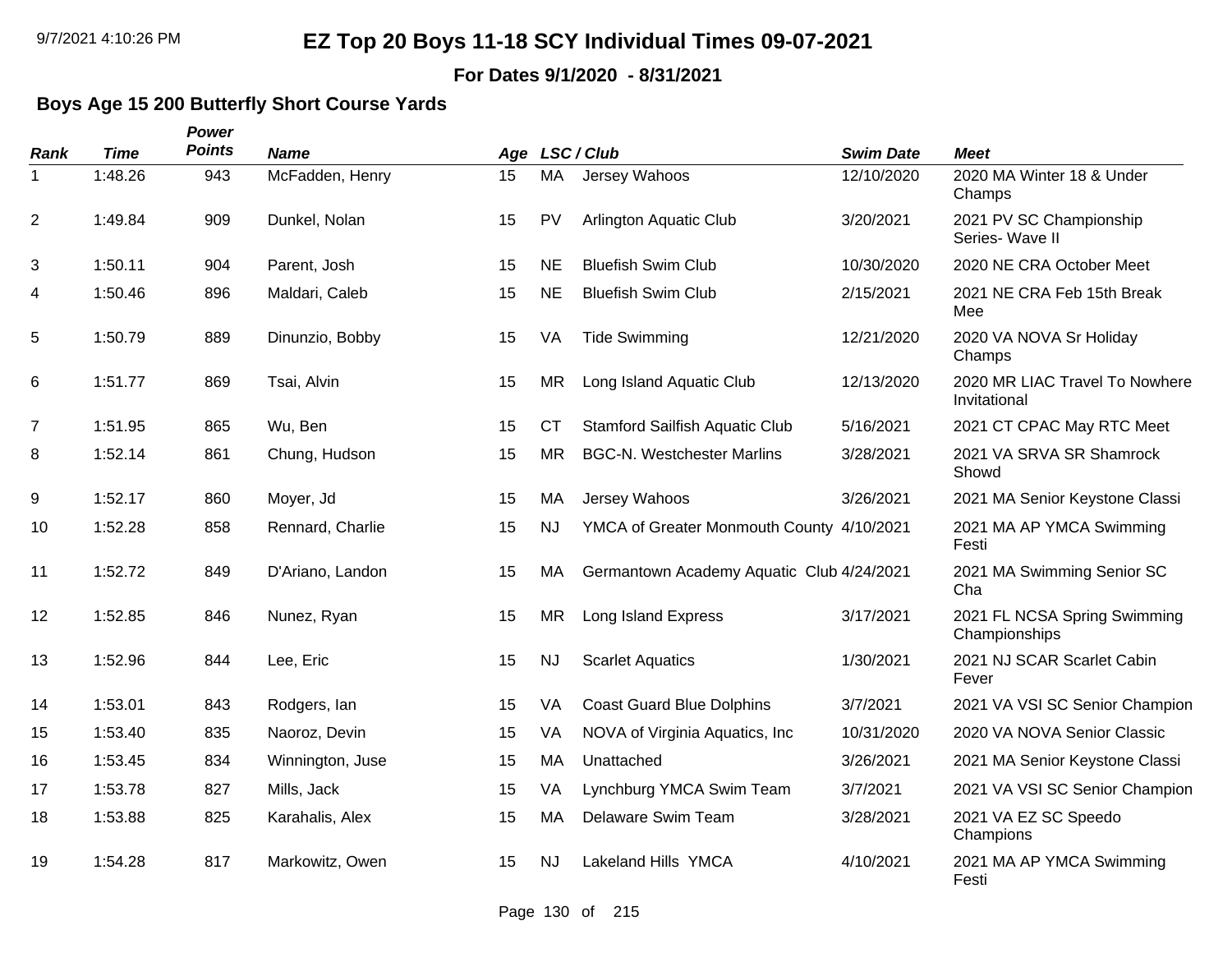| 9/7/2021 4:10:26 PM<br>EZ Top 20 Boys 11-18 SCY Individual Times 09-07-2021 |  |     |              |  |  |  |                                                 |                               |
|-----------------------------------------------------------------------------|--|-----|--------------|--|--|--|-------------------------------------------------|-------------------------------|
| For Dates 9/1/2020 - 8/31/2021                                              |  |     |              |  |  |  |                                                 |                               |
| 20<br>1:54.31                                                               |  | 816 | Lin, Gregory |  |  |  | 15 NJ YMCA of Greater Monmouth County 3/21/2021 | 2021 NJ AP OCY Winter Classic |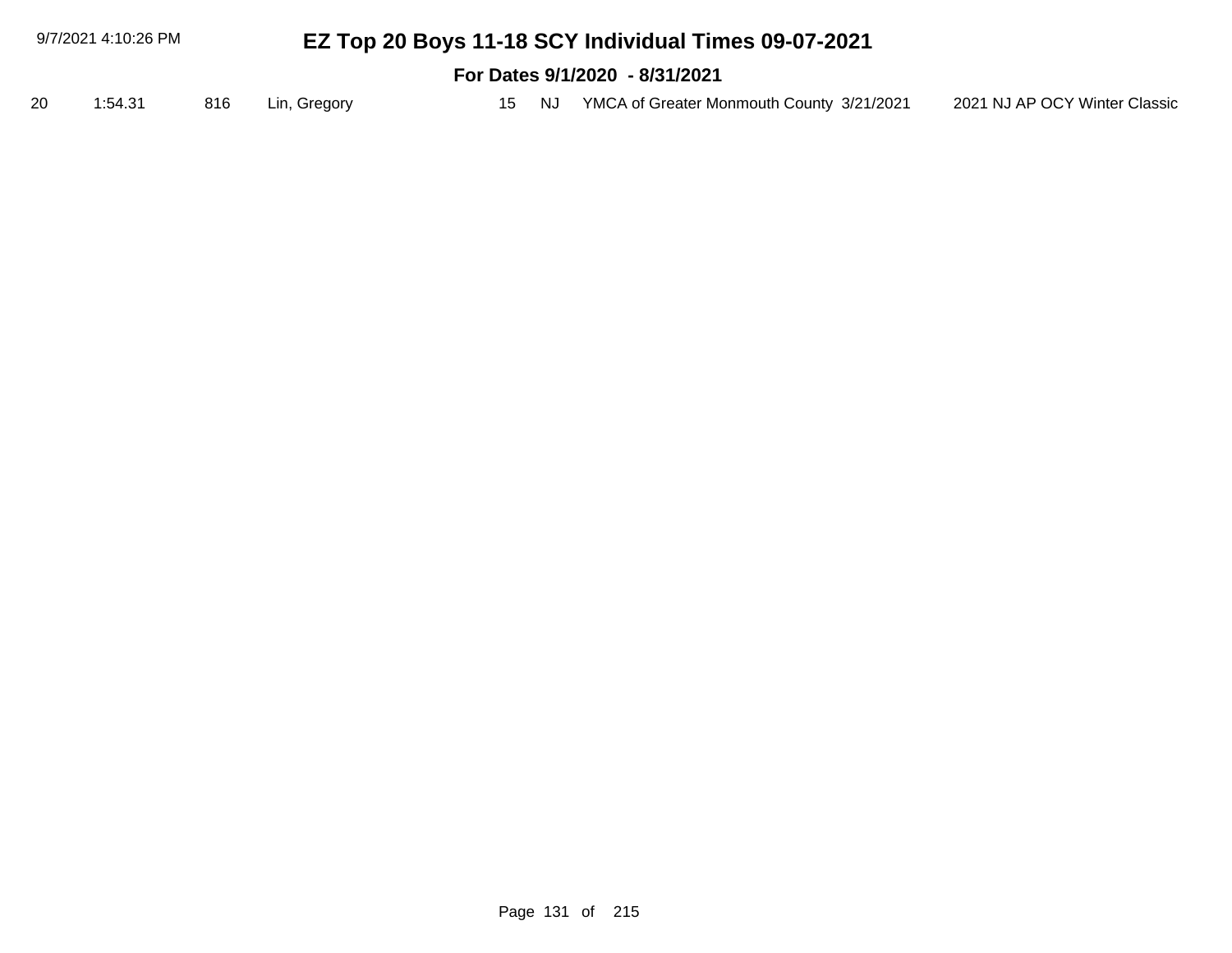**For Dates 9/1/2020 - 8/31/2021**

### **Boys Age 15 200 Individual Medley Short Course Yards**

| <b>Rank</b> | <b>Time</b> | Power<br><b>Points</b> | <b>Name</b>        |    |           | Age LSC/Club                                            | <b>Swim Date</b> | <b>Meet</b>                                   |
|-------------|-------------|------------------------|--------------------|----|-----------|---------------------------------------------------------|------------------|-----------------------------------------------|
| 1           | 1:49.21     | 964                    | Diehl, Daniel      | 15 | <b>MD</b> | Unattached                                              | 3/27/2021        | 2021 MA Senior Keystone Classi                |
| 2           | 1:49.29     | 962                    | Maldari, Caleb     | 15 | <b>NE</b> | <b>Bluefish Swim Club</b>                               | 4/11/2021        | 2021 FL GAIN Invitational                     |
| 3           | 1:51.46     | 909                    | Parent, Josh       | 15 | <b>NE</b> | <b>Bluefish Swim Club</b>                               | 10/30/2020       | 2020 NE CRA October Meet                      |
| 4           | 1:51.51     | 908                    | McFadden, Henry    | 15 | MA        | Jersey Wahoos                                           | 3/27/2021        | 2021 MA Senior Keystone Classi                |
| 5           | 1:51.82     | 901                    | Poplawski, Richard | 15 | <b>NJ</b> | <b>Scarlet Aquatics</b>                                 | 6/27/2021        | 2021 NJ SCAR Scarlet Summer<br><b>Blast</b>   |
| 6           | 1:52.07     | 895                    | D'Ariano, Landon   | 15 | MA        | Unattached                                              | 2/25/2021        | 2021 GA PC Interact Champs 2-2                |
| 7           | 1:52.39     | 887                    | Dinunzio, Bobby    | 15 | VA        | Unattached                                              | 2/12/2021        | 2021 VA VHSL Class 6 State Cha                |
| 8           | 1:52.48     | 885                    | Kelly, Jordan      | 15 | <b>PV</b> | Nation's Capital Swim Club                              | 12/6/2020        | 2020 PV 18&U Winter<br>Championships          |
| 9           | 1:53.09     | 871                    | Baltaytis, Aaron   | 15 | <b>NJ</b> | Jersey Flyers Aquatic Club                              | 3/27/2021        | 2021 FL Time Trials American<br>Spring Cl     |
| 10          | 1:53.21     | 868                    | Lee, Eric          | 15 | <b>NJ</b> | <b>Scarlet Aquatics</b>                                 | 6/27/2021        | 2021 NJ SCAR Scarlet Summer<br><b>Blast</b>   |
| 11          | 1:53.30     | 866                    | Wang, Jake         | 15 | МA        | Suburban Seahawks Club                                  | 4/24/2021        | 2021 MA Swimming Senior SC<br>Cha             |
| 11          | 1:53.30     | 866                    | Fisher, Joshua     | 15 | VA        | Poseidon Swimming Inc                                   | 3/6/2021         | 2021 VA VSI SC Senior Champion                |
| 13          | 1:53.56     | 860                    | Bucaria, Aiden     | 15 | <b>CT</b> | Unattached                                              | 3/22/2021        | 2021 CT OBS FCIAC V Champs 3                  |
| 13          | 1:53.56     | 860                    | Hoban, Owen        | 15 | PV        | Unattached                                              | 2/11/2021        | 2021 VA VHSL Class 5 State Cha                |
| 15          | 1:54.28     | 843                    | Neuhaus, Harrison  | 15 | VA        | Dolphin Club                                            | 3/6/2021         | 2021 VA VSI SC Senior Champion                |
| 16          | 1:54.59     | 836                    | Lee, Elliot        | 15 | <b>CT</b> | <b>Bulldog Swimming</b>                                 | 5/13/2021        | 2021 CT CPAC May RTC Meet                     |
| 17          | 1:54.71     | 833                    | Conners, Brendan   | 15 | <b>CT</b> | Unattached                                              | 3/18/2021        | 2021 CT OBS SCC Virtual<br>Champs 1           |
| 18          | 1:54.75     | 832                    | Xu, Haihan         | 15 | AM        | Unattached                                              | 3/7/2021         | 2021 AM AAA WPIAL<br>Swimming/Divin           |
| 19          | 1:54.77     | 832                    | Elkassem, Nasim    | 15 | PV        | Rockville Montgomery Swim Club                          | 3/20/2021        | 2021 FL NCSA Spring Swimming<br>Championships |
| 20          | 1:54.78     | 831                    | Smith, Jack        | 15 | VA        | <b>Cavalier Aquatics/Piedmont Family</b><br><b>YMCA</b> | 12/5/2020        | 2020 VA CA-Y -LY Dual Meet                    |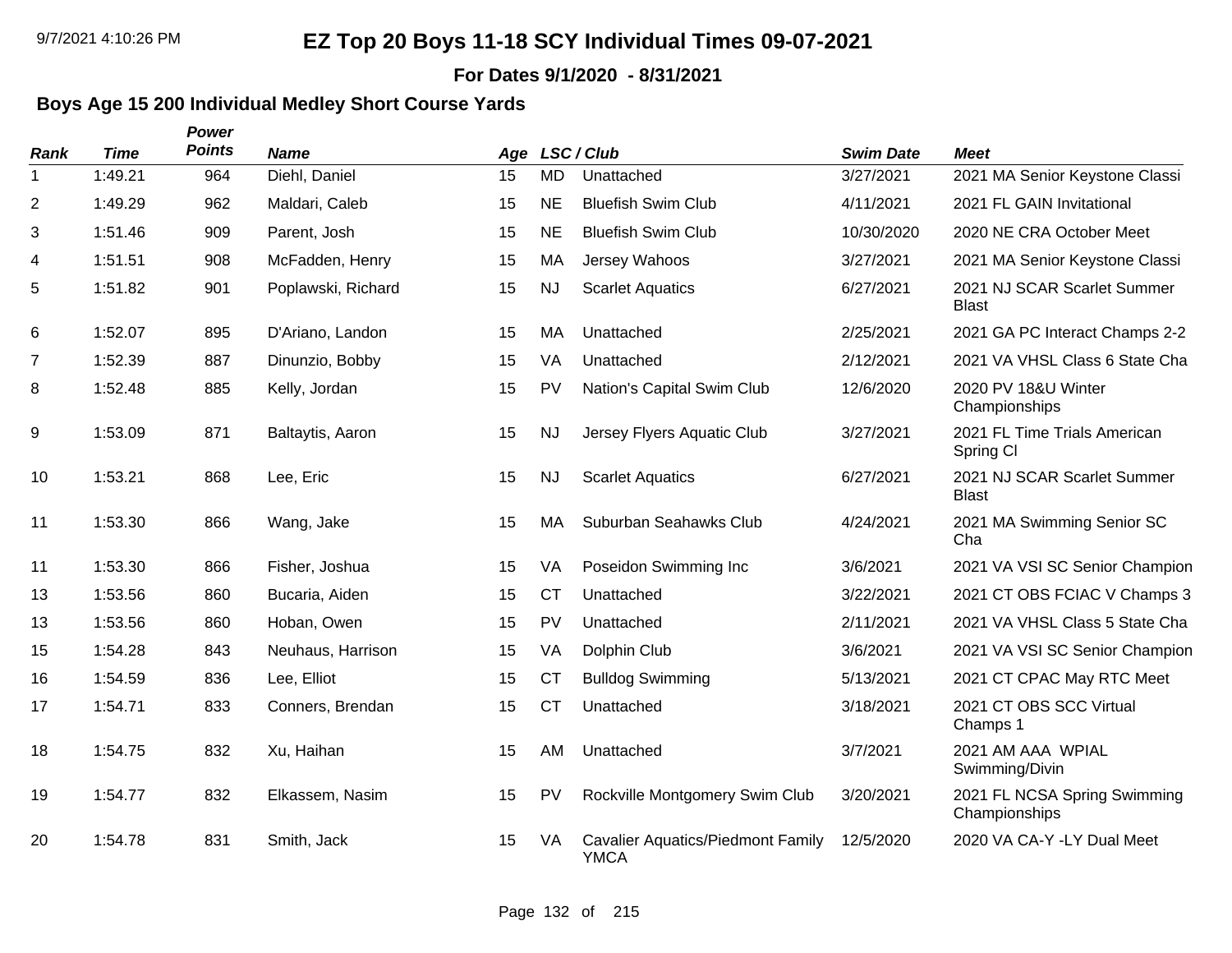**For Dates 9/1/2020 - 8/31/2021**

### **Boys Age 15 400 Individual Medley Short Course Yards**

| Rank | <b>Time</b> | Power<br><b>Points</b> | <b>Name</b>      | Age |           | LSC / Club                                              | <b>Swim Date</b> | <b>Meet</b>                                   |
|------|-------------|------------------------|------------------|-----|-----------|---------------------------------------------------------|------------------|-----------------------------------------------|
| 1    | 3:54.64     | 942                    | D'Ariano, Landon | 15  | MA        | Germantown Academy Aquatic Club 12/11/2020              |                  | 2020 MA Winter 18 & Under<br>Champs           |
| 2    | 3:54.85     | 940                    | Maldari, Caleb   | 15  | <b>NE</b> | <b>Bluefish Swim Club</b>                               | 12/4/2020        | 2020 NE SOLO USA18 & U Winter                 |
| 3    | 3:57.35     | 914                    | Lee, Eric        | 15  | <b>NJ</b> | <b>Scarlet Aquatics</b>                                 | 3/25/2021        | 2021 NJ SCAR Scarlet Pandemic<br>Games        |
| 4    | 3:58.59     | 901                    | McFadden, Henry  | 15  | MA        | Jersey Wahoos                                           | 3/28/2021        | 2021 MA Senior Keystone Classi                |
| 5    | 4:00.43     | 881                    | Anbar, Kalen     | 15  | <b>CT</b> | New Canaan YMCA Caimans                                 | 4/9/2021         | 2021 FL GTSA TYR Championship<br>Meet         |
| 6    | 4:00.52     | 881                    | Kelly, Jordan    | 15  | <b>PV</b> | Nation's Capital Swim Club                              | 3/19/2021        | 2021 PV SC Championship<br>Series- Wave II    |
| 7    | 4:00.72     | 878                    | Dinunzio, Bobby  | 15  | VA        | <b>Tide Swimming</b>                                    | 12/20/2020       | 2020 VA NOVA Sr Holiday<br>Champs             |
| 8    | 4:02.05     | 865                    | Tsai, Alvin      | 15  | <b>MR</b> | Long Island Aquatic Club                                | 11/20/2020       | 2020 MR LIAC Thanksgiving<br>Invitational     |
| 9    | 4:02.23     | 863                    | Bohlman, Craig   | 15  | VA        | NOVA of Virginia Aquatics, Inc.                         | 3/18/2021        | 2021 FL NCSA Spring Swimming<br>Championships |
| 10   | 4:02.40     | 861                    | Markowitz, Owen  | 15  | <b>NJ</b> | Lakeland Hills YMCA                                     | 4/9/2021         | 2021 MA AP YMCA Swimming<br>Festi             |
| 11   | 4:03.80     | 847                    | Tao, James       | 15  | MA        | Jersey Wahoos                                           | 11/14/2020       | 2020 MA JW GPAC Thanksgiving<br>Dual          |
| 12   | 4:04.44     | 840                    | Kupsky, Woobie   | 15  | MA        | Unattached                                              | 3/26/2021        | 2021 MA AP YMCA Regional<br>Senio             |
| 13   | 4:04.47     | 840                    | loselevich, Arie | 15  | <b>MR</b> | <b>Trident Aquatic Club</b>                             | 3/28/2021        | 2021 VA SRVA SR Shamrock<br>Showd             |
| 14   | 4:05.09     | 834                    | Lee, Elliot      | 15  | <b>CT</b> | <b>Bulldog Swimming</b>                                 | 5/14/2021        | 2021 CT CPAC May RTC Meet                     |
| 15   | 4:05.37     | 831                    | Moen, Max        | 15  | MA        | Delaware Swim Team                                      | 12/4/2020        | 2020 MA KA Christmas Meet                     |
| 16   | 4:05.50     | 830                    | Daniel, Will     | 15  | <b>CT</b> | Chelsea Piers Aquatic Club                              | 10/9/2020        | 2020 CT CP-AC October RTC                     |
| 17   | 4:05.79     | 827                    | Smith, Jack      | 15  | VA        | <b>Cavalier Aquatics/Piedmont Family</b><br><b>YMCA</b> | 12/4/2020        | 2020 VA CA-Y -LY Dual Meet                    |
| 18   | 4:06.29     | 822                    | Kiss, Adam       | 15  | <b>NJ</b> | <b>Wyckoff YMCA</b>                                     | 4/9/2021         | 2021 MA AP YMCA Swimming<br>Festi             |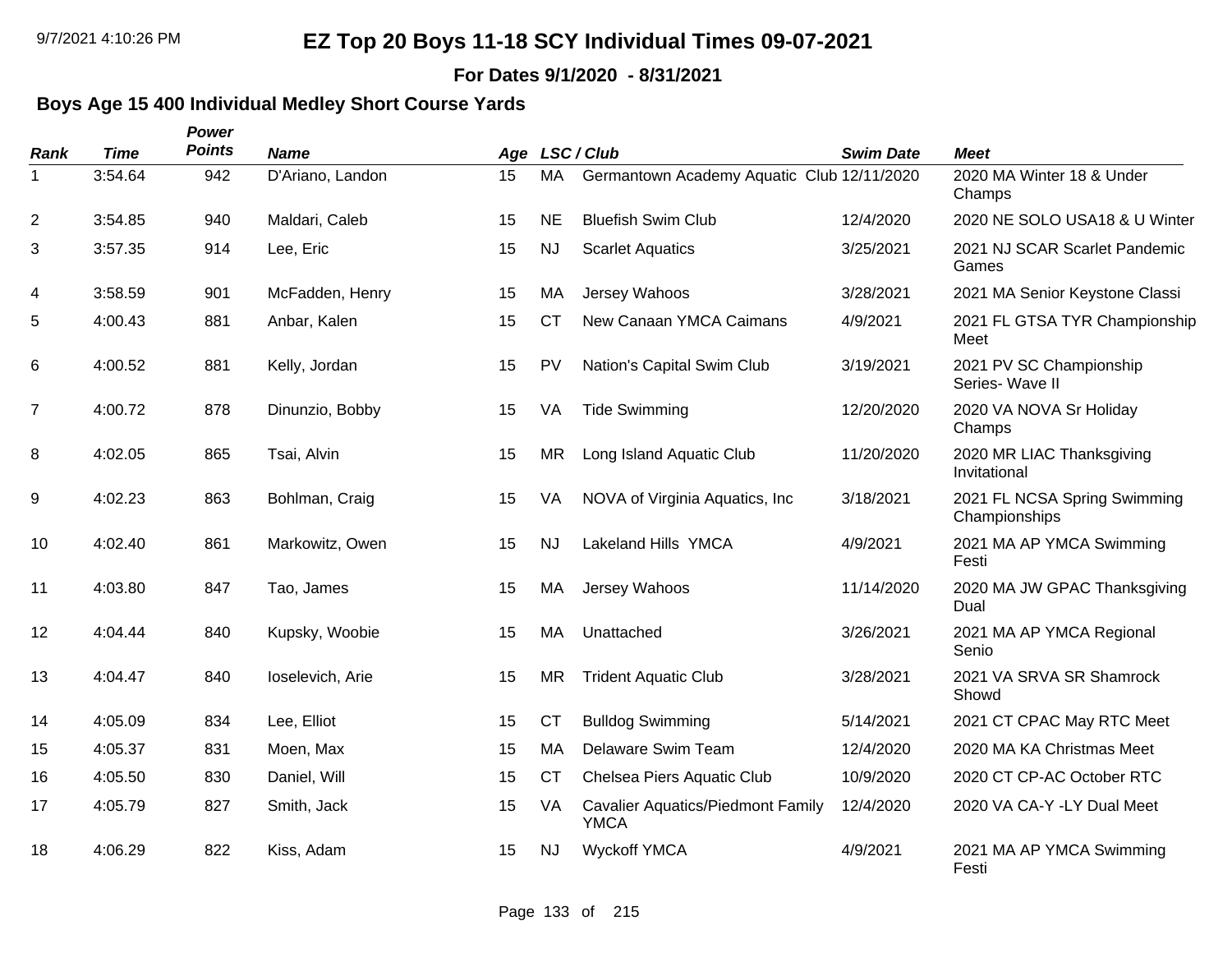| 9/7/2021 4:10:26 PM |         |     |              |    |     | EZ Top 20 Boys 11-18 SCY Individual Times 09-07-2021 |          |                                |
|---------------------|---------|-----|--------------|----|-----|------------------------------------------------------|----------|--------------------------------|
|                     |         |     |              |    |     | For Dates 9/1/2020 - 8/31/2021                       |          |                                |
| 19                  | 4:06.49 | 820 | Rodgers, lan | 15 | VA. | <b>Coast Guard Blue Dolphins</b>                     | 3/5/2021 | 2021 VA VSI SC Senior Champion |
| 20                  | 4:06.52 | 819 | Lin, Gregory | 15 | NJ. | YMCA of Greater Monmouth County 4/9/2021             |          | 2021 MA AP YMCA Swimming       |

Festi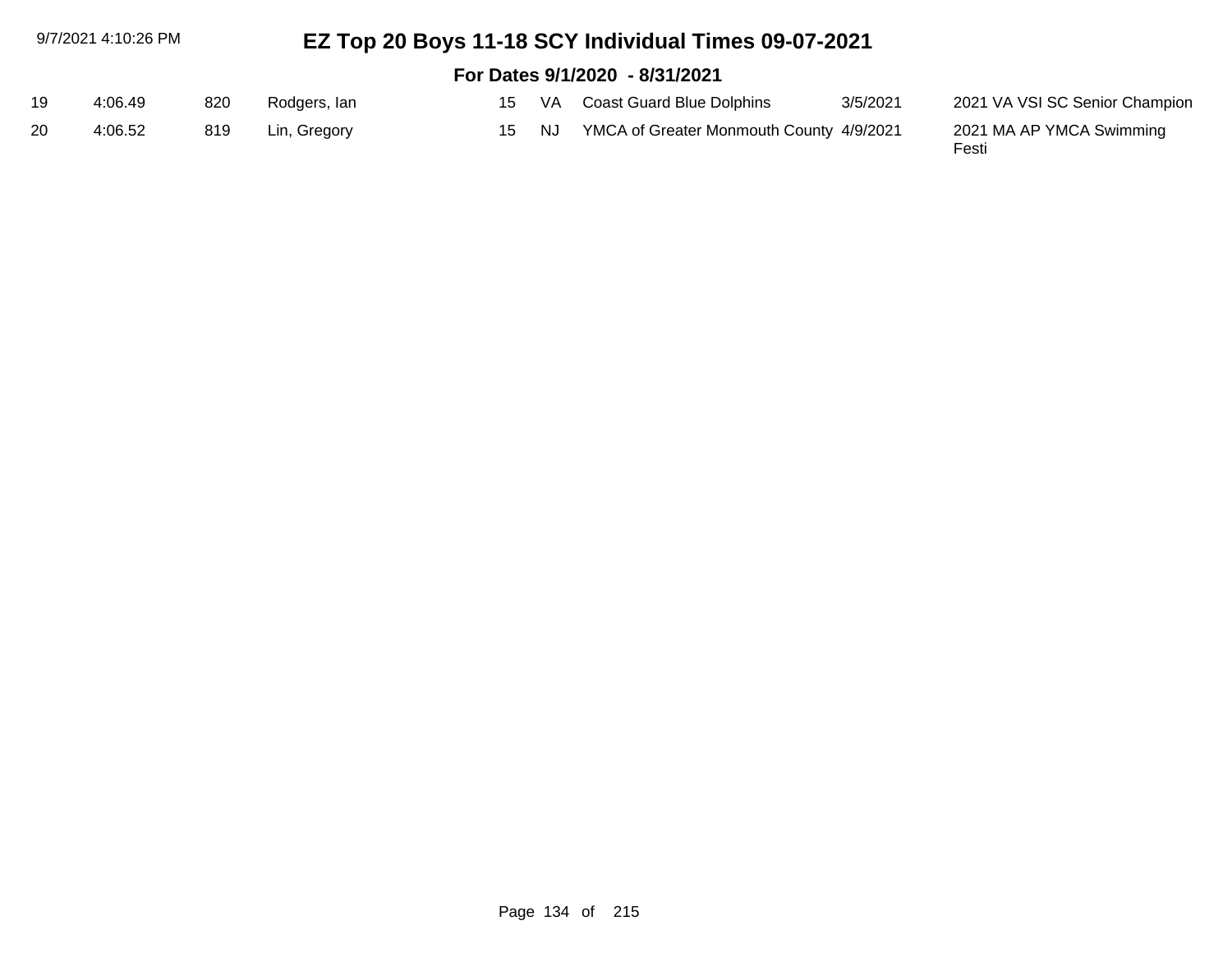**For Dates 9/1/2020 - 8/31/2021**

### **Boys Age 16 50 Freestyle Short Course Yards**

| <b>Rank</b> | <b>Time</b> | Power<br><b>Points</b> | <b>Name</b>        | Age |           | LSC / Club                                              | <b>Swim Date</b> | <b>Meet</b>                                   |
|-------------|-------------|------------------------|--------------------|-----|-----------|---------------------------------------------------------|------------------|-----------------------------------------------|
| 1           | 20.58       | 875                    | Marsh, Mac         | 16  | <b>PV</b> | <b>Arlington Aquatic Club</b>                           | 3/18/2021        | 2021 PV SC Championship<br>Series- Wave II    |
| 1           | 20.58       | 875                    | Gentry, Landon     | 16  | <b>PV</b> | Nation's Capital Swim Club                              | 3/18/2021        | 2021 PV SC Championship<br>Series- Wave II    |
| 3           | 20.64       | 869                    | Do, Aiken          | 16  | PV        | Unattached                                              | 2/12/2021        | 2021 VA VHSL Class 6 State Cha                |
| 4           | 20.81       | 852                    | McLaughlin, Daniel | 16  | <b>NE</b> | <b>SOLO Aquatics</b>                                    | 3/26/2021        | 2021 VA EZ SC Speedo<br>Champions             |
| 5           | 20.82       | 851                    | Whitfield, Brendan | 16  | VA        | Lynchburg YMCA Swim Team                                | 3/6/2021         | 2021 VA VSI SC Senior Champion                |
| 6           | 20.85 r     | 848                    | Tsai, Alvin        | 16  | <b>MR</b> | Long Island Aquatic Club                                | 3/18/2021        | 2021 FL NCSA Spring Swimming<br>Championships |
| 6           | 20.85       | 848                    | Cross, Teddy       | 16  | <b>VA</b> | <b>Cavalier Aquatics/Piedmont Family</b><br><b>YMCA</b> | 4/10/2021        | 2021 MA AP YMCA Swimming<br>Festi             |
| 8           | 20.86       | 847                    | Yeomans, Josiah    | 16  | VA        | <b>Quest Swimming</b>                                   | 3/6/2021         | 2021 VA VSI SC Senior Champion                |
| 9           | 20.87 r     | 846                    | Simoes, Daniel     | 16  | AM        | Unattached                                              | 3/6/2021         | 2021 AM AAA WPIAL<br>Swimming/Divin           |
| 10          | 20.92       | 841                    | Eliason, Andrew    | 16  | <b>PV</b> | Rockville Montgomery Swim Club                          | 12/3/2020        | 2020 PV 18&U Winter<br>Championships          |
| 11          | 20.94       | 839                    | Ewing, J.T.        | 16  | PV        | The Fish                                                | 3/18/2021        | 2021 PV SC Championship<br>Series- Wave II    |
| 12          | 20.96       | 837                    | Levy, Nien         | 16  | <b>MR</b> | <b>Condors Swim Club</b>                                | 3/28/2021        | 2021 VA SRVA SR Shamrock<br>Showd             |
| 13          | 21.06       | 828                    | Williams, Aaron    | 16  | <b>MA</b> | <b>Vineland YMCA Seals</b>                              | 12/11/2020       | 2020 MA Winter 18 & Under<br>Champs           |
| 14          | 21.07       | 827                    | Minassian, Nareg   | 16  | <b>NE</b> | <b>Crimson Aquatics</b>                                 | 12/12/2020       | 2020 NE CRIM Dec Trials/Finals                |
| 15          | 21.10       | 824                    | Smith, Sebastian   | 16  | <b>MR</b> | <b>Patriot Swim Team</b>                                | 3/26/2021        | 2021 VA EZ SC Speedo<br>Champions             |
| 15          | 21.10 r     | 824                    | Simmons, Liam      | 16  | MA        | Western YMCA Wahoos                                     | 4/8/2021         | 2021 MA AP YMCA Swimming<br>Festi             |
| 17          | 21.11       | 823                    | Gilhool, Patrick   | 16  | MA        | <b>Blue Eagle Swimming</b>                              | 4/23/2021        | 2021 MA Swimming Senior SC<br>Cha             |
| 18          | 21.14       | 820                    | Larock, Max        | 16  | <b>CT</b> | West Hartford Aquatic Team                              | 5/16/2021        | 2021 CT CPAC May RTC Meet                     |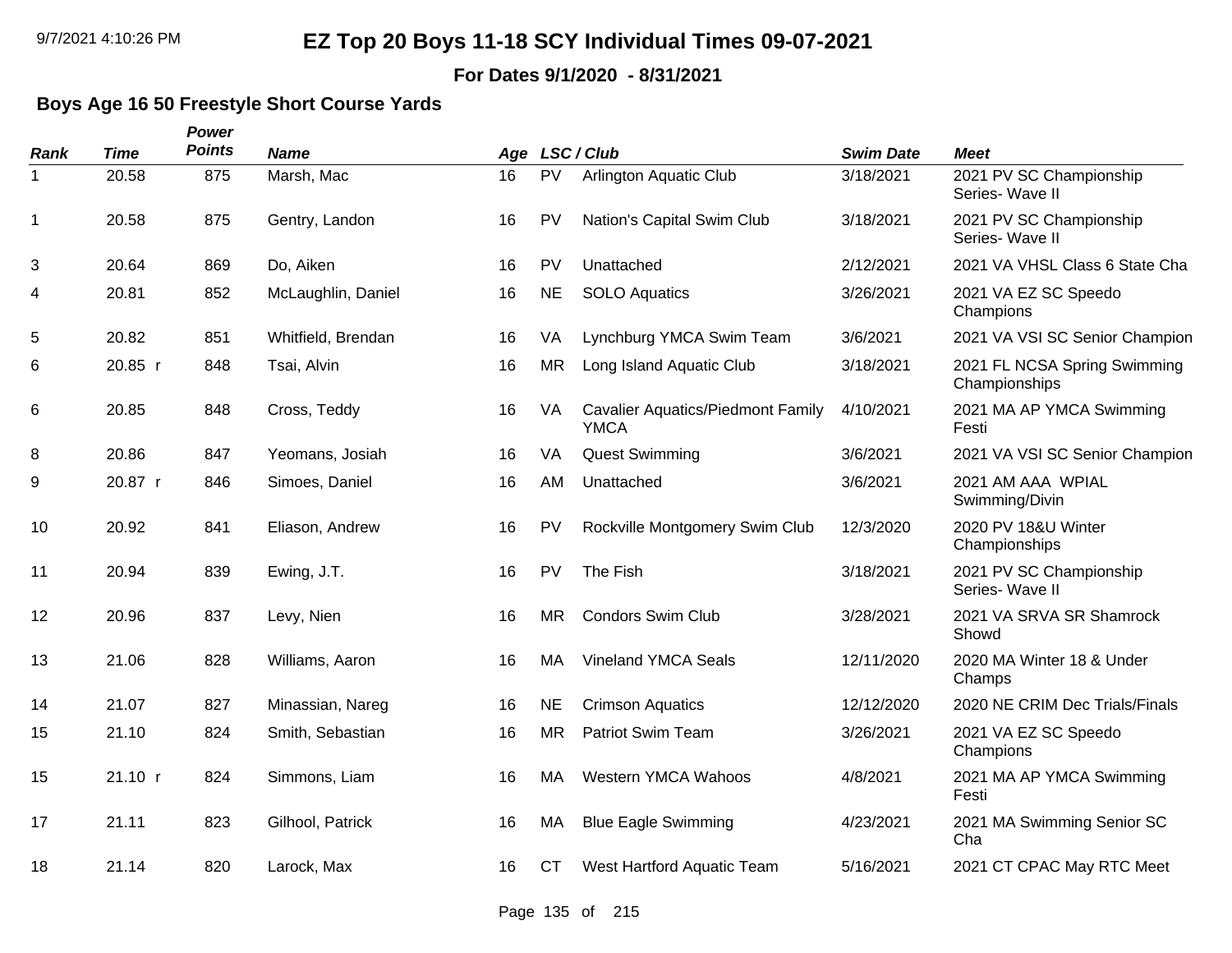| 9/7/2021 4:10:26 PM |       |     | EZ Top 20 Boys 11-18 SCY Individual Times 09-07-2021 |    |    |                                |            |                                     |  |  |  |  |
|---------------------|-------|-----|------------------------------------------------------|----|----|--------------------------------|------------|-------------------------------------|--|--|--|--|
|                     |       |     |                                                      |    |    | For Dates 9/1/2020 - 8/31/2021 |            |                                     |  |  |  |  |
| 18                  | 21.14 | 820 | Janton, Tommy                                        | 16 | MA | Western YMCA Wahoos            | 12/11/2020 | 2020 MA Winter 18 & Under<br>Champs |  |  |  |  |
| 20                  | 21.15 | 819 | Lasida, Emil                                         | 16 | PV | Nation's Capital Swim Club     | 11/15/2020 | 2020 PV NCAP November Gold<br>Rush  |  |  |  |  |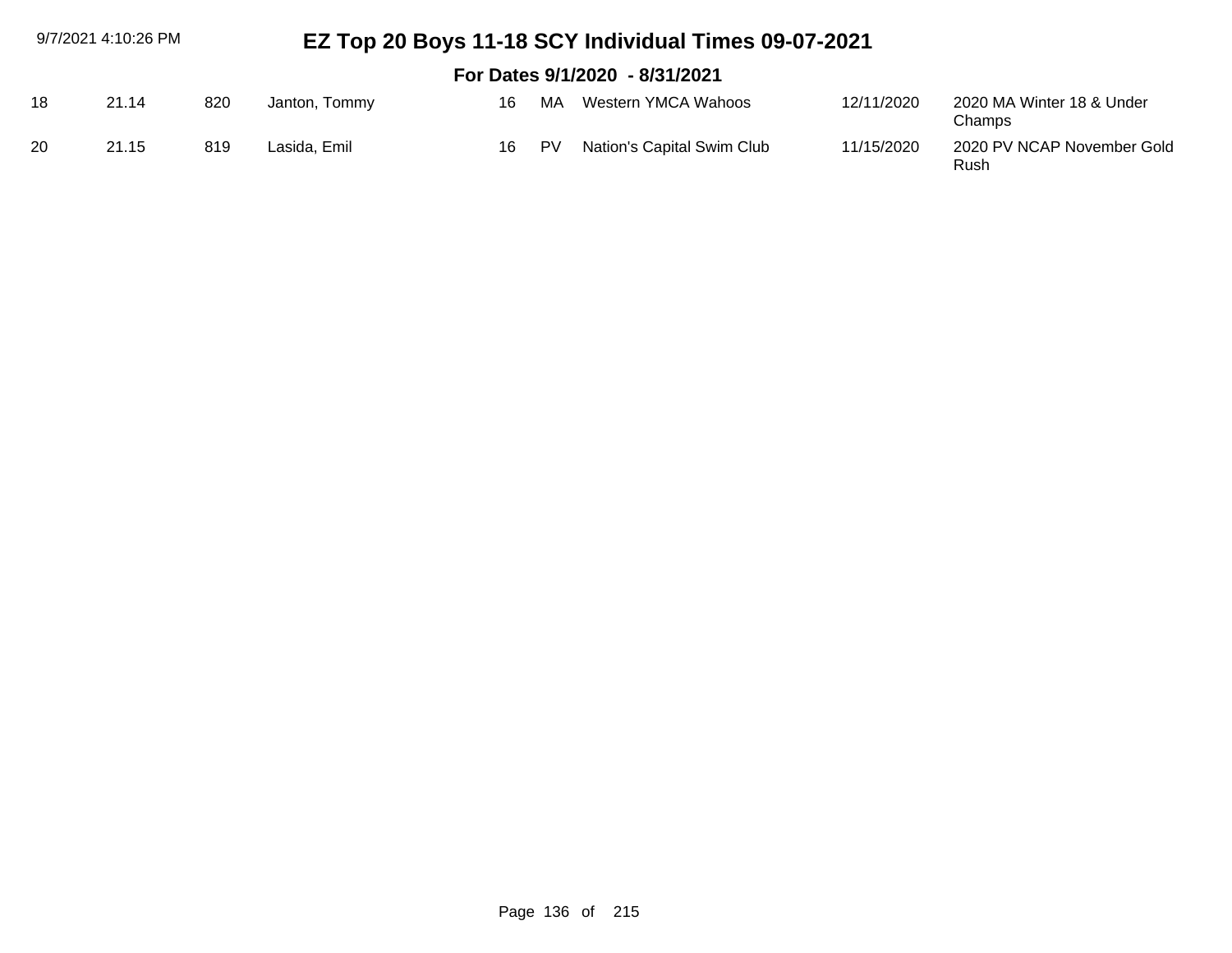#### **For Dates 9/1/2020 - 8/31/2021**

### **Boys Age 16 100 Freestyle Short Course Yards**

| Rank           | <b>Time</b> | Power<br><b>Points</b> | <b>Name</b>        | Age |           | LSC / Club                                   | <b>Swim Date</b> | <b>Meet</b>                                   |
|----------------|-------------|------------------------|--------------------|-----|-----------|----------------------------------------------|------------------|-----------------------------------------------|
| 1              | 44.90       | 893                    | Do, Aiken          | 16  | <b>PV</b> | The Fish                                     | 12/6/2020        | 2020 PV 18&U Winter<br>Championships          |
| $\overline{2}$ | 45.16       | 879                    | Gentry, Landon     | 16  | <b>PV</b> | Nation's Capital Swim Club                   | 3/21/2021        | 2021 PV SC Championship<br>Series- Wave II    |
| 3              | 45.47       | 863                    | Conners, Brendan   | 16  | <b>CT</b> | <b>Bulldog Swimming</b>                      | 5/14/2021        | 2021 CT CPAC May RTC Meet                     |
| 3              | 45.47       | 863                    | Simoes, Daniel     | 16  | <b>AM</b> | Seneca Valley Swim Club                      | 3/14/2021        | 2021 MA OB PIAA Boys 3A<br>Swimmi             |
| 5              | 45.50       | 861                    | Minassian, Nareg   | 16  | <b>NE</b> | <b>Crimson Aquatics</b>                      | 12/13/2020       | 2020 NE CRIM Dec Trials/Finals                |
| 6              | 45.65       | 853                    | McLaughlin, Daniel | 16  | <b>NE</b> | <b>SOLO Aquatics</b>                         | 3/28/2021        | 2021 VA EZ SC Speedo<br>Champions             |
| 7              | 45.75       | 848                    | Alexy, Rob         | 16  | <b>NJ</b> | <b>Greater Somerset County YMCA</b><br>Storm | 3/12/2021        | 2021 NJ GSCY 13 Over States                   |
| 8              | 45.78       | 847                    | Tsai, Alvin        | 16  | <b>MR</b> | Long Island Aquatic Club                     | 3/16/2021        | 2021 FL NCSA Spring Swimming<br>Championships |
| 9              | 45.81       | 845                    | Ouzilou, Zac       | 16  | <b>NJ</b> | X-Cel Swimming                               | 3/28/2021        | 2021 VA EZ SC Speedo<br>Champions             |
| 10             | 45.91       | 840                    | Janton, Tommy      | 16  | MA        | <b>Western YMCA Wahoos</b>                   | 12/10/2020       | 2020 MA Winter 18 & Under<br>Champs           |
| 11             | 45.93       | 839                    | Yeomans, Josiah    | 16  | VA        | <b>Quest Swimming</b>                        | 3/5/2021         | 2021 VA VSI SC Senior Champion                |
| 12             | 45.99       | 835                    | Schulz, Ethan      | 16  | <b>ME</b> | <b>Coastal Maine Aquatics</b>                | 5/2/2021         | 2021 ME MESI Winter Champs                    |
| 13             | 46.03       | 833                    | Marsh, Mac         | 16  | PV        | Arlington Aquatic Club                       | 3/21/2021        | 2021 PV SC Championship<br>Series- Wave II    |
| 14             | 46.06       | 832                    | Simmons, Liam      | 16  | <b>MA</b> | <b>Western YMCA Wahoos</b>                   | 4/11/2021        | 2021 MA AP YMCA Swimming<br>Festi             |
| 14             | 46.06       | 832                    | Larock, Max        | 16  | <b>CT</b> | West Hartford Aquatic Team                   | 5/14/2021        | 2021 CT CPAC May RTC Meet                     |
| 16             | 46.15       | 827                    | Merani, Ryan       | 16  | <b>MD</b> | North Baltimore Aquatic Club                 | 3/27/2021        | 2021 FL ISCA International Senior<br>Meet     |
| 17             | 46.16       | 827                    | Moloney, Jack      | 16  | <b>PV</b> | <b>Machine Aquatics</b>                      | 12/6/2020        | 2020 PV 18&U Winter<br>Championships          |
| 18             | 46.25       | 822                    | Rikic, Aidan       | 16  | <b>MR</b> | <b>Freedom Aquatics</b>                      | 12/5/2020        | 2020 VA ISCA December SC<br>Senio             |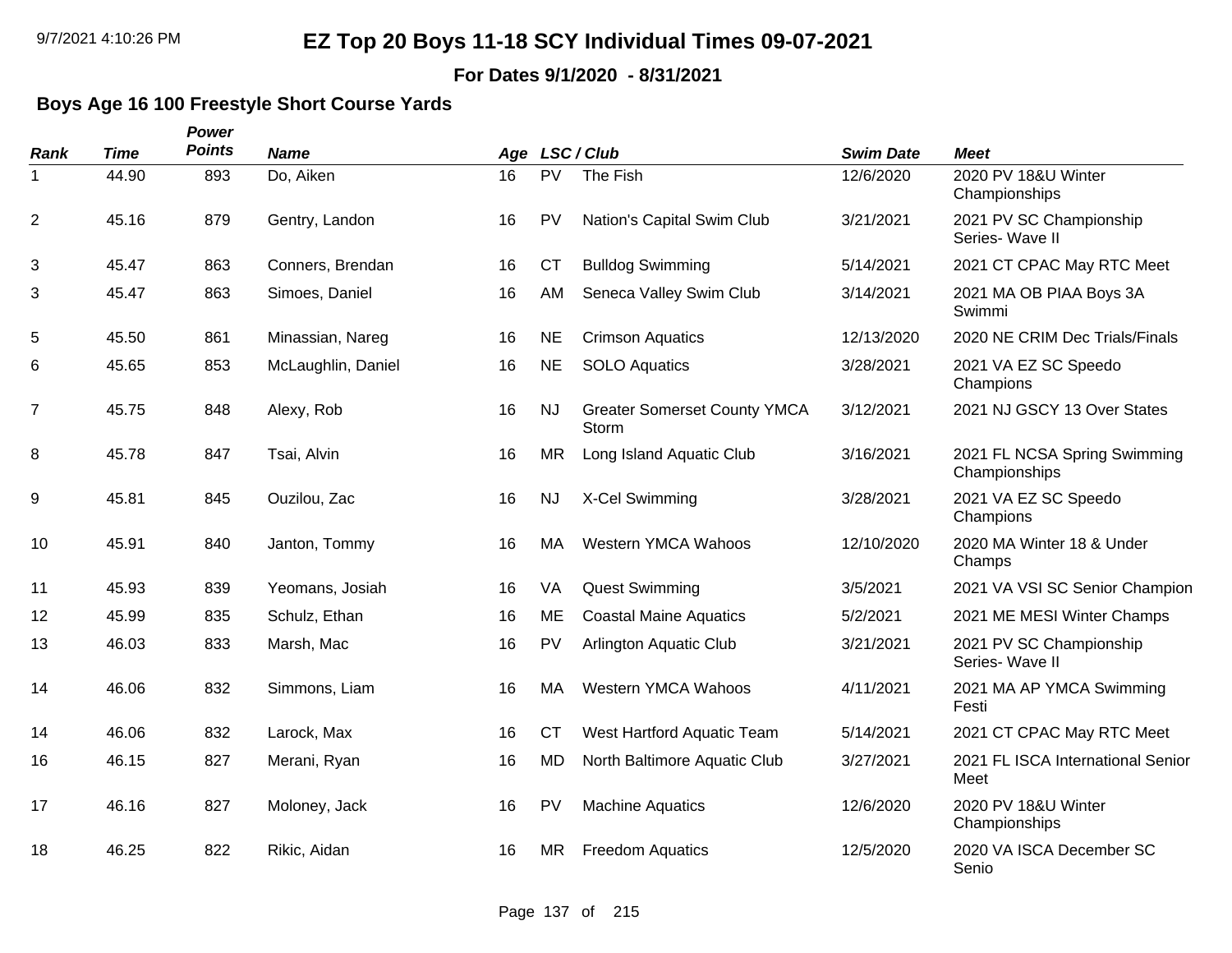| 9/7/2021 4:10:26 PM |       |     | EZ Top 20 Boys 11-18 SCY Individual Times 09-07-2021 |     |     |                                                  |           |                                   |  |  |  |  |
|---------------------|-------|-----|------------------------------------------------------|-----|-----|--------------------------------------------------|-----------|-----------------------------------|--|--|--|--|
|                     |       |     |                                                      |     |     | For Dates 9/1/2020 - 8/31/2021                   |           |                                   |  |  |  |  |
| 18                  | 46.25 | 822 | Cross, Teddy                                         | 16. | VA. | <b>Cavalier Aquatics/Piedmont Family</b><br>YMCA | 12/5/2020 | 2020 VA CA-Y -LY Dual Meet        |  |  |  |  |
| 20                  | 46.26 | 821 | Kutufaris, Benjamin                                  | 16  | MA. | Ridley Area YMCA Stingrays                       | 4/11/2021 | 2021 MA AP YMCA Swimming<br>Festi |  |  |  |  |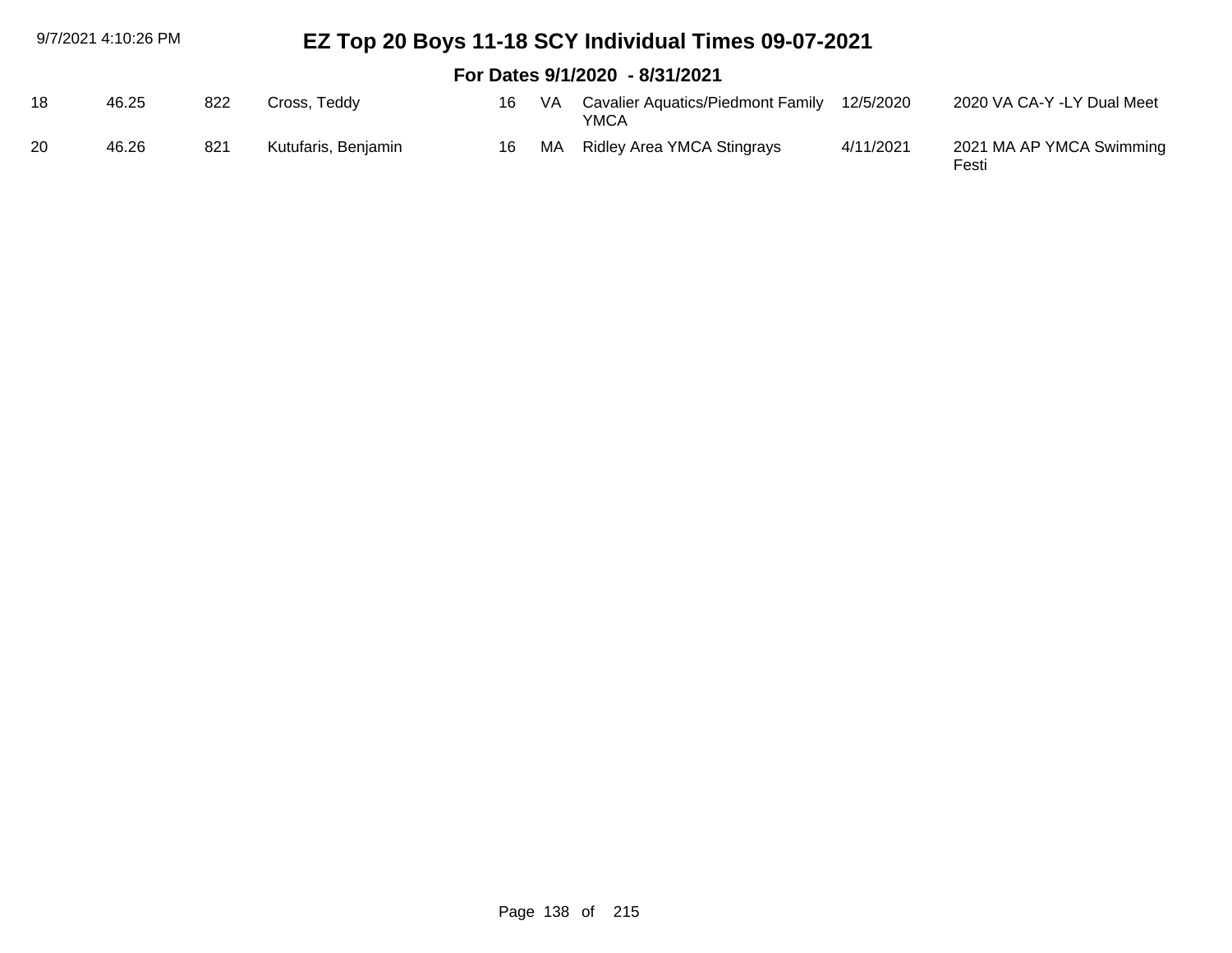**For Dates 9/1/2020 - 8/31/2021**

### **Boys Age 16 200 Freestyle Short Course Yards**

| <b>Rank</b>    | <b>Time</b> | Power<br><b>Points</b> | <b>Name</b>            |    |           | Age LSC/Club                                 | <b>Swim Date</b> | <b>Meet</b>                                    |
|----------------|-------------|------------------------|------------------------|----|-----------|----------------------------------------------|------------------|------------------------------------------------|
| 1              | 1:37.87     | 892                    | Gentry, Landon         | 16 | <b>PV</b> | Nation's Capital Swim Club                   | 12/4/2020        | 2020 PV 18&U Winter<br>Championships           |
| $\sqrt{2}$     | 1:37.99     | 888                    | Ewing, J.T.            | 16 | PV        | The Fish                                     | 3/19/2021        | 2021 PV SC Championship<br>Series- Wave II     |
| 3              | 1:38.01     | 888                    | Hodgson, Lucas         | 16 | <b>CT</b> | Unattached                                   | 3/4/2021         | 2021 CT OBS Easterns Virtual<br>Champs         |
| 4              | 1:39.06     | 859                    | Alexy, Rob             | 16 | <b>NJ</b> | <b>Greater Somerset County YMCA</b><br>Storm | 2/13/2021        | 2021 NJ GSCY College Showcase                  |
| 5              | 1:39.51     | 847                    | Parent, Josh           | 16 | <b>NE</b> | <b>Bluefish Swim Club</b>                    | 12/5/2020        | 2020 NE USA 18U Winter<br>Champs-Well          |
| 6              | 1:39.52     | 846                    | Janton, Tommy          | 16 | MA        | <b>Western YMCA Wahoos</b>                   | 12/11/2020       | 2020 MA Winter 18 & Under<br>Champs            |
| $\overline{7}$ | 1:39.65 r   | 843                    | Moloney, Jack          | 16 | PV        | <b>Machine Aquatics</b>                      | 3/17/2021        | 2021 FL NCSA Spring Swimming<br>Championships  |
| 8              | 1:39.68     | 842                    | Castrillon, Juancarlos | 16 | <b>MR</b> | Long Island Aquatic Club                     | 12/12/2020       | 2020 MR LIAC Travel To Nowhere<br>Invitational |
| 9              | 1:39.71     | 841                    | Do, Aiken              | 16 | <b>PV</b> | The Fish                                     | 2/20/2021        | 2021 PV DMV Showcase                           |
| 10             | 1:39.96     | 834                    | Lee, Christian         | 16 | <b>MR</b> | Badger Swim Club, Inc.                       | 2/20/2021        | 2021 MR BGNW Winter Senior<br>Championship     |
| 11             | 1:40.02     | 833                    | Simpson, Austin        | 16 | <b>MR</b> | <b>Condors Swim Club</b>                     | 3/28/2021        | 2021 VA SRVA SR Shamrock<br>Showd              |
| 12             | 1:40.12     | 830                    | Maketa, Jack           | 16 | MA        | Germantown Academy Aquatic Club 11/21/2020   |                  | 2020 MA GAAC November ABBC                     |
| 13             | 1:40.52     | 819                    | Larock, Max            | 16 | <b>CT</b> | West Hartford Aquatic Team                   | 5/13/2021        | 2021 CT CPAC May RTC Meet                      |
| 14             | 1:40.62     | 817                    | Huffman, Benjamin      | 16 | <b>PV</b> | Occoquan Swimming Inc                        | 3/19/2021        | 2021 PV SC Championship<br>Series- Wave II     |
| 15             | 1:40.79     | 812                    | Schulz, Ethan          | 16 | ME        | <b>Coastal Maine Aquatics</b>                | 5/1/2021         | 2021 ME MESI Winter Champs                     |
| 16             | 1:41.06     | 805                    | Butera, Jack           | 16 | <b>NE</b> | <b>Gator Swim Club</b>                       | 3/18/2021        | 2021 FL NCSA Spring Swimming<br>Championships  |
| 17             | 1:41.43     | 795                    | Dinunzio, Bobby        | 16 | VA        | <b>Tide Swimming</b>                         | 3/7/2021         | 2021 VA VSI SC Senior Champion                 |
| 18             | 1:41.45     | 794                    | Lee, Gabe              | 16 | <b>NE</b> | <b>Gator Swim Club</b>                       | 5/13/2021        | 2021 CT CPAC May RTC Meet                      |
| 19             | 1:41.56     | 792                    | Merani, Ryan           | 16 | <b>MD</b> | North Baltimore Aquatic Club                 | 10/10/2020       | 2020 MA YY Bill Schmidt Memorial               |
|                |             |                        |                        |    |           |                                              |                  |                                                |

Page 139 of 215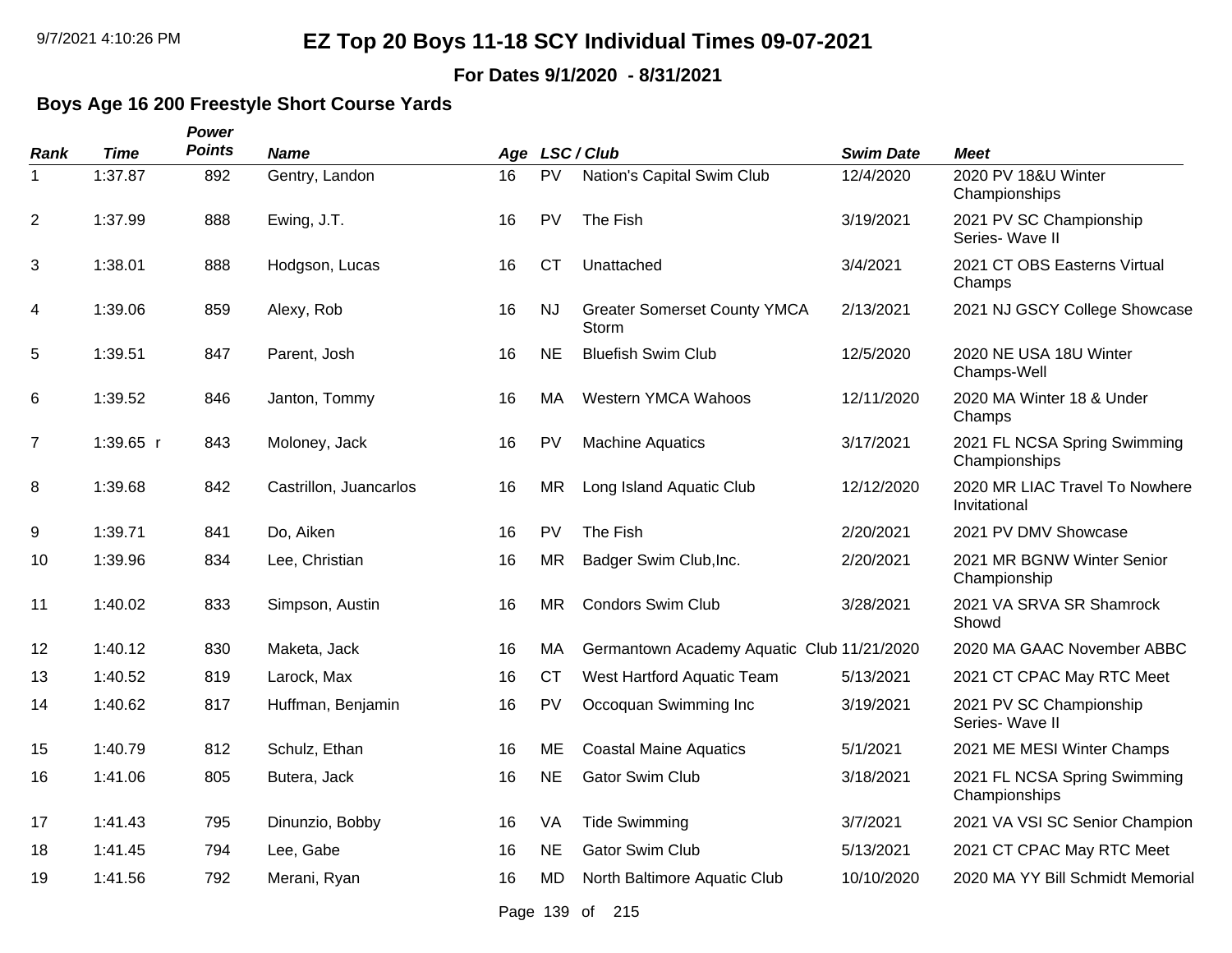| 9/7/2021 4:10:26 PM |         |     |                     |  | EZ Top 20 Boys 11-18 SCY Individual Times 09-07-2021 |          |                                   |
|---------------------|---------|-----|---------------------|--|------------------------------------------------------|----------|-----------------------------------|
|                     |         |     |                     |  | For Dates 9/1/2020 - 8/31/2021                       |          |                                   |
| 20                  | 1:41.64 | 789 | Kutufaris, Benjamin |  | 16 MA Ridley Area YMCA Stingrays                     | 4/9/2021 | 2021 MA AP YMCA Swimming<br>Festi |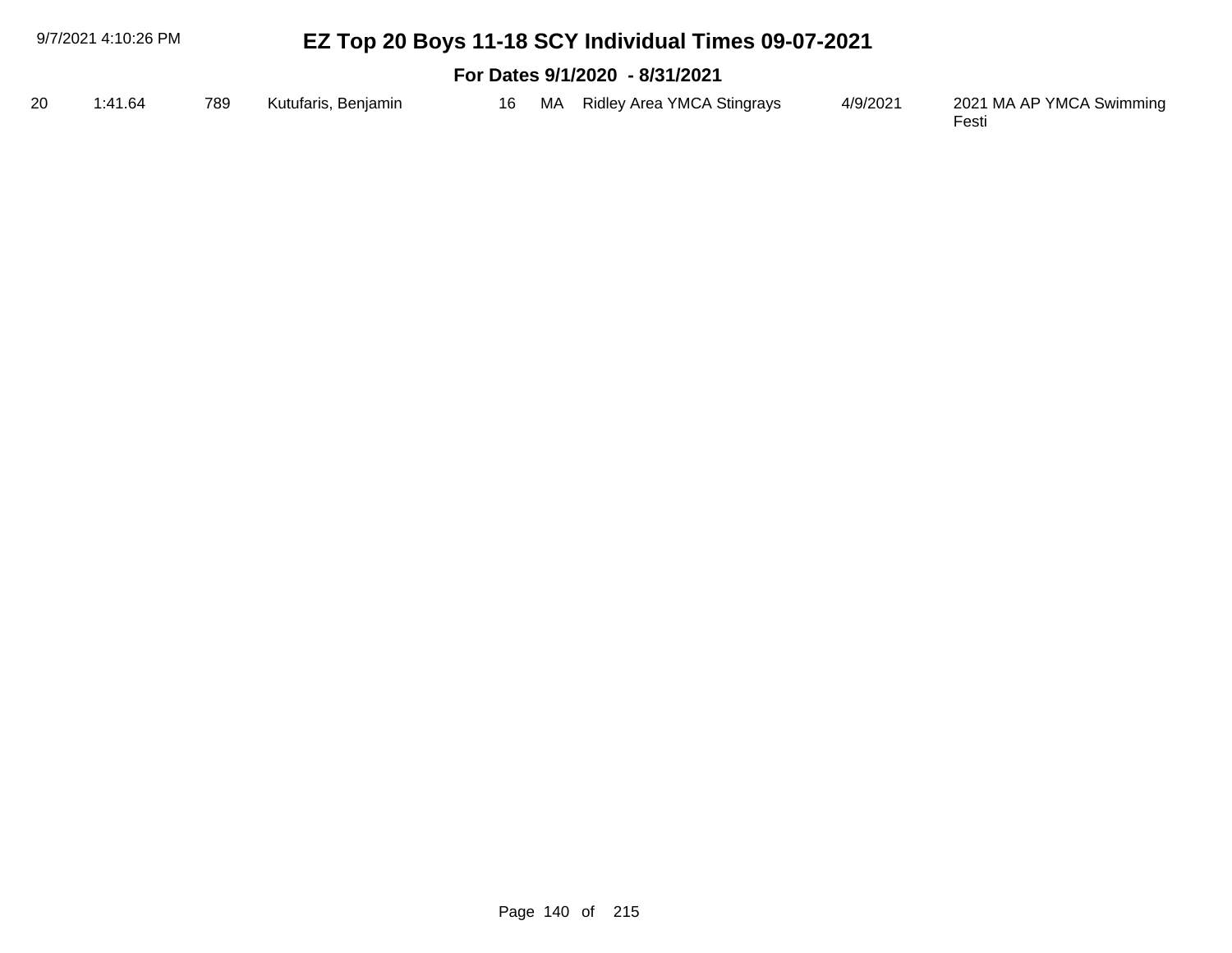#### **For Dates 9/1/2020 - 8/31/2021**

### **Boys Age 16 500 Freestyle Short Course Yards**

| <b>Rank</b> | <b>Time</b> | Power<br><b>Points</b> | <b>Name</b>            |    |           | Age LSC/Club                                           | <b>Swim Date</b> | <b>Meet</b>                                    |
|-------------|-------------|------------------------|------------------------|----|-----------|--------------------------------------------------------|------------------|------------------------------------------------|
| 1           | 4:26.33     | 885                    | Castrillon, Juancarlos | 16 | <b>MR</b> | Long Island Aquatic Club                               | 12/12/2020       | 2020 MR LIAC Travel To Nowhere<br>Invitational |
| 2           | 4:27.86     | 869                    | Dinunzio, Bobby        | 16 | <b>VA</b> | <b>Tide Swimming</b>                                   | 3/6/2021         | 2021 VA VSI SC Senior Champion                 |
| 3           | 4:28.51     | 863                    | Barnett, Toby          | 16 | PV        | Rockville Montgomery Swim Club                         | 3/19/2021        | 2021 FL NCSA Spring Swimming<br>Championships  |
| 4           | 4:28.78     | 860                    | Parent, Josh           | 16 | <b>NE</b> | <b>Bluefish Swim Club</b>                              | 12/6/2020        | 2020 NE USA 18U Winter<br>Champs-Well          |
| 5           | 4:29.76     | 850                    | Simpson, Austin        | 16 | <b>MR</b> | <b>Condors Swim Club</b>                               | 3/28/2021        | 2021 VA SRVA SR Shamrock<br>Showd              |
| 6           | 4:29.80     | 850                    | Merani, Ryan           | 16 | <b>MD</b> | North Baltimore Aquatic Club                           | 3/25/2021        | 2021 FL ISCA International Senior<br>Meet      |
| 7           | 4:29.85     | 850                    | Alexy, Rob             | 16 | <b>NJ</b> | <b>Greater Somerset County YMCA</b><br>Storm           | 4/8/2021         | 2021 MA AP YMCA Swimming<br>Festi              |
| 8           | 4:30.34     | 845                    | Bendoraitis, Steven    | 16 | <b>NJ</b> | <b>Scarlet Aquatics</b>                                | 6/27/2021        | 2021 NJ SCAR Scarlet Summer<br><b>Blast</b>    |
| 9           | 4:30.66     | 842                    | Lenoce, Parker         | 16 | <b>CT</b> | Westport/Weston Family Y Water<br><b>Rat Swim Team</b> | 5/21/2021        | 2021 CT CDOG and WRAT May<br>Qualifier         |
| 10          | 4:30.88     | 839                    | Santos, Sean           | 16 | <b>PV</b> | Rockville Montgomery Swim Club                         | 12/5/2020        | 2020 PV 18&U Winter<br>Championships           |
| 11          | 4:31.66     | 832                    | Huffman, Benjamin      | 16 | PV        | Occoquan Swimming Inc                                  | 3/20/2021        | 2021 PV SC Championship<br>Series- Wave II     |
| 12          | 4:31.78     | 830                    | Twiss, Riley           | 16 | <b>CT</b> | Westport/Weston Family Y Water<br><b>Rat Swim Team</b> | 4/2/2021         | CT WRAT v GRYM 13 & Over<br>RTC S              |
| 13          | 4:33.00     | 819                    | Janton, Tommy          | 16 | MA        | Western YMCA Wahoos                                    | 1/24/2021        | 2021 MA Pirate Plunge A/BB/C M                 |
| 14          | 4:33.10     | 818                    | Jones, Tanner          | 16 | МA        | South Jersey Aquatic Club                              | 4/23/2021        | 2021 MA Swimming Senior SC<br>Cha              |
| 15          | 4:33.49     | 814                    | Hudson, Trevor         | 16 | VA        | Rappahannock Area YMCA Swim<br>Team, Inc               | 3/19/2021        | 2021 FL NCSA Spring Swimming<br>Championships  |
| 16          | 4:33.75     | 811                    | Dubey, Mitch           | 16 | <b>NE</b> | <b>Bluefish Swim Club</b>                              | 12/6/2020        | 2020 NE USA 18U Winter<br>Champs-Well          |
| 17          | 4:34.36     | 805                    | Mauldin, Ben           | 16 | VA        | Old Dominion Aquatic Club                              | 3/25/2021        | 2021 FL ISCA International Senior<br>Meet      |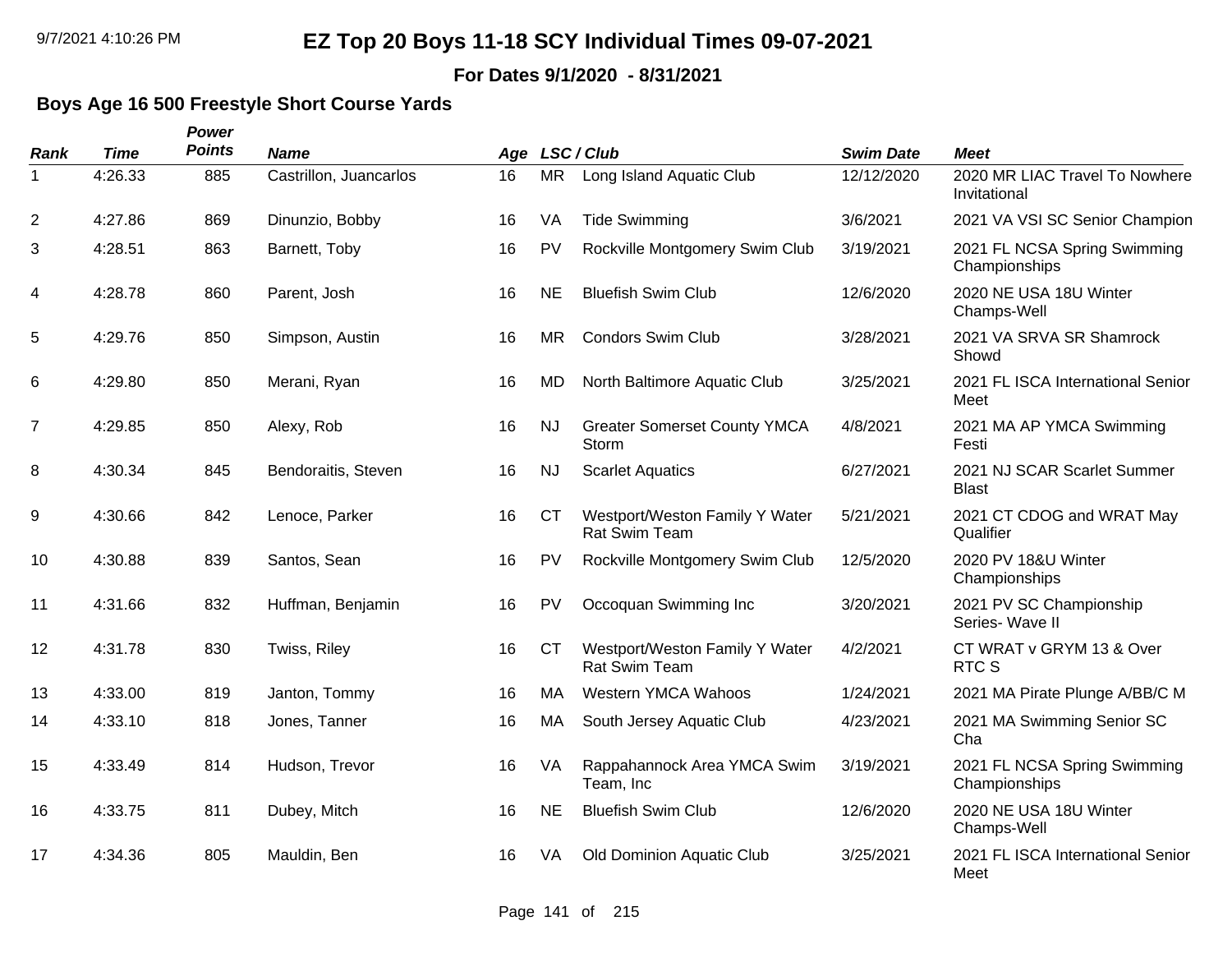| 9/7/2021 4:10:26 PM |         |     | EZ Top 20 Boys 11-18 SCY Individual Times 09-07-2021 |    |     |                                |           |                                               |  |  |  |  |  |
|---------------------|---------|-----|------------------------------------------------------|----|-----|--------------------------------|-----------|-----------------------------------------------|--|--|--|--|--|
|                     |         |     |                                                      |    |     | For Dates 9/1/2020 - 8/31/2021 |           |                                               |  |  |  |  |  |
| 18                  | 4:34.96 | 800 | Beehler, Matt                                        | 16 | MR. | Long Island Aquatic Club       | 3/19/2021 | 2021 FL NCSA Spring Swimming<br>Championships |  |  |  |  |  |
| 19                  | 4:35.29 | 796 | Henry, Finn                                          | 16 | -CT | <b>Bulldog Swimming</b>        | 10/9/2020 | 2020 CT Bulldog Swimming<br>October RT        |  |  |  |  |  |
| 20                  | 4:35.67 | 793 | Crossing, Alex                                       | 16 | ΝI  | Victor Swim Club               | 4/24/2021 | 2021 NI STAR Spring Invite                    |  |  |  |  |  |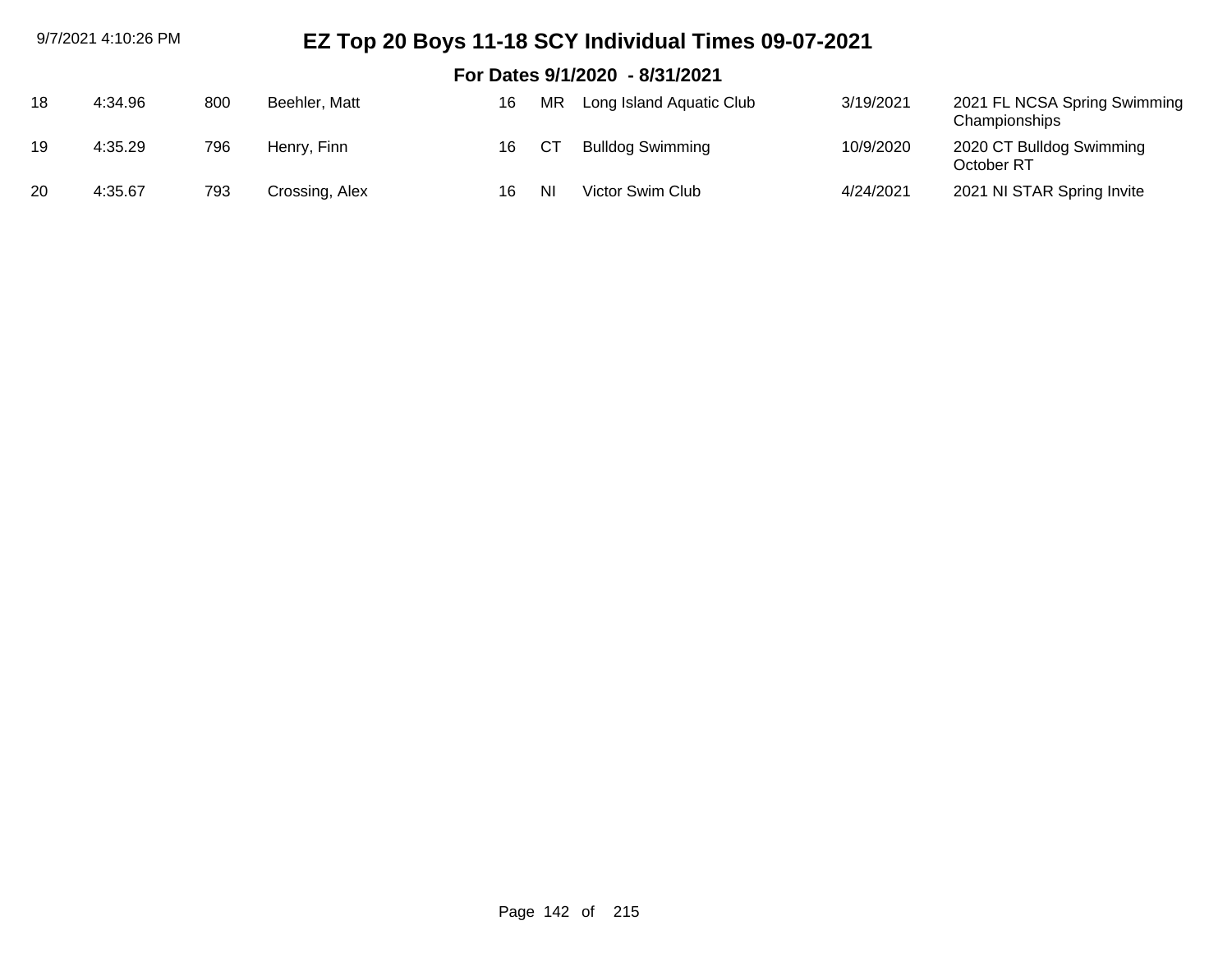**For Dates 9/1/2020 - 8/31/2021**

### **Boys Age 16 1000 Freestyle Short Course Yards**

| <b>Rank</b>    | <b>Time</b> | Power<br><b>Points</b> | <b>Name</b>            | Age |           | LSC / Club                               | <b>Swim Date</b> | <b>Meet</b>                                    |
|----------------|-------------|------------------------|------------------------|-----|-----------|------------------------------------------|------------------|------------------------------------------------|
| 1              | 9:16.70     | 873                    | Santos, Sean           | 16  | PV        | Rockville Montgomery Swim Club           | 12/3/2020        | 2020 PV 18&U Winter<br>Championships           |
| $\overline{2}$ | 9:20.90     | 853                    | Castrillon, Juancarlos | 16  | <b>MR</b> | Long Island Aquatic Club                 | 12/11/2020       | 2020 MR LIAC Travel To Nowhere<br>Invitational |
| 3              | 9:25.22     | 832                    | Hudson, Trevor         | 16  | VA        | Rappahannock Area YMCA Swim<br>Team, Inc | 3/7/2021         | 2021 VA VSI SC Senior Champion                 |
| 4              | 9:26.78     | 825                    | Jones, Tanner          | 16  | MA        | South Jersey Aquatic Club                | 4/24/2021        | 2021 MA Swimming Senior SC<br>Cha              |
| 5              | 9:31.34     | 803                    | Dubey, Mitch           | 16  | <b>NE</b> | <b>Bluefish Swim Club</b>                | 12/6/2020        | 2020 NE USA 18U Winter<br>Champs-Well          |
| 6              | 9:32.51     | 798                    | Huffman, Benjamin      | 16  | PV        | Occoquan Swimming Inc                    | 3/18/2021        | 2021 PV SC Championship<br>Series- Wave II     |
| 7              | 9:36.78     | 778                    | Mamaril, Colin         | 16  | VA        | <b>Tide Swimming</b>                     | 3/7/2021         | 2021 VA VSI SC Senior Champion                 |
| 8              | 9:36.91     | 777                    | Zoota, David           | 16  | <b>MR</b> | <b>Empire Swimming</b>                   | 11/20/2020       | 2020 MR EAST Thanksgiving Time<br>Trial        |
| 9              | 9:37.00     | 777                    | Beehler, Matt          | 16  | <b>MR</b> | Long Island Aquatic Club                 | 3/20/2021        | 2021 FL NCSA Spring Swimming<br>Championships  |
| 10             | 9:37.75     | 773                    | Reynoso Williams, Sam  | 16  | <b>NE</b> | <b>Gator Swim Club</b>                   | 3/20/2021        | 2021 FL NCSA Spring Swimming<br>Championships  |
| 11             | 9:38.76     | 769                    | Henry, Finn            | 16  | <b>CT</b> | <b>Bulldog Swimming</b>                  | 5/14/2021        | 2021 CT CPAC May RTC Meet                      |
| 12             | 9:39.77     | 764                    | D'Alessandro, Jack     | 16  | <b>MR</b> | Long Island Aquatic Club                 | 3/14/2021        | 2021 MR LIAC Virtual<br>Championship           |
| 13             | 9:39.97     | 763                    | Glass, Will            | 16  | VA        | NOVA of Virginia Aquatics, Inc.          | 3/20/2021        | 2021 FL NCSA Spring Swimming<br>Championships  |
| 14             | 9:40.08     | 763                    | Cosgrove, Rhett        | 16  | MA        | Radnor Aquatic Club                      | 12/6/2020        | 2020 MA KA Christmas Meet                      |
| 15             | 9:40.85     | 759                    | Zoldan, Alex           | 16  | MA        | Penn Charter Aquatic Club                | 12/6/2020        | 2020 MA KA Christmas Meet                      |
| 16             | 9:41.30     | 757                    | Ma, Michael            | 16  | <b>MR</b> | Long Island Aquatic Club                 | 11/21/2020       | 2020 MR LIAC Thanksgiving<br>Invitational      |
| 17             | 9:42.39     | 752                    | Simpson, Austin        | 16  | <b>MR</b> | <b>Condors Swim Club</b>                 | 2/19/2021        | 2021 MR BGNW Winter Senior<br>Championship     |
| 18             | 9:42.60     | 751                    | Teller, Alec           | 16  | VA        | <b>Tide Swimming</b>                     | 3/7/2021         | 2021 VA VSI SC Senior Champion                 |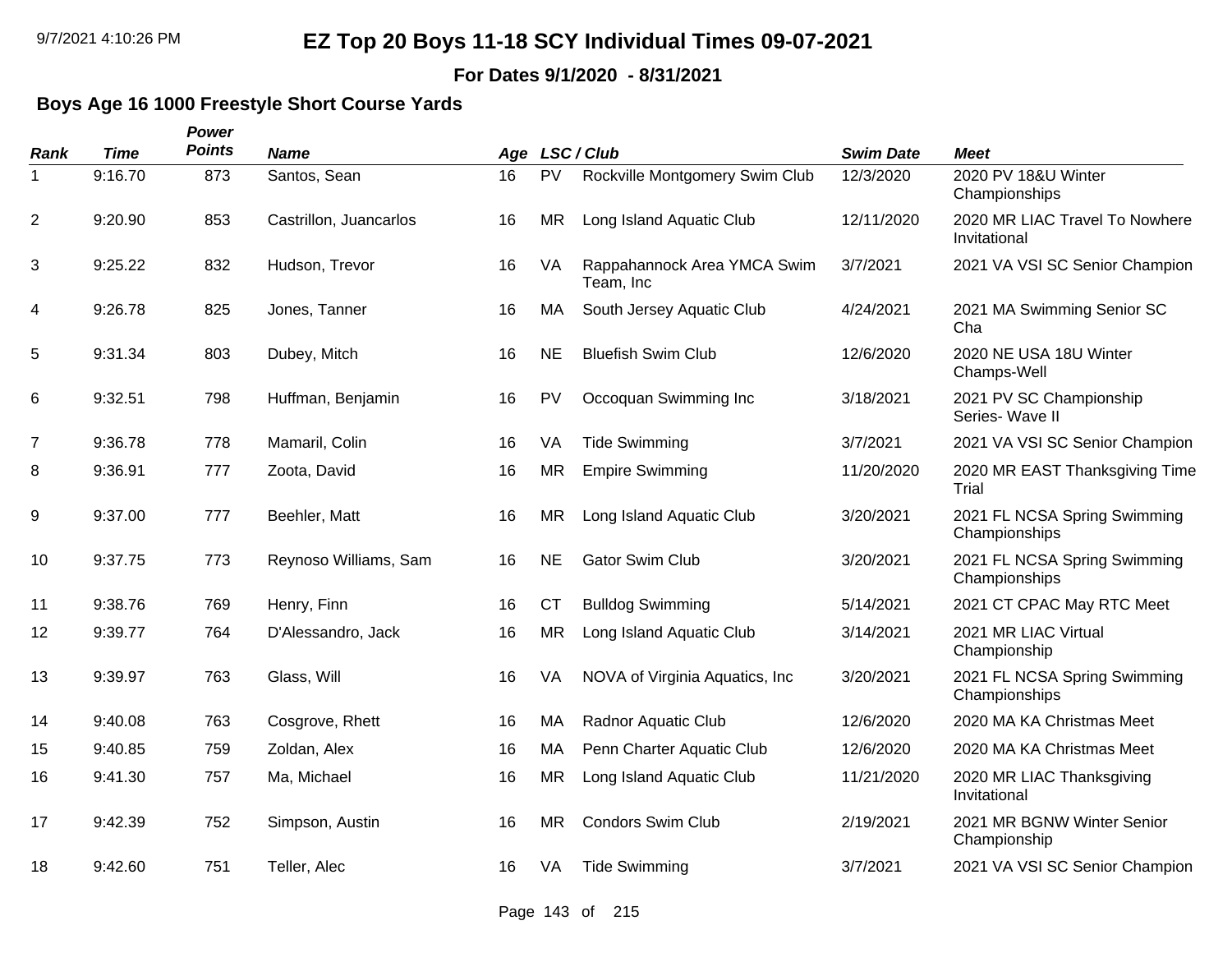|    | 9/7/2021 4:10:26 PM            |     | EZ Top 20 Boys 11-18 SCY Individual Times 09-07-2021 |     |    |                                                  |           |                                |  |  |  |  |
|----|--------------------------------|-----|------------------------------------------------------|-----|----|--------------------------------------------------|-----------|--------------------------------|--|--|--|--|
|    | For Dates 9/1/2020 - 8/31/2021 |     |                                                      |     |    |                                                  |           |                                |  |  |  |  |
| 19 | 9:42.65                        | 751 | Mauldin, Ben                                         | 16. |    | VA Old Dominion Aquatic Club                     | 1/23/2021 | 2021 VA WAC Mike Willard Polar |  |  |  |  |
| 20 | 9:42.84                        | 750 | Heilman, Matthew                                     | 16  | VA | Cavalier Aquatics/Piedmont Family<br><b>YMCA</b> | 3/7/2021  | 2021 VA VSI SC Senior Champion |  |  |  |  |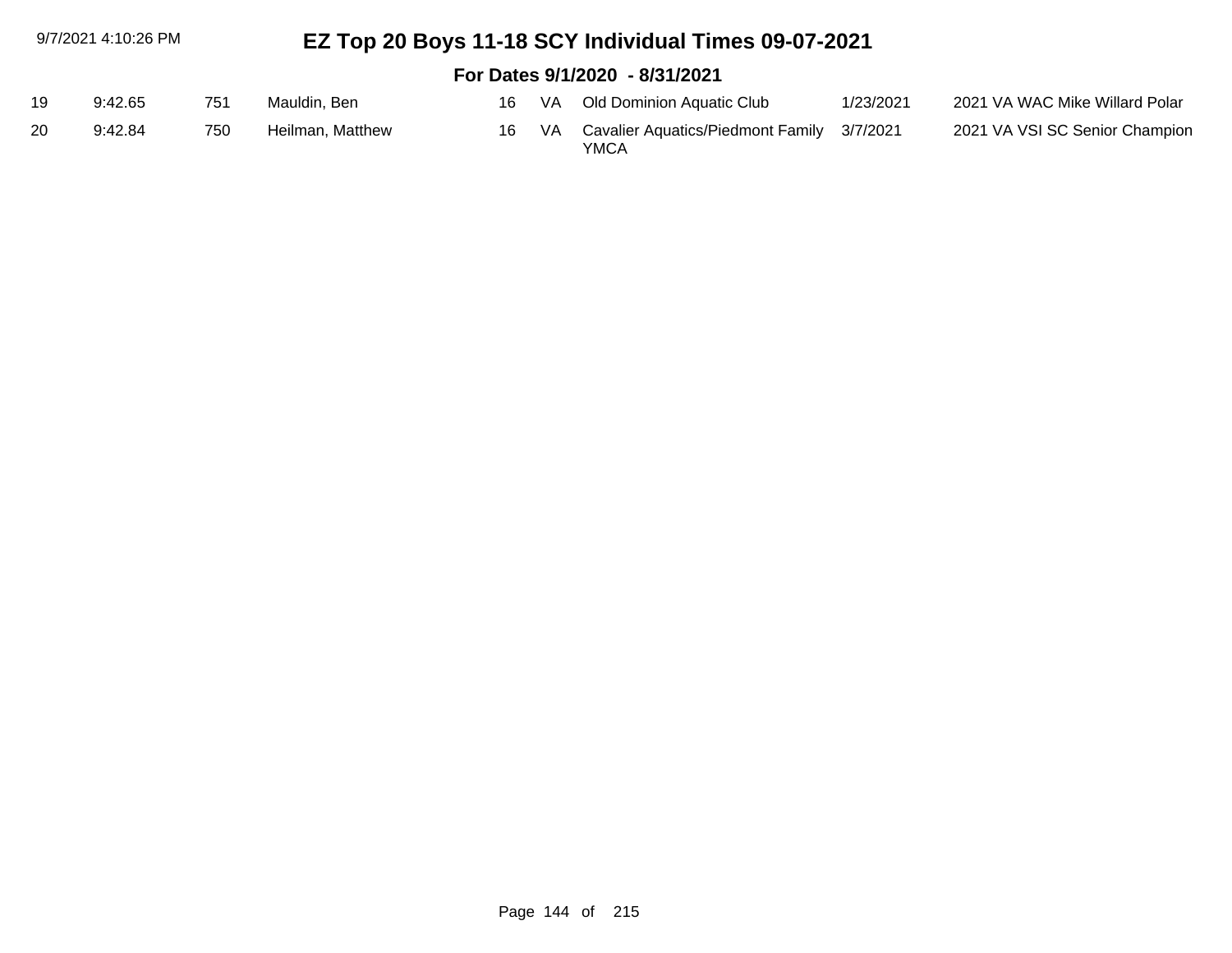**For Dates 9/1/2020 - 8/31/2021**

#### **Boys Age 16 1650 Freestyle Short Course Yards**

| <b>Rank</b>    | <b>Time</b> | Power<br><b>Points</b> | <b>Name</b>            | Age |                | LSC / Club                               | <b>Swim Date</b> | <b>Meet</b>                                          |
|----------------|-------------|------------------------|------------------------|-----|----------------|------------------------------------------|------------------|------------------------------------------------------|
| 1              | 15:31.77    | 868                    | Castrillon, Juancarlos | 16  | <b>MR</b>      | Long Island Aquatic Club                 | 12/11/2020       | 2020 MR LIAC Travel To Nowhere<br>Invitational       |
| $\overline{2}$ | 15:35.08    | 859                    | Bendoraitis, Steven    | 16  | <b>NJ</b>      | <b>Scarlet Aquatics</b>                  | 3/27/2021        | 2021 NJ SCAR Scarlet Pandemic<br>Games               |
| 3              | 15:37.54    | 853                    | Parent, Josh           | 16  | <b>NE</b>      | <b>Bluefish Swim Club</b>                | 11/27/2020       | 2020 NE CRA Nov COVID Meet                           |
| 4              | 15:38.16    | 852                    | Santos, Sean           | 16  | <b>PV</b>      | Rockville Montgomery Swim Club           | 12/6/2020        | 2020 PV 18&U Winter<br>Championships                 |
| 5              | 15:52.07    | 816                    | Hudson, Trevor         | 16  | VA             | Rappahannock Area YMCA Swim<br>Team, Inc | 3/16/2021        | 2021 FL NCSA Spring Swimming<br>Championships        |
| 6              | 15:55.01    | 809                    | Reynoso Williams, Sam  | 16  | <b>NE</b>      | <b>Gator Swim Club</b>                   | 3/16/2021        | 2021 FL NCSA Spring Swimming<br>Championships        |
| $\overline{7}$ | 15:55.14    | 809                    | Dubey, Mitch           | 16  | <b>NE</b>      | <b>Bluefish Swim Club</b>                | 12/4/2020        | 2020 NE USA 18U Winter<br>Champs-Well                |
| 8              | 15:55.89    | 807                    | Henry, Finn            | 16  | <b>CT</b>      | <b>Bulldog Swimming</b>                  | 11/6/2020        | 2020 CT Bulldog Swimming<br>November R               |
| 9              | 15:57.27    | 803                    | Dinunzio, Bobby        | 16  | VA             | <b>Tide Swimming</b>                     | 3/4/2021         | 2021 VA VSI SC Senior Champion                       |
| 10             | 16:02.85    | 789                    | Crossing, Alex         | 16  | N <sub>l</sub> | Victor Swim Club                         | 3/26/2021        | 2021 VA EZ SC Speedo<br>Champions                    |
| 11             | 16:02.95    | 789                    | Glass, Will            | 16  | VA             | NOVA of Virginia Aquatics, Inc.          | 3/4/2021         | 2021 VA VSI SC Senior Champion                       |
| 12             | 16:03.71    | 787                    | Mayr, Christian        | 16  | VA             | NOVA of Virginia Aquatics, Inc.          | 12/18/2020       | 2020 VA NOVA Sr Holiday<br>Champs                    |
| 13             | 16:06.20    | 781                    | Huffman, Benjamin      | 16  | PV             | Occoquan Swimming Inc                    | 3/21/2021        | 2021 PV SC Championship<br>Series- Wave II           |
| 14             | 16:06.22    | 781                    | Simpson, Austin        | 16  | <b>MR</b>      | <b>Condors Swim Club</b>                 | 2/19/2021        | 2021 MR BGNW Winter Senior<br>Championship           |
| 15             | 16:07.20    | 778                    | Preston, Liam          | 16  | <b>MR</b>      | Three Village Swim Club                  | 3/14/2021        | 2021 MR LIAC Virtual<br>Championship                 |
| 16             | 16:07.40    | 778                    | Ma, Michael            | 16  | <b>MR</b>      | Long Island Aquatic Club                 | 2/12/2021        | 2021 MR LIAC Friday February 12<br><b>Time Trial</b> |
| 17             | 16:09.09    | 774                    | Kim, Joram             | 16  | <b>NJ</b>      | <b>Scarlet Aquatics</b>                  | 3/27/2021        | 2021 NJ SCAR Scarlet Pandemic<br>Games               |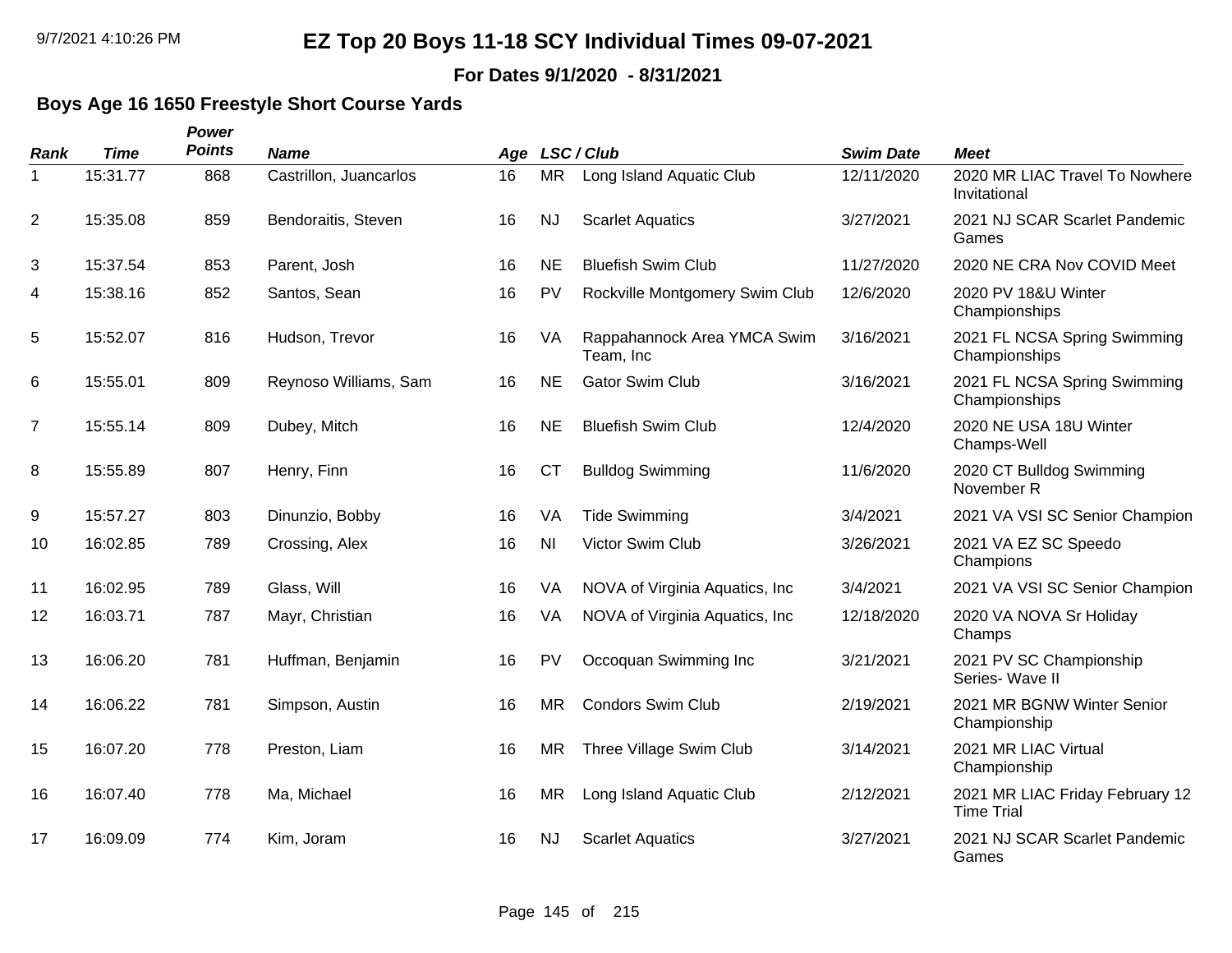| 9/7/2021 4:10:26 PM |          | EZ Top 20 Boys 11-18 SCY Individual Times 09-07-2021 |              |    |     |                                              |            |                                      |  |  |  |  |
|---------------------|----------|------------------------------------------------------|--------------|----|-----|----------------------------------------------|------------|--------------------------------------|--|--|--|--|
|                     |          |                                                      |              |    |     | For Dates 9/1/2020 - 8/31/2021               |            |                                      |  |  |  |  |
| 18                  | 16:09.76 | 772                                                  | Zoldan, Alex | 16 | MA  | Penn Charter Aquatic Club                    | 4/22/2021  | 2021 MA Swimming Senior SC<br>Cha    |  |  |  |  |
| 19                  | 16:10.70 | 770                                                  | Zoota, David | 16 | MR. | <b>Empire Swimming</b>                       | 12/18/2020 | 2020 MR EAST Holiday Classic<br>Meet |  |  |  |  |
| 20                  | 16:10.99 | 769                                                  | Wilbur, Ryan | 16 | NJ  | <b>Greater Somerset County YMCA</b><br>Storm | 4/11/2021  | 2021 MA AP YMCA Swimming<br>Festi    |  |  |  |  |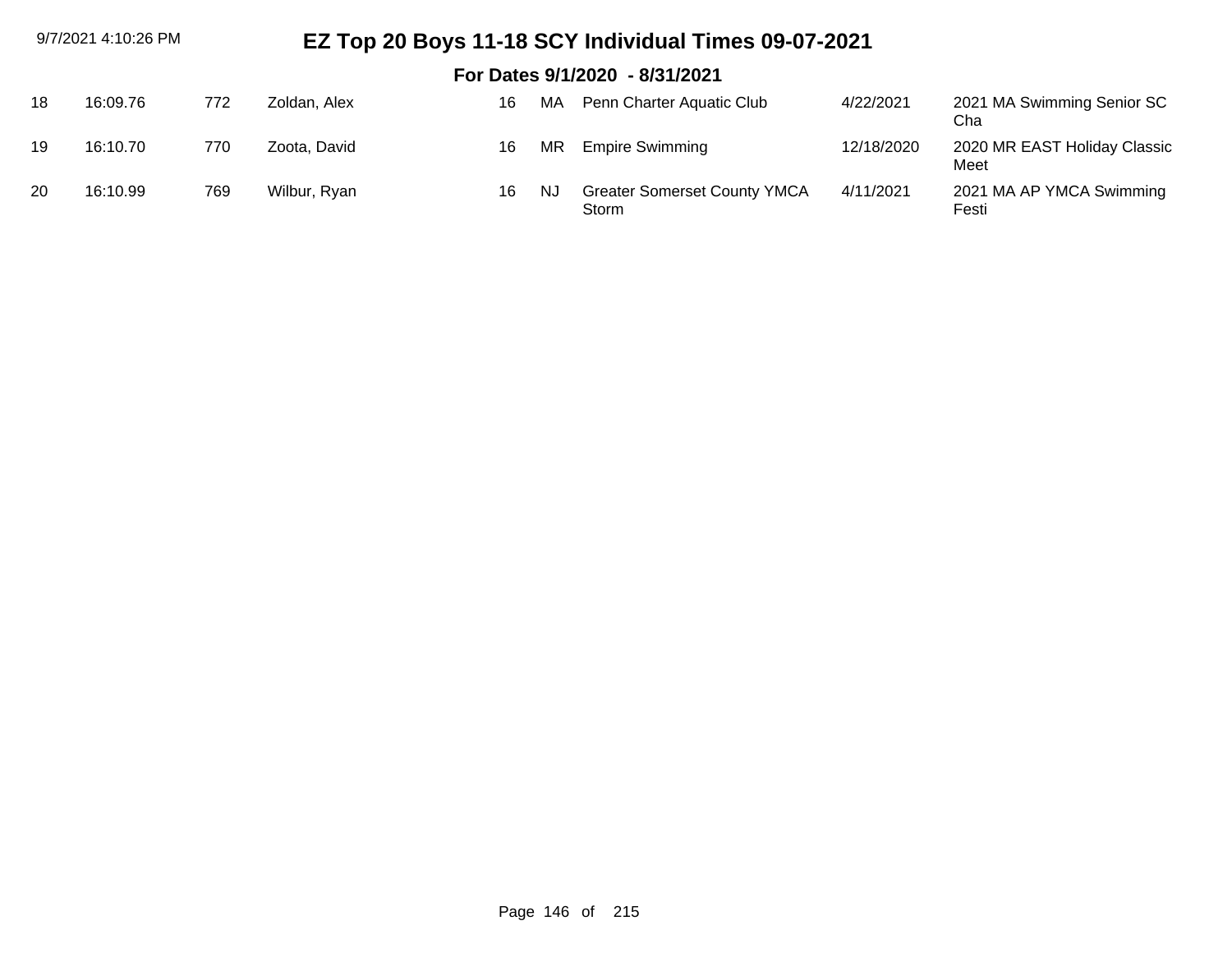**For Dates 9/1/2020 - 8/31/2021**

#### **Boys Age 16 100 Backstroke Short Course Yards**

| <b>Rank</b>    | <b>Time</b> | Power<br><b>Points</b> | <b>Name</b>              |    |           | Age LSC/Club                                            | <b>Swim Date</b> | <b>Meet</b>                                   |
|----------------|-------------|------------------------|--------------------------|----|-----------|---------------------------------------------------------|------------------|-----------------------------------------------|
| 1              | 48.23       | 971                    | Janton, Tommy            | 16 | <b>MA</b> | Western YMCA Wahoos                                     | 12/11/2020       | 2020 MA Winter 18 & Under<br>Champs           |
| $\overline{2}$ | 48.52       | 956                    | Ewing, J.T.              | 16 | <b>PV</b> | The Fish                                                | 3/20/2021        | 2021 PV SC Championship<br>Series- Wave II    |
| 3              | 48.66       | 950                    | Gentry, Landon           | 16 | <b>PV</b> | Nation's Capital Swim Club                              | 12/5/2020        | 2020 PV 18&U Winter<br>Championships          |
| 4              | 48.75       | 945                    | Hodgson, Lucas           | 16 | <b>CT</b> | Unattached                                              | 3/5/2021         | 2021 CT OBS Easterns Virtual<br>Champs        |
| 5              | 49.14       | 926                    | Whitfield, Brendan       | 16 | VA        | Lynchburg YMCA Swim Team                                | 3/7/2021         | 2021 VA VSI SC Senior Champion                |
| 6              | 49.56       | 906                    | Ouzilou, Zac             | 16 | <b>NJ</b> | X-Cel Swimming                                          | 7/18/2021        | 2021 NJ AP HACY Summers Final<br>Rally        |
| 7              | 49.61       | 904                    | Eliason, Andrew          | 16 | PV        | Rockville Montgomery Swim Club                          | 3/18/2021        | 2021 FL NCSA Spring Swimming<br>Championships |
| 8              | 49.69       | 900                    | Hayburn, Joseph          | 16 | <b>MD</b> | Annapolis Swim Club                                     | 12/6/2020        | 2020 VA ISCA December SC<br>Senio             |
| 9              | 49.85       | 892                    | Simmons, Liam            | 16 | MA        | Western YMCA Wahoos                                     | 4/9/2021         | 2021 MA AP YMCA Swimming<br>Festi             |
| 9              | 49.85       | 892                    | McKenzie, Collin         | 16 | <b>PV</b> | Unattached                                              | 12/5/2020        | 2020 PV 18&U Winter<br>Championships          |
| 11             | 49.98       | 886                    | Conners, Brendan         | 16 | <b>CT</b> | <b>Bulldog Swimming</b>                                 | 5/15/2021        | 2021 CT CPAC May RTC Meet                     |
| 12             | 50.03       | 884                    | Sivaramakrishnan, Ganesh | 16 | AM        | Unattached                                              | 3/14/2021        | 2021 MA OB PIAA Boys 3A<br>Swimmi             |
| 13             | 50.06       | 882                    | Moloney, Jack            | 16 | <b>PV</b> | <b>Machine Aquatics</b>                                 | 3/18/2021        | 2021 FL NCSA Spring Swimming<br>Championships |
| 14             | 50.12       | 879                    | Hagar, Tommy             | 16 | <b>NE</b> | <b>Weymouth Club Waves</b>                              | 12/5/2020        | 2020 NE USA 18U Winter<br>Champs-Well         |
| 15             | 50.33       | 869                    | Cross, Teddy             | 16 | VA        | <b>Cavalier Aquatics/Piedmont Family</b><br><b>YMCA</b> | 4/9/2021         | 2021 MA AP YMCA Swimming<br>Festi             |
| 16             | 50.43       | 865                    | Gilhool, Patrick         | 16 | MA        | Unattached                                              | 2/28/2021        | PIAA DISTRICT XI AAA 2021                     |
| 17             | 50.44       | 864                    | Leith, Zac               | 16 | PV        | Unattached                                              | 2/12/2021        | 2021 VA VHSL Class 6 State Cha                |
| 18             | 50.45       | 864                    | Hamill, Alex             | 16 | MA        | <b>Upper Main Line YMCA</b>                             | 4/9/2021         | 2021 MA AP YMCA Swimming<br>Festi             |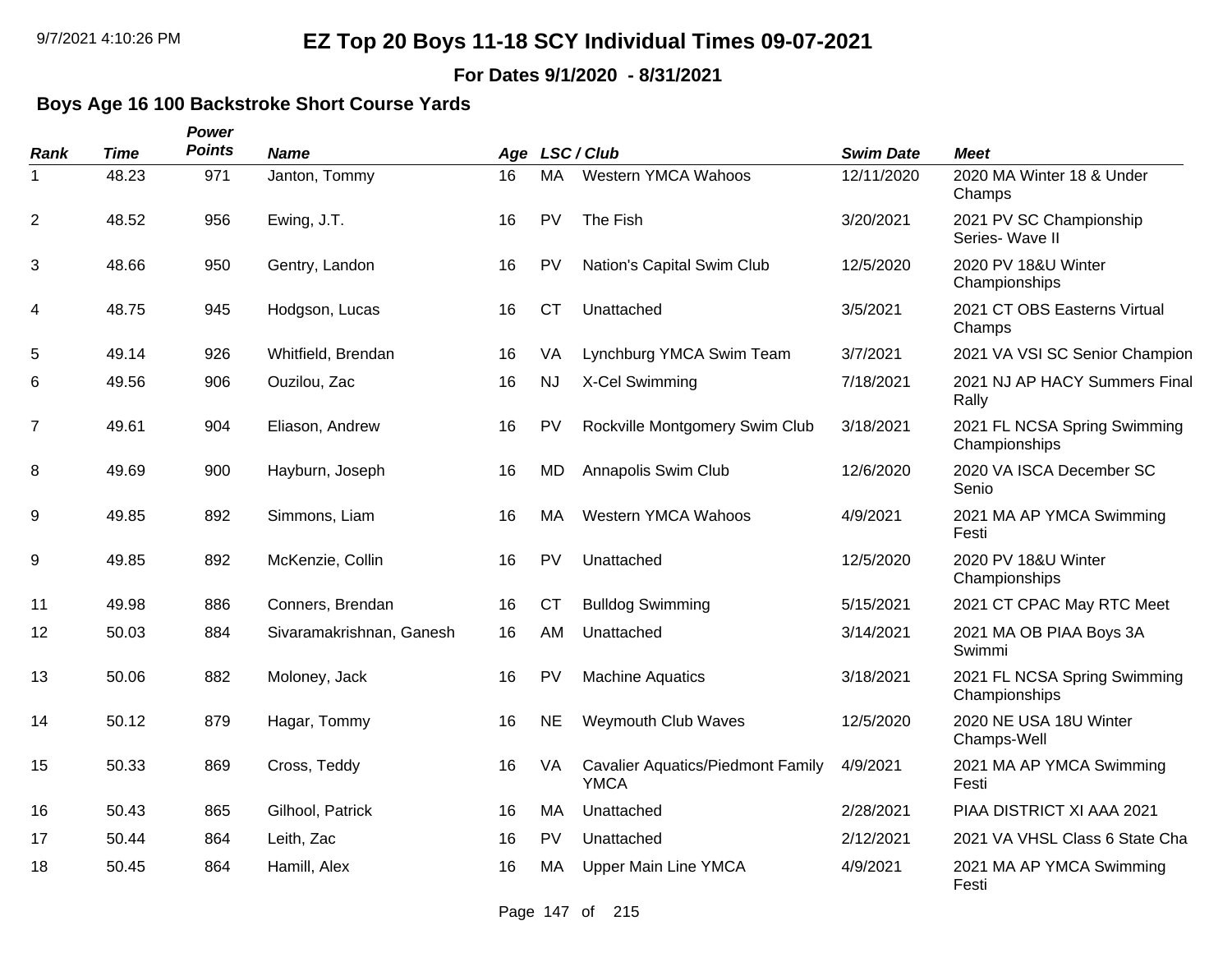| 9/7/2021 4:10:26 PM |                                |     | EZ Top 20 Boys 11-18 SCY Individual Times 09-07-2021 |    |     |                            |           |                                     |  |  |  |
|---------------------|--------------------------------|-----|------------------------------------------------------|----|-----|----------------------------|-----------|-------------------------------------|--|--|--|
|                     | For Dates 9/1/2020 - 8/31/2021 |     |                                                      |    |     |                            |           |                                     |  |  |  |
| 19                  | 50.52                          | 860 | Cortopassi, Dom                                      | 16 | AM  | Unattached                 | 3/7/2021  | 2021 AM AAA WPIAL<br>Swimming/Divin |  |  |  |
| 20                  | 50.60                          | 857 | Lasida, Emil                                         | 16 | PV. | Nation's Capital Swim Club | 12/5/2020 | 2020 PV 18&U Winter                 |  |  |  |

Championships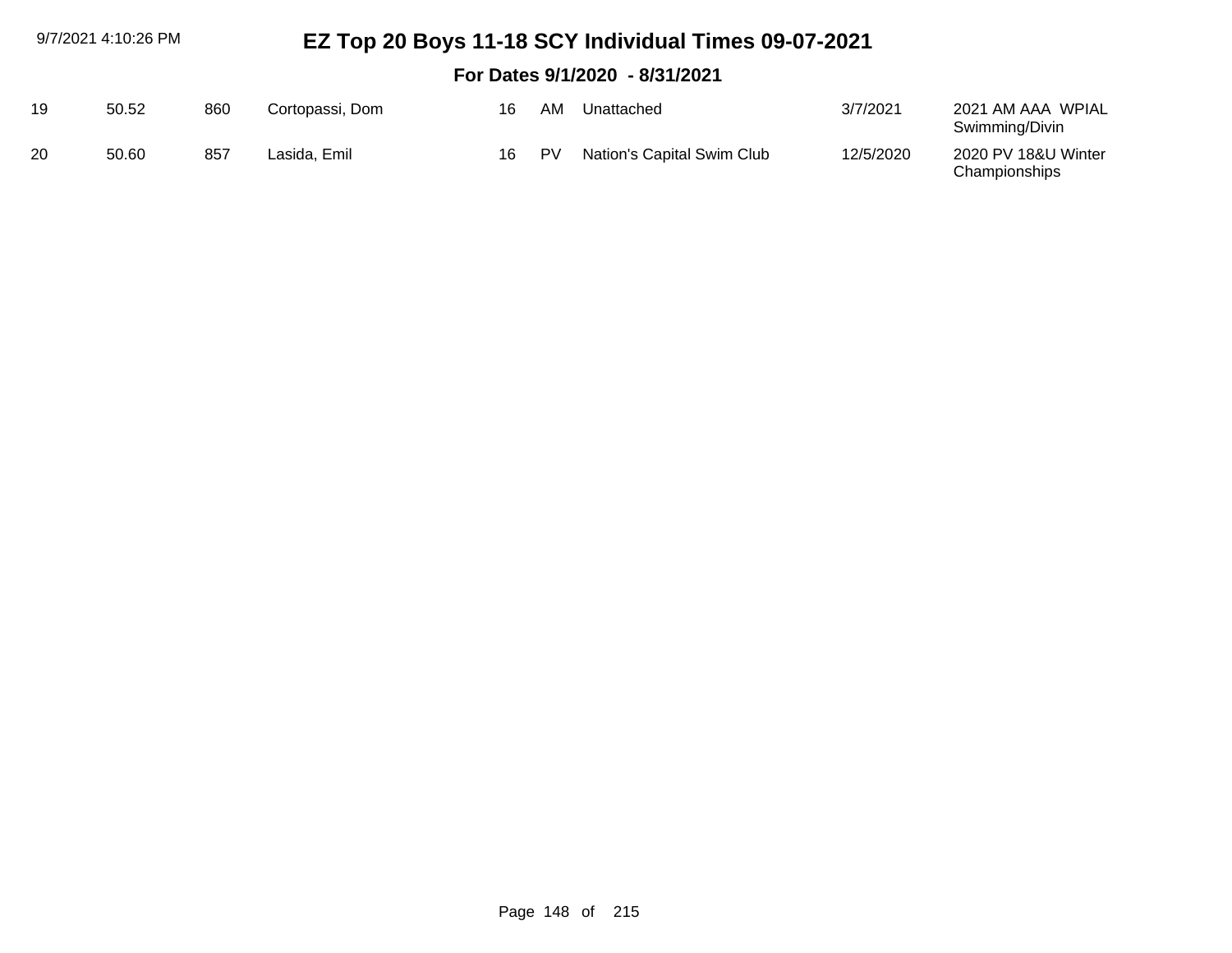**For Dates 9/1/2020 - 8/31/2021**

#### **Boys Age 16 200 Backstroke Short Course Yards**

| Rank           | <b>Time</b> | Power<br><b>Points</b> | <b>Name</b>            | Age |           | LSC / Club                                              | <b>Swim Date</b> | <b>Meet</b>                                    |
|----------------|-------------|------------------------|------------------------|-----|-----------|---------------------------------------------------------|------------------|------------------------------------------------|
| 1              | 1:44.21     | 985                    | Janton, Tommy          | 16  | MA        | <b>Western YMCA Wahoos</b>                              | 12/10/2020       | 2020 MA Winter 18 & Under<br>Champs            |
| 2              | 1:44.41     | 981                    | Ewing, J.T.            | 16  | PV        | The Fish                                                | 3/21/2021        | 2021 PV SC Championship<br>Series- Wave II     |
| 3              | 1:46.78     | 926                    | Whitfield, Brendan     | 16  | VA        | Lynchburg YMCA Swim Team                                | 3/27/2021        | 2021 VA EZ SC Speedo<br>Champions              |
| 4              | 1:47.47     | 910                    | Gordon, Ben            | 16  | VA        | NOVA of Virginia Aquatics, Inc                          | 3/16/2021        | 2021 FL NCSA Spring Swimming<br>Championships  |
| 5              | 1:47.60     | 907                    | Naoroz, Devin          | 16  | VA        | NOVA of Virginia Aquatics, Inc.                         | 3/5/2021         | 2021 VA VSI SC Senior Champion                 |
| 6              | 1:48.03     | 897                    | Conners, Brendan       | 16  | <b>CT</b> | <b>Bulldog Swimming</b>                                 | 5/14/2021        | 2021 CT CPAC May RTC Meet                      |
| $\overline{7}$ | 1:48.11     | 895                    | Barnett, Toby          | 16  | PV        | Rockville Montgomery Swim Club                          | 3/16/2021        | 2021 FL NCSA Spring Swimming<br>Championships  |
| 8              | 1:48.45     | 888                    | Hagar, Tommy           | 16  | <b>NE</b> | Weymouth Club Waves                                     | 12/6/2020        | 2020 NE USA 18U Winter<br>Champs-Well          |
| 9              | 1:48.93     | 877                    | Castrillon, Juancarlos | 16  | <b>MR</b> | Long Island Aquatic Club                                | 12/13/2020       | 2020 MR LIAC Travel To Nowhere<br>Invitational |
| 10             | 1:48.98     | 876                    | Eliason, Andrew        | 16  | <b>PV</b> | Rockville Montgomery Swim Club                          | 3/16/2021        | 2021 FL NCSA Spring Swimming<br>Championships  |
| 11             | 1:49.07     | 874                    | Leith, Zac             | 16  | <b>PV</b> | Nation's Capital Swim Club                              | 12/6/2020        | 2020 PV 18&U Winter<br>Championships           |
| 12             | 1:49.41     | 866                    | Cross, Teddy           | 16  | VA        | <b>Cavalier Aquatics/Piedmont Family</b><br><b>YMCA</b> | 4/8/2021         | 2021 MA AP YMCA Swimming<br>Festi              |
| 13             | 1:49.53     | 864                    | Hamill, Alex           | 16  | MA        | <b>Upper Main Line YMCA</b>                             | 4/8/2021         | 2021 MA AP YMCA Swimming<br>Festi              |
| 14             | 1:50.02     | 853                    | Beehler, Matt          | 16  | <b>MR</b> | Long Island Aquatic Club                                | 3/16/2021        | 2021 FL NCSA Spring Swimming<br>Championships  |
| 15             | 1:50.06     | 852                    | Herrmann, Rian         | 16  | <b>CT</b> | <b>ZEUS Swim Team</b>                                   | 3/27/2021        | 2021 CT WHAT v ZEUS Dual RTC<br>- Rev          |
| 16             | 1:50.12     | 850                    | Mauldin, Ben           | 16  | VA        | Old Dominion Aquatic Club                               | 12/5/2020        | 2020 VA ISCA December SC<br>Senio              |
| 17             | 1:50.13     | 850                    | Hewett, lan            | 16  | <b>NI</b> | <b>STAR Swimming</b>                                    | 4/23/2021        | 2021 NI STAR Spring Invite                     |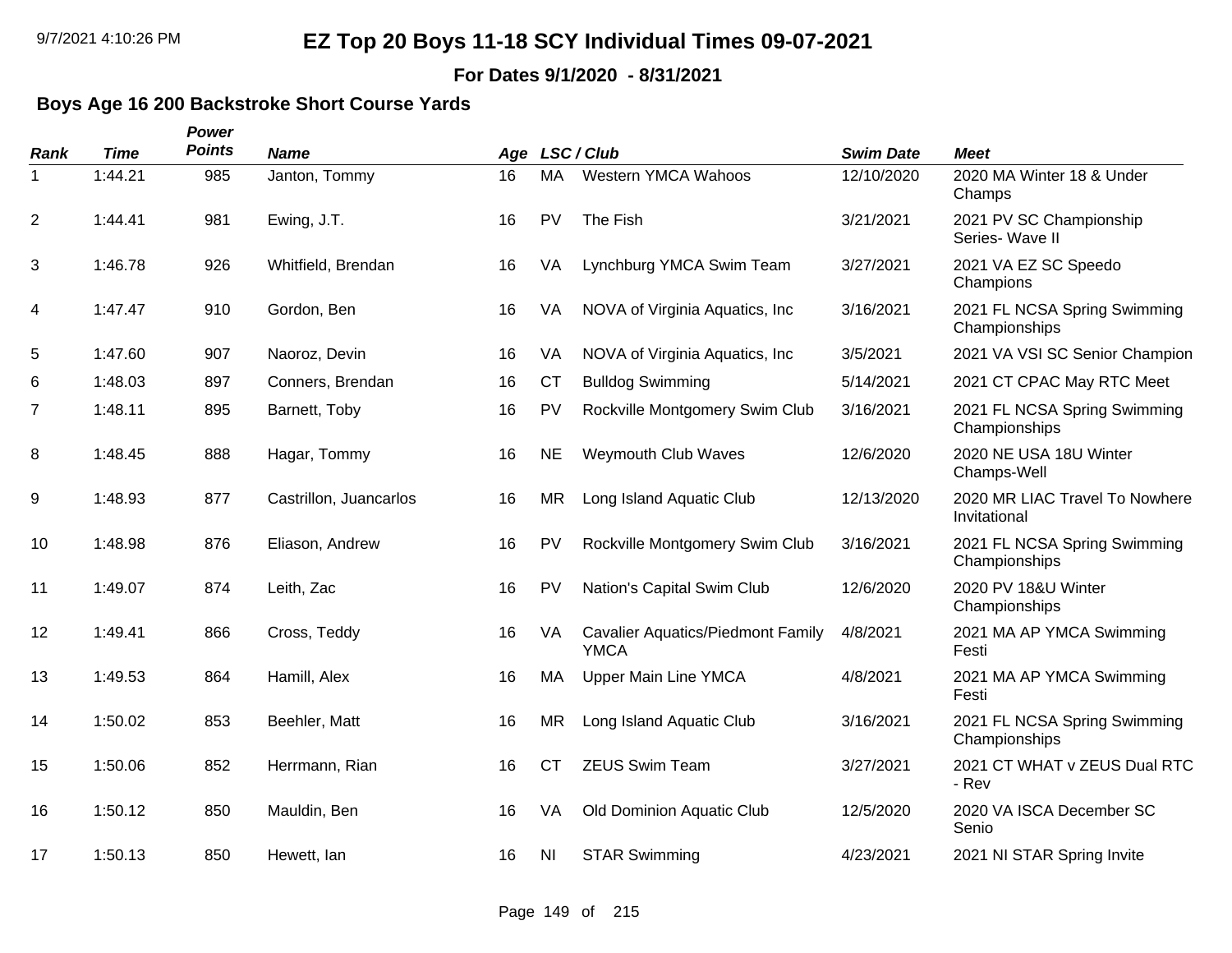| 9/7/2021 4:10:26 PM |                                |     |               | EZ Top 20 Boys 11-18 SCY Individual Times 09-07-2021 |     |                        |            |                                     |  |  |  |
|---------------------|--------------------------------|-----|---------------|------------------------------------------------------|-----|------------------------|------------|-------------------------------------|--|--|--|
|                     | For Dates 9/1/2020 - 8/31/2021 |     |               |                                                      |     |                        |            |                                     |  |  |  |
| 18                  | 1:50.19                        | 849 | Shonk, Ethan  | 16                                                   | MA  | Lancaster Aquatic Club | 12/10/2020 | 2020 MA Winter 18 & Under<br>Champs |  |  |  |
| 19                  | 1:50.32                        | 846 | Parent, Josh  |                                                      | NE. | Bluefish Swim Club     | 3/27/2021  | 2021 NE ABF CL Westfield Inter      |  |  |  |
| 20                  | 1:50.39                        | 844 | Simmons, Liam | 16                                                   | MA  | Western YMCA Wahoos    | 4/8/2021   | 2021 MA AP YMCA Swimming<br>Festi   |  |  |  |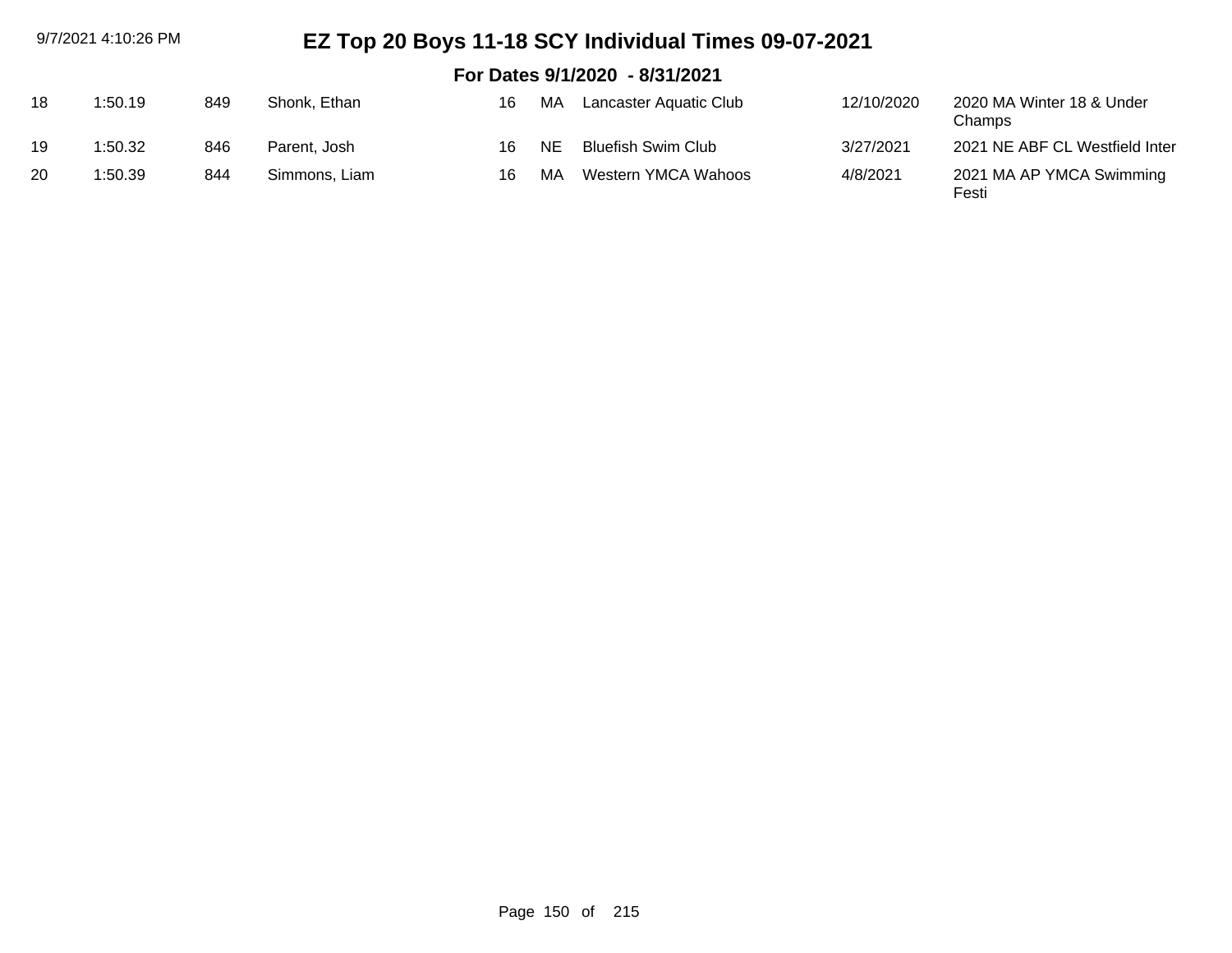**For Dates 9/1/2020 - 8/31/2021**

### **Boys Age 16 100 Breaststroke Short Course Yards**

| <b>Rank</b>    | <b>Time</b> | Power<br><b>Points</b> | <b>Name</b>      | Age |           | LSC / Club                        | <b>Swim Date</b> | <b>Meet</b>                                   |
|----------------|-------------|------------------------|------------------|-----|-----------|-----------------------------------|------------------|-----------------------------------------------|
| 1              | 54.68       | 968                    | Do, Aiken        | 16  | PV        | The Fish                          | 12/4/2020        | 2020 PV 18&U Winter<br>Championships          |
| $\overline{2}$ | 55.91       | 918                    | Kimwon, Alvin    | 16  | PV        | Rockville Montgomery Swim Club    | 3/19/2021        | 2021 FL NCSA Spring Swimming<br>Championships |
| 3              | 56.06       | 912                    | Truong, Dawson   | 16  | <b>PV</b> | Occoquan Swimming Inc             | 3/19/2021        | 2021 PV SC Championship<br>Series- Wave II    |
| 4              | 56.17       | 908                    | Smith, Logan     | 16  | <b>MA</b> | York YMCA                         | 12/4/2020        | 2020 MA TYR Brian Gunn champi                 |
| 5              | 56.34       | 901                    | Marsh, Mac       | 16  | PV        | Arlington Aquatic Club            | 3/19/2021        | 2021 PV SC Championship<br>Series- Wave II    |
| 6              | 56.35       | 900                    | Barnett, Toby    | 16  | PV        | Rockville Montgomery Swim Club    | 3/19/2021        | 2021 FL NCSA Spring Swimming<br>Championships |
| $\overline{7}$ | 56.63       | 889                    | De Luise, Bailey | 16  | <b>PV</b> | Unattached                        | 2/10/2021        | 2021 VA VHSL C3 Swimming &<br>Div.            |
| 8              | 56.66       | 888                    | Zhang, Michael   | 16  | <b>PV</b> | The Fish                          | 12/4/2020        | 2020 PV 18&U Winter<br>Championships          |
| 9              | 56.70       | 886                    | McKenzie, Collin | 16  | PV        | Unattached                        | 12/4/2020        | 2020 PV 18&U Winter<br>Championships          |
| 10             | 56.72       | 886                    | Wang, Gary       | 16  | MA        | Suburban Seahawks Club            | 12/11/2020       | 2020 MA Winter 18 & Under<br>Champs           |
| 11             | 56.79       | 883                    | Pezzella, Nick   | 16  | MA        | South Jersey Aquatic Club         | 12/3/2020        | 2020 MA SJAC Why Not Meet                     |
| 12             | 56.90       | 879                    | Snyder, Kevin    | 16  | <b>MD</b> | Loyola Blakefield Aquatics        | 4/24/2021        | 2021 MD LBA Virtual Meet April                |
| 13             | 57.00       | 875                    | Bumgardner, Kyle | 16  | <b>MD</b> | Monocacy Aquatic Club             | 3/26/2021        | 2021 MA Senior Keystone Classi                |
| 13             | 57.00       | 875                    | Butera, Jack     | 16  | <b>NE</b> | <b>Gator Swim Club</b>            | 3/19/2021        | 2021 FL NCSA Spring Swimming<br>Championships |
| 15             | 57.01       | 874                    | Doerwaldt, Alex  | 16  | <b>CT</b> | <b>Bulldog Swimming</b>           | 3/24/2021        | 2021 FL ISCA International Senior<br>Meet     |
| 16             | 57.05       | 873                    | Jones, Roman     | 16  | <b>NJ</b> | Jersey Flyers Aquatic Club        | 7/9/2021         | 2021 NJ JFAC Summer Splash                    |
| 17             | 57.09       | 871                    | Sakharuk, Nikita | 16  | <b>MR</b> | <b>BGC-N. Westchester Marlins</b> | 4/10/2021        | 2021 FL B&G Clubs National<br>Championships   |
| 18             | 57.13       | 869                    | Miller, Henry    | 16  | <b>AM</b> | Unattached                        | 3/6/2021         | 2021 AM AA WPIAL<br>Swimming/Diving           |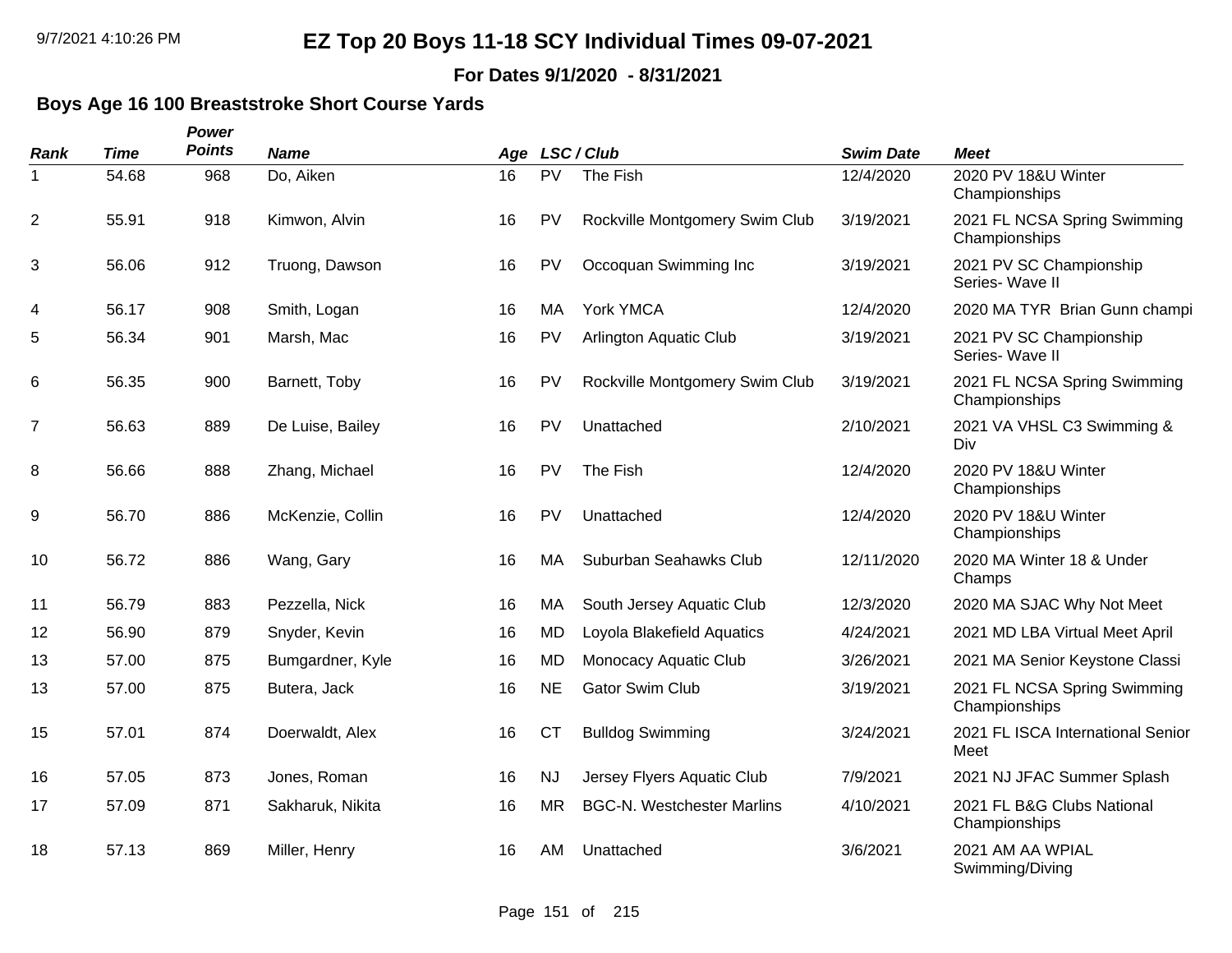| 9/7/2021 4:10:26 PM |       |     | EZ Top 20 Boys 11-18 SCY Individual Times 09-07-2021 |    |     |                                                  |           |                                |  |  |
|---------------------|-------|-----|------------------------------------------------------|----|-----|--------------------------------------------------|-----------|--------------------------------|--|--|
|                     |       |     |                                                      |    |     | For Dates 9/1/2020 - 8/31/2021                   |           |                                |  |  |
| 18                  | 57.13 | 869 | Yeomans, Josiah                                      | 16 | VA. | Quest Swimming                                   | 3/7/2021  | 2021 VA VSI SC Senior Champion |  |  |
| 20                  | 57.14 | 869 | Heilman, Matthew                                     | 16 | VA  | <b>Cavalier Aquatics/Piedmont Family</b><br>YMCA | 12/5/2020 | 2020 VA CA-Y -LY Dual Meet     |  |  |

Page 152 of 215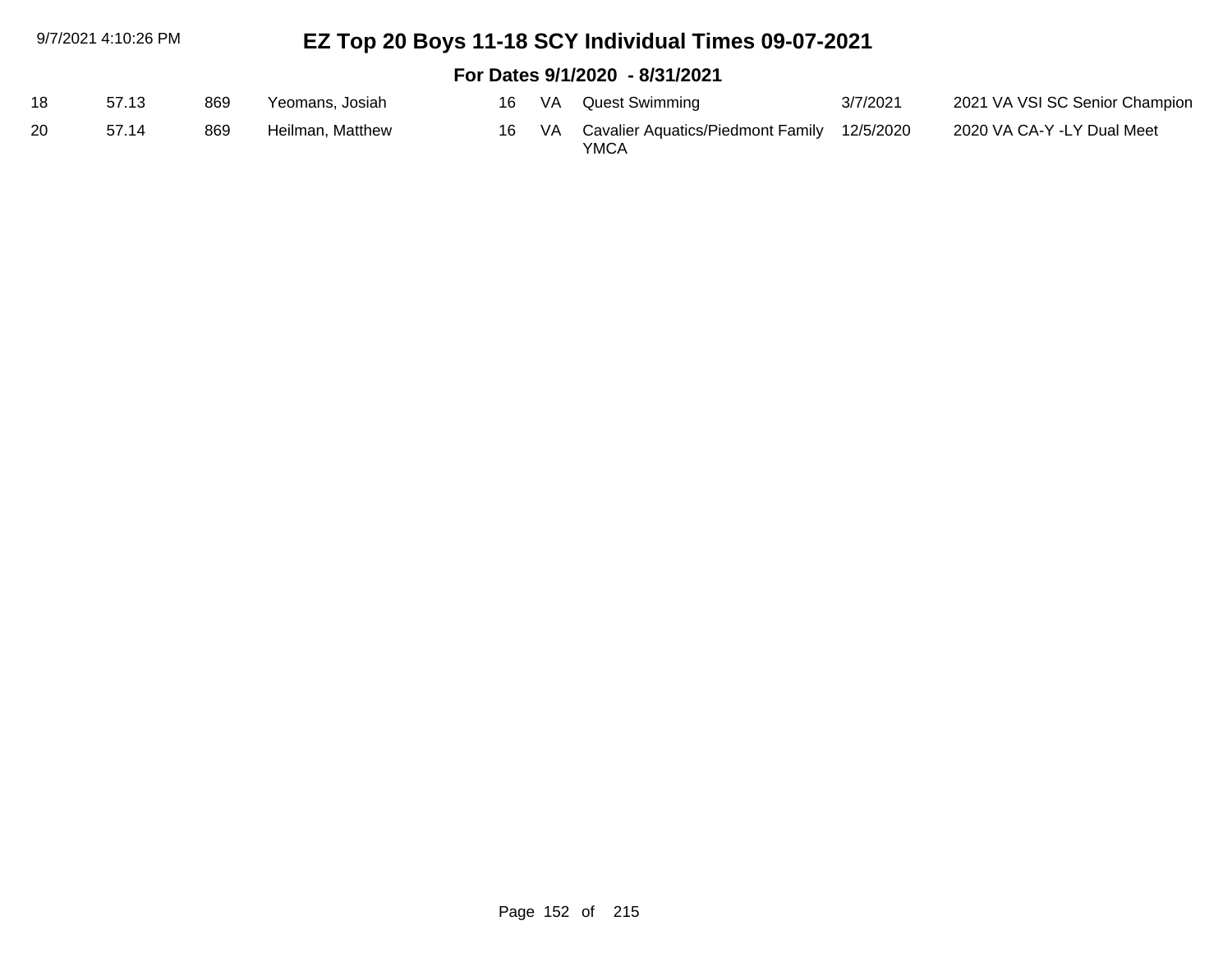**For Dates 9/1/2020 - 8/31/2021**

### **Boys Age 16 200 Breaststroke Short Course Yards**

| <b>Rank</b>    | <b>Time</b> | Power<br><b>Points</b> | <b>Name</b>        |    |           | Age LSC/Club                                            | <b>Swim Date</b> | <b>Meet</b>                                   |
|----------------|-------------|------------------------|--------------------|----|-----------|---------------------------------------------------------|------------------|-----------------------------------------------|
| 1              | 1:57.87     | 988                    | Barnett, Toby      | 16 | <b>PV</b> | Rockville Montgomery Swim Club                          | 3/17/2021        | 2021 FL NCSA Spring Swimming<br>Championships |
| $\overline{c}$ | 2:00.02     | 951                    | Kimwon, Alvin      | 16 | PV        | Rockville Montgomery Swim Club                          | 3/17/2021        | 2021 FL NCSA Spring Swimming<br>Championships |
| 3              | 2:00.80     | 938                    | Do, Aiken          | 16 | <b>PV</b> | The Fish                                                | 12/3/2020        | 2020 PV 18&U Winter<br>Championships          |
| 4              | 2:02.12     | 915                    | Bolz, Andrew       | 16 | PV        | Nation's Capital Swim Club                              | 3/18/2021        | 2021 PV SC Championship<br>Series- Wave II    |
| 5              | 2:02.15     | 915                    | Zhang, Michael     | 16 | PV        | The Fish                                                | 12/3/2020        | 2020 PV 18&U Winter<br>Championships          |
| 6              | 2:02.19     | 914                    | Heilman, Matthew   | 16 | VA        | <b>Cavalier Aquatics/Piedmont Family</b><br><b>YMCA</b> | 4/8/2021         | 2021 MA AP YMCA Swimming<br>Festi             |
| 7              | 2:02.73     | 905                    | Whittaker, Ray     | 16 | <b>NE</b> | <b>Commonwealth Swimming</b>                            | 3/12/2021        | 2021 NE CRA March Invitational                |
| 8              | 2:03.03     | 900                    | Santos, Sean       | 16 | PV        | Rockville Montgomery Swim Club                          | 12/3/2020        | 2020 PV 18&U Winter<br>Championships          |
| 9              | 2:03.06     | 900                    | Marsh, Mac         | 16 | PV        | Arlington Aquatic Club                                  | 3/18/2021        | 2021 PV SC Championship<br>Series- Wave II    |
| 10             | 2:03.11     | 899                    | Smith, Jack        | 16 | VA        | <b>Cavalier Aquatics/Piedmont Family</b><br><b>YMCA</b> | 4/8/2021         | 2021 MA AP YMCA Swimming<br>Festi             |
| 11             | 2:03.14     | 898                    | Merani, Ryan       | 16 | <b>MD</b> | North Baltimore Aquatic Club                            | 1/24/2021        | 2021 MA YY John deBarbadillo I                |
| 12             | 2:03.99     | 884                    | Jiang, Kevin       | 16 | <b>NE</b> | <b>Gator Swim Club</b>                                  | 3/17/2021        | 2021 FL NCSA Spring Swimming<br>Championships |
| 13             | 2:04.00     | 884                    | Bumgardner, Kyle   | 16 | <b>MD</b> | Monocacy Aquatic Club                                   | 3/27/2021        | 2021 MA Senior Keystone Classi                |
| 14             | 2:04.11     | 882                    | Doerwaldt, Alex    | 16 | <b>CT</b> | <b>Bulldog Swimming</b>                                 | 3/27/2021        | 2021 FL ISCA International Senior<br>Meet     |
| 15             | 2:04.44     | 876                    | Moloney, Jack      | 16 | PV        | <b>Machine Aquatics</b>                                 | 3/17/2021        | 2021 FL NCSA Spring Swimming<br>Championships |
| 16             | 2:04.54     | 875                    | Pianoto, Matthew   | 16 | PV        | Nation's Capital Swim Club                              | 12/3/2020        | 2020 PV 18&U Winter<br>Championships          |
| 17             | 2:04.58     | 874                    | Hartshorn, Matthew | 16 | <b>PV</b> | Nation's Capital Swim Club                              | 12/3/2020        | 2020 PV 18&U Winter<br>Championships          |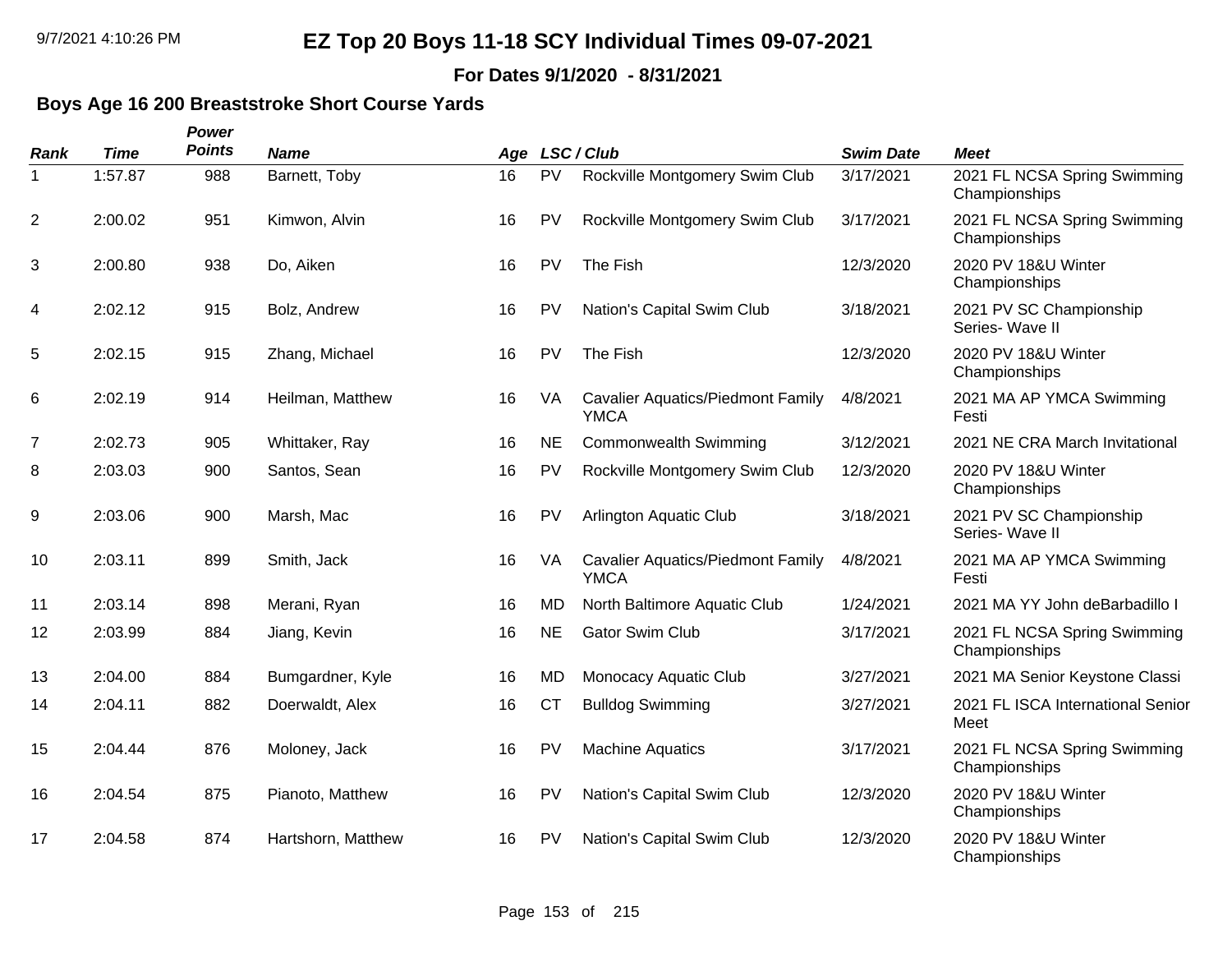| 9/7/2021 4:10:26 PM |                                |     |                     | EZ Top 20 Boys 11-18 SCY Individual Times 09-07-2021 |     |                            |           |                                      |  |  |  |
|---------------------|--------------------------------|-----|---------------------|------------------------------------------------------|-----|----------------------------|-----------|--------------------------------------|--|--|--|
|                     | For Dates 9/1/2020 - 8/31/2021 |     |                     |                                                      |     |                            |           |                                      |  |  |  |
| 18                  | 2:04.68                        | 872 | Wolfson, Josh       | 16                                                   | PV  | Nation's Capital Swim Club | 12/3/2020 | 2020 PV 18&U Winter<br>Championships |  |  |  |
| 19                  | 2:05.05                        | 866 | Pezzella, Nick      | 16                                                   | MA. | South Jersey Aquatic Club  | 12/4/2020 | 2020 MA SJAC Why Not Meet            |  |  |  |
| 20                  | 2:05.30                        | 862 | Assalone, Francesco | 16.                                                  | MR  | Badger Swim Club, Inc.     | 3/28/2021 | 2021 VA SRVA SR Shamrock<br>Showd    |  |  |  |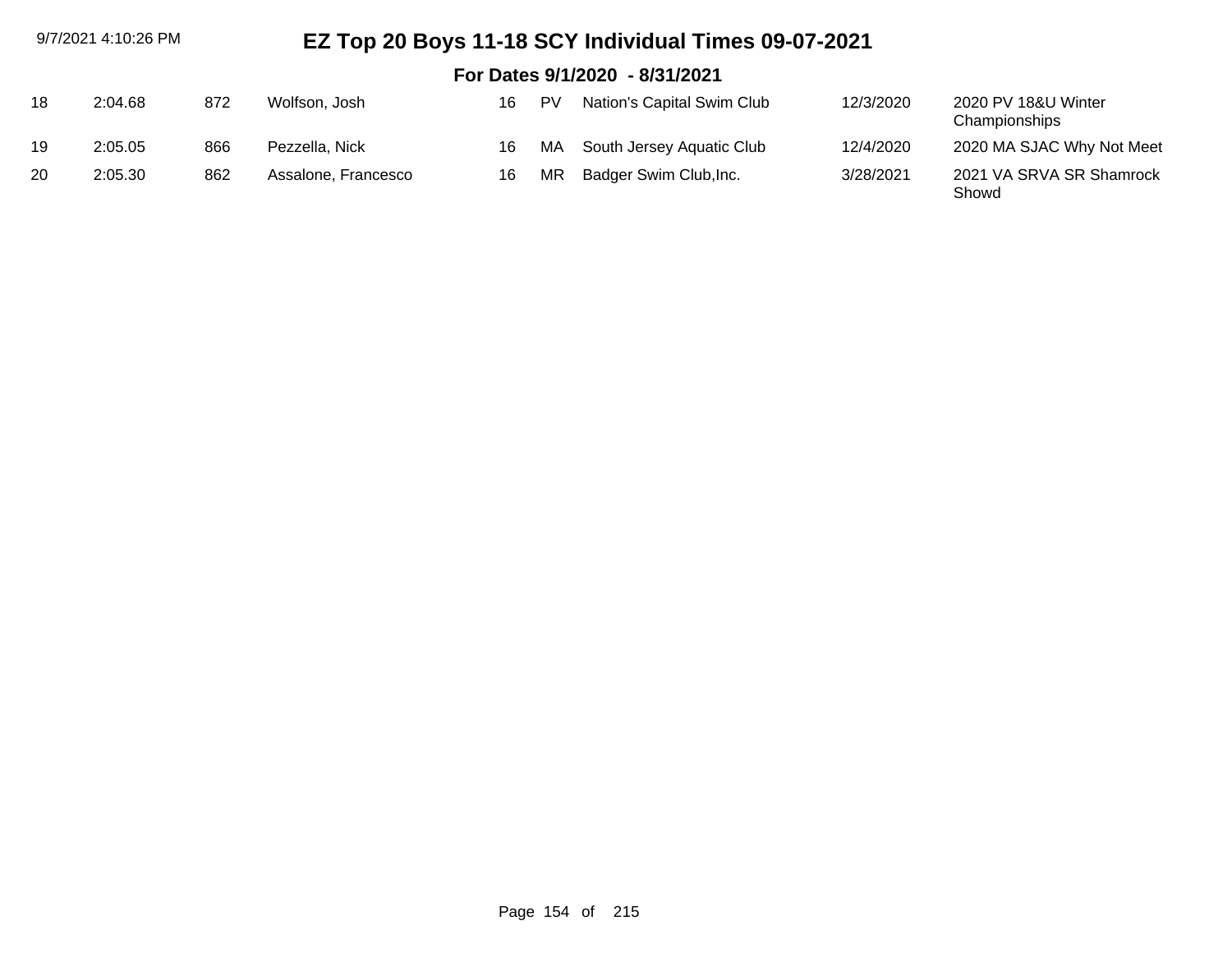**For Dates 9/1/2020 - 8/31/2021**

### **Boys Age 16 100 Butterfly Short Course Yards**

| <b>Rank</b>    | <b>Time</b> | Power<br><b>Points</b> | <b>Name</b>              |    |             | Age LSC/Club                               | <b>Swim Date</b> | <b>Meet</b>                                  |
|----------------|-------------|------------------------|--------------------------|----|-------------|--------------------------------------------|------------------|----------------------------------------------|
| 1              | 46.41       | 1013                   | Gentry, Landon           | 16 | <b>PV</b>   | Nation's Capital Swim Club                 | 12/3/2020        | 2020 PV 18&U Winter<br>Championships         |
| $\overline{2}$ | 48.98       | 884                    | Whitfield, Brendan       | 16 | VA          | Lynchburg YMCA Swim Team                   | 3/27/2021        | 2021 VA EZ SC Speedo<br>Champions            |
| 3              | 49.22       | 872                    | Branon, Ryan             | 16 | <b>MD</b>   | North Baltimore Aquatic Club               | 10/10/2020       | 2020 MA YY Bill Schmidt Memorial             |
| 4              | 49.31       | 868                    | Ewing, J.T.              | 16 | PV          | The Fish                                   | 12/3/2020        | 2020 PV 18&U Winter<br>Championships         |
| 5              | 49.33       | 867                    | Grossi, Tim              | 16 | MA          | <b>Upper Dublin Aquatic Club</b>           | 3/14/2021        | 2021 MA OB PIAA Boys 3A<br>Swimmi            |
| 6              | 49.35       | 866                    | Gilhool, Patrick         | 16 | MA          | <b>Blue Eagle Swimming</b>                 | 4/23/2021        | 2021 MA Swimming Senior SC<br>Cha            |
| $\overline{7}$ | 49.36       | 866                    | Simoes, Daniel           | 16 | AM          | Seneca Valley Swim Club                    | 3/28/2021        | 2021 MA Senior Keystone Classi               |
| 8              | 49.55       | 856                    | Ouzilou, Zac             | 16 | <b>NJ</b>   | X-Cel Swimming                             | 3/27/2021        | 2021 VA EZ SC Speedo<br>Champions            |
| 9              | 49.58       | 855                    | McKenzie, Collin         | 16 | PV          | Unattached                                 | 12/3/2020        | 2020 PV 18&U Winter<br>Championships         |
| 10             | 49.61       | 854                    | Marsh, Mac               | 16 | PV          | Arlington Aquatic Club                     | 3/18/2021        | 2021 PV SC Championship<br>Series- Wave II   |
| 11             | 49.63       | 853                    | Him, Landon              | 16 | <b>NE</b>   | <b>Bluefish Swim Club</b>                  | 4/9/2021         | 2021 FL GAIN Invitational                    |
| 12             | 49.65       | 852                    | Do, Aiken                | 16 | PV          | The Fish                                   | 2/22/2021        | 2021 PV DMV Showcase                         |
| 13             | 49.73       | 848                    | Sivaramakrishnan, Ganesh | 16 | AM          | Unattached                                 | 3/14/2021        | 2021 MA OB PIAA Boys 3A<br>Swimmi            |
| 14             | 49.75       | 847                    | Jee, Ryan                | 16 | <b>CT</b>   | Greenwich YWCA Dolphins Swm Tm 11/15/2020  |                  | 2020 CT Dolphins Thankswimming<br><b>RTC</b> |
| 14             | 49.75       | 847                    | Janton, Tommy            | 16 | МA          | Western YMCA Wahoos                        | 11/21/2020       | 2020 MA Fall Sprint Meet                     |
| 14             | 49.75       | 847                    | Maketa, Jack             | 16 | MA          | Germantown Academy Aquatic Club 11/21/2020 |                  | 2020 MA GAAC November ABBC                   |
| 17             | 49.76       | 846                    | Benton, Taj              | 16 | <b>MD</b>   | Eagle Swim Team Inc.                       | 2/28/2021        | 2021 MD Virtual Meet Series 20-<br>21        |
| 18             | 49.77       | 846                    | Eliason, Andrew          | 16 | PV          | Rockville Montgomery Swim Club             | 12/3/2020        | 2020 PV 18&U Winter<br>Championships         |
| 19             | 49.78       | 845                    | Zhang, Alan              | 16 | <b>NE</b>   | <b>Crimson Aquatics</b>                    | 2/27/2021        | 2021 NE Crimson 15-18 Crimson                |
|                |             |                        |                          |    | Page 155 of | 215                                        |                  |                                              |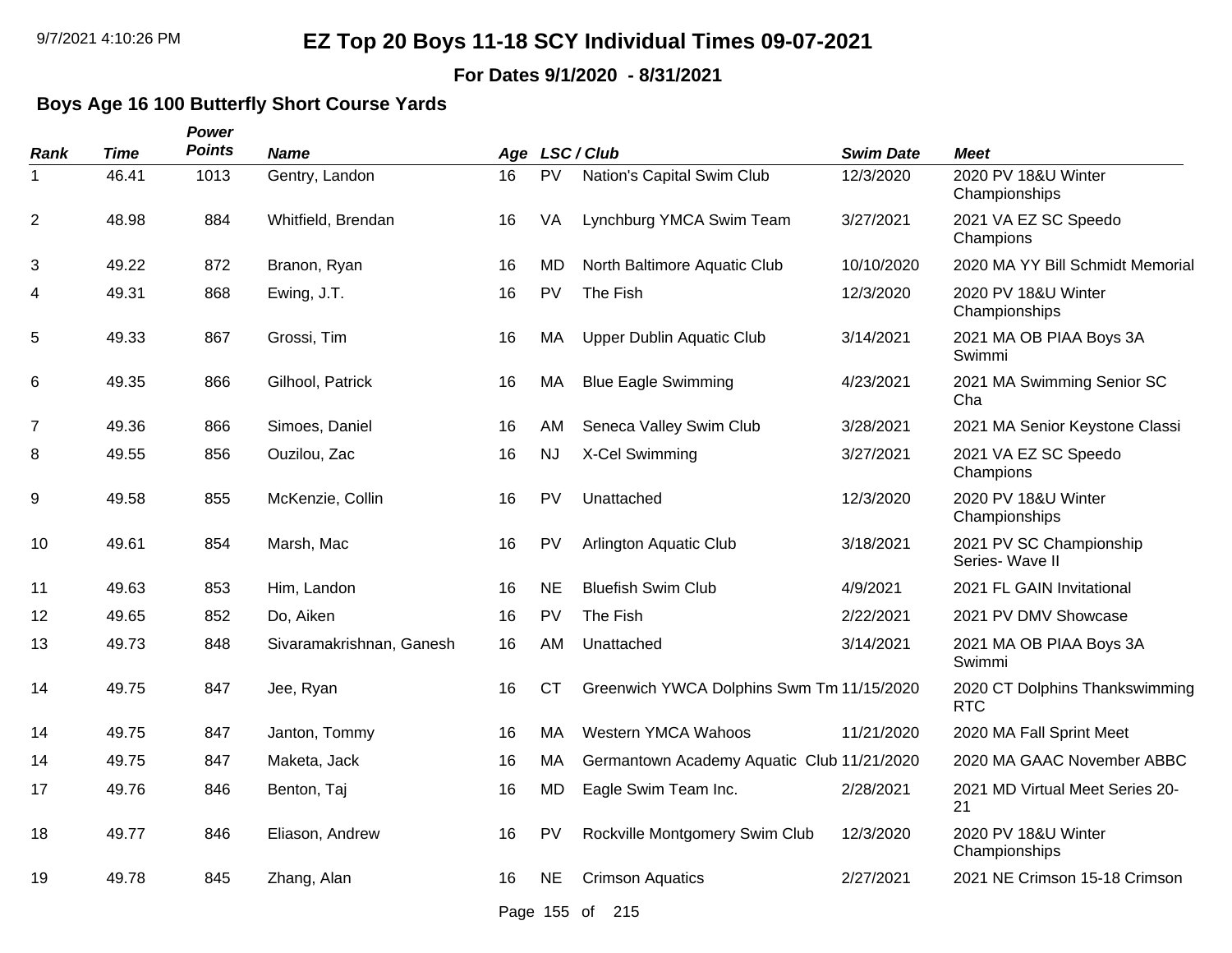|    | 9/7/2021 4:10:26 PM            |     |               |    |     |            |           |                                |  |  |
|----|--------------------------------|-----|---------------|----|-----|------------|-----------|--------------------------------|--|--|
|    | For Dates 9/1/2020 - 8/31/2021 |     |               |    |     |            |           |                                |  |  |
| 20 | 49.80                          | 844 | Arisian. Jake | 16 | .CT | Unattached | 3/24/2021 | 2021 CT OBS NVL Virtual Champs |  |  |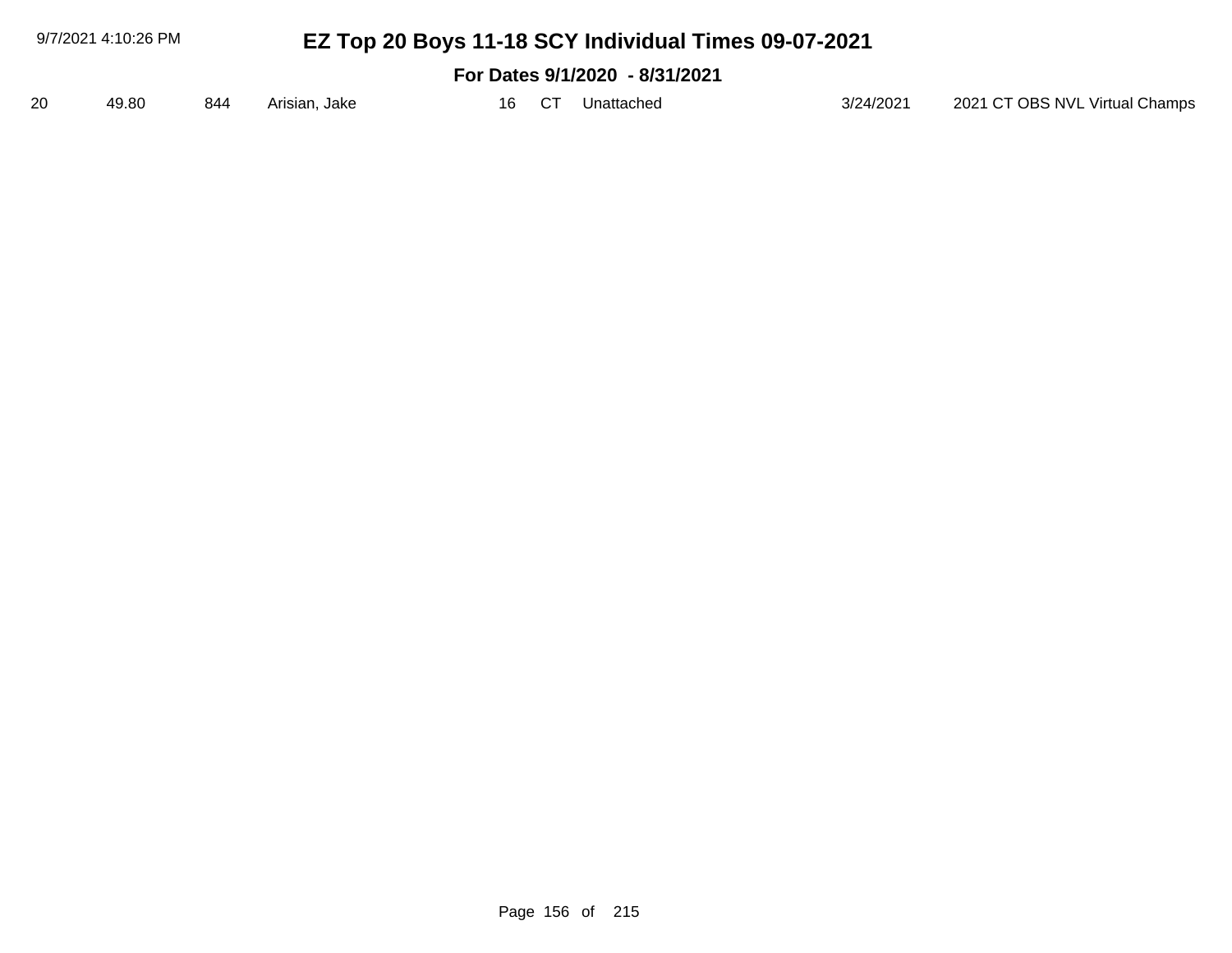**For Dates 9/1/2020 - 8/31/2021**

#### **Boys Age 16 200 Butterfly Short Course Yards**

| <b>Rank</b>    | <b>Time</b> | Power<br><b>Points</b> | <b>Name</b>              |    |           | Age LSC/Club                                                | <b>Swim Date</b> | <b>Meet</b>                                   |
|----------------|-------------|------------------------|--------------------------|----|-----------|-------------------------------------------------------------|------------------|-----------------------------------------------|
| 1              | 1:43.03     | 1027                   | Gentry, Landon           | 16 | PV        | Nation's Capital Swim Club                                  | 12/5/2020        | 2020 PV 18&U Winter<br>Championships          |
| $\overline{c}$ | 1:46.98     | 940                    | Merani, Ryan             | 16 | MD        | North Baltimore Aquatic Club                                | 2/21/2021        | 2021 MA York Y Winter Invite                  |
| 3              | 1:47.28     | 934                    | Ewing, J.T.              | 16 | PV        | The Fish                                                    | 2/21/2021        | 2021 PV DMV Showcase                          |
| 4              | 1:48.44     | 909                    | Parent, Josh             | 16 | <b>NE</b> | <b>Bluefish Swim Club</b>                                   | 12/6/2020        | 2020 NE USA 18U Winter<br>Champs-Well         |
| 5              | 1:49.10     | 895                    | Him, Landon              | 16 | <b>NE</b> | <b>Bluefish Swim Club</b>                                   | 4/10/2021        | 2021 FL GAIN Invitational                     |
| 6              | 1:49.88     | 878                    | Maketa, Jack             | 16 | MA        | Germantown Academy Aquatic Club 11/22/2020                  |                  | 2020 MA GAAC November ABBC                    |
| 7              | 1:50.52     | 865                    | Zhang, Alan              | 16 | <b>NE</b> | <b>Gator Swim Club</b>                                      | 6/26/2021        | 2021 NE BGSC June 25-27 Trials                |
| 8              | 1:51.10     | 852                    | Simoes, Daniel           | 16 | AM        | Seneca Valley Swim Club                                     | 3/26/2021        | 2021 MA Senior Keystone Classi                |
| 9              | 1:51.25     | 849                    | Janton, Tommy            | 16 | MA        | Western YMCA Wahoos                                         | 12/10/2020       | 2020 MA Winter 18 & Under<br>Champs           |
| 10             | 1:51.47     | 845                    | Wynne, Shane             | 16 | <b>CT</b> | Cheshire Y Sea Dog Swim Club                                | 3/26/2021        | 2021 CT CDOG WYW Dual RTC<br>Meet             |
| 11             | 1:51.75     | 839                    | Tsai, Alvin              | 16 | <b>MR</b> | Long Island Aquatic Club                                    | 3/17/2021        | 2021 FL NCSA Spring Swimming<br>Championships |
| 12             | 1:51.77     | 838                    | Eliason, Andrew          | 16 | PV        | Rockville Montgomery Swim Club                              | 3/17/2021        | 2021 FL NCSA Spring Swimming<br>Championships |
| 13             | 1:51.86     | 837                    | Lee, lan                 | 16 | <b>CT</b> | <b>Regional YMCA of Western</b><br><b>Connecticut Makos</b> | 3/27/2021        | 2021 CT RYWC Short Course<br><b>RTC Final</b> |
| 14             | 1:51.88     | 836                    | Ouzilou, Zac             | 16 | <b>NJ</b> | X-Cel Swimming                                              | 3/21/2021        | 2021 NJ XCEL Penultima                        |
| 15             | 1:52.03     | 833                    | Dinunzio, Bobby          | 16 | VA        | <b>Tide Swimming</b>                                        | 3/7/2021         | 2021 VA VSI SC Senior Champion                |
| 16             | 1:52.07     | 832                    | Branon, Ryan             | 16 | <b>MD</b> | North Baltimore Aquatic Club                                | 11/8/2020        | 2020 MA AP YY Tournament of<br>Champions      |
| 17             | 1:52.09     | 832                    | Kohm, Sam                | 16 | MA        | <b>Plymouth Whitemarsh Aquatics</b>                         | 12/10/2020       | 2020 MA Winter 18 & Under<br>Champs           |
| 18             | 1:52.10     | 832                    | Sivaramakrishnan, Ganesh | 16 | AM        | <b>Team Pittsburgh Elite Aquatics</b>                       | 3/26/2021        | 2021 MA Senior Keystone Classi                |
| 19             | 1:52.19     | 830                    | Mauldin, Ben             | 16 | VA        | <b>Old Dominion Aquatic Club</b>                            | 3/27/2021        | 2021 FL ISCA International Senior<br>Meet     |
| 20             | 1:52.31     | 827                    | Bolz, Andrew             | 16 | PV        | Nation's Capital Swim Club                                  | 3/20/2021        | 2021 PV SC Championship                       |

Page 157 of 215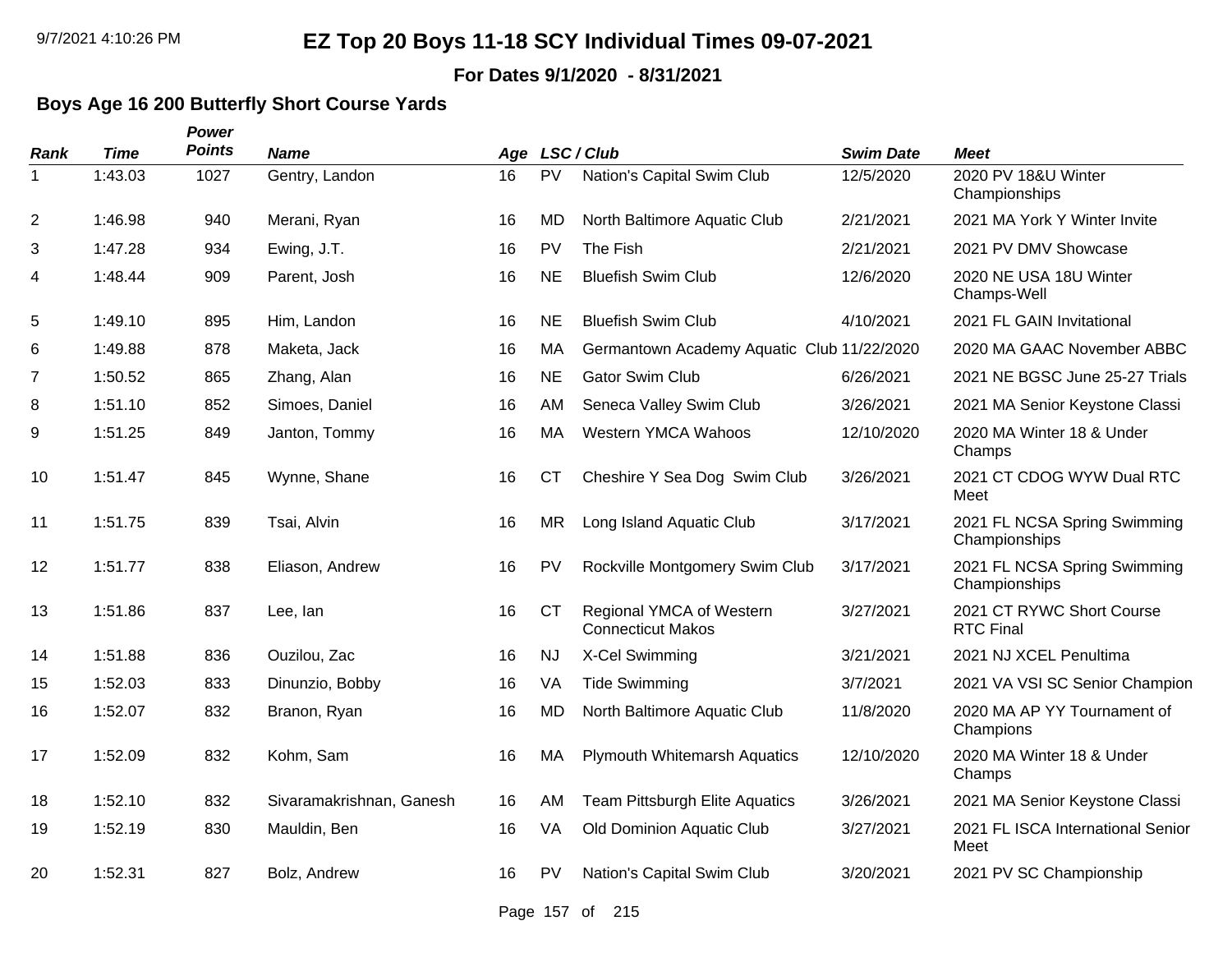**For Dates 9/1/2020 - 8/31/2021**

Series- Wave II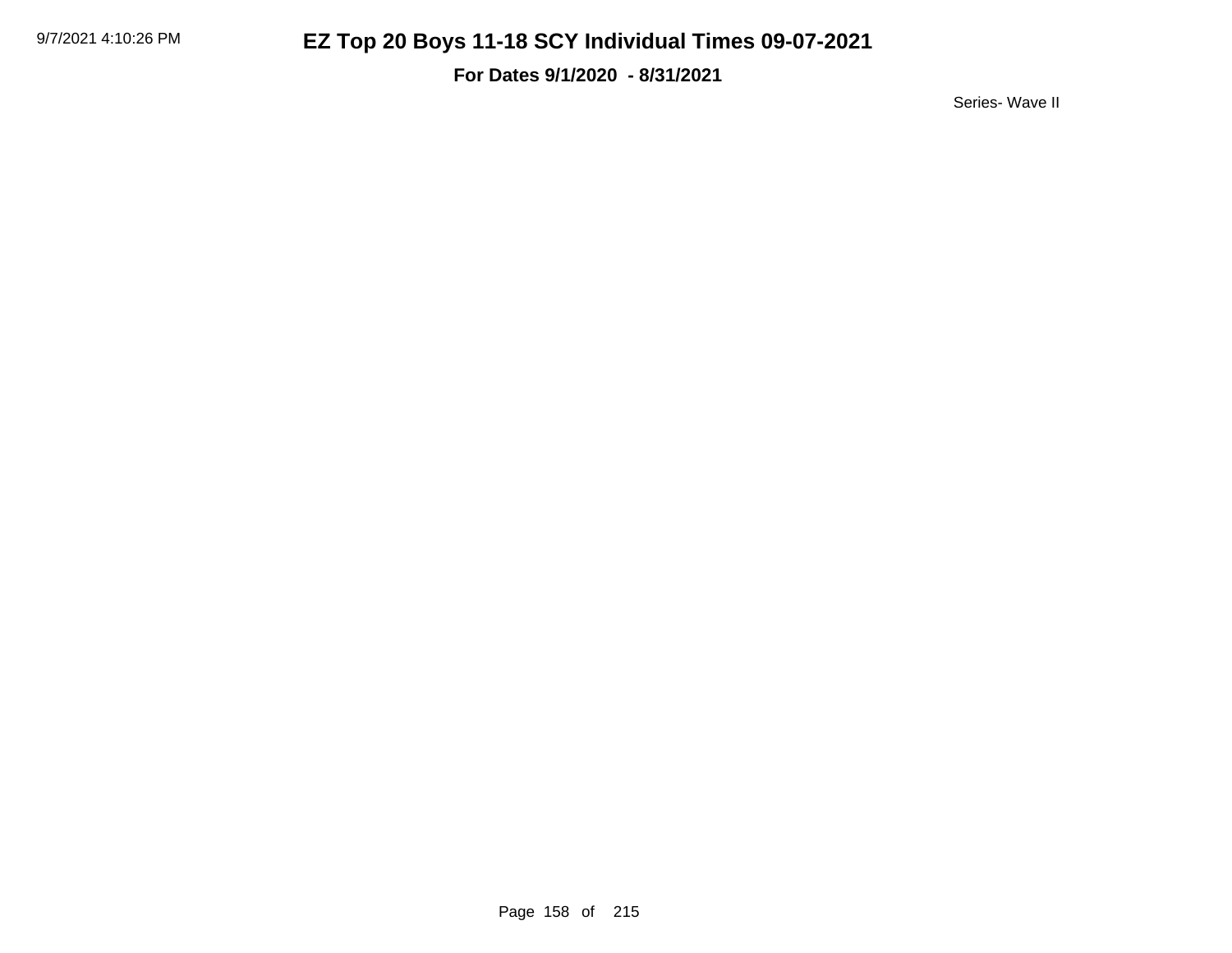**For Dates 9/1/2020 - 8/31/2021**

### **Boys Age 16 200 Individual Medley Short Course Yards**

| <b>Rank</b>    | <b>Time</b> | Power<br><b>Points</b> | <b>Name</b>      |    |           | Age LSC/Club                              | <b>Swim Date</b> | <b>Meet</b>                                   |
|----------------|-------------|------------------------|------------------|----|-----------|-------------------------------------------|------------------|-----------------------------------------------|
| 1              | 1:46.73     | 978                    | Gentry, Landon   | 16 | <b>PV</b> | Nation's Capital Swim Club                | 12/6/2020        | 2020 PV 18&U Winter<br>Championships          |
| 2              | 1:48.18     | 942                    | Merani, Ryan     | 16 | <b>MD</b> | North Baltimore Aquatic Club              | 2/20/2021        | 2021 MA York Y Winter Invite                  |
| 3              | 1:48.53     | 934                    | Barnett, Toby    | 16 | PV        | Rockville Montgomery Swim Club            | 3/20/2021        | 2021 FL NCSA Spring Swimming<br>Championships |
| 4              | 1:49.93     | 900                    | Parent, Josh     | 16 | <b>NE</b> | <b>Bluefish Swim Club</b>                 | 12/5/2020        | 2020 NE USA 18U Winter<br>Champs-Well         |
| 5              | 1:50.13     | 895                    | Simoes, Daniel   | 16 | AM        | Seneca Valley Swim Club                   | 3/14/2021        | 2021 MA OB PIAA Boys 3A<br>Swimmi             |
| 6              | 1:50.46     | 887                    | Lee, Christian   | 16 | <b>MR</b> | Badger Swim Club, Inc.                    | 3/28/2021        | 2021 VA SRVA SR Shamrock<br>Showd             |
| $\overline{7}$ | 1:50.99     | 874                    | Do, Aiken        | 16 | PV        | The Fish                                  | 2/21/2021        | 2021 PV DMV Showcase                          |
| 8              | 1:51.02     | 873                    | Bolz, Andrew     | 16 | PV        | Nation's Capital Swim Club                | 3/21/2021        | 2021 PV SC Championship<br>Series- Wave II    |
| 9              | 1:51.03     | 873                    | Janton, Tommy    | 16 | МA        | Western YMCA Wahoos                       | 12/11/2020       | 2020 MA Winter 18 & Under<br>Champs           |
| 10             | 1:51.58     | 860                    | Moloney, Jack    | 16 | PV        | <b>Machine Aquatics</b>                   | 12/6/2020        | 2020 PV 18&U Winter<br>Championships          |
| 11             | 1:51.74     | 856                    | Minassian, Nareg | 16 | <b>NE</b> | <b>Crimson Aquatics</b>                   | 12/13/2020       | 2020 NE CRIM Dec Trials/Finals                |
| 12             | 1:52.01     | 850                    | Marsh, Mac       | 16 | PV        | Arlington Aquatic Club                    | 2/21/2021        | 2021 PV DMV Showcase                          |
| 13             | 1:52.10     | 848                    | Daniel, Will     | 16 | <b>CT</b> | Chelsea Piers Aquatic Club                | 5/13/2021        | 2021 CT CPAC May RTC Meet                     |
| 14             | 1:52.17     | 846                    | Gordon, Ben      | 16 | VA        | NOVA of Virginia Aquatics, Inc.           | 3/6/2021         | 2021 VA VSI SC Senior Champion                |
| 15             | 1:52.34     | 842                    | Flaherty, Liam   | 16 | <b>CT</b> | <b>Stamford Sailfish Aquatic Club</b>     | 5/13/2021        | 2021 CT CPAC May RTC Meet                     |
| 16             | 1:52.41     | 840                    | Butera, Jack     | 16 | <b>NE</b> | Gator Swim Club                           | 3/20/2021        | 2021 FL NCSA Spring Swimming<br>Championships |
| 17             | 1:52.48     | 839                    | Conners, Brendan | 16 | <b>CT</b> | <b>Bulldog Swimming</b>                   | 5/13/2021        | 2021 CT CPAC May RTC Meet                     |
| 18             | 1:52.49     | 838                    | Cherches, Alan   | 16 | MD        | Eagle Swim Team Inc.                      | 3/24/2021        | 2021 FL ISCA International Senior<br>Meet     |
| 19             | 1:52.60     | 836                    | Zhang, Dylan     | 16 | <b>MR</b> | <b>Asphalt Green Unified Aquatics</b>     | 5/13/2021        | 2021 CT CPAC May RTC Meet                     |
| 20             | 1:52.82     | 831                    | Jee, Ryan        | 16 | <b>CT</b> | Greenwich YWCA Dolphins Swm Tm 11/15/2020 |                  | 2020 CT Dolphins Thankswimming                |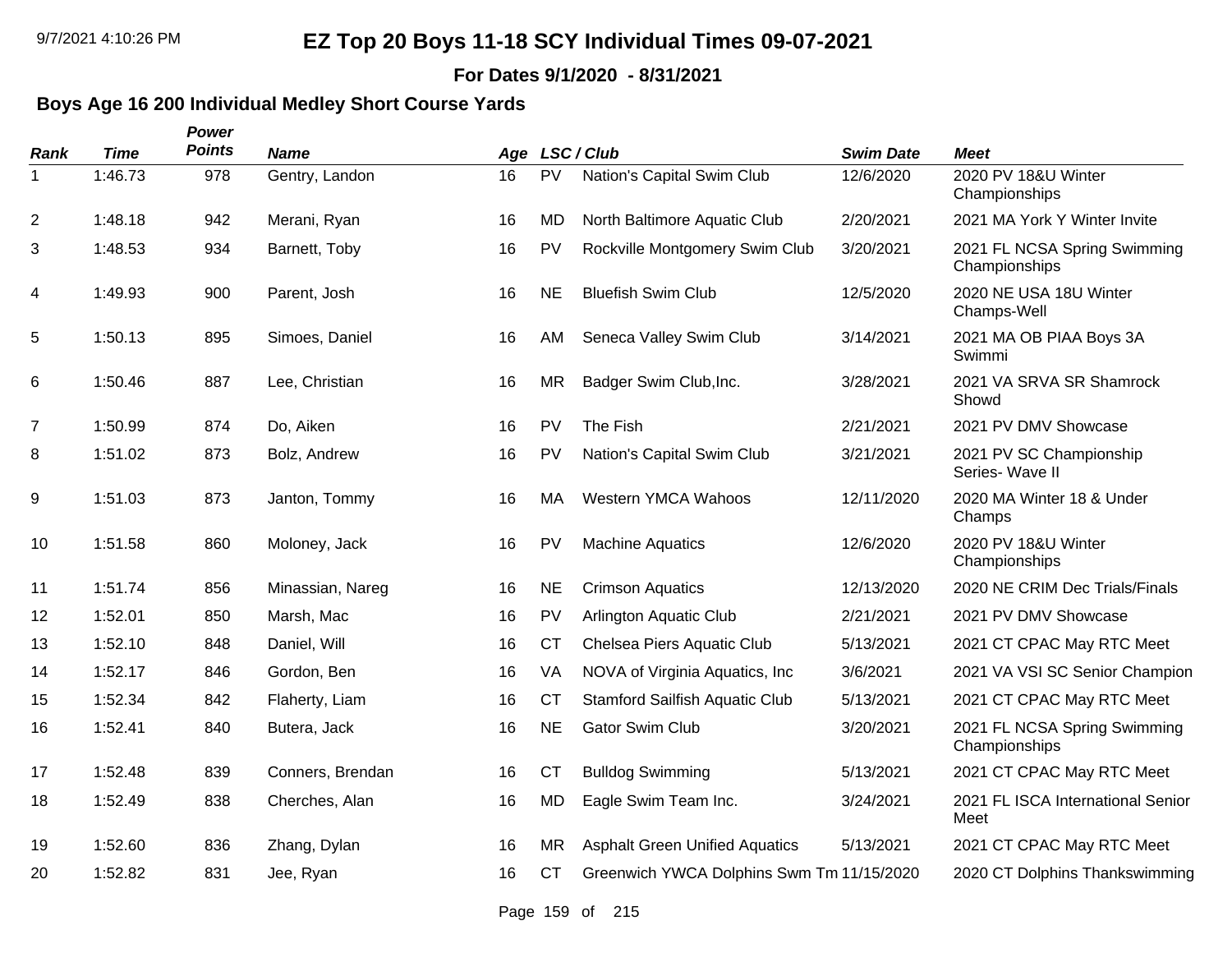**For Dates 9/1/2020 - 8/31/2021**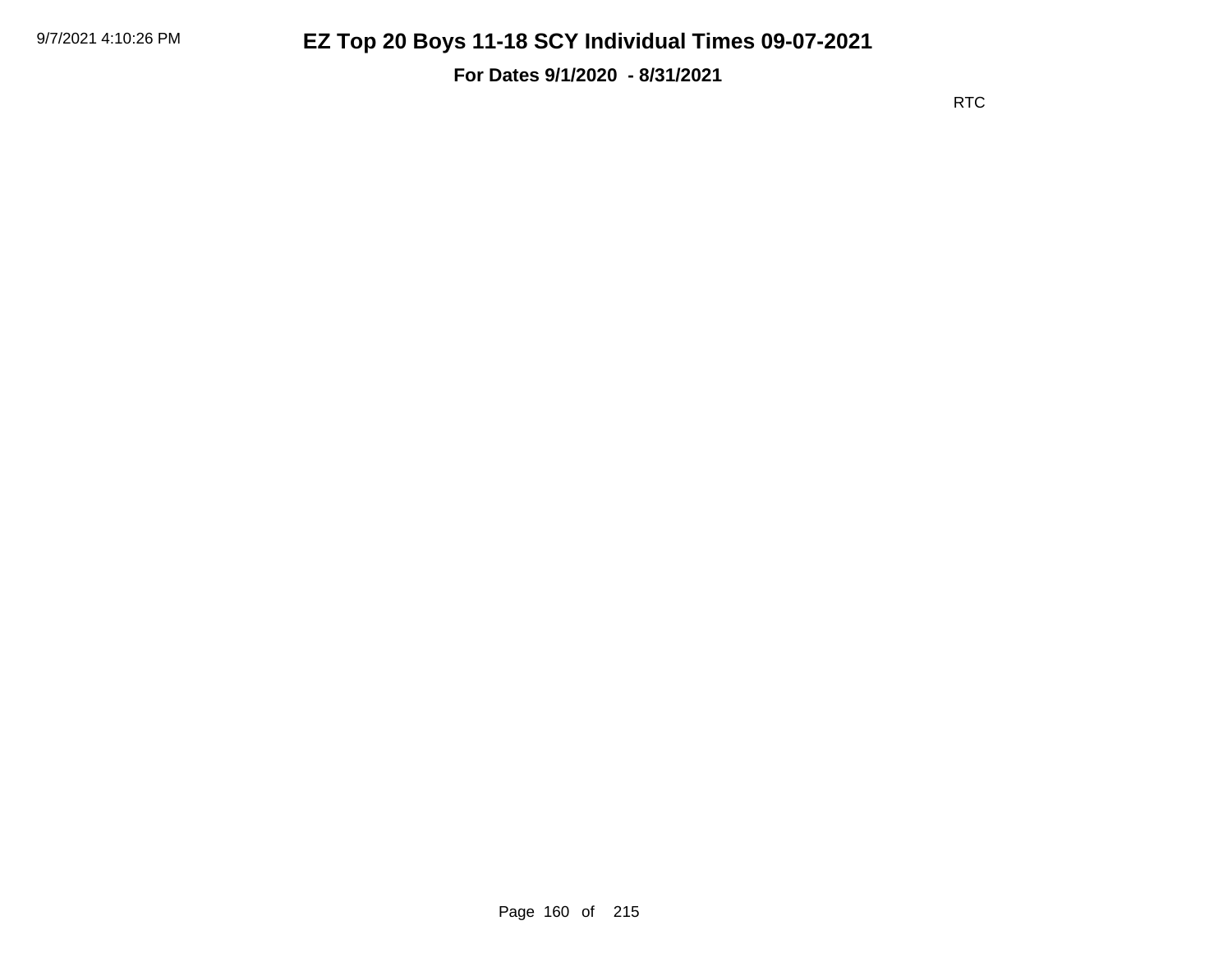**For Dates 9/1/2020 - 8/31/2021**

#### **Boys Age 16 400 Individual Medley Short Course Yards**

| Rank           | <b>Time</b> | Power<br><b>Points</b> | <b>Name</b>            |    |           | Age LSC/Club                                            | <b>Swim Date</b> | <b>Meet</b>                                    |
|----------------|-------------|------------------------|------------------------|----|-----------|---------------------------------------------------------|------------------|------------------------------------------------|
| 1              | 3:49.42     | 948                    | Barnett, Toby          | 16 | <b>PV</b> | Rockville Montgomery Swim Club                          | 3/18/2021        | 2021 FL NCSA Spring Swimming<br>Championships  |
| $\overline{2}$ | 3:50.36     | 938                    | Parent, Josh           | 16 | <b>NE</b> | <b>Bluefish Swim Club</b>                               | 4/9/2021         | 2021 FL GAIN Invitational                      |
| 3              | 3:50.72     | 934                    | Merani, Ryan           | 16 | <b>MD</b> | North Baltimore Aquatic Club                            | 2/19/2021        | 2021 MA York Y Winter Invite                   |
| 4              | 3:53.59     | 903                    | Gentry, Landon         | 16 | PV        | Nation's Capital Swim Club                              | 12/11/2020       | 2020 VA VSTP Icebreaker Invita                 |
| 5              | 3:57.65     | 860                    | Gordon, Ben            | 16 | VA        | NOVA of Virginia Aquatics, Inc.                         | 3/18/2021        | 2021 FL NCSA Spring Swimming<br>Championships  |
| 6              | 3:58.78     | 849                    | Dubey, Mitch           | 16 | <b>NE</b> | <b>Bluefish Swim Club</b>                               | 4/9/2021         | 2021 FL GAIN Invitational                      |
| 7              | 3:59.64     | 840                    | Bolz, Andrew           | 16 | PV        | Nation's Capital Swim Club                              | 3/19/2021        | 2021 PV SC Championship<br>Series- Wave II     |
| 8              | 4:00.09     | 835                    | Lee, Christian         | 16 | <b>MR</b> | Badger Swim Club, Inc.                                  | 3/28/2021        | 2021 VA SRVA SR Shamrock<br>Showd              |
| 9              | 4:00.49     | 831                    | Dinunzio, Bobby        | 16 | VA        | <b>Tide Swimming</b>                                    | 3/5/2021         | 2021 VA VSI SC Senior Champion                 |
| 10             | 4:01.45     | 821                    | Hartshorn, Matthew     | 16 | <b>PV</b> | Nation's Capital Swim Club                              | 12/4/2020        | 2020 PV 18&U Winter<br>Championships           |
| 11             | 4:01.53     | 820                    | Smith, Jack            | 16 | VA        | <b>Cavalier Aquatics/Piedmont Family</b><br><b>YMCA</b> | 4/9/2021         | 2021 MA AP YMCA Swimming<br>Festi              |
| 12             | 4:01.54     | 820                    | Bumgardner, Kyle       | 16 | <b>MD</b> | Monocacy Aquatic Club                                   | 3/28/2021        | 2021 MA Senior Keystone Classi                 |
| 13             | 4:02.00     | 815                    | Santos, Sean           | 16 | <b>PV</b> | Rockville Montgomery Swim Club                          | 12/4/2020        | 2020 PV 18&U Winter<br>Championships           |
| 14             | 4:02.25     | 813                    | Flaherty, Liam         | 16 | <b>CT</b> | <b>Stamford Sailfish Aquatic Club</b>                   | 6/18/2021        | 2021 CT CPAC June 14&U Meet                    |
| 15             | 4:02.38     | 811                    | Simoes, Daniel         | 16 | AM        | Seneca Valley Swim Club                                 | 3/28/2021        | 2021 MA Senior Keystone Classi                 |
| 16             | 4:02.52     | 810                    | Kohm, Sam              | 16 | MA        | <b>Plymouth Whitemarsh Aquatics</b>                     | 12/11/2020       | 2020 MA Winter 18 & Under<br>Champs            |
| 17             | 4:02.55     | 810                    | Jones, Tanner          | 16 | MA        | South Jersey Aquatic Club                               | 4/22/2021        | 2021 MA Swimming Senior SC<br>Cha              |
| 18             | 4:02.83     | 807                    | Hudson, Trevor         | 16 | VA        | Rappahannock Area YMCA Swim<br>Team, Inc                | 3/18/2021        | 2021 FL NCSA Spring Swimming<br>Championships  |
| 19             | 4:02.95     | 806                    | Castrillon, Juancarlos | 16 | <b>MR</b> | Long Island Aquatic Club                                | 12/13/2020       | 2020 MR LIAC Travel To Nowhere<br>Invitational |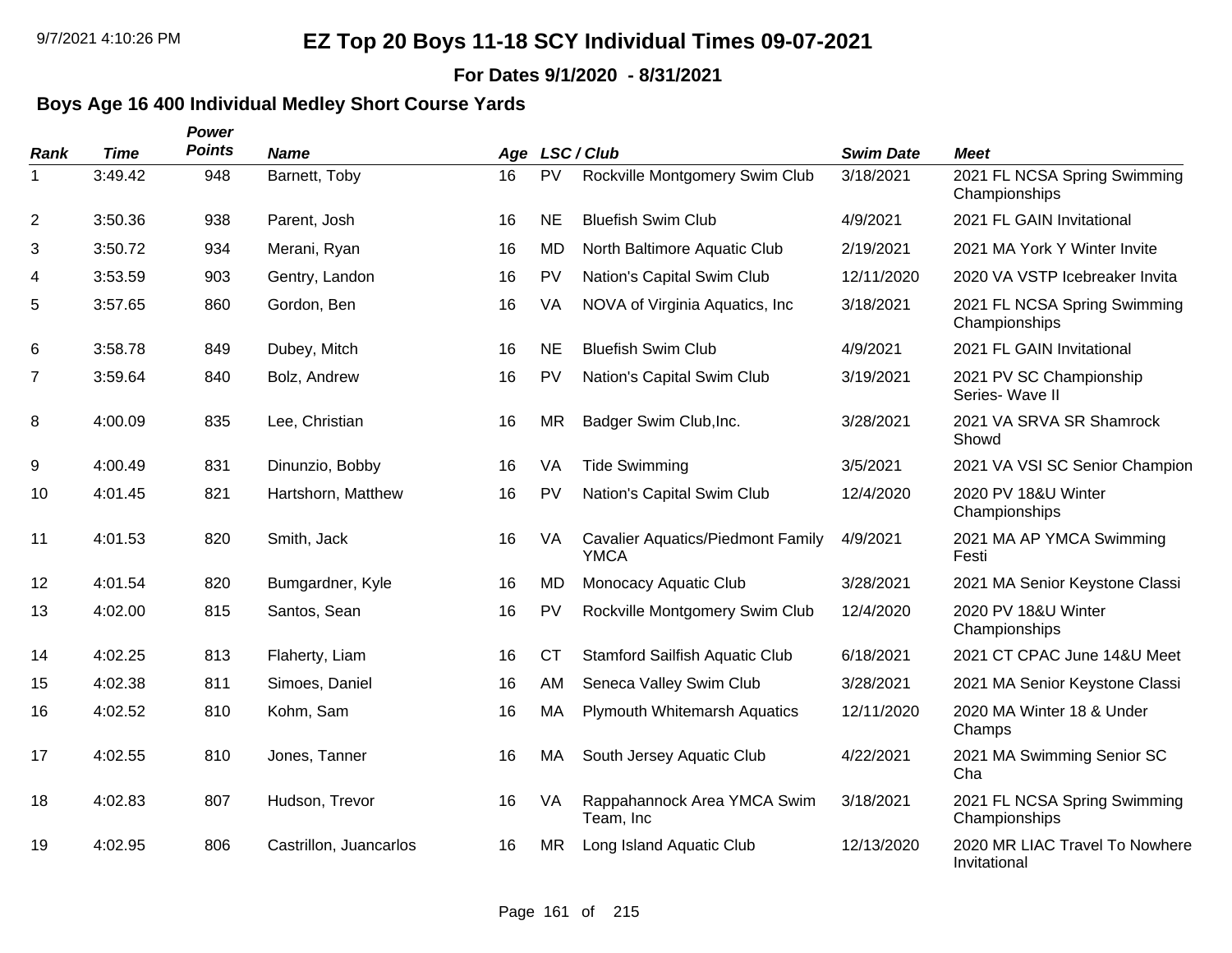| 9/7/2021 4:10:26 PM<br>EZ Top 20 Boys 11-18 SCY Individual Times 09-07-2021 |                                |     |              |  |     |  |                                   |           |                           |  |  |
|-----------------------------------------------------------------------------|--------------------------------|-----|--------------|--|-----|--|-----------------------------------|-----------|---------------------------|--|--|
|                                                                             | For Dates 9/1/2020 - 8/31/2021 |     |              |  |     |  |                                   |           |                           |  |  |
|                                                                             | 4:03.03                        | 805 | Zhang, Dylan |  | 16. |  | MR Asphalt Green Unified Aquatics | 5/14/2021 | 2021 CT CPAC May RTC Meet |  |  |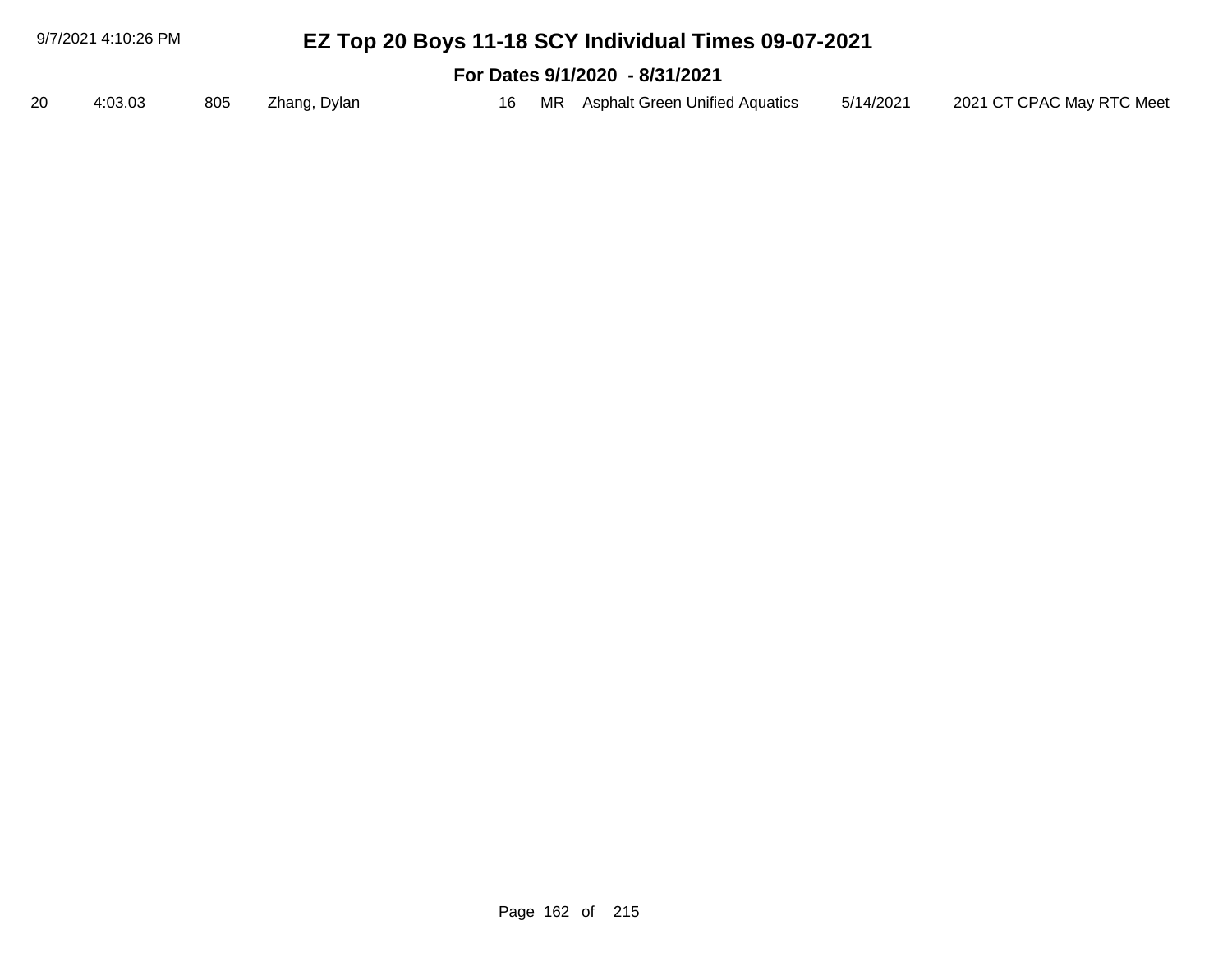#### **For Dates 9/1/2020 - 8/31/2021**

### **Boys Age 17 50 Freestyle Short Course Yards**

| <b>Rank</b>    | <b>Time</b> | Power<br><b>Points</b> | <b>Name</b>        |    |           | Age LSC/Club                                            | <b>Swim Date</b> | <b>Meet</b>                                         |
|----------------|-------------|------------------------|--------------------|----|-----------|---------------------------------------------------------|------------------|-----------------------------------------------------|
| 1              | 20.11       | 896                    | Alexy, Jack        | 17 | <b>NJ</b> | <b>Greater Somerset County YMCA</b><br>Storm            | 10/24/2020       | 2020 NJ GSCY 5th Annual<br><b>Champions Classic</b> |
| $\overline{2}$ | 20.15       | 892                    | Guiliano, Chris    | 17 | MA        | <b>TOPS Swimming</b>                                    | 12/11/2020       | 2020 MA Winter 18 & Under<br>Champs                 |
| 3              | 20.17       | 890                    | Davis, Walker      | 17 | VA        | <b>Cavalier Aquatics/Piedmont Family</b><br><b>YMCA</b> | 12/6/2020        | 2020 VA CA-Y -LY Dual Meet                          |
| 4              | 20.29       | 878                    | Buck, Quinn        | 17 | MA        | <b>Central Bucks Swim Team</b>                          | 3/14/2021        | 2021 MA OB PIAA Boys 3A<br>Swimmi                   |
| 5              | 20.31       | 876                    | Sicignano, Tyler   | 17 | <b>CT</b> | Chelsea Piers Aquatic Club                              | 5/16/2021        | 2021 CT CPAC May RTC Meet                           |
| 6              | 20.43       | 864                    | Denman-Grimm, Ben  | 17 | PV        | Unattached                                              | 12/3/2020        | 2020 PV 18&U Winter<br>Championships                |
| $\overline{7}$ | 20.49       | 858                    | Gordon, Daniel     | 17 | МA        | Unattached                                              | 3/6/2021         | 2021 MA OB PIAA District 3 Boy                      |
| 8              | 20.56       | 851                    | Rautzhan, Luke     | 17 | MA        | <b>Emmaus Aquatic Club</b>                              | 3/14/2021        | 2021 MA OB PIAA Boys 3A<br>Swimmi                   |
| 9              | 20.61       | 846                    | Rogers, Sean       | 17 | <b>CT</b> | Chelsea Piers Aquatic Club                              | 7/23/2021        | 2021 CT CPAC Senior SCY Last<br>Chance              |
| 10             | 20.63       | 844                    | Morgan, Levi       | 17 | MA        | York YMCA                                               | 4/10/2021        | 2021 MA AP YMCA Swimming<br>Festi                   |
| 11             | 20.67       | 840                    | Feyerick, Brett    | 17 | <b>PV</b> | Nation's Capital Swim Club                              | 12/3/2020        | 2020 PV 18&U Winter<br>Championships                |
| 12             | 20.69       | 838                    | Malchow, Nicholas  | 17 | <b>CT</b> | Unattached                                              | 3/22/2021        | 2021 CT OBS FCIAC V Champs 3                        |
| 13             | 20.72       | 835                    | Butera, Nico       | 17 | AM        | <b>Team Pittsburgh Elite Aquatics</b>                   | 3/28/2021        | 2021 MA Senior Keystone Classi                      |
| 14             | 20.73       | 834                    | Janton, Tommy      | 17 | MA        | Western YMCA Wahoos                                     | 4/9/2021         | 2021 MA AP YMCA Swimming<br>Festi                   |
| 15             | 20.74       | 833                    | Russano, Trent     | 17 | <b>NJ</b> | <b>Greater Somerset County YMCA</b><br><b>Storm</b>     | 4/8/2021         | 2021 MA AP YMCA Swimming<br>Festi                   |
| 16             | 20.77       | 830                    | Calderon, Lucas    | 17 | MD        | North Baltimore Aquatic Club                            | 10/10/2020       | 2020 MA YY Bill Schmidt Memorial                    |
| 17             | 20.81 r     | 826                    | Hazlett, Alexander | 17 | <b>CT</b> | Unattached                                              | 3/4/2021         | 2021 CT OBS Easterns Virtual<br>Champs              |
| 18             | 20.88       | 819                    | Hayburn, Joseph    | 17 | <b>MD</b> | Annapolis Swim Club                                     | 6/6/2021         | 2021 MD ASC Virtual Meet June<br>5/6 2021           |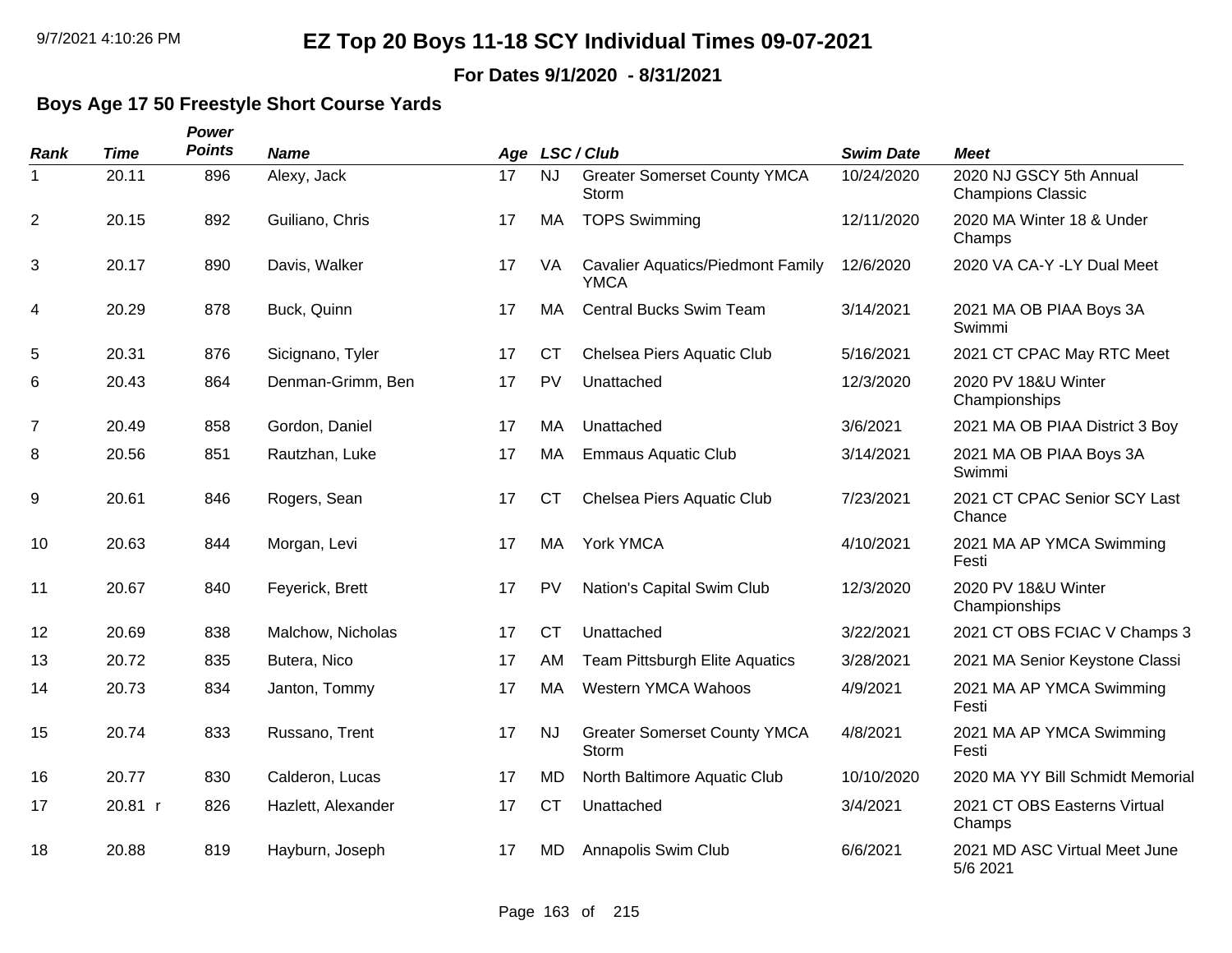| 9/7/2021 4:10:26 PM            |       |     | EZ Top 20 Boys 11-18 SCY Individual Times 09-07-2021 |    |    |                              |            |                                      |  |  |  |  |  |
|--------------------------------|-------|-----|------------------------------------------------------|----|----|------------------------------|------------|--------------------------------------|--|--|--|--|--|
| For Dates 9/1/2020 - 8/31/2021 |       |     |                                                      |    |    |                              |            |                                      |  |  |  |  |  |
| 19                             | 20.90 | 817 | Devaney, John                                        |    | MA | Upper Dublin Aquatic Club    | 12/11/2020 | 2020 MA Winter 18 & Under<br>Champs  |  |  |  |  |  |
| 20                             | 20.92 | 815 | Branon, Ryan                                         |    | MD | North Baltimore Aquatic Club | 1/24/2021  | 2021 MA YY John deBarbadillo I       |  |  |  |  |  |
| 20                             | 20.92 | 815 | Redman, Liam                                         | 17 | PV | <b>Machine Aquatics</b>      | 12/3/2020  | 2020 PV 18&U Winter<br>Championships |  |  |  |  |  |
| 20                             | 20.92 | 815 | McNutt, Ryan                                         | 17 | ΝI | <b>CPP River Hawks</b>       | 3/26/2021  | 2021 VA EZ SC Speedo<br>Champions    |  |  |  |  |  |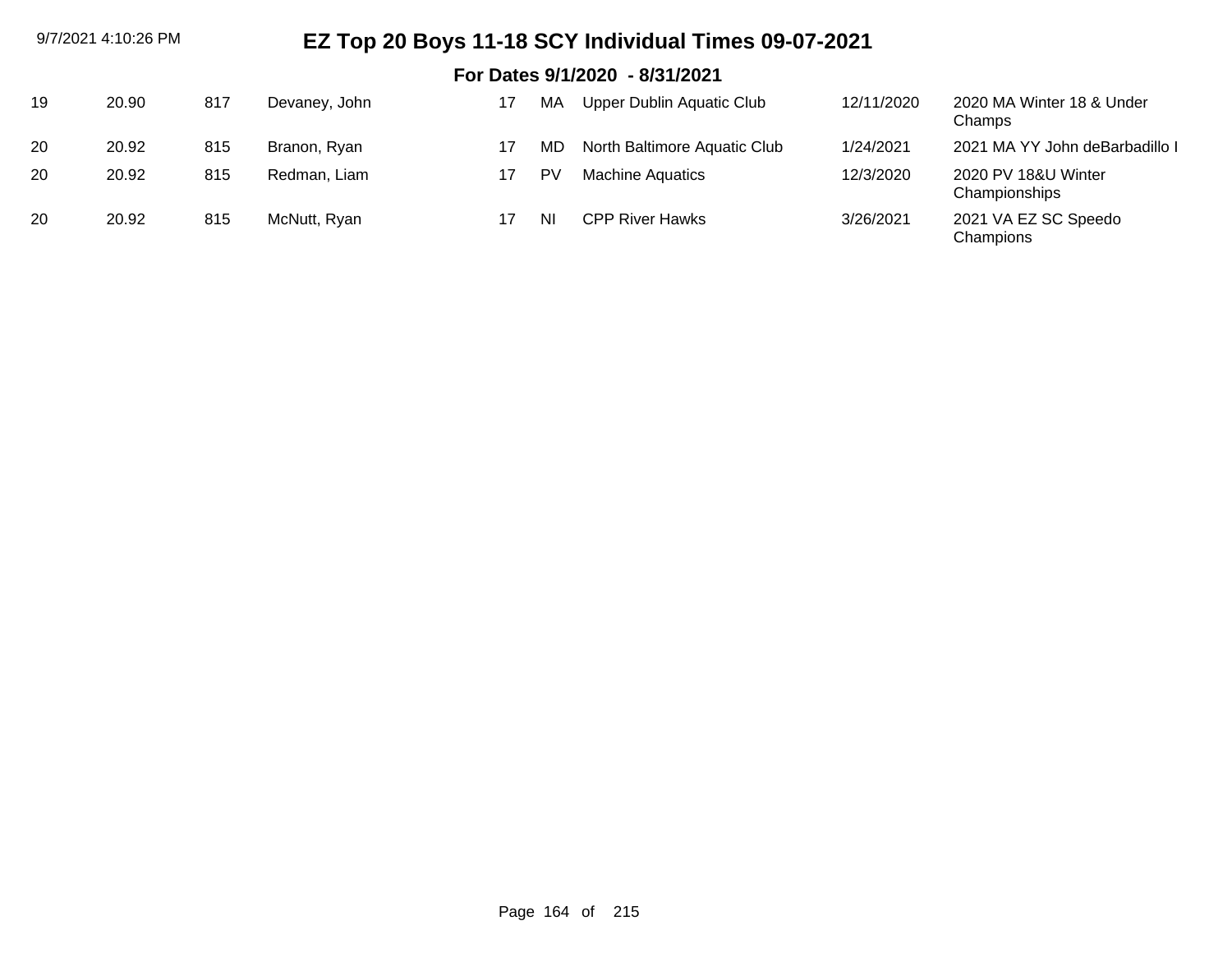**For Dates 9/1/2020 - 8/31/2021**

### **Boys Age 17 100 Freestyle Short Course Yards**

| Rank           | <b>Time</b> | Power<br><b>Points</b> | <b>Name</b>        |    |           | Age LSC/Club                                 | <b>Swim Date</b> | <b>Meet</b>                                   |
|----------------|-------------|------------------------|--------------------|----|-----------|----------------------------------------------|------------------|-----------------------------------------------|
| 1              | 43.40       | 945                    | Guiliano, Chris    | 17 | MA        | <b>TOPS Swimming</b>                         | 3/14/2021        | 2021 MA OB PIAA Boys 3A<br>Swimmi             |
| $\overline{2}$ | 44.02       | 911                    | Bustos, Arsenio    | 17 | <b>CT</b> | Woodbridge Aquatic Club                      | 11/21/2020       | 2020 CT ARAC QUAD MEET<br>NOVEMBER RTC        |
| 3              | 44.52       | 884                    | Sicignano, Tyler   | 17 | <b>CT</b> | Chelsea Piers Aquatic Club                   | 5/14/2021        | 2021 CT CPAC May RTC Meet                     |
| 4              | 44.63       | 878                    | Radkov, Nick       | 17 | <b>NJ</b> | Peddie Aquatic Association                   | 12/4/2020        | 2020 NJ PAA Peddie Intra squad<br>#2          |
| $\overline{5}$ | 44.64       | 877                    | Butera, Nico       | 17 | <b>AM</b> | <b>Team Pittsburgh Elite Aquatics</b>        | 12/10/2020       | 2020 MA Winter 18 & Under<br>Champs           |
| 6              | 44.91       | 863                    | Denman-Grimm, Ben  | 17 | PV        | Unattached                                   | 12/6/2020        | 2020 PV 18&U Winter<br>Championships          |
| $\overline{7}$ | 44.97       | 859                    | Alexy, Jack        | 17 | <b>NJ</b> | <b>Greater Somerset County YMCA</b><br>Storm | 11/22/2020       | 2020 NJ GCSY Don't Be a Turkey                |
| 8              | 44.98 r     | 859                    | Hazlett, Alexander | 17 | <b>CT</b> | Unattached                                   | 3/5/2021         | 2021 CT OBS Easterns Virtual<br>Champs        |
| 9              | 45.31       | 841                    | Redman, Liam       | 17 | <b>PV</b> | <b>Machine Aquatics</b>                      | 12/6/2020        | 2020 PV 18&U Winter<br>Championships          |
| 10             | 45.40       | 836                    | Gordon, Daniel     | 17 | MA        | York YMCA                                    | 12/4/2020        | 2020 MA TYR Brian Gunn champi                 |
| 11             | 45.41       | 836                    | Gassmann, Oliver   | 17 | <b>NJ</b> | Eastern Express Swim Team                    | 3/28/2021        | 2021 MA SJAC Gator Classic Mar                |
| 12             | 45.47       | 833                    | Morgan, Levi       | 17 | MA        | York YMCA                                    | 4/11/2021        | 2021 MA AP YMCA Swimming<br>Festi             |
| 13             | 45.51       | 831                    | Janton, Tommy      | 17 | МA        | <b>Western YMCA Wahoos</b>                   | 4/11/2021        | 2021 MA AP YMCA Swimming<br>Festi             |
| 14             | 45.61       | 825                    | Rautzhan, Luke     | 17 | MA        | <b>Emmaus Aquatic Club</b>                   | 3/14/2021        | 2021 MA OB PIAA Boys 3A<br>Swimmi             |
| 14             | 45.61       | 825                    | Spear, Scott       | 17 | <b>NE</b> | <b>SOLO Aquatics</b>                         | 12/6/2020        | 2020 NE SOLO USA18 & U Winter                 |
| 16             | 45.63       | 824                    | McNutt, Ryan       | 17 | <b>NI</b> | <b>CPP River Hawks</b>                       | 3/28/2021        | 2021 VA EZ SC Speedo<br>Champions             |
| 17             | 45.68 r     | 822                    | Buck, Quinn        | 17 | МA        | Unattached                                   | 2/28/2021        | 2021 MA OB PIAA District 12 AA                |
| 18             | 45.69       | 821                    | Oehler, Everett    | 17 | <b>PV</b> | Rockville Montgomery Swim Club               | 3/16/2021        | 2021 FL NCSA Spring Swimming<br>Championships |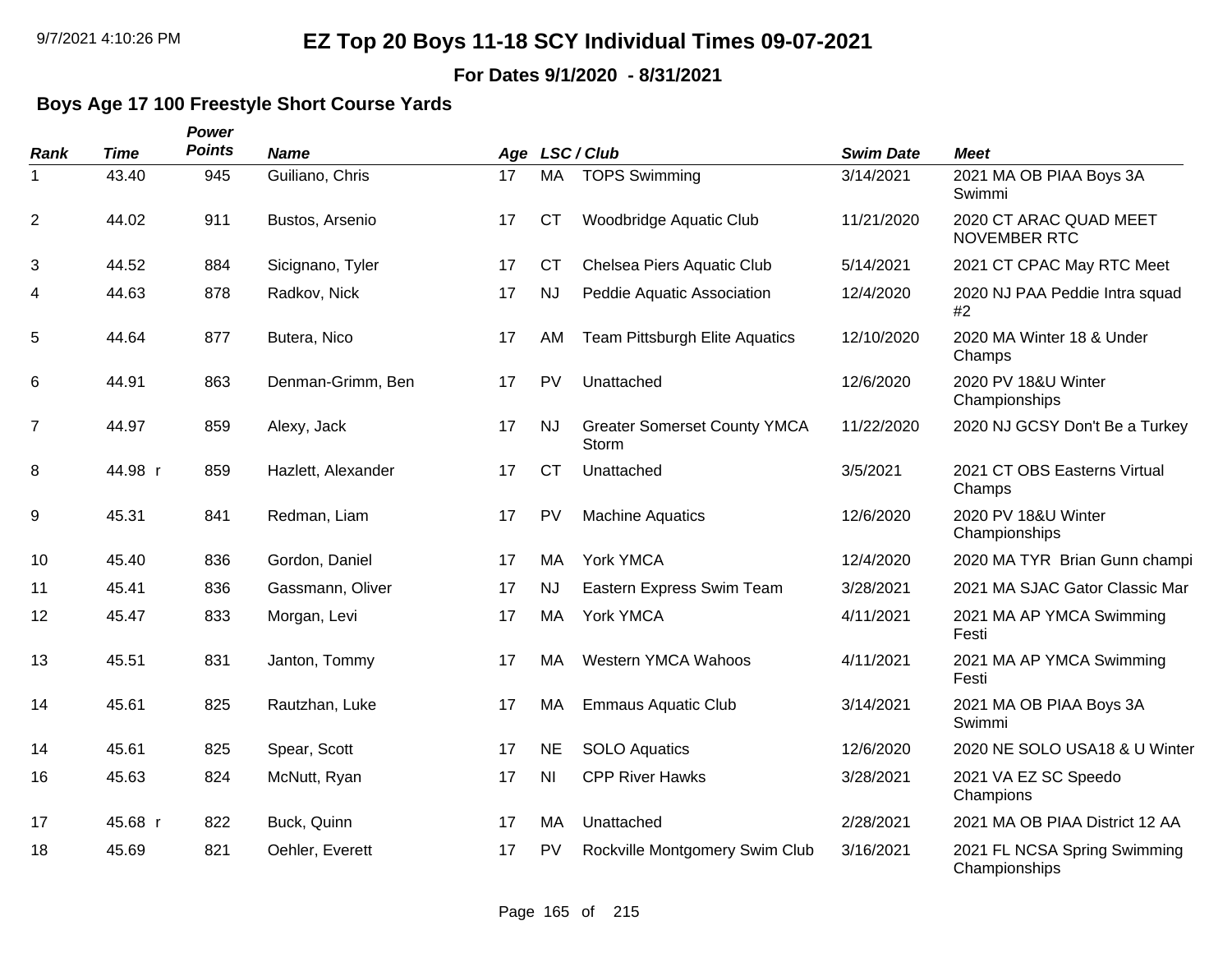|    | 9/7/2021 4:10:26 PM            |     |                  | EZ Top 20 Boys 11-18 SCY Individual Times 09-07-2021 |     |                            |           |                                   |  |  |  |  |
|----|--------------------------------|-----|------------------|------------------------------------------------------|-----|----------------------------|-----------|-----------------------------------|--|--|--|--|
|    | For Dates 9/1/2020 - 8/31/2021 |     |                  |                                                      |     |                            |           |                                   |  |  |  |  |
| 19 | 45.72                          | 819 | Edwards, Dominic |                                                      | NJ. | Hamilton Y Aquatic Club    | 4/11/2021 | 2021 MA AP YMCA Swimming<br>Festi |  |  |  |  |
| 19 | 45.72                          | 819 | Rogers, Sean     |                                                      |     | Chelsea Piers Aquatic Club | 5/14/2021 | 2021 CT CPAC May RTC Meet         |  |  |  |  |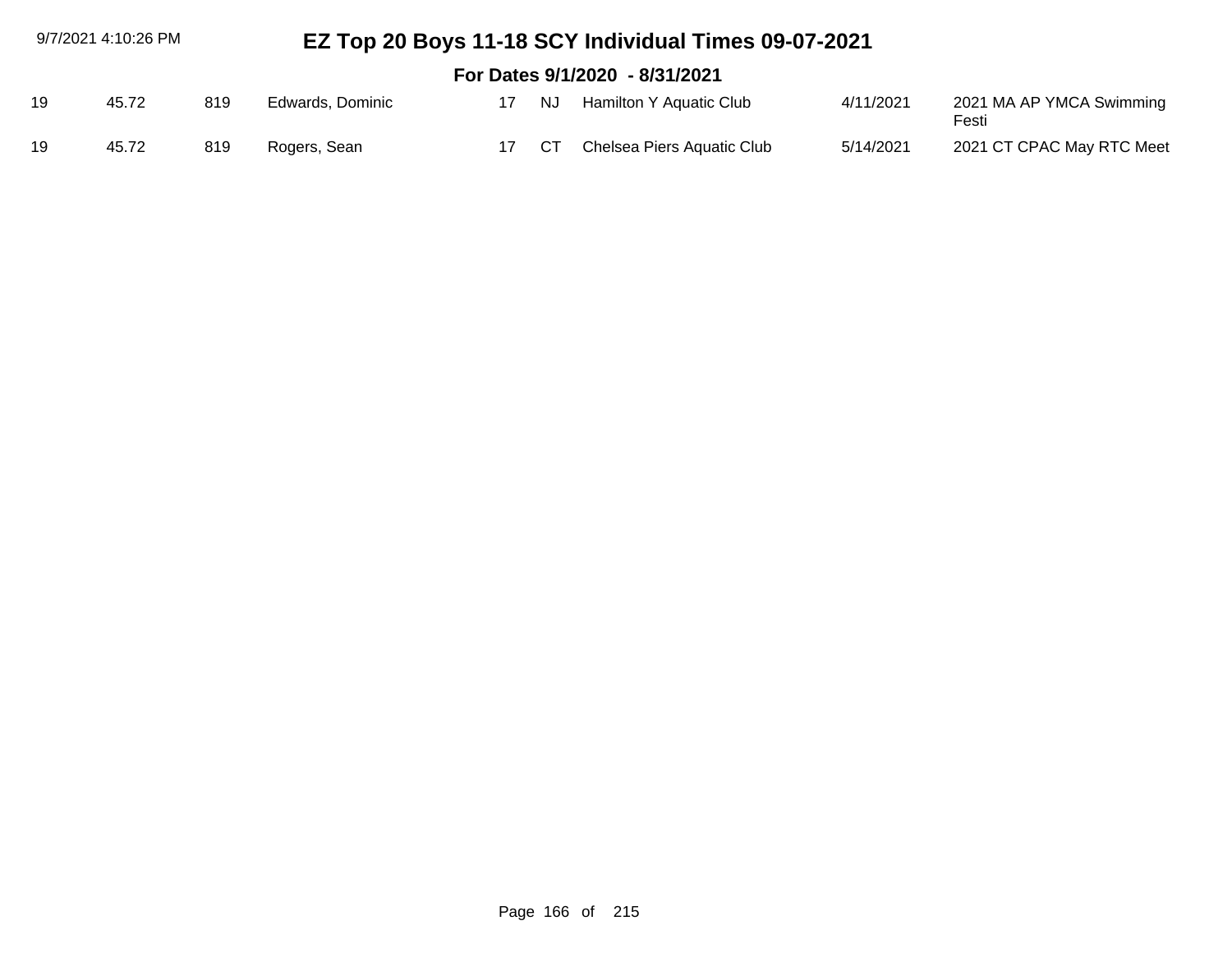**For Dates 9/1/2020 - 8/31/2021**

#### **Boys Age 17 200 Freestyle Short Course Yards**

| <b>Rank</b>    | <b>Time</b> | Power<br><b>Points</b> | <b>Name</b>            |    |           | Age LSC/Club                                 | <b>Swim Date</b> | <b>Meet</b>                                   |
|----------------|-------------|------------------------|------------------------|----|-----------|----------------------------------------------|------------------|-----------------------------------------------|
| 1              | 1:36.53     | 908                    | Guiliano, Chris        | 17 | MA        | <b>TOPS Swimming</b>                         | 3/14/2021        | 2021 MA OB PIAA Boys 3A<br>Swimmi             |
| $\overline{2}$ | 1:36.75     | 902                    | Radkov, Nick           | 17 | <b>NJ</b> | Peddie Aquatic Association                   | 12/4/2020        | 2020 NJ PAA Peddie Intra squad<br>#2          |
| 3              | $1:38.19$ r | 862                    | Castrillon, Juancarlos | 17 | <b>MR</b> | Long Island Aquatic Club                     | 3/17/2021        | 2021 FL NCSA Spring Swimming<br>Championships |
| 4              | 1:38.62     | 850                    | Butera, Nico           | 17 | AM        | <b>Team Pittsburgh Elite Aquatics</b>        | 12/11/2020       | 2020 MA Winter 18 & Under<br>Champs           |
| 5              | 1:38.64     | 850                    | Hunt, Connor           | 17 | <b>CT</b> | <b>Ridgefield Aquatic Club</b>               | 10/24/2020       | 2020 CT RYWC October Dual<br><b>RTC Meet</b>  |
| 5              | 1:38.64     | 850                    | Oehler, Everett        | 17 | PV        | Rockville Montgomery Swim Club               | 3/18/2021        | 2021 FL NCSA Spring Swimming<br>Championships |
| 7              | 1:39.09     | 837                    | Hazlett, Alexander     | 17 | <b>CT</b> | Greenwich YWCA Dolphins Swm Tm 3/26/2021     |                  | 2021 FL ISCA International Senior<br>Meet     |
| 8              | 1:39.22     | 834                    | Alexy, Jack            | 17 | <b>NJ</b> | <b>Greater Somerset County YMCA</b><br>Storm | 11/21/2020       | 2020 NJ GCSY Don't Be a Turkey                |
| 9              | 1:39.33     | 831                    | Stankovich, Ben        | 17 | <b>PV</b> | Nation's Capital Swim Club                   | 3/19/2021        | 2021 PV SC Championship<br>Series- Wave II    |
| 10             | 1:39.37     | 830                    | Cary, Kevin            | 17 | MA        | <b>Upper Main Line YMCA</b>                  | 4/9/2021         | 2021 MA AP YMCA Swimming<br>Festi             |
| 11             | 1:39.58     | 824                    | Musante, Ben           | 17 | MA        | Unattached                                   | 3/6/2021         | 2021 MA OB PIAA District 3 Boy                |
| 12             | 1:39.63     | 823                    | Edwards, Dominic       | 17 | <b>NJ</b> | Hamilton Y Aquatic Club                      | 4/9/2021         | 2021 MA AP YMCA Swimming<br>Festi             |
| 13             | 1:39.73     | 820                    | Perks, Charles         | 17 | <b>CT</b> | West Hartford Aquatic Team                   | 5/13/2021        | 2021 CT CPAC May RTC Meet                     |
| 14             | 1:39.78     | 819                    | Washart, Shane         | 17 | МA        | South Jersey Aquatic Club                    | 4/24/2021        | 2021 MA Swimming Senior SC<br>Cha             |
| 15             | 1:39.87     | 816                    | Bretz, Jason           | 17 | <b>PV</b> | All Star Aquatics                            | 3/18/2021        | 2021 FL NCSA Spring Swimming<br>Championships |
| 16             | 1:39.94     | 814                    | Currie, Gavin          | 17 | <b>MD</b> | Monocacy Aquatic Club                        | 3/26/2021        | 2021 MA Senior Keystone Classi                |
| 17             | 1:39.95     | 814                    | Spear, Scott           | 17 | <b>NE</b> | <b>SOLO Aquatics</b>                         | 3/27/2021        | 2021 VA EZ SC Speedo<br>Champions             |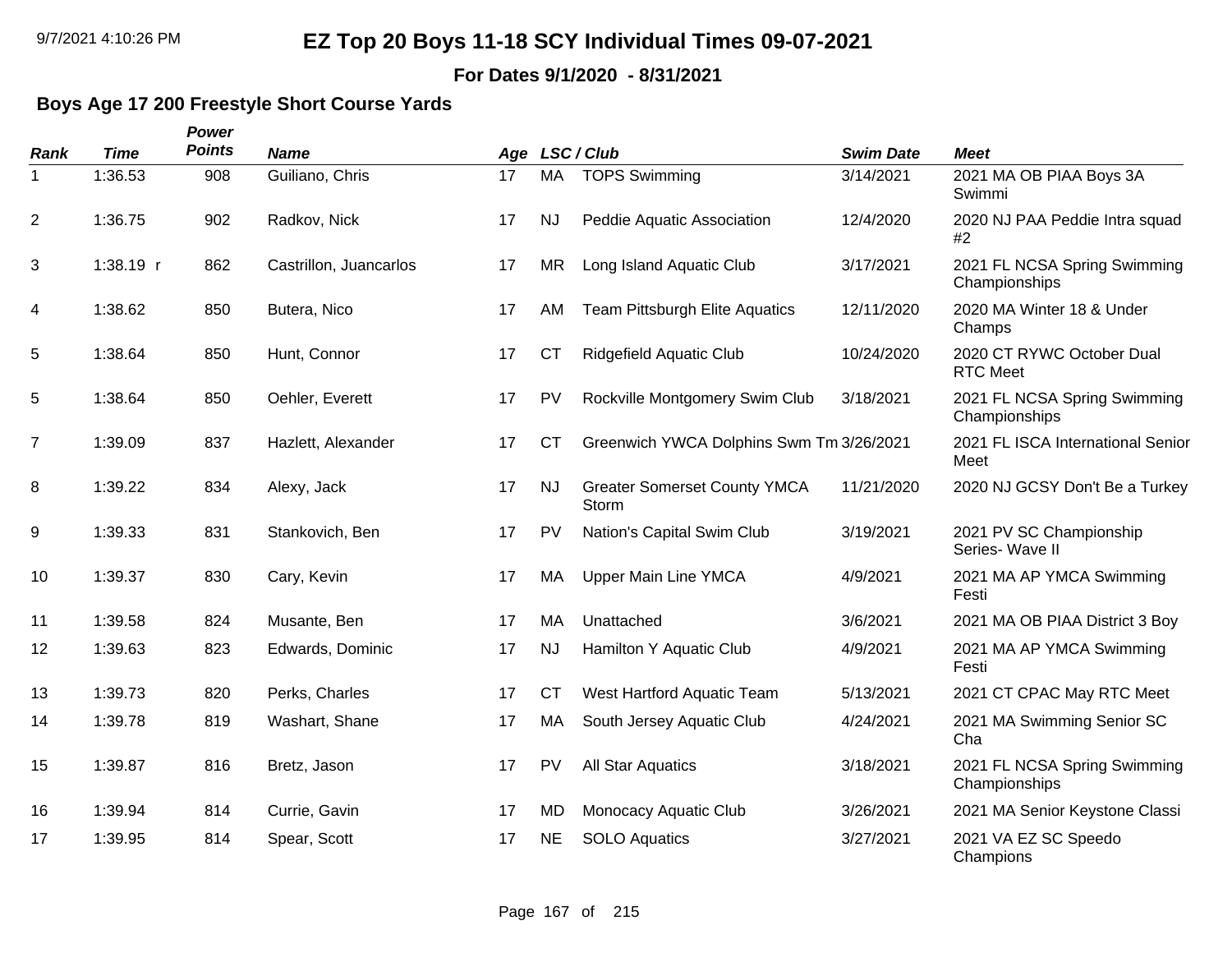| 9/7/2021 4:10:26 PM            |         |     | EZ Top 20 Boys 11-18 SCY Individual Times 09-07-2021 |    |     |                          |           |                                   |  |  |  |  |
|--------------------------------|---------|-----|------------------------------------------------------|----|-----|--------------------------|-----------|-----------------------------------|--|--|--|--|
| For Dates 9/1/2020 - 8/31/2021 |         |     |                                                      |    |     |                          |           |                                   |  |  |  |  |
| 18                             | 1:39.98 | 813 | Gordon, Daniel                                       |    | МA  | York YMCA                | 4/9/2021  | 2021 MA AP YMCA Swimming<br>Festi |  |  |  |  |
| 19                             | 1:40.00 | 813 | Simpson, Austin                                      |    | MR. | <b>Condors Swim Club</b> | 5/13/2021 | 2021 CT CPAC May RTC Meet         |  |  |  |  |
| 20                             | 1:40.30 | 805 | McNutt, Ryan                                         | 17 | ΝI  | <b>CPP River Hawks</b>   | 3/27/2021 | 2021 VA EZ SC Speedo<br>Champions |  |  |  |  |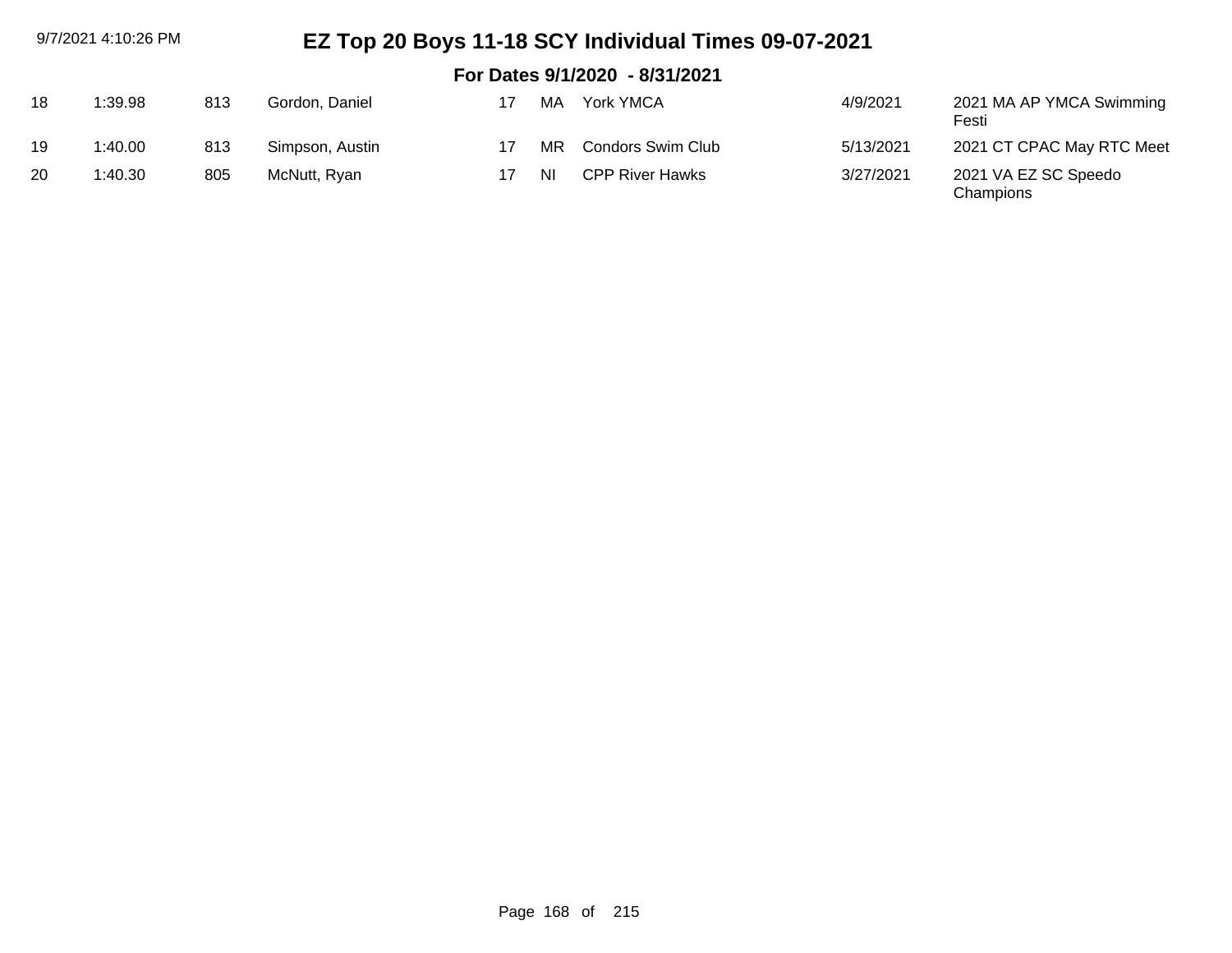**For Dates 9/1/2020 - 8/31/2021**

#### **Boys Age 17 500 Freestyle Short Course Yards**

| Rank           | <b>Time</b> | Power<br><b>Points</b> | <b>Name</b>            |    |           | Age LSC/Club                               | <b>Swim Date</b> | <b>Meet</b>                                   |
|----------------|-------------|------------------------|------------------------|----|-----------|--------------------------------------------|------------------|-----------------------------------------------|
| 1              | 4:25.55     | 868                    | Perks, Charles         | 17 | <b>CT</b> | West Hartford Aquatic Team                 | 5/15/2021        | 2021 CT CPAC May RTC Meet                     |
| $\overline{2}$ | 4:25.75     | 866                    | Morrissey, Henry       | 17 | МA        | Germantown Academy Aquatic Club 11/20/2020 |                  | 2020 MA GAAC November ABBC                    |
| 3              | 4:26.70     | 856                    | Castrillon, Juancarlos | 17 | <b>MR</b> | Long Island Aquatic Club                   | 3/19/2021        | 2021 FL NCSA Spring Swimming<br>Championships |
| 4              | 4:28.38     | 840                    | Washart, Shane         | 17 | MA        | South Jersey Aquatic Club                  | 4/23/2021        | 2021 MA Swimming Senior SC<br>Cha             |
| 5              | 4:28.47     | 839                    | Hardart, Max           | 17 | <b>MR</b> | Badger Swim Club, Inc.                     | 3/28/2021        | 2021 VA SRVA SR Shamrock<br>Showd             |
| 6              | 4:30.90     | 815                    | Vizzard, Sean          | 17 | MA        | South Jersey Aquatic Club                  | 3/25/2021        | 2021 FL ISCA International Senior<br>Meet     |
| 7              | 4:31.21     | 812                    | Simpson, Austin        | 17 | <b>MR</b> | <b>Condors Swim Club</b>                   | 5/15/2021        | 2021 CT CPAC May RTC Meet                     |
| 8              | 4:31.31     | 811                    | Jiang, Michael         | 17 | <b>PV</b> | Nation's Capital Swim Club                 | 12/5/2020        | 2020 PV 18&U Winter<br>Championships          |
| 9              | 4:31.45     | 809                    | Rennard, Theo          | 17 | <b>NJ</b> | YMCA of Greater Monmouth County 4/8/2021   |                  | 2021 MA AP YMCA Swimming<br>Festi             |
| 10             | 4:31.71     | 807                    | Plavoukos, Alex        | 17 | <b>CT</b> | <b>YMCA Of Greenwich Marlins</b>           | 4/2/2021         | CT WRAT v GRYM 13 & Over<br>RTC S             |
| 11             | 4:32.25     | 801                    | Pragnell, Tristan      | 17 | <b>MR</b> | <b>Asphalt Green Unified Aquatics</b>      | 5/15/2021        | 2021 CT CPAC May RTC Meet                     |
| 12             | 4:32.45     | 799                    | Danaie, Dylan          | 17 | <b>PV</b> | Nation's Capital Swim Club                 | 12/5/2020        | 2020 PV 18&U Winter<br>Championships          |
| 13             | 4:32.58     | 798                    | Cary, Kevin            | 17 | MA        | <b>Upper Main Line YMCA</b>                | 4/10/2021        | 2021 MA AP YMCA Swimming<br>Festi             |
| 14             | 4:32.91     | 795                    | Won, Kyle              | 17 | <b>NE</b> | <b>Gator Swim Club</b>                     | 10/3/2020        | 2020 NE BGSC CL 0ct Distance                  |
| 15             | 4:33.00     | 794                    | Branon, Ryan           | 17 | MD        | North Baltimore Aquatic Club               | 1/25/2021        | 2021 MA YY John deBarbadillo I                |
| 16             | 4:33.44     | 790                    | Kopac, Christopher     | 17 | <b>PV</b> | Unattached                                 | 2/11/2021        | 2021 VA VHSL Class 5 State Cha                |
| 17             | 4:33.54     | 789                    | Santos, Sean           | 17 | <b>PV</b> | Rockville Montgomery Swim Club             | 3/19/2021        | 2021 FL NCSA Spring Swimming<br>Championships |
| 18             | 4:33.80     | 786                    | Jellig, Conor          | 17 | MA        | Jersey Wahoos                              | 4/25/2021        | 2021 MA GPAC George Breen<br>Spri             |
| 19             | 4:33.84     | 786                    | Ye, Alexander          | 17 | <b>CT</b> | <b>Stamford Sailfish Aquatic Club</b>      | 10/4/2020        | 2020 CT SSAC Oct Time Trials                  |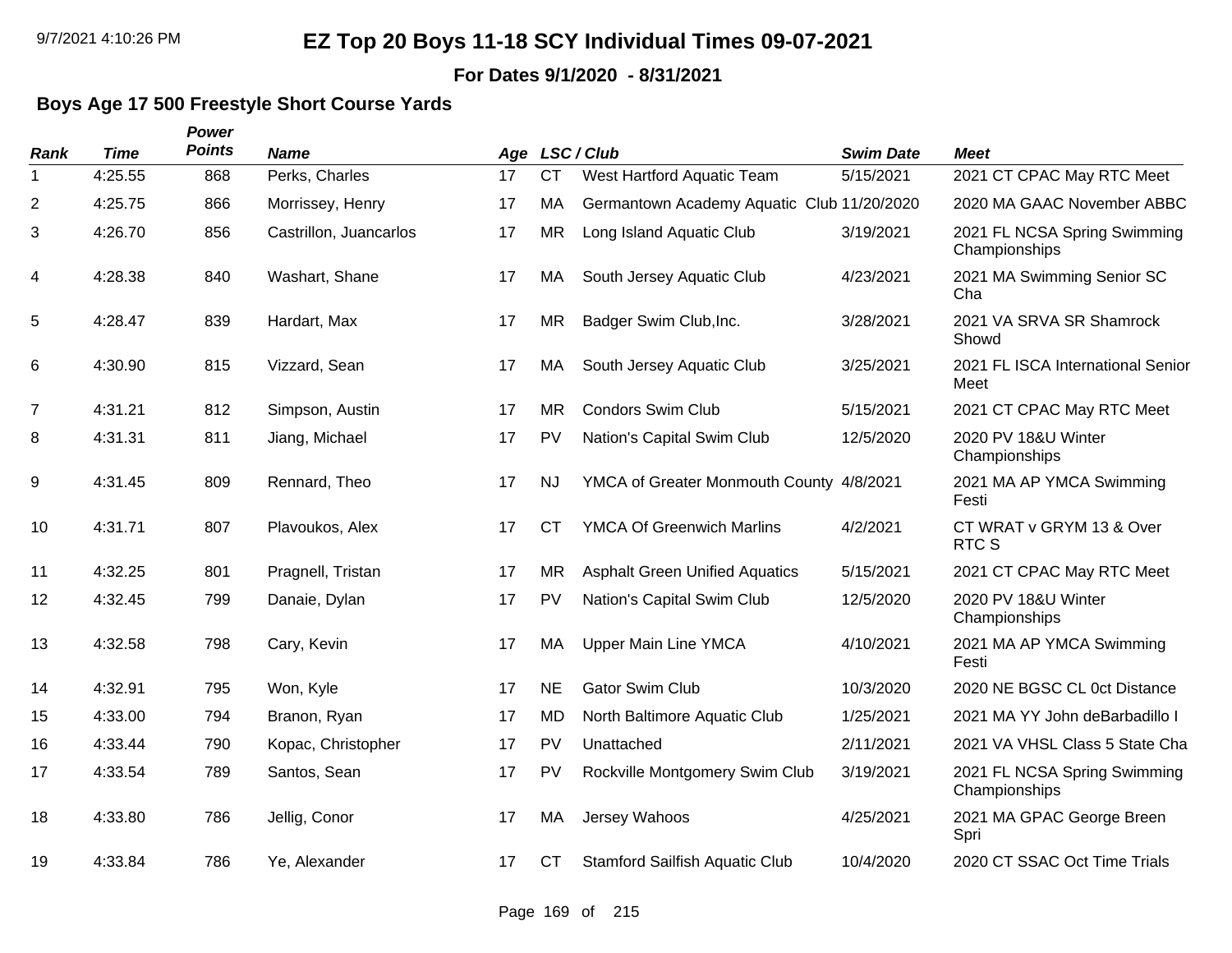|    | 9/7/2021 4:10:26 PM            |     | EZ Top 20 Boys 11-18 SCY Individual Times 09-07-2021 |  |  |                              |           |                                   |  |  |
|----|--------------------------------|-----|------------------------------------------------------|--|--|------------------------------|-----------|-----------------------------------|--|--|
|    | For Dates 9/1/2020 - 8/31/2021 |     |                                                      |  |  |                              |           |                                   |  |  |
| 20 | 4:33.86                        | 786 | Grisbaum. Dolan                                      |  |  | MA South Jersey Aquatic Club | 4/23/2021 | 2021 MA Swimming Senior SC<br>Cha |  |  |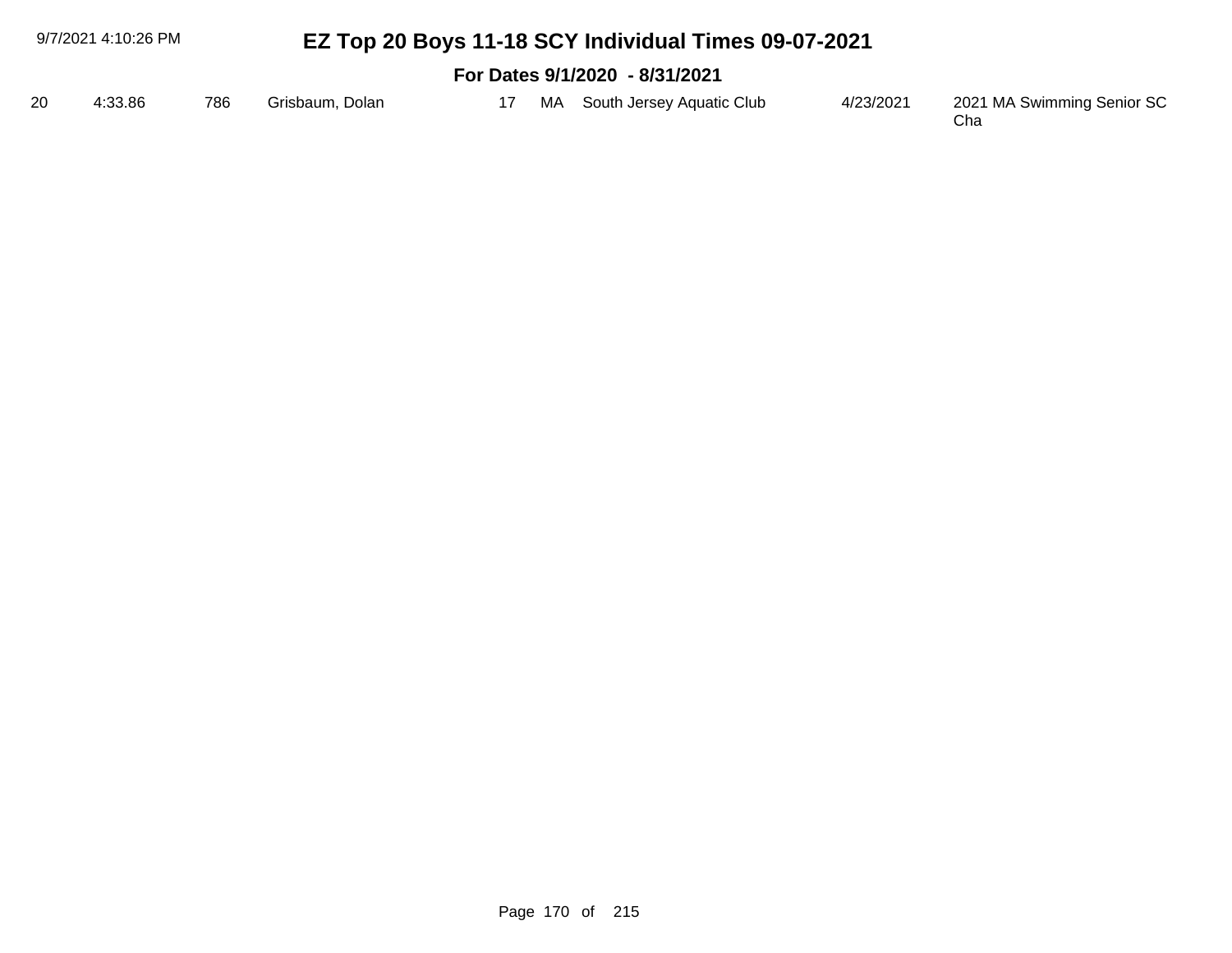#### **For Dates 9/1/2020 - 8/31/2021**

#### **Boys Age 17 1000 Freestyle Short Course Yards**

| Rank         | <b>Time</b> | Power<br><b>Points</b> | <b>Name</b>            |    |           | Age LSC/Club                     | <b>Swim Date</b> | <b>Meet</b>                                   |
|--------------|-------------|------------------------|------------------------|----|-----------|----------------------------------|------------------|-----------------------------------------------|
| $\mathbf 1$  | 9:06.90     | 904                    | Perks, Charles         | 17 | <b>CT</b> | West Hartford Aquatic Team       | 5/14/2021        | 2021 CT CPAC May RTC Meet                     |
| $\mathbf{2}$ | 9:12.44     | 877                    | Castrillon, Juancarlos | 17 | <b>MR</b> | Long Island Aquatic Club         | 3/20/2021        | 2021 FL NCSA Spring Swimming<br>Championships |
| 3            | 9:13.73     | 871                    | Washart, Shane         | 17 | MA        | South Jersey Aquatic Club        | 4/24/2021        | 2021 MA Swimming Senior SC<br>Cha             |
| 4            | 9:17.61     | 852                    | Vizzard, Sean          | 17 | MA        | South Jersey Aquatic Club        | 4/24/2021        | 2021 MA Swimming Senior SC<br>Cha             |
| 5            | 9:19.59     | 842                    | Simpson, Austin        | 17 | <b>MR</b> | <b>Condors Swim Club</b>         | 5/14/2021        | 2021 CT CPAC May RTC Meet                     |
| 6            | 9:20.14     | 839                    | Grisbaum, Dolan        | 17 | MA        | South Jersey Aquatic Club        | 4/24/2021        | 2021 MA Swimming Senior SC<br>Cha             |
| 7            | 9:21.24     | 834                    | Mitchell, Tommy        | 17 | MA        | South Jersey Aquatic Club        | 4/24/2021        | 2021 MA Swimming Senior SC<br>Cha             |
| 8            | 9:23.55     | 823                    | Santos, Sean           | 17 | PV        | Rockville Montgomery Swim Club   | 3/20/2021        | 2021 FL NCSA Spring Swimming<br>Championships |
| 9            | 9:24.49     | 819                    | Hardart, Max           | 17 | <b>MR</b> | Badger Swim Club, Inc.           | 1/30/2021        | 2021 MR BAD January 30th Time<br>Trial        |
| 10           | 9:26.19     | 810                    | Kopac, Christopher     | 17 | <b>PV</b> | Nation's Capital Swim Club       | 3/18/2021        | 2021 PV SC Championship<br>Series- Wave II    |
| 11           | 9:28.29     | 801                    | Pfeffer, Nate          | 17 | VA        | NOVA of Virginia Aquatics, Inc   | 3/20/2021        | 2021 FL NCSA Spring Swimming<br>Championships |
| 12           | 9:29.43     | 795                    | Vincent, Connor        | 17 | <b>MR</b> | <b>Empire Swimming</b>           | 4/14/2021        | 2021 MR EAST Virtual SKI Meet                 |
| 13           | 9:30.56     | 790                    | Danaie, Dylan          | 17 | PV        | Nation's Capital Swim Club       | 10/30/2020       | 2020 VA NOVA Senior Classic                   |
| 14           | 9:30.96     | 788                    | Barrows, Nick          | 17 | VA        | <b>Coast Guard Blue Dolphins</b> | 3/7/2021         | 2021 VA VSI SC Senior Champion                |
| 15           | 9:32.92     | 779                    | Giardinelli, Matthew   | 17 | <b>MR</b> | Long Island Aquatic Club         | 3/20/2021        | 2021 FL NCSA Spring Swimming<br>Championships |
| 16           | 9:33.02     | 778                    | Merani, Ryan           | 17 | <b>MD</b> | North Baltimore Aquatic Club     | 5/8/2021         | 2021 MA YORK DISTANCE<br><b>INVITE</b>        |
| 17           | 9:33.22     | 777                    | Jellig, Conor          | 17 | MA        | Jersey Wahoos                    | 3/27/2021        | 2021 MA Senior Keystone Classi                |
| 18           | 9:33.29     | 777                    | Casey, Patrick         | 17 | МA        | <b>Radnor Aquatic Club</b>       | 3/27/2021        | 2021 MA Senior Keystone Classi                |
| 19           | 9:34.13     | 773                    | Bowles, Aubrey         | 17 | VA        | NOVA of Virginia Aquatics, Inc.  | 10/30/2020       | 2020 VA NOVA Senior Classic                   |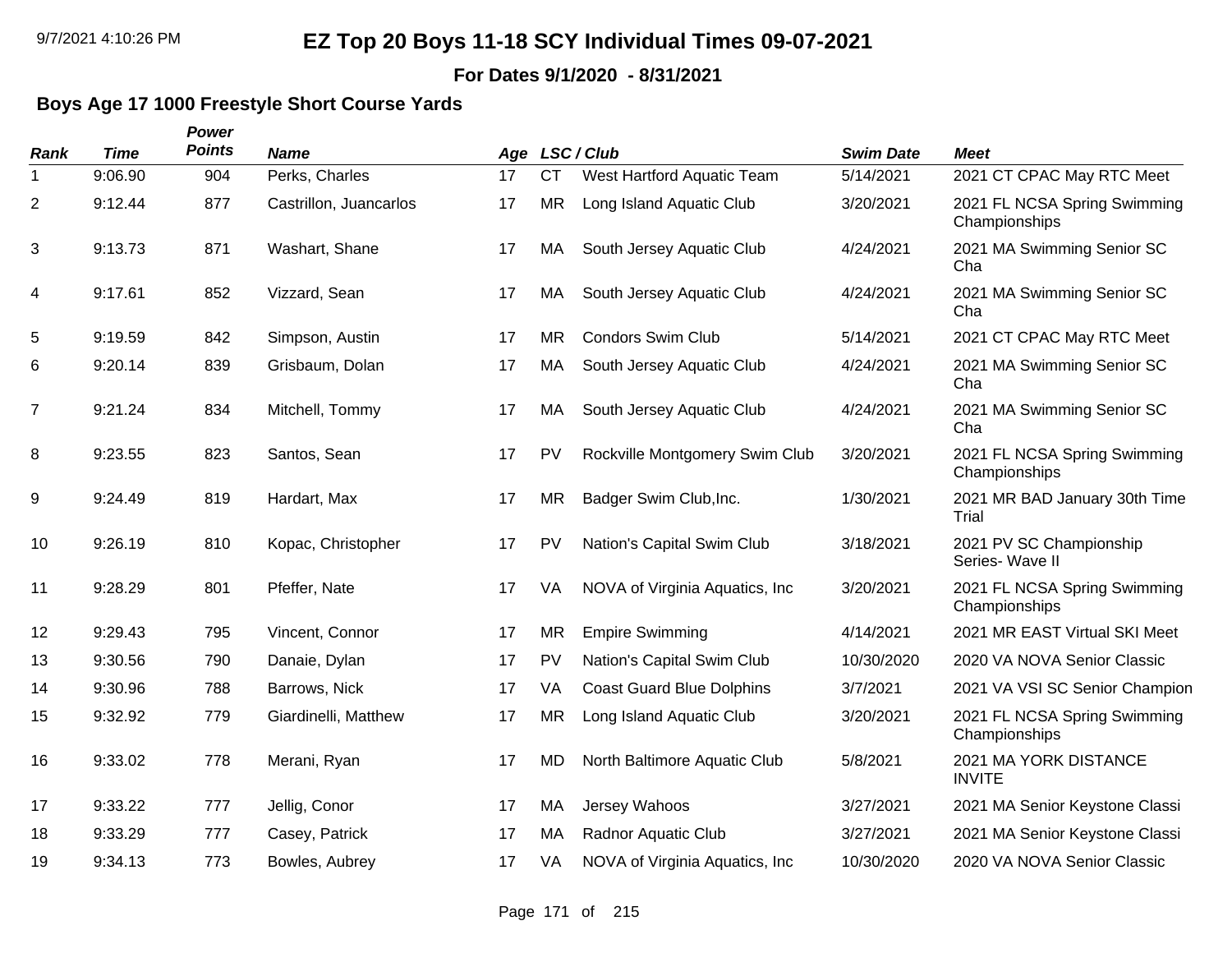| 9/7/2021 4:10:26 PM |         |     | EZ Top 20 Boys 11-18 SCY Individual Times 09-07-2021 |    |     |                                |           |                                      |  |  |  |  |
|---------------------|---------|-----|------------------------------------------------------|----|-----|--------------------------------|-----------|--------------------------------------|--|--|--|--|
|                     |         |     |                                                      |    |     | For Dates 9/1/2020 - 8/31/2021 |           |                                      |  |  |  |  |
| 20                  | 9:34.55 | 771 | Lauinger, Ronan                                      | 17 | PV. | Nation's Capital Swim Club     | 12/3/2020 | 2020 PV 18&U Winter<br>Championships |  |  |  |  |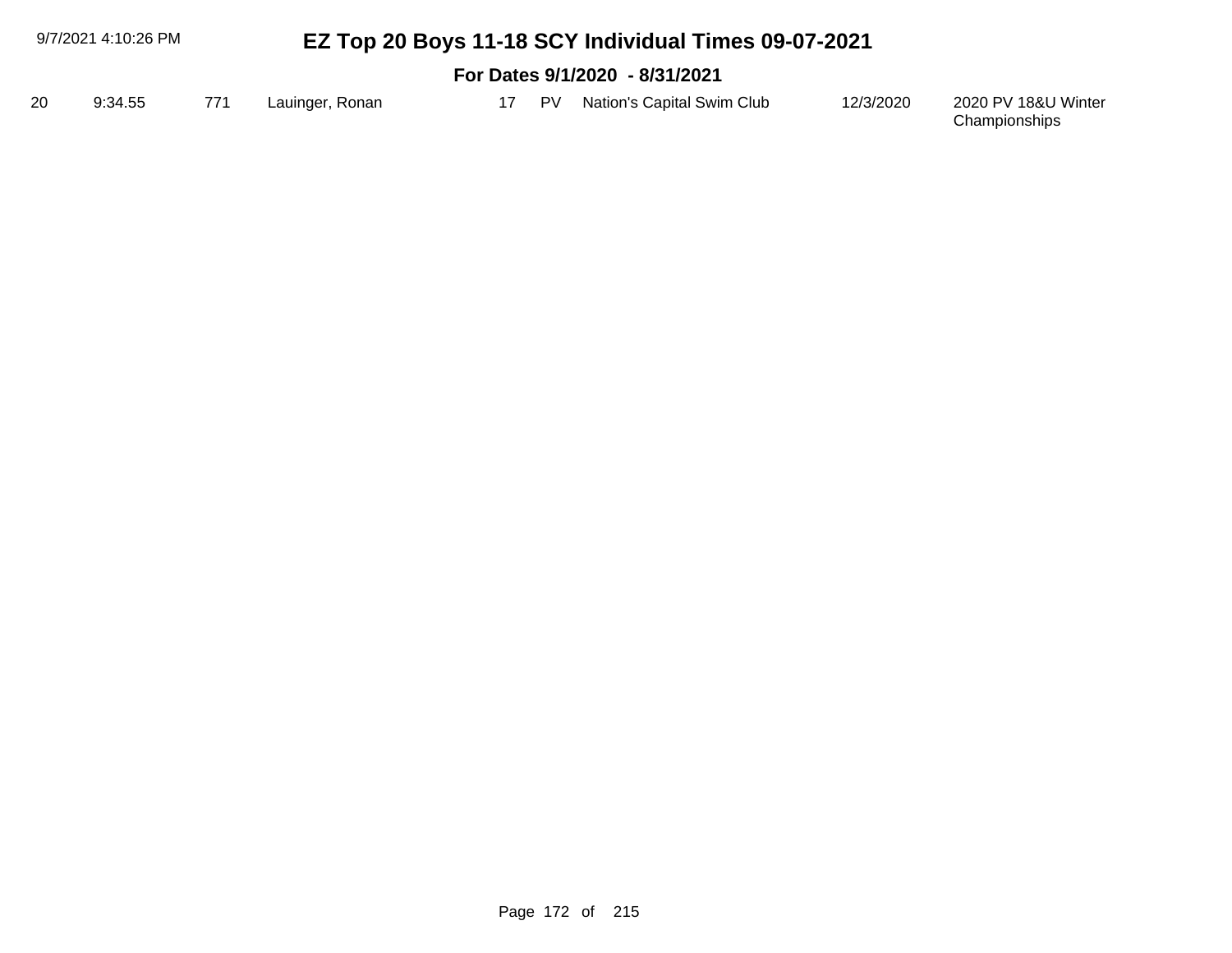**For Dates 9/1/2020 - 8/31/2021**

#### **Boys Age 17 1650 Freestyle Short Course Yards**

*Power*

| <b>Rank</b>    | <b>Time</b> | <b>Points</b> | <b>Name</b>            |    |           | Age LSC/Club                               | <b>Swim Date</b> | <b>Meet</b>                                    |
|----------------|-------------|---------------|------------------------|----|-----------|--------------------------------------------|------------------|------------------------------------------------|
| 1              | 15:14.22    | 909           | Washart, Shane         | 17 | МA        | South Jersey Aquatic Club                  | 4/22/2021        | 2021 MA Swimming Senior SC<br>Cha              |
| $\overline{c}$ | 15:16.79    | 902           | Morrissey, Henry       | 17 | МA        | Germantown Academy Aquatic Club 11/22/2020 |                  | 2020 MA GAAC November ABBC                     |
| 3              | 15:17.18    | 901           | Perks, Charles         | 17 | <b>CT</b> | West Hartford Aquatic Team                 | 5/16/2021        | 2021 CT CPAC May RTC Meet                      |
| 4              | 15:19.84    | 894           | Castrillon, Juancarlos | 17 | <b>MR</b> | Long Island Aquatic Club                   | 3/16/2021        | 2021 FL NCSA Spring Swimming<br>Championships  |
| 5              | 15:31.00    | 866           | Vizzard, Sean          | 17 | МA        | South Jersey Aquatic Club                  | 4/22/2021        | 2021 MA Swimming Senior SC<br>Cha              |
| 6              | 15:33.31    | 860           | Grisbaum, Dolan        | 17 | МA        | South Jersey Aquatic Club                  | 4/22/2021        | 2021 MA Swimming Senior SC<br>Cha              |
| 7              | 15:38.43    | 847           | Hardart, Max           | 17 | <b>MR</b> | Badger Swim Club, Inc.                     | 12/11/2020       | 2020 MR BGNW 18-Under Winter<br>Championship   |
| 8              | 15:42.92    | 835           | Santos, Sean           | 17 | PV        | Rockville Montgomery Swim Club             | 3/16/2021        | 2021 FL NCSA Spring Swimming<br>Championships  |
| 9              | 15:46.79    | 825           | Jellig, Conor          | 17 | MA        | Jersey Wahoos                              | 3/28/2021        | 2021 MA Senior Keystone Classi                 |
| 10             | 15:47.77    | 823           | Mitchell, Tommy        | 17 | MA        | South Jersey Aquatic Club                  | 4/22/2021        | 2021 MA Swimming Senior SC<br>Cha              |
| 11             | 15:48.30    | 821           | Rennard, Theo          | 17 | <b>NJ</b> | YMCA of Greater Monmouth County 4/11/2021  |                  | 2021 MA AP YMCA Swimming<br>Festi              |
| 12             | 15:49.15    | 819           | Jiang, Michael         | 17 | PV        | Nation's Capital Swim Club                 | 12/6/2020        | 2020 PV 18&U Winter<br>Championships           |
| 13             | 15:50.89    | 815           | Plavoukos, Alex        | 17 | <b>CT</b> | <b>YMCA Of Greenwich Marlins</b>           | 4/3/2021         | CT WRAT v GRYM 13 & Over<br>RTC S              |
| 14             | 15:52.08    | 812           | Simpson, Austin        | 17 | <b>MR</b> | <b>Condors Swim Club</b>                   | 5/16/2021        | 2021 CT CPAC May RTC Meet                      |
| 15             | 15:53.12    | 809           | Schimmel, Griffen      | 17 | <b>MR</b> | Long Island Aquatic Club                   | 12/11/2020       | 2020 MR LIAC Travel To Nowhere<br>Invitational |
| 16             | 15:53.42    | 808           | Pfeffer, Nate          | 17 | VA        | NOVA of Virginia Aquatics, Inc.            | 3/16/2021        | 2021 FL NCSA Spring Swimming<br>Championships  |
| 17             | 15:55.80    | 802           | Barrows, Nick          | 17 | VA        | <b>Coast Guard Blue Dolphins</b>           | 3/4/2021         | 2021 VA VSI SC Senior Champion                 |
| 18             | 15:55.87    | 802           | Henze, Griffin         | 17 | MA        | Germantown Academy Aquatic Club 11/22/2020 |                  | 2020 MA GAAC November ABBC                     |
| 19             | 15:56.98    | 800           | Giardinelli, Matthew   | 17 | <b>MR</b> | Long Island Aquatic Club                   | 12/11/2020       | 2020 MR LIAC Travel To Nowhere                 |
|                |             |               |                        |    |           | Page 173 of 215                            |                  |                                                |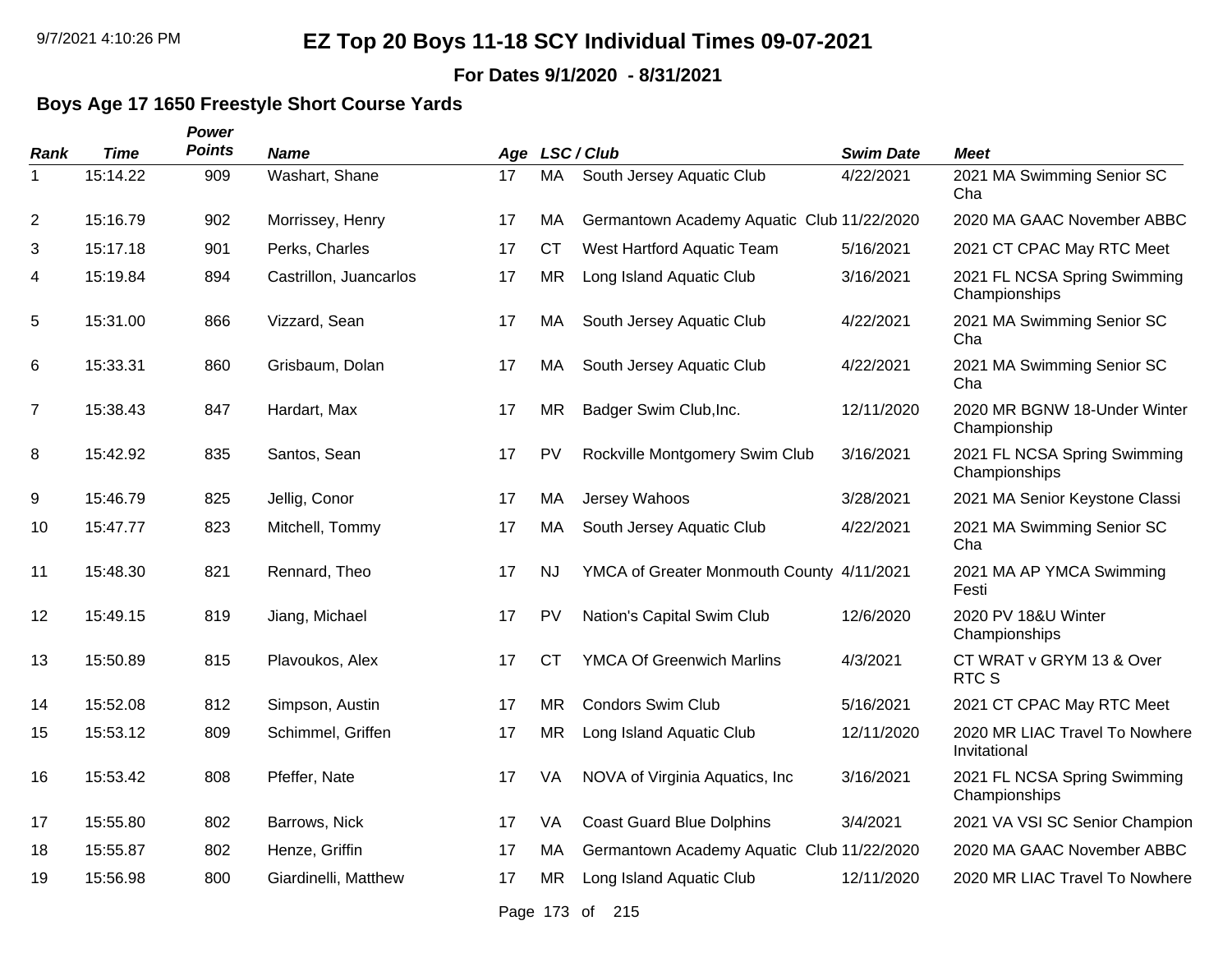#### **For Dates 9/1/2020 - 8/31/2021**

Invitational

| 20 | 15:58.99 | 794 | Merani, Ryan |  | 17 MD North Baltimore Aquatic Club | 5/8/2021 | 2021 MA YORK DISTANCE |
|----|----------|-----|--------------|--|------------------------------------|----------|-----------------------|
|    |          |     |              |  |                                    |          | <b>INVITE</b>         |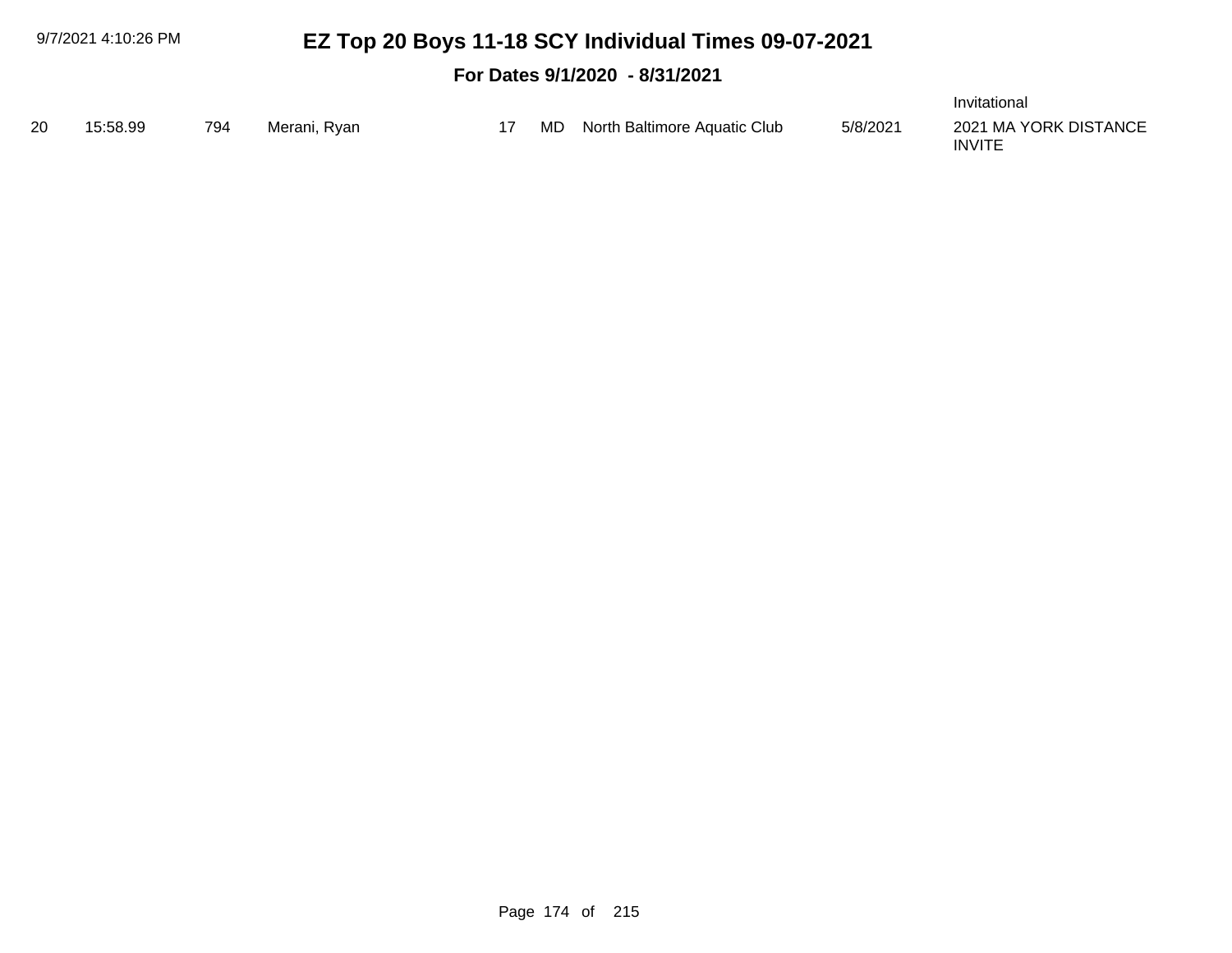**For Dates 9/1/2020 - 8/31/2021**

### **Boys Age 17 100 Backstroke Short Course Yards**

| <b>Rank</b>    | <b>Time</b> | Power<br><b>Points</b> | <b>Name</b>      |    |           | Age LSC/Club                                            | <b>Swim Date</b> | <b>Meet</b>                                   |
|----------------|-------------|------------------------|------------------|----|-----------|---------------------------------------------------------|------------------|-----------------------------------------------|
| 1              | 47.98       | 950                    | Bustos, Arsenio  | 17 | <b>CT</b> | Woodbridge Aquatic Club                                 | 11/21/2020       | 2020 CT ARAC QUAD MEET<br>NOVEMBER RTC        |
| $\overline{2}$ | 48.22       | 938                    | Janton, Tommy    | 17 | MA        | Western YMCA Wahoos                                     | 4/9/2021         | 2021 MA AP YMCA Swimming<br>Festi             |
| 3              | 48.35       | 932                    | Miceli, Mateo    | 17 | AM        | <b>Team Pittsburgh Elite Aquatics</b>                   | 10/17/2020       | 2020 IA DSMY Spooktacular                     |
| 4              | 48.37       | 931                    | Bretz, Jason     | 17 | PV        | <b>All Star Aquatics</b>                                | 3/18/2021        | 2021 FL NCSA Spring Swimming<br>Championships |
| 5              | 48.41       | 929                    | Hayburn, Joseph  | 17 | <b>MD</b> | Annapolis Swim Club                                     | 3/20/2021        | 2021 MD FOX Championship<br>Invitational      |
| 6              | 48.43       | 928                    | Davis, Walker    | 17 | VA        | <b>Cavalier Aquatics/Piedmont Family</b><br><b>YMCA</b> | 12/6/2020        | 2020 VA CA-Y -LY Dual Meet                    |
| $\overline{7}$ | 48.51       | 924                    | Feyerick, Brett  | 17 | PV        | Nation's Capital Swim Club                              | 12/5/2020        | 2020 PV 18&U Winter<br>Championships          |
| 8              | 48.59       | 920                    | Won, Kyle        | 17 | <b>NE</b> | <b>Gator Swim Club</b>                                  | 12/5/2020        | 2020 NE USA 18U Winter<br>Champs-Well         |
| 9              | 48.65       | 917                    | Curreri, James   | 17 | <b>NJ</b> | Lakeland Hills YMCA                                     | 4/10/2021        | 2021 MA AP YMCA Swimming<br>Festi             |
| 10             | 48.72       | 913                    | McKenzie, Collin | 17 | PV        | The Fish                                                | 3/20/2021        | 2021 PV SC Championship<br>Series- Wave II    |
| 11             | 48.86       | 907                    | Greer, Evan      | 17 | MA        | South Jersey Aquatic Club                               | 9/27/2020        | 2020 MA SJAC September<br>Intrasquad          |
| 12             | 48.92       | 904                    | Butera, Nico     | 17 | AM        | <b>Team Pittsburgh Elite Aquatics</b>                   | 3/28/2021        | 2021 MA Senior Keystone Classi                |
| 12             | 48.92       | 904                    | Currie, Gavin    | 17 | <b>MD</b> | Monocacy Aquatic Club                                   | 3/28/2021        | 2021 MA Senior Keystone Classi                |
| 14             | 49.08       | 896                    | Guiliano, Chris  | 17 | <b>MA</b> | <b>TOPS Swimming</b>                                    | 12/11/2020       | 2020 MA Winter 18 & Under<br>Champs           |
| 15             | 49.18       | 891                    | Rogers, Sean     | 17 | <b>CT</b> | Chelsea Piers Aquatic Club                              | 5/15/2021        | 2021 CT CPAC May RTC Meet                     |
| 16             | 49.44       | 879                    | Duren, Matt      | 17 | VA        | <b>Quest Swimming</b>                                   | 3/7/2021         | 2021 VA VSI SC Senior Champion                |
| 17             | 49.56       | 873                    | Alexy, Jack      | 17 | <b>NJ</b> | <b>Greater Somerset County YMCA</b><br>Storm            | 11/22/2020       | 2020 NJ GCSY Don't Be a Turkey                |
| 18             | 49.58       | 872                    | Branon, Ryan     | 17 | <b>MD</b> | North Baltimore Aquatic Club                            | 3/24/2021        | 2021 FL ISCA International Senior<br>Meet     |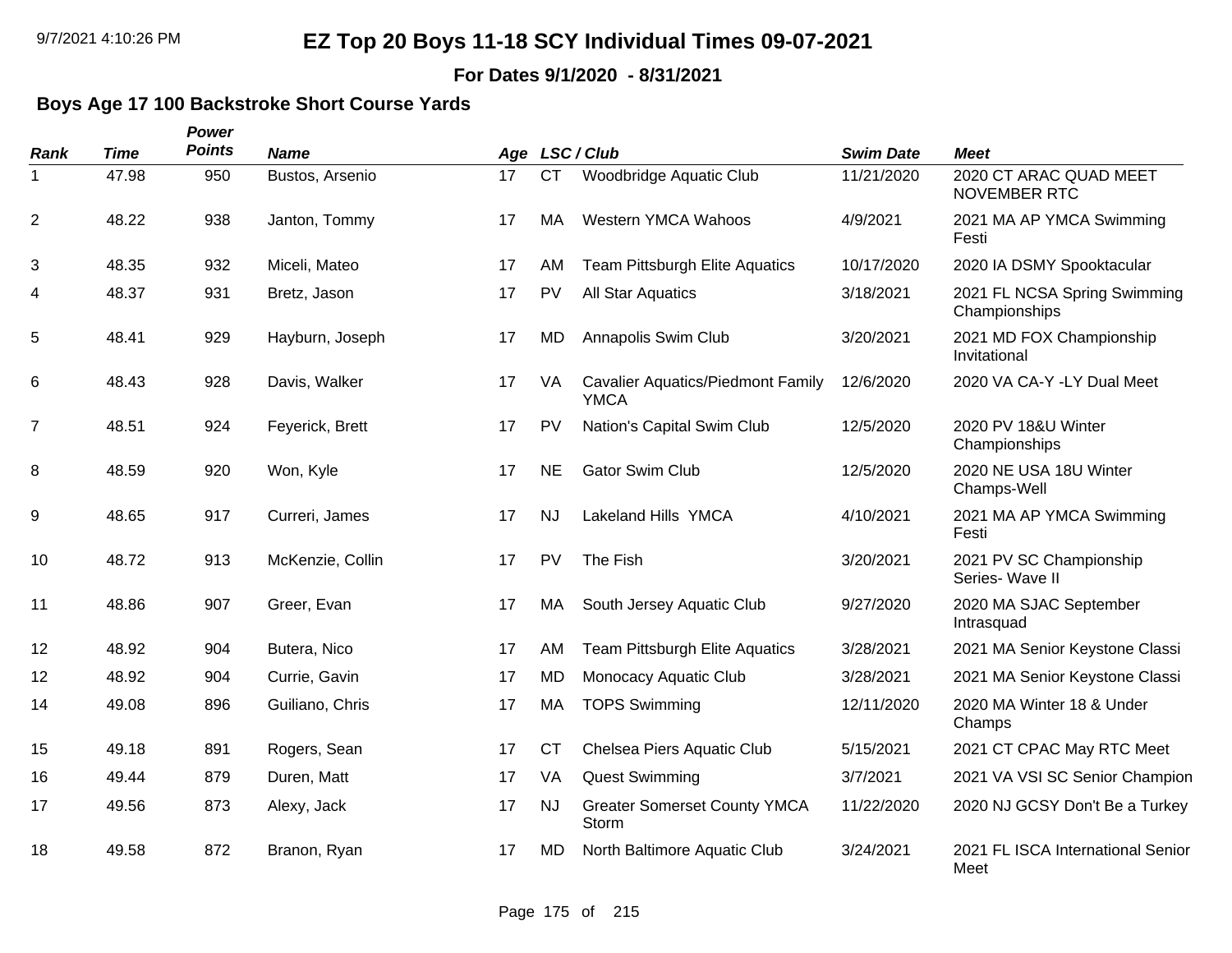| 9/7/2021 4:10:26 PM |                                |     | EZ Top 20 Boys 11-18 SCY Individual Times 09-07-2021 |    |     |                              |            |                                |  |  |  |  |  |
|---------------------|--------------------------------|-----|------------------------------------------------------|----|-----|------------------------------|------------|--------------------------------|--|--|--|--|--|
|                     | For Dates 9/1/2020 - 8/31/2021 |     |                                                      |    |     |                              |            |                                |  |  |  |  |  |
| 19                  | 49.60                          | 871 | Whetstine, Clayton                                   | 17 |     | VA Coast Guard Blue Dolphins | 12/12/2020 | 2020 NC TAC Blizzard Blitz     |  |  |  |  |  |
| 20                  | 49.75 r                        | 864 | Fechtman, Dj                                         |    | MA. | Suburban Seahawks Club       | 3/26/2021  | 2021 MA Senior Keystone Classi |  |  |  |  |  |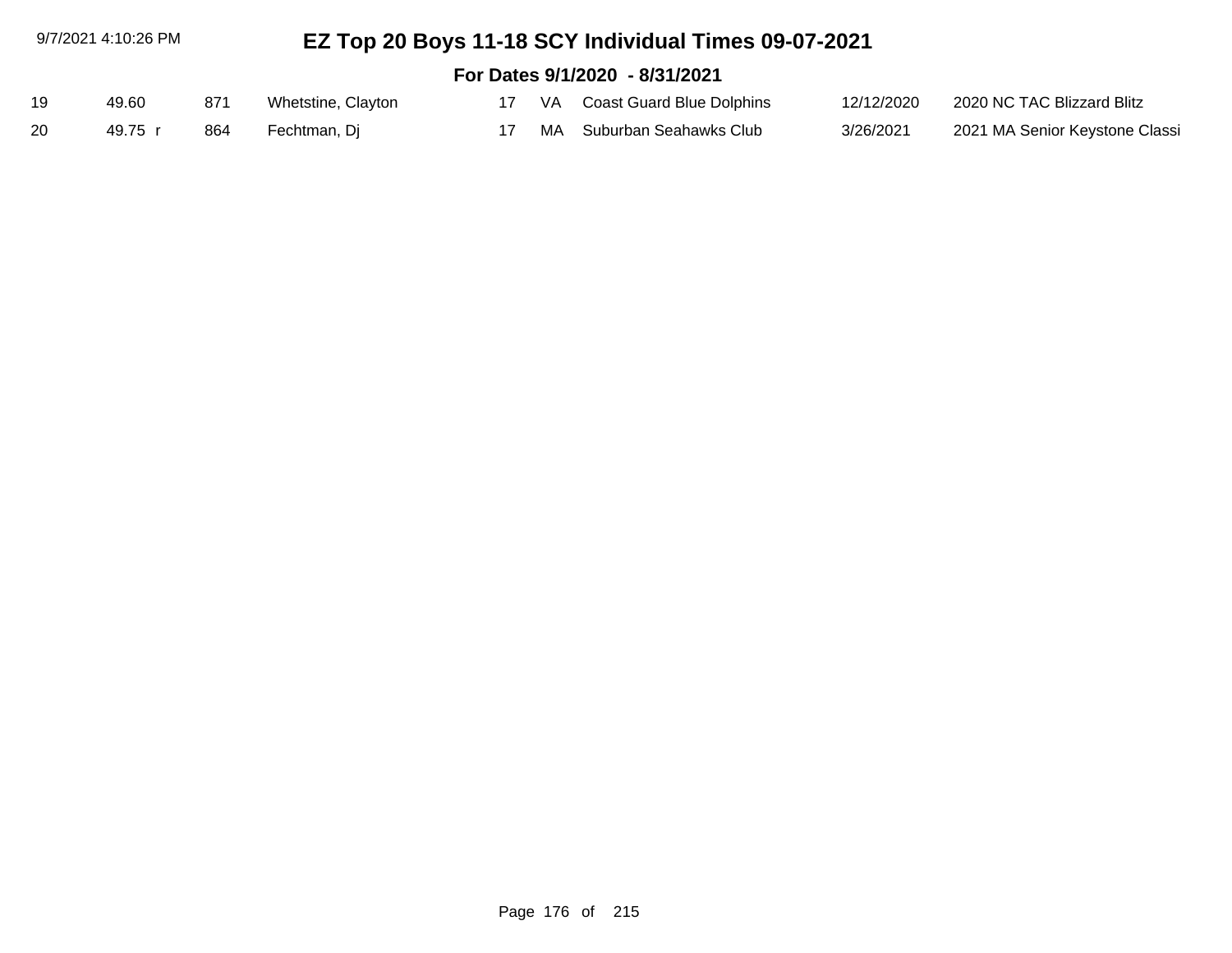**For Dates 9/1/2020 - 8/31/2021**

#### **Boys Age 17 200 Backstroke Short Course Yards**

| Rank           | <b>Time</b> | Power<br><b>Points</b> | <b>Name</b>        |    |           | Age LSC/Club                                 | <b>Swim Date</b> | <b>Meet</b>                                   |
|----------------|-------------|------------------------|--------------------|----|-----------|----------------------------------------------|------------------|-----------------------------------------------|
| 1              | 1:44.65     | 956                    | Janton, Tommy      | 17 | <b>MA</b> | Western YMCA Wahoos                          | 4/8/2021         | 2021 MA AP YMCA Swimming<br>Festi             |
| $\overline{c}$ | 1:45.29     | 942                    | Curreri, James     | 17 | <b>NJ</b> | Lakeland Hills YMCA                          | 4/11/2021        | 2021 MA AP YMCA Swimming<br>Festi             |
| 3              | 1:45.81     | 930                    | Hayburn, Joseph    | 17 | <b>MD</b> | Annapolis Swim Club                          | 3/21/2021        | 2021 MD FOX Championship<br>Invitational      |
| 4              | 1:46.08     | 923                    | Won, Kyle          | 17 | <b>NE</b> | <b>Gator Swim Club</b>                       | 12/6/2020        | 2020 NE USA 18U Winter<br>Champs-Well         |
| 5              | 1:46.22     | 920                    | Miceli, Mateo      | 17 | AM        | <b>Team Pittsburgh Elite Aquatics</b>        | 10/18/2020       | 2020 IA DSMY Spooktacular                     |
| 6              | 1:46.95     | 903                    | Lakatta, Alex      | 17 | <b>MD</b> | North Baltimore Aquatic Club                 | 2/20/2021        | 2021 MA York Y Winter Invite                  |
| $\overline{7}$ | 1:47.13     | 899                    | Feyerick, Brett    | 17 | PV        | Nation's Capital Swim Club                   | 12/6/2020        | 2020 PV 18&U Winter<br>Championships          |
| 8              | 1:47.27     | 896                    | Currie, Gavin      | 17 | MD        | Monocacy Aquatic Club                        | 3/27/2021        | 2021 MA Senior Keystone Classi                |
| 9              | 1:47.29     | 896                    | Bretz, Jason       | 17 | <b>PV</b> | <b>All Star Aquatics</b>                     | 3/16/2021        | 2021 FL NCSA Spring Swimming<br>Championships |
| 10             | 1:47.49     | 891                    | Pragnell, Tristan  | 17 | <b>MR</b> | <b>Asphalt Green Unified Aquatics</b>        | 5/14/2021        | 2021 CT CPAC May RTC Meet                     |
| 11             | 1:47.51     | 891                    | Whetstine, Clayton | 17 | VA        | <b>Coast Guard Blue Dolphins</b>             | 12/13/2020       | 2020 NC TAC Blizzard Blitz                    |
| 12             | 1:47.59     | 889                    | Rogers, Sean       | 17 | <b>CT</b> | Chelsea Piers Aquatic Club                   | 5/14/2021        | 2021 CT CPAC May RTC Meet                     |
| 13             | 1:47.61     | 888                    | Greer, Evan        | 17 | MA        | South Jersey Aquatic Club                    | 12/4/2020        | 2020 MA SJAC Why Not Meet                     |
| 14             | 1:47.69     | 886                    | Duren, Matt        | 17 | VA        | <b>Quest Swimming</b>                        | 3/5/2021         | 2021 VA VSI SC Senior Champion                |
| 15             | 1:48.09     | 877                    | Jiang, Michael     | 17 | PV        | Nation's Capital Swim Club                   | 12/6/2020        | 2020 PV 18&U Winter<br>Championships          |
| 16             | 1:48.28     | 873                    | Fechtman, Dj       | 17 | MA        | Suburban Seahawks Club                       | 12/10/2020       | 2020 MA Winter 18 & Under<br>Champs           |
| 17             | 1:48.38     | 871                    | Yburan, Jaedan     | 17 | <b>NJ</b> | Lakeland Hills YMCA                          | 4/11/2021        | 2021 MA AP YMCA Swimming<br>Festi             |
| 18             | 1:48.43     | 870                    | Russano, Trent     | 17 | <b>NJ</b> | <b>Greater Somerset County YMCA</b><br>Storm | 3/12/2021        | 2021 NJ GSCY 13 Over States                   |
| 19             | 1:48.58     | 866                    | Lundgren, Eric     | 17 | PV        | Nation's Capital Swim Club                   | 12/6/2020        | 2020 PV 18&U Winter<br>Championships          |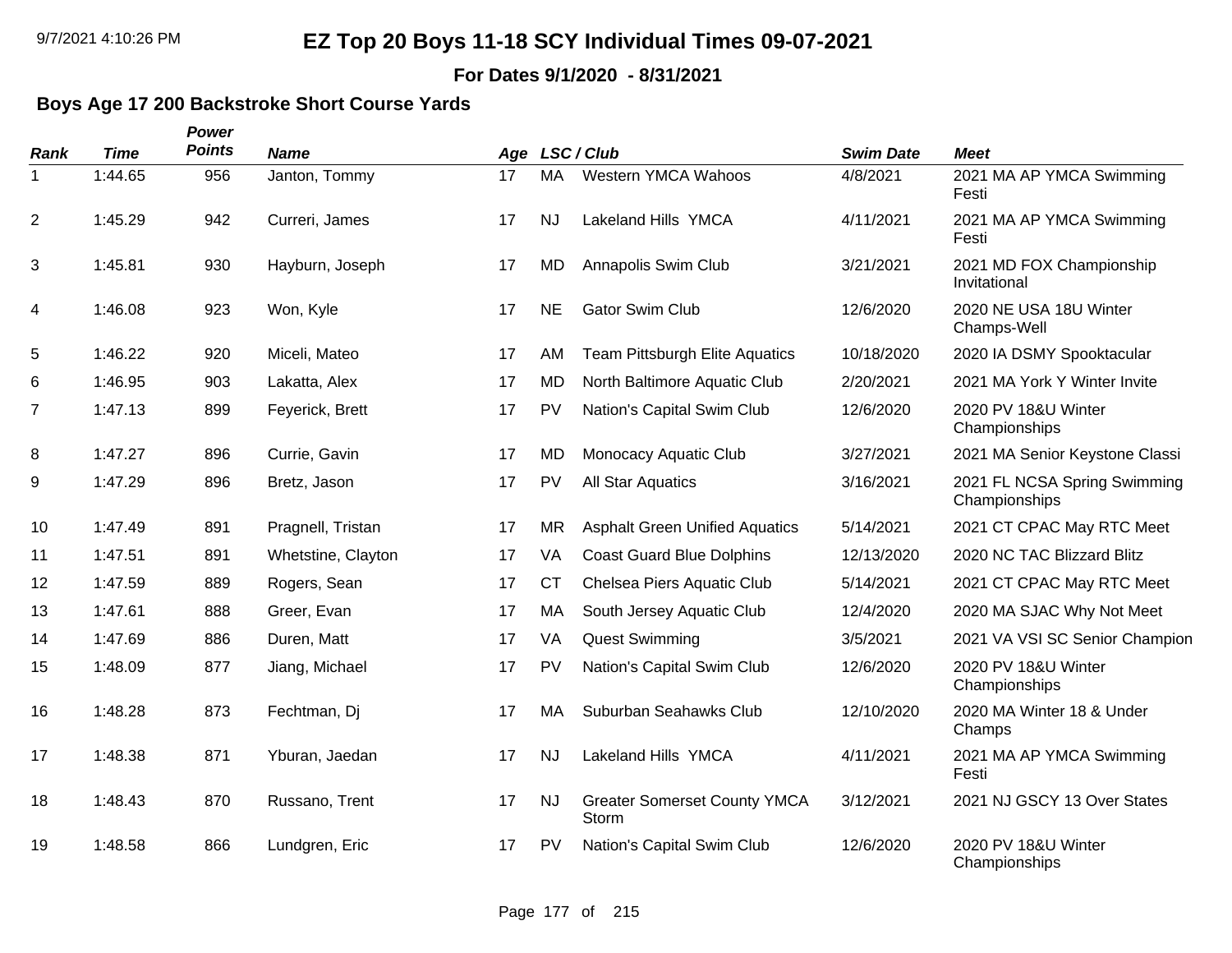|    | 9/7/2021 4:10:26 PM            |     | EZ Top 20 Boys 11-18 SCY Individual Times 09-07-2021 |  |  |  |                                    |           |                           |  |  |  |
|----|--------------------------------|-----|------------------------------------------------------|--|--|--|------------------------------------|-----------|---------------------------|--|--|--|
|    | For Dates 9/1/2020 - 8/31/2021 |     |                                                      |  |  |  |                                    |           |                           |  |  |  |
| 20 | 1:48.77                        | 862 | Wollen, Mitchell                                     |  |  |  | 17 CT Cheshire Y Sea Dog Swim Club | 5/14/2021 | 2021 CT CPAC May RTC Meet |  |  |  |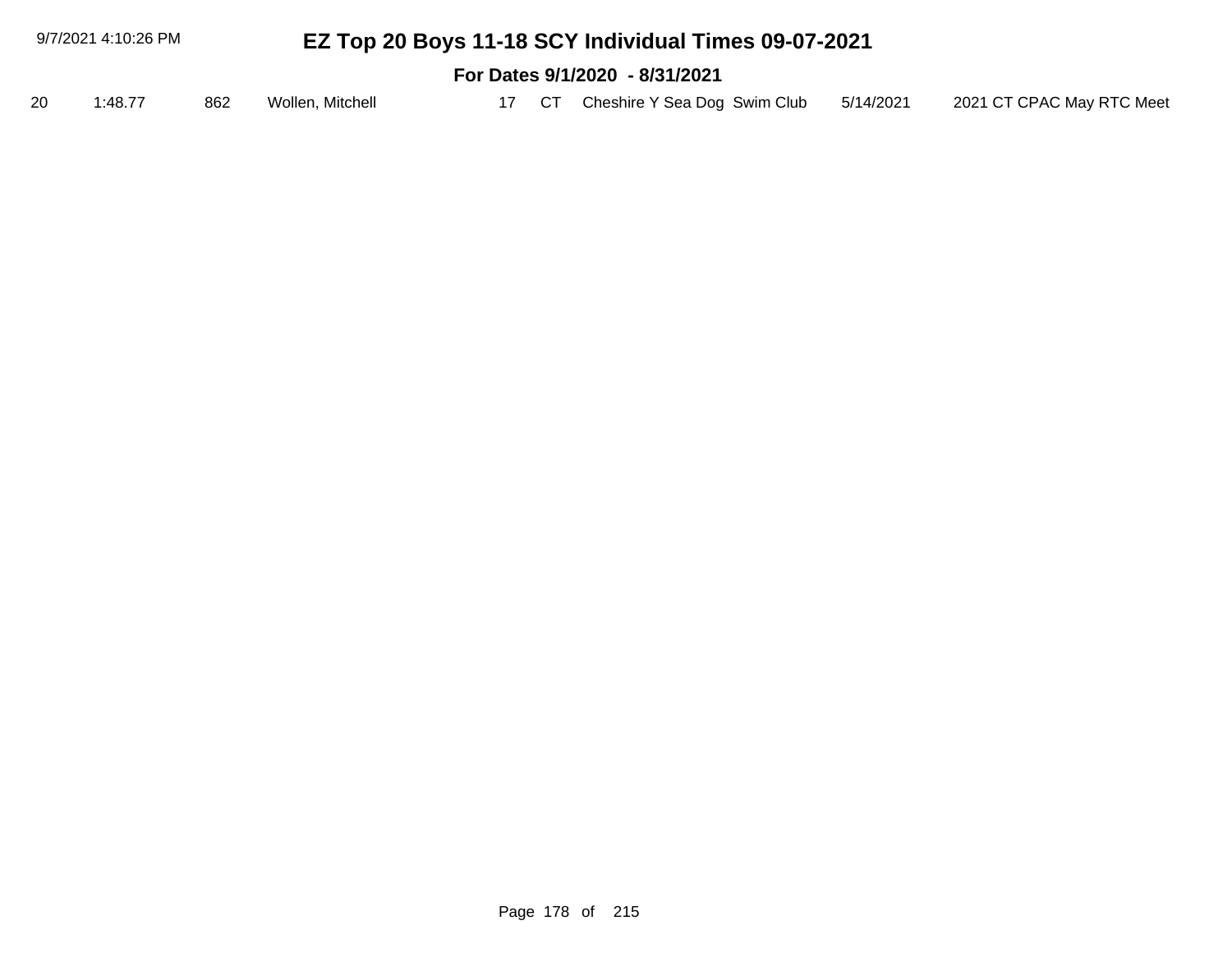**For Dates 9/1/2020 - 8/31/2021**

### **Boys Age 17 100 Breaststroke Short Course Yards**

| Rank           | <b>Time</b> | Power<br><b>Points</b> | <b>Name</b>        |    |           | Age LSC/Club                              | <b>Swim Date</b> | <b>Meet</b>                                   |
|----------------|-------------|------------------------|--------------------|----|-----------|-------------------------------------------|------------------|-----------------------------------------------|
| 1              | 53.34       | 989                    | Kelly, Jack        | 17 | <b>MR</b> | <b>Empire Swimming</b>                    | 12/19/2020       | 2020 MR EAST Holiday Classic<br>Meet          |
| $\overline{2}$ | 54.73       | 931                    | Frick, Jakob       | 17 | PV        | Nation's Capital Swim Club                | 3/19/2021        | 2021 PV SC Championship<br>Series- Wave II    |
| 3              | 54.91       | 924                    | Citta, Dylan       | 17 | <b>NJ</b> | YMCA of Greater Monmouth County 4/10/2021 |                  | 2021 MA AP YMCA Swimming<br>Festi             |
| 4              | 55.01       | 920                    | Rusnock, Joe       | 17 | <b>CT</b> | Farmington Valley YMCA Tsunamis 3/14/2021 |                  | 2021 CT FVYT vs LEHY Dual RTC<br>Meet         |
| 5              | 55.16       | 914                    | McKenzie, Collin   | 17 | <b>PV</b> | The Fish                                  | 3/19/2021        | 2021 PV SC Championship<br>Series-Wave II     |
| 6              | 55.29       | 908                    | Do, Aiken          | 17 | <b>PV</b> | The Fish                                  | 3/19/2021        | 2021 PV SC Championship<br>Series- Wave II    |
| $\overline{7}$ | 55.41       | 904                    | Cunningham, Jaydon | 17 | <b>MD</b> | Naval Academy Aquatic Club                | 3/19/2021        | 2021 FL NCSA Spring Swimming<br>Championships |
| 8              | 55.42       | 903                    | Smith, Logan       | 17 | MA        | York YMCA                                 | 3/14/2021        | 2021 MA OB PIAA Boys 3A<br>Swimmi             |
| 9              | 55.43       | 903                    | Lentine, Tyler     | 17 | <b>PV</b> | <b>Machine Aquatics</b>                   | 12/11/2020       | 2020 IN OLY Winter Invite                     |
| 10             | 55.45       | 902                    | Pezzella, Nick     | 17 | МA        | South Jersey Aquatic Club                 | 4/22/2021        | 2021 MA Swimming Senior SC<br>Cha             |
| 11             | 55.62       | 895                    | Clark, Nick        | 17 | МA        | North Penn Aquatic Club                   | 12/11/2020       | 2020 MA Winter 18 & Under<br>Champs           |
| 12             | 55.67       | 893                    | Grady, Aidan       | 17 | <b>PV</b> | Arlington Aquatic Club                    | 3/19/2021        | 2021 PV SC Championship<br>Series-Wave II     |
| 13             | 55.80       | 888                    | Linseisen, Erik    | 17 | <b>NE</b> | Edge Swim Club                            | 5/22/2021        | 2021 NE UVAC Vermont Invite Ma                |
| 14             | 55.82       | 887                    | Eichberg, Ben      | 17 | <b>VA</b> | Rappahannock Area YMCA Swim<br>Team, Inc  | 3/7/2021         | 2021 VA VSI SC Senior Champion                |
| 15             | 55.97       | 881                    | McCarran, Jacob    | 17 | AM        | Unattached                                | 3/7/2021         | 2021 AM AAA WPIAL<br>Swimming/Divin           |
| 16             | 56.12       | 875                    | Betances, Darien   | 17 | <b>NJ</b> | Fanwood-Scotch Plains YMCA                | 4/10/2021        | 2021 MA AP YMCA Swimming<br>Festi             |
| 17             | 56.13       | 875                    | Bradshaw, Johnny   | 17 | PV        | <b>Machine Aquatics</b>                   | 3/19/2021        | 2021 FL NCSA Spring Swimming<br>Championships |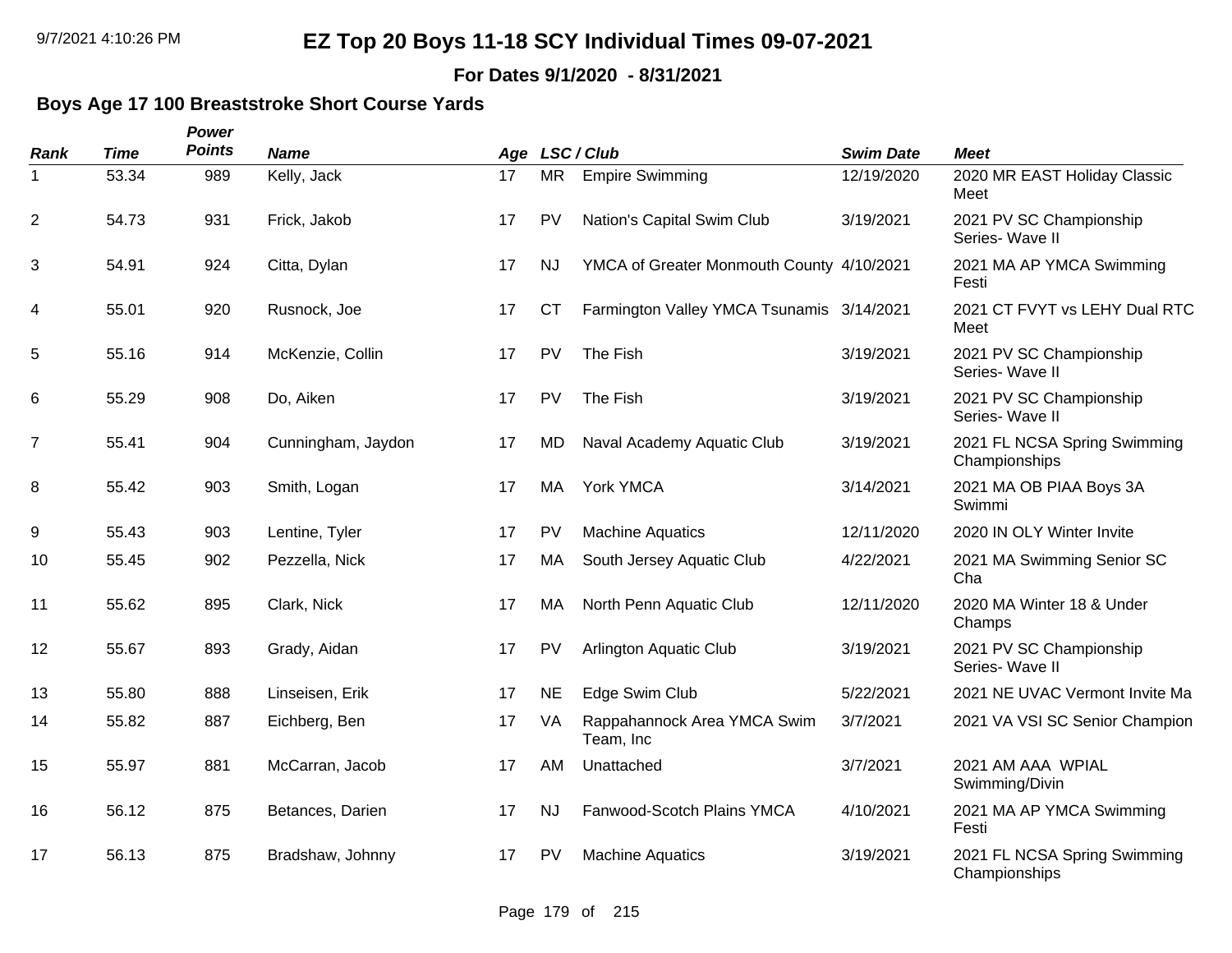| 9/7/2021 4:10:26 PM |                                |     | EZ Top 20 Boys 11-18 SCY Individual Times 09-07-2021 |  |    |                           |            |                                             |  |  |  |  |  |  |
|---------------------|--------------------------------|-----|------------------------------------------------------|--|----|---------------------------|------------|---------------------------------------------|--|--|--|--|--|--|
|                     | For Dates 9/1/2020 - 8/31/2021 |     |                                                      |  |    |                           |            |                                             |  |  |  |  |  |  |
| 18                  | 56.17                          | 873 | Speres, Nicholas                                     |  | C٦ | Unattached                | 2/20/2021  | 2021 MR OB CHSAA City Boys<br>Championships |  |  |  |  |  |  |
| 19                  | 56.24                          | 870 | Park, Tate                                           |  | МA | Penn Charter Aquatic Club | 3/26/2021  | 2021 MA Senior Keystone Classi              |  |  |  |  |  |  |
| 19                  | 56.24                          | 870 | Durkan, Ryan                                         |  | МA | Suburban Seahawks Club    | 12/11/2020 | 2020 MA Winter 18 & Under<br>Champs         |  |  |  |  |  |  |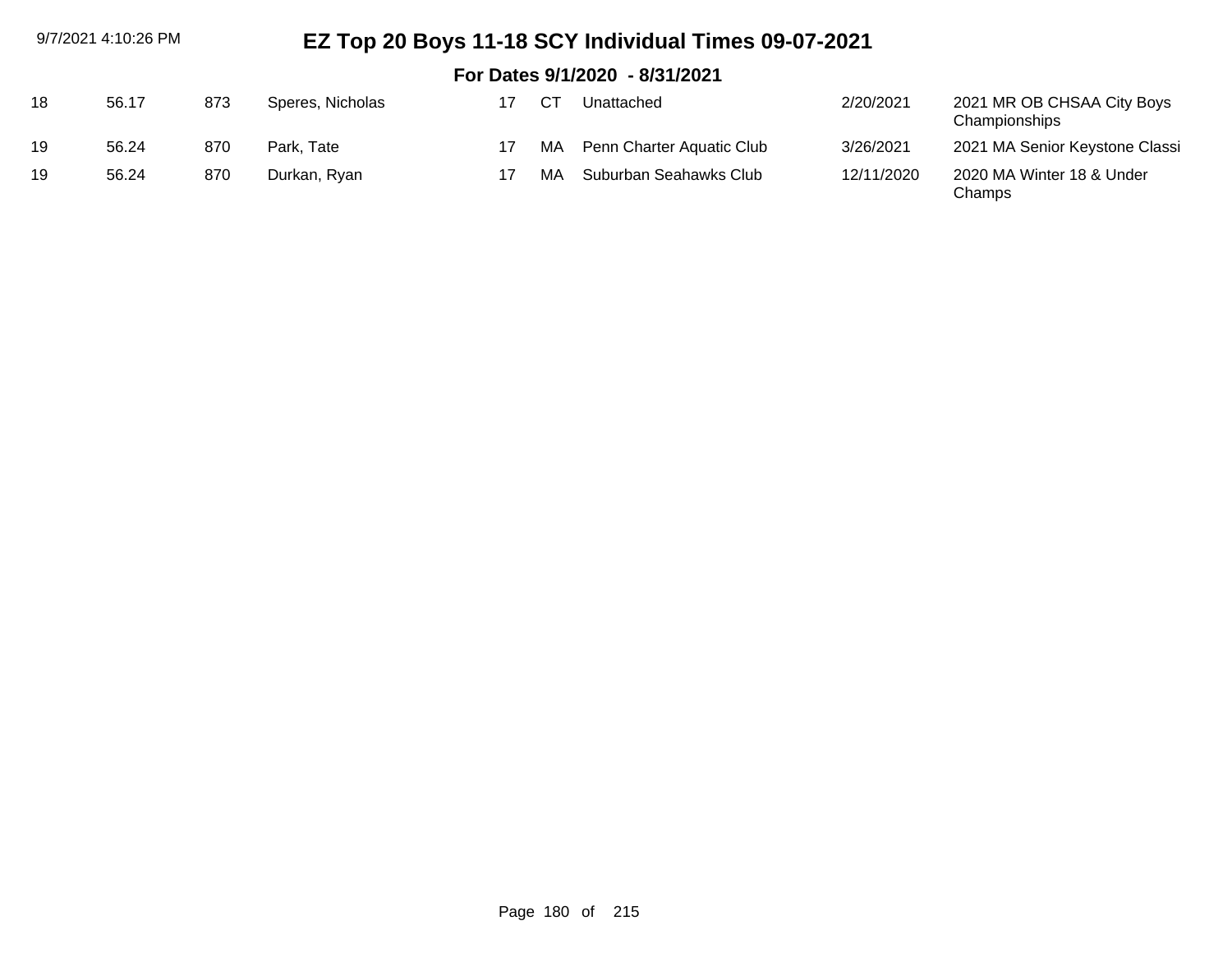**For Dates 9/1/2020 - 8/31/2021**

## **Boys Age 17 200 Breaststroke Short Course Yards**

| Rank           | <b>Time</b> | Power<br><b>Points</b> | <b>Name</b>               |    |           | Age LSC/Club                              | <b>Swim Date</b> | <b>Meet</b>                                          |
|----------------|-------------|------------------------|---------------------------|----|-----------|-------------------------------------------|------------------|------------------------------------------------------|
| 1              | 1:56.84     | 981                    | Kelly, Jack               | 17 | <b>MR</b> | <b>Empire Swimming</b>                    | 3/21/2021        | 2021 MR EAST March Madness<br><b>Time Trial Meet</b> |
| 2              | 1:58.65     | 950                    | Frick, Jakob              | 17 | PV        | Nation's Capital Swim Club                | 3/18/2021        | 2021 PV SC Championship<br>Series- Wave II           |
| 3              | 1:59.26     | 939                    | McKenzie, Collin          | 17 | PV        | The Fish                                  | 3/18/2021        | 2021 PV SC Championship<br>Series- Wave II           |
| 4              | 1:59.62     | 933                    | Lentine, Tyler            | 17 | <b>PV</b> | <b>Machine Aquatics</b>                   | 3/17/2021        | 2021 FL NCSA Spring Swimming<br>Championships        |
| 5              | 2:00.82     | 912                    | Do, Aiken                 | 17 | PV        | The Fish                                  | 3/18/2021        | 2021 PV SC Championship<br>Series- Wave II           |
| 6              | 2:01.23     | 905                    | Smith, Logan              | 17 | MA        | York YMCA                                 | 4/8/2021         | 2021 MA AP YMCA Swimming<br>Festi                    |
| $\overline{7}$ | 2:01.25     | 905                    | <b>Blusiewicz, Andrew</b> | 17 | PV        | Nation's Capital Swim Club                | 12/3/2020        | 2020 PV 18&U Winter<br>Championships                 |
| 8              | 2:01.65     | 898                    | Bradshaw, Johnny          | 17 | PV        | <b>Machine Aquatics</b>                   | 3/17/2021        | 2021 FL NCSA Spring Swimming<br>Championships        |
| 9              | 2:01.73     | 897                    | Durkan, Ryan              | 17 | MA        | Suburban Seahawks Club                    | 12/10/2020       | 2020 MA Winter 18 & Under<br>Champs                  |
| 10             | 2:01.86     | 895                    | Danaie, Dylan             | 17 | <b>PV</b> | Nation's Capital Swim Club                | 12/3/2020        | 2020 PV 18&U Winter<br>Championships                 |
| 11             | 2:02.07     | 891                    | Clark, Nick               | 17 | MA        | North Penn Aquatic Club                   | 12/10/2020       | 2020 MA Winter 18 & Under<br>Champs                  |
| 12             | 2:02.08     | 891                    | Sukeena, Nate             | 17 | <b>MD</b> | Eagle Swim Team Inc.                      | 10/10/2020       | 2020 MD MDSI Virtual Meet Series<br>$20 - 21$        |
| 12             | 2:02.08     | 891                    | Citta, Dylan              | 17 | <b>NJ</b> | YMCA of Greater Monmouth County 4/11/2021 |                  | 2021 MA AP YMCA Swimming<br>Festi                    |
| 14             | 2:02.33     | 887                    | Pezzella, Nick            | 17 | МA        | South Jersey Aquatic Club                 | 3/26/2021        | 2021 MA SJAC Gator Classic Mar                       |
| 15             | 2:02.43     | 885                    | Eichberg, Ben             | 17 | VA        | Rappahannock Area YMCA Swim<br>Team, Inc  | 3/17/2021        | 2021 FL NCSA Spring Swimming<br>Championships        |
| 16             | 2:02.46     | 884                    | Wolfson, Josh             | 17 | PV        | The Fish                                  | 3/18/2021        | 2021 PV SC Championship<br>Series- Wave II           |
| 17             | 2:02.47     | 884                    | McCann, Jack              | 17 | VA        | NOVA of Virginia Aquatics, Inc.           | 3/17/2021        | 2021 FL NCSA Spring Swimming                         |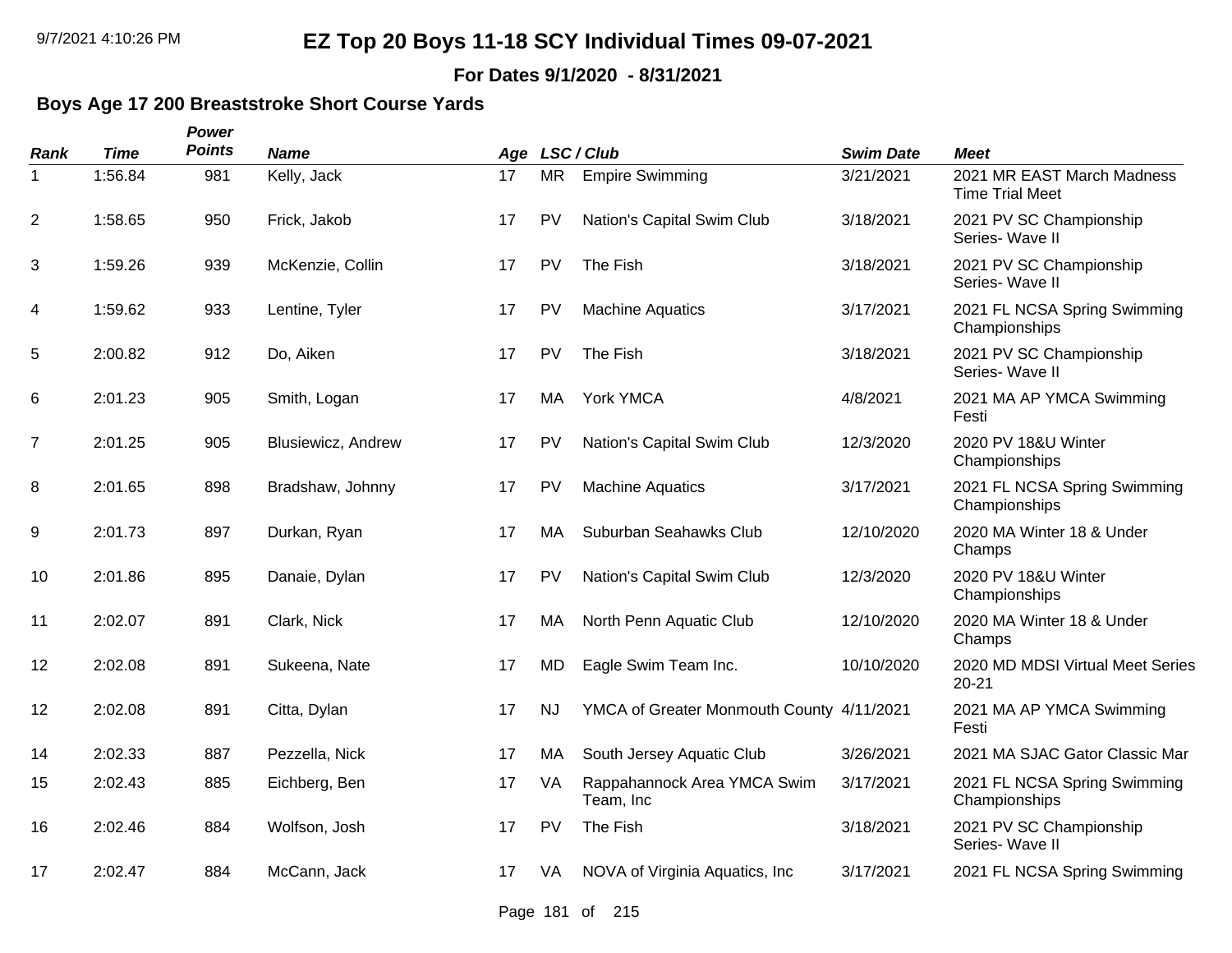### **For Dates 9/1/2020 - 8/31/2021**

|    |         |     |                    |    |                            |           | Championships                              |
|----|---------|-----|--------------------|----|----------------------------|-----------|--------------------------------------------|
| 18 | 2:02.94 | 876 | Short, Nick        | МA | South Jersey Aquatic Club  | 4/23/2021 | 2021 MA Swimming Senior SC<br>Cha          |
| 19 | 2:03.06 | 874 | Zhang, Michael     | PV | The Fish                   | 3/18/2021 | 2021 PV SC Championship<br>Series- Wave II |
| 20 | 2:03.44 | 868 | Hartshorn, Matthew | PV | Nation's Capital Swim Club | 3/18/2021 | 2021 PV SC Championship<br>Series- Wave II |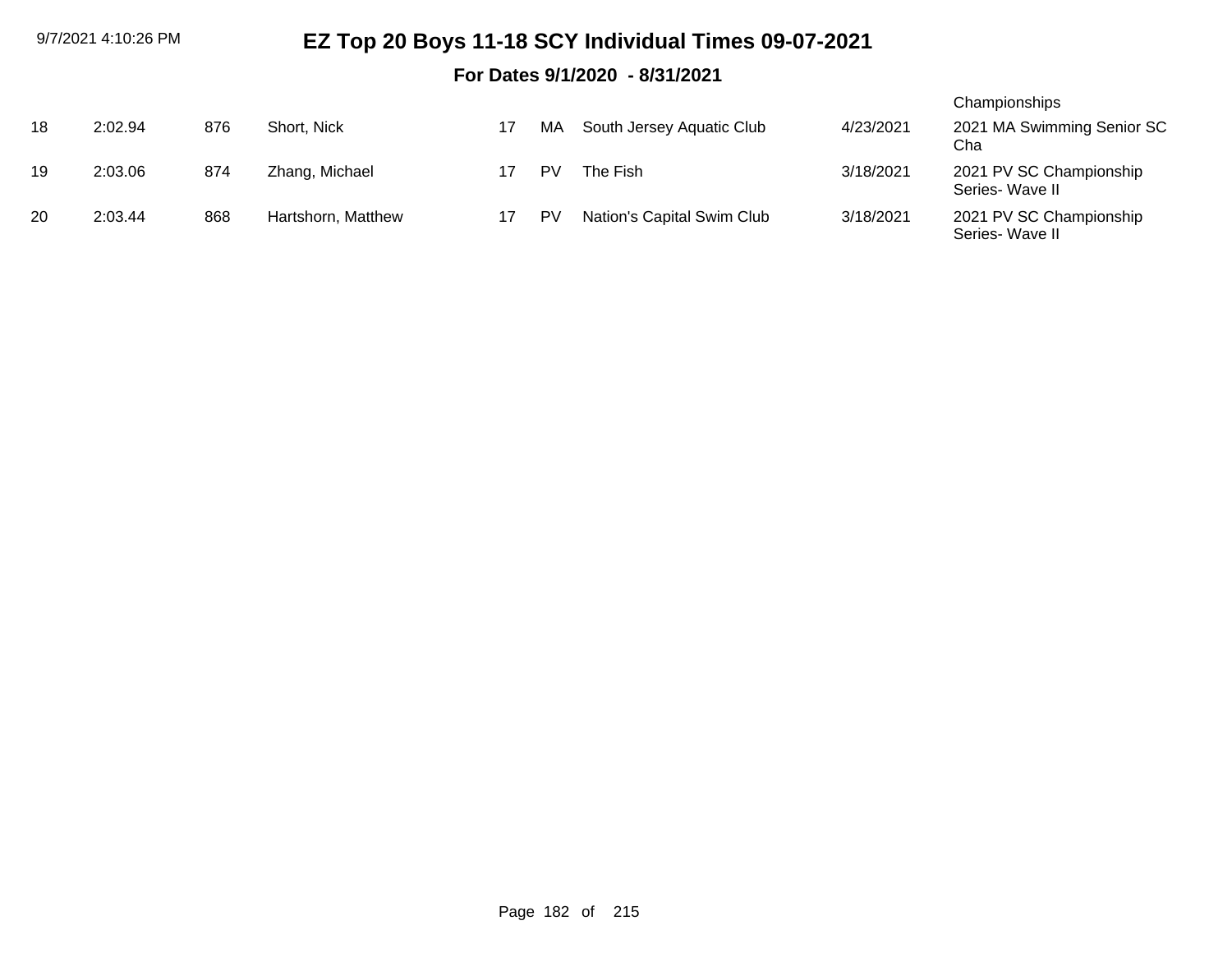#### **For Dates 9/1/2020 - 8/31/2021**

## **Boys Age 17 100 Butterfly Short Course Yards**

| Rank           | <b>Time</b> | Power<br><b>Points</b> | <b>Name</b>         |    |           | Age LSC/Club                                 | <b>Swim Date</b> | <b>Meet</b>                                         |
|----------------|-------------|------------------------|---------------------|----|-----------|----------------------------------------------|------------------|-----------------------------------------------------|
| 1              | 47.61       | 924                    | Branon, Ryan        | 17 | <b>MD</b> | North Baltimore Aquatic Club                 | 2/20/2021        | 2021 MA York Y Winter Invite                        |
| $\overline{2}$ | 47.94       | 907                    | Russano, Trent      | 17 | <b>NJ</b> | <b>Greater Somerset County YMCA</b><br>Storm | 4/9/2021         | 2021 MA AP YMCA Swimming<br>Festi                   |
| 3              | 48.10       | 899                    | Gassmann, Oliver    | 17 | <b>NJ</b> | Eastern Express Swim Team                    | 3/26/2021        | 2021 MA SJAC Gator Classic Mar                      |
| 4              | 48.28       | 890                    | Sicignano, Tyler    | 17 | <b>CT</b> | Unattached                                   | 12/5/2020        | 2020 VA ISCA December SC<br>Senio                   |
| 5              | 48.39       | 885                    | Ma, Chris           | 17 | <b>PV</b> | Rockville Montgomery Swim Club               | 12/3/2020        | 2020 PV 18&U Winter<br>Championships                |
| 6              | 48.47       | 881                    | Hazlett, Alexander  | 17 | <b>CT</b> | Greenwich YWCA Dolphins Swm Tm 3/26/2021     |                  | 2021 FL ISCA International Senior<br>Meet           |
| 7              | 48.64       | 872                    | Miceli, Mateo       | 17 | AM        | Team Pittsburgh Elite Aquatics               | 10/17/2020       | 2020 IA DSMY Spooktacular                           |
| 8              | 48.71       | 869                    | Oehler, Everett     | 17 | PV        | Rockville Montgomery Swim Club               | 12/3/2020        | 2020 PV 18&U Winter<br>Championships                |
| 9              | 48.74       | 867                    | Spear, Scott        | 17 | <b>NE</b> | <b>SOLO Aquatics</b>                         | 3/27/2021        | 2021 VA EZ SC Speedo<br>Champions                   |
| 10             | 48.81       | 864                    | Guiliano, Chris     | 17 | MA        | <b>TOPS Swimming</b>                         | 3/26/2021        | 2021 FL ISCA International Senior<br>Meet           |
| 10             | 48.81       | 864                    | Janton, Tommy       | 17 | MA        | <b>Western YMCA Wahoos</b>                   | 3/7/2021         | 2021 MA AP YSCAP League<br>Champi                   |
| 12             | 49.03       | 853                    | Franklin, Alexander | 17 | VA        | <b>Coast Guard Blue Dolphins</b>             | 12/11/2020       | 2020 NC TAC Blizzard Blitz                          |
| 13             | 49.04       | 853                    | Coleman, Brian      | 17 | <b>NE</b> | YMCA of the North Shore                      | 12/5/2020        | 2020 NE CL YNS Winter Champ<br>Me                   |
| 14             | 49.09       | 850                    | Rogers, Sean        | 17 | <b>CT</b> | Chelsea Piers Aquatic Club                   | 5/15/2021        | 2021 CT CPAC May RTC Meet                           |
| 15             | 49.27       | 842                    | Jalbert, Drew       | 17 | <b>CT</b> | <b>Connecticut Aquatic Club</b>              | 5/15/2021        | 2021 CT CPAC May RTC Meet                           |
| 16             | 49.35       | 838                    | Hodgson, Lucas      | 17 | <b>CT</b> | <b>YMCA Of Greenwich Marlins</b>             | 5/15/2021        | 2021 CT CPAC May RTC Meet                           |
| 17             | 49.48       | 831                    | Fitch, David        | 17 | <b>PV</b> | Nation's Capital Swim Club                   | 12/3/2020        | 2020 PV 18&U Winter<br>Championships                |
| 18             | 49.52       | 829                    | McKenzie, Collin    | 17 | PV        | The Fish                                     | 3/18/2021        | 2021 PV SC Championship<br>Series- Wave II          |
| 19             | 49.53       | 829                    | Gurski, Joseph      | 17 | <b>NJ</b> | Fanwood-Scotch Plains YMCA                   | 10/24/2020       | 2020 NJ GSCY 5th Annual<br><b>Champions Classic</b> |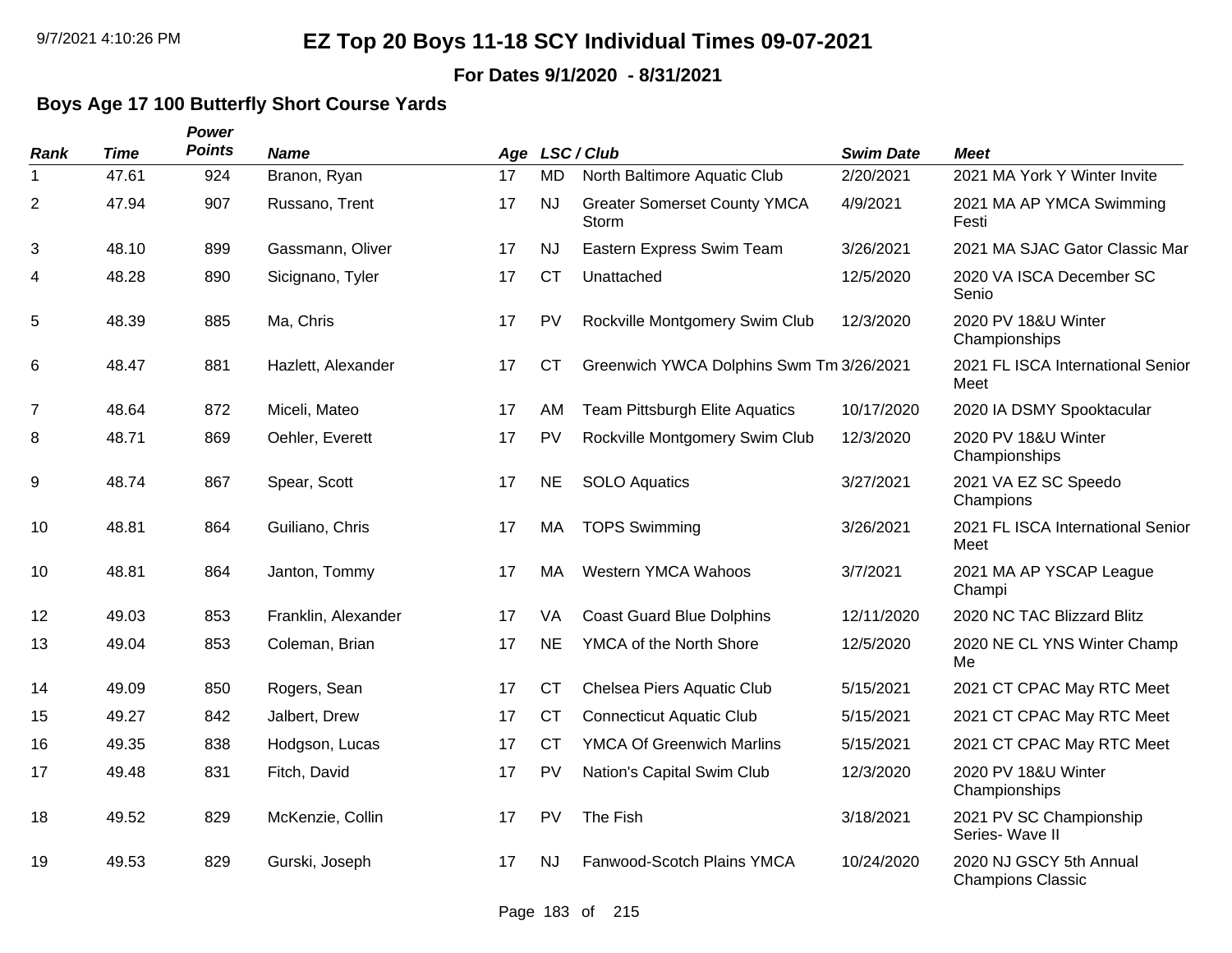| 9/7/2021 4:10:26 PM |       |     |                   |    |    | EZ Top 20 Boys 11-18 SCY Individual Times 09-07-2021 |           |                                      |
|---------------------|-------|-----|-------------------|----|----|------------------------------------------------------|-----------|--------------------------------------|
|                     |       |     |                   |    |    | For Dates 9/1/2020 - 8/31/2021                       |           |                                      |
| 20                  | 49.61 | 825 | Surprenant, Jonik | 17 | PV | Rockville Montgomery Swim Club                       | 12/3/2020 | 2020 PV 18&U Winter<br>Championships |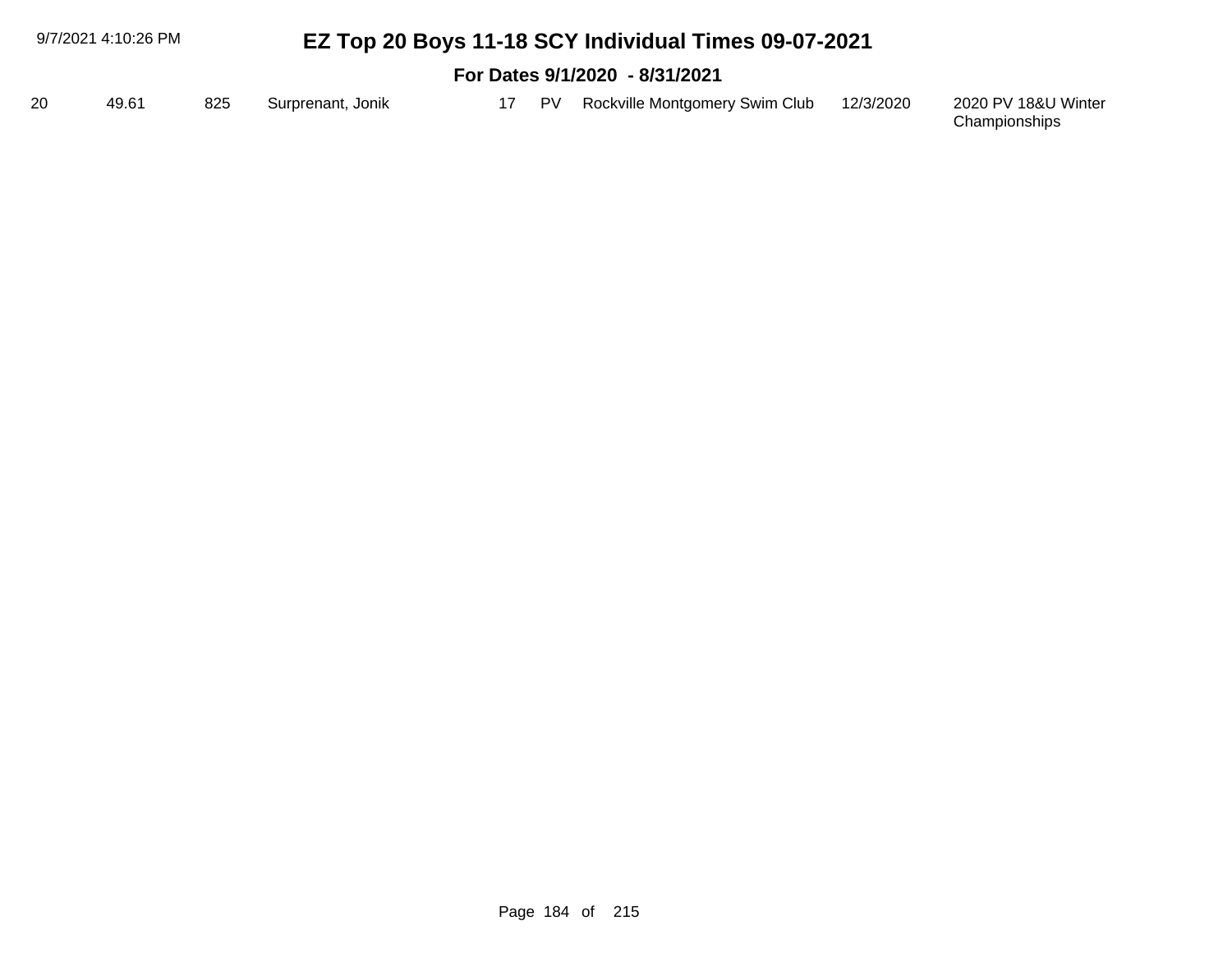**For Dates 9/1/2020 - 8/31/2021**

## **Boys Age 17 200 Butterfly Short Course Yards**

*Power*

| <b>Rank</b>    | <b>Time</b> | <b>Points</b> | <b>Name</b>        |    |           | Age LSC/Club                                            | <b>Swim Date</b> | <b>Meet</b>                                     |
|----------------|-------------|---------------|--------------------|----|-----------|---------------------------------------------------------|------------------|-------------------------------------------------|
|                | 1:44.00     | 979           | Branon, Ryan       | 17 | <b>MD</b> | North Baltimore Aquatic Club                            | 2/21/2021        | 2021 MA York Y Winter Invite                    |
| $\overline{2}$ | 1:46.94     | 915           | Fenlon, Matthew    | 17 | <b>MR</b> | Badger Swim Club, Inc.                                  | 9/25/2020        | 2020 MR BGNW and BAD Senior<br><b>Dual Meet</b> |
| 3              | 1:47.13     | 911           | Sicignano, Tyler   | 17 | <b>CT</b> | Unattached                                              | 12/6/2020        | 2020 VA ISCA December SC<br>Senio               |
| 4              | 1:47.56     | 901           | Russano, Trent     | 17 | <b>NJ</b> | <b>Greater Somerset County YMCA</b><br>Storm            | 3/13/2021        | 2021 NJ GSCY 13 Over States                     |
| 5              | 1:48.15     | 889           | Oehler, Everett    | 17 | PV        | Rockville Montgomery Swim Club                          | 12/5/2020        | 2020 PV 18&U Winter<br>Championships            |
| 6              | 1:48.27     | 886           | Fitch, David       | 17 | <b>PV</b> | Nation's Capital Swim Club                              | 12/5/2020        | 2020 PV 18&U Winter<br>Championships            |
| 7              | 1:48.28     | 886           | Ma, Chris          | 17 | <b>PV</b> | Rockville Montgomery Swim Club                          | 12/5/2020        | 2020 PV 18&U Winter<br>Championships            |
| 8              | 1:48.35     | 884           | Gassmann, Oliver   | 17 | <b>NJ</b> | Eastern Express Swim Team                               | 3/27/2021        | 2021 MA SJAC Gator Classic Mar                  |
| 9              | 1:49.09     | 869           | Surprenant, Jonik  | 17 | PV        | Rockville Montgomery Swim Club                          | 12/5/2020        | 2020 PV 18&U Winter<br>Championships            |
| 10             | 1:49.15     | 867           | Jiang, Michael     | 17 | <b>PV</b> | Nation's Capital Swim Club                              | 12/12/2020       | 2020 VA VSTP Icebreaker Invita                  |
| 11             | 1:49.28     | 865           | Spear, Scott       | 17 | <b>NE</b> | <b>SOLO Aquatics</b>                                    | 12/6/2020        | 2020 NE SOLO Winter Specialty                   |
| 12             | 1:50.07     | 848           | McKenney, Keegan   | 17 | <b>ME</b> | <b>Coastal Maine Aquatics</b>                           | 3/28/2021        | 2021 FL All-American<br>Championship            |
| 13             | 1:50.13     | 846           | Zeineddin, Pierre  | 17 | PV        | Rockville Montgomery Swim Club                          | 10/11/2020       | 2020 PV RMSC NTG Showdown                       |
| 14             | 1:50.31     | 843           | Hazlett, Alexander | 17 | <b>CT</b> | Greenwich YWCA Dolphins Swm Tm 3/27/2021                |                  | 2021 FL ISCA International Senior<br>Meet       |
| 15             | 1:50.34     | 842           | Amato, Jason       | 17 | <b>MR</b> | Badger Swim Club, Inc.                                  | 3/28/2021        | 2021 VA SRVA SR Shamrock<br>Showd               |
| 16             | 1:50.56     | 837           | Badawy, Daniel     | 17 | <b>NJ</b> | X-Cel Swimming                                          | 3/20/2021        | 2021 NJ XCEL Penultima                          |
| 17             | 1:50.72     | 834           | Hillery, Ryan      | 17 | VA        | <b>Tide Swimming</b>                                    | 12/21/2020       | 2020 VA NOVA Sr Holiday<br>Champs               |
| 18             | 1:50.84     | 832           | Johnson, Sam       | 17 | VA        | <b>Cavalier Aquatics/Piedmont Family</b><br><b>YMCA</b> | 4/11/2021        | 2021 MA AP YMCA Swimming<br>Festi               |
| 19             | 1:50.94     | 829           | Askew, Thomas      | 17 | <b>NJ</b> | <b>StreamLine Aquatics Club</b>                         | 3/28/2021        | 2021 VA EZ SC Speedo                            |
|                |             |               |                    |    |           | Page 185 of 215                                         |                  |                                                 |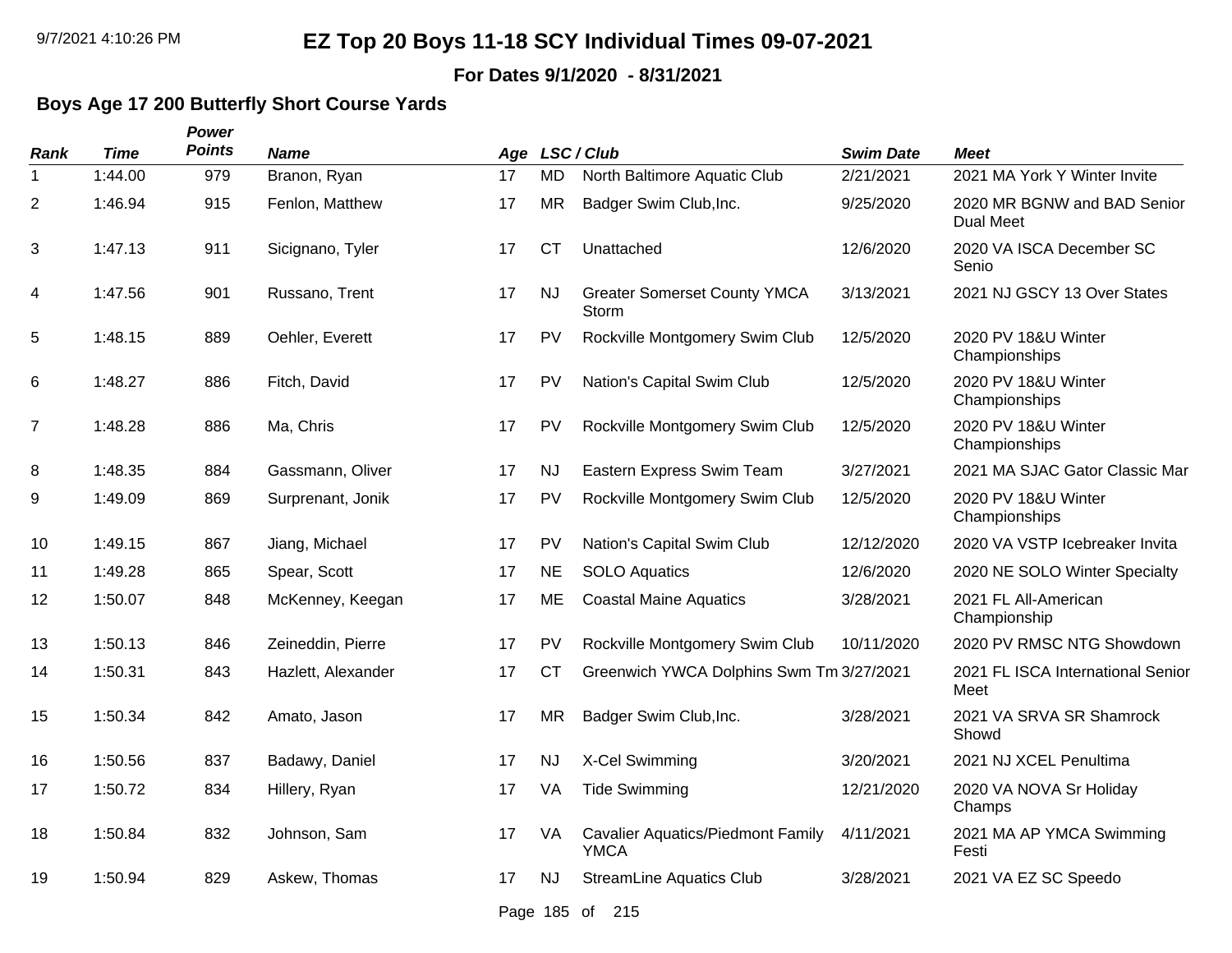#### **For Dates 9/1/2020 - 8/31/2021**

|      |         |     |               |       |                          |           | Champions                 |
|------|---------|-----|---------------|-------|--------------------------|-----------|---------------------------|
| - 20 | 1:51.11 | 826 | Jalbert, Drew | 17 CT | Connecticut Aquatic Club | 5/16/2021 | 2021 CT CPAC May RTC Meet |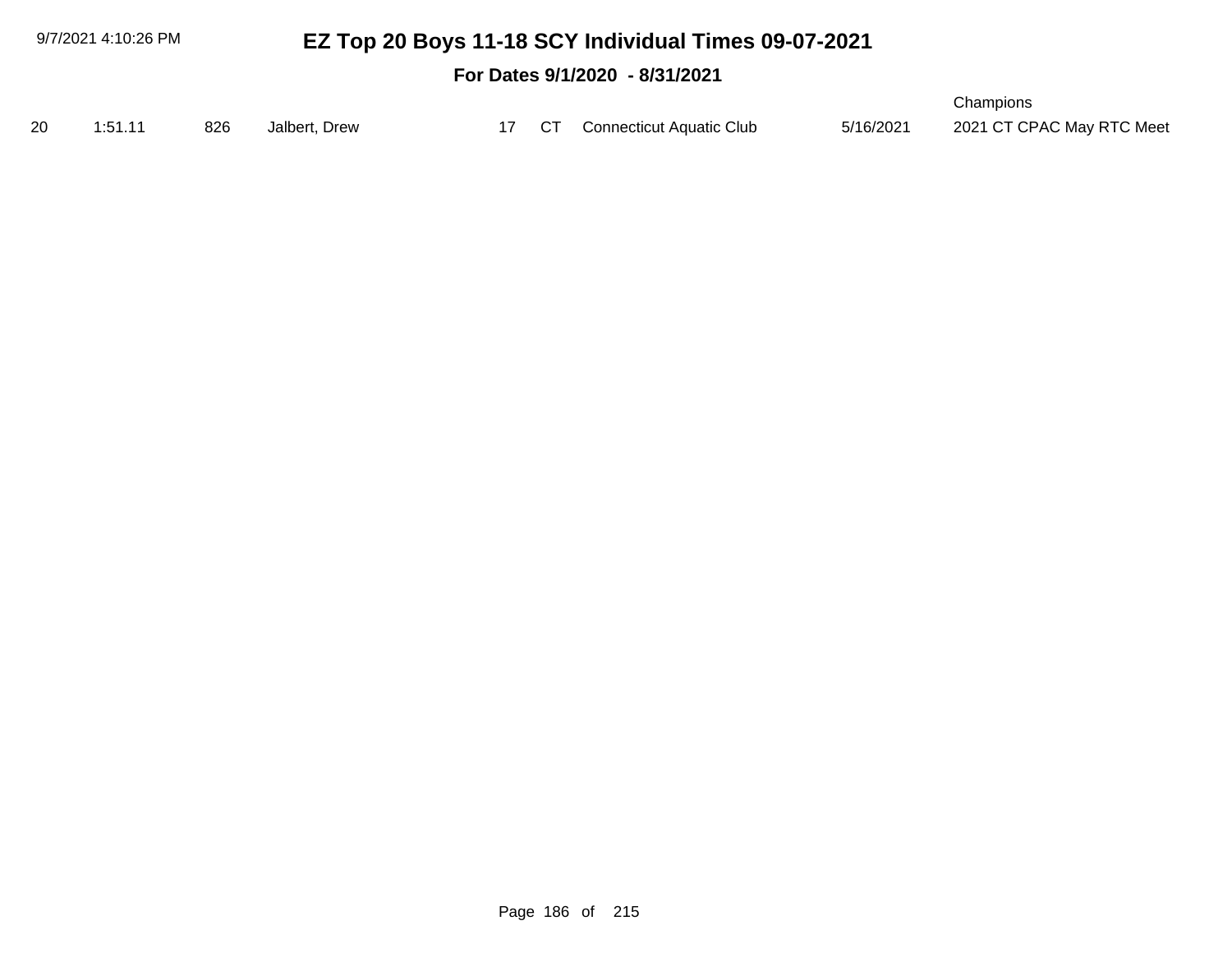**For Dates 9/1/2020 - 8/31/2021**

## **Boys Age 17 200 Individual Medley Short Course Yards**

| <b>Rank</b>    | <b>Time</b> | Power<br><b>Points</b> | <b>Name</b>        |    |           | Age LSC/Club                          | <b>Swim Date</b> | <b>Meet</b>                                          |
|----------------|-------------|------------------------|--------------------|----|-----------|---------------------------------------|------------------|------------------------------------------------------|
| $\mathbf 1$    | 1:45.81     | 990                    | Bustos, Arsenio    | 17 | <b>CT</b> | Woodbridge Aquatic Club               | 11/20/2020       | 2020 CT ARAC QUAD MEET<br><b>NOVEMBER RTC</b>        |
| $\overline{2}$ | 1:47.65     | 944                    | McKenzie, Collin   | 17 | <b>PV</b> | The Fish                              | 3/21/2021        | 2021 PV SC Championship<br>Series- Wave II           |
| 3              | 1:48.67     | 919                    | Hazlett, Alexander | 17 | <b>CT</b> | Unattached                            | 3/4/2021         | 2021 CT OBS Easterns Virtual<br>Champs               |
| 4              | 1:48.73     | 917                    | Butera, Nico       | 17 | AM        | <b>Team Pittsburgh Elite Aquatics</b> | 12/11/2020       | 2020 MA Winter 18 & Under<br>Champs                  |
| 5              | 1:49.24     | 905                    | Sicignano, Tyler   | 17 | <b>CT</b> | Unattached                            | 12/5/2020        | 2020 VA ISCA December SC<br>Senio                    |
| 6              | 1:49.48     | 899                    | Kelly, Jack        | 17 | <b>MR</b> | <b>Empire Swimming</b>                | 3/21/2021        | 2021 MR EAST March Madness<br><b>Time Trial Meet</b> |
| $\overline{7}$ | 1:49.65     | 895                    | Sukeena, Nate      | 17 | MD        | Eagle Swim Team Inc.                  | 10/11/2020       | 2020 MD MDSI Virtual Meet Series<br>$20 - 21$        |
| 8              | 1:50.01     | 886                    | Linseisen, Erik    | 17 | <b>NE</b> | Edge Swim Club                        | 9/19/2020        | 2020 NE UVAC Vermont Tri Meet                        |
| 9              | 1:50.43     | 876                    | Guiliano, Chris    | 17 | MA        | <b>TOPS Swimming</b>                  | 3/24/2021        | 2021 FL ISCA International Senior<br>Meet            |
| 10             | 1:50.67     | 870                    | Jee, Ryan          | 17 | <b>CT</b> | Unattached                            | 3/22/2021        | 2021 CT OBS FCIAC V Champs 3                         |
| 11             | 1:50.69     | 870                    | Janton, Tommy      | 17 | <b>MA</b> | <b>Western YMCA Wahoos</b>            | 4/10/2021        | 2021 MA AP YMCA Swimming<br>Festi                    |
| 11             | 1:50.69     | 870                    | Blusiewicz, Andrew | 17 | <b>PV</b> | Nation's Capital Swim Club            | 12/6/2020        | 2020 PV 18&U Winter<br>Championships                 |
| 13             | 1:50.95     | 863                    | Curreri, James     | 17 | <b>NJ</b> | Lakeland Hills YMCA                   | 4/8/2021         | 2021 MA AP YMCA Swimming<br>Festi                    |
| 14             | 1:51.13     | 859                    | Yburan, Jaedan     | 17 | <b>NJ</b> | Lakeland Hills YMCA                   | 4/8/2021         | 2021 MA AP YMCA Swimming<br>Festi                    |
| 15             | 1:51.20     | 857                    | Hunt, Connor       | 17 | <b>CT</b> | <b>Ridgefield Aquatic Club</b>        | 11/22/2020       | 2020 CT NCA November RTC<br>Invitation               |
| 16             | 1:51.31     | 855                    | Hardart, Max       | 17 | <b>MR</b> | Badger Swim Club, Inc.                | 2/21/2021        | 2021 MR BGNW Winter Senior<br>Championship           |
| 17             | 1:51.32     | 855                    | Zhang, Michael     | 17 | <b>PV</b> | Unattached                            | 2/11/2021        | 2021 VA VHSL Class 5 State Cha                       |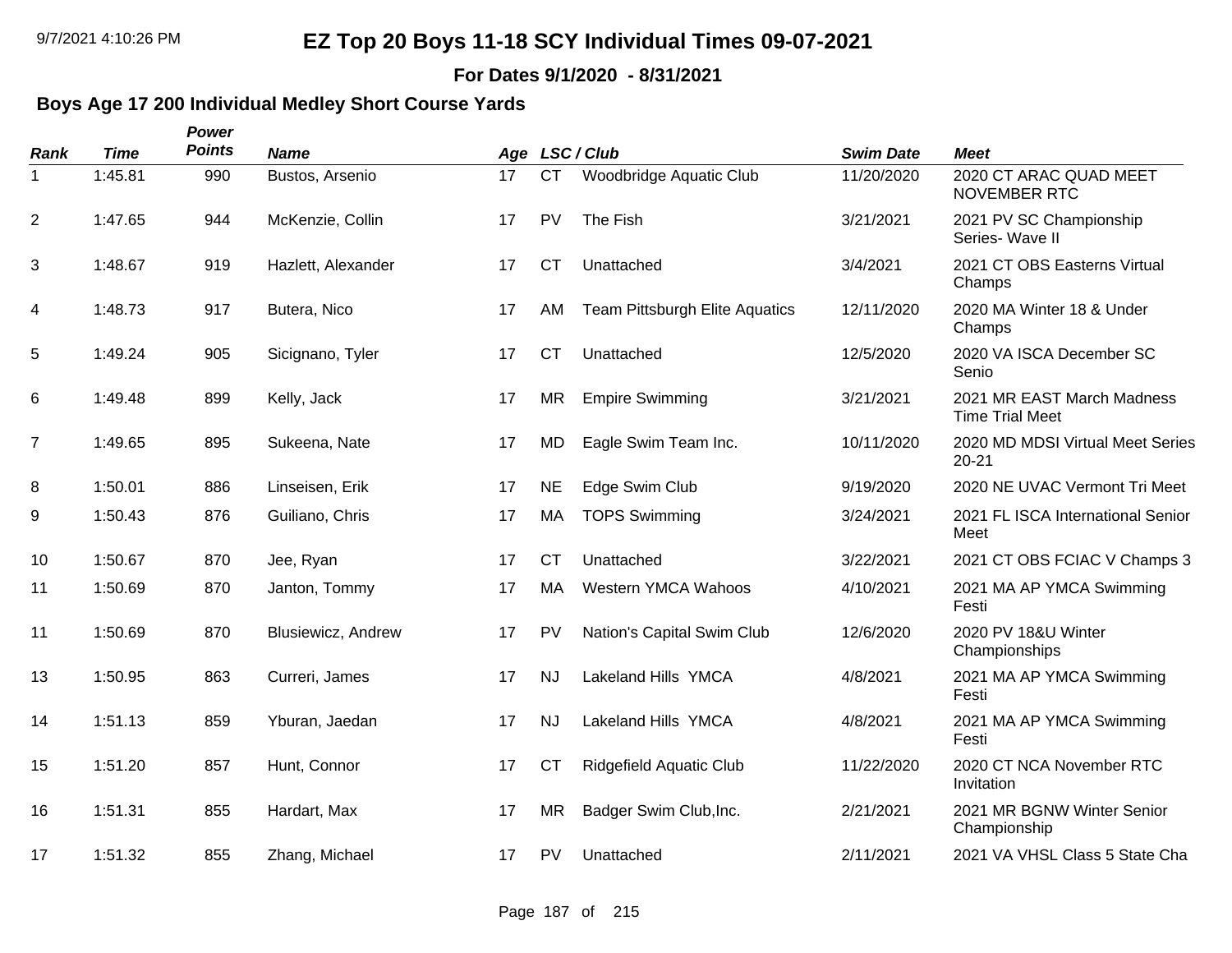| 9/7/2021 4:10:26 PM |                                |     |                        |  | EZ Top 20 Boys 11-18 SCY Individual Times 09-07-2021 |                            |           |                                                    |  |  |  |  |  |
|---------------------|--------------------------------|-----|------------------------|--|------------------------------------------------------|----------------------------|-----------|----------------------------------------------------|--|--|--|--|--|
|                     | For Dates 9/1/2020 - 8/31/2021 |     |                        |  |                                                      |                            |           |                                                    |  |  |  |  |  |
| 18                  | 1:51.35                        | 854 | Rogers, Sean           |  | C1                                                   | Chelsea Piers Aquatic Club | 5/13/2021 | 2021 CT CPAC May RTC Meet                          |  |  |  |  |  |
| 19                  | 1:51.40                        | 853 | Whang, Justin          |  | МR                                                   | Unattached                 | 2/26/2021 | 2021 MR OB Section 8 Nassau<br>County Boys Champs. |  |  |  |  |  |
| 20                  | 1:51.49                        | 851 | Castrillon, Juancarlos |  | MR.                                                  | Long Island Aquatic Club   | 3/12/2021 | 2021 MR LIAC Virtual<br>Championship               |  |  |  |  |  |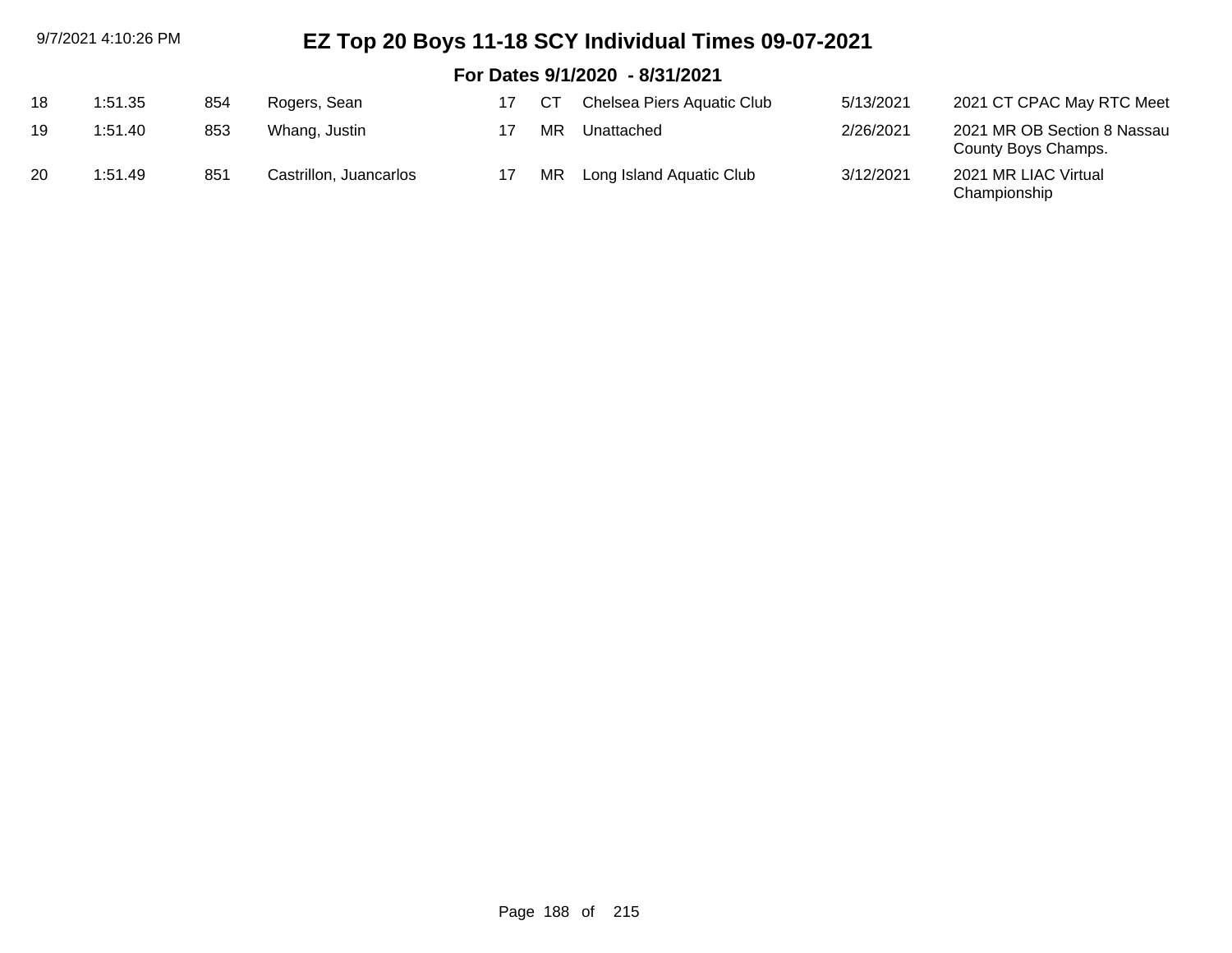**For Dates 9/1/2020 - 8/31/2021**

## **Boys Age 17 400 Individual Medley Short Course Yards**

| <b>Rank</b>    | <b>Time</b> | Power<br><b>Points</b> | <b>Name</b>               | Age |           | LSC / Club                               | <b>Swim Date</b> | <b>Meet</b>                                     |
|----------------|-------------|------------------------|---------------------------|-----|-----------|------------------------------------------|------------------|-------------------------------------------------|
| 1              | 3:51.93     | 910                    | Lakatta, Alex             | 17  | <b>MD</b> | North Baltimore Aquatic Club             | 2/19/2021        | 2021 MA York Y Winter Invite                    |
| 2              | 3:53.24     | 896                    | Jiang, Michael            | 17  | <b>PV</b> | Nation's Capital Swim Club               | 12/4/2020        | 2020 PV 18&U Winter<br>Championships            |
| 3              | 3:54.47     | 883                    | Sukeena, Nate             | 17  | <b>MD</b> | Eagle Swim Team Inc.                     | 10/9/2020        | 2020 MD MDSI Virtual Meet Series<br>$20 - 21$   |
| 4              | 3:56.74     | 859                    | Amato, Jason              | 17  | <b>MR</b> | Badger Swim Club, Inc.                   | 3/28/2021        | 2021 VA SRVA SR Shamrock<br>Showd               |
| 5              | 3:56.84     | 858                    | Hardart, Max              | 17  | <b>MR</b> | Badger Swim Club, Inc.                   | 2/20/2021        | 2021 MR BGNW Winter Senior<br>Championship      |
| 6              | 3:56.87     | 858                    | <b>Blusiewicz, Andrew</b> | 17  | <b>PV</b> | Nation's Capital Swim Club               | 12/4/2020        | 2020 PV 18&U Winter<br>Championships            |
| $\overline{7}$ | 3:57.37     | 853                    | Castrillon, Juancarlos    | 17  | <b>MR</b> | Long Island Aquatic Club                 | 3/18/2021        | 2021 FL NCSA Spring Swimming<br>Championships   |
| 8              | 3:57.86     | 848                    | Washart, Shane            | 17  | МA        | South Jersey Aquatic Club                | 3/26/2021        | 2021 FL ISCA International Senior<br>Meet       |
| 9              | 3:57.93     | 847                    | Whetstine, Clayton        | 17  | VA        | <b>Coast Guard Blue Dolphins</b>         | 12/11/2020       | 2020 NC TAC Blizzard Blitz                      |
| 10             | 3:58.20     | 844                    | Won, Kyle                 | 17  | <b>NE</b> | <b>Gator Swim Club</b>                   | 12/4/2020        | 2020 NE USA 18U Winter<br>Champs-Well           |
| 11             | 3:58.35     | 843                    | Higgins, Ryan             | 17  | <b>NJ</b> | <b>Scarlet Aquatics</b>                  | 3/25/2021        | 2021 NJ SCAR Scarlet Pandemic<br>Games          |
| 12             | 3:58.38     | 842                    | Barrows, Nick             | 17  | VA        | <b>Coast Guard Blue Dolphins</b>         | 3/5/2021         | 2021 VA VSI SC Senior Champion                  |
| 13             | 3:58.48     | 841                    | Kim, Hunter               | 17  | <b>MR</b> | Badger Swim Club, Inc.                   | 9/25/2020        | 2020 MR BGNW and BAD Senior<br><b>Dual Meet</b> |
| 14             | 3:58.96     | 836                    | Yburan, Jaedan            | 17  | <b>NJ</b> | Lakeland Hills YMCA                      | 4/9/2021         | 2021 MA AP YMCA Swimming<br>Festi               |
| 15             | 3:59.76     | 828                    | Truscio, Kevin            | 17  | <b>NJ</b> | YMCA of Greater Monmouth County 4/9/2021 |                  | 2021 MA AP YMCA Swimming<br>Festi               |
| 16             | 4:00.22     | 823                    | Hillery, Ryan             | 17  | VA        | <b>Tide Swimming</b>                     | 12/20/2020       | 2020 VA NOVA Sr Holiday<br>Champs               |
| 17             | 4:00.28     | 823                    | McKenney, Keegan          | 17  | ME        | <b>Coastal Maine Aquatics</b>            | 3/26/2021        | 2021 FL All-American<br>Championship            |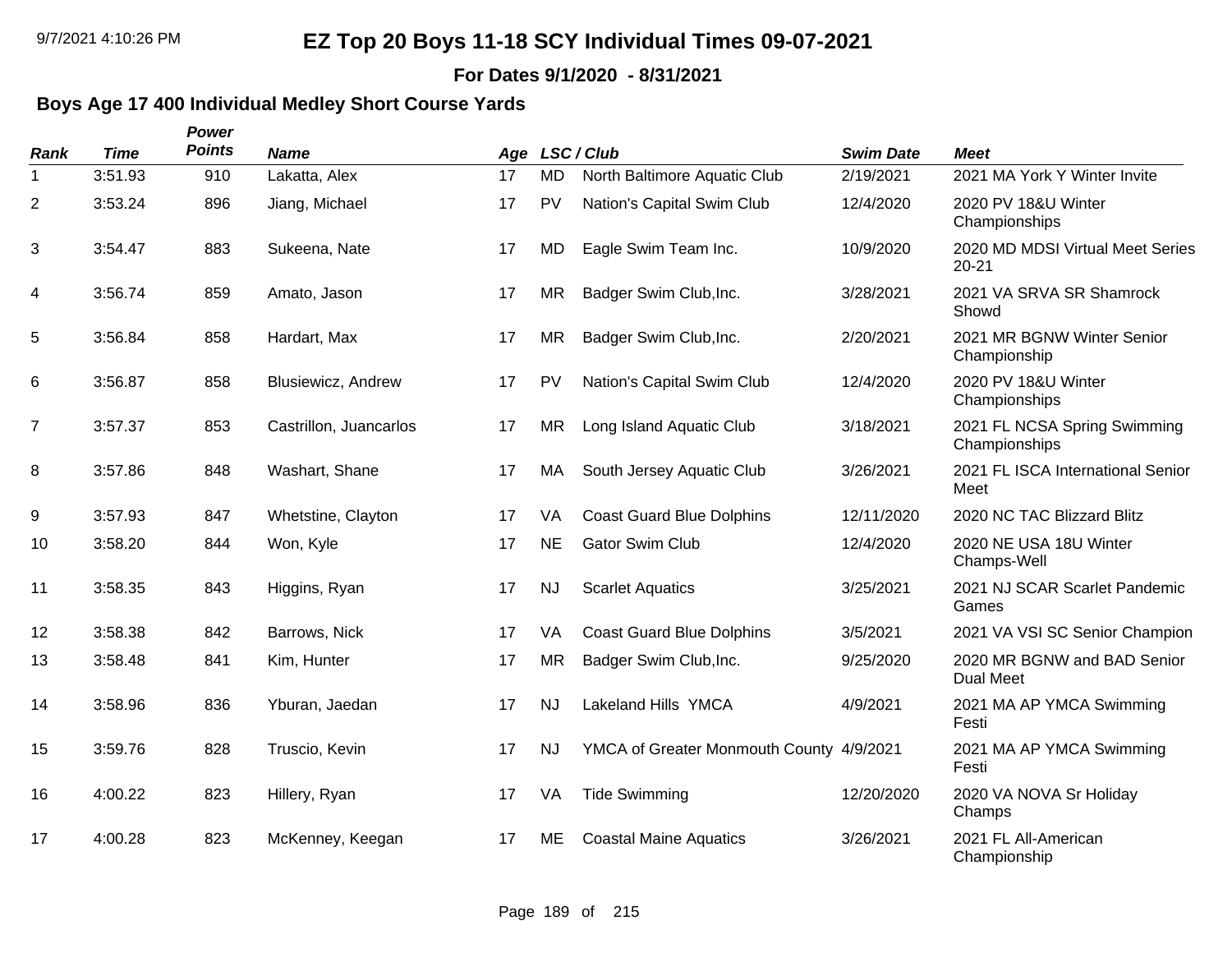| 9/7/2021 4:10:26 PM |                                |     |                 |  | EZ Top 20 Boys 11-18 SCY Individual Times 09-07-2021 |                                  |            |                                   |  |  |  |  |
|---------------------|--------------------------------|-----|-----------------|--|------------------------------------------------------|----------------------------------|------------|-----------------------------------|--|--|--|--|
|                     | For Dates 9/1/2020 - 8/31/2021 |     |                 |  |                                                      |                                  |            |                                   |  |  |  |  |
| 18                  | 4:00.62                        | 819 | Smolders, Dylan |  | MA.                                                  | Upper Main Line YMCA             | 4/9/2021   | 2021 MA AP YMCA Swimming<br>Festi |  |  |  |  |
| 19                  | 4:00.68                        | 818 | Crisci, Aidan   |  | VA.                                                  | <b>Coast Guard Blue Dolphins</b> | 12/11/2020 | 2020 NC TAC Blizzard Blitz        |  |  |  |  |
| 20                  | 4:01.16                        | 813 | Lloyd, Bryce    |  | MD                                                   | North Baltimore Aquatic Club     | 2/19/2021  | 2021 MA York Y Winter Invite      |  |  |  |  |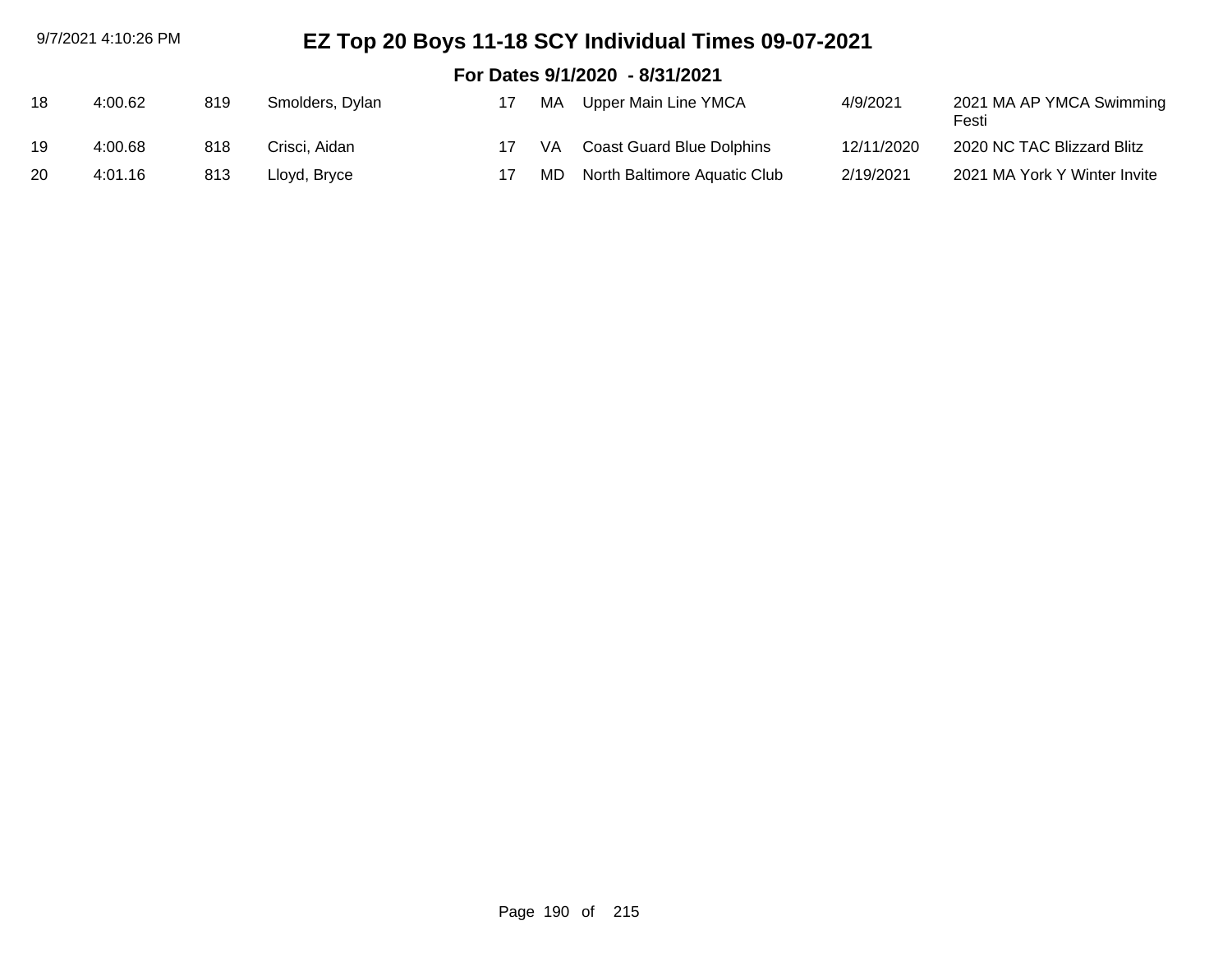#### **For Dates 9/1/2020 - 8/31/2021**

## **Boys Age 18 50 Freestyle Short Course Yards**

| <b>Rank</b>    | Time    | Power<br><b>Points</b> | <b>Name</b>        | Age |           | LSC / Club                                   | <b>Swim Date</b> | <b>Meet</b>                                     |
|----------------|---------|------------------------|--------------------|-----|-----------|----------------------------------------------|------------------|-------------------------------------------------|
| $\mathbf{1}$   | 18.88   | 1006                   | Brownstead, Matt   | 18  | VA        | Unattached                                   | 2/25/2021        | 2021 ACC Men's Championship                     |
| $\overline{2}$ | 18.95 r | 999                    | Ramadan, Youssef   | 18  | VA        | Unattached                                   | 3/25/2021        | 2021 NCAA Division I Men's Swi                  |
| 3              | 19.29   | 964                    | Houck, Jake        | 18  | MA        | Unattached                                   | 3/3/2021         | 2021 B1G Men's Swim & Dive Cha                  |
| 4              | 19.33   | 960                    | Curtiss, David     | 18  | <b>NJ</b> | Hamilton Y Aquatic Club                      | 4/8/2021         | 2021 MA AP YMCA Swimming<br>Festi               |
| 5              | 19.61   | 931                    | Alexy, Jack        | 18  | <b>NJ</b> | <b>Greater Somerset County YMCA</b><br>Storm | 4/8/2021         | 2021 MA AP YMCA Swimming<br>Festi               |
| 6              | 19.69   | 923                    | Grimm, Anthony     | 18  | PV        | Unattached                                   | 2/12/2021        | 2021 VA VHSL Class 6 State Cha                  |
| $\overline{7}$ | 19.96   | 895                    | Bustos, Arsenio    | 18  | <b>CT</b> | Woodbridge Aquatic Club                      | 3/25/2021        | 2021 FL ISCA International Senior<br>Meet       |
| 8              | 20.00   | 891                    | Shahan, lan        | 18  | AM        | <b>Team Pittsburgh Elite Aquatics</b>        | 3/14/2021        | 2021 MA OB PIAA Boys 2A<br>Swimm                |
| 9              | 20.15   | 876                    | Cole, Will         | 18  | VA        | Unattached                                   | 11/19/2020       | 2020 UT Double Dual Finals                      |
| 10             | 20.26   | 865                    | McBeth, Conner     | 18  | AM        | Unattached                                   | 3/14/2021        | 2021 MA OB PIAA Boys 2A<br>Swimm                |
| 11             | 20.44   | 847                    | Calderon, Lucas    | 18  | MD        | North Baltimore Aquatic Club                 | 2/21/2021        | 2021 MA York Y Winter Invite                    |
| 12             | 20.58   | 833                    | Yu, Alan           | 18  | PV        | Unattached                                   | 12/13/2020       | 2020 PV FXFX Winter Solstice                    |
| 13             | 20.61   | 830                    | Disanto, Justin    | 18  | <b>MR</b> | Badger Swim Club, Inc.                       | 3/28/2021        | 2021 VA SRVA SR Shamrock<br>Showd               |
| 14             | 20.63   | 828                    | Colwell, Patrick   | 18  | <b>MD</b> | Unattached                                   | 11/20/2020       | 2020 MD Navy Swimming Fall<br>Series            |
| 15             | 20.65   | 826                    | Engel, Tim         | 18  | <b>MR</b> | Unattached                                   | 2/23/2021        | 202 MR OB Section 1 N.ROCK<br>Boys Championship |
| 16             | 20.77   | 814                    | Eckerson, Ben      | 18  | <b>NJ</b> | Eastern Express Swim Team                    | 3/27/2021        | 2021 MA SJAC Gator Classic Mar                  |
| 17             | 20.79   | 812                    | Devaney, John      | 18  | MA        | <b>Upper Dublin Aquatic Club</b>             | 3/14/2021        | 2021 MA OB PIAA Boys 2A<br>Swimm                |
| 17             | 20.79   | 812                    | Hemingway, Patrick | 18  | MA        | <b>Keystone Aquatics</b>                     | 3/14/2021        | 2021 MA OB PIAA Boys 2A<br>Swimm                |
| 19             | 20.82   | 809                    | Roberts, Zane      | 18  | VA        | Old Dominion Aquatic Club                    | 1/24/2021        | 2021 VA WAC Mike Willard Polar                  |
| 19             | 20.82   | 809                    | Falls, Tanner      | 18  | <b>MR</b> | Unattached                                   | 12/5/2020        | 2020 Army West Point vs. Boston                 |

Page 191 of 215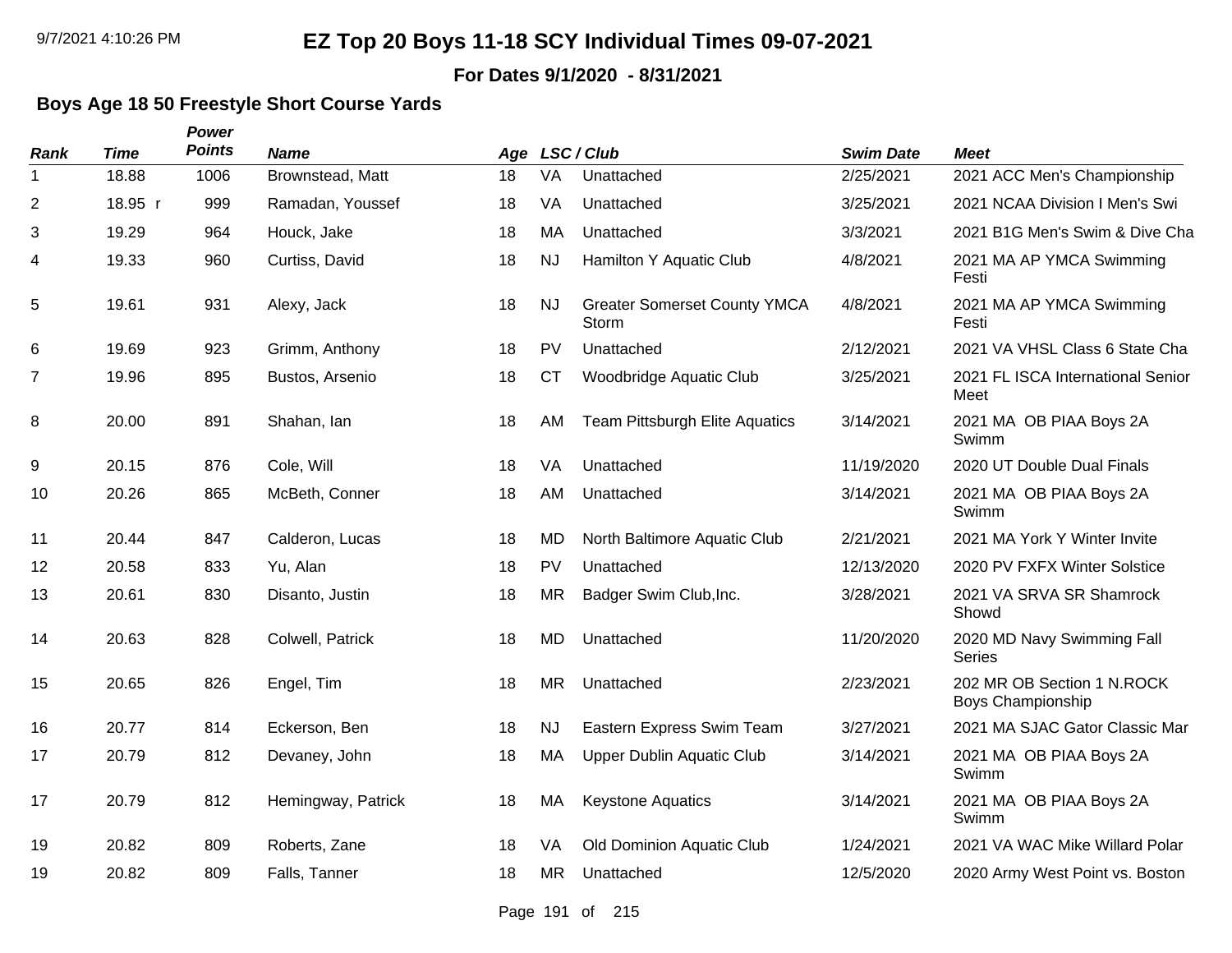**For Dates 9/1/2020 - 8/31/2021**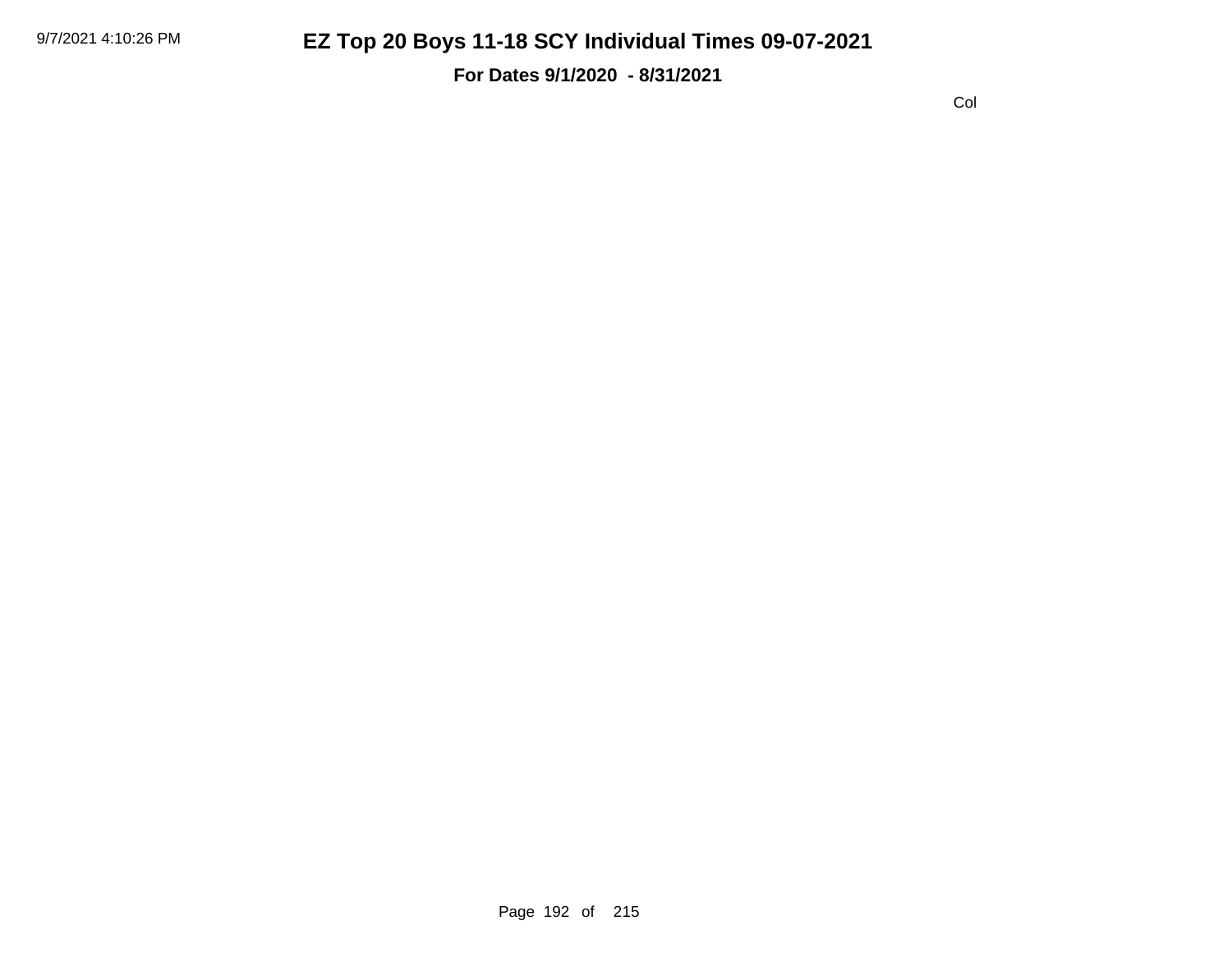#### **For Dates 9/1/2020 - 8/31/2021**

## **Boys Age 18 100 Freestyle Short Course Yards**

| <b>Rank</b>    | <b>Time</b> | Power<br><b>Points</b> | <b>Name</b>            | Age |           | LSC / Club                                   | <b>Swim Date</b> | <b>Meet</b>                                     |
|----------------|-------------|------------------------|------------------------|-----|-----------|----------------------------------------------|------------------|-------------------------------------------------|
| 1              | 41.87       | 1009                   | Brownstead, Matt       | 18  | <b>VA</b> | Unattached                                   | 2/27/2021        | 2021 ACC Men's Championship                     |
| $\overline{2}$ | 42.09       | 997                    | Ramadan, Youssef       | 18  | VA        | Unattached                                   | 3/27/2021        | 2021 NCAA Division I Men's Swi                  |
| 3              | 42.63       | 966                    | Alexy, Jack            | 18  | <b>NJ</b> | <b>Greater Somerset County YMCA</b><br>Storm | 4/11/2021        | 2021 MA AP YMCA Swimming<br>Festi               |
| 4              | 42.80 r     | 957                    | Curtiss, David         | 18  | <b>NJ</b> | Hamilton Y Aquatic Club                      | 4/11/2021        | 2021 MA AP YMCA Swimming<br>Festi               |
| 5              | 43.27       | 930                    | Bustos, Arsenio        | 18  | <b>CT</b> | Woodbridge Aquatic Club                      | 3/27/2021        | 2021 FL ISCA International Senior<br>Meet       |
| 6              | 43.91 r     | 895                    | Cole, Will             | 18  | VA        | Unattached                                   | 11/21/2020       | 2020 UT Double Dual Finals                      |
| 7              | 43.98       | 891                    | Houck, Jake            | 18  | МA        | Unattached                                   | 3/6/2021         | 2021 B1G Men's Swim & Dive Cha                  |
| 8              | 44.00       | 890                    | Grimm, Anthony         | 18  | PV        | Mason Makos Swim Team                        | 3/21/2021        | 2021 PV SC Championship<br>Series- Wave II      |
| 9              | 44.44       | 866                    | McBeth, Conner         | 18  | AM        | Unattached                                   | 12/10/2020       | 2020 MA Winter 18 & Under<br>Champs             |
| 10             | 44.81       | 846                    | Feyerick, Brett        | 18  | PV        | Nation's Capital Swim Club                   | 3/21/2021        | 2021 PV SC Championship<br>Series- Wave II      |
| 11             | 44.83       | 845                    | Blanco Guido, Santiago | 18  | <b>CT</b> | <b>Bulldog Swimming</b>                      | 3/27/2021        | 2021 FL ISCA International Senior<br>Meet       |
| 12             | 44.92       | 840                    | Fabian, Chris          | 18  | <b>NJ</b> | Unattached                                   | 4/24/2021        | Patriots 2021 Tri Meet                          |
| 13             | 45.02       | 835                    | Calderon, Lucas        | 18  | <b>MD</b> | North Baltimore Aquatic Club                 | 2/21/2021        | 2021 MA York Y Winter Invite                    |
| 14             | 45.31       | 819                    | Van Deusen, Matt       | 18  | <b>PV</b> | Nation's Capital Swim Club                   | 12/13/2020       | 2020 VA VSTP Icebreaker Invita                  |
| 15             | 45.34 r     | 818                    | Engel, Tim             | 18  | <b>MR</b> | Unattached                                   | 2/23/2021        | 202 MR OB Section 1 N.ROCK<br>Boys Championship |
| 16             | 45.39       | 815                    | Shahan, lan            | 18  | AM        | Team Pittsburgh Elite Aquatics               | 12/10/2020       | 2020 MA Winter 18 & Under<br>Champs             |
| 17             | 45.41       | 814                    | Shopis, Nick           | 18  | <b>MR</b> | Long Island Aquatic Club                     | 3/16/2021        | 2021 FL NCSA Spring Swimming<br>Championships   |
| 18             | 45.45       | 812                    | Disanto, Justin        | 18  | <b>MR</b> | Badger Swim Club, Inc.                       | 3/28/2021        | 2021 VA SRVA SR Shamrock<br>Showd               |
| 19             | 45.51       | 809                    | Riva, Jake             | 18  | <b>MR</b> | Unattached                                   | 12/5/2020        | 2020 Army West Point vs. Boston<br>Col          |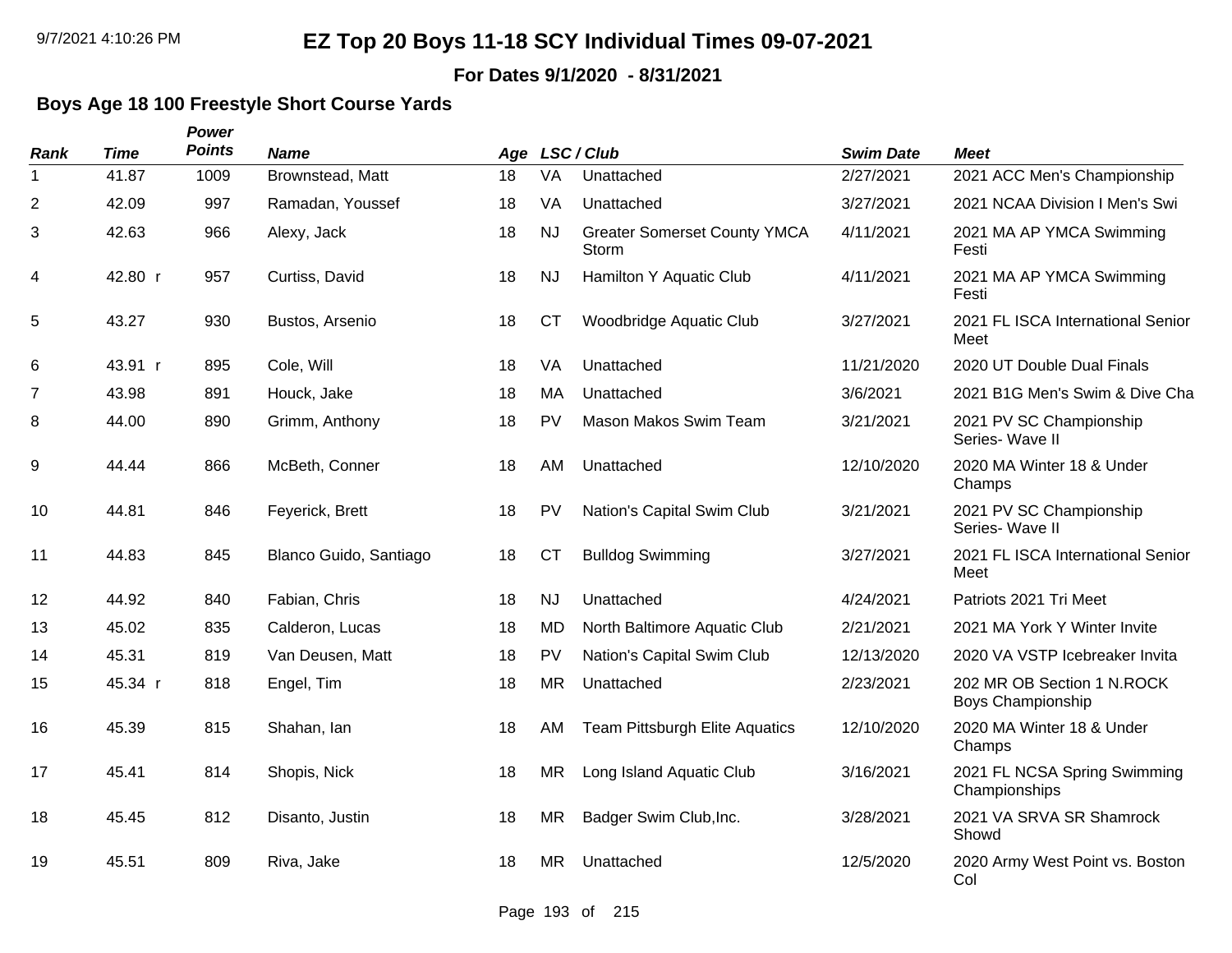| 9/7/2021 4:10:26 PM |       |     | EZ Top 20 Boys 11-18 SCY Individual Times 09-07-2021 |     |     |                                |          |                                     |  |  |
|---------------------|-------|-----|------------------------------------------------------|-----|-----|--------------------------------|----------|-------------------------------------|--|--|
|                     |       |     |                                                      |     |     | For Dates 9/1/2020 - 8/31/2021 |          |                                     |  |  |
| -20                 | 45.52 | 808 | Bogniard, Josh                                       | 18. | AM. | Unattached                     | 3/7/2021 | 2021 AM AAA WPIAL<br>Swimming/Divin |  |  |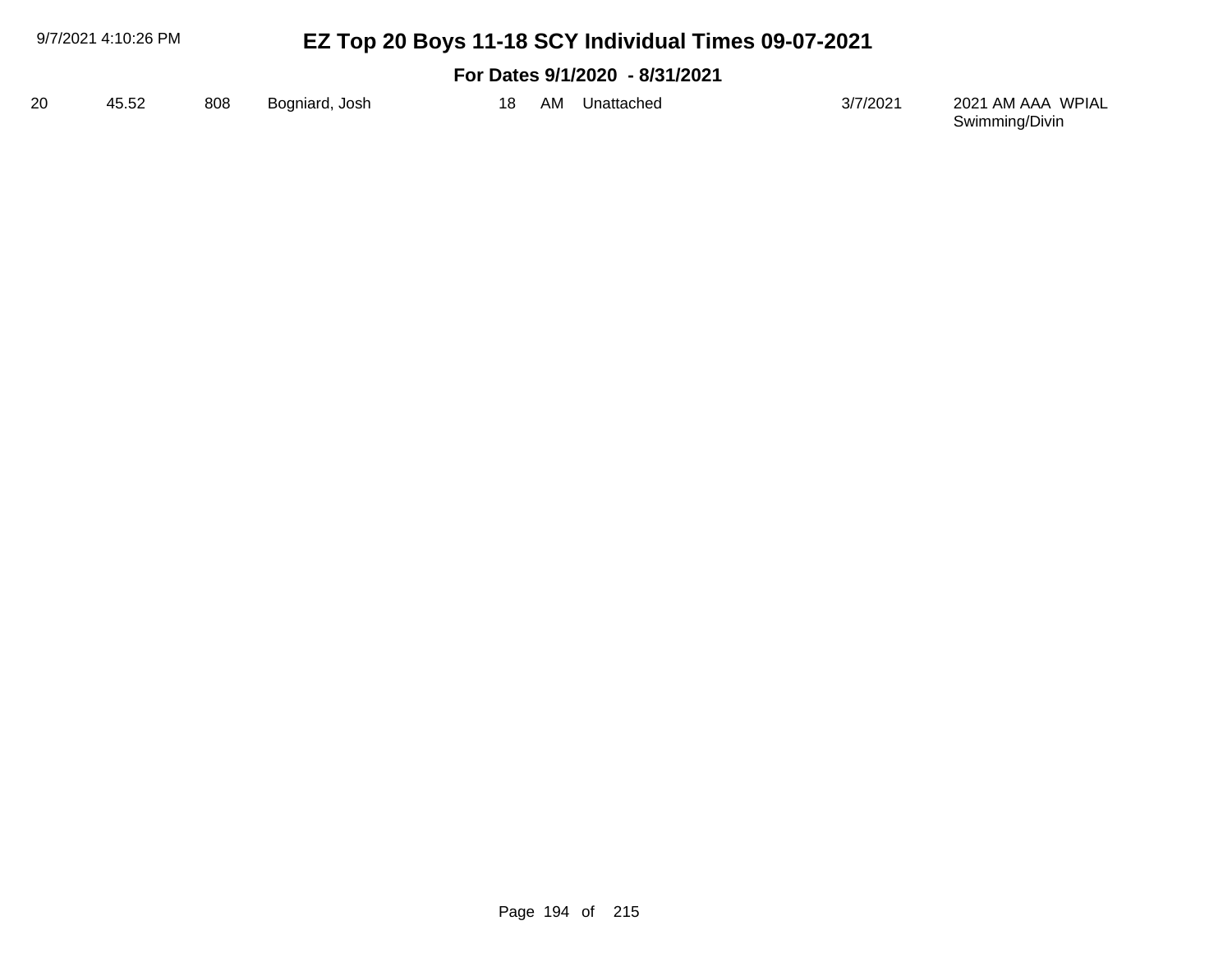#### **For Dates 9/1/2020 - 8/31/2021**

## **Boys Age 18 200 Freestyle Short Course Yards**

| Rank           | <b>Time</b> | Power<br><b>Points</b> | <b>Name</b>            |    |           | Age LSC/Club                                 | <b>Swim Date</b> | <b>Meet</b>                                 |
|----------------|-------------|------------------------|------------------------|----|-----------|----------------------------------------------|------------------|---------------------------------------------|
| $\mathbf 1$    | $1:33.16$ r | 994                    | Brownstead, Matt       | 18 | VA        | Unattached                                   | 3/24/2021        | 2021 NCAA Division I Men's Swi              |
| $\overline{2}$ | 1:35.52     | 925                    | Alexy, Jack            | 18 | <b>NJ</b> | <b>Greater Somerset County YMCA</b><br>Storm | 4/9/2021         | 2021 MA AP YMCA Swimming<br>Festi           |
| 3              | 1:35.53     | 925                    | Rose, Dare             | 18 | <b>NJ</b> | Unattached                                   | 11/21/2020       | 2020 Stanford Invite                        |
| 4              | 1:36.31     | 903                    | Bustos, Arsenio        | 18 | <b>CT</b> | Woodbridge Aquatic Club                      | 3/26/2021        | 2021 FL ISCA International Senior<br>Meet   |
| 5              | 1:36.63     | 894                    | Kohm, Zach             | 18 | MA        | <b>Plymouth Whitemarsh Aquatics</b>          | 3/14/2021        | 2021 MA OB PIAA Boys 3A<br>Swimmi           |
| 6              | 1:37.11     | 881                    | McGovern, Garrett      | 18 | VA        | NOVA of Virginia Aquatics, Inc.              | 11/20/2020       | 2020 MD Navy Swimming Fall<br><b>Series</b> |
| 7              | 1:38.04     | 855                    | Fenlon, Matthew        | 18 | <b>MR</b> | Badger Swim Club, Inc.                       | 1/16/2021        | 2021 MR BAD New Year's Time<br>Trial        |
| 8              | 1:38.14     | 852                    | Briggs, Warren         | 18 | AM        | Unattached                                   | 2/26/2021        | 2021 ACC Men's Championship                 |
| 9              | 1:38.24     | 849                    | Moore, Jack            | 18 | VA        | Unattached                                   | 11/20/2020       | 2020 UT Double Dual                         |
| 10             | 1:38.32     | 847                    | McLaughlin, Owen       | 18 | AM        | Unattached                                   | 2/26/2021        | 2021 ACC Men's Championship                 |
| 11             | 1:38.66 $r$ | 849                    | Russano, Trent         | 18 | <b>NJ</b> | <b>Greater Somerset County YMCA</b><br>Storm | 4/10/2021        | 2021 MA AP YMCA Swimming<br>Festi           |
| 12             | 1:38.71 $r$ | 836                    | Curtiss, David         | 18 | <b>NJ</b> | Hamilton Y Aquatic Club                      | 4/10/2021        | 2021 MA AP YMCA Swimming<br>Festi           |
| 13             | 1:38.73     | 836                    | Feyerick, Brett        | 18 | <b>PV</b> | Nation's Capital Swim Club                   | 3/19/2021        | 2021 PV SC Championship<br>Series- Wave II  |
| 14             | 1:38.77     | 835                    | Blanco Guido, Santiago | 18 | <b>CT</b> | <b>Bulldog Swimming</b>                      | 3/26/2021        | 2021 FL ISCA International Senior<br>Meet   |
| 15             | 1:39.12     | 825                    | Van Deusen, Matt       | 18 | PV        | Nation's Capital Swim Club                   | 3/19/2021        | 2021 PV SC Championship<br>Series- Wave II  |
| 16             | 1:39.17     | 824                    | Kim, Hunter            | 18 | <b>MR</b> | Badger Swim Club, Inc.                       | 2/20/2021        | 2021 MR BGNW Winter Senior<br>Championship  |
| 17             | 1:39.32 r   | 820                    | Christian, Jack        | 18 | MA        | <b>Upper Main Line YMCA</b>                  | 4/10/2021        | 2021 MA AP YMCA Swimming<br>Festi           |
| 18             | 1:39.35     | 819                    | Johnson, Blake         | 18 | VA        | <b>Old Dominion Aquatic Club</b>             | 3/26/2021        | 2021 FL ISCA International Senior<br>Meet   |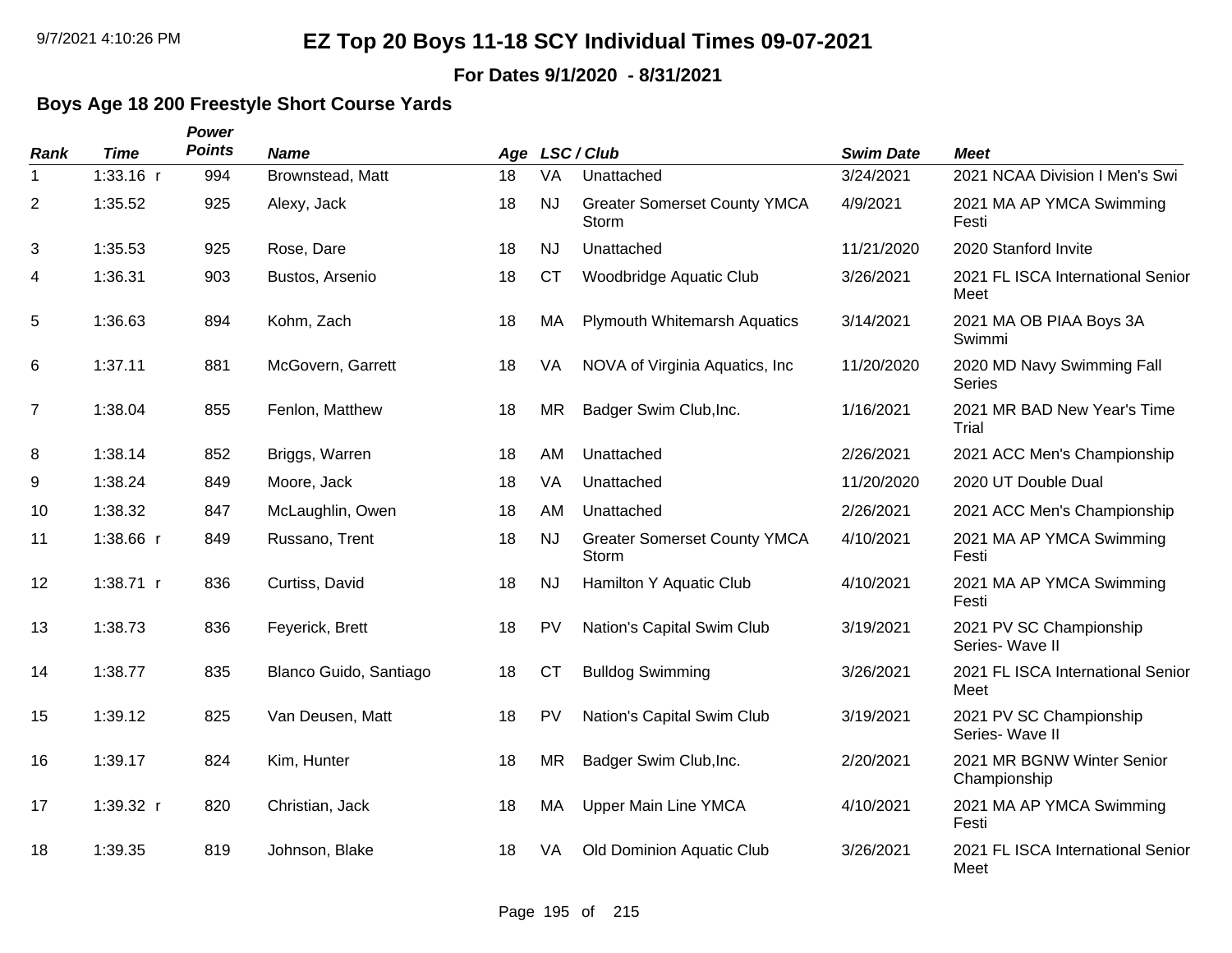|    | 9/7/2021 4:10:26 PM |     | EZ Top 20 Boys 11-18 SCY Individual Times 09-07-2021 |     |    |                                |           |                                       |  |  |  |  |
|----|---------------------|-----|------------------------------------------------------|-----|----|--------------------------------|-----------|---------------------------------------|--|--|--|--|
|    |                     |     |                                                      |     |    | For Dates 9/1/2020 - 8/31/2021 |           |                                       |  |  |  |  |
| 19 | 1:39.37             | 818 | Faughnan, Michael                                    | 18. | MR | Unattached                     | 3/26/2021 | <b>MAAC Swimming and Diving Sprin</b> |  |  |  |  |
| 20 | 1:39.49             | 815 | Jiang, Michael                                       | 18  | PV | Nation's Capital Swim Club     | 3/19/2021 | 2021 PV SC Championship               |  |  |  |  |

Series- Wave II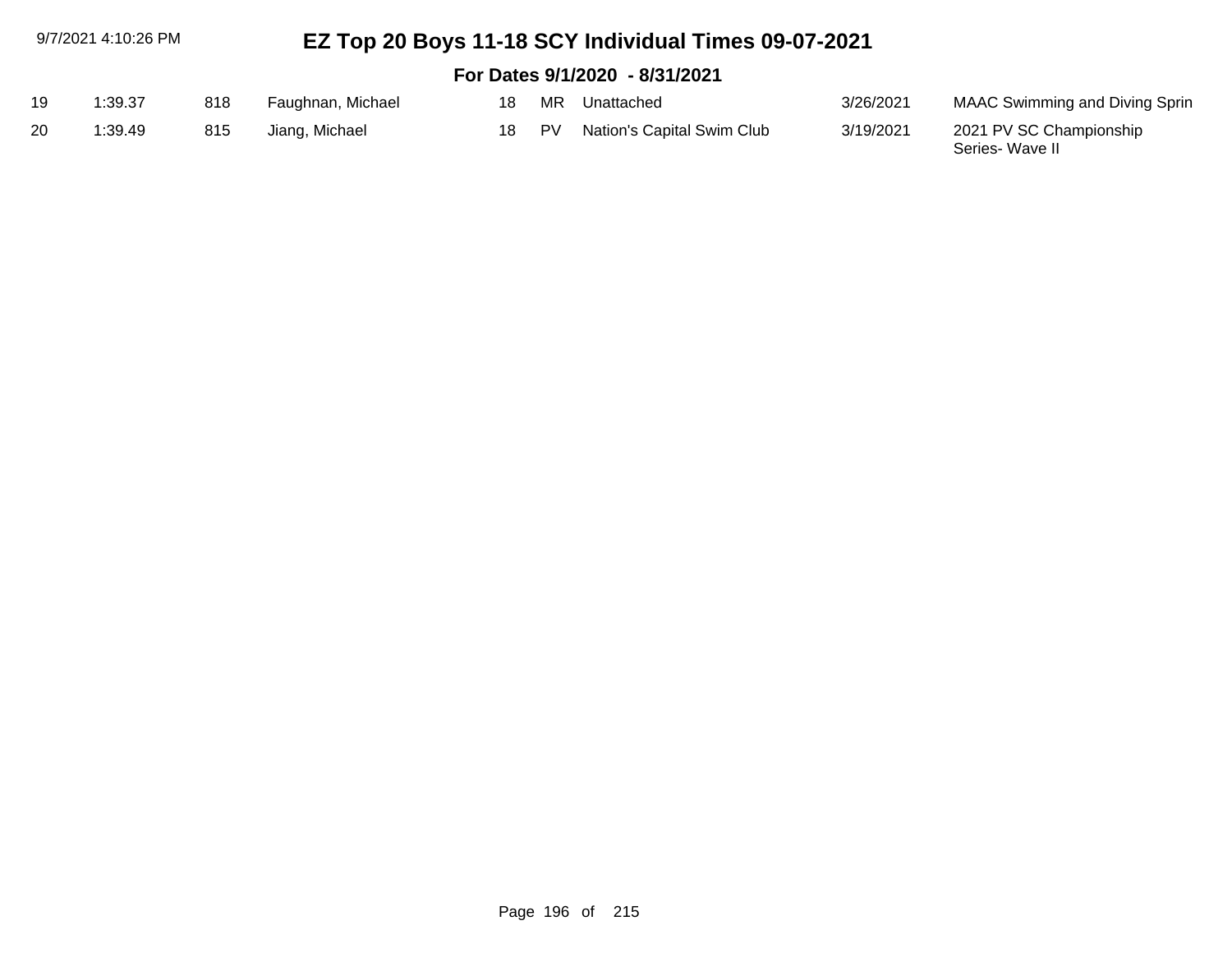### **For Dates 9/1/2020 - 8/31/2021**

## **Boys Age 18 500 Freestyle Short Course Yards**

| <b>Rank</b> | <b>Time</b> | <b>Power</b><br><b>Points</b> | <b>Name</b>         |    |           | Age LSC/Club                                 | <b>Swim Date</b> | <b>Meet</b>                                    |
|-------------|-------------|-------------------------------|---------------------|----|-----------|----------------------------------------------|------------------|------------------------------------------------|
| 1           | 4:17.46     | 937                           | McGovern, Garrett   | 18 | <b>MD</b> | Unattached                                   | 2/28/2021        | Navy vs GW 2021                                |
| 2           | 4:20.63     | 904                           | Briggs, Warren      | 18 | AM        | Unattached                                   | 2/25/2021        | 2021 ACC Men's Championship                    |
| 3           | 4:23.50     | 875                           | Kohm, Zach          | 18 | MA        | <b>Plymouth Whitemarsh Aquatics</b>          | 12/11/2020       | 2020 MA Winter 18 & Under<br>Champs            |
| 4           | 4:24.39     | 866                           | Fenlon, Matthew     | 18 | <b>MR</b> | Badger Swim Club, Inc.                       | 12/12/2020       | 2020 MR BGNW 18-Under Winter<br>Championship   |
| 5           | 4:24.75     | 862                           | Oliver, Sam         | 18 | PV        | Unattached                                   | 11/18/2020       | 2020 Auburn Fall Invitational                  |
| 6           | 4:25.47     | 855                           | Smith, Zachary      | 18 | <b>MD</b> | Unattached                                   | 11/18/2020       | 2020 UGA Fall Invitational                     |
| 7           | 4:26.38     | 846                           | O'Brien, Sam        | 18 | PV        | The Fish                                     | 3/20/2021        | 2021 PV SC Championship<br>Series-Wave II      |
| 8           | 4:26.80     | 841                           | Faughnan, Michael   | 18 | <b>MR</b> | Unattached                                   | 3/27/2021        | <b>MAAC Swimming and Diving Sprin</b>          |
| 9           | 4:27.47     | 835                           | Lee-Bishop, Nikolas | 18 | VA        | NOVA of Virginia Aquatics, Inc.              | 3/6/2021         | 2021 VA VSI SC Senior Champion                 |
| 10          | 4:28.15     | 828                           | Johnson, Blake      | 18 | VA        | Old Dominion Aquatic Club                    | 3/25/2021        | 2021 FL ISCA International Senior<br>Meet      |
| 11          | 4:28.58     | 824                           | Nester, Jackson     | 18 | VA        | <b>H2okie Aquatics</b>                       | 3/19/2021        | 2021 FL NCSA Spring Swimming<br>Championships  |
| 12          | 4:29.62     | 813                           | Kim, Hunter         | 18 | <b>MR</b> | Badger Swim Club, Inc.                       | 3/25/2021        | 2021 FL ISCA International Senior<br>Meet      |
| 13          | 4:30.28     | 807                           | Alexy, Jack         | 18 | <b>NJ</b> | <b>Greater Somerset County YMCA</b><br>Storm | 3/13/2021        | 2021 NJ GSCY 13 Over States                    |
| 14          | 4:30.37     | 806                           | Swartwout, Billy    | 18 | <b>MR</b> | Long Island Aquatic Club                     | 12/12/2020       | 2020 MR LIAC Travel To Nowhere<br>Invitational |
| 15          | 4:30.40     | 806                           | Anderson, Josh      | 18 | PV        | Nation's Capital Swim Club                   | 11/20/2020       | 2020 MD Navy Swimming Fall<br>Series           |
| 16          | 4:31.55     | 794                           | Bernauer, Clayton   | 18 | <b>NJ</b> | Lakeland Hills YMCA                          | 4/8/2021         | 2021 MA AP YMCA Swimming<br>Festi              |
| 17          | 4:31.60     | 794                           | Danaie, Dylan       | 18 | PV        | Nation's Capital Swim Club                   | 3/20/2021        | 2021 PV SC Championship<br>Series- Wave II     |
| 18          | 4:31.87     | 791                           | Bitz, Colin         | 18 | <b>MD</b> | Eagle Swim Team Inc.                         | 2/27/2021        | 2021 MD Virtual Meet Series 20-<br>21          |
| 19          | 4:32.21     | 788                           | Christian, Jack     | 18 | МA        | <b>Upper Main Line YMCA</b>                  | 4/10/2021        | 2021 MA AP YMCA Swimming                       |
|             |             |                               |                     |    |           | Page 197 of 215                              |                  |                                                |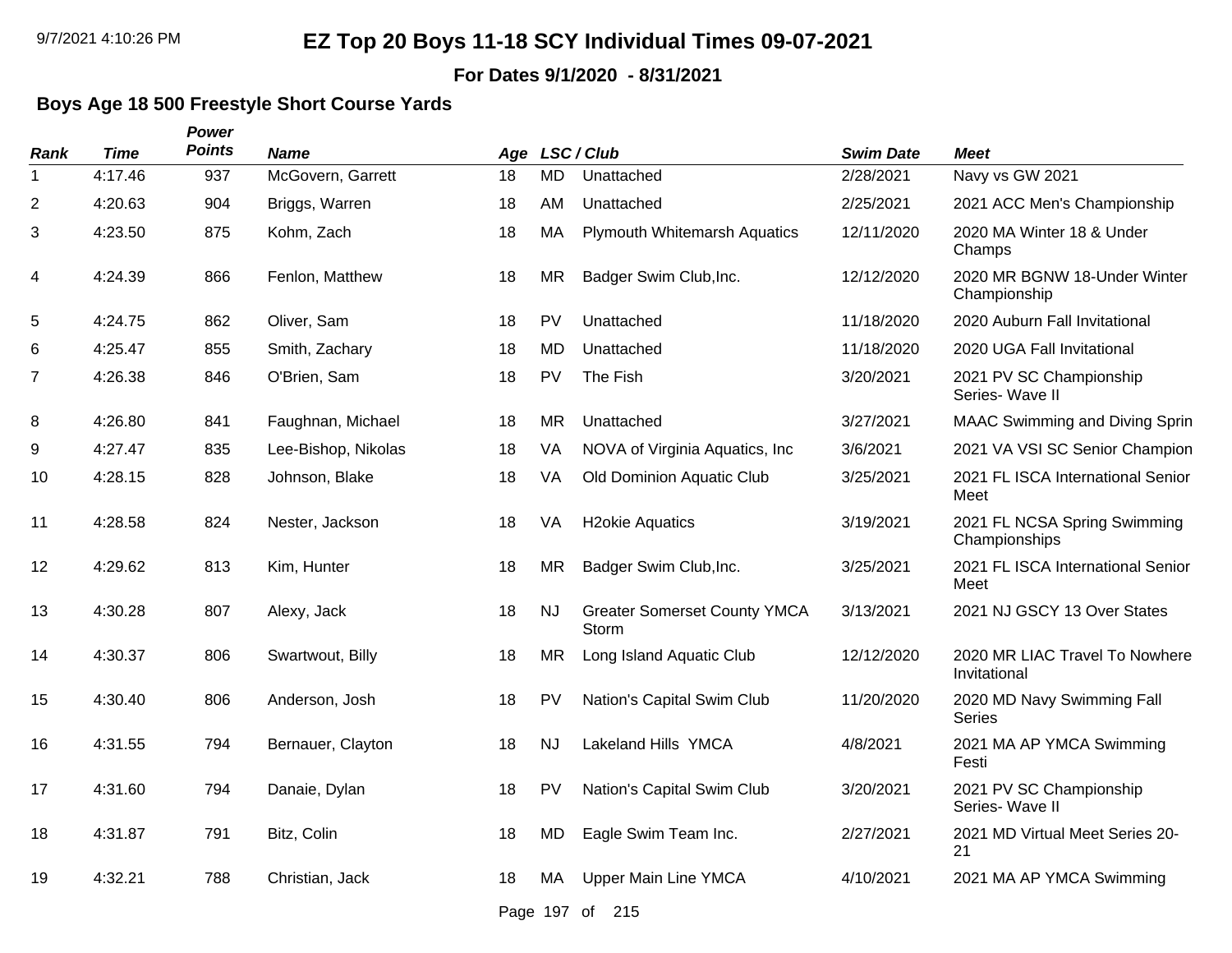| 9/7/2021 4:10:26 PM | EZ Top 20 Boys 11-18 SCY Individual Times 09-07-2021 |       |
|---------------------|------------------------------------------------------|-------|
|                     | For Dates 9/1/2020 - 8/31/2021                       |       |
|                     |                                                      | Festi |

| - 20 | 4:32.54 | 785 | Bowles, Aubrey |  | 18 VA NOVA of Virginia Aquatics, Inc | 3/19/2021 | 2021 FL NCSA Spring Swimming |
|------|---------|-----|----------------|--|--------------------------------------|-----------|------------------------------|
|      |         |     |                |  |                                      |           | Championships                |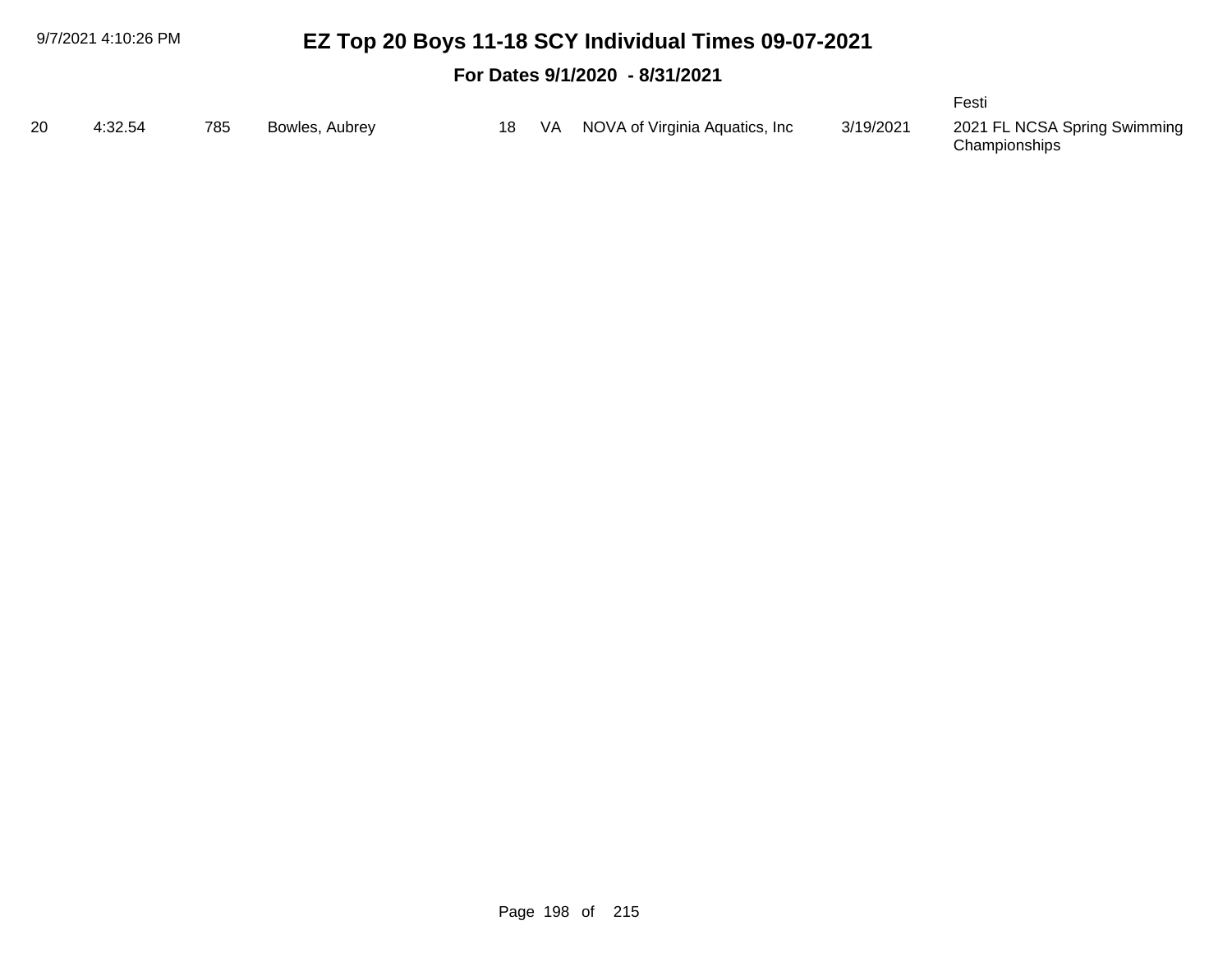#### **For Dates 9/1/2020 - 8/31/2021**

## **Boys Age 18 1000 Freestyle Short Course Yards**

|      |             | Power<br><b>Points</b> |                     |     |           |                                   |                  |                                                        |
|------|-------------|------------------------|---------------------|-----|-----------|-----------------------------------|------------------|--------------------------------------------------------|
| Rank | <b>Time</b> |                        | <b>Name</b>         | Age |           | LSC / Club                        | <b>Swim Date</b> | <b>Meet</b>                                            |
| 1    | 9:08.74     | 895                    | Briggs, Warren      | 18  | AM        | Unattached                        | 1/14/2021        | 2021 PITT vs WVU                                       |
| 2    | 9:09.78     | 890                    | Faughnan, Michael   | 18  | <b>MR</b> | Unattached                        | 3/26/2021        | <b>MAAC Swimming and Diving Sprin</b>                  |
| 3    | 9:15.47     | 862                    | Smith, Zachary      | 18  | <b>MD</b> | Unattached                        | 11/14/2020       | 2020 FSU vs TCU                                        |
| 4    | 9:15.77     | 861                    | Lee-Bishop, Nikolas | 18  | VA        | NOVA of Virginia Aquatics, Inc.   | 10/30/2020       | 2020 VA NOVA Senior Classic                            |
| 5    | 9:19.20     | 844                    | O'Brien, Sam        | 18  | PV        | The Fish                          | 12/3/2020        | 2020 PV 18&U Winter<br>Championships                   |
| 6    | 9:19.65     | 842                    | Foley, Michael      | 18  | MA        | Jersey Wahoos                     | 3/27/2021        | 2021 MA Senior Keystone Classi                         |
| 7    | 9:24.03     | 821                    | Crisci, Aidan       | 18  | VA        | <b>Coast Guard Blue Dolphins</b>  | 3/4/2021         | 2021 VA VSI SC Senior Champion                         |
| 8    | 9:25.25     | 815                    | Narvid, Jake        | 18  | MA        | Unattached                        | 10/29/2020       | 2020 UK vs TN Women                                    |
| 9    | 9:26.73     | 808                    | Bowles, Aubrey      | 18  | VA        | NOVA of Virginia Aquatics, Inc    | 3/7/2021         | 2021 VA VSI SC Senior Champion                         |
| 10   | 9:26.93     | 807                    | McGovern, Garrett   | 18  | VA        | Unattached                        | 10/31/2020       | 2020 Virginia vs Navy                                  |
| 11   | 9:27.34     | 805                    | Won, Kyle           | 18  | <b>NE</b> | <b>Gator Swim Club</b>            | 1/22/2021        | 2021 NE NSSC Blizzard Meet                             |
| 12   | 9:27.98     | 802                    | Oliver, Sam         | 18  | PV        | Unattached                        | 11/6/2020        | 2020 UGA vs AUB                                        |
| 13   | 9:29.01     | 797                    | Duffy, Aidan        | 18  | VA        | NOVA of Virginia Aquatics, Inc.   | 3/20/2021        | 2021 FL NCSA Spring Swimming<br>Championships          |
| 14   | 9:29.48     | 795                    | Bernauer, Clayton   | 18  | <b>NJ</b> | Lakeland Hills YMCA               | 4/16/2021        | 2021 NJ LHY 13/Older Champs                            |
| 15   | 9:29.74     | 794                    | Locher, Hunter      | 18  | VA        | Unattached                        | 10/31/2020       | 2020 Virginia vs Navy                                  |
| 16   | 9:32.48     | 781                    | Danaie, Dylan       | 18  | PV        | Nation's Capital Swim Club        | 3/18/2021        | 2021 PV SC Championship<br>Series- Wave II             |
| 17   | 9:34.05     | 773                    | Laidlaw, John       | 18  | <b>MR</b> | <b>BGC-N. Westchester Marlins</b> | 11/7/2020        | 2020 MR BGNW Halloween<br><b>Distance Invitational</b> |
| 18   | 9:34.39     | 772                    | Goldblatt, Leo      | 18  | PV        | Unattached                        | 2/6/2021         | 2021 Nebraska-Iowa-Minnesota<br><b>Triple</b>          |
| 19   | 9:35.47     | 767                    | Januario, Jack      | 18  | <b>NE</b> | <b>Executive Swim Club</b>        | 12/4/2020        | 2020 NE SOLO USA18 & U Winter                          |
| 20   | 9:37.07     | 759                    | Bandak, Ziad        | 18  | PV        | Rockville Montgomery Swim Club    | 12/3/2020        | 2020 PV 18&U Winter<br>Championships                   |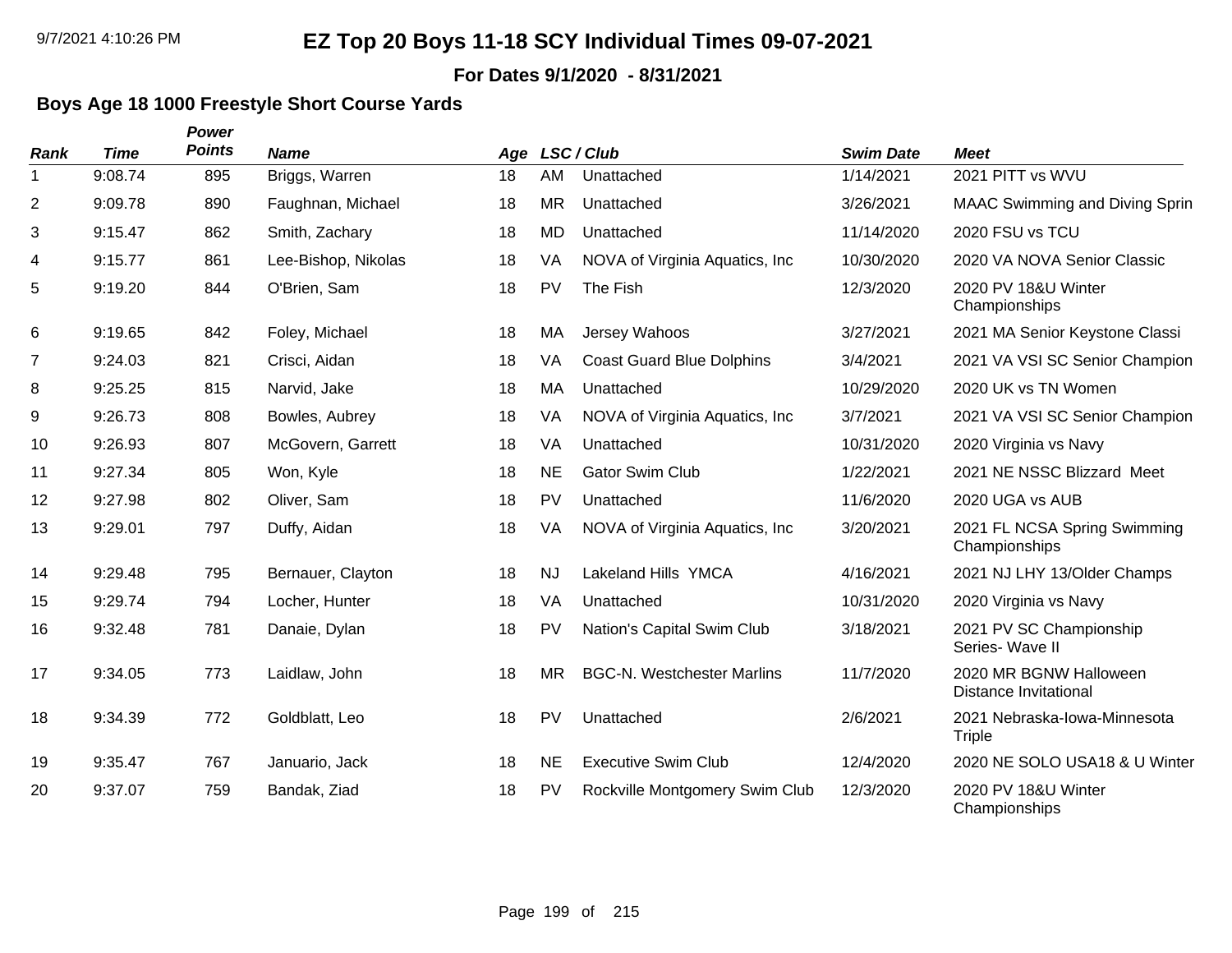#### **For Dates 9/1/2020 - 8/31/2021**

## **Boys Age 18 1650 Freestyle Short Course Yards**

| <b>Rank</b>    | <b>Time</b> | Power<br><b>Points</b> | <b>Name</b>         | Age |                | LSC / Club                        | <b>Swim Date</b> | <b>Meet</b>                                            |
|----------------|-------------|------------------------|---------------------|-----|----------------|-----------------------------------|------------------|--------------------------------------------------------|
| $\mathbf{1}$   | 14:51.57    | 960                    | McGovern, Garrett   | 18  | <b>MD</b>      | Unattached                        | 2/27/2021        | Navy vs Loyola 2021                                    |
| $\overline{c}$ | 15:13.79    | 901                    | Briggs, Warren      | 18  | AM             | Unattached                        | 1/30/2021        | 2021 Pitt vs Army                                      |
| 3              | 15:18.17    | 889                    | Oliver, Sam         | 18  | PV             | Unattached                        | 11/20/2020       | 2020 Auburn Fall Invitational                          |
| 4              | 15:30.40    | 857                    | O'Brien, Sam        | 18  | PV             | The Fish                          | 3/21/2021        | 2021 PV SC Championship<br>Series- Wave II             |
| 5              | 15:31.63    | 854                    | Smith, Zachary      | 18  | <b>MD</b>      | Unattached                        | 11/20/2020       | 2020 UGA Fall Invitational                             |
| 6              | 15:36.10    | 843                    | Crisci, Aidan       | 18  | VA             | <b>Coast Guard Blue Dolphins</b>  | 3/4/2021         | 2021 VA VSI SC Senior Champion                         |
| $\overline{7}$ | 15:37.87    | 838                    | Lee-Bishop, Nikolas | 18  | VA             | NOVA of Virginia Aquatics, Inc.   | 3/4/2021         | 2021 VA VSI SC Senior Champion                         |
| 8              | 15:41.06    | 830                    | Goldblatt, Leo      | 18  | PV             | Unattached                        | 3/6/2021         | 2021 B1G Men's Swim & Dive Cha                         |
| 9              | 15:41.81    | 828                    | Bowles, Aubrey      | 18  | VA             | NOVA of Virginia Aquatics, Inc.   | 3/16/2021        | 2021 FL NCSA Spring Swimming<br>Championships          |
| 10             | 15:52.17    | 802                    | Laidlaw, John       | 18  | <b>MR</b>      | <b>BGC-N. Westchester Marlins</b> | 11/7/2020        | 2020 MR BGNW Halloween<br><b>Distance Invitational</b> |
| 11             | 15:52.83    | 800                    | Lyman, Sean         | 18  | МA             | <b>Upper Perk YMCA Gators</b>     | 4/11/2021        | 2021 MA AP YMCA Swimming<br>Festi                      |
| 12             | 15:53.25    | 799                    | Duffy, Aidan        | 18  | VA             | NOVA of Virginia Aquatics, Inc.   | 3/4/2021         | 2021 VA VSI SC Senior Champion                         |
| 13             | 15:53.32    | 799                    | Lewke, Kevin        | 18  | <b>MA</b>      | Delaware Swim Team                | 12/10/2020       | 2020 MA Winter 18 & Under<br>Champs                    |
| 14             | 15:53.78    | 798                    | Januario, Jack      | 18  | <b>NE</b>      | <b>Executive Swim Club</b>        | 12/4/2020        | 2020 NE SOLO USA18 & U Winter                          |
| 15             | 15:59.18    | 784                    | Formon, Gavin       | 18  | <b>NJ</b>      | <b>Berkeley Aquatic Club</b>      | 3/8/2021         | 2021 NJ BAC Winter Champs                              |
| 16             | 16:05.15    | 769                    | Fricker, Leo        | 18  | <b>NJ</b>      | Ridgewood YMCA                    | 4/11/2021        | 2021 MA AP YMCA Swimming<br>Festi                      |
| 17             | 16:05.75    | 768                    | Bernauer, Clayton   | 18  | <b>NJ</b>      | Lakeland Hills YMCA               | 4/11/2021        | 2021 MA AP YMCA Swimming<br>Festi                      |
| 18             | 16:08.32    | 762                    | Vester, Alex        | 18  | <b>NJ</b>      | Lakeland Hills YMCA               | 4/11/2021        | 2021 MA AP YMCA Swimming<br>Festi                      |
| 19             | 16:08.33    | 762                    | Murray, Max         | 18  | N <sub>l</sub> | Unattached                        | 4/17/2021        | 2021 A-10 Men's & Women's<br>Cham                      |
| 20             | 16:18.83    | 736                    | Haemmerle, Thomas   | 18  | <b>NJ</b>      | <b>Berkeley Aquatic Club</b>      | 11/19/2020       | 2020 NJ BAC STAR Invitational                          |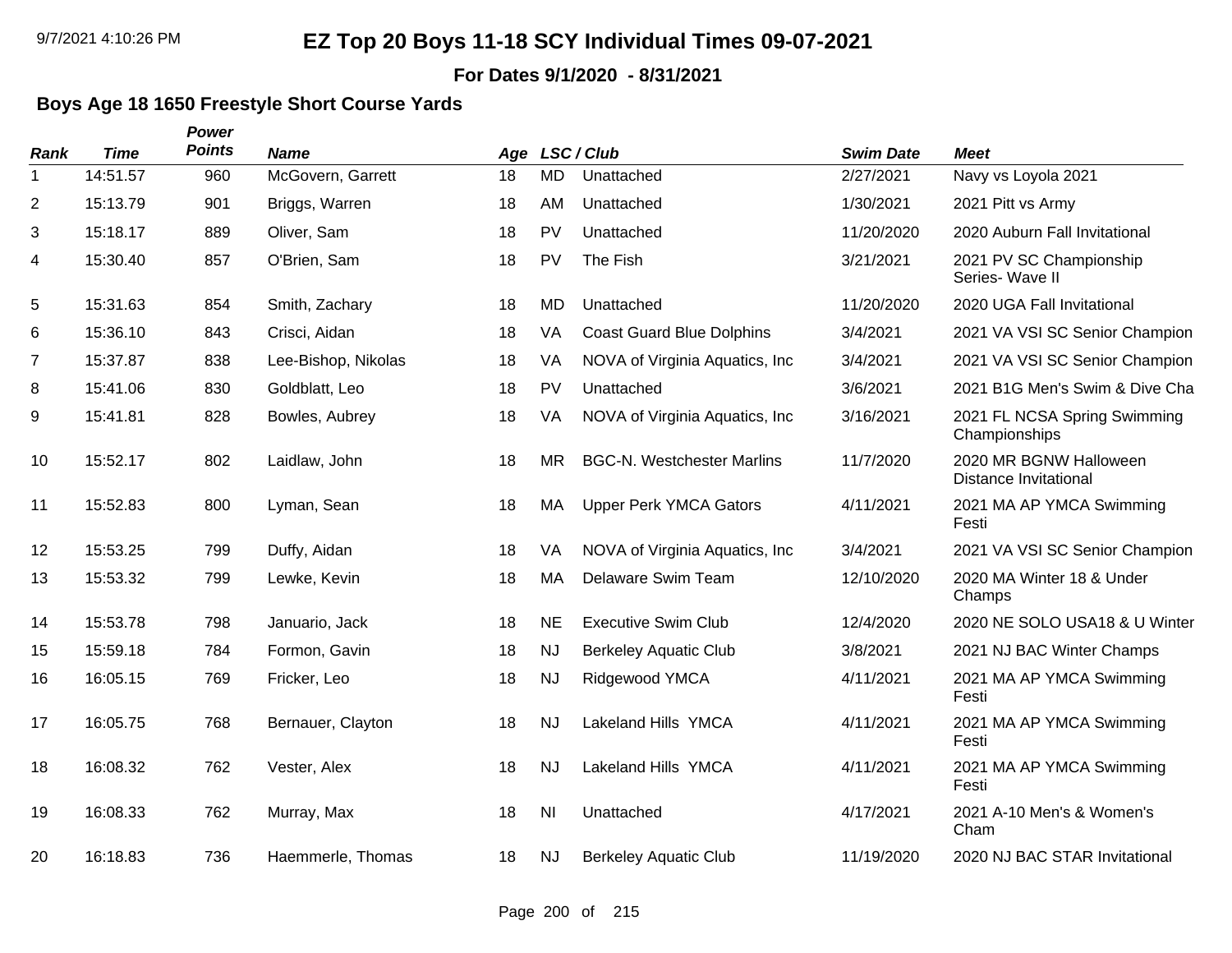#### **For Dates 9/1/2020 - 8/31/2021**

## **Boys Age 18 100 Backstroke Short Course Yards**

| Rank           | <b>Time</b> | Power<br><b>Points</b> | <b>Name</b>      |    |           | Age LSC/Club                                 | <b>Swim Date</b> | <b>Meet</b>                                    |
|----------------|-------------|------------------------|------------------|----|-----------|----------------------------------------------|------------------|------------------------------------------------|
| 1              | 46.25       | 1020                   | Grimm, Anthony   | 18 | PV        | Mason Makos Swim Team                        | 12/5/2020        | 2020 PV 18&U Winter<br>Championships           |
| 2              | 46.72 r     | 996                    | Cole, Will       | 18 | VA        | Unattached                                   | 11/19/2020       | 2020 UT Double Dual Finals                     |
| 3              | 47.29       | 968                    | Alexy, Jack      | 18 | <b>NJ</b> | <b>Greater Somerset County YMCA</b><br>Storm | 4/10/2021        | 2021 MA AP YMCA Swimming<br>Festi              |
| 4              | 47.98       | 934                    | Eckerson, Ben    | 18 | <b>NJ</b> | Eastern Express Swim Team                    | 3/27/2021        | 2021 MA SJAC Gator Classic Mar                 |
| 5              | 48.41       | 912                    | Ramadan, Youssef | 18 | VA        | Unattached                                   | 12/4/2020        | 2020 UNC "Janis Hape Dowd"<br>Invite           |
| 6              | 48.49       | 908                    | Van Deusen, Matt | 18 | <b>PV</b> | Nation's Capital Swim Club                   | 12/5/2020        | 2020 PV 18&U Winter<br>Championships           |
| $\overline{7}$ | 48.50       | 908                    | Greer, Evan      | 18 | МA        | South Jersey Aquatic Club                    | 3/27/2021        | 2021 MA SJAC Gator Classic Mar                 |
| 8              | 48.81       | 893                    | Won, Kyle        | 18 | <b>NE</b> | <b>Gator Swim Club</b>                       | 3/18/2021        | 2021 FL NCSA Spring Swimming<br>Championships  |
| 9              | 48.94       | 886                    | Feyerick, Brett  | 18 | PV        | Nation's Capital Swim Club                   | 3/20/2021        | 2021 PV SC Championship<br>Series- Wave II     |
| 10             | 48.98       | 885                    | Christian, Jack  | 18 | MA        | <b>Upper Main Line YMCA</b>                  | 4/9/2021         | 2021 MA AP YMCA Swimming<br>Festi              |
| 11             | 49.05       | 881                    | Fabian, Chris    | 18 | <b>NJ</b> | Unattached                                   | 4/24/2021        | Patriots 2021 Tri Meet                         |
| 12             | 49.07       | 880                    | Bogniard, Josh   | 18 | AM        | North Hills Aquatics                         | 3/14/2021        | 2021 MA OB PIAA Boys 3A<br>Swimmi              |
| 13             | 49.23       | 872                    | O'Brien, Sam     | 18 | PV        | Unattached                                   | 2/6/2021         | 2021 PV OB VHSL Region 4C                      |
| 14             | 49.46       | 861                    | Jiang, Michael   | 18 | PV        | Nation's Capital Swim Club                   | 3/20/2021        | 2021 PV SC Championship<br>Series- Wave II     |
| 15             | 49.56 r     | 857                    | Horkan, Michael  | 18 | <b>NJ</b> | <b>Wyckoff YMCA</b>                          | 4/9/2021         | 2021 MA AP YMCA Swimming<br>Festi              |
| 16             | 49.62       | 854                    | Soares, Nick     | 18 | MA        | <b>Emmaus Aquatic Club</b>                   | 3/14/2021        | 2021 MA OB PIAA Boys 3A<br>Swimmi              |
| 17             | 49.72       | 849                    | Lundgren, Eric   | 18 | <b>PV</b> | Nation's Capital Swim Club                   | 3/20/2021        | 2021 PV SC Championship<br>Series- Wave II     |
| 18             | 49.77       | 846                    | Swartwout, Billy | 18 | <b>MR</b> | Long Island Aquatic Club                     | 12/11/2020       | 2020 MR LIAC Travel To Nowhere<br>Invitational |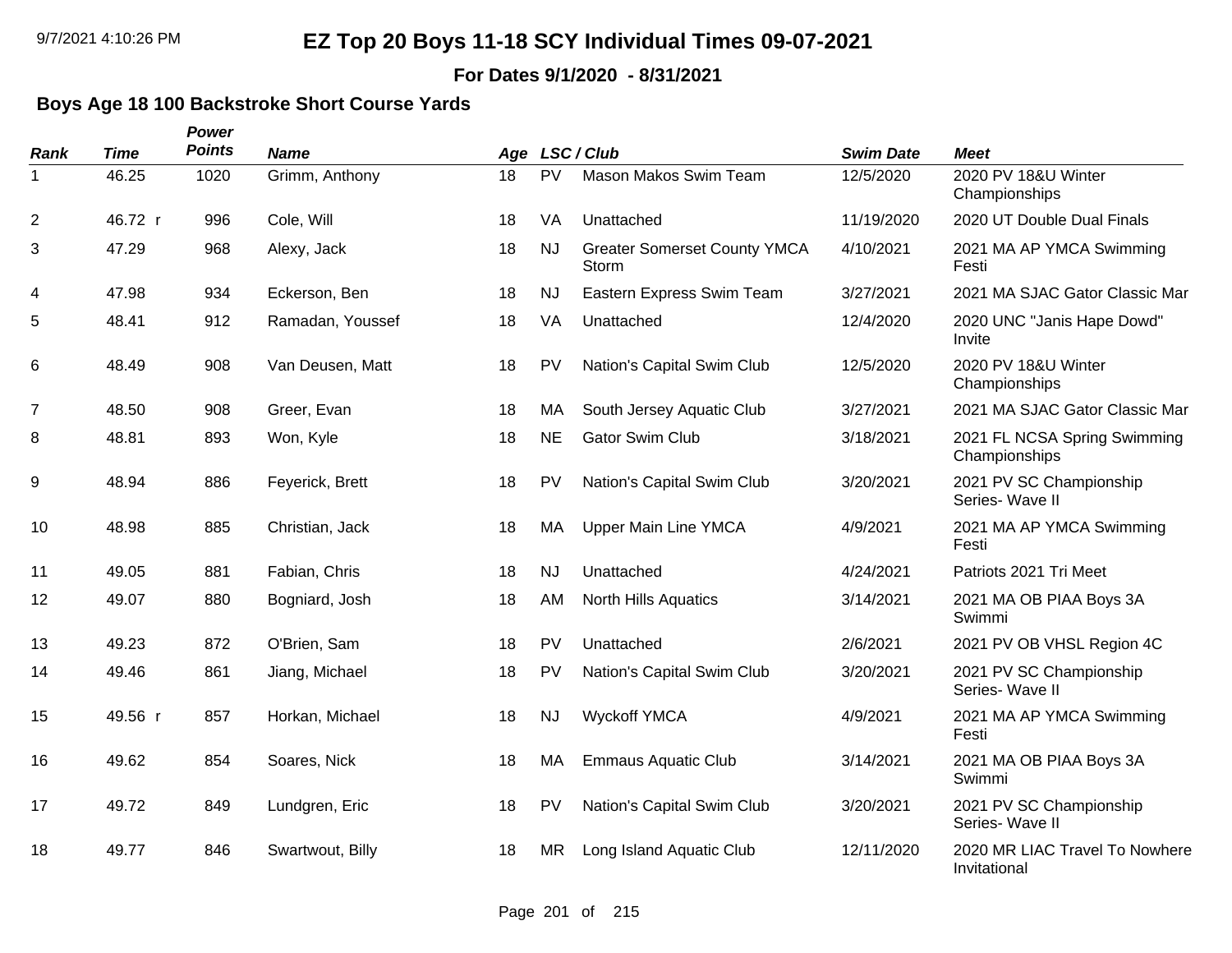| 9/7/2021 4:10:26 PM |         |     | EZ Top 20 Boys 11-18 SCY Individual Times 09-07-2021 |    |     |                                                         |           |                                               |  |  |  |  |
|---------------------|---------|-----|------------------------------------------------------|----|-----|---------------------------------------------------------|-----------|-----------------------------------------------|--|--|--|--|
|                     |         |     |                                                      |    |     | For Dates 9/1/2020 - 8/31/2021                          |           |                                               |  |  |  |  |
| 19                  | 49.80 r | 845 | Ashby, Zach                                          | 18 | VA. | <b>Cavalier Aquatics/Piedmont Family</b><br><b>YMCA</b> | 4/9/2021  | 2021 MA AP YMCA Swimming<br>Festi             |  |  |  |  |
| 20                  | 49.88   | 841 | Broughton, Anderson                                  | 18 | VA. | NOVA of Virginia Aquatics, Inc                          | 3/18/2021 | 2021 FL NCSA Spring Swimming<br>Championships |  |  |  |  |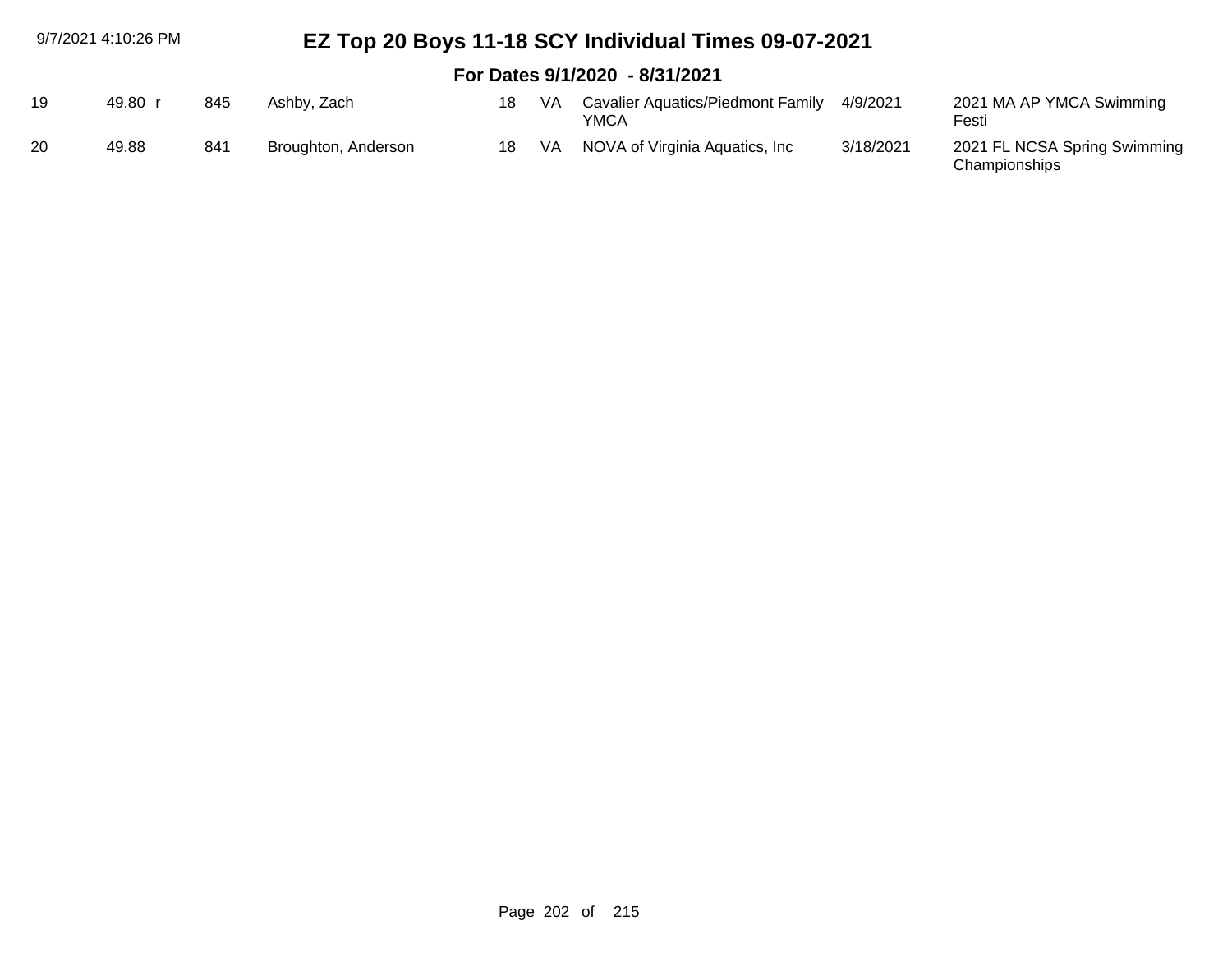**For Dates 9/1/2020 - 8/31/2021**

## **Boys Age 18 200 Backstroke Short Course Yards**

| <b>Rank</b>    | <b>Time</b> | Power<br><b>Points</b> | <b>Name</b>         | Age |           | LSC / Club                                              | <b>Swim Date</b> | <b>Meet</b>                                    |
|----------------|-------------|------------------------|---------------------|-----|-----------|---------------------------------------------------------|------------------|------------------------------------------------|
| $\mathbf{1}$   | 1:43.53     | 976                    | Cole, Will          | 18  | <b>VA</b> | Unattached                                              | 11/21/2020       | 2020 UT Double Dual Finals                     |
| $\overline{c}$ | 1:44.44     | 955                    | Van Deusen, Matt    | 18  | PV        | Nation's Capital Swim Club                              | 12/6/2020        | 2020 PV 18&U Winter<br>Championships           |
| 3              | 1:45.22     | 936                    | Won, Kyle           | 18  | <b>NE</b> | <b>Gator Swim Club</b>                                  | 3/16/2021        | 2021 FL NCSA Spring Swimming<br>Championships  |
| 4              | 1:46.55     | 906                    | O'Brien, Sam        | 18  | PV        | The Fish                                                | 3/21/2021        | 2021 PV SC Championship<br>Series- Wave II     |
| 5              | 1:46.65     | 903                    | Bitz, Colin         | 18  | <b>MD</b> | Eagle Swim Team Inc.                                    | 3/25/2021        | 2021 FL ISCA International Senior<br>Meet      |
| 6              | 1:46.80     | 900                    | Nester, Jackson     | 18  | VA        | <b>H2okie Aquatics</b>                                  | 12/13/2020       | 2020 VA HOKI Winter Champs                     |
| $\overline{7}$ | 1:47.07     | 894                    | Christian, Jack     | 18  | MA        | <b>Upper Main Line YMCA</b>                             | 4/8/2021         | 2021 MA AP YMCA Swimming<br>Festi              |
| 8              | 1:47.20     | 891                    | Swartwout, Billy    | 18  | <b>MR</b> | Long Island Aquatic Club                                | 12/13/2020       | 2020 MR LIAC Travel To Nowhere<br>Invitational |
| 9              | 1:47.24     | 890                    | Greer, Evan         | 18  | MA        | South Jersey Aquatic Club                               | 4/22/2021        | 2021 MA Swimming Senior SC<br>Cha              |
| 10             | 1:47.52     | 883                    | Bustos, Arsenio     | 18  | <b>CT</b> | Woodbridge Aquatic Club                                 | 6/26/2021        | 2021 CT ARAC June Summer<br>Splash             |
| 11             | 1:47.86     | 876                    | Gilbert, Stephen    | 18  | PV        | Unattached                                              | 12/6/2020        | 2020 PV 18&U Winter<br>Championships           |
| 12             | 1:48.14     | 869                    | Bowles, Aubrey      | 18  | VA        | NOVA of Virginia Aquatics, Inc.                         | 3/16/2021        | 2021 FL NCSA Spring Swimming<br>Championships  |
| 13             | 1:48.18     | 868                    | Hogan, Ryan         | 18  | <b>NE</b> | <b>SOLO Aquatics</b>                                    | 12/6/2020        | 2020 NE SOLO USA18 & U Winter                  |
| 14             | 1:48.33     | 865                    | Eckerson, Ben       | 18  | <b>NJ</b> | Eastern Express Swim Team                               | 3/28/2021        | 2021 MA SJAC Gator Classic Mar                 |
| 15             | 1:48.34     | 865                    | Alexy, Jack         | 18  | <b>NJ</b> | <b>Greater Somerset County YMCA</b><br>Storm            | 2/13/2021        | 2021 NJ GSCY College Showcase                  |
| 16             | 1:48.48     | 862                    | Tarabocchia, Elijah | 18  | VA        | Unattached                                              | 10/23/2020       | 2020 SCAR vs UGA                               |
| 17             | 1:48.49     | 861                    | Lundgren, Eric      | 18  | PV        | Nation's Capital Swim Club                              | 3/21/2021        | 2021 PV SC Championship<br>Series- Wave II     |
| 17             | 1:48.49     | 861                    | Ashby, Zach         | 18  | VA        | <b>Cavalier Aquatics/Piedmont Family</b><br><b>YMCA</b> | 4/8/2021         | 2021 MA AP YMCA Swimming<br>Festi              |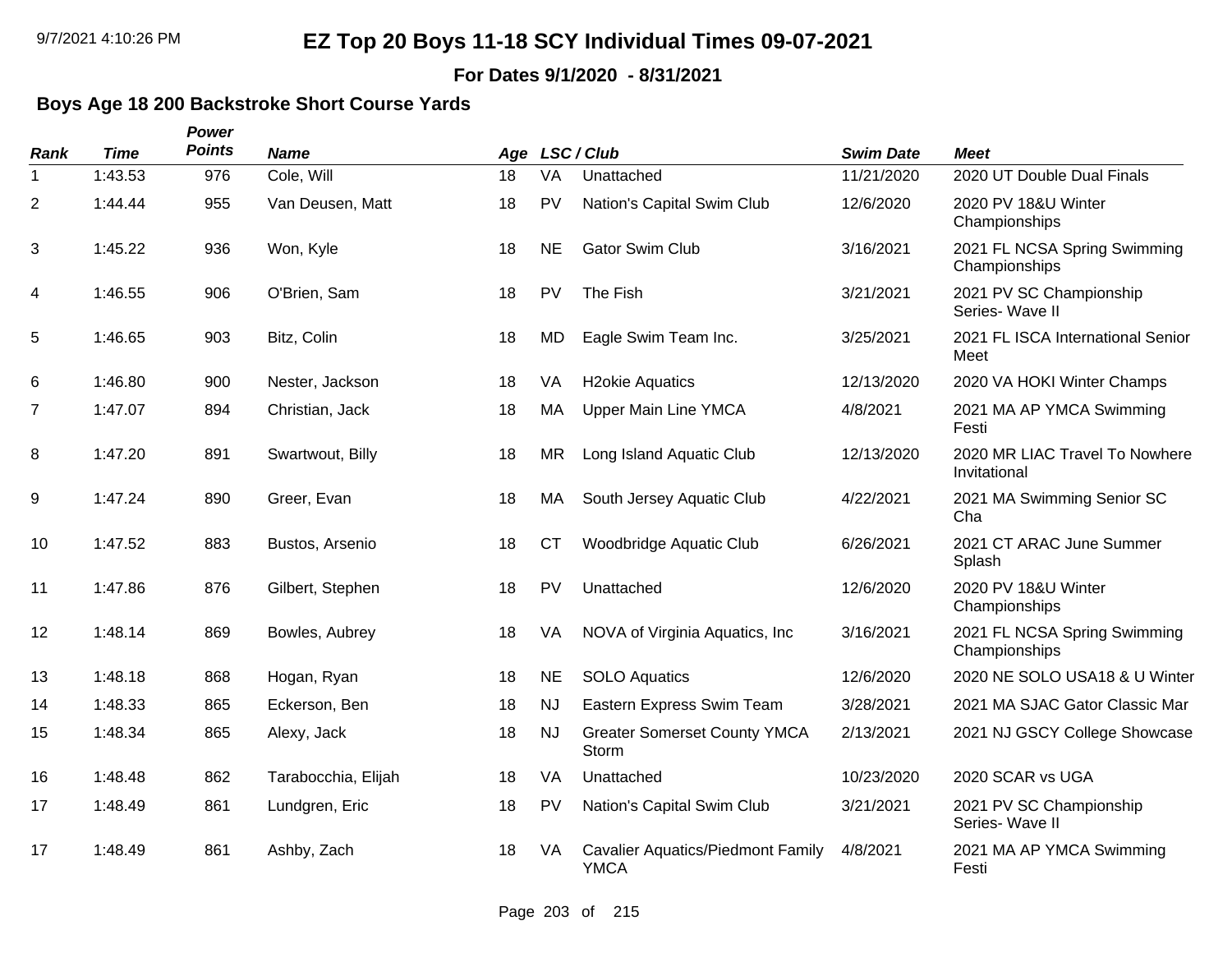|    | 9/7/2021 4:10:26 PM            |     | EZ Top 20 Boys 11-18 SCY Individual Times 09-07-2021 |     |           |                            |           |                                            |  |  |  |  |
|----|--------------------------------|-----|------------------------------------------------------|-----|-----------|----------------------------|-----------|--------------------------------------------|--|--|--|--|
|    | For Dates 9/1/2020 - 8/31/2021 |     |                                                      |     |           |                            |           |                                            |  |  |  |  |
| 19 | 1:48.63                        | 858 | Jiang, Michael                                       | 18. | <b>PV</b> | Nation's Capital Swim Club | 3/21/2021 | 2021 PV SC Championship<br>Series- Wave II |  |  |  |  |
| 20 | 1:48.79                        | 855 | Lowe, Micah                                          | 18  | -VA       | Virginia Gators            | 3/5/2021  | 2021 VA VSI SC Senior Champion             |  |  |  |  |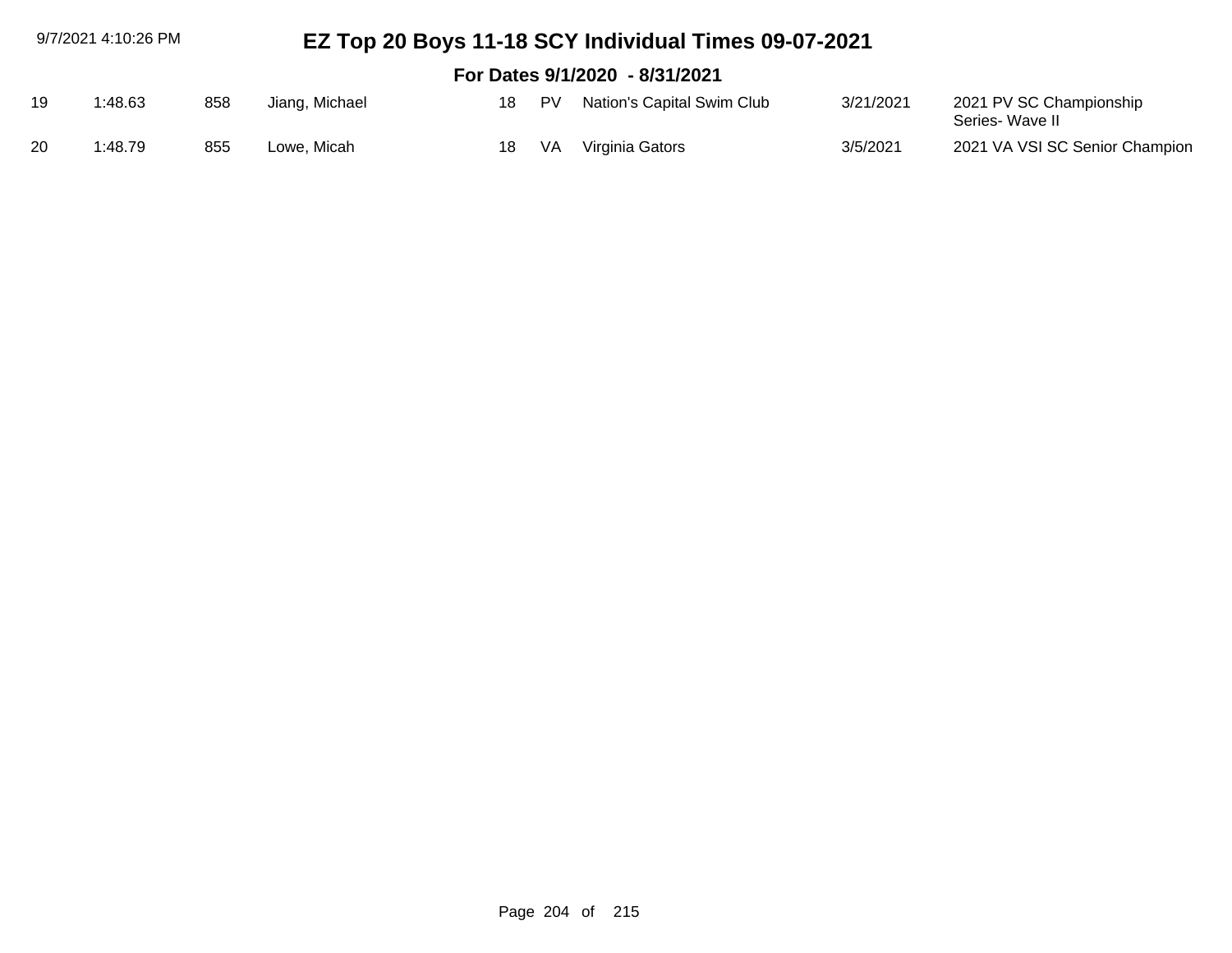#### **For Dates 9/1/2020 - 8/31/2021**

## **Boys Age 18 100 Breaststroke Short Course Yards**

| Rank           | <b>Time</b> | Power<br><b>Points</b> | <b>Name</b>     | Age |                | LSC / Club                                          | <b>Swim Date</b> | <b>Meet</b>                                   |
|----------------|-------------|------------------------|-----------------|-----|----------------|-----------------------------------------------------|------------------|-----------------------------------------------|
| 1              | 51.36       | 1048                   | Nichols, Noah   | 18  | VA             | Unattached                                          | 2/26/2021        | 2021 ACC Men's Championship                   |
| 2              | 51.84       | 1028                   | Matheny, Josh   | 18  | AM             | Unattached                                          | 3/14/2021        | 2021 MA OB PIAA Boys 3A<br>Swimmi             |
| 3              | 52.35       | 1006                   | Fallon, Matt    | 18  | <b>NJ</b>      | <b>Greater Somerset County YMCA</b><br><b>Storm</b> | 4/10/2021        | 2021 MA AP YMCA Swimming<br>Festi             |
| 4              | 53.57       | 955                    | Bustos, Arsenio | 18  | <b>CT</b>      | Woodbridge Aquatic Club                             | 3/24/2021        | 2021 FL ISCA International Senior<br>Meet     |
| 5              | 53.84       | 944                    | Grimm, Anthony  | 18  | <b>PV</b>      | Unattached                                          | 2/12/2021        | 2021 VA VHSL Class 6 State Cha                |
| 6              | 54.09       | 933                    | Ewing, Kendall  | 18  | VA             | Unattached                                          | 12/4/2020        | 2020 UNC "Janis Hape Dowd"<br>Invite          |
| $\overline{7}$ | 55.23       | 886                    | Endersby, Ben   | 18  | <b>NJ</b>      | Montclair YMCA                                      | 4/10/2021        | 2021 MA AP YMCA Swimming<br>Festi             |
| 8              | 55.30       | 883                    | Duffy, Aidan    | 18  | VA             | NOVA of Virginia Aquatics, Inc                      | 3/19/2021        | 2021 FL NCSA Spring Swimming<br>Championships |
| 9              | 55.51       | 875                    | Thomas, Riley   | 18  | MA             | Unattached                                          | 3/6/2021         | 2021 MA OB PIAA District 3 Boy                |
| 10             | 55.57       | 873                    | Durkan, Ryan    | 18  | MA             | Suburban Seahawks Club                              | 4/22/2021        | 2021 MA Swimming Senior SC<br>Cha             |
| 11             | 55.63       | 870                    | Milling, Adam   | 18  | AM             | Unattached                                          | 2/5/2021         | 2021 Cavalier Invitational                    |
| 12             | 55.77       | 864                    | Hong, Joseph    | 18  | MA             | Penn Charter Aquatic Club                           | 3/26/2021        | 2021 MA Senior Keystone Classi                |
| 13             | 55.83       | 862                    | Disanto, Justin | 18  | <b>MR</b>      | Badger Swim Club, Inc.                              | 3/28/2021        | 2021 VA SRVA SR Shamrock<br>Showd             |
| 14             | 55.91       | 859                    | Danaie, Dylan   | 18  | PV             | Nation's Capital Swim Club                          | 3/19/2021        | 2021 PV SC Championship<br>Series- Wave II    |
| 15             | 55.95       | 857                    | Clough, Andrew  | 18  | N <sub>l</sub> | <b>STAR Swimming</b>                                | 4/23/2021        | 2021 NI STAR Spring Invite                    |
| 16             | 56.26       | 845                    | Murphy, Matt    | 18  | <b>MD</b>      | Unattached                                          | 11/20/2020       | 2020 MD Navy Swimming Fall<br>Series          |
| 17             | 56.30       | 843                    | Heasley, Foster | 18  | MA             | Nittany Lion Aquatic Club                           | 10/16/2020       | 2020 MA KA Fall Closed Invite                 |
| 18             | 56.34       | 841                    | Gozdan, Michael | 18  | MA             | Jersey Wahoos                                       | 3/26/2021        | 2021 MA Senior Keystone Classi                |
| 18             | 56.34       | 841                    | Lee, Justin     | 18  | PV             | Unattached                                          | 2/5/2021         | 2021 PV OB VHSL Northern<br>Region 6D         |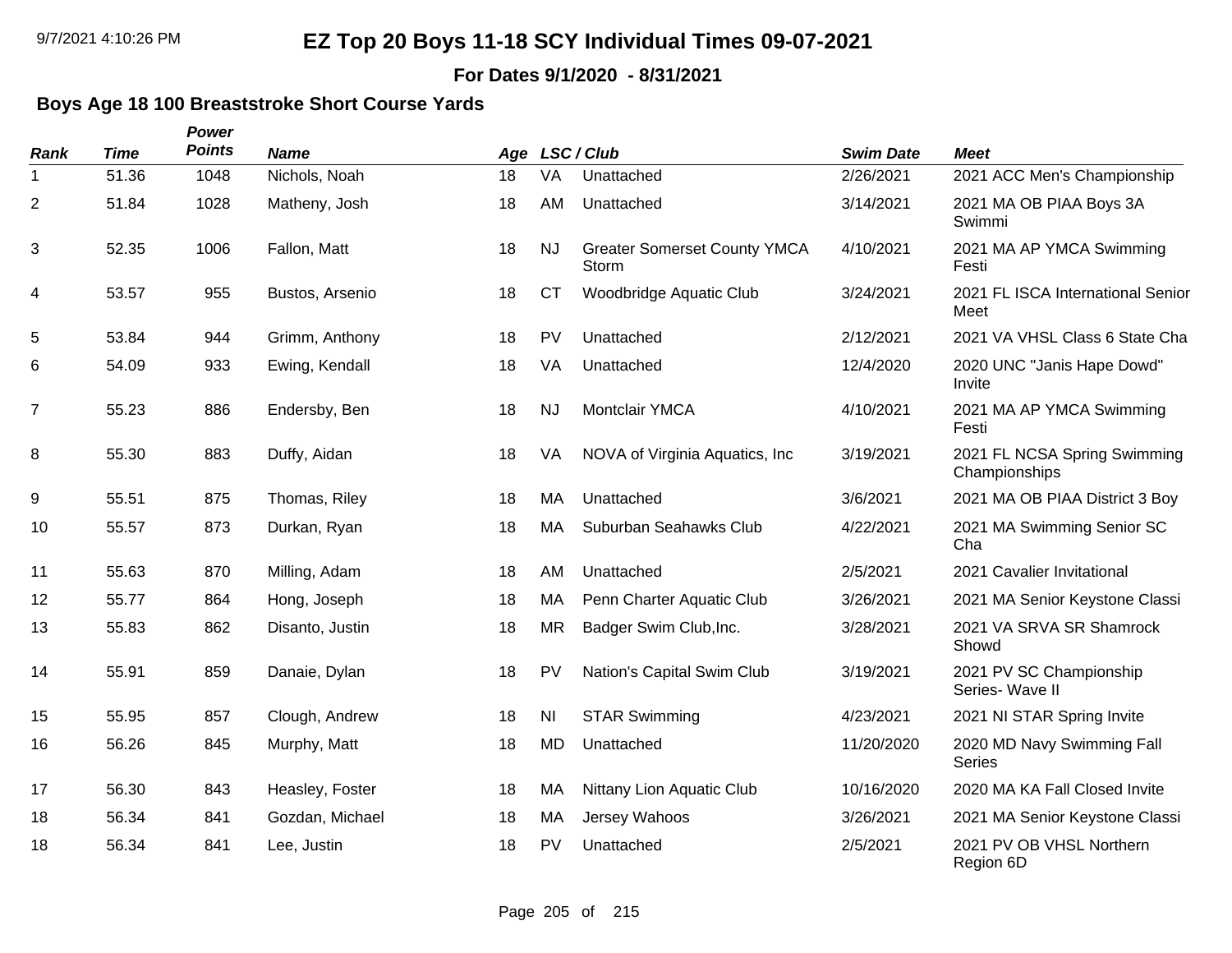| 9/7/2021 4:10:26 PM<br>EZ Top 20 Boys 11-18 SCY Individual Times 09-07-2021 |                                |     |             |       |  |                  |           |                                |  |  |  |
|-----------------------------------------------------------------------------|--------------------------------|-----|-------------|-------|--|------------------|-----------|--------------------------------|--|--|--|
|                                                                             | For Dates 9/1/2020 - 8/31/2021 |     |             |       |  |                  |           |                                |  |  |  |
| 20                                                                          | 56.38                          | 840 | Zhang, Evan | 18 PV |  | Dragon Swim Team | 2/27/2021 | 2021 PV FXFX February Festival |  |  |  |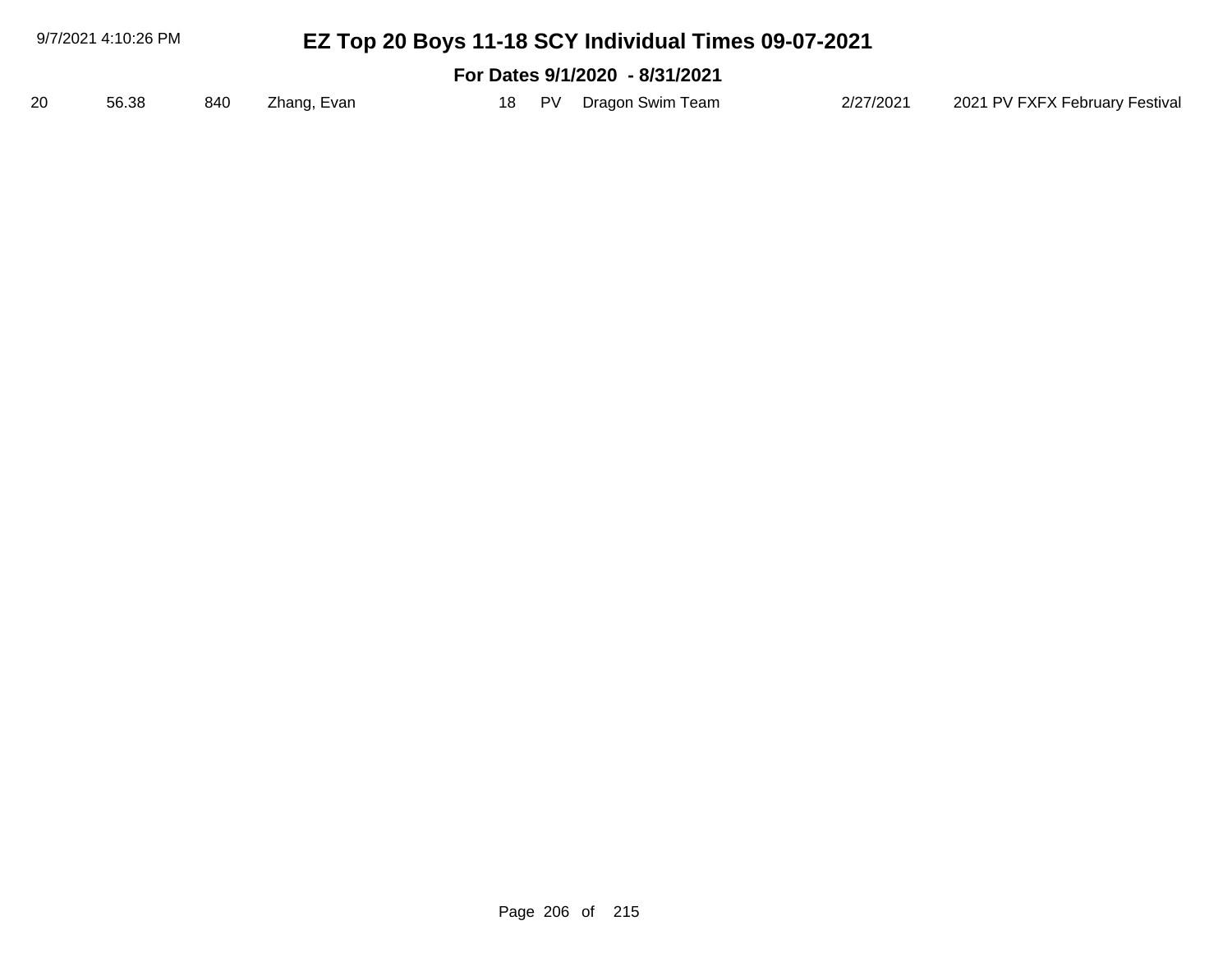#### **For Dates 9/1/2020 - 8/31/2021**

## **Boys Age 18 200 Breaststroke Short Course Yards**

| <b>Rank</b>       | <b>Time</b> | Power<br><b>Points</b> | <b>Name</b>       |    |           | Age LSC/Club                                 | <b>Swim Date</b> | <b>Meet</b>                                   |
|-------------------|-------------|------------------------|-------------------|----|-----------|----------------------------------------------|------------------|-----------------------------------------------|
| 1                 | 1:51.38     | 1041                   | Matheny, Josh     | 18 | AM        | Team Pittsburgh Elite Aquatics               | 12/10/2020       | 2020 MA Winter 18 & Under<br>Champs           |
| 2                 | 1:51.39     | 1041                   | Fallon, Matt      | 18 | <b>NJ</b> | <b>Greater Somerset County YMCA</b><br>Storm | 4/11/2021        | 2021 MA AP YMCA Swimming<br>Festi             |
| 3                 | 1:52.98     | 1012                   | Nichols, Noah     | 18 | VA        | Unattached                                   | 2/27/2021        | 2021 ACC Men's Championship                   |
| 4                 | 1:57.28     | 936                    | Duffy, Aidan      | 18 | VA        | NOVA of Virginia Aquatics, Inc               | 3/17/2021        | 2021 FL NCSA Spring Swimming<br>Championships |
| 5                 | 1:58.30     | 918                    | Bustos, Arsenio   | 18 | <b>CT</b> | Woodbridge Aquatic Club                      | 6/26/2021        | 2021 CT ARAC June Summer<br>Splash            |
| 6                 | 1:59.77     | 893                    | Ewing, Kendall    | 18 | <b>VA</b> | Unattached                                   | 12/5/2020        | 2020 UNC "Janis Hape Dowd"<br>Invite          |
| $\overline{7}$    | 1:59.88     | 891                    | Milling, Adam     | 18 | AM        | Unattached                                   | 2/7/2021         | 2021 Cavalier Invitational                    |
| 8                 | 2:00.12     | 887                    | Grimm, Anthony    | 18 | PV        | Mason Makos Swim Team                        | 12/13/2020       | 2020 PV MAKO Holiday<br>Invitational          |
| 9                 | 2:00.31     | 884                    | Murphy, Matt      | 18 | <b>MD</b> | Unattached                                   | 11/20/2020       | 2020 MD Navy Swimming Fall<br>Series          |
| 10                | 2:00.66     | 877                    | Hong, Joseph      | 18 | МA        | Penn Charter Aquatic Club                    | 3/27/2021        | 2021 MA Senior Keystone Classi                |
| 11                | 2:01.34     | 866                    | Durkan, Ryan      | 18 | MA        | Suburban Seahawks Club                       | 4/23/2021        | 2021 MA Swimming Senior SC<br>Cha             |
| $12 \overline{ }$ | 2:01.66     | 860                    | Styczen, Matt     | 18 | MA        | <b>Blue Eagle Swimming</b>                   | 4/23/2021        | 2021 MA Swimming Senior SC<br>Cha             |
| 12                | 2:01.66     | 860                    | Danaie, Dylan     | 18 | PV        | Nation's Capital Swim Club                   | 3/18/2021        | 2021 PV SC Championship<br>Series- Wave II    |
| 14                | 2:01.84     | 857                    | Simmons, Shayne   | 18 | <b>CT</b> | Unattached                                   | 11/14/2020       | 2020 FSU vs TCU                               |
| 15                | 2:02.09     | 853                    | Hedges, Will      | 18 | <b>NJ</b> | Summit Area YMCA                             | 4/11/2021        | 2021 MA AP YMCA Swimming<br>Festi             |
| 16                | 2:02.22     | 851                    | Fatta, Tanner     | 18 | МA        | York YMCA                                    | 11/8/2020        | 2020 MA AP YY Tournament of<br>Champions      |
| 17                | 2:02.40     | 848                    | Lanuza, Christian | 18 | СT        | <b>YMCA Of Greenwich Marlins</b>             | 5/16/2021        | 2021 CT CPAC May RTC Meet                     |
| 18                | 2:03.03     | 837                    | Dafoe, Cameron    | 18 | AM        | Unattached                                   | 2/27/2021        | 2021 ACC Men's Championship                   |
| 19                | 2:03.12     | 835                    | Thomas, Riley     | 18 | MA.       | York YMCA                                    | 4/8/2021         | 2021 MA AP YMCA Swimming                      |
|                   |             |                        |                   |    |           | Page 207 of 215                              |                  |                                               |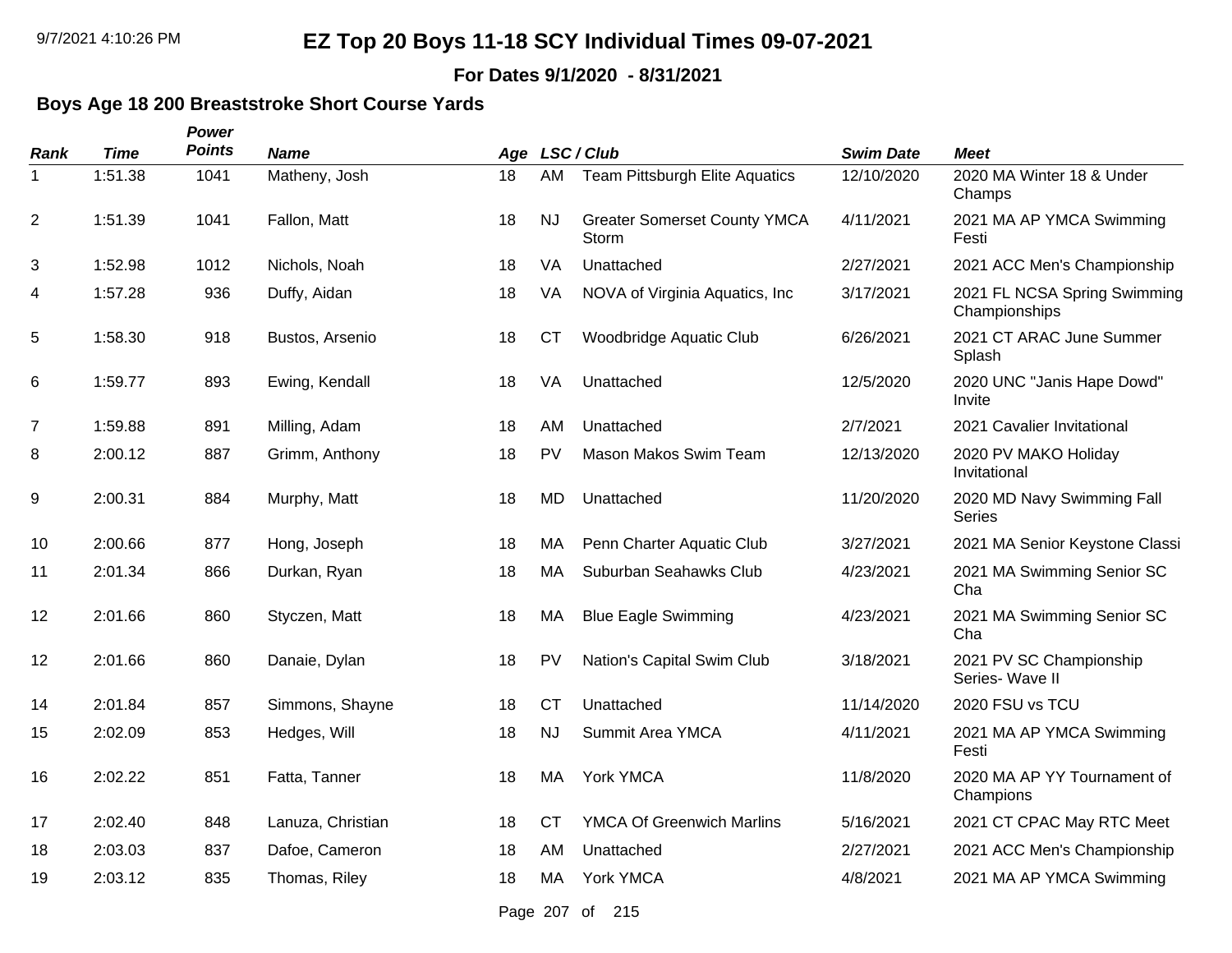| 9/7/2021 4:10:26 PM | EZ Top 20 Boys 11-18 SCY Individual Times 09-07-2021 |       |  |
|---------------------|------------------------------------------------------|-------|--|
|                     | For Dates 9/1/2020 - 8/31/2021                       |       |  |
|                     |                                                      | Festi |  |

| 20 | 2:03.21 | 834 | i inne. Miles<br>Cochrane. | 18 | NE | Edge Swim Club | 3/20/2021 | 2021 NE UVAC Vermont Invite Co |
|----|---------|-----|----------------------------|----|----|----------------|-----------|--------------------------------|
|    |         |     |                            |    |    |                |           |                                |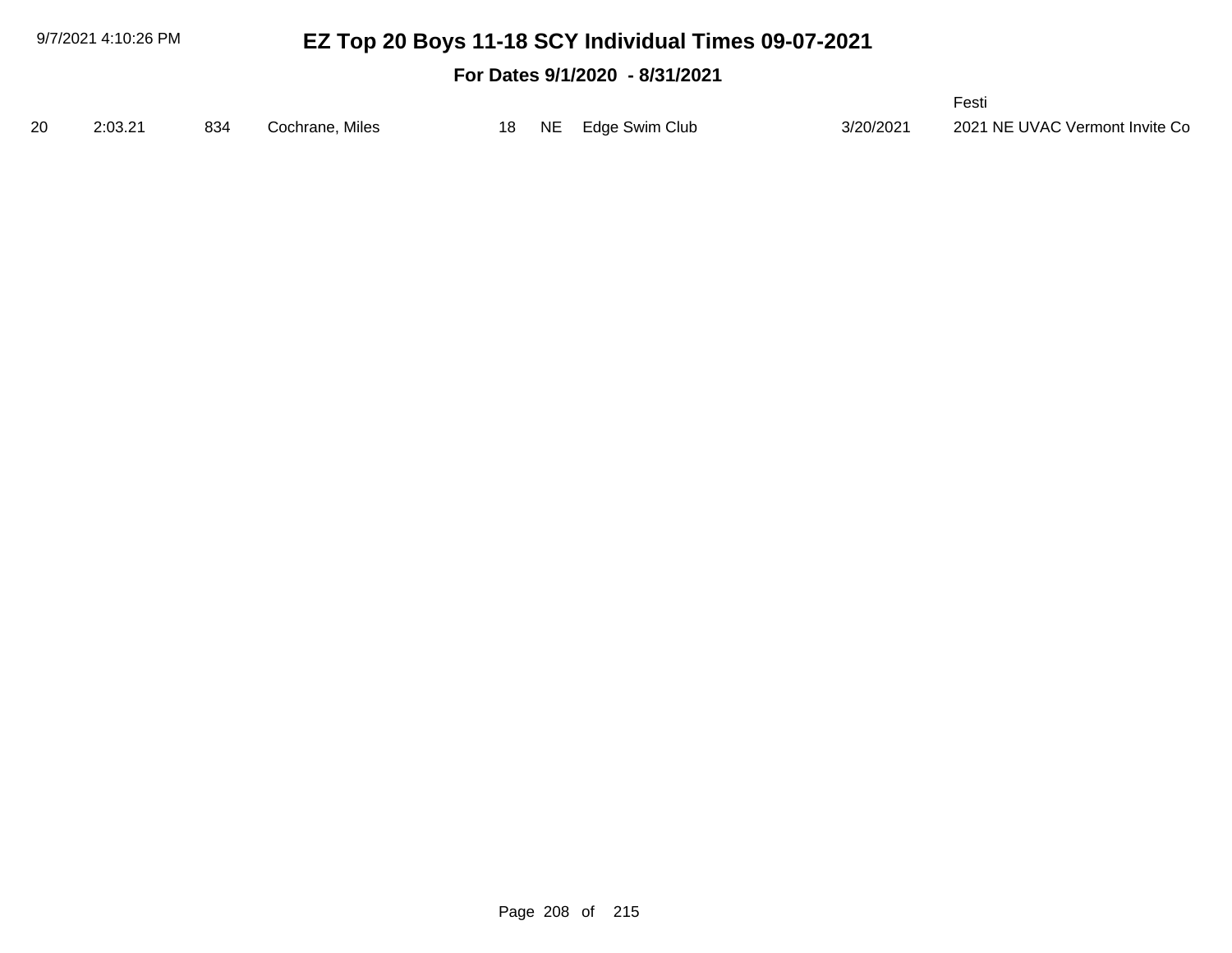**For Dates 9/1/2020 - 8/31/2021**

## **Boys Age 18 100 Butterfly Short Course Yards**

| Rank           | <b>Time</b> | Power<br><b>Points</b> | <b>Name</b>            | Age |           | LSC / Club                            | <b>Swim Date</b> | <b>Meet</b>                                   |
|----------------|-------------|------------------------|------------------------|-----|-----------|---------------------------------------|------------------|-----------------------------------------------|
|                | 44.32       | 1089                   | Ramadan, Youssef       | 18  | VA        | Unattached                            | 2/26/2021        | 2021 ACC Men's Championship                   |
| $\overline{2}$ | 46.50       | 975                    | Grimm, Anthony         | 18  | <b>PV</b> | Mason Makos Swim Team                 | 3/18/2021        | 2021 PV SC Championship<br>Series- Wave II    |
| 3              | 46.51       | 975                    | Bustos, Arsenio        | 18  | <b>CT</b> | Woodbridge Aquatic Club               | 3/26/2021        | 2021 FL ISCA International Senior<br>Meet     |
| 4              | 46.64       | 968                    | Brownstead, Matt       | 18  | VA        | Unattached                            | 2/26/2021        | 2021 ACC Men's Championship                   |
| 5              | 46.87       | 956                    | Colwell, Patrick       | 18  | <b>MD</b> | Unattached                            | 2/28/2021        | Navy vs GW 2021                               |
| 6              | 47.24       | 937                    | Houck, Jake            | 18  | MA        | Unattached                            | 3/4/2021         | 2021 B1G Men's Swim & Dive Cha                |
| 7              | 48.02       | 898                    | Cole, Will             | 18  | VA        | Unattached                            | 11/20/2020       | 2020 UT Double Dual                           |
| 8              | 48.07       | 896                    | Johnson, Luke          | 18  | VA        | Unattached                            | 12/3/2020        | 2020 UNC "Janis Hape Dowd"<br>Invite          |
| 9              | 48.27       | 886                    | Floyd, Kyle            | 18  | VA        | Unattached                            | 12/20/2020       | 2020 NE CL BC Dec. Intrasquad                 |
| 10             | 48.51       | 874                    | Curtiss, David         | 18  | <b>NJ</b> | Hamilton Y Aquatic Club               | 4/9/2021         | 2021 MA AP YMCA Swimming<br>Festi             |
| 11             | 48.55       | 872                    | Aman, Sorab            | 18  | <b>PV</b> | Unattached                            | 4/16/2021        | 2021 A-10 Men's & Women's<br>Cham             |
| 12             | 48.70       | 865                    | Johnson, Kyle          | 18  | PV        | Unattached                            | 12/17/2020       | 2020 LR v QU                                  |
| 13             | 48.71       | 864                    | Fenlon, Matthew        | 18  | <b>MR</b> | Badger Swim Club, Inc.                | 12/13/2020       | 2020 MR BGNW 18-Under Winter<br>Championship  |
| 14             | 48.77       | 861                    | Shahan, lan            | 18  | AM        | <b>Team Pittsburgh Elite Aquatics</b> | 3/14/2021        | 2021 MA OB PIAA Boys 2A<br>Swimm              |
| 15             | 48.80       | 860                    | Gurski, Joseph         | 18  | <b>NJ</b> | Fanwood-Scotch Plains YMCA            | 4/9/2021         | 2021 MA AP YMCA Swimming<br>Festi             |
| 16             | 48.82       | 859                    | Franklin, Alexander    | 18  | VA        | <b>Coast Guard Blue Dolphins</b>      | 3/5/2021         | 2021 VA VSI SC Senior Champion                |
| 17             | 48.84       | 858                    | Ma, Chris              | 18  | <b>PV</b> | Rockville Montgomery Swim Club        | 3/18/2021        | 2021 PV SC Championship<br>Series- Wave II    |
| 18             | 48.94       | 853                    | Surprenant, Jonik      | 18  | <b>PV</b> | Rockville Montgomery Swim Club        | 3/19/2021        | 2021 FL NCSA Spring Swimming<br>Championships |
| 19             | 48.99       | 850                    | Blanco Guido, Santiago | 18  | <b>CT</b> | <b>Bulldog Swimming</b>               | 3/26/2021        | 2021 FL ISCA International Senior<br>Meet     |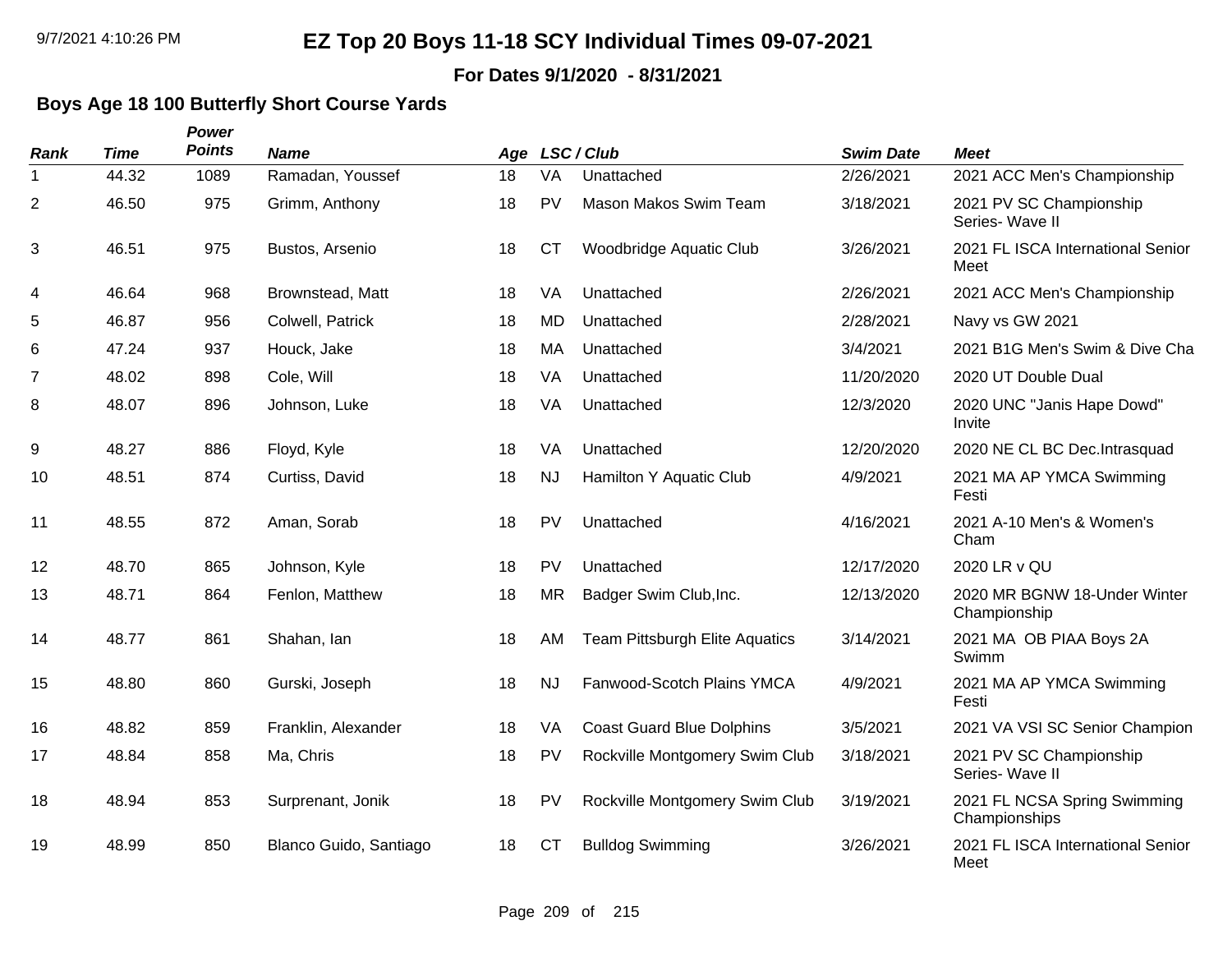|             | 9/7/2021 4:10:26 PM            |     |                  |     |  | EZ Top 20 Boys 11-18 SCY Individual Times 09-07-2021 |          |                                |  |  |
|-------------|--------------------------------|-----|------------------|-----|--|------------------------------------------------------|----------|--------------------------------|--|--|
|             | For Dates 9/1/2020 - 8/31/2021 |     |                  |     |  |                                                      |          |                                |  |  |
| 20<br>49.11 |                                | 845 | Armbruster, Andy | 18. |  | MA Mercersburg Academy                               | 5/8/2021 | 2021 MA Mercersburg Academy In |  |  |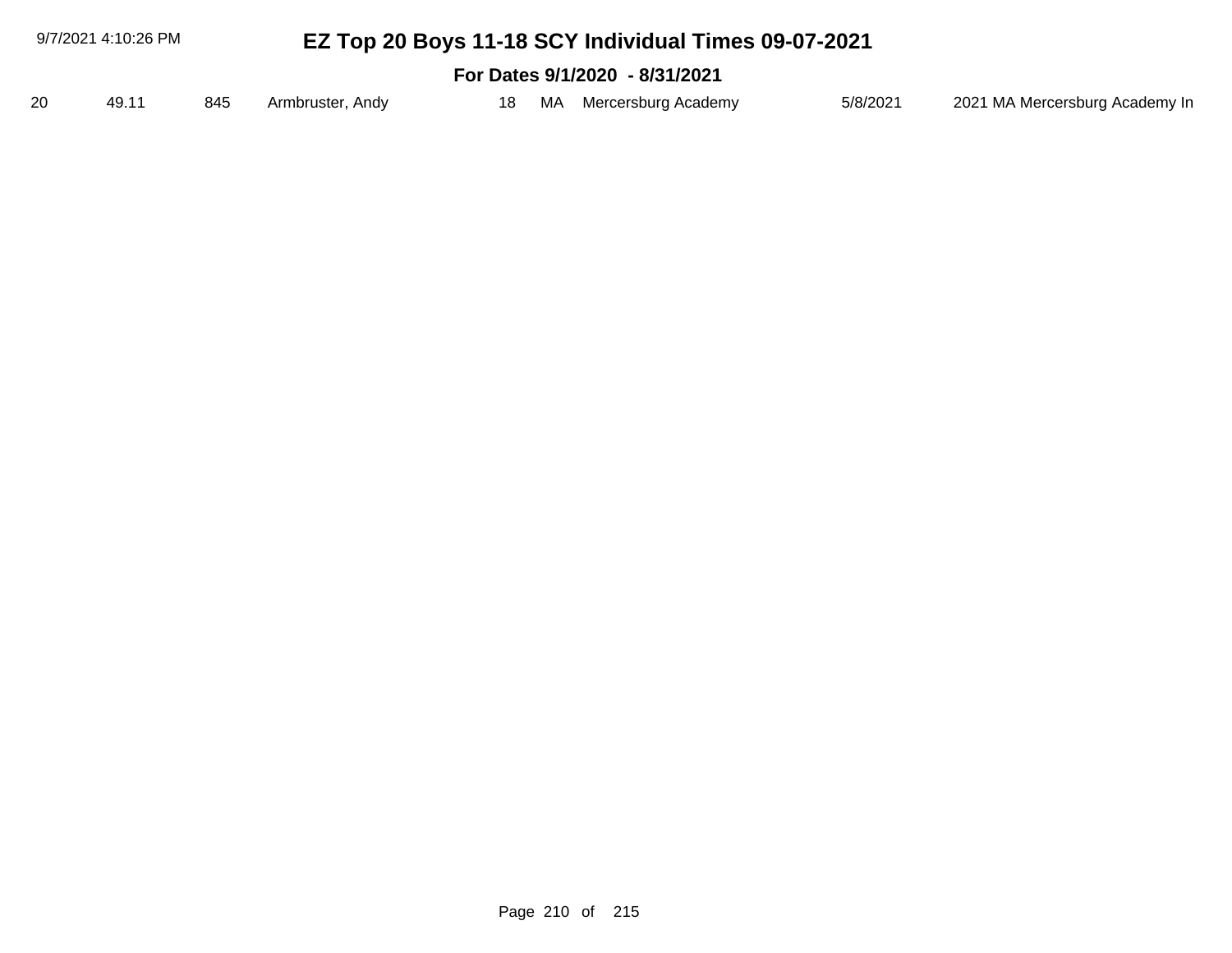#### **For Dates 9/1/2020 - 8/31/2021**

## **Boys Age 18 200 Butterfly Short Course Yards**

| <b>Rank</b>    | <b>Time</b> | Power<br><b>Points</b> | <b>Name</b>       | Age |           | LSC / Club                                   | <b>Swim Date</b> | <b>Meet</b>                                         |
|----------------|-------------|------------------------|-------------------|-----|-----------|----------------------------------------------|------------------|-----------------------------------------------------|
| 1              | 1:43.34     | 980                    | Rose, Dare        | 18  | <b>NJ</b> | Unattached                                   | 11/14/2020       | 2020 California vs Stanford Men                     |
| $\overline{c}$ | 1:45.07     | 956                    | Russano, Trent    | 18  | <b>NJ</b> | <b>Greater Somerset County YMCA</b><br>Storm | 4/10/2021        | 2021 MA AP YMCA Swimming<br>Festi                   |
| 3              | 1:45.22     | 938                    | Colwell, Patrick  | 18  | <b>MD</b> | Unattached                                   | 2/27/2021        | Navy vs Loyola 2021                                 |
| 4              | 1:45.53     | 931                    | Fenlon, Matthew   | 18  | <b>MR</b> | Badger Swim Club, Inc.                       | 1/16/2021        | 2021 MR BAD New Year's Time<br>Trial                |
| 5              | 1:46.56     | 909                    | Folger, Sam       | 18  | <b>NE</b> | <b>Greenwood Swimming</b>                    | 3/27/2021        | 2021 FL ISCA International Senior<br>Meet           |
| 6              | 1:47.14     | 896                    | Bitz, Colin       | 18  | <b>MD</b> | Eagle Swim Team Inc.                         | 3/27/2021        | 2021 FL ISCA International Senior<br>Meet           |
| $\overline{7}$ | 1:47.26     | 893                    | Fallon, Matt      | 18  | <b>NJ</b> | <b>Greater Somerset County YMCA</b><br>Storm | 10/24/2020       | 2020 NJ GSCY 5th Annual<br><b>Champions Classic</b> |
| 8              | 1:47.71     | 884                    | Floyd, Kyle       | 18  | VA        | Unattached                                   | 12/20/2020       | 2020 NE CL BC Dec.Intrasquad                        |
| 9              | 1:47.79     | 882                    | Zeineddin, Pierre | 18  | <b>PV</b> | Rockville Montgomery Swim Club               | 3/17/2021        | 2021 FL NCSA Spring Swimming<br>Championships       |
| 10             | 1:47.87     | 880                    | Kim, Hunter       | 18  | <b>MR</b> | Badger Swim Club, Inc.                       | 3/27/2021        | 2021 FL ISCA International Senior<br>Meet           |
| 11             | 1:47.91     | 879                    | Smith, Zachary    | 18  | <b>MD</b> | Unattached                                   | 11/20/2020       | 2020 UGA Fall Invitational                          |
| 12             | 1:48.06     | 876                    | Johnson, Kyle     | 18  | <b>PV</b> | Unattached                                   | 12/17/2020       | 2020 LR v QU                                        |
| 13             | 1:48.48     | 867                    | Johnson, Luke     | 18  | VA        | Unattached                                   | 12/5/2020        | 2020 UNC "Janis Hape Dowd"<br>Invite                |
| 14             | 1:48.49     | 867                    | Surprenant, Jonik | 18  | <b>PV</b> | Rockville Montgomery Swim Club               | 3/17/2021        | 2021 FL NCSA Spring Swimming<br>Championships       |
| 15             | 1:48.67     | 863                    | Armbruster, Andy  | 18  | MA        | Mercersburg Academy                          | 5/7/2021         | 2021 MA Mercersburg Academy In                      |
| 16             | 1:48.87     | 859                    | Kohm, Zach        | 18  | MA        | <b>Plymouth Whitemarsh Aquatics</b>          | 3/26/2021        | 2021 MA Senior Keystone Classi                      |
| 17             | 1:49.00     | 856                    | Jiang, Michael    | 18  | <b>PV</b> | Nation's Capital Swim Club                   | 3/20/2021        | 2021 PV SC Championship<br>Series- Wave II          |
| 18             | 1:49.17     | 852                    | Goldblatt, Leo    | 18  | PV        | Nation's Capital Swim Club                   | 3/5/2021         | 2021 B1G Men's Swim & Dive Cha                      |
| 19             | 1:49.19     | 852                    | Ma, Chris         | 18  | <b>PV</b> | Rockville Montgomery Swim Club               | 3/20/2021        | 2021 PV SC Championship<br>Series- Wave II          |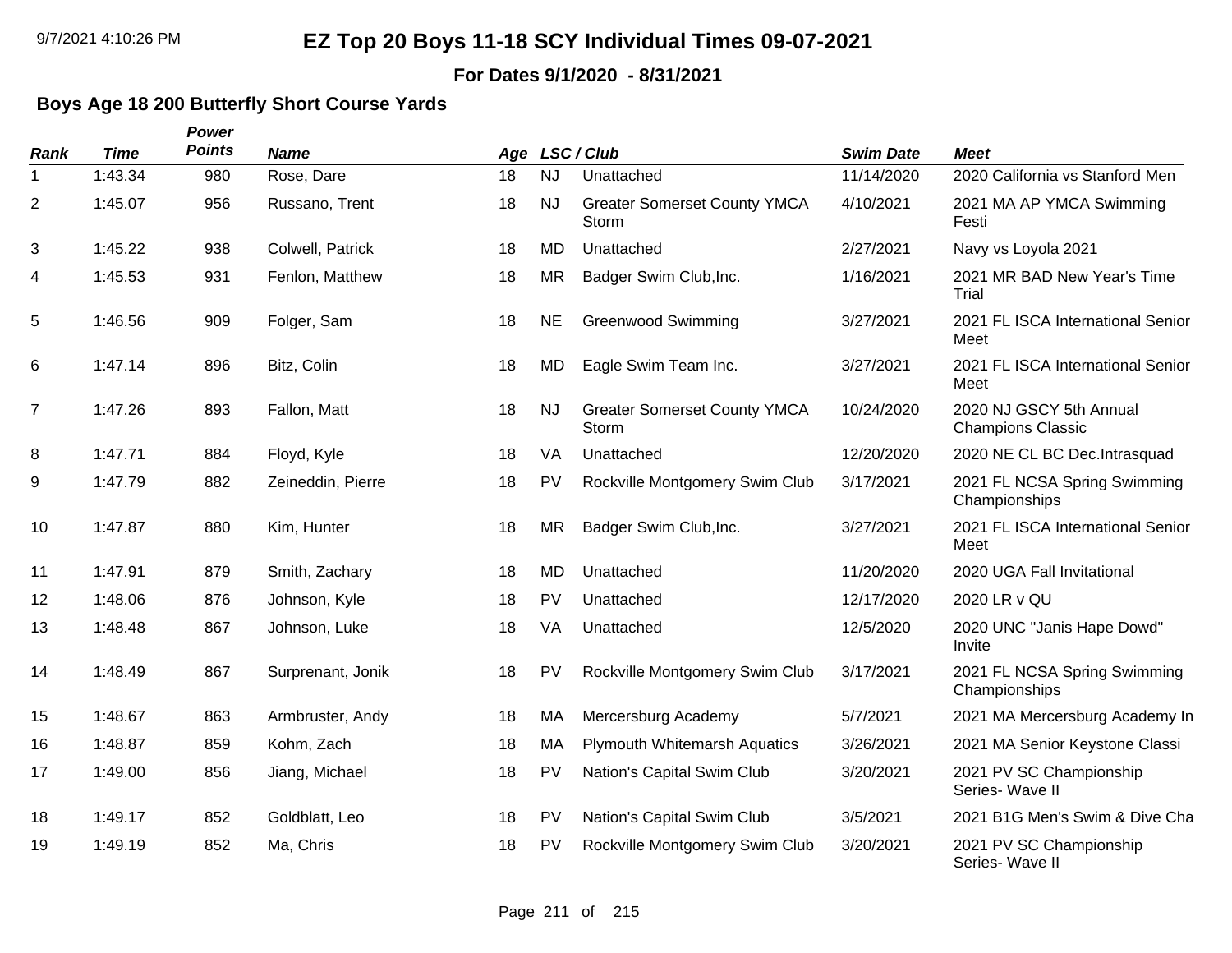| 9/7/2021 4:10:26 PM |                                |     |             |     |     |            |            |                            |  |
|---------------------|--------------------------------|-----|-------------|-----|-----|------------|------------|----------------------------|--|
|                     | For Dates 9/1/2020 - 8/31/2021 |     |             |     |     |            |            |                            |  |
| -20                 | 1:49.31                        | 849 | Moore, Jack | 18. | VA. | Unattached | 11/21/2020 | 2020 UT Double Dual Finals |  |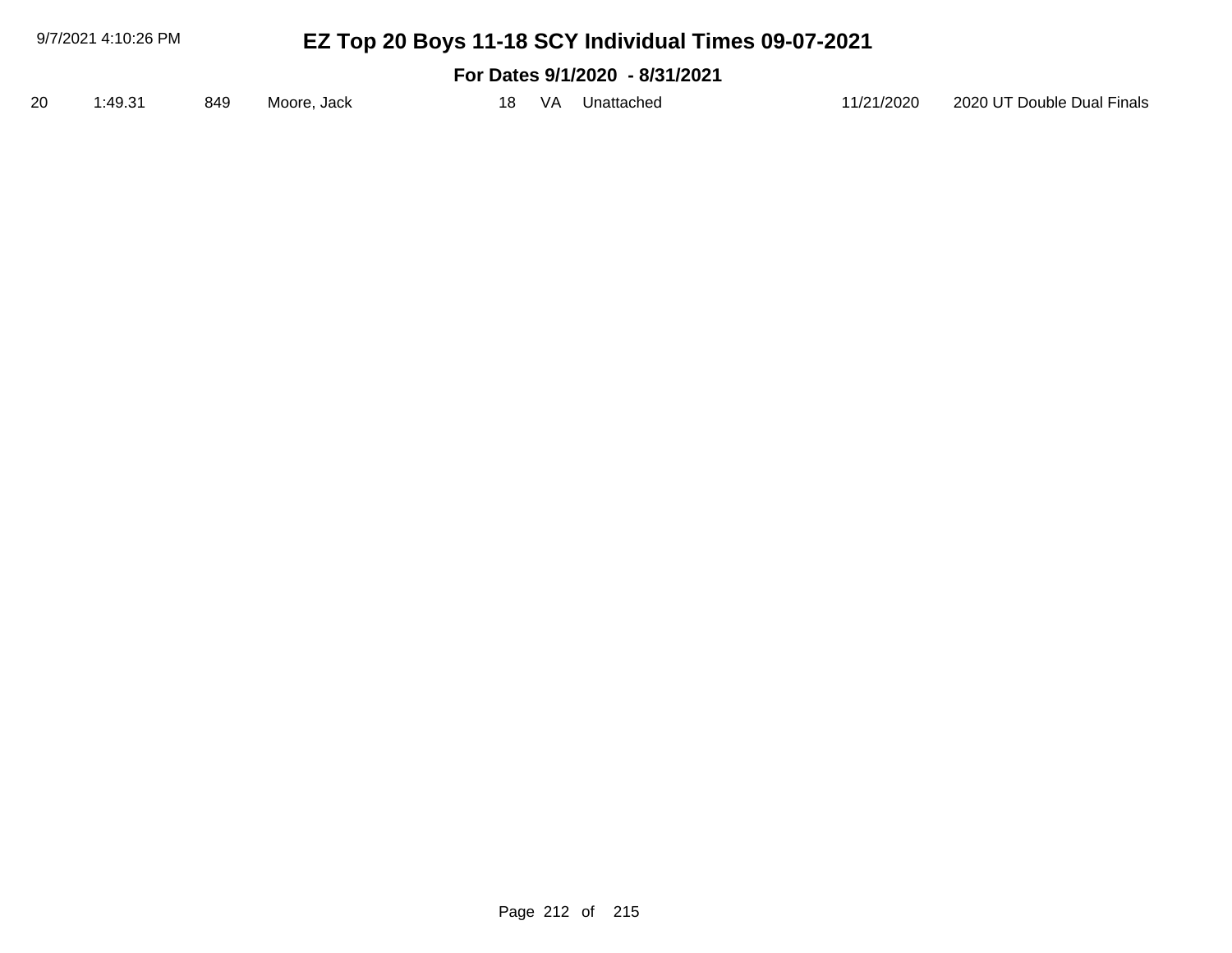**For Dates 9/1/2020 - 8/31/2021**

## **Boys Age 18 200 Individual Medley Short Course Yards**

| <b>Rank</b>    | <b>Time</b> | Power<br><b>Points</b> | <b>Name</b>      | Age |           | LSC/Club                                     | <b>Swim Date</b> | <b>Meet</b>                                |
|----------------|-------------|------------------------|------------------|-----|-----------|----------------------------------------------|------------------|--------------------------------------------|
| 1              | 1:43.94     | 1000                   | Bustos, Arsenio  | 18  | <b>CT</b> | Woodbridge Aquatic Club                      | 3/24/2021        | 2021 FL ISCA International Senior<br>Meet  |
| 2              | 1:45.67     | 956                    | Fallon, Matt     | 18  | <b>NJ</b> | <b>Greater Somerset County YMCA</b><br>Storm | 4/8/2021         | 2021 MA AP YMCA Swimming<br>Festi          |
| 3              | 1:46.29     | 941                    | Nichols, Noah    | 18  | VA        | Unattached                                   | 2/25/2021        | 2021 ACC Men's Championship                |
| 4              | 1:47.54     | 909                    | Matheny, Josh    | 18  | AM        | Unattached                                   | 3/14/2021        | 2021 MA OB PIAA Boys 3A<br>Swimmi          |
| 5              | 1:48.14     | 895                    | Bitz, Colin      | 18  | <b>MD</b> | Eagle Swim Team Inc.                         | 3/24/2021        | 2021 FL ISCA International Senior<br>Meet  |
| 6              | 1:48.48     | 886                    | Kim, Hunter      | 18  | <b>MR</b> | Badger Swim Club, Inc.                       | 3/24/2021        | 2021 FL ISCA International Senior<br>Meet  |
| $\overline{7}$ | 1:48.59     | 884                    | Ramadan, Youssef | 18  | VA        | Unattached                                   | 2/5/2021         | 2021 VT Invite                             |
| 8              | 1:48.67     | 882                    | Styczen, Matt    | 18  | MA        | <b>Blue Eagle Swimming</b>                   | 4/24/2021        | 2021 MA Swimming Senior SC<br>Cha          |
| 9              | 1:48.81     | 878                    | McLaughlin, Owen | 18  | AM        | Unattached                                   | 2/25/2021        | 2021 ACC Men's Championship                |
| 10             | 1:48.85     | 877                    | Moore, Jack      | 18  | VA        | Unattached                                   | 11/19/2020       | 2020 UT Double Dual Finals                 |
| 11             | 1:48.86     | 877                    | Dafoe, Cameron   | 18  | AM        | Unattached                                   | 2/25/2021        | 2021 ACC Men's Championship                |
| 12             | 1:48.96     | 875                    | Milling, Adam    | 18  | AM        | Unattached                                   | 2/5/2021         | 2021 Cavalier Invitational                 |
| 13             | 1:49.07     | 872                    | Locher, Hunter   | 18  | <b>MD</b> | Unattached                                   | 2/27/2021        | Navy vs Loyola 2021                        |
| 14             | 1:49.72     | 856                    | Duffy, Aidan     | 18  | VA        | NOVA of Virginia Aquatics, Inc.              | 3/6/2021         | 2021 VA VSI SC Senior Champion             |
| 15             | 1:49.75     | 855                    | Nester, Jackson  | 18  | VA        | Unattached                                   | 2/10/2021        | 2021 VA VHSL C3 Swimming &<br>Div          |
| 16             | 1:50.17     | 845                    | Clough, Andrew   | 18  | <b>NI</b> | <b>STAR Swimming</b>                         | 4/25/2021        | 2021 NI STAR Spring Invite                 |
| 17             | 1:50.45     | 839                    | Gilbert, Stephen | 18  | <b>PV</b> | Unattached                                   | 12/13/2020       | 2020 PV 13&O Meet of<br>Champions          |
| 18             | 1:50.64     | 834                    | Jiang, Michael   | 18  | <b>PV</b> | Nation's Capital Swim Club                   | 3/21/2021        | 2021 PV SC Championship<br>Series- Wave II |
| 19             | 1:51.02     | 825                    | Crisci, Aidan    | 18  | VA        | <b>Coast Guard Blue Dolphins</b>             | 3/6/2021         | 2021 VA VSI SC Senior Champion             |
| 20             | 1:51.08     | 823                    | Ryan, Liam       | 18  | VA        | NOVA of Virginia Aquatics, Inc.              | 12/19/2020       | 2020 VA NOVA Sr Holiday<br>Champs          |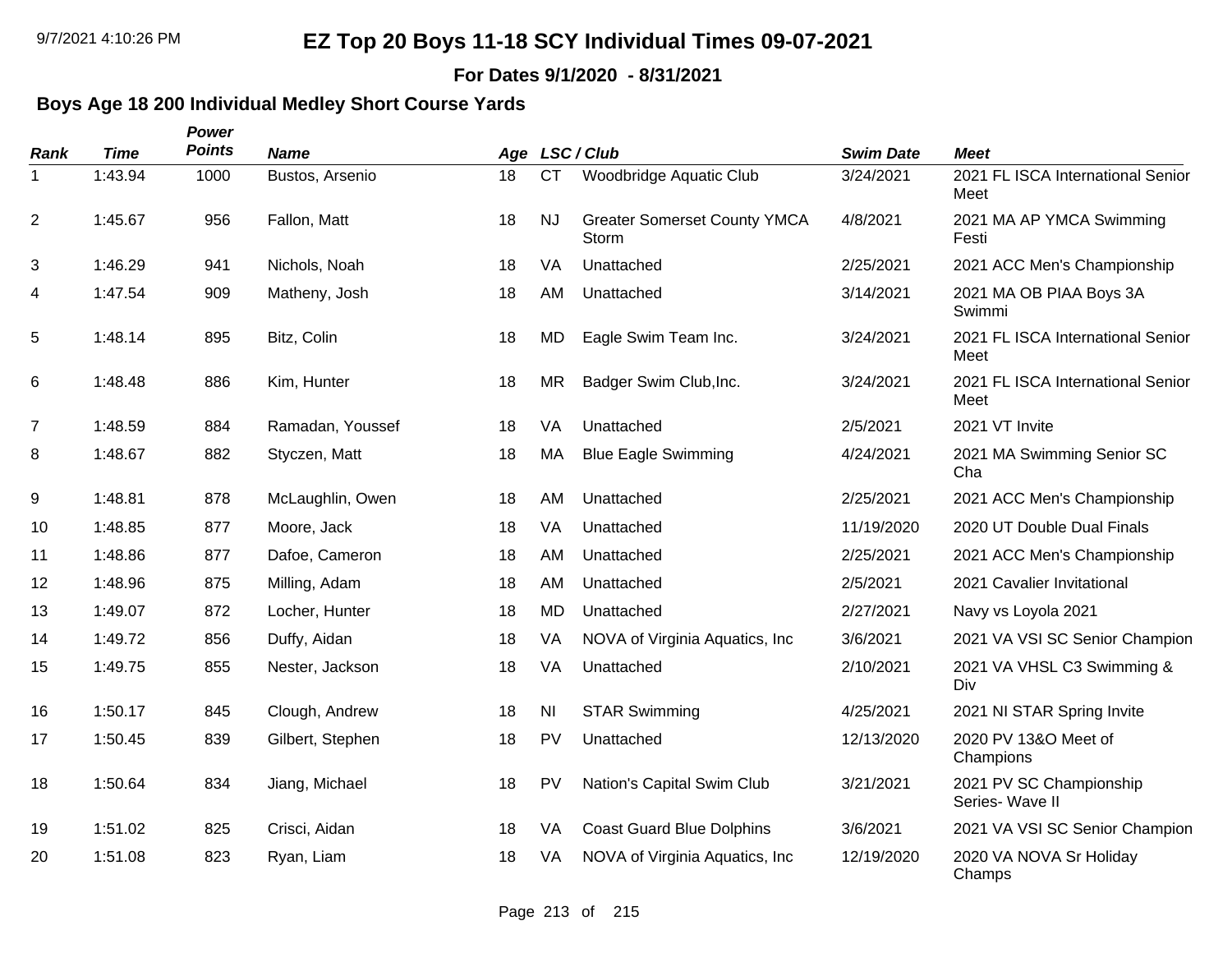**For Dates 9/1/2020 - 8/31/2021**

## **Boys Age 18 400 Individual Medley Short Course Yards**

| <b>Rank</b>    | <b>Time</b> | Power<br><b>Points</b> | <b>Name</b>       |    |           | Age LSC/Club                                 | <b>Swim Date</b> | <b>Meet</b>                                   |
|----------------|-------------|------------------------|-------------------|----|-----------|----------------------------------------------|------------------|-----------------------------------------------|
| 1              | 3:44.76     | 971                    | Fallon, Matt      | 18 | <b>NJ</b> | <b>Greater Somerset County YMCA</b><br>Storm | 4/9/2021         | 2021 MA AP YMCA Swimming<br>Festi             |
| $\overline{2}$ | 3:50.26     | 911                    | Bitz, Colin       | 18 | <b>MD</b> | Eagle Swim Team Inc.                         | 3/26/2021        | 2021 FL ISCA International Senior<br>Meet     |
| 3              | 3:51.89     | 893                    | Locher, Hunter    | 18 | <b>MD</b> | Unattached                                   | 2/28/2021        | Navy vs GW 2021                               |
| 4              | 3:52.91     | 882                    | Nester, Jackson   | 18 | VA        | <b>H2okie Aquatics</b>                       | 3/18/2021        | 2021 FL NCSA Spring Swimming<br>Championships |
| 5              | 3:53.21     | 879                    | Crisci, Aidan     | 18 | VA        | <b>Coast Guard Blue Dolphins</b>             | 3/5/2021         | 2021 VA VSI SC Senior Champion                |
| 6              | 3:53.57     | 875                    | Milling, Adam     | 18 | AM        | Unattached                                   | 2/6/2021         | 2021 Cavalier Invitational                    |
| 7              | 3:53.59     | 875                    | O'Brien, Sam      | 18 | PV        | The Fish                                     | 3/19/2021        | 2021 PV SC Championship<br>Series- Wave II    |
| 8              | 3:54.03     | 871                    | Styczen, Matt     | 18 | MA        | <b>Blue Eagle Swimming</b>                   | 4/22/2021        | 2021 MA Swimming Senior SC<br>Cha             |
| 9              | 3:54.13     | 869                    | Dafoe, Cameron    | 18 | AM        | Unattached                                   | 2/26/2021        | 2021 ACC Men's Championship                   |
| 10             | 3:54.69     | 864                    | Hogan, Ryan       | 18 | <b>NE</b> | <b>SOLO Aquatics</b>                         | 12/4/2020        | 2020 NE SOLO USA18 & U Winter                 |
| 11             | 3:54.81     | 862                    | Kohm, Zach        | 18 | MA        | Plymouth Whitemarsh Aquatics                 | 12/11/2020       | 2020 MA Winter 18 & Under<br>Champs           |
| 12             | 3:55.07     | 860                    | Duffy, Aidan      | 18 | VA        | NOVA of Virginia Aquatics, Inc.              | 3/18/2021        | 2021 FL NCSA Spring Swimming<br>Championships |
| 13             | 3:56.80     | 841                    | Ye, Alexander     | 18 | <b>CT</b> | <b>Stamford Sailfish Aquatic Club</b>        | 5/14/2021        | 2021 CT CPAC May RTC Meet                     |
| 14             | 3:57.01     | 839                    | Bernauer, Clayton | 18 | <b>NJ</b> | Lakeland Hills YMCA                          | 4/9/2021         | 2021 MA AP YMCA Swimming<br>Festi             |
| 15             | 3:57.25     | 837                    | Haddad, Sam       | 18 | <b>NE</b> | <b>Pioneer Valley Aquatic Avengers</b>       | 12/4/2020        | 2020 NE USA 18U Winter<br>Champs-Well         |
| 16             | 3:57.55     | 833                    | Clough, Andrew    | 18 | <b>NI</b> | <b>STAR Swimming</b>                         | 4/23/2021        | 2021 NI STAR Spring Invite                    |
| 17             | 3:57.65     | 832                    | Bustos, Arsenio   | 18 | <b>CT</b> | Woodbridge Aquatic Club                      | 3/13/2021        | 2021 CT SYS vs WAC Return to<br>Compet        |
| 18             | 3:58.36     | 825                    | Kim, Hunter       | 18 | <b>MR</b> | Badger Swim Club, Inc.                       | 3/26/2021        | 2021 FL ISCA International Senior<br>Meet     |
| 19             | 3:58.48     | 824                    | Maranto, Nick     | 18 | <b>PV</b> | Nation's Capital Swim Club                   | 3/19/2021        | 2021 PV SC Championship<br>Series- Wave II    |